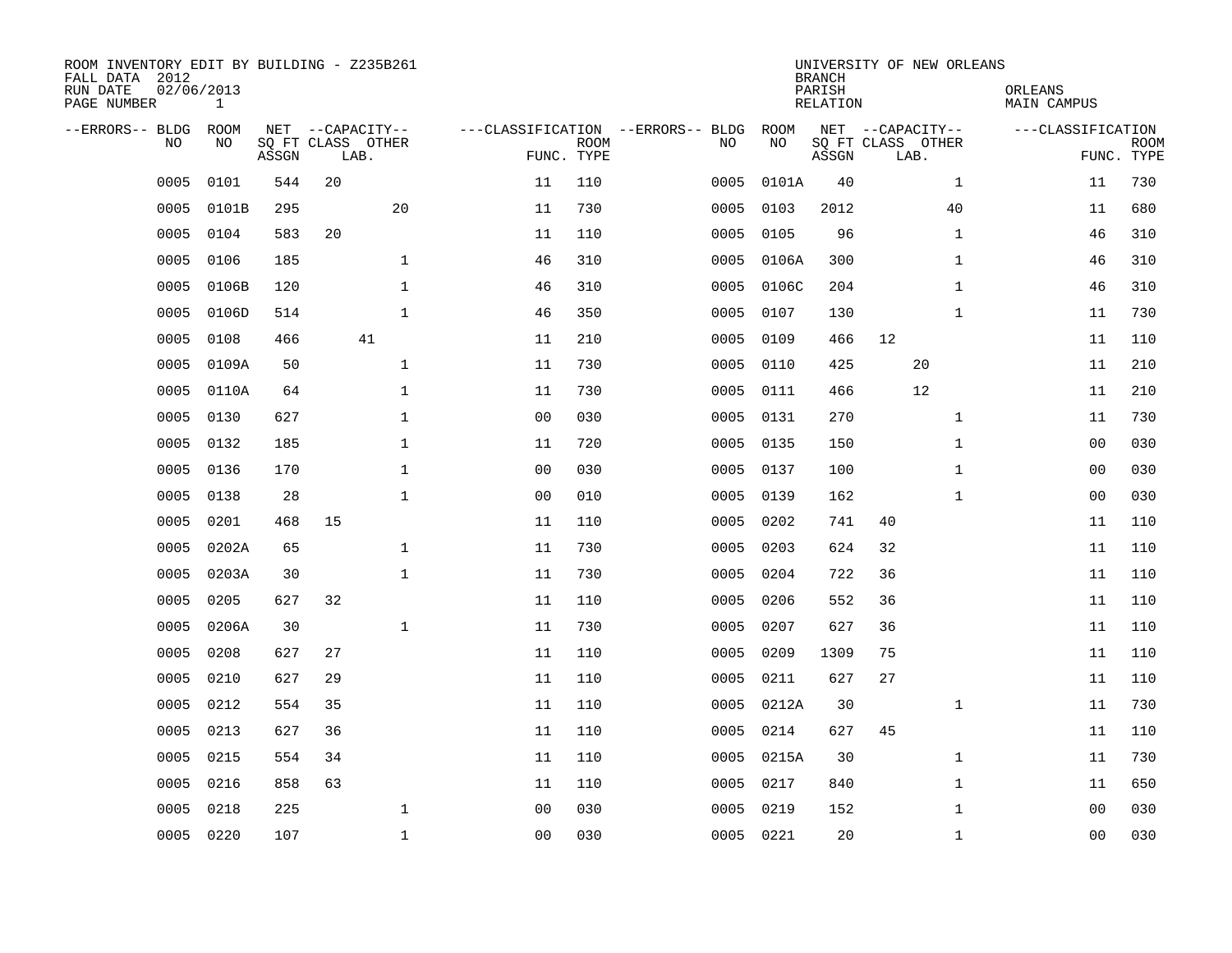| ROOM INVENTORY EDIT BY BUILDING - Z235B261<br>FALL DATA 2012<br>RUN DATE<br>PAGE NUMBER | 02/06/2013<br>2 |       |                           |                               |                           |                                   |            | <b>BRANCH</b><br>PARISH<br><b>RELATION</b> | UNIVERSITY OF NEW ORLEANS | ORLEANS<br><b>MAIN CAMPUS</b> |                           |
|-----------------------------------------------------------------------------------------|-----------------|-------|---------------------------|-------------------------------|---------------------------|-----------------------------------|------------|--------------------------------------------|---------------------------|-------------------------------|---------------------------|
| --ERRORS-- BLDG                                                                         | ROOM            |       | NET --CAPACITY--          |                               |                           | ---CLASSIFICATION --ERRORS-- BLDG | ROOM       |                                            | NET --CAPACITY--          | ---CLASSIFICATION             |                           |
| N <sub>O</sub>                                                                          | NO.             | ASSGN | SO FT CLASS OTHER<br>LAB. |                               | <b>ROOM</b><br>FUNC. TYPE | NO.                               | NO         | ASSGN                                      | SQ FT CLASS OTHER<br>LAB. |                               | <b>ROOM</b><br>FUNC. TYPE |
| 0005                                                                                    | 0222            | 105   |                           | $\mathbf 1$<br>0 <sub>0</sub> | 030                       | 0005                              | 0223       | 30                                         | $\mathbf{1}$              | 00                            | 010                       |
| 0005                                                                                    | 0224            | 156   |                           | $\mathbf 1$<br>0 <sub>0</sub> | 030                       | 0005                              | 0300       | 11610                                      |                           | 83                            | 083                       |
| 0005                                                                                    | 0309            | 177   | 12                        | 11                            | 110                       | 0005                              | 0310       | 173                                        | 12                        | 11                            | 110                       |
| 0005                                                                                    | 0311            | 259   | 17                        | 11                            | 110                       | 0005                              | 0312       | 269                                        | 18                        | 11                            | 110                       |
| 0005                                                                                    | 0314            | 275   | 18                        | 11                            | 110                       | 0005                              | 0315       | 302                                        | 20                        | 11                            | 110                       |
| 0005                                                                                    | 0316            | 299   | 20                        | 11                            | 110                       | 0005                              | 0317       | 2059                                       | 137                       | 11                            | 110                       |
| 0005                                                                                    | 0318            | 112   | $7\phantom{.0}$           | 11                            | 110                       | 0005                              | 0319       | 131                                        | 3                         | 11                            | 110                       |
| 0005                                                                                    | 0319A           | 440   | 29                        | 11                            | 110                       | 0005                              | 0319B      | 26                                         |                           | 11                            | 730                       |
| 0005                                                                                    | 0320            | 160   |                           | 3<br>0 <sub>0</sub>           | 030                       | 0005                              | 0321       | 125                                        |                           | 11                            | 919                       |
| 0005                                                                                    | 0322            | 38    |                           | 0 <sub>0</sub>                | 010                       | 0005                              | 0323       | 18                                         |                           | 0 <sub>0</sub>                | 030                       |
| 0005                                                                                    | 0324            | 168   |                           | 52                            | 350                       | 0005                              | 0325       | 131                                        | $\mathbf{1}$              | 52                            | 310                       |
| 0005                                                                                    | 0326            | 156   |                           | 0 <sub>0</sub>                | 030                       | 0005                              | 0327       | 218                                        | $\mathbf{1}$              | 52                            | 310                       |
| 0005                                                                                    | 0328            | 176   |                           | $\mathbf 1$<br>52             | 310                       | 0005                              | 0328C      | 88                                         | $\mathbf{1}$              | 52                            | 310                       |
| 0005                                                                                    | 0329C           | 452   |                           | $\mathbf 1$<br>52             | 310                       | 0005                              | 0330       | 243                                        | $\mathbf{1}$              | 52                            | 310                       |
| 0005                                                                                    | 0331            | 110   |                           | $\mathbf 1$<br>52             | 310                       | 0005                              | 0332       | 231                                        | $\mathbf{1}$              | 52                            | 310                       |
| 0005                                                                                    | 0332A           | 73    |                           | $\mathbf 1$<br>53             | 310                       | 0005                              | 0333       | 327                                        | $\mathbf{1}$              | 52                            | 310                       |
| 0005                                                                                    | 0336A           | 137   |                           | $\mathbf{1}$<br>52            | 310                       | 0005                              | 0336B      | 89                                         |                           | 52                            | 350                       |
| 0005                                                                                    | 0337            | 105   |                           | $\mathbf 1$<br>52             | 310                       | 0005                              | 0337A      | 138                                        | $\mathbf{1}$              | 52                            | 310                       |
| 0005                                                                                    | 0339            | 722   | 20                        | 11                            | 110                       | 0005                              | 0340       | 98                                         | $\mathbf{1}$              | 52                            | 310                       |
| 0005                                                                                    | 0341            | 98    |                           | $\mathbf 1$<br>52             | 310                       | 0005                              | 0342       | 91                                         | $\mathbf{1}$              | 52                            | 310                       |
| 0005                                                                                    | 0343            | 203   |                           | $\mathbf{1}$<br>52            | 310                       | 0005                              | 0344       | 793                                        | 53                        | 11                            | 110                       |
| 0005                                                                                    | 0345            | 214   |                           | $\mathbf{1}$<br>52            | 310                       | 0005                              | 0346       | 60                                         |                           | 52                            | 730                       |
| 0005                                                                                    | 0346A           | 93    |                           | $\mathbf{1}$<br>52            | 310                       |                                   | 0005 0347  | 187                                        | $\mathbf{1}$              | 52                            | 310                       |
| 0005                                                                                    | 0349            | 148   |                           | $\mathbf 1$<br>11             | 310                       | 0005                              | 0349A      | 82                                         |                           | 11                            | 730                       |
| 0005                                                                                    | 0352            | 137   |                           | $\mathbf{1}$<br>11            | 310                       | 0005                              | 0352A      | 82                                         | $\mathbf{1}$              | 11                            | 310                       |
|                                                                                         | 0005 0355       | 138   |                           | $\mathbf 1$<br>11             | 310                       |                                   | 0005 0355B | 148                                        | $\mathbf{1}$              | 11                            | 310                       |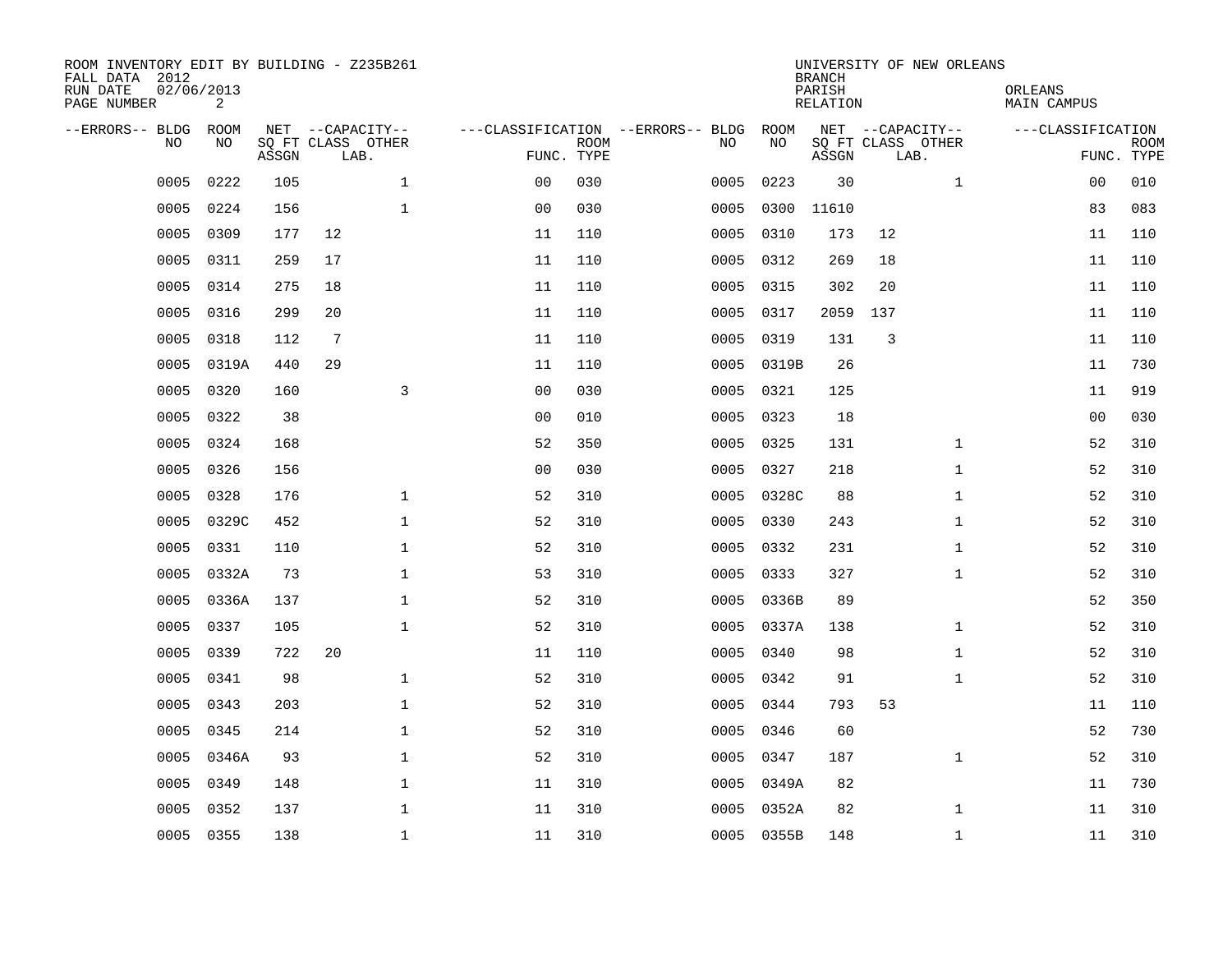| ROOM INVENTORY EDIT BY BUILDING - Z235B261<br>FALL DATA 2012<br>RUN DATE<br>PAGE NUMBER | 02/06/2013<br>3 |       |                                               |                |                           |                                         |            | <b>BRANCH</b><br>PARISH<br><b>RELATION</b> | UNIVERSITY OF NEW ORLEANS                     | ORLEANS<br><b>MAIN CAMPUS</b> |                           |
|-----------------------------------------------------------------------------------------|-----------------|-------|-----------------------------------------------|----------------|---------------------------|-----------------------------------------|------------|--------------------------------------------|-----------------------------------------------|-------------------------------|---------------------------|
| --ERRORS-- BLDG<br>NO                                                                   | ROOM<br>NO      | ASSGN | NET --CAPACITY--<br>SQ FT CLASS OTHER<br>LAB. |                | <b>ROOM</b><br>FUNC. TYPE | ---CLASSIFICATION --ERRORS-- BLDG<br>NO | ROOM<br>NO | ASSGN                                      | NET --CAPACITY--<br>SQ FT CLASS OTHER<br>LAB. | ---CLASSIFICATION             | <b>ROOM</b><br>FUNC. TYPE |
| 0005                                                                                    | 0358            | 250   | $\mathbf 1$                                   | 11             | 310                       | 0005                                    | 0358B      | 38                                         | $\mathbf{1}$                                  | 11                            | 310                       |
| 0005                                                                                    | 0359            | 509   | 1                                             | 11             | 310                       | 0005                                    | 0360       | 315                                        | 23                                            | 11                            | 110                       |
| 0005                                                                                    | 0360A           | 140   | 1                                             | 11             | 310                       | 0005                                    | 0362       | 869                                        | 20                                            | 11                            | 110                       |
| 0005                                                                                    | 0363            | 257   | $\mathbf 1$                                   | 11             | 310                       | 0005                                    | 0365       | 183                                        | $\mathbf{1}$                                  | 11                            | 310                       |
| 0005                                                                                    | 0365A           | 89    | $\mathbf{1}$                                  | 11             | 310                       | 0005                                    | 0365B      | 89                                         | $\mathbf{1}$                                  | 11                            | 310                       |
| 0005                                                                                    | 0365C           | 30    |                                               | 11             | 730                       |                                         | 0005 0401  | 420                                        | $\mathbf{1}$                                  | 11                            | 310                       |
| 0005                                                                                    | 0402            | 144   | $\mathbf{1}$                                  | 11             | 310                       | 0005                                    | 0403       | 180                                        | $\mathbf{1}$                                  | 52                            | 310                       |
| 0005                                                                                    | 0404            | 220   | $\mathbf{1}$                                  | 52             | 310                       | 0005                                    | 0405       | 210                                        | $\mathbf{1}$                                  | 52                            | 310                       |
| 0005                                                                                    | 0406            | 210   | $\mathbf{1}$                                  | 52             | 310                       | 0005                                    | 0407       | 210                                        | $\mathbf{1}$                                  | 52                            | 310                       |
| 0005                                                                                    | 0408            | 210   | $\mathbf{1}$                                  | 52             | 310                       | 0005                                    | 0409       | 231                                        | $\mathbf{1}$                                  | 52                            | 310                       |
| 0005                                                                                    | 0410            | 255   | $\mathbf 1$                                   | 52             | 310                       | 0005                                    | 0411       | 255                                        | $\mathbf{1}$                                  | 52                            | 310                       |
| 0005                                                                                    | 0411A           | 144   | $\mathbf 1$                                   | 52             | 310                       |                                         | 0005 0411B | 144                                        | $\mathbf{1}$                                  | 52                            | 310                       |
| 0005                                                                                    | 0413            | 144   | $\mathbf{1}$                                  | 52             | 310                       | 0005                                    | 0414       | 255                                        | $\mathbf{1}$                                  | 0 <sub>0</sub>                | 030                       |
| 0005                                                                                    | 0415            | 170   | $\mathbf 1$                                   | 0 <sub>0</sub> | 030                       | 0005                                    | 0416       | 150                                        | $\mathbf{1}$                                  | 00                            | 030                       |
| 0005                                                                                    | 0418            | 30    | $\mathbf{1}$                                  | 0 <sub>0</sub> | 030                       | 0005                                    | 0419       | 30                                         | $\mathbf{1}$                                  | 00                            | 030                       |
| 0005                                                                                    | 0420            | 255   | $\mathbf 1$                                   | 00             | 030                       | 0005                                    | 0422       | 285                                        | $\mathbf{1}$                                  | 52                            | 310                       |
| 0005                                                                                    | 0423            | 170   | $\mathbf{1}$                                  | 52             | 310                       | 0005                                    | 0424       | 120                                        | $\mathbf{1}$                                  | 52                            | 310                       |
| 0005                                                                                    | 0425            | 170   | $\mathbf 1$                                   | 52             | 310                       | 0005                                    | 0427       | 250                                        | $\mathbf{1}$                                  | 52                            | 310                       |
| 0005                                                                                    | 0427A           | 285   | $\mathbf 1$                                   | 52             | 310                       | 0005                                    | 0428       | 224                                        | $\mathbf{1}$                                  | 52                            | 310                       |
| 0005                                                                                    | 0428A           | 112   | $\mathbf 1$                                   | 52             | 310                       |                                         | 0005 0428B | 112                                        | $\mathbf{1}$                                  | 52                            | 310                       |
| 0005                                                                                    | 0429C           | 285   | $\mathbf{1}$                                  | 52             | 310                       |                                         | 0005 0430  | 250                                        | $\mathbf{1}$                                  | 52                            | 310                       |
| 0005                                                                                    | 0430A           | 231   | $\mathbf{1}$                                  | 52             | 310                       | 0005                                    | 0430B      | 231                                        | $\mathbf{1}$                                  | 52                            | 310                       |
| 0005                                                                                    | 0430C           | 170   | $\mathbf{1}$                                  | 52             | 310                       |                                         | 0005 0434  | 170                                        | $\mathbf{1}$                                  | 52                            | 310                       |
| 0005                                                                                    | 0435            | 285   | $\mathbf 1$                                   | 52             | 310                       |                                         | 0005 0435A | 231                                        | $\mathbf{1}$                                  | 52                            | 310                       |
| 0005                                                                                    | 0437            | 185   | $\mathbf{1}$                                  | 52             | 310                       | 0005                                    | 0438       | 200                                        | $\mathbf{1}$                                  | 52                            | 310                       |
|                                                                                         | 0005 0439       | 200   | $\mathbf 1$                                   | 52             | 310                       |                                         | 0005 0441  | 231                                        | $\mathbf{1}$                                  | 11                            | 310                       |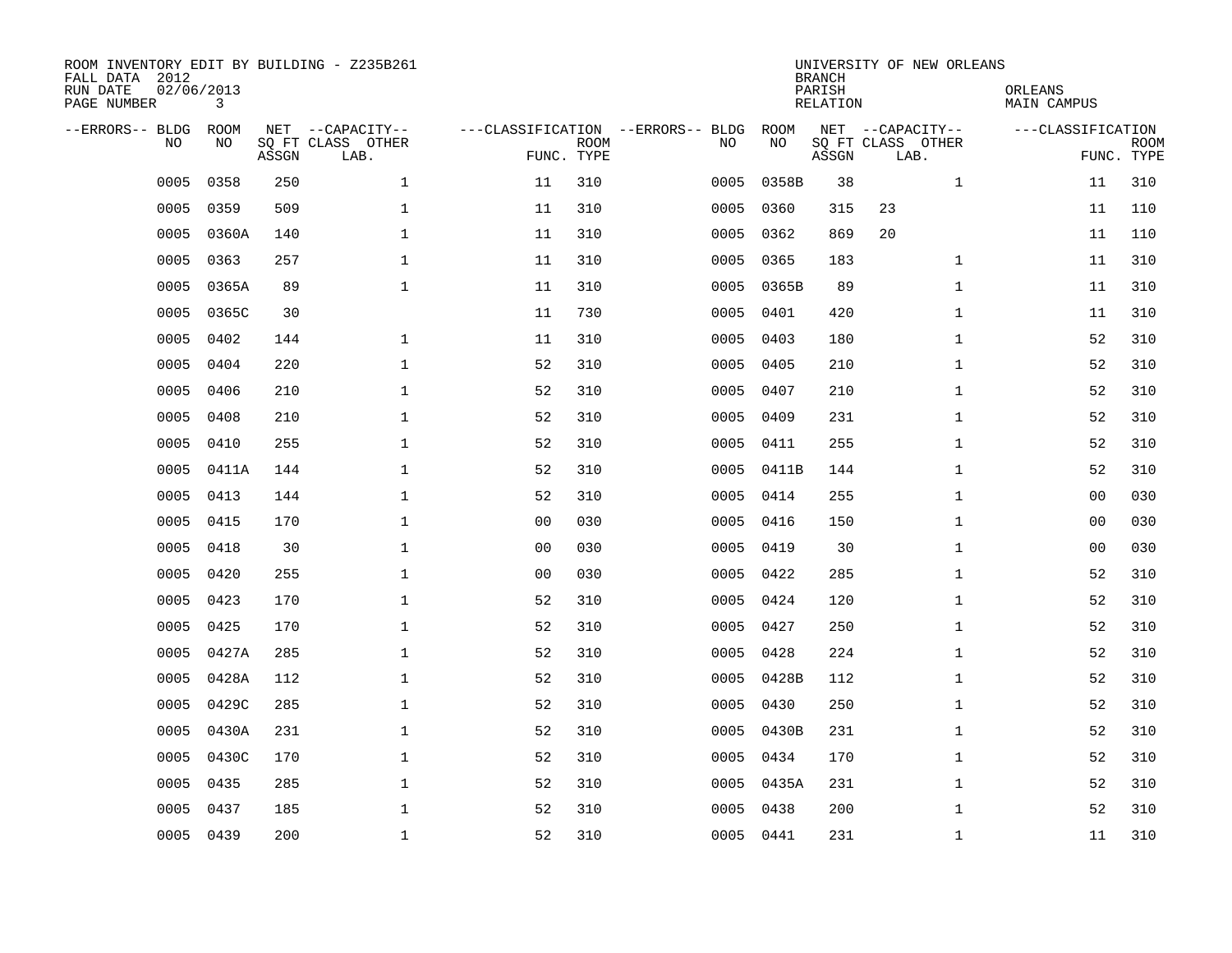| ROOM INVENTORY EDIT BY BUILDING - Z235B261<br>FALL DATA 2012<br>02/06/2013<br>RUN DATE |            |       |                                       |                                        |      |      |            | <b>BRANCH</b><br>PARISH                                  | UNIVERSITY OF NEW ORLEANS                                                                                        | ORLEANS                                           |            |
|----------------------------------------------------------------------------------------|------------|-------|---------------------------------------|----------------------------------------|------|------|------------|----------------------------------------------------------|------------------------------------------------------------------------------------------------------------------|---------------------------------------------------|------------|
| PAGE NUMBER                                                                            | 4          |       |                                       |                                        |      |      |            | RELATION                                                 |                                                                                                                  | MAIN CAMPUS                                       |            |
| --ERRORS-- BLDG ROOM<br>NO                                                             | NO         |       | NET --CAPACITY--<br>SQ FT CLASS OTHER | ---CLASSIFICATION --ERRORS-- BLDG ROOM | ROOM | NO   | NO         |                                                          | NET --CAPACITY--<br>SQ FT CLASS OTHER                                                                            | ---CLASSIFICATION                                 | ROOM       |
|                                                                                        |            | ASSGN | LAB.                                  | FUNC. TYPE                             |      |      |            | ASSGN                                                    | LAB.                                                                                                             |                                                   | FUNC. TYPE |
| 0005                                                                                   | 0442       | 185   | $\mathbf 1$                           | 11                                     | 310  | 0005 | 0443       | 231                                                      | $\mathbf{1}$                                                                                                     | 11                                                | 310        |
|                                                                                        | 0005 0444  | 231   | $\mathbf{1}$                          | 11                                     | 310  | 0005 | 0444A      | 231                                                      | $\mathbf{1}$                                                                                                     | 11                                                | 310        |
|                                                                                        | 0005 0445  | 231   | $\mathbf{1}$                          | 11                                     | 310  | 0005 | 0447       | 316                                                      | $\mathbf{1}$                                                                                                     | 11                                                | 310        |
|                                                                                        | 0005 0449  | 150   | 1                                     | 46                                     | 310  |      | 0005 0449A | 255                                                      | $\mathbf{1}$                                                                                                     | 11                                                | 310        |
|                                                                                        | 0005 0450  | 173   | 1                                     | 11                                     | 650  | 0005 | 0452       | 255                                                      | $\mathbf{1}$                                                                                                     | 46                                                | 310        |
|                                                                                        | 0005 0453  | 185   | 1                                     | 11                                     | 310  | 0005 | 0454       | 185                                                      | $\mathbf{1}$                                                                                                     | 46                                                | 310        |
|                                                                                        | 0005 0455  | 165   | $\mathbf{1}$                          | 46                                     | 310  |      | 0005 0456  | 555                                                      | 20                                                                                                               | 11                                                | 350        |
|                                                                                        | 0005 0460  | 285   | $\mathbf{1}$                          | 46                                     | 310  |      | 0005 0460A | 171                                                      | $\mathbf{1}$                                                                                                     | 46                                                | 310        |
|                                                                                        | 0005 0460B | 171   | $\mathbf{1}$                          | 46                                     | 310  |      | 0005 C0015 | 150                                                      |                                                                                                                  | 00                                                | 020        |
|                                                                                        | 0005 C0032 | 96    |                                       | 00                                     | 020  |      | 0005 S0043 | 112<br>TOTAL NUMBER CLASSROOMS<br>TOTAL NUMBER LABS 210  | TOTAL NET ASSIGN SQ. FT. IN ROOM FILE<br>TOTAL NUMBER COMPUTER CLASSROOMS<br>TOTAL NUMBER SPECIAL LABS 220       | 00 <sub>o</sub><br>55,566<br>34<br>$\overline{3}$ | 020        |
|                                                                                        | 0020 0101  | 1939  |                                       | 63                                     | 730  |      | 0020 0101A | 865                                                      |                                                                                                                  | 11                                                | 730        |
|                                                                                        | 0020 0102  | 452   |                                       | 63                                     | 730  |      | 0020 0105  | 274                                                      | $\mathbf{1}$                                                                                                     | 63                                                | 310        |
|                                                                                        | 0020 0106  | 26    |                                       | 00                                     | 020  |      | 0020 0107  | 373                                                      |                                                                                                                  | 63                                                | 730        |
|                                                                                        | 0020 0107A | 41    | $\mathbf{1}$                          | 00                                     | 030  |      | 0020 0108  | 6585<br>TOTAL NUMBER CLASSROOMS<br>TOTAL NUMBER LABS 210 | TOTAL NET ASSIGN SQ. FT. IN ROOM FILE<br>TOTAL NUMBER COMPUTER CLASSROOMS<br>TOTAL NUMBER SPECIAL LABS 220       | 63<br>10,488                                      | 730        |
|                                                                                        | 0022 0101  | 851   |                                       | 63                                     | 730  |      | 0022 0102  | 73                                                       |                                                                                                                  | 63                                                | 730        |
|                                                                                        | 0022 0103  | 68    |                                       | 0 <sub>0</sub>                         | 030  |      | 0022 0104  | 798<br>TOTAL NUMBER CLASSROOMS<br>TOTAL NUMBER LABS 210  | TOTAL NET ASSIGN SQ. FT. IN ROOM FILE 1,722<br>TOTAL NUMBER COMPUTER CLASSROOMS<br>TOTAL NUMBER SPECIAL LABS 220 | 63                                                | 730        |
|                                                                                        | 0025 0101  | 457   |                                       | 63                                     | 730  |      | 0025 0102  | 363                                                      |                                                                                                                  | 63                                                | 730        |
|                                                                                        | 0025 0103  | 363   |                                       | 63                                     | 730  |      |            |                                                          | TOTAL NET ASSIGN SQ. FT. IN ROOM FILE 1,183                                                                      |                                                   |            |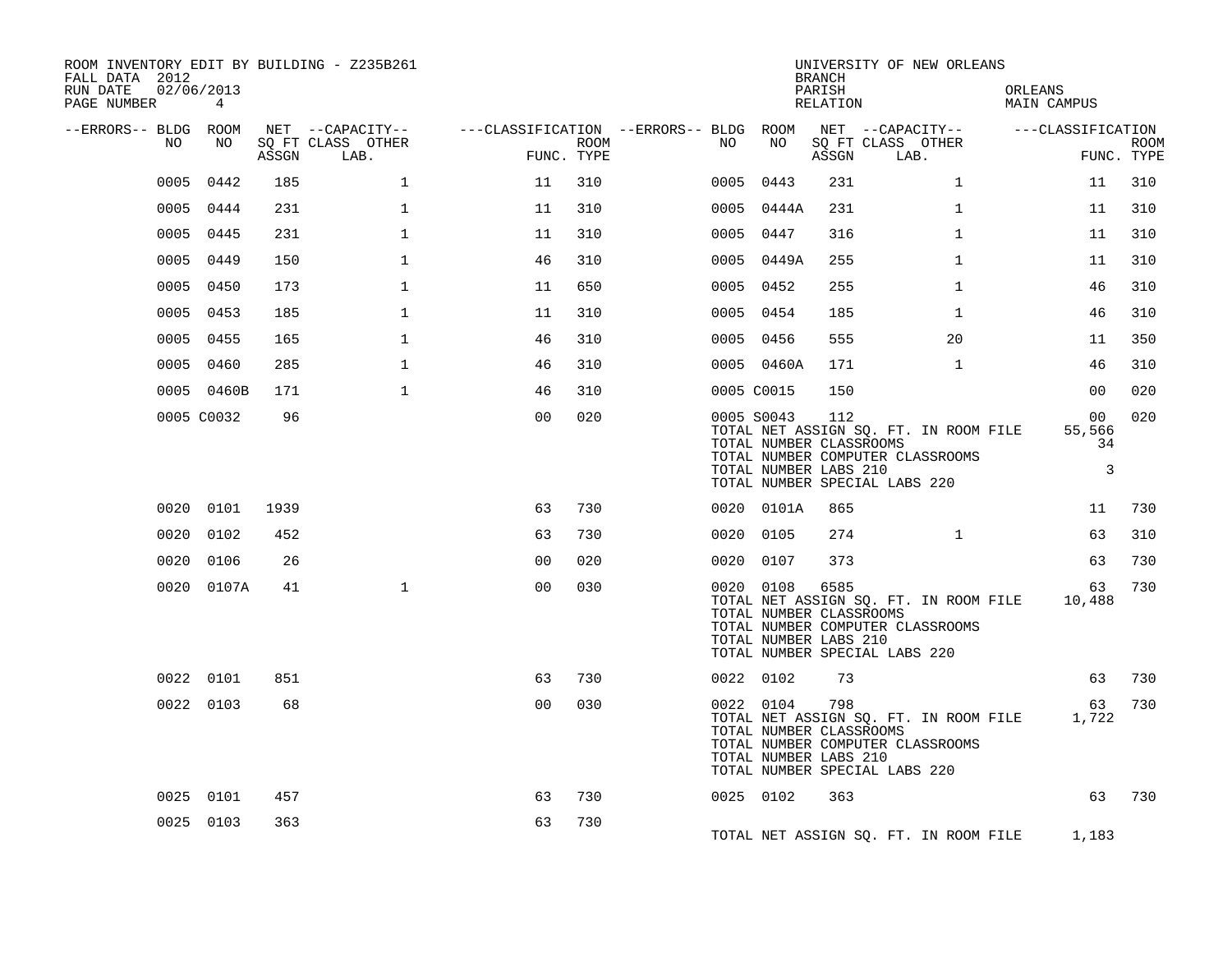| ROOM INVENTORY EDIT BY BUILDING - Z235B261<br>FALL DATA 2012 |            |       |                           |                                                         |      |    |                                                  | <b>BRANCH</b>      | UNIVERSITY OF NEW ORLEANS                                         |              |                        |                           |
|--------------------------------------------------------------|------------|-------|---------------------------|---------------------------------------------------------|------|----|--------------------------------------------------|--------------------|-------------------------------------------------------------------|--------------|------------------------|---------------------------|
| 02/06/2013<br>RUN DATE<br>PAGE NUMBER                        | 5          |       |                           |                                                         |      |    |                                                  | PARISH<br>RELATION |                                                                   |              | ORLEANS<br>MAIN CAMPUS |                           |
| --ERRORS-- BLDG ROOM                                         |            |       | NET --CAPACITY--          | ---CLASSIFICATION --ERRORS-- BLDG ROOM NET --CAPACITY-- |      |    |                                                  |                    |                                                                   |              | ---CLASSIFICATION      |                           |
| NO                                                           | NO         | ASSGN | SQ FT CLASS OTHER<br>LAB. | FUNC. TYPE                                              | ROOM | NO | NO                                               | ASSGN              | SQ FT CLASS OTHER<br>LAB.                                         |              |                        | <b>ROOM</b><br>FUNC. TYPE |
|                                                              |            |       |                           |                                                         |      |    | TOTAL NUMBER CLASSROOMS<br>TOTAL NUMBER LABS 210 |                    | TOTAL NUMBER COMPUTER CLASSROOMS<br>TOTAL NUMBER SPECIAL LABS 220 |              |                        |                           |
|                                                              | 0026 0001  | 2383  |                           | 0 <sub>0</sub>                                          | 030  |    | 0026 1001                                        | 1184               | 91                                                                |              | 11                     | 110                       |
|                                                              | 0026 1002  | 223   | $\mathbf 1$               | 46                                                      | 310  |    | 0026 1003                                        | 560                |                                                                   | 37           | 11                     | 310                       |
|                                                              | 0026 1004  | 209   | $\mathbf{1}$              | 46                                                      | 310  |    | 0026 1005                                        | 27                 |                                                                   |              | 0 <sub>0</sub>         | 030                       |
|                                                              | 0026 1006  | 787   | 4                         | 22                                                      | 250  |    | 0026 1006A                                       | 183                |                                                                   |              | 22                     | 255                       |
| 0026                                                         | 1007       | 221   | $\overline{a}$            | 11                                                      | 315  |    | 0026 1008                                        | 1357               | 27                                                                |              | 11                     | 210                       |
|                                                              | 0026 1008A | 308   |                           | 22                                                      | 255  |    | 0026 1009                                        | 81                 |                                                                   |              | 11                     | 750                       |
| 0026                                                         | 1011       | 189   | $\mathbf{1}$              | 11                                                      | 310  |    | 0026 1012                                        | 217                |                                                                   | $\mathbf{1}$ | 46                     | 310                       |
|                                                              | 0026 1013  | 792   | $\overline{4}$            | 22                                                      | 250  |    | 0026 1013A                                       | 138                | $\mathbf{1}$                                                      |              | 22                     | 250                       |
|                                                              | 0026 1013B | 142   | $\mathbf{1}$              | 22                                                      | 250  |    | 0026 1014                                        | 87                 |                                                                   |              | 0 <sub>0</sub>         | 030                       |
|                                                              | 0026 1015  | 811   | 6                         | 11                                                      | 250  |    | 0026 1016                                        | 232                |                                                                   |              | 46                     | 315                       |
| 0026                                                         | 1017       | 188   | $\mathbf{1}$              | 22                                                      | 310  |    | 0026 1018                                        | 190                | 2                                                                 |              | 22                     | 250                       |
|                                                              | 0026 1019  | 196   | 1                         | 46                                                      | 310  |    | 0026 1020                                        | 176                |                                                                   |              | 46                     | 315                       |
|                                                              | 0026 1021  | 174   | $\mathbf{1}$              | 46                                                      | 310  |    | 0026 1022                                        | 173                |                                                                   | $\mathbf{1}$ | 46                     | 310                       |
|                                                              | 0026 1023  | 238   | $\mathbf{1}$              | 46                                                      | 310  |    | 0026 1023A                                       | 69                 |                                                                   |              | 46                     | 315                       |
|                                                              | 0026 1024  | 1292  | $\epsilon$                | 11                                                      | 215  |    | 0026 1024A                                       | 174                |                                                                   |              | 11                     | 215                       |
|                                                              | 0026 1025  | 176   | $\mathbf{1}$              | 11                                                      | 310  |    | 0026 1026                                        | 1234               | 24                                                                |              | 11                     | 210                       |
|                                                              | 0026 1026A | 245   |                           | 11                                                      | 215  |    | 0026 1026B                                       | 204                |                                                                   |              | 11                     | 215                       |
|                                                              | 0026 1027  | 210   | 2                         | 22                                                      | 250  |    | 0026 1029                                        | 195                |                                                                   | $\mathbf{1}$ | 11                     | 310                       |
|                                                              | 0026 1030  | 179   | 2                         | 22                                                      | 250  |    | 0026 1031                                        | 251                |                                                                   | $\mathbf{1}$ | 11                     | 310                       |
|                                                              | 0026 1032  | 176   | 2                         | 11                                                      | 215  |    | 0026 1033                                        | 351                | 4                                                                 |              | 22                     | 250                       |
|                                                              | 0026 1033A | 251   |                           | 22                                                      | 255  |    | 0026 1034                                        | 204                | 2                                                                 |              | 22                     | 250                       |
|                                                              | 0026 1036  | 199   | $\overline{c}$            | 22                                                      | 250  |    | 0026 1037                                        | 48                 |                                                                   |              | 0 <sub>0</sub>         | 030                       |
|                                                              | 0026 1039  | 273   | $\mathbf{1}$              | 11                                                      | 310  |    | 0026 1039A                                       | 91                 |                                                                   |              | 11                     | 315                       |
|                                                              | 0026 1040  | 216   | 2                         | 22                                                      | 250  |    | 0026 1041                                        | 646                | 5                                                                 |              | 22                     | 250                       |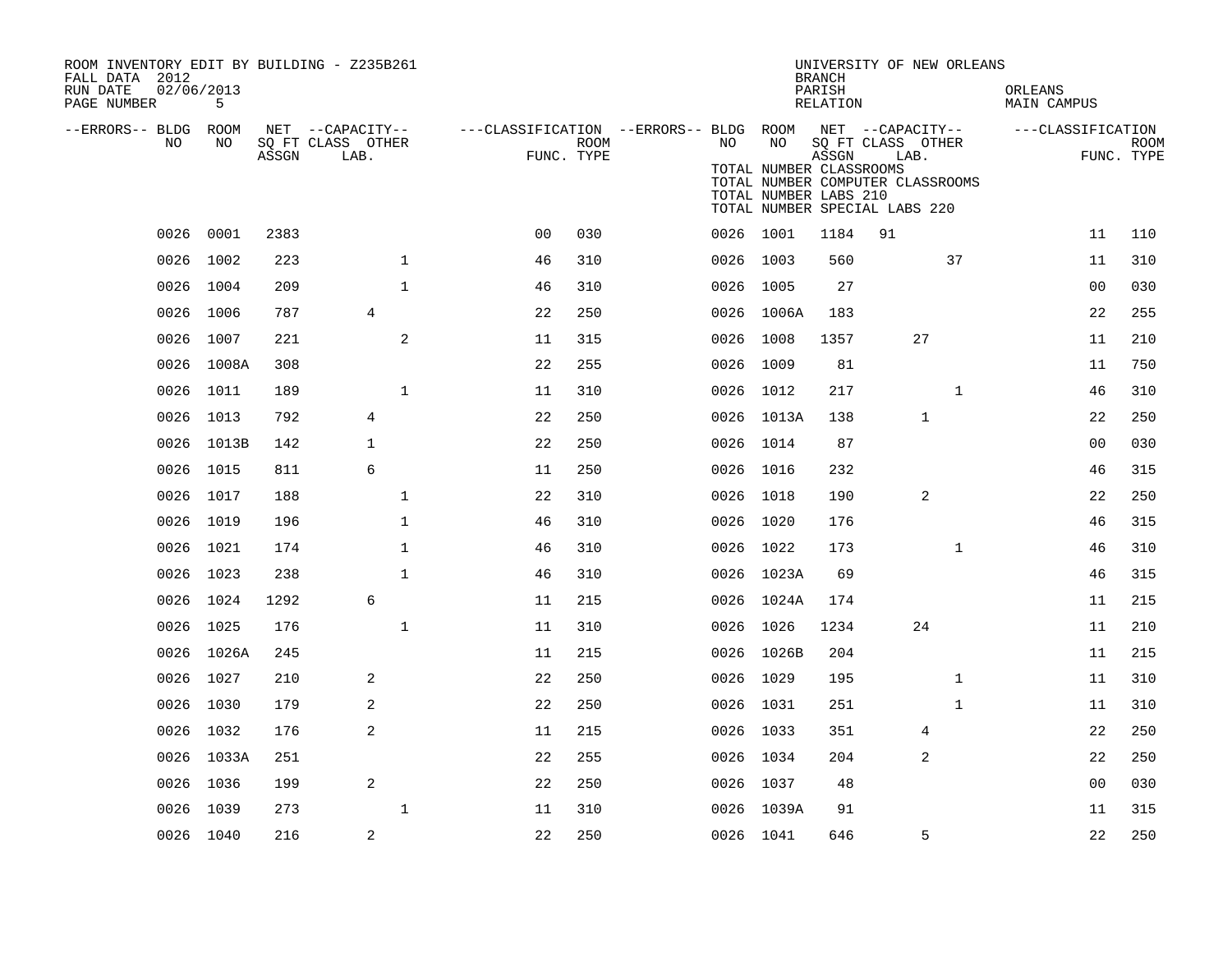| ROOM INVENTORY EDIT BY BUILDING - Z235B261<br>FALL DATA 2012<br>RUN DATE<br>PAGE NUMBER | 02/06/2013<br>6 |       |                           |                |                           |                                   |            | <b>BRANCH</b><br>PARISH<br>RELATION | UNIVERSITY OF NEW ORLEANS | ORLEANS<br>MAIN CAMPUS |                           |
|-----------------------------------------------------------------------------------------|-----------------|-------|---------------------------|----------------|---------------------------|-----------------------------------|------------|-------------------------------------|---------------------------|------------------------|---------------------------|
| --ERRORS-- BLDG                                                                         | ROOM            |       | NET --CAPACITY--          |                |                           | ---CLASSIFICATION --ERRORS-- BLDG | ROOM       |                                     | NET --CAPACITY--          | ---CLASSIFICATION      |                           |
| N <sub>O</sub>                                                                          | NO.             | ASSGN | SO FT CLASS OTHER<br>LAB. |                | <b>ROOM</b><br>FUNC. TYPE | NO.                               | NO         | ASSGN                               | SQ FT CLASS OTHER<br>LAB. |                        | <b>ROOM</b><br>FUNC. TYPE |
| 0026                                                                                    | 1041A           | 244   |                           | 22             | 255                       | 0026                              | 1042       | 204                                 | 2                         | 22                     | 250                       |
| 0026                                                                                    | 1043            | 165   | $\mathbf{1}$              | 11             | 310                       |                                   | 0026 1044  | 221                                 | 5                         | 22                     | 250                       |
| 0026                                                                                    | 1045            | 179   | $\mathbf{1}$              | 11             | 310                       |                                   | 0026 1046  | 158                                 | 2                         | 22                     | 250                       |
| 0026                                                                                    | 1047            | 187   | $\mathbf{1}$              | 22             | 310                       |                                   | 0026 1048  | 1113                                | 8                         | 11                     | 250                       |
| 0026                                                                                    | 1048A           | 200   |                           | 11             | 255                       |                                   | 0026 1048B | 145                                 | 1                         | 11                     | 255                       |
| 0026                                                                                    | 1048C           | 108   | $\mathbf{1}$              | 11             | 255                       |                                   | 0026 1048D | 103                                 |                           | 11                     | 255                       |
| 0026                                                                                    | 1048E           | 165   | $\mathbf{1}$              | 11             | 255                       |                                   | 0026 1048F | 164                                 | $\mathbf 1$               | 11                     | 255                       |
| 0026                                                                                    | 1048G           | 164   | $\mathbf{1}$              | 11             | 255                       |                                   | 0026 1048H | 168                                 | $\mathbf{1}$              | 11                     | 255                       |
| 0026                                                                                    | 1050            | 212   | 2                         | 22             | 250                       |                                   | 0026 1050A | 334                                 |                           | 22                     | 255                       |
| 0026                                                                                    | 1051            | 538   | 20                        | 11             | 110                       |                                   | 0026 1051A | 99                                  |                           | 11                     | 115                       |
| 0026                                                                                    | 1052            | 213   | 2                         | 22             | 250                       |                                   | 0026 1053  | 1189                                | 91                        | 11                     | 110                       |
| 0026                                                                                    | 1053A           | 150   |                           | 11             | 730                       |                                   | 0026 1054  | 115                                 |                           | 00                     | 030                       |
| 0026                                                                                    | 1055            | 159   | 6                         | 11             | 680                       |                                   | 0026 1056  | 76                                  |                           | 0 <sub>0</sub>         | 010                       |
| 0026                                                                                    | 1058            | 131   | 2                         | 22             | 250                       |                                   | 0026 1059  | 178                                 | $\mathbf{1}$              | 11                     | 310                       |
| 0026                                                                                    | 1061            | 118   |                           | 0 <sub>0</sub> | 010                       |                                   | 0026 1062  | 195                                 | $\overline{c}$            | 22                     | 250                       |
| 0026                                                                                    | 1062B           | 267   | $\mathbf 1$               | 11             | 310                       |                                   | 0026 1063  | 73                                  |                           | 00                     | 010                       |
| 0026                                                                                    | 1064            | 203   | 2                         | 22             | 250                       |                                   | 0026 1065  | 893                                 | 5                         | 11                     | 220                       |
| 0026                                                                                    | 1065A           | 195   |                           | 11             | 215                       |                                   | 0026 1066  | 450                                 | 4                         | 22                     | 250                       |
|                                                                                         | 0026 1066A      | 217   |                           | 22             | 255                       |                                   | 0026 1067  | 158                                 |                           | 22                     | 225                       |
| 0026                                                                                    | 1068            | 109   | $\mathbf{1}$              | 22             | 250                       |                                   | 0026 1068A | 122                                 | $\mathbf{1}$              | 22                     | 250                       |
| 0026                                                                                    | 1069            | 1238  | $\mathbf{1}$              | 22             | 720                       |                                   | 0026 1069A | 80                                  | $\overline{a}$            | 00                     | 030                       |
| 0026                                                                                    | 1069B           | 181   |                           | 22             | 720                       |                                   | 0026 1070  | 2039                                |                           | 11                     | 215                       |
|                                                                                         | 0026 1070A      | 152   |                           | 11             | 215                       |                                   | 0026 1070B | 408                                 |                           | 22                     | 720                       |
| 0026                                                                                    | 1072            | 862   | 24                        | 11             | 210                       |                                   | 0026 1072B | 251                                 | 24                        | 11                     | 210                       |
|                                                                                         | 0026 1073       | 630   | 24                        | 11             | 210                       |                                   | 0026 1074  | 916                                 | 24                        | 11                     | 210                       |
|                                                                                         | 0026 1074A      | 336   |                           | 11             | 215                       |                                   | 0026 1075  | 692                                 | 16                        | 11                     | 210                       |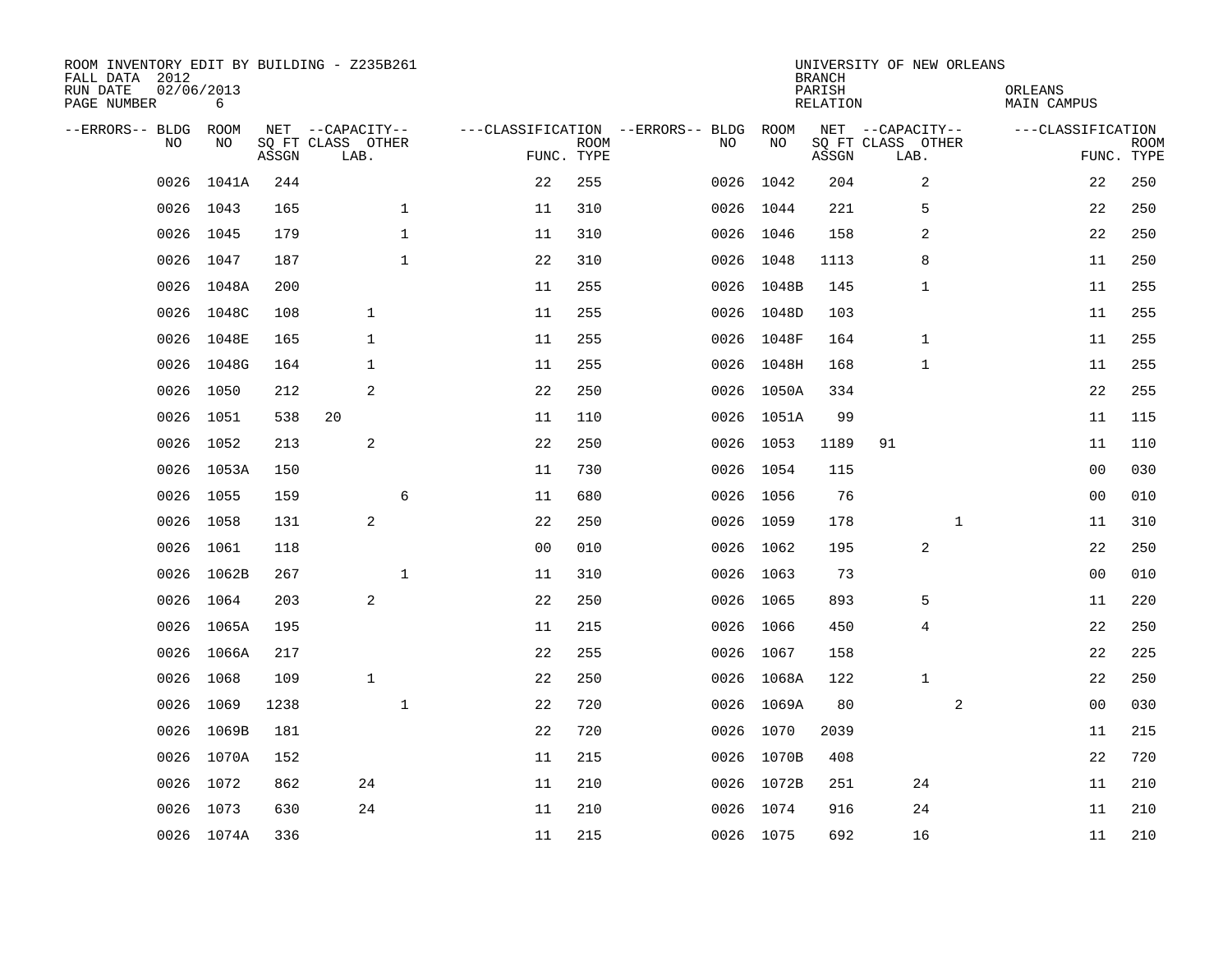| ROOM INVENTORY EDIT BY BUILDING - Z235B261<br>FALL DATA 2012<br>RUN DATE | 02/06/2013 |       |                                       |                |             |                                          |            | <b>BRANCH</b><br>PARISH | UNIVERSITY OF NEW ORLEANS             | ORLEANS           |             |
|--------------------------------------------------------------------------|------------|-------|---------------------------------------|----------------|-------------|------------------------------------------|------------|-------------------------|---------------------------------------|-------------------|-------------|
| PAGE NUMBER                                                              | 7          |       |                                       |                |             |                                          |            | RELATION                |                                       | MAIN CAMPUS       |             |
| --ERRORS-- BLDG ROOM<br>NO.                                              | NO.        |       | NET --CAPACITY--<br>SQ FT CLASS OTHER |                | <b>ROOM</b> | ---CLASSIFICATION --ERRORS-- BLDG<br>NO. | ROOM<br>NO |                         | NET --CAPACITY--<br>SQ FT CLASS OTHER | ---CLASSIFICATION | <b>ROOM</b> |
|                                                                          |            | ASSGN | LAB.                                  | FUNC. TYPE     |             |                                          |            | ASSGN                   | LAB.                                  |                   | FUNC. TYPE  |
| 0026                                                                     | 1075A      | 115   |                                       | 11             | 215         | 0026                                     | 1075B      | 112                     |                                       | 11                | 215         |
|                                                                          | 0026 1075C | 79    |                                       | 11             | 215         |                                          | 0026 1075D | 95                      |                                       | 11                | 215         |
|                                                                          | 0026 1077  | 600   | 24                                    | 11             | 210         |                                          | 0026 1079  | 664                     | 24                                    | 11                | 210         |
|                                                                          | 0026 1081  | 650   | 24                                    | 11             | 210         |                                          | 0026 1083  | 54                      | $\mathbf{1}$                          | 00                | 030         |
| 0026                                                                     | 1085       | 100   | $\mathbf{1}$                          | 11             | 310         |                                          | 0026 1085A | 853                     |                                       | 11                | 215         |
| 0026                                                                     | 1086       | 937   | 24                                    | 11             | 210         |                                          | 0026 1088  | 864                     | 24                                    | 11                | 210         |
| 0026                                                                     | 1088A      | 253   |                                       | 11             | 215         | 0026                                     | 1089       | 26                      |                                       | 0 <sub>0</sub>    | 030         |
| 0026                                                                     | 1094       | 40    |                                       | 0 <sub>0</sub> | 030         |                                          | 0026 1095  | 406                     |                                       | 00                | 030         |
| 0026                                                                     | 1096       | 548   | 20                                    | 92             | 650         |                                          | 0026 1096C | 11                      |                                       | 0 <sub>0</sub>    | 010         |
| 0026                                                                     | 1096D      | 120   | 3                                     | 0 <sub>0</sub> | 030         |                                          | 0026 1096E | 143                     | 3                                     | 0 <sub>0</sub>    | 030         |
| 0026                                                                     | 1097       | 263   | 8                                     | 0 <sub>0</sub> | 030         | 0026                                     | 1099       | 181                     | 3                                     | 0 <sub>0</sub>    | 030         |
| 0026                                                                     | 1100       | 372   | 2                                     | 53             | 310         |                                          | 0026 1100A | 97                      | $\mathbf{1}$                          | 53                | 310         |
| 0026                                                                     | 1100B      | 111   | $\mathbf{1}$                          | 46             | 310         | 0026                                     | 1101       | 308                     |                                       | 0 <sub>0</sub>    | 030         |
| 0026                                                                     | 2001       | 247   | $\mathbf 1$                           | 11             | 310         | 0026                                     | 2002       | 351                     | 15                                    | 22                | 350         |
| 0026                                                                     | 2003       | 233   | 2                                     | 22             | 315         | 0026                                     | 2004       | 238                     | $\mathbf{1}$                          | 11                | 310         |
| 0026                                                                     | 2005       | 231   | $\mathbf{1}$                          | 22             | 310         | 0026                                     | 2006       | 146                     |                                       | 22                | 350         |
| 0026                                                                     | 2006A      | 205   | $\mathbf 1$                           | 22             | 350         | 0026                                     | 2007       | 242                     | $\mathbf{1}$                          | 22                | 310         |
| 0026                                                                     | 2008       | 184   | 1                                     | 22             | 310         | 0026                                     | 2009       | 208                     | $\mathbf{1}$                          | 22                | 310         |
| 0026                                                                     | 2010       | 163   | $\mathbf 1$                           | 11             | 310         | 0026                                     | 2011       | 199                     | $\mathbf{1}$                          | 22                | 310         |
| 0026                                                                     | 2012       | 240   | $\mathbf{1}$                          | 11             | 310         | 0026                                     | 2013       | 187                     | $\mathbf{1}$                          | 22                | 310         |
| 0026                                                                     | 2014       | 217   | $\mathbf{1}$                          | 11             | 310         | 0026                                     | 2015       | 212                     | $\mathbf{1}$                          | 22                | 310         |
| 0026                                                                     | 2016       | 112   | $\mathbf 1$                           | 11             | 310         | 0026                                     | 2017       | 27                      |                                       | 00                | 030         |
| 0026                                                                     | 2018       | 114   | $\mathbf 1$                           | 11             | 310         | 0026                                     | 2019       | 1108                    | 3                                     | 22                | 250         |
| 0026                                                                     | 2019A      | 387   | 3                                     | 22             | 310         |                                          | 0026 2020  | 117                     | $\mathbf{1}$                          | 11                | 310         |
| 0026                                                                     | 2021       | 1113  | 3                                     | 22             | 250         | 0026                                     | 2022       | 208                     | $\mathbf{1}$                          | 11                | 310         |
|                                                                          | 0026 2023  | 250   | $\mathbf{1}$                          | 22             | 250         |                                          | 0026 2024  | 222                     | $\overline{c}$                        | 22                | 250         |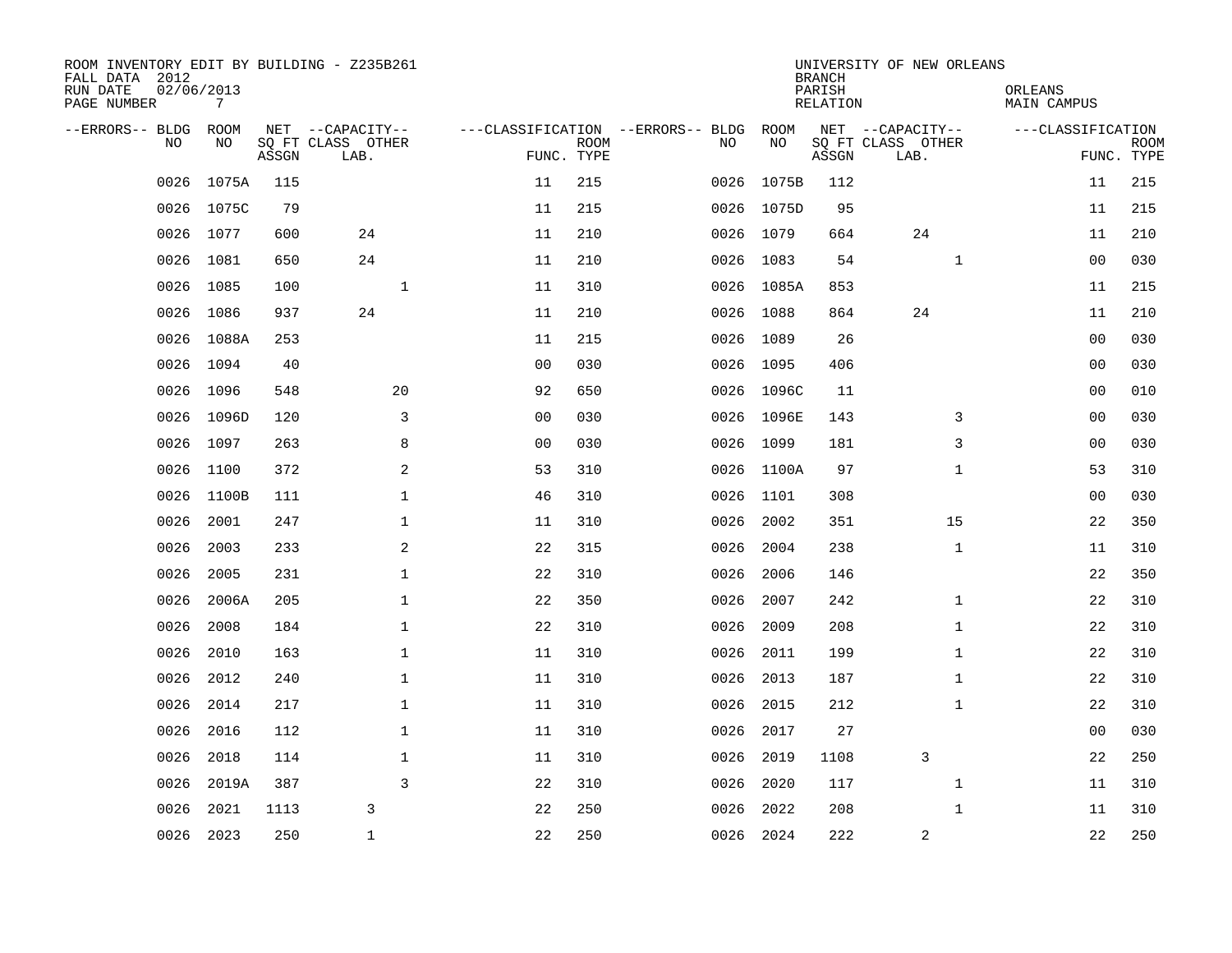| ROOM INVENTORY EDIT BY BUILDING - Z235B261<br>FALL DATA 2012<br>RUN DATE<br>PAGE NUMBER | 02/06/2013<br>8 |       |                           |                |             |                                   |           | <b>BRANCH</b><br>PARISH<br>RELATION | UNIVERSITY OF NEW ORLEANS | ORLEANS<br>MAIN CAMPUS |                           |
|-----------------------------------------------------------------------------------------|-----------------|-------|---------------------------|----------------|-------------|-----------------------------------|-----------|-------------------------------------|---------------------------|------------------------|---------------------------|
| --ERRORS-- BLDG                                                                         | ROOM            |       | NET --CAPACITY--          |                |             | ---CLASSIFICATION --ERRORS-- BLDG | ROOM      |                                     | NET --CAPACITY--          | ---CLASSIFICATION      |                           |
| N <sub>O</sub>                                                                          | NO.             | ASSGN | SO FT CLASS OTHER<br>LAB. | FUNC. TYPE     | <b>ROOM</b> | NO.                               | NO        | ASSGN                               | SQ FT CLASS OTHER<br>LAB. |                        | <b>ROOM</b><br>FUNC. TYPE |
| 0026                                                                                    | 2025            | 835   | $\overline{4}$            | 22             | 250         | 0026                              | 2026      | 216                                 | 2                         | 22                     | 250                       |
| 0026                                                                                    | 2027            | 830   | $\overline{4}$            | 22             | 250         | 0026                              | 2028      | 230                                 | 2                         | 22                     | 250                       |
| 0026                                                                                    | 2029            | 125   |                           | 22             | 730         | 0026                              | 2030      | 216                                 | 2                         | 22                     | 250                       |
| 0026                                                                                    | 2032            | 154   | 2                         | 22             | 250         | 0026                              | 2033      | 196                                 |                           | 00                     | 030                       |
| 0026                                                                                    | 2035            | 1232  | 24                        | 11             | 210         | 0026                              | 2036      | 237                                 | 2                         | 22                     | 250                       |
| 0026                                                                                    | 2037            | 237   |                           | 22             | 255         | 0026                              | 2038      | 194                                 | 2                         | 52                     | 250                       |
| 0026                                                                                    | 2039            | 483   | 10                        | 22             | 250         | 0026                              | 2040      | 192                                 | $\mathbf{1}$              | 52                     | 250                       |
| 0026                                                                                    | 2041            | 604   | 10                        | 11             | 220         | 0026                              | 2042      | 334                                 | $\overline{2}$            | 22                     | 250                       |
| 0026                                                                                    | 2043            | 452   | $\overline{2}$            | 22             | 250         | 0026                              | 2043A     | 74                                  | $\mathbf{1}$              | 22                     | 250                       |
| 0026                                                                                    | 2043B           | 110   | $\mathbf{1}$              | 22             | 250         | 0026                              | 2045      | 90                                  |                           | 22                     | 730                       |
| 0026                                                                                    | 2046A           | 138   | $\mathbf{1}$              | 52             | 310         | 0026                              | 2046B     | 138                                 | $\mathbf{1}$              | 52                     | 310                       |
| 0026                                                                                    | 2046C           | 99    | $\mathbf{1}$              | 11             | 315         | 0026                              | 2046D     | 196                                 | $\mathbf{1}$              | 11                     | 310                       |
| 0026                                                                                    | 2046F           | 150   | $\mathbf 1$               | 52             | 310         | 0026                              | 2046G     | 98                                  | $\mathbf{1}$              | 52                     | 310                       |
| 0026                                                                                    | 2046H           | 112   | $\mathbf 1$               | 52             | 310         | 0026                              | 2047      | 526                                 | 2                         | 22                     | 250                       |
| 0026                                                                                    | 2047A           | 99    |                           | 22             | 255         | 0026                              | 2047B     | 73                                  | $\mathbf{1}$              | 11                     | 255                       |
| 0026                                                                                    | 2048            | 483   | 3                         | 52             | 310         | 0026                              | 2048A     | 63                                  |                           | 52                     | 315                       |
| 0026                                                                                    | 2048B           | 198   | $\mathbf{1}$              | 52             | 315         | 0026                              | 2049      | 1160                                | 89                        | 11                     | 110                       |
| 0026                                                                                    | 2050            | 76    |                           | 0 <sub>0</sub> | 030         | 0026                              | 2051      | 563                                 |                           | 11                     | 215                       |
| 0026                                                                                    | 2052            | 387   | 25                        | 11             | 110         | 0026                              | 2053      | 42                                  |                           | 22                     | 575                       |
| 0026                                                                                    | 2057            | 36    |                           | 22             | 575         | 0026                              | 2058      | 129                                 | $\mathbf{1}$              | 11                     | 315                       |
| 0026                                                                                    | 2060            | 552   | 6                         | 52             | 250         | 0026                              | 2061      | 192                                 |                           | 22                     | 570                       |
| 0026                                                                                    | 2062            | 605   | 20                        | 52             | 410         | 0026                              | 2063      | 154                                 |                           | 22                     | 575                       |
| 0026                                                                                    | 2064            | 225   | 1                         | 11             | 310         | 0026                              | 2065      | 87                                  |                           | 22                     | 575                       |
| 0026                                                                                    | 2066            | 184   | $\mathbf{1}$              | 52             | 310         | 0026                              | 2067      | 994                                 | 24                        | 11                     | 210                       |
| 0026                                                                                    | 2067A           | 392   |                           | 11             | 215         | 0026                              | 2068      | 899                                 | 59                        | 11                     | 110                       |
|                                                                                         | 0026 2069       | 225   |                           | 11             | 570         |                                   | 0026 2070 | 166                                 | 2                         | 22                     | 255                       |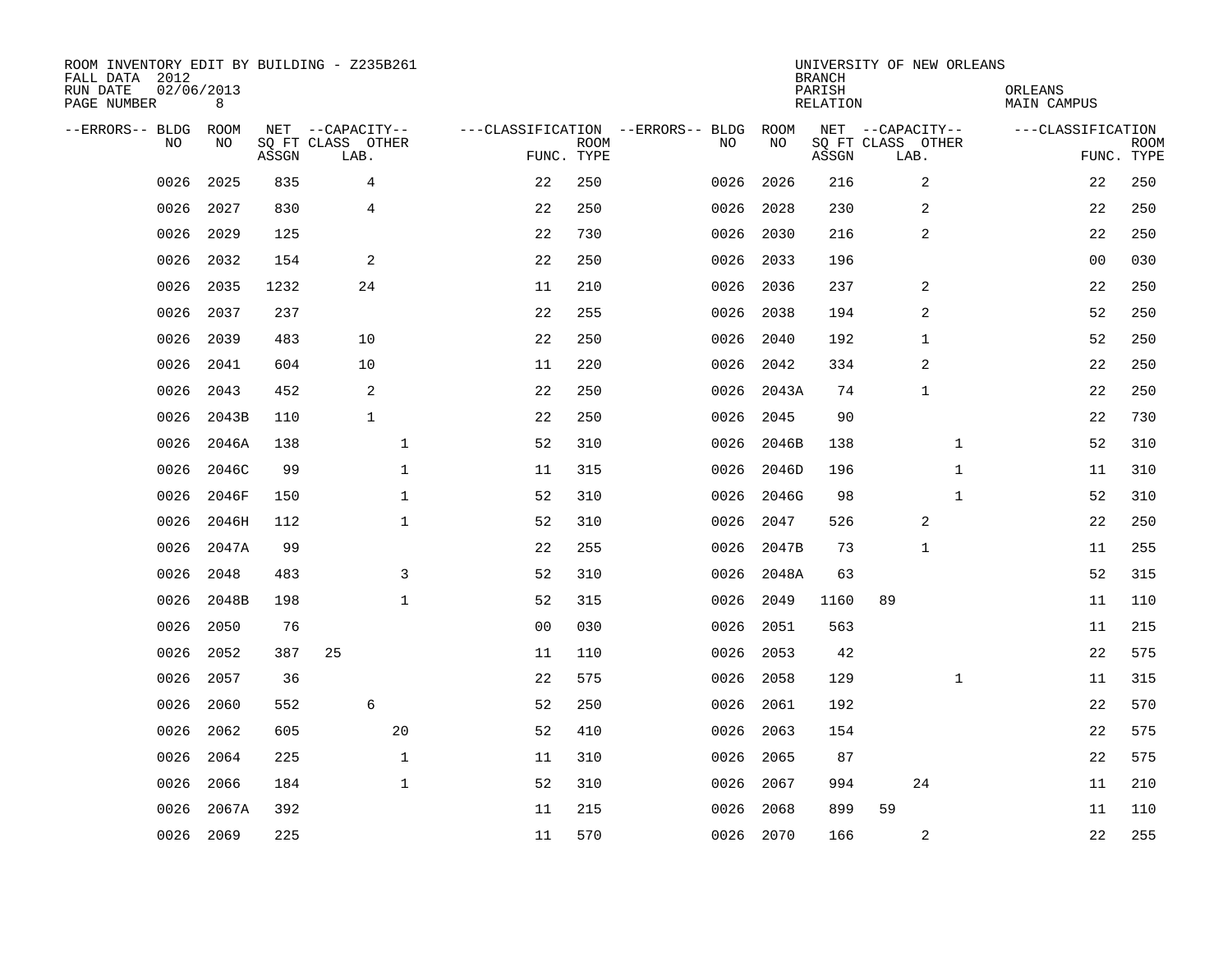| ROOM INVENTORY EDIT BY BUILDING - Z235B261<br>FALL DATA 2012<br>RUN DATE<br>PAGE NUMBER | 02/06/2013<br>9 |       |                           |                |                |             |                                   |      |           | <b>BRANCH</b><br>PARISH<br>RELATION | UNIVERSITY OF NEW ORLEANS |              | ORLEANS | MAIN CAMPUS       |                           |
|-----------------------------------------------------------------------------------------|-----------------|-------|---------------------------|----------------|----------------|-------------|-----------------------------------|------|-----------|-------------------------------------|---------------------------|--------------|---------|-------------------|---------------------------|
| --ERRORS-- BLDG                                                                         | ROOM            |       | NET --CAPACITY--          |                |                |             | ---CLASSIFICATION --ERRORS-- BLDG |      | ROOM      |                                     | NET --CAPACITY--          |              |         | ---CLASSIFICATION |                           |
| N <sub>O</sub>                                                                          | NO.             | ASSGN | SO FT CLASS OTHER<br>LAB. |                | FUNC. TYPE     | <b>ROOM</b> | NO.                               |      | NO        | ASSGN                               | SQ FT CLASS OTHER<br>LAB. |              |         |                   | <b>ROOM</b><br>FUNC. TYPE |
| 0026                                                                                    | 2070A           | 557   | 2                         |                | 22             | 250         | 0026                              |      | 2071      | 83                                  | 18                        |              |         | 11                | 110                       |
| 0026                                                                                    | 2072            | 1122  | 86                        |                | 11             | 110         | 0026                              |      | 2072A     | 44                                  |                           |              |         | 11                | 115                       |
| 0026                                                                                    | 2073            | 1254  | 25                        |                | 11             | 210         | 0026                              |      | 2077      | 85                                  |                           |              |         | 0 <sub>0</sub>    | 030                       |
| 0026                                                                                    | 2078            | 37    |                           |                | 0 <sub>0</sub> | 030         | 0026                              |      | 2079      | 906                                 |                           | 4            |         | 22                | 250                       |
| 0026                                                                                    | 2079A           | 150   |                           | $\mathbf{1}$   | 22             | 310         | 0026                              |      | 2080      | 1234                                |                           | 6            |         | 22                | 250                       |
| 0026                                                                                    | 2080A           | 150   |                           |                | 22             | 255         | 0026                              |      | 2081      | 688                                 |                           | 6            |         | 22                | 250                       |
| 0026                                                                                    | 2082            | 137   |                           | $\mathbf 1$    | 11             | 310         | 0026                              |      | 2083      | 87                                  |                           |              |         | 22                | 730                       |
| 0026                                                                                    | 2084            | 136   |                           | $\mathbf{1}$   | 22             | 310         | 0026                              |      | 2085      | 215                                 |                           | $\mathbf{1}$ |         | 11                | 310                       |
| 0026                                                                                    | 2086            | 950   | $\overline{4}$            |                | 22             | 250         | 0026                              |      | 2086A     | 298                                 |                           | $\mathbf{1}$ |         | 22                | 250                       |
| 0026                                                                                    | 2087            | 191   |                           | 1              | 11             | 310         | 0026                              |      | 2088      | 529                                 |                           | 6            |         | 22                | 250                       |
| 0026                                                                                    | 2089            | 191   |                           | 2              | 11             | 310         | 0026                              |      | 2090      | 142                                 |                           | $\mathbf{1}$ |         | 22                | 310                       |
| 0026                                                                                    | 2091            | 191   |                           | $\mathbf 1$    | 11             | 310         | 0026                              |      | 2092      | 911                                 |                           | 6            |         | 11                | 250                       |
| 0026                                                                                    | 2092A           | 273   |                           | $\mathbf{1}$   | 11             | 310         | 0026                              |      | 2093      | 264                                 |                           | $\mathbf{1}$ |         | 22                | 310                       |
| 0026                                                                                    | 2094            | 105   |                           |                | 0 <sub>0</sub> | 030         | 0026                              |      | 2096      | 140                                 |                           | $\mathbf{1}$ |         | 11                | 310                       |
| 0026                                                                                    | 2097            | 732   | 4                         |                | 22             | 250         | 0026                              |      | 2099      | 802                                 |                           | 4            |         | 11                | 250                       |
| 0026                                                                                    | 2099A           | 614   |                           |                | 11             | 255         | 0026                              |      | 2100      | 967                                 |                           | 4            |         | 22                | 250                       |
| 0026                                                                                    | 2102            | 200   |                           | $\mathbf{1}$   | 11             | 310         | 0026                              |      | 2103      | 27                                  |                           |              |         | 00                | 030                       |
| 0026                                                                                    | 2104            | 186   |                           | $\mathbf 1$    | 11             | 310         | 0026                              |      | 2105      | 517                                 |                           | 4            |         | 11                | 255                       |
| 0026                                                                                    | 2105A           | 364   | 2                         |                | 22             | 255         | 0026                              |      | 2105B     | 51                                  |                           |              |         | 22                | 215                       |
| 0026                                                                                    | 2106            | 191   |                           |                | 22             | 255         | 0026                              |      | 2108      | 857                                 |                           |              |         | 22                | 255                       |
| 0026                                                                                    | 2110            | 727   | 30                        |                | 11             | 250         | 0026                              |      | 2112      | 174                                 |                           | $\mathbf{1}$ |         | 11                | 310                       |
| 0026                                                                                    | 2114            | 142   |                           | $\mathbf 1$    | 11             | 310         | 0026                              |      | 2116      | 143                                 |                           | $\mathbf{1}$ |         | 11                | 310                       |
| 0026                                                                                    | 2118            | 29    |                           |                | 0 <sub>0</sub> | 010         |                                   | 0026 | 2119      | 423                                 |                           |              |         | 00                | 030                       |
| 0026                                                                                    | 2120            | 1123  | 86                        |                | 11             | 110         |                                   |      | 0026 2121 | 272                                 |                           | 4            |         | 00                | 030                       |
| 0026                                                                                    | 2123            | 176   |                           | $\overline{4}$ | 0 <sub>0</sub> | 030         | 0026                              |      | 2125      | 436                                 |                           |              |         | 00                | 030                       |
| 0026                                                                                    | 3001            | 343   | $\overline{c}$            |                | 22             | 250         |                                   |      | 0026 3002 | 378                                 |                           | 2            |         | 11                | 310                       |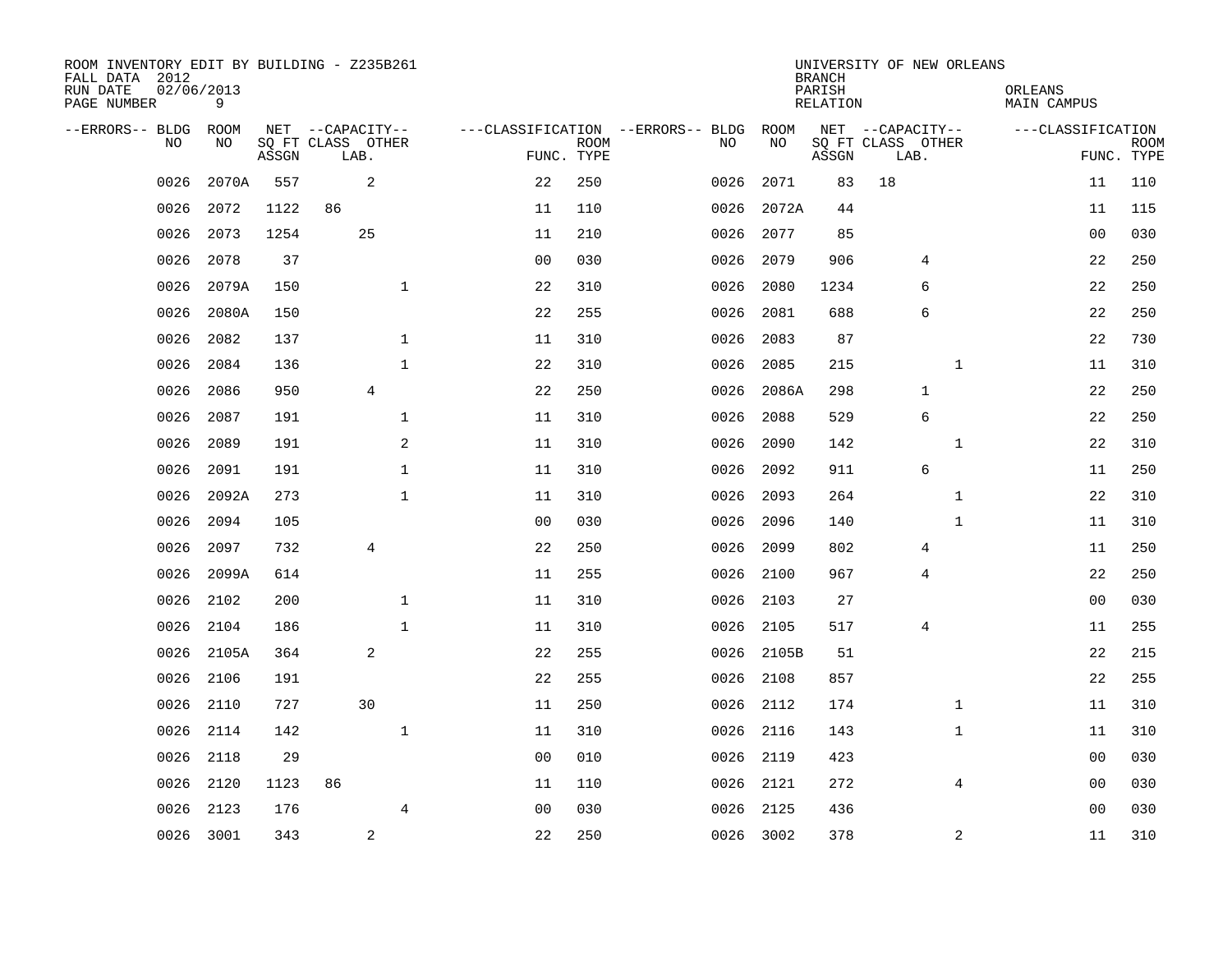| ROOM INVENTORY EDIT BY BUILDING - Z235B261<br>FALL DATA 2012 |                  |       |                           |                |                                        |             |      |                                       | <b>BRANCH</b>             | UNIVERSITY OF NEW ORLEANS                                                 |                        |                           |
|--------------------------------------------------------------|------------------|-------|---------------------------|----------------|----------------------------------------|-------------|------|---------------------------------------|---------------------------|---------------------------------------------------------------------------|------------------------|---------------------------|
| RUN DATE<br>PAGE NUMBER                                      | 02/06/2013<br>10 |       |                           |                |                                        |             |      |                                       | PARISH<br><b>RELATION</b> |                                                                           | ORLEANS<br>MAIN CAMPUS |                           |
| --ERRORS-- BLDG ROOM<br>NO.                                  | NO               |       | NET --CAPACITY--          |                | ---CLASSIFICATION --ERRORS-- BLDG ROOM | <b>ROOM</b> | NO.  | NO                                    |                           | NET --CAPACITY--                                                          | ---CLASSIFICATION      |                           |
|                                                              |                  | ASSGN | SQ FT CLASS OTHER<br>LAB. |                |                                        | FUNC. TYPE  |      |                                       | ASSGN                     | SQ FT CLASS OTHER<br>LAB.                                                 |                        | <b>ROOM</b><br>FUNC. TYPE |
|                                                              | 0026 3003        | 177   |                           |                | 11                                     | 215         |      | 0026 C0011                            | 9878                      |                                                                           | 00                     | 020                       |
|                                                              | 0026 C0012       | 59    |                           |                | 0 <sub>0</sub>                         | 020         |      | 0026 C0021                            | 10100                     |                                                                           | 0 <sub>0</sub>         | 020                       |
|                                                              | 0026 C0022       | 193   |                           |                | 0 <sub>0</sub>                         | 020         |      | 0026 C0023                            | 211                       |                                                                           | 0 <sub>0</sub>         | 020                       |
|                                                              | 0026 C0031       | 148   |                           |                | 0 <sub>0</sub>                         | 020         |      | 0026 E0011                            | 32                        |                                                                           | 0 <sub>0</sub>         | 020                       |
|                                                              | 0026 E0021       | 32    |                           |                | 0 <sub>0</sub>                         | 020         |      | 0026 S0011                            | 245                       |                                                                           | 0 <sub>0</sub>         | 020                       |
|                                                              | 0026 S0012       | 247   |                           |                | 0 <sub>0</sub>                         | 020         |      | 0026 S0013                            | 317                       |                                                                           | 0 <sub>0</sub>         | 020                       |
|                                                              | 0026 S0021       | 420   |                           |                | 0 <sub>0</sub>                         | 020         |      | 0026 S0022                            | 409                       |                                                                           | 00                     | 020                       |
|                                                              | 0026 S0023       | 339   |                           |                | 00                                     | 020         |      | 0026 S0033<br>TOTAL NUMBER CLASSROOMS | 144                       | TOTAL NET ASSIGN SQ. FT. IN ROOM FILE<br>TOTAL NUMBER COMPUTER CLASSROOMS | 00<br>82,335<br>9      | 020                       |
|                                                              |                  |       |                           |                |                                        |             |      | TOTAL NUMBER LABS 210                 |                           | TOTAL NUMBER SPECIAL LABS 220                                             | 15<br>2                |                           |
| 0027                                                         | 0001             | 2442  |                           |                | 0 <sup>0</sup>                         | 030         |      | 0027 0101                             | 112                       | $\mathbf{1}$                                                              | 11                     | 310                       |
| 0027                                                         | 0103             | 58    |                           |                | 0 <sub>0</sub>                         | 020         |      | 0027 0103A                            | 26                        | $\mathbf{1}$                                                              | 0 <sub>0</sub>         | 030                       |
| 0027                                                         | 0104             | 1114  | 74                        |                | 11                                     | 110         | 0027 | 0105                                  | 31                        | $\mathbf{1}$                                                              | 0 <sub>0</sub>         | 030                       |
| 0027                                                         | 0107             | 118   |                           | 2              | 11                                     | 310         |      | 0027 0109                             | 118                       | 2                                                                         | 11                     | 310                       |
| 0027                                                         | 0111             | 118   |                           | $\mathbf 1$    | 11                                     | 310         | 0027 | 0113                                  | 120                       | $\mathbf{1}$                                                              | 11                     | 310                       |
| 0027                                                         | 0115             | 118   |                           | $\overline{2}$ | 11                                     | 310         |      | 0027 0117                             | 120                       | $\mathbf{1}$                                                              | 46                     | 310                       |
| 0027                                                         | 0119             | 118   |                           | $\mathbf{1}$   | 11                                     | 310         | 0027 | 0120                                  | 1134                      | 75                                                                        | 11                     | 110                       |
| 0027                                                         | 0121             | 120   |                           | $\mathbf 1$    | 11                                     | 310         |      | 0027 0123                             | 119                       | $\mathbf{1}$                                                              | 11                     | 310                       |
| 0027                                                         | 0125             | 120   |                           | $\mathbf{1}$   | 11                                     | 310         | 0027 | 0127                                  | 118                       | $\overline{a}$                                                            | 46                     | 310                       |
| 0027                                                         | 0129             | 120   |                           | $\mathbf 1$    | 46                                     | 310         |      | 0027 0130                             | 474                       |                                                                           | 11                     | 115                       |
| 0027                                                         | 0132             | 188   |                           | $\overline{7}$ | 00                                     | 030         | 0027 | 0133                                  | 120                       | $\mathbf{1}$                                                              | 11                     | 310                       |
| 0027                                                         | 0135             | 240   |                           | $\mathbf{1}$   | 46                                     | 310         |      | 0027 0136                             | 500                       | $\mathbf{1}$                                                              | 11                     | 310                       |
| 0027                                                         | 0137             | 124   |                           | $\mathbf 1$    | 46                                     | 310         |      | 0027 0138                             | 278                       | $\mathbf{1}$                                                              | 33                     | 535                       |
| 0027                                                         | 0138A            | 32    |                           | $\mathbf 1$    | 33                                     | 310         |      | 0027 0138B                            | 224                       | 2                                                                         | 33                     | 310                       |
|                                                              | 0027 0138C       | 515   |                           | 2              | 33                                     | 310         |      | 0027 0139                             | 159                       | $\mathbf{1}$                                                              | 46                     | 310                       |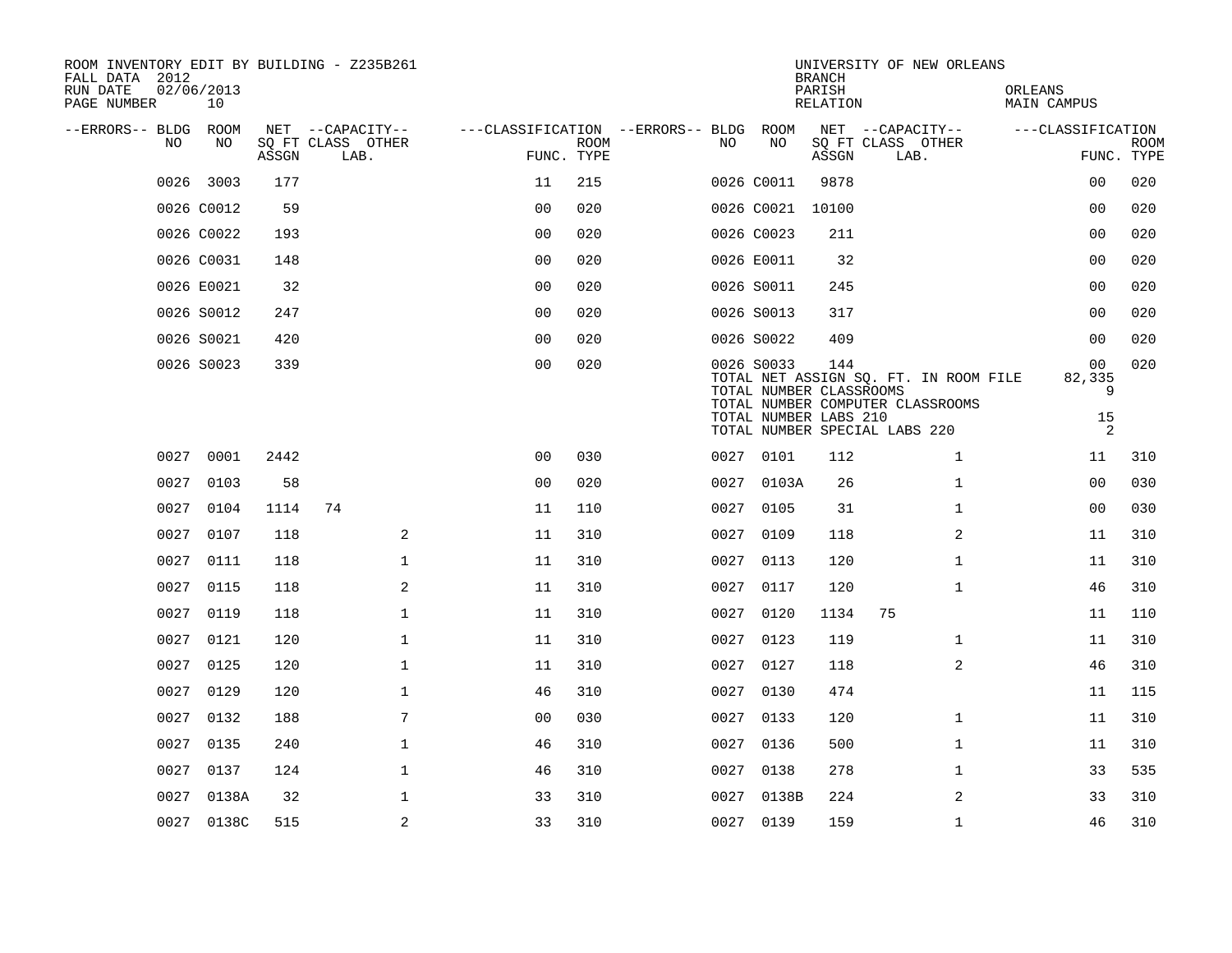| ROOM INVENTORY EDIT BY BUILDING - Z235B261<br>FALL DATA 2012<br>RUN DATE<br>PAGE NUMBER | 02/06/2013<br>11 |          |                           |                |             |                                   |            | <b>BRANCH</b><br>PARISH<br>RELATION | UNIVERSITY OF NEW ORLEANS | ORLEANS<br>MAIN CAMPUS |                           |
|-----------------------------------------------------------------------------------------|------------------|----------|---------------------------|----------------|-------------|-----------------------------------|------------|-------------------------------------|---------------------------|------------------------|---------------------------|
| --ERRORS-- BLDG                                                                         | <b>ROOM</b>      |          | NET --CAPACITY--          |                |             | ---CLASSIFICATION --ERRORS-- BLDG | ROOM       |                                     | NET --CAPACITY--          | ---CLASSIFICATION      |                           |
| N <sub>O</sub>                                                                          | NO.              | ASSGN    | SO FT CLASS OTHER<br>LAB. | FUNC. TYPE     | <b>ROOM</b> | NO.                               | NO         | ASSGN                               | SQ FT CLASS OTHER<br>LAB. |                        | <b>ROOM</b><br>FUNC. TYPE |
| 0027                                                                                    | 0140             | 2546 195 |                           | 11             | 110         | 0027                              | 0140A      | 54                                  |                           | 11                     | 115                       |
| 0027                                                                                    | 0141             | 59       |                           | 46             | 730         |                                   | 0027 0143  | 108                                 | $\mathbf{1}$              | 11                     | 310                       |
| 0027                                                                                    | 0144             | 61       |                           | 0 <sub>0</sub> | 010         | 0027                              | 0145       | 118                                 | 3                         | 0 <sub>0</sub>         | 030                       |
| 0027                                                                                    | 0147             | 127      | $\mathbf{1}$              | 46             | 310         | 0027                              | 0148       | 276                                 | 5                         | 0 <sub>0</sub>         | 030                       |
| 0027                                                                                    | 0149             | 130      | 4                         | 00             | 030         | 0027                              | 0150       | 1060                                | 2                         | 43                     | 310                       |
| 0027                                                                                    | 0151             | 127      | $\mathbf 1$               | 11             | 310         | 0027                              | 0153       | 201                                 |                           | 0 <sub>0</sub>         | 030                       |
| 0027                                                                                    | 0155             | 96       |                           | 00             | 010         | 0027                              | 0156       | 1129                                | 75                        | 11                     | 110                       |
| 0027                                                                                    | 0157             | 128      | 2                         | 11             | 310         | 0027                              | 0159       | 128                                 | $\mathbf{1}$              | 11                     | 310                       |
| 0027                                                                                    | 0161             | 109      | $\mathbf{1}$              | 11             | 310         | 0027                              | 0163       | 59                                  |                           | 46                     | 315                       |
| 0027                                                                                    | 0165             | 158      | 3                         | 11             | 310         |                                   | 0027 0167  | 79                                  |                           | 00                     | 010                       |
| 0027                                                                                    | 0169             | 119      | $\mathbf{1}$              | 11             | 310         | 0027                              | 0171       | 116                                 | $\mathbf{1}$              | 11                     | 310                       |
| 0027                                                                                    | 0172             | 1106     | 73                        | 11             | 110         |                                   | 0027 0173  | 118                                 | $\mathbf{1}$              | 11                     | 310                       |
| 0027                                                                                    | 0175             | 119      | $\mathbf{1}$              | 11             | 310         | 0027                              | 0177       | 118                                 | $\mathbf{1}$              | 11                     | 310                       |
| 0027                                                                                    | 0179             | 119      | $\mathbf{1}$              | 11             | 310         |                                   | 0027 0181  | 118                                 | 2                         | 11                     | 310                       |
| 0027                                                                                    | 0183             | 119      | $\mathbf{1}$              | 11             | 310         | 0027                              | 0185       | 118                                 | $\mathbf{1}$              | 11                     | 310                       |
| 0027                                                                                    | 0186             | 25       |                           | 0 <sub>0</sub> | 010         | 0027                              | 0187       | 162                                 | 2                         | 11                     | 310                       |
| 0027                                                                                    | 0188             | 259      |                           | 0 <sub>0</sub> | 030         | 0027                              | 0191       | 119                                 | $\mathbf{1}$              | 11                     | 310                       |
| 0027                                                                                    | 0193             | 360      |                           | 11             | 315         |                                   | 0027 0193A | 113                                 | $\mathbf{1}$              | 46                     | 310                       |
| 0027                                                                                    | 0194             | 566      | 6                         | 11             | 310         |                                   | 0027 0195  | 152                                 | 2                         | 11                     | 310                       |
| 0027                                                                                    | 0196             | 548      | 19                        | 11             | 310         | 0027                              | 0197       | 933                                 | 9                         | 92                     | 650                       |
| 0027                                                                                    | 0198             | 309      |                           | 0 <sub>0</sub> | 030         | 0027                              | 0199       | 96                                  |                           | 43                     | 650                       |
| 0027                                                                                    | 0201             | 875      | $\mathbf 1$               | 46             | 310         | 0027                              | 0201A      | 198                                 | $\mathbf{1}$              | 46                     | 310                       |
| 0027                                                                                    | 0201B            | 153      | $\mathbf{1}$              | 46             | 310         | 0027                              | 0201C      | 30                                  |                           | 46                     | 730                       |
| 0027                                                                                    | 0201D            | 143      | $\mathbf{1}$              | 46             | 310         | 0027                              | 0203       | 113                                 | 2                         | 11                     | 310                       |
| 0027                                                                                    | 0204             | 550      | 36                        | 11             | 110         | 0027                              | 0207       | 118                                 | $\mathbf{1}$              | 11                     | 310                       |
| 0027                                                                                    | 0209             | 119      | $\overline{a}$            | 46             | 310         |                                   | 0027 0210  | 548                                 | 36                        | 11                     | 110                       |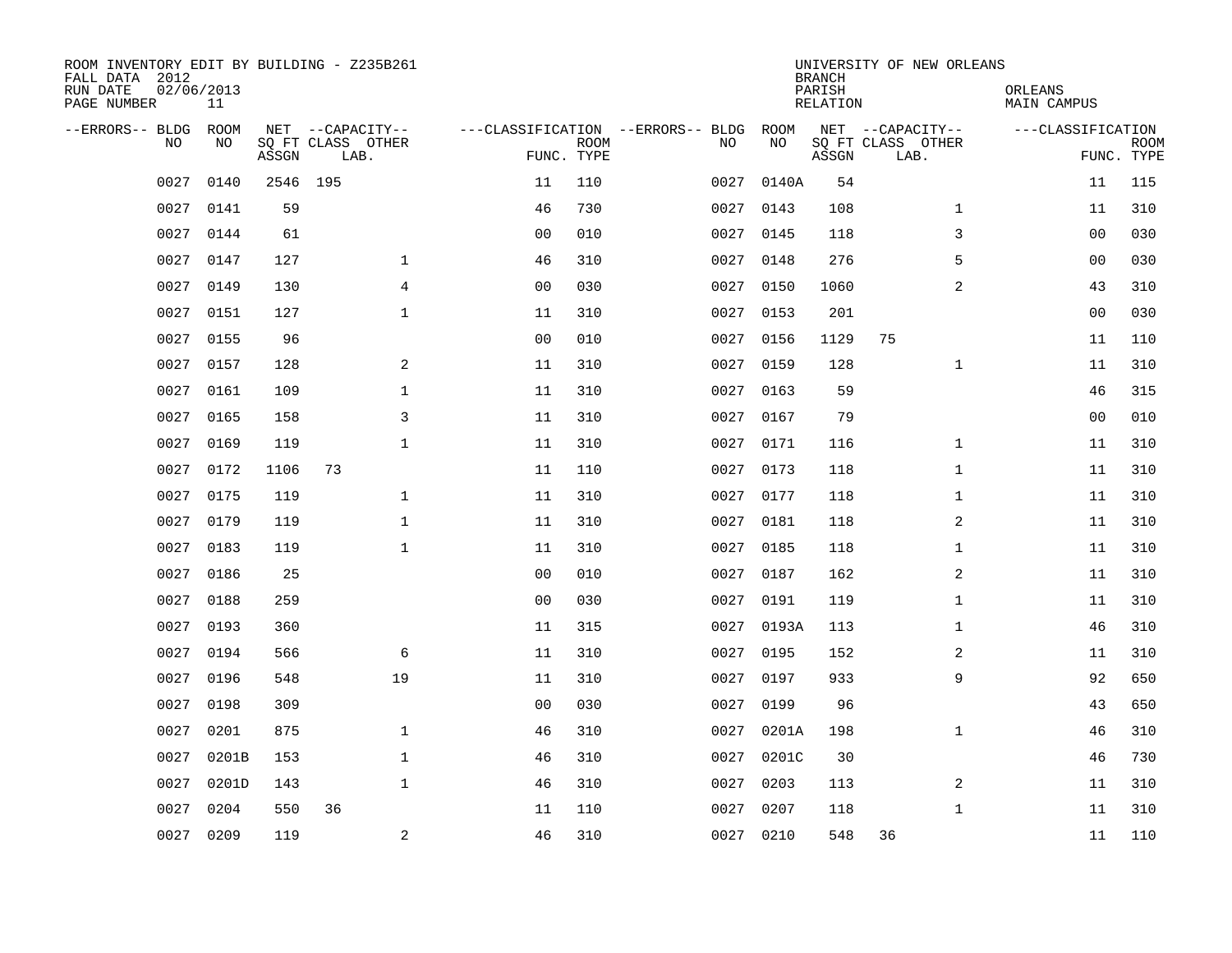| ROOM INVENTORY EDIT BY BUILDING - Z235B261<br>FALL DATA 2012<br>RUN DATE<br>PAGE NUMBER | 02/06/2013<br>12 |       |                                               |                |                           |                                         |            | <b>BRANCH</b><br>PARISH<br><b>RELATION</b> | UNIVERSITY OF NEW ORLEANS                     | ORLEANS<br><b>MAIN CAMPUS</b> |                           |
|-----------------------------------------------------------------------------------------|------------------|-------|-----------------------------------------------|----------------|---------------------------|-----------------------------------------|------------|--------------------------------------------|-----------------------------------------------|-------------------------------|---------------------------|
| --ERRORS-- BLDG<br>NO                                                                   | ROOM<br>NO       | ASSGN | NET --CAPACITY--<br>SQ FT CLASS OTHER<br>LAB. |                | <b>ROOM</b><br>FUNC. TYPE | ---CLASSIFICATION --ERRORS-- BLDG<br>NO | ROOM<br>NO | ASSGN                                      | NET --CAPACITY--<br>SQ FT CLASS OTHER<br>LAB. | ---CLASSIFICATION             | <b>ROOM</b><br>FUNC. TYPE |
| 0027                                                                                    | 0211             | 118   | $\mathbf 1$                                   | 11             | 310                       | 0027                                    | 0212       | 513                                        | 34                                            | 11                            | 110                       |
| 0027                                                                                    | 0213             | 119   | 1                                             | 11             | 310                       | 0027                                    | 0215       | 119                                        | $\mathbf{1}$                                  | 11                            | 310                       |
| 0027                                                                                    | 0217             | 119   | $\mathbf 1$                                   | 11             | 310                       | 0027                                    | 0219       | 119                                        | $\mathbf{1}$                                  | 11                            | 310                       |
| 0027                                                                                    | 0220             | 844   | 56                                            | 11             | 110                       | 0027                                    | 0221       | 118                                        | $\mathbf{1}$                                  | 11                            | 310                       |
| 0027                                                                                    | 0223             | 119   | $\mathbf{1}$                                  | 11             | 310                       | 0027                                    | 0225       | 119                                        | $\overline{a}$                                | 11                            | 310                       |
| 0027                                                                                    | 0226             | 740   | 49                                            | 11             | 110                       | 0027                                    | 0227       | 120                                        | $\mathbf{1}$                                  | 11                            | 310                       |
| 0027                                                                                    | 0229             | 119   | $\mathbf{1}$                                  | 11             | 310                       | 0027                                    | 0231       | 119                                        | $\mathbf{1}$                                  | 11                            | 310                       |
| 0027                                                                                    | 0232             | 245   |                                               | 0 <sub>0</sub> | 030                       | 0027                                    | 0233       | 119                                        |                                               | 46                            | 315                       |
| 0027                                                                                    | 0234             | 1000  | 67                                            | 11             | 110                       | 0027                                    | 0234A      | 49                                         | $\mathbf{1}$                                  | 11                            | 110                       |
| 0027                                                                                    | 0235             | 119   | $\mathbf 1$                                   | 11             | 310                       | 0027                                    | 0236       | 1564                                       | 104                                           | 11                            | 110                       |
| 0027                                                                                    | 0236A            | 60    | $\mathbf 1$                                   | 11             | 730                       | 0027                                    | 0236B      | 210                                        | $\mathbf{1}$                                  | 11                            | 535                       |
| 0027                                                                                    | 0236C            | 54    | $\mathbf 1$                                   | 11             | 535                       | 0027                                    | 0236D      | 164                                        | $\mathbf{1}$                                  | 11                            | 535                       |
| 0027                                                                                    | 0236E            | 84    | $\mathbf 1$                                   | 0 <sub>0</sub> | 020                       | 0027                                    | 0236F      | 56                                         | $\mathbf{1}$                                  | 0 <sub>0</sub>                | 020                       |
| 0027                                                                                    | 0236G            | 79    |                                               | 43             | 535                       |                                         | 0027 0238  | 499                                        | 33                                            | 11                            | 310                       |
| 0027                                                                                    | 0239             | 159   | $\mathbf{1}$                                  | 46             | 310                       | 0027                                    | 0241       | 193                                        | $\mathbf{1}$                                  | 46                            | 310                       |
| 0027                                                                                    | 0243             | 114   | $\mathbf{1}$                                  | 11             | 310                       |                                         | 0027 0244  | 499                                        | 33                                            | 11                            | 310                       |
| 0027                                                                                    | 0245             | 135   |                                               | 0 <sub>0</sub> | 030                       | 0027                                    | 0247       | 125                                        |                                               | 46                            | 315                       |
| 0027                                                                                    | 0248             | 239   | 5                                             | 0 <sub>0</sub> | 030                       | 0027                                    | 0249       | 137                                        |                                               | 00                            | 030                       |
| 0027                                                                                    | 0250             | 824   | 55                                            | 11             | 110                       | 0027                                    | 0250A      | 298                                        | $\mathbf{1}$                                  | 43                            | 310                       |
| 0027                                                                                    | 0251             | 128   | $\mathbf{1}$                                  | 11             | 310                       | 0027                                    | 0253       | 209                                        |                                               | 00                            | 030                       |
| 0027                                                                                    | 0255             | 93    |                                               | 0 <sub>0</sub> | 010                       | 0027                                    | 0256       | 837                                        | 55                                            | 11                            | 110                       |
| 0027                                                                                    | 0257             | 131   | $\mathbf{1}$                                  | 11             | 310                       | 0027                                    | 0259       | 128                                        | $\mathbf{1}$                                  | 11                            | 310                       |
| 0027                                                                                    | 0261             | 108   | $\mathbf{1}$                                  | 11             | 310                       | 0027                                    | 0262       | 690                                        | 46                                            | 11                            | 110                       |
| 0027                                                                                    | 0263             | 180   |                                               | 11             | 115                       | 0027                                    | 0265       | 161                                        | $\mathbf{1}$                                  | 46                            | 310                       |
| 0027                                                                                    | 0267             | 121   | 2                                             | 11             | 310                       | 0027                                    | 0269       | 122                                        | $\mathbf{1}$                                  | 46                            | 310                       |
|                                                                                         | 0027 0270        | 104   | $\mathbf 1$                                   | 11             | 310                       |                                         | 0027 0270A | 142                                        | 4                                             | 33                            | 310                       |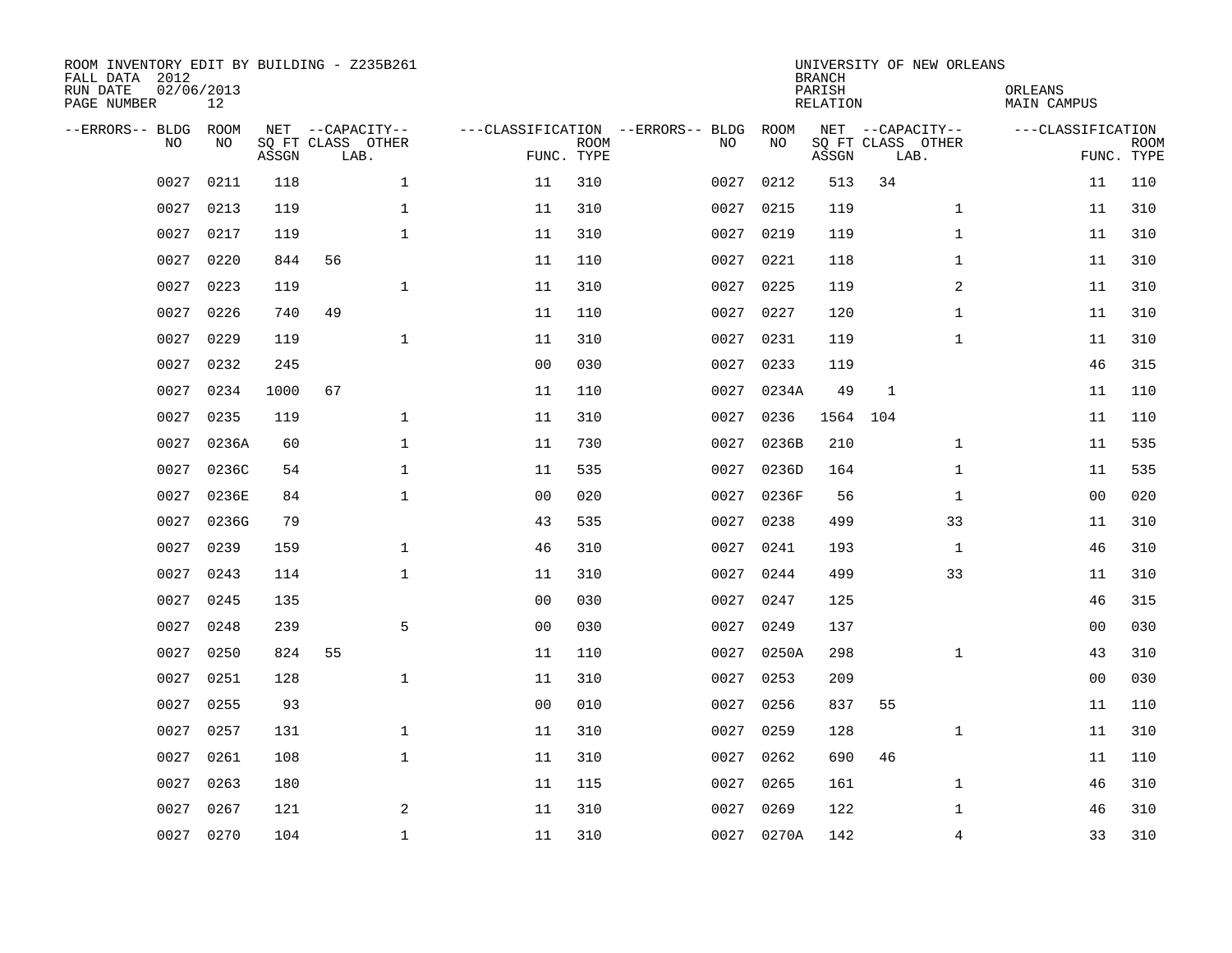| ROOM INVENTORY EDIT BY BUILDING - Z235B261<br>FALL DATA 2012<br>RUN DATE<br>PAGE NUMBER | 02/06/2013<br>13 |       |                                               |                |                           |                                         |            | <b>BRANCH</b><br>PARISH<br><b>RELATION</b> | UNIVERSITY OF NEW ORLEANS                     | ORLEANS<br><b>MAIN CAMPUS</b> |                           |
|-----------------------------------------------------------------------------------------|------------------|-------|-----------------------------------------------|----------------|---------------------------|-----------------------------------------|------------|--------------------------------------------|-----------------------------------------------|-------------------------------|---------------------------|
| --ERRORS-- BLDG<br>NO                                                                   | ROOM<br>NO       | ASSGN | NET --CAPACITY--<br>SQ FT CLASS OTHER<br>LAB. |                | <b>ROOM</b><br>FUNC. TYPE | ---CLASSIFICATION --ERRORS-- BLDG<br>NO | ROOM<br>NO | ASSGN                                      | NET --CAPACITY--<br>SQ FT CLASS OTHER<br>LAB. | ---CLASSIFICATION             | <b>ROOM</b><br>FUNC. TYPE |
| 0027                                                                                    | 0270B            | 142   | 5                                             | 11             | 310                       | 0027                                    | 0270C      | 103                                        |                                               | 11                            | 315                       |
| 0027                                                                                    | 0271             | 119   | 1                                             | 11             | 310                       | 0027                                    | 0272       | 1109                                       | 22                                            | 22                            | 250                       |
| 0027                                                                                    | 0273             | 110   | 1                                             | 11             | 310                       | 0027                                    | 0275       | 119                                        | $\mathbf{1}$                                  | 11                            | 310                       |
| 0027                                                                                    | 0277             | 120   | 2                                             | 11             | 310                       | 0027                                    | 0279       | 119                                        | $\mathbf{1}$                                  | 11                            | 310                       |
| 0027                                                                                    | 0281             | 120   | $\mathbf{1}$                                  | 11             | 310                       | 0027                                    | 0283       | 120                                        | $\overline{a}$                                | 11                            | 310                       |
| 0027                                                                                    | 0285             | 120   | $\mathbf 1$                                   | 11             | 315                       | 0027                                    | 0286       | 23                                         |                                               | 0 <sub>0</sub>                | 010                       |
| 0027                                                                                    | 0287             | 119   | $\mathbf{1}$                                  | 11             | 310                       | 0027                                    | 0288       | 186                                        |                                               | 0 <sub>0</sub>                | 030                       |
| 0027                                                                                    | 0289             | 120   |                                               | 46             | 315                       | 0027                                    | 0290       | 509                                        | 13                                            | 11                            | 210                       |
| 0027                                                                                    | 0291             | 118   | $\mathbf{1}$                                  | 53             | 310                       | 0027                                    | 0291A      | 59                                         | $\mathbf{1}$                                  | 53                            | 310                       |
| 0027                                                                                    | 0291B            | 59    | $\mathbf 1$                                   | 53             | 310                       | 0027                                    | 0293       | 120                                        | $\mathbf{1}$                                  | 53                            | 310                       |
| 0027                                                                                    | 0296             | 514   | 20                                            | 46             | 350                       | 0027                                    | 0297       | 120                                        | $\mathbf{1}$                                  | 46                            | 310                       |
| 0027                                                                                    | 0298             | 274   |                                               | 00             | 030                       |                                         | 0027 0301  | 587                                        | 14                                            | 11                            | 250                       |
| 0027                                                                                    | 0301A            | 223   | $\mathbf{1}$                                  | 46             | 310                       | 0027                                    | 0301B      | 218                                        | 3                                             | 11                            | 310                       |
| 0027                                                                                    | 0301C            | 132   | 2                                             | 11             | 310                       |                                         | 0027 0303  | 229                                        | 2                                             | 46                            | 310                       |
| 0027                                                                                    | 0304             | 339   | $\mathbf{1}$                                  | 11             | 310                       | 0027                                    | 0304A      | 90                                         | $\mathbf{1}$                                  | 11                            | 310                       |
| 0027                                                                                    | 0304B            | 70    | $\mathbf{1}$                                  | 11             | 310                       | 0027                                    | 0305       | 200                                        | 30                                            | 11                            | 310                       |
| 0027                                                                                    | 0306             | 552   | 37                                            | 11             | 110                       | 0027                                    | 0309       | 119                                        | $\mathbf{1}$                                  | 11                            | 310                       |
| 0027                                                                                    | 0311             | 119   | $\mathbf 1$                                   | 46             | 315                       | 0027                                    | 0312       | 552                                        | 36                                            | 11                            | 110                       |
| 0027                                                                                    | 0313             | 120   | $\mathbf 1$                                   | 11             | 310                       | 0027                                    | 0315       | 118                                        | $\mathbf{1}$                                  | 11                            | 310                       |
| 0027                                                                                    | 0317             | 120   | $\mathbf{1}$                                  | 11             | 310                       | 0027                                    | 0319       | 118                                        | $\mathbf{1}$                                  | 11                            | 310                       |
| 0027                                                                                    | 0320             | 847   | 56                                            | 11             | 110                       |                                         | 0027 0321  | 120                                        | $\mathbf{1}$                                  | 11                            | 310                       |
| 0027                                                                                    | 0323             | 119   | $\mathbf{1}$                                  | 11             | 310                       | 0027                                    | 0325       | 119                                        | $\mathbf{1}$                                  | 11                            | 310                       |
| 0027                                                                                    | 0326             | 834   | 55                                            | 11             | 110                       |                                         | 0027 0327  | 120                                        | $\mathbf{1}$                                  | 11                            | 310                       |
| 0027                                                                                    | 0329             | 119   | $\mathbf{1}$                                  | 11             | 310                       |                                         | 0027 0331  | 118                                        | $\mathbf{1}$                                  | 11                            | 310                       |
| 0027                                                                                    | 0332             | 243   |                                               | 0 <sub>0</sub> | 030                       |                                         | 0027 0333  | 112                                        | $\overline{2}$                                | 46                            | 310                       |
|                                                                                         | 0027 0334        | 2352  | 72                                            | 11             | 220                       |                                         | 0027 0334A | 33                                         | $\mathbf 1$                                   | 11                            | 225                       |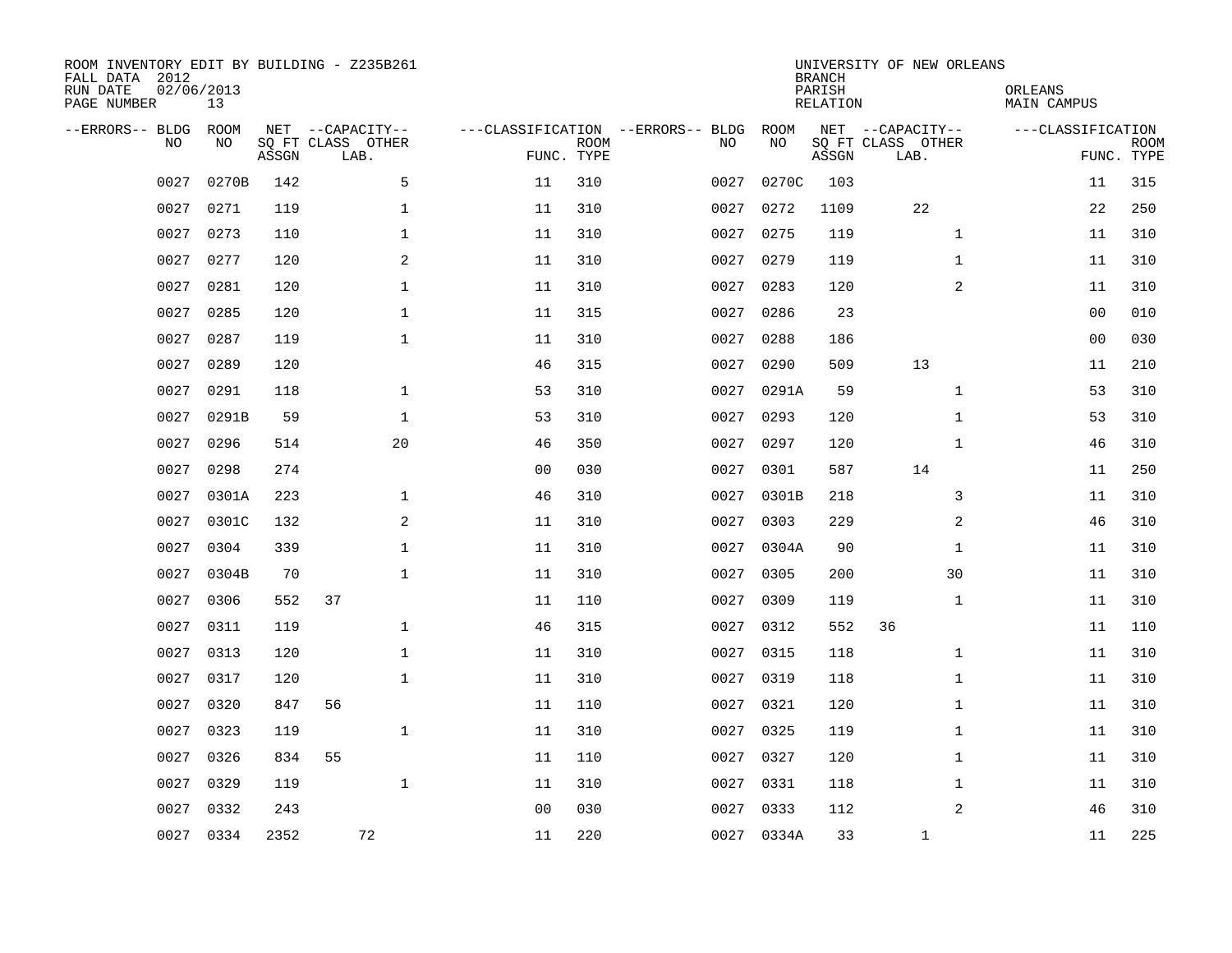| ROOM INVENTORY EDIT BY BUILDING - Z235B261<br>FALL DATA 2012<br>RUN DATE<br>PAGE NUMBER | 02/06/2013<br>14 |       |                                               |                |                           |                                         |            | <b>BRANCH</b><br>PARISH<br><b>RELATION</b> | UNIVERSITY OF NEW ORLEANS                     | ORLEANS<br><b>MAIN CAMPUS</b> |                           |
|-----------------------------------------------------------------------------------------|------------------|-------|-----------------------------------------------|----------------|---------------------------|-----------------------------------------|------------|--------------------------------------------|-----------------------------------------------|-------------------------------|---------------------------|
| --ERRORS-- BLDG<br>NO.                                                                  | ROOM<br>NO       | ASSGN | NET --CAPACITY--<br>SQ FT CLASS OTHER<br>LAB. |                | <b>ROOM</b><br>FUNC. TYPE | ---CLASSIFICATION --ERRORS-- BLDG<br>NO | ROOM<br>NO | ASSGN                                      | NET --CAPACITY--<br>SQ FT CLASS OTHER<br>LAB. | ---CLASSIFICATION             | <b>ROOM</b><br>FUNC. TYPE |
| 0027                                                                                    | 0334B            | 158   | 2                                             | 11             | 310                       | 0027                                    | 0334C      | 33                                         | $\mathbf{1}$                                  | 11                            | 225                       |
| 0027                                                                                    | 0334D            | 81    | 1                                             | 11             | 310                       | 0027                                    | 0334E      | 174                                        | 1                                             | 11                            | 210                       |
| 0027                                                                                    | 0335             | 118   | 1                                             | 11             | 310                       | 0027                                    | 0338       | 497                                        | 33                                            | 11                            | 110                       |
| 0027                                                                                    | 0339             | 160   | 4                                             | 11             | 310                       | 0027                                    | 0341       | 192                                        | 2                                             | 46                            | 310                       |
| 0027                                                                                    | 0343             | 112   | $\mathbf{1}$                                  | 11             | 310                       | 0027                                    | 0344       | 500                                        | 33                                            | 11                            | 110                       |
| 0027                                                                                    | 0345             | 137   | 3                                             | 0 <sub>0</sub> | 030                       | 0027                                    | 0347       | 127                                        | $\mathbf{1}$                                  | 46                            | 310                       |
| 0027                                                                                    | 0348             | 219   | 5                                             | 0 <sub>0</sub> | 030                       | 0027                                    | 0349       | 146                                        | $\overline{4}$                                | 0 <sub>0</sub>                | 030                       |
| 0027                                                                                    | 0350             | 1109  | 50                                            | 11             | 220                       |                                         | 0027 0350A | 139                                        |                                               | 11                            | 225                       |
| 0027                                                                                    | 0350B            | 140   | $\mathbf{1}$                                  | 11             | 310                       | 0027                                    | 0350C      | 144                                        | $\mathbf{1}$                                  | 11                            | 225                       |
| 0027                                                                                    | 0351             | 127   | $\mathbf{1}$                                  | 46             | 310                       |                                         | 0027 0353  | 209                                        |                                               | 0 <sub>0</sub>                | 030                       |
| 0027                                                                                    | 0355             | 93    |                                               | 0 <sub>0</sub> | 010                       | 0027                                    | 0356       | 837                                        | 55                                            | 11                            | 110                       |
| 0027                                                                                    | 0357             | 128   | $\mathbf 1$                                   | 11             | 310                       |                                         | 0027 0359  | 128                                        | 2                                             | 11                            | 310                       |
| 0027                                                                                    | 0361             | 116   | $\mathbf 1$                                   | 46             | 310                       | 0027                                    | 0362       | 848                                        | 56                                            | 11                            | 110                       |
| 0027                                                                                    | 0363             | 205   | 2                                             | 46             | 315                       |                                         | 0027 0365  | 161                                        | $\mathbf{1}$                                  | 46                            | 310                       |
| 0027                                                                                    | 0367             | 119   | 2                                             | 11             | 310                       | 0027                                    | 0369       | 119                                        | $\mathbf{1}$                                  | 11                            | 310                       |
| 0027                                                                                    | 0370             | 554   | 36                                            | 11             | 110                       |                                         | 0027 0371  | 119                                        | $\mathbf{1}$                                  | 11                            | 310                       |
| 0027                                                                                    | 0372             | 1116  | 74                                            | 11             | 110                       | 0027                                    | 0373       | 121                                        | 2                                             | 11                            | 310                       |
| 0027                                                                                    | 0375             | 119   | $\mathbf 1$                                   | 11             | 310                       | 0027                                    | 0377       | 119                                        | 2                                             | 11                            | 310                       |
| 0027                                                                                    | 0379             | 118   | $\mathbf 1$                                   | 46             | 310                       | 0027                                    | 0381       | 120                                        | $\mathbf{1}$                                  | 11                            | 310                       |
| 0027                                                                                    | 0383             | 118   | $\mathbf{1}$                                  | 11             | 310                       | 0027                                    | 0385       | 121                                        | $\mathbf{1}$                                  | 11                            | 310                       |
| 0027                                                                                    | 0386             | 23    |                                               | 0 <sub>0</sub> | 010                       |                                         | 0027 0387  | 119                                        | $\mathbf{1}$                                  | 11                            | 310                       |
| 0027                                                                                    | 0388             | 273   |                                               | 0 <sub>0</sub> | 030                       | 0027                                    | 0389       | 120                                        | $\mathbf{1}$                                  | 11                            | 310                       |
| 0027                                                                                    | 0390             | 512   | 34                                            | 11             | 210                       |                                         | 0027 0391  | 118                                        | $\mathbf{1}$                                  | 11                            | 310                       |
| 0027                                                                                    | 0393             | 121   | $\mathbf{1}$                                  | 11             | 310                       | 0027                                    | 0395       | 112                                        | $\mathbf{1}$                                  | 11                            | 310                       |
| 0027                                                                                    | 0396             | 514   | 34                                            | 11             | 110                       | 0027                                    | 0397       | 233                                        | $\mathbf{1}$                                  | 46                            | 310                       |
|                                                                                         | 0027 0398        | 303   |                                               | 0 <sub>0</sub> | 030                       |                                         | 0027 0399  | 27                                         |                                               | 00                            | 030                       |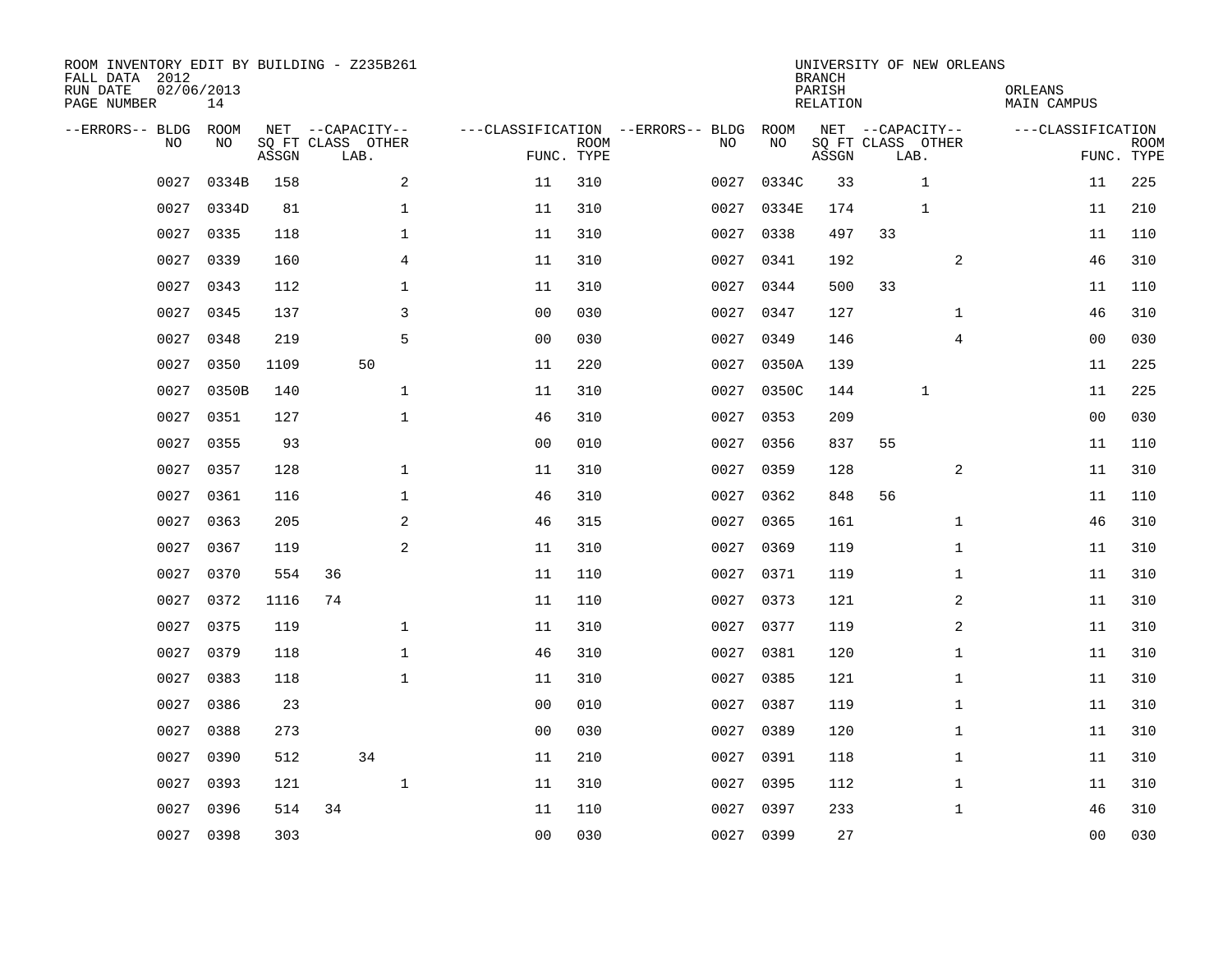| ROOM INVENTORY EDIT BY BUILDING - Z235B261<br>FALL DATA 2012 |                  |       |                           |                                        |      |    |                                       | <b>BRANCH</b>      | UNIVERSITY OF NEW ORLEANS                                                 |                               |                           |
|--------------------------------------------------------------|------------------|-------|---------------------------|----------------------------------------|------|----|---------------------------------------|--------------------|---------------------------------------------------------------------------|-------------------------------|---------------------------|
| RUN DATE<br>PAGE NUMBER                                      | 02/06/2013<br>15 |       |                           |                                        |      |    |                                       | PARISH<br>RELATION |                                                                           | ORLEANS<br><b>MAIN CAMPUS</b> |                           |
| --ERRORS-- BLDG ROOM                                         |                  |       | NET --CAPACITY--          | ---CLASSIFICATION --ERRORS-- BLDG ROOM |      |    |                                       |                    | NET --CAPACITY--                                                          | ---CLASSIFICATION             |                           |
| NO                                                           | NO               | ASSGN | SQ FT CLASS OTHER<br>LAB. | FUNC. TYPE                             | ROOM | NO | NO                                    | ASSGN              | SQ FT CLASS OTHER<br>LAB.                                                 |                               | <b>ROOM</b><br>FUNC. TYPE |
|                                                              | 0027 C0011       | 1037  |                           | 0 <sub>0</sub>                         | 020  |    | 0027 C0012                            | 1037               |                                                                           | 0 <sub>0</sub>                | 020                       |
|                                                              | 0027 C0013       | 648   |                           | 0 <sup>0</sup>                         | 020  |    | 0027 C0014                            | 749                |                                                                           | 0 <sub>0</sub>                | 020                       |
|                                                              | 0027 C0015       | 881   |                           | 0 <sub>0</sub>                         | 020  |    | 0027 C0015A                           | 34                 |                                                                           | 0 <sub>0</sub>                | 020                       |
|                                                              | 0027 C0021       | 84    |                           | 0 <sub>0</sub>                         | 020  |    | 0027 C0022                            | 35                 |                                                                           | 0 <sub>0</sub>                | 020                       |
|                                                              | 0027 C0023       | 652   |                           | 0 <sub>0</sub>                         | 020  |    | 0027 C0024                            | 759                |                                                                           | 0 <sub>0</sub>                | 020                       |
|                                                              | 0027 C0025       | 859   |                           | 0 <sub>0</sub>                         | 020  |    | 0027 C0031                            | 1031               |                                                                           | 0 <sub>0</sub>                | 020                       |
|                                                              | 0027 C0032       | 1037  |                           | 0 <sub>0</sub>                         | 020  |    | 0027 C0033                            | 654                |                                                                           | 0 <sub>0</sub>                | 020                       |
|                                                              | 0027 C0034       | 749   |                           | 0 <sub>0</sub>                         | 020  |    | 0027 C0035                            | 841                |                                                                           | 0 <sub>0</sub>                | 020                       |
|                                                              | 0027 E0011       | 19    |                           | 0 <sub>0</sub>                         | 020  |    | 0027 E0021                            | 19                 |                                                                           | 0 <sub>0</sub>                | 020                       |
|                                                              | 0027 E0031       | 19    |                           | 0 <sub>0</sub>                         | 020  |    | 0027 S0011                            | 242                |                                                                           | 0 <sub>0</sub>                | 020                       |
|                                                              | 0027 S0012       | 243   |                           | 0 <sub>0</sub>                         | 020  |    | 0027 S0013                            | 246                |                                                                           | 0 <sub>0</sub>                | 020                       |
|                                                              | 0027 S0014       | 198   |                           | 0 <sub>0</sub>                         | 020  |    | 0027 S0015                            | 221                |                                                                           | 0 <sub>0</sub>                | 020                       |
|                                                              | 0027 S0016       | 100   |                           | 0 <sub>0</sub>                         | 020  |    | 0027 S0017                            | 87                 |                                                                           | 0 <sub>0</sub>                | 020                       |
|                                                              | 0027 S0021       | 243   |                           | 0 <sub>0</sub>                         | 020  |    | 0027 S0022                            | 242                |                                                                           | 0 <sub>0</sub>                | 020                       |
|                                                              | 0027 S0023       | 244   |                           | 0 <sub>0</sub>                         | 020  |    | 0027 S0024                            | 245                |                                                                           | 0 <sub>0</sub>                | 020                       |
|                                                              | 0027 S0025       | 217   |                           | 0 <sub>0</sub>                         | 020  |    | 0027 S0031                            | 243                |                                                                           | 0 <sub>0</sub>                | 020                       |
|                                                              | 0027 S0032       | 253   |                           | 0 <sub>0</sub>                         | 020  |    | 0027 S0033                            | 245                |                                                                           | 0 <sub>0</sub>                | 020                       |
|                                                              | 0027 S0034       | 245   |                           | 0 <sub>0</sub>                         | 020  |    | 0027 S0035<br>TOTAL NUMBER CLASSROOMS | 217                | TOTAL NET ASSIGN SQ. FT. IN ROOM FILE<br>TOTAL NUMBER COMPUTER CLASSROOMS | 00<br>56,481<br>27            | 020                       |
|                                                              |                  |       |                           |                                        |      |    | TOTAL NUMBER LABS 210                 |                    | TOTAL NUMBER SPECIAL LABS 220                                             | $\mathsf 3$                   | $\overline{2}$            |
|                                                              | 0028 0100        | 649   |                           | 0 <sub>0</sub>                         | 030  |    | 0028 0101                             | 482                | $\mathbf{1}$                                                              | 65                            | 310                       |
| 0028                                                         | 0101A            | 115   | $\mathbf 1$               | 65                                     | 310  |    | 0028 0101B                            | 75                 | $\mathbf{1}$                                                              | 65                            | 315                       |
| 0028                                                         | 0102             | 64    | 2                         | 00                                     | 030  |    | 0028 0103                             | 129                |                                                                           | 00                            | 030                       |
| 0028                                                         | 0200             | 804   |                           | 0 <sub>0</sub>                         | 030  |    | 0028 S0011<br>TOTAL NUMBER CLASSROOMS | 84                 | TOTAL NET ASSIGN SQ. FT. IN ROOM FILE                                     | 00<br>672                     | 020                       |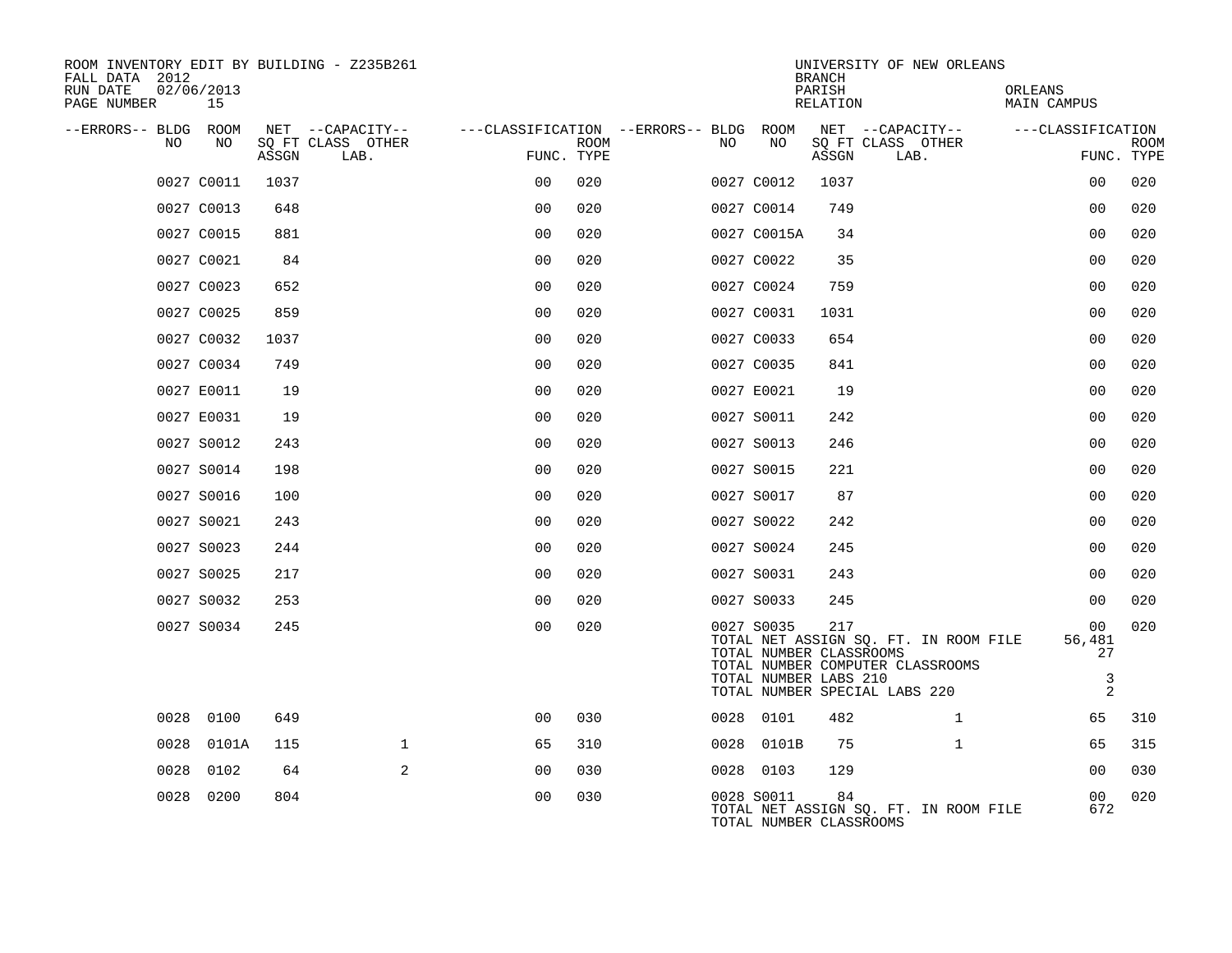| ROOM INVENTORY EDIT BY BUILDING - Z235B261<br>FALL DATA 2012<br>RUN DATE<br>PAGE NUMBER | 02/06/2013<br>16 |       |                           |                                                         |             |           |      | <b>BRANCH</b><br>PARISH<br>RELATION | UNIVERSITY OF NEW ORLEANS                                                                      | ORLEANS<br>MAIN CAMPUS |                           |
|-----------------------------------------------------------------------------------------|------------------|-------|---------------------------|---------------------------------------------------------|-------------|-----------|------|-------------------------------------|------------------------------------------------------------------------------------------------|------------------------|---------------------------|
| --ERRORS-- BLDG ROOM                                                                    |                  |       | NET --CAPACITY--          | ---CLASSIFICATION --ERRORS-- BLDG ROOM NET --CAPACITY-- |             |           |      |                                     |                                                                                                | ---CLASSIFICATION      |                           |
| NO.                                                                                     | NO.              | ASSGN | SQ FT CLASS OTHER<br>LAB. | FUNC. TYPE                                              | <b>ROOM</b> | NO        | NO   | ASSGN<br>TOTAL NUMBER LABS 210      | SQ FT CLASS OTHER<br>LAB.<br>TOTAL NUMBER COMPUTER CLASSROOMS<br>TOTAL NUMBER SPECIAL LABS 220 |                        | <b>ROOM</b><br>FUNC. TYPE |
| 0029                                                                                    | 0001             | 45    | 2                         | 41                                                      | 410         | 0029      | 0002 | 45                                  | $\overline{a}$                                                                                 | 41                     | 410                       |
| 0029                                                                                    | 0003             | 45    | 2                         | 41                                                      | 410         | 0029      | 0004 | 45                                  | 2                                                                                              | 41                     | 410                       |
| 0029                                                                                    | 0005             | 45    | 2                         | 41                                                      | 410         | 0029      | 0006 | 45                                  | 2                                                                                              | 41                     | 410                       |
| 0029                                                                                    | 0007             | 45    | 2                         | 41                                                      | 410         | 0029      | 0008 | 45                                  | 2                                                                                              | 41                     | 410                       |
| 0029                                                                                    | 0009             | 45    | 2                         | 41                                                      | 410         | 0029      | 0010 | 45                                  | 2                                                                                              | 41                     | 410                       |
| 0029                                                                                    | 0011             | 45    | 2                         | 41                                                      | 410         | 0029      | 0012 | 45                                  | 2                                                                                              | 41                     | 410                       |
| 0029                                                                                    | 0013             | 44    | 2                         | 41                                                      | 410         | 0029      | 0014 | 48                                  | 2                                                                                              | 41                     | 410                       |
| 0029                                                                                    | 0015             | 48    | 2                         | 41                                                      | 410         | 0029      | 0016 | 48                                  | 2                                                                                              | 41                     | 410                       |
| 0029                                                                                    | 0017             | 48    | 2                         | 41                                                      | 410         | 0029      | 0018 | 48                                  | $\overline{a}$                                                                                 | 41                     | 410                       |
| 0029                                                                                    | 0019             | 48    | 2                         | 41                                                      | 410         | 0029      | 0020 | 48                                  | 2                                                                                              | 41                     | 410                       |
| 0029                                                                                    | 0021             | 30    | $\mathbf{1}$              | 41                                                      | 410         | 0029      | 0022 | 30                                  | $\mathbf{1}$                                                                                   | 41                     | 410                       |
| 0029                                                                                    | 0023             | 30    | $\mathbf 1$               | 41                                                      | 410         | 0029      | 0024 | 30                                  | 2                                                                                              | 41                     | 410                       |
| 0029                                                                                    | 0025             | 30    | 2                         | 41                                                      | 410         | 0029      | 0026 | 30                                  | 2                                                                                              | 41                     | 410                       |
| 0029                                                                                    | 0027             | 40    | 2                         | 41                                                      | 410         | 0029      | 0028 | 38                                  | $\overline{2}$                                                                                 | 41                     | 410                       |
| 0029                                                                                    | 0029             | 30    | 2                         | 41                                                      | 410         | 0029      | 0030 | 30                                  | 2                                                                                              | 41                     | 410                       |
| 0029                                                                                    | 0031             | 30    | 2                         | 41                                                      | 410         | 0029      | 0032 | 30                                  | $\overline{a}$                                                                                 | 41                     | 410                       |
| 0029                                                                                    | 0033             | 29    | $\overline{a}$            | 41                                                      | 410         | 0029      | 0034 | 30                                  | 2                                                                                              | 41                     | 410                       |
| 0029                                                                                    | 0035             | 45    | 2                         | 41                                                      | 410         | 0029      | 0036 | 45                                  | $\overline{a}$                                                                                 | 41                     | 410                       |
| 0029                                                                                    | 0037             | 45    | 2                         | 41                                                      | 410         | 0029      | 0038 | 45                                  | 2                                                                                              | 41                     | 410                       |
| 0029                                                                                    | 0039             | 50    | $\overline{a}$            | 41                                                      | 410         | 0029      | 0040 | 50                                  | 2                                                                                              | 41                     | 410                       |
| 0029                                                                                    | 0041             | 94    | 4                         | 41                                                      | 410         | 0029      | 0042 | 94                                  | 4                                                                                              | 41                     | 410                       |
| 0029                                                                                    | 0043             | 168   | 7                         | 41                                                      | 410         | 0029      | 0044 | 152                                 | $7\phantom{.}$                                                                                 | 41                     | 410                       |
| 0029                                                                                    | 0045             | 94    | 4                         | 41                                                      | 410         | 0029      | 0046 | 94                                  | 4                                                                                              | 41                     | 410                       |
|                                                                                         | 0029 0047        | 50    | $\overline{a}$            | 41                                                      | 410         | 0029 0048 |      | 50                                  | $\overline{2}$                                                                                 | 41                     | 410                       |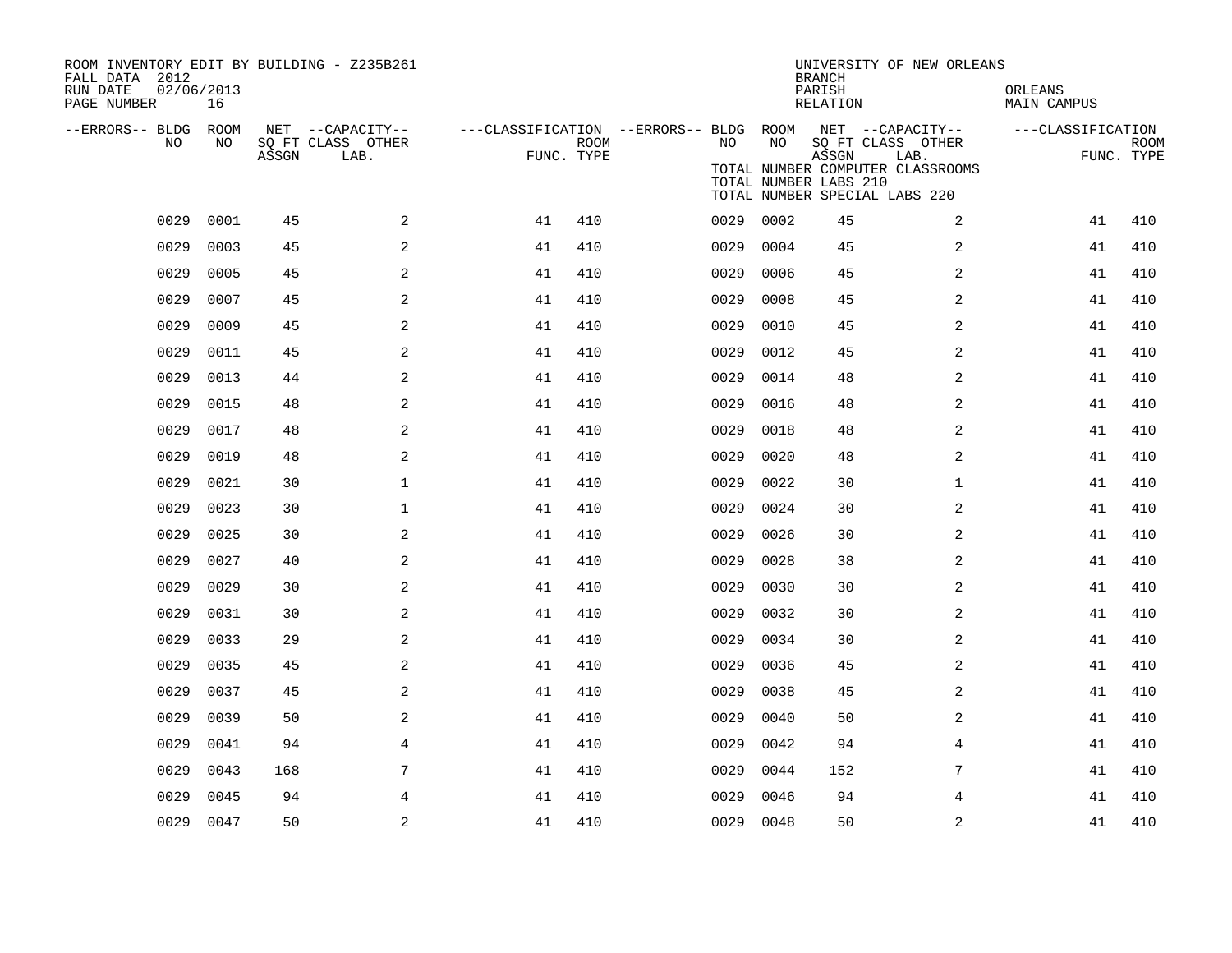| ROOM INVENTORY EDIT BY BUILDING - Z235B261<br>FALL DATA 2012<br>RUN DATE<br>PAGE NUMBER | 02/06/2013<br>17 |       |                                               |                |             |                                         |            | <b>BRANCH</b><br>PARISH<br><b>RELATION</b> | UNIVERSITY OF NEW ORLEANS                     | ORLEANS<br><b>MAIN CAMPUS</b> |                           |
|-----------------------------------------------------------------------------------------|------------------|-------|-----------------------------------------------|----------------|-------------|-----------------------------------------|------------|--------------------------------------------|-----------------------------------------------|-------------------------------|---------------------------|
| --ERRORS-- BLDG<br>NO                                                                   | ROOM<br>NO       | ASSGN | NET --CAPACITY--<br>SQ FT CLASS OTHER<br>LAB. | FUNC. TYPE     | <b>ROOM</b> | ---CLASSIFICATION --ERRORS-- BLDG<br>NO | ROOM<br>NO | ASSGN                                      | NET --CAPACITY--<br>SQ FT CLASS OTHER<br>LAB. | ---CLASSIFICATION             | <b>ROOM</b><br>FUNC. TYPE |
| 0029                                                                                    | 0049             | 50    | 2                                             | 41             | 410         | 0029                                    | 0050       | 50                                         | $\overline{2}$                                | 41                            | 410                       |
| 0029                                                                                    | 0051             | 51    | 2                                             | 41             | 410         | 0029                                    | 0052       | 51                                         | 2                                             | 41                            | 410                       |
| 0029                                                                                    | 0053             | 51    | 2                                             | 41             | 410         | 0029                                    | 0054       | 51                                         | 2                                             | 41                            | 410                       |
| 0029                                                                                    | 0055             | 55    | 2                                             | 41             | 410         | 0029                                    | 0056       | 56                                         | 2                                             | 41                            | 410                       |
| 0029                                                                                    | 0057             | 186   | $\overline{4}$                                | 41             | 410         | 0029                                    | 0058       | 176                                        | $\overline{4}$                                | 41                            | 410                       |
| 0029                                                                                    | 0059             | 54    | $\overline{a}$                                | 41             | 410         | 0029                                    | 0060       | 54                                         | $\boldsymbol{2}$                              | 41                            | 410                       |
| 0029                                                                                    | 0061             | 51    | $\sqrt{2}$                                    | 41             | 410         | 0029                                    | 0062       | 51                                         | $\overline{c}$                                | 41                            | 410                       |
| 0029                                                                                    | 0063             | 53    | 2                                             | 41             | 410         | 0029                                    | 0064       | 53                                         | 2                                             | 41                            | 410                       |
| 0029                                                                                    | 0065             | 160   | $\overline{4}$                                | 41             | 410         | 0029                                    | 0066       | 53                                         | 2                                             | 41                            | 410                       |
| 0029                                                                                    | 0067             | 53    | 2                                             | 41             | 410         | 0029                                    | 0068       | 53                                         | 2                                             | 41                            | 410                       |
| 0029                                                                                    | 0069             | 96    | 3                                             | 41             | 410         | 0029                                    | 0070       | 53                                         | 2                                             | 41                            | 410                       |
| 0029                                                                                    | 0071             | 52    | 2                                             | 41             | 410         | 0029                                    | 0072       | 53                                         | 2                                             | 41                            | 410                       |
| 0029                                                                                    | 0073             | 54    | 2                                             | 41             | 410         | 0029                                    | 0074       | 54                                         | 2                                             | 41                            | 410                       |
| 0029                                                                                    | 0075             | 54    | 2                                             | 41             | 410         | 0029                                    | 0076       | 100                                        | 3                                             | 41                            | 410                       |
| 0029                                                                                    | 0077             | 44    | 2                                             | 41             | 410         | 0029                                    | 0078       | 44                                         | 2                                             | 41                            | 410                       |
| 0029                                                                                    | 0079             | 44    | 2                                             | 41             | 410         | 0029                                    | 0080       | 27                                         | $\mathbf{1}$                                  | 41                            | 410                       |
| 0029                                                                                    | 0081             | 40    | 2                                             | 41             | 410         | 0029                                    | 0082       | 40                                         | $\overline{a}$                                | 41                            | 410                       |
| 0029                                                                                    | 0083             | 28    | $\mathbf 1$                                   | 41             | 410         | 0029                                    | 0084       | 28                                         | $\mathbf{1}$                                  | 41                            | 410                       |
| 0029                                                                                    | 0085             | 41    | 2                                             | 41             | 410         | 0029                                    | 0086       | 41                                         | $\overline{a}$                                | 41                            | 410                       |
| 0029                                                                                    | 0087             | 28    | $\mathbf{1}$                                  | 41             | 410         | 0029                                    | 0088       | 28                                         | $\mathbf{1}$                                  | 41                            | 410                       |
| 0029                                                                                    | 0089             | 40    | $\mathbf{2}$                                  | 41             | 410         | 0029                                    | 0090       | 41                                         | 2                                             | 41                            | 410                       |
| 0029                                                                                    | 0091             | 28    | $\mathbf{1}$                                  | 41             | 410         | 0029                                    | 0092       | 28                                         | $\mathbf{1}$                                  | 41                            | 410                       |
| 0029                                                                                    | 0093             | 40    | 2                                             | 41             | 410         | 0029                                    | 0100       | 24136                                      | 500                                           | 41                            | 430                       |
| 0029                                                                                    | 0101             | 6297  | 130                                           | 41             | 440         | 0029                                    | 0102       | 803                                        | 3                                             | 41                            | 440                       |
| 0029                                                                                    | 0102A            | 117   | $\mathbf{1}$                                  | 41             | 310         | 0029                                    | 0103       | 270                                        |                                               | 00                            | 030                       |
|                                                                                         | 0029 0104        | 89    |                                               | 0 <sub>0</sub> | 030         |                                         | 0029 0105  | 672                                        | 3                                             | 41                            | 310                       |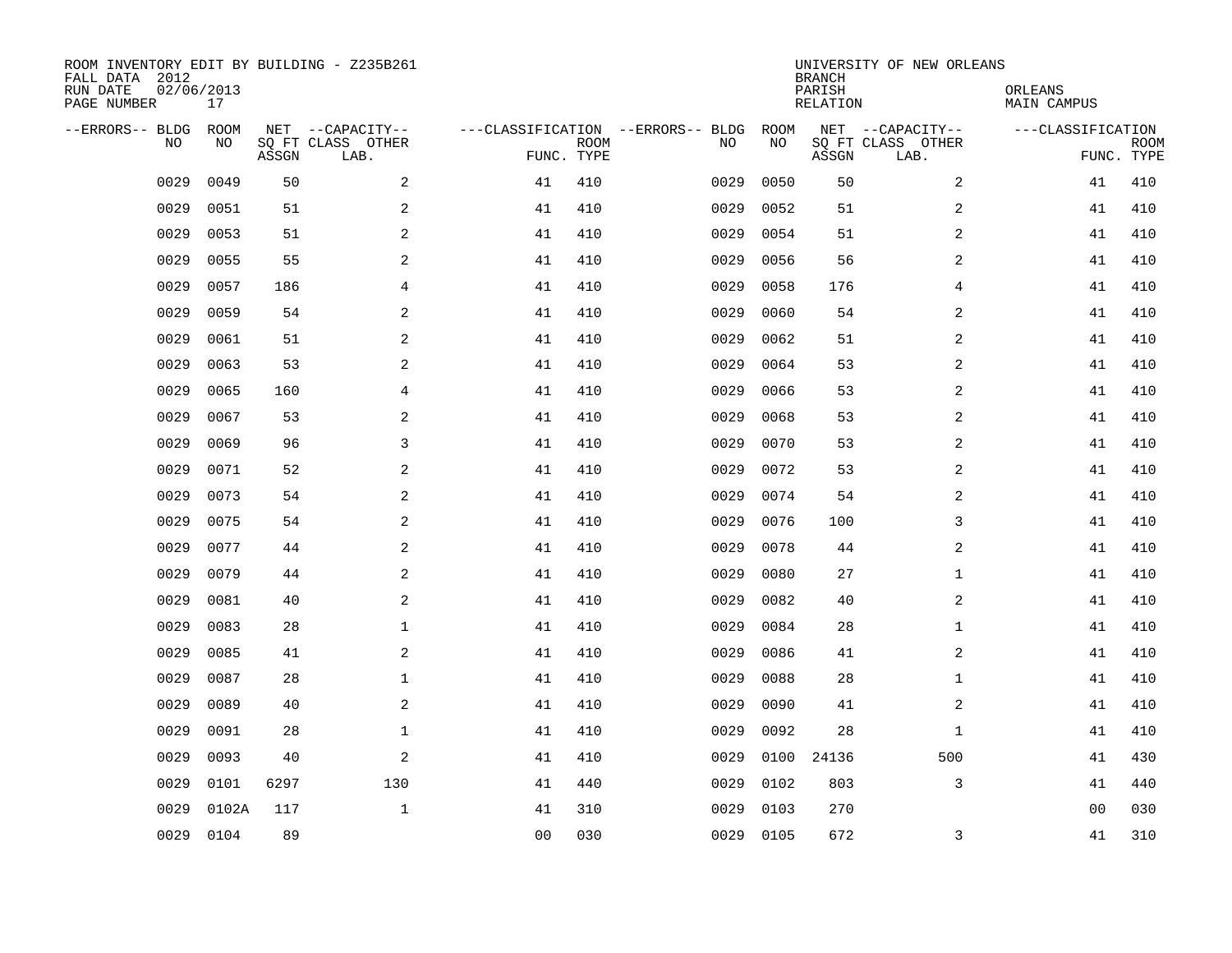| ROOM INVENTORY EDIT BY BUILDING - Z235B261<br>FALL DATA 2012<br>RUN DATE<br>PAGE NUMBER | 02/06/2013<br>18 |       |                           |                |             |                                   |       | <b>BRANCH</b><br>PARISH<br><b>RELATION</b> | UNIVERSITY OF NEW ORLEANS | ORLEANS<br><b>MAIN CAMPUS</b> |                           |
|-----------------------------------------------------------------------------------------|------------------|-------|---------------------------|----------------|-------------|-----------------------------------|-------|--------------------------------------------|---------------------------|-------------------------------|---------------------------|
| --ERRORS-- BLDG                                                                         | ROOM             |       | NET --CAPACITY--          |                |             | ---CLASSIFICATION --ERRORS-- BLDG | ROOM  |                                            | NET --CAPACITY--          | ---CLASSIFICATION             |                           |
| NO                                                                                      | NO.              | ASSGN | SQ FT CLASS OTHER<br>LAB. | FUNC. TYPE     | <b>ROOM</b> | NO                                | NO    | ASSGN                                      | SQ FT CLASS OTHER<br>LAB. |                               | <b>ROOM</b><br>FUNC. TYPE |
| 0029                                                                                    | 0105A            | 141   | $\mathbf{1}$              | 41             | 310         | 0029                              | 0105B | 142                                        | $\mathbf{1}$              | 41                            | 310                       |
| 0029                                                                                    | 0105C            | 265   | $\mathbf 1$               | 41             | 310         | 0029                              | 0105D | 340                                        |                           | 41                            | 440                       |
| 0029                                                                                    | 0106             | 2240  | $\overline{4}$            | 41             | 440         | 0029                              | 0106A | 660                                        | 2                         | 41                            | 310                       |
| 0029                                                                                    | 0106B            | 138   | $\mathbf{1}$              | 41             | 310         | 0029                              | 0106C | 98                                         |                           | 41                            | 315                       |
| 0029                                                                                    | 0107             | 67    |                           | 0 <sub>0</sub> | 020         | 0029                              | 0107A | 290                                        | 9                         | 0 <sub>0</sub>                | 030                       |
| 0029                                                                                    | 0108             | 107   |                           | 0 <sub>0</sub> | 010         | 0029                              | 0108A | 19                                         | $\mathbf{1}$              | 0 <sub>0</sub>                | 030                       |
| 0029                                                                                    | 0109             | 67    |                           | 0 <sub>0</sub> | 020         | 0029                              | 0109A | 290                                        | 4                         | 0 <sub>0</sub>                | 030                       |
| 0029                                                                                    | 0110             | 112   | 3                         | 0 <sub>0</sub> | 030         | 0029                              | 0111  | 102                                        | 3                         | 00                            | 030                       |
| 0029                                                                                    | 0112             | 122   | 6                         | 41             | 410         | 0029                              | 0113  | 119                                        | 6                         | 41                            | 410                       |
| 0029                                                                                    | 0114             | 122   | 6                         | 41             | 410         | 0029                              | 0115  | 122                                        | 6                         | 41                            | 310                       |
| 0029                                                                                    | 0116             | 98    | $\mathbf 1$               | 41             | 440         | 0029                              | 0116A | 1224                                       | 4                         | 41                            | 440                       |
| 0029                                                                                    | 0116B            | 141   | $\mathbf 1$               | 41             | 315         | 0029                              | 0116C | 141                                        | $\mathbf{1}$              | 41                            | 310                       |
| 0029                                                                                    | 0116D            | 108   | $\mathbf{1}$              | 41             | 310         | 0029                              | 0116E | 302                                        | 2                         | 41                            | 440                       |
| 0029                                                                                    | 0117             | 347   | 20                        | 11             | 110         | 0029                              | 0118  | 67                                         |                           | 41                            | 315                       |
| 0029                                                                                    | 0119             | 332   | 20                        | 41             | 350         | 0029                              | 0120  | 498                                        | 4                         | 53                            | 310                       |
| 0029                                                                                    | 0120A            | 89    |                           | 53             | 315         | 0029                              | 0121  | 238                                        |                           | 00                            | 030                       |
| 0029                                                                                    | 0122             | 346   |                           | 0 <sub>0</sub> | 030         | 0029                              | 0123  | 802                                        |                           | 00                            | 030                       |
| 0029                                                                                    | 0123A            | 645   |                           | 0 <sub>0</sub> | 030         | 0029                              | 0124  | 612                                        |                           | 41                            | 440                       |
| 0029                                                                                    | 0125             | 426   | 10                        | 92             | 650         | 0029                              | 0125A | 20                                         |                           | 00                            | 010                       |
| 0029                                                                                    | 0126             | 1056  | 3                         | 41             | 310         | 0029                              | 0127  | 635                                        | 13                        | 41                            | 410                       |
| 0029                                                                                    | 0128             | 288   |                           | 0 <sub>0</sub> | 030         | 0029                              | 0129  | 260                                        |                           | 0 <sub>0</sub>                | 030                       |
| 0029                                                                                    | 0130             | 46    |                           | 0 <sub>0</sub> | 010         | 0029                              | 0131  | 111                                        |                           | 0 <sub>0</sub>                | 030                       |
| 0029                                                                                    | 0132             | 253   | $\mathbf{1}$              | 41             | 440         | 0029                              | 0133  | 1933                                       | 40                        | 41                            | 440                       |
| 0029                                                                                    | 0133A            | 484   |                           | 00             | 030         | 0029                              | 0133B | 301                                        | 2                         | 41                            | 310                       |
| 0029                                                                                    | 0134             | 484   |                           | 00             | 030         | 0029                              | 0200  | 41796                                      | 850                       | 41                            | 430                       |
|                                                                                         | 0029 0201E 1267  |       | $\mathbf 1$               | 46             | 310         | 0029                              | 0202  | 47                                         |                           | 0 <sub>0</sub>                | 020                       |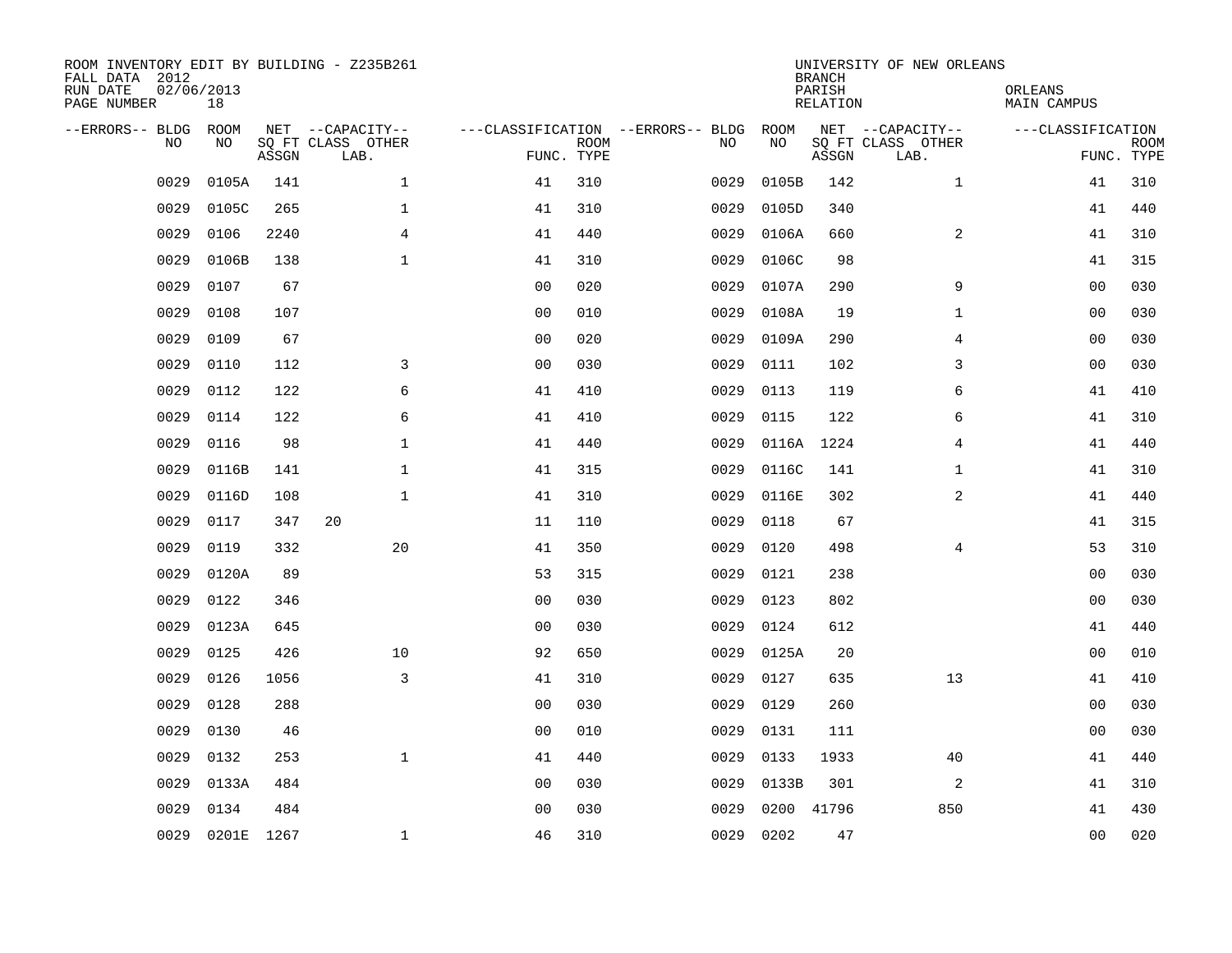| ROOM INVENTORY EDIT BY BUILDING - Z235B261<br>FALL DATA 2012<br>RUN DATE<br>PAGE NUMBER | 02/06/2013<br>19 |       |                           |                |             |                                   |       | <b>BRANCH</b><br>PARISH<br>RELATION | UNIVERSITY OF NEW ORLEANS | ORLEANS<br><b>MAIN CAMPUS</b> |             |
|-----------------------------------------------------------------------------------------|------------------|-------|---------------------------|----------------|-------------|-----------------------------------|-------|-------------------------------------|---------------------------|-------------------------------|-------------|
| --ERRORS-- BLDG                                                                         | <b>ROOM</b>      |       | NET --CAPACITY--          |                |             | ---CLASSIFICATION --ERRORS-- BLDG | ROOM  |                                     | NET --CAPACITY--          | ---CLASSIFICATION             |             |
| NO                                                                                      | NO               | ASSGN | SQ FT CLASS OTHER<br>LAB. | FUNC. TYPE     | <b>ROOM</b> | NO                                | NO    | ASSGN                               | SQ FT CLASS OTHER<br>LAB. | FUNC. TYPE                    | <b>ROOM</b> |
| 0029                                                                                    | 0202A            | 294   | 9                         | 0 <sub>0</sub> | 030         | 0029                              | 0203  | 78                                  |                           | 00                            | 010         |
| 0029                                                                                    | 0204             | 41    |                           | 0 <sub>0</sub> | 020         | 0029                              | 0204A | 295                                 | 9                         | 00                            | 030         |
| 0029                                                                                    | 0205             | 291   | $\mathbf{1}$              | 41             | 310         | 0029                              | 0205A | 259                                 | 2                         | 41                            | 440         |
| 0029                                                                                    | 0205B            | 85    | $\mathbf{1}$              | 41             | 440         | 0029                              | 0206  | 355                                 |                           | 0 <sub>0</sub>                | 030         |
| 0029                                                                                    | 0207             | 299   |                           | 0 <sub>0</sub> | 030         | 0029                              | 0208  | 539                                 | 3                         | 41                            | 310         |
| 0029                                                                                    | 0209             | 661   | 14                        | 41             | 430         | 0029                              | 0210  | 86                                  |                           | 00                            | 030         |
| 0029                                                                                    | 0210A            | 86    |                           | 0 <sub>0</sub> | 030         | 0029                              | 0211  | 380                                 |                           | 0 <sub>0</sub>                | 030         |
| 0029                                                                                    | 0212             | 1008  | 21                        | 11             | 110         | 0029                              | 0213  | 634                                 | 42                        | 11                            | 110         |
| 0029                                                                                    | 0214             | 77    |                           | 0 <sub>0</sub> | 030         | 0029                              | 0215  | 528                                 |                           | 0 <sub>0</sub>                | 030         |
| 0029                                                                                    | 0216             | 330   |                           | 41             | 315         | 0029                              | 0217  | 1060                                | 5                         | 11                            | 710         |
| 0029                                                                                    | 0217A            | 611   |                           | 41             | 315         | 0029                              | 0218  | 87                                  |                           | 0 <sub>0</sub>                | 030         |
| 0029                                                                                    | 0219             | 298   |                           | 0 <sub>0</sub> | 030         | 0029                              | 0220  | 410                                 | 3                         | 41                            | 310         |
| 0029<br>9                                                                               | 0300             | 42780 | 830                       | 41             | 430         | 0029                              | 0301  | 1188                                | 24                        | 41                            | 410         |
| 0029                                                                                    | 0302             | 347   | 8                         | 0 <sub>0</sub> | 030         | 0029                              | 0303  | 389                                 | 10                        | 0 <sub>0</sub>                | 030         |
| 0029                                                                                    | 0303A            | 54    | 8                         | 0 <sub>0</sub> | 010         | 0029                              | 0304  | 3383                                | 68                        | 41                            | 410         |
| 0029                                                                                    | 0305             | 370   |                           | 0 <sub>0</sub> | 030         | 0029                              | 0306  | 420                                 |                           | 41                            | 315         |
| 0029                                                                                    | 0306A            | 73    |                           | 0 <sub>0</sub> | 030         | 0029                              | 0307  | 145                                 | $\mathbf{1}$              | 41                            | 315         |
| 0029                                                                                    | 0308             | 61    |                           | 0 <sub>0</sub> | 010         | 0029                              | 0309  | 82                                  |                           | 00                            | 030         |
| 0029                                                                                    | 0310             | 314   | 2                         | 41             | 310         | 0029                              | 0311  | 557                                 | 3                         | 41                            | 310         |
| 0029                                                                                    | 0312             | 100   |                           | 0 <sub>0</sub> | 030         | 0029                              | 0313  | 100                                 |                           | 00                            | 030         |
| 0029                                                                                    | 0314             | 100   |                           | 0 <sub>0</sub> | 030         | 0029                              | 0315  | 445                                 |                           | 0 <sub>0</sub>                | 030         |
| 0029                                                                                    | 0316             | 401   |                           | 41             | 315         | 0029                              | 0317  | 96                                  |                           | 0 <sub>0</sub>                | 010         |
| 0029                                                                                    | 0318             | 608   | 4                         | 41             | 310         | 0029                              | 0319  | 561                                 | 12                        | 41                            | 710         |
| 0029                                                                                    | 0320             | 2731  | 55                        | 41             | 440         | 0029                              | 0320A | 376                                 |                           | 00                            | 030         |
| 0029                                                                                    | 0320B            | 216   | 1                         | 41             | 310         | 0029                              | 0320C | 1614                                | 15                        | 41                            | 440         |
| 0029                                                                                    | 0320D            | 588   | 5                         | 41             | 310         | 0029                              | 0320E | 400                                 |                           | 41                            | 315         |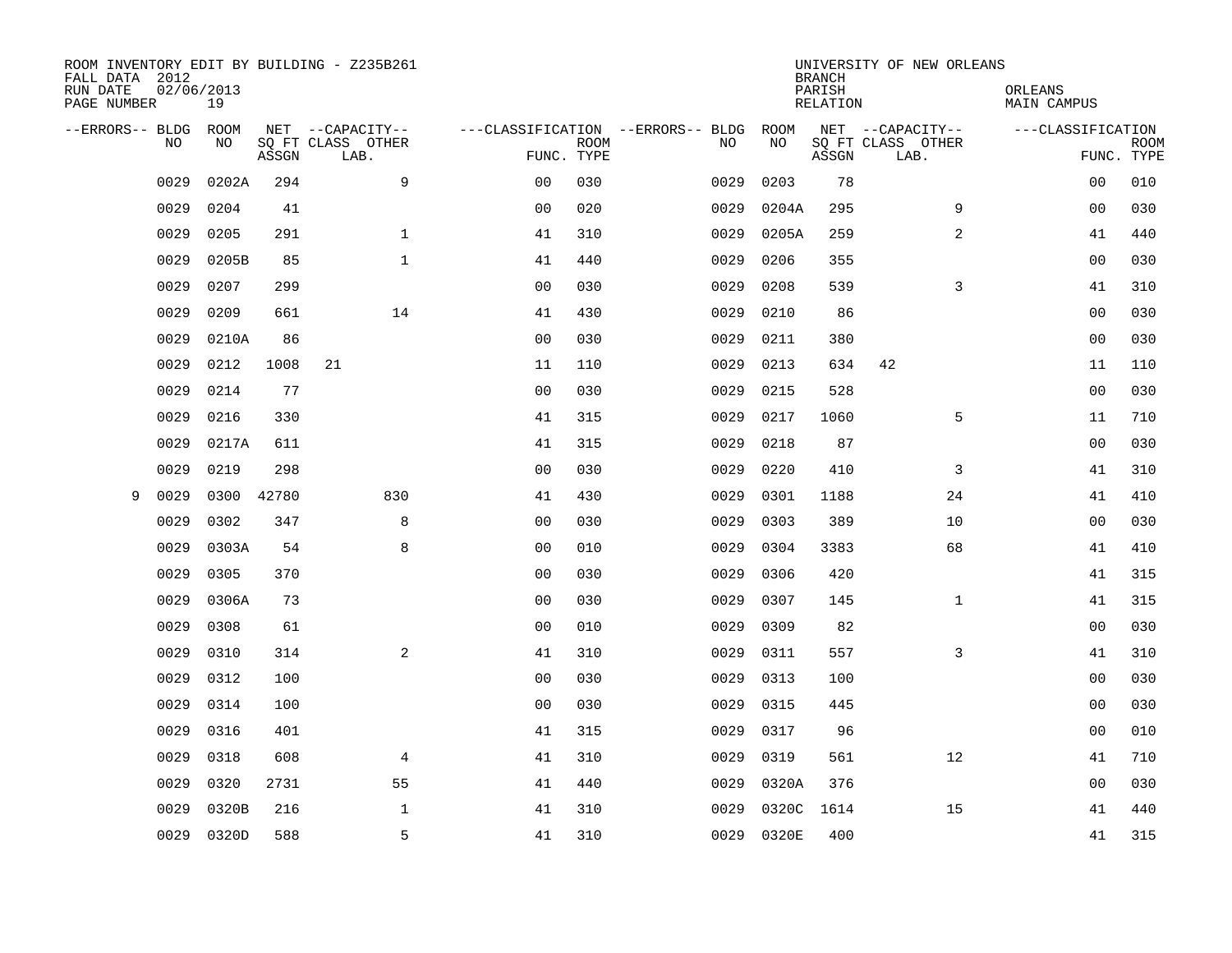| ROOM INVENTORY EDIT BY BUILDING - Z235B261<br>FALL DATA 2012 |                  |       |                           |                                        |             |      |            | <b>BRANCH</b>      | UNIVERSITY OF NEW ORLEANS |                        |                           |
|--------------------------------------------------------------|------------------|-------|---------------------------|----------------------------------------|-------------|------|------------|--------------------|---------------------------|------------------------|---------------------------|
| RUN DATE<br>PAGE NUMBER                                      | 02/06/2013<br>20 |       |                           |                                        |             |      |            | PARISH<br>RELATION |                           | ORLEANS<br>MAIN CAMPUS |                           |
| --ERRORS-- BLDG ROOM<br>NO.                                  | NO.              |       | NET --CAPACITY--          | ---CLASSIFICATION --ERRORS-- BLDG ROOM |             | NO.  | NO         |                    | NET --CAPACITY--          | ---CLASSIFICATION      |                           |
|                                                              |                  | ASSGN | SQ FT CLASS OTHER<br>LAB. | FUNC. TYPE                             | <b>ROOM</b> |      |            | ASSGN              | SQ FT CLASS OTHER<br>LAB. |                        | <b>ROOM</b><br>FUNC. TYPE |
| 0029                                                         | 0320F            | 83    |                           | 0 <sub>0</sub>                         | 030         | 0029 | 0401       | 625                |                           | 41                     | 315                       |
| 0029                                                         | 0402             | 5273  | 106                       | 41                                     | 430         | 0029 | 0402A      | 1007               | 8                         | 41                     | 310                       |
| 0029                                                         | 0402B            | 372   |                           | 0 <sub>0</sub>                         | 030         | 0029 | 0402C      | 431                |                           | 41                     | 315                       |
| 0029                                                         | 0402D            | 87    |                           | 0 <sub>0</sub>                         | 030         | 0029 | 0403       | 898                | 4                         | 41                     | 440                       |
| 0029                                                         | 0404             | 573   | $\mathbf{1}$              | 41                                     | 310         | 0029 | 0404A      | 111                |                           | 41                     | 315                       |
| 0029                                                         | 0404B            | 134   |                           | 41                                     | 315         | 0029 | 0404C      | 400                | $\mathbf{1}$              | 41                     | 310                       |
| 0029                                                         | 0404D            | 222   | $\mathbf{1}$              | 41                                     | 310         | 0029 | 0404E      | 207                | $\mathbf{1}$              | 41                     | 310                       |
| 0029                                                         | 0404F            | 228   | $\mathbf 1$               | 41                                     | 310         | 0029 | 0405       | 348                | 8                         | 00                     | 030                       |
| 0029                                                         | 0406             | 524   | 14                        | 00                                     | 030         | 0029 | 0406A      | 55                 |                           | 0 <sub>0</sub>         | 010                       |
| 0029                                                         | 0407             | 1655  | 40                        | 41                                     | 350         | 0029 | 0407A      | 213                |                           | 41                     | 355                       |
| 0029                                                         | 0408             | 1369  | 45                        | 41                                     | 650         | 0029 | 0408A      | 45                 |                           | 0 <sub>0</sub>         | 010                       |
| 0029                                                         | 0408B            | 45    |                           | 41                                     | 655         | 0029 | 0409       | 623                |                           | 00                     | 030                       |
| 0029                                                         | 0410             | 1531  | 31                        | 41                                     | 420         | 0029 | 0411       | 3021               | 20                        | 41                     | 310                       |
| 0029                                                         | 0412             | 320   |                           | 41                                     | 315         | 0029 | 0412A      | 85                 |                           | 00                     | 030                       |
| 0029                                                         | 0413             | 159   | $\mathbf{1}$              | 41                                     | 310         | 0029 | 0420       | 32948              |                           | 41                     | 750                       |
| 0029                                                         | 0443             | 212   |                           | 31                                     | 530         | 0029 | 0444       | 196                |                           | 31                     | 530                       |
| 0029                                                         | 0445             | 252   |                           | 31                                     | 530         | 0029 | 0446       | 292                |                           | 31                     | 535                       |
| 0029                                                         | 0447             | 205   |                           | 31                                     | 535         | 0029 | 0448       | 179                |                           | 31                     | 535                       |
| 0029                                                         | 0448A            | 62    |                           | 31                                     | 530         | 0029 | 0449       | 122                |                           | 31                     | 535                       |
| 0029                                                         | 0450             | 202   | $\mathbf{1}$              | 33                                     | 530         | 0029 | 0451       | 131                | $\mathbf{1}$              | 33                     | 530                       |
| 0029                                                         | 0452             | 23    |                           | 33                                     | 535         | 0029 | 0452A      | 283                | $\mathbf{1}$              | 33                     | 530                       |
| 0029                                                         | 0452B            | 212   | $\mathbf{1}$              | 33                                     | 530         | 0029 | 0453       | 180                | $\mathbf{1}$              | 33                     | 530                       |
| 0029                                                         | 0453A            | 7     |                           | 33                                     | 535         | 0029 | 0454       | 112                | $\mathbf{1}$              | 33                     | 530                       |
| 0029                                                         | 0454A            | 24    |                           | 33                                     | 535         | 0029 | 0454B      | 190                | $\mathbf{1}$              | 33                     | 530                       |
| 0029                                                         | 0454C            | 7     |                           | 33                                     | 535         | 0029 | 0455       | 24                 |                           | 33                     | 535                       |
|                                                              | 0029 0455A       | 28    |                           | 33                                     | 535         |      | 0029 0455B | 104                | $\mathbf{1}$              | 33                     | 530                       |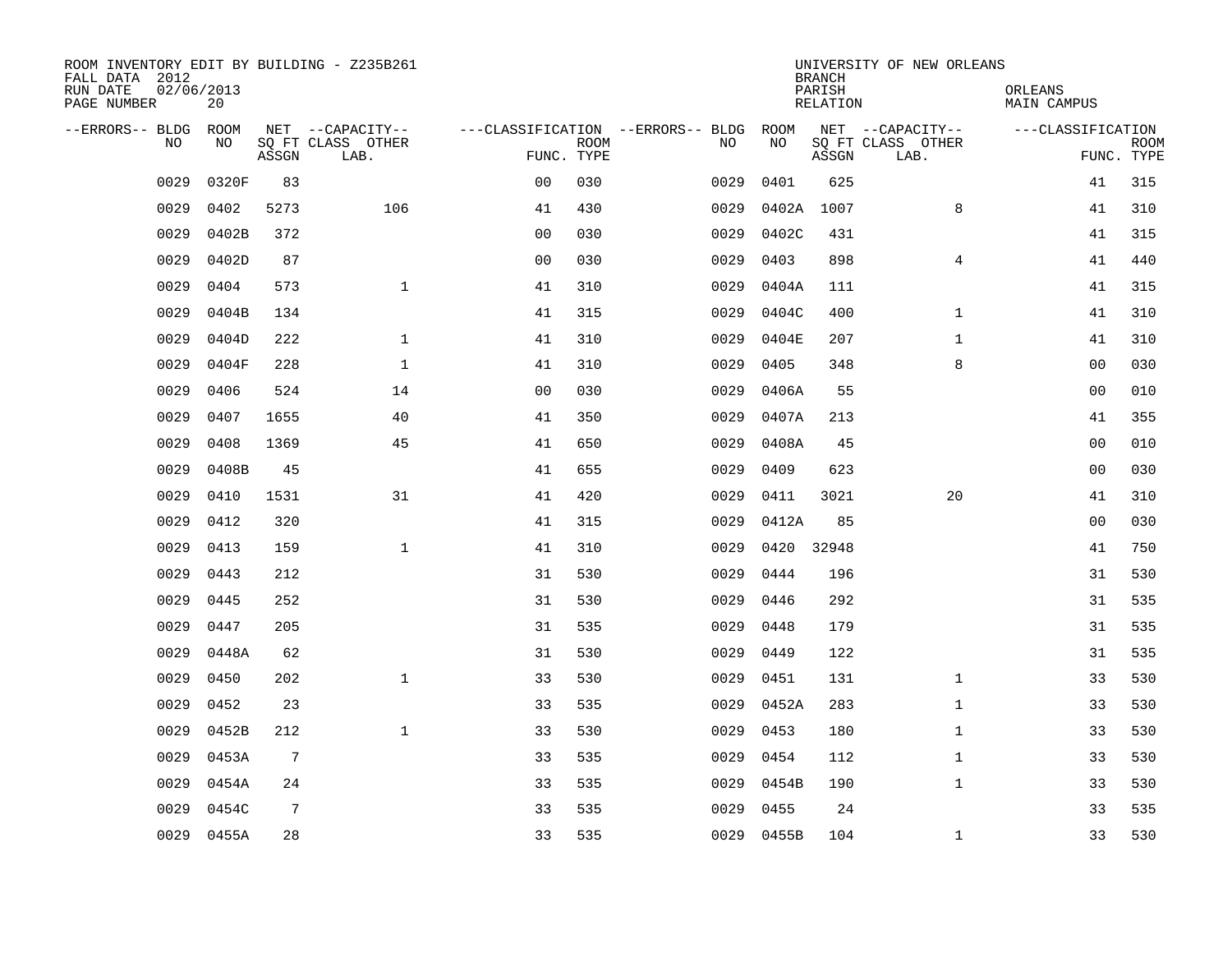| ROOM INVENTORY EDIT BY BUILDING - Z235B261<br>FALL DATA 2012<br>RUN DATE | 02/06/2013  |       |                                       |                                   |             |      |             | <b>BRANCH</b><br>PARISH | UNIVERSITY OF NEW ORLEANS             | ORLEANS            |             |
|--------------------------------------------------------------------------|-------------|-------|---------------------------------------|-----------------------------------|-------------|------|-------------|-------------------------|---------------------------------------|--------------------|-------------|
| PAGE NUMBER                                                              | 21          |       |                                       |                                   |             |      |             | RELATION                |                                       | <b>MAIN CAMPUS</b> |             |
| --ERRORS-- BLDG<br><b>NO</b>                                             | ROOM<br>NO. |       | NET --CAPACITY--<br>SO FT CLASS OTHER | ---CLASSIFICATION --ERRORS-- BLDG | <b>ROOM</b> | NO.  | ROOM<br>NO  |                         | NET --CAPACITY--<br>SQ FT CLASS OTHER | ---CLASSIFICATION  | <b>ROOM</b> |
|                                                                          |             | ASSGN | LAB.                                  | FUNC. TYPE                        |             |      |             | ASSGN                   | LAB.                                  |                    | FUNC. TYPE  |
| 0029                                                                     | 0456        | 520   | 2                                     | 33                                | 530         | 0029 | 0456A       | 105                     |                                       | 33                 | 535         |
| 0029                                                                     | 0457        | 15    |                                       | 0 <sub>0</sub>                    | 010         |      | 0029 0458   | 28                      | $\mathbf{1}$                          | 00                 | 030         |
| 0029                                                                     | 0459        | 150   | 2                                     | 33                                | 530         |      | 0029 0460   | 426                     |                                       | 00                 | 030         |
|                                                                          | 0029 0460A  | 112   |                                       | 0 <sub>0</sub>                    | 030         |      | 0029 C0012  | 405                     |                                       | 0 <sub>0</sub>     | 020         |
|                                                                          | 0029 C0021  | 529   |                                       | 00                                | 020         |      | 0029 C0022  | 180                     |                                       | 00                 | 020         |
|                                                                          | 0029 C0023  | 250   |                                       | 0 <sub>0</sub>                    | 020         |      | 0029 C0024  | 96                      |                                       | 00                 | 020         |
|                                                                          | 0029 C0031  | 256   |                                       | 0 <sub>0</sub>                    | 020         |      | 0029 C0032  | 437                     |                                       | 00                 | 020         |
|                                                                          | 0029 C0033  | 148   |                                       | 0 <sub>0</sub>                    | 020         |      | 0029 C0034  | 156                     |                                       | 0 <sub>0</sub>     | 020         |
|                                                                          | 0029 C0041  | 677   |                                       | 0 <sub>0</sub>                    | 020         |      | 0029 C0043  | 303                     |                                       | 0 <sub>0</sub>     | 020         |
|                                                                          | 0029 C0044  | 335   |                                       | 0 <sub>0</sub>                    | 020         |      | 0029 E0011  | 31                      |                                       | 0 <sub>0</sub>     | 020         |
|                                                                          | 0029 E0012  | 31    |                                       | 83                                | 083         |      | 0029 E0013  | 31                      |                                       | 83                 | 083         |
|                                                                          | 0029 E0014  | 71    |                                       | 0 <sub>0</sub>                    | 020         |      | 0029 E0021  | 29                      |                                       | 0 <sub>0</sub>     | 020         |
|                                                                          | 0029 E0022  | 29    |                                       | 83                                | 083         |      | 0029 E0023  | 29                      |                                       | 83                 | 083         |
|                                                                          | 0029 E0024  | 71    |                                       | 0 <sub>0</sub>                    | 020         |      | 0029 E0031  | 59                      |                                       | 00                 | 020         |
|                                                                          | 0029 E0032  | 59    |                                       | 83                                | 083         |      | 0029 E0033  | 59                      |                                       | 00                 | 020         |
|                                                                          | 0029 E0034  | 71    |                                       | 0 <sub>0</sub>                    | 020         |      | 0029 E0041  | 59                      |                                       | 0 <sub>0</sub>     | 020         |
|                                                                          | 0029 E0042  | 59    |                                       | 83                                | 083         |      | 0029 E0043  | 59                      |                                       | 0 <sub>0</sub>     | 020         |
|                                                                          | 0029 E0044  | 71    |                                       | 0 <sub>0</sub>                    | 020         |      | 0029 L0011A | 799                     | 16                                    | 11                 | 250         |
|                                                                          | 0029 L0011B | 799   | 16                                    | 11                                | 250         |      | 0029 L0012  | 655                     |                                       | 0 <sub>0</sub>     | 020         |
|                                                                          | 0029 L0013  | 134   |                                       | 0 <sub>0</sub>                    | 020         |      | 0029 L0021  | 1768                    |                                       | 0 <sub>0</sub>     | 020         |
|                                                                          | 0029 L0023  | 134   |                                       | 0 <sub>0</sub>                    | 020         |      | 0029 L0031  | 1845                    |                                       | 00                 | 020         |
|                                                                          | 0029 L0033  | 134   |                                       | 0 <sub>0</sub>                    | 020         |      | 0029 L0041  | 3278                    |                                       | 00                 | 020         |
|                                                                          | 0029 L0042  | 198   |                                       | 0 <sub>0</sub>                    | 020         |      | 0029 L0043  | 81                      |                                       | 00                 | 020         |
|                                                                          | 0029 S0011  | 317   |                                       | 0 <sub>0</sub>                    | 020         |      | 0029 S0012  | 266                     |                                       | 00                 | 020         |
|                                                                          | 0029 S0013  | 363   |                                       | 0 <sub>0</sub>                    | 020         |      | 0029 S0014  | 128                     |                                       | 00                 | 020         |
|                                                                          | 0029 S0015  | 113   |                                       | 0 <sub>0</sub>                    | 020         |      | 0029 S0016  | 284                     |                                       | 0 <sub>0</sub>     | 020         |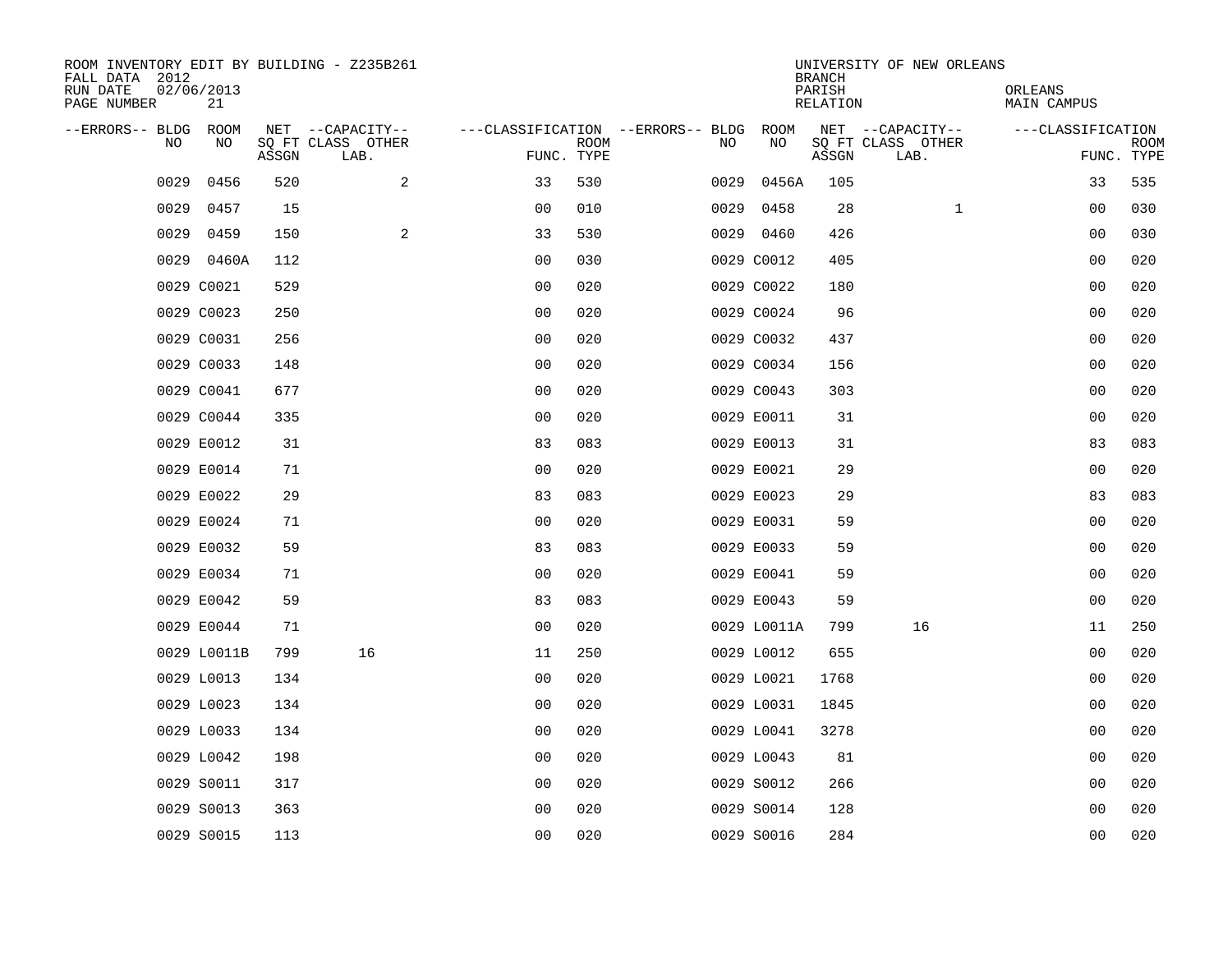| ROOM INVENTORY EDIT BY BUILDING - Z235B261<br>FALL DATA 2012<br>RUN DATE | 02/06/2013 |       |                                       |                                        |             |      |            | <b>BRANCH</b><br>PARISH                          | UNIVERSITY OF NEW ORLEANS                                                                                  | ORLEANS           |             |
|--------------------------------------------------------------------------|------------|-------|---------------------------------------|----------------------------------------|-------------|------|------------|--------------------------------------------------|------------------------------------------------------------------------------------------------------------|-------------------|-------------|
| PAGE NUMBER                                                              | 22         |       |                                       |                                        |             |      |            | <b>RELATION</b>                                  |                                                                                                            | MAIN CAMPUS       |             |
| --ERRORS-- BLDG ROOM<br>NO.                                              | NO         |       | NET --CAPACITY--<br>SQ FT CLASS OTHER | ---CLASSIFICATION --ERRORS-- BLDG ROOM | <b>ROOM</b> | NO.  | NO         |                                                  | NET --CAPACITY--<br>SQ FT CLASS OTHER                                                                      | ---CLASSIFICATION | <b>ROOM</b> |
|                                                                          |            | ASSGN | LAB.                                  | FUNC. TYPE                             |             |      |            | ASSGN                                            | LAB.                                                                                                       |                   | FUNC. TYPE  |
|                                                                          | 0029 S0021 | 322   |                                       | 0 <sub>0</sub>                         | 020         |      | 0029 S0022 | 345                                              |                                                                                                            | 00                | 020         |
|                                                                          | 0029 S0023 | 363   |                                       | 0 <sub>0</sub>                         | 020         |      | 0029 S0024 | 195                                              |                                                                                                            | 0 <sub>0</sub>    | 020         |
|                                                                          | 0029 S0025 | 199   |                                       | 0 <sub>0</sub>                         | 020         |      | 0029 S0026 | 360                                              |                                                                                                            | 00                | 020         |
|                                                                          | 0029 S0031 | 323   |                                       | 00                                     | 020         |      | 0029 S0032 | 205                                              |                                                                                                            | 0 <sub>0</sub>    | 020         |
|                                                                          | 0029 S0033 | 363   |                                       | 0 <sub>0</sub>                         | 020         |      | 0029 S0034 | 205                                              |                                                                                                            | 0 <sub>0</sub>    | 020         |
|                                                                          | 0029 S0035 | 196   |                                       | 0 <sub>0</sub>                         | 020         |      | 0029 S0036 | 205                                              |                                                                                                            | 0 <sub>0</sub>    | 020         |
|                                                                          | 0029 S0041 | 344   |                                       | 0 <sub>0</sub>                         | 020         |      | 0029 S0042 | 219                                              |                                                                                                            | 00                | 020         |
|                                                                          | 0029 S0043 | 365   |                                       | 0 <sub>0</sub>                         | 020         |      | 0029 S0044 | 272                                              |                                                                                                            | 0 <sub>0</sub>    | 020         |
|                                                                          | 0029 S0045 | 200   |                                       | 0 <sub>0</sub>                         | 020         |      | 0029 S0046 | 217                                              |                                                                                                            | 00                | 020         |
|                                                                          | 0029 V0011 | 364   |                                       | 0 <sub>0</sub>                         | 020         |      | 0029 V0012 | 210                                              |                                                                                                            | 0 <sub>0</sub>    | 020         |
|                                                                          | 0029 V0013 | 129   |                                       | 0 <sub>0</sub>                         | 020         |      |            | TOTAL NUMBER CLASSROOMS<br>TOTAL NUMBER LABS 210 | TOTAL NET ASSIGN SQ. FT. IN ROOM FILE<br>TOTAL NUMBER COMPUTER CLASSROOMS<br>TOTAL NUMBER SPECIAL LABS 220 | 211,953<br>3      |             |
|                                                                          | 0030 0101  | 667   | 16                                    | 63                                     | 350         |      | 0030 0102  | 288                                              | 12                                                                                                         | 51                | 350         |
| 0030                                                                     | 0103       | 241   | $\mathbf{2}$                          | 51                                     | 315         | 0030 | 0103A      | 158                                              | $\mathbf{1}$                                                                                               | 51                | 310         |
| 0030                                                                     | 0103B      | 63    |                                       | 51                                     | 315         | 0030 | 0103C      | 142                                              | $\mathbf{1}$                                                                                               | 51                | 310         |
| 0030                                                                     | 0103D      | 83    | $\mathbf{1}$                          | 51                                     | 310         | 0030 | 0103E      | 76                                               | $\mathbf{1}$                                                                                               | 51                | 310         |
| 0030                                                                     | 0103F      | 75    | $\mathbf{1}$                          | 51                                     | 310         | 0030 | 0103G      | 75                                               | $\mathbf{1}$                                                                                               | 51                | 310         |
| 0030                                                                     | 0103H      | 75    | $\mathbf 1$                           | 51                                     | 310         | 0030 | 0103I      | 98                                               | $\mathbf{1}$                                                                                               | 51                | 310         |
| 0030                                                                     | 0103J      | 115   |                                       | 51                                     | 315         | 0030 | 0103K      | 133                                              | 2                                                                                                          | 51                | 310         |
| 0030                                                                     | 0103L      | 83    | $\mathbf 1$                           | 51                                     | 310         | 0030 | 0103M      | 81                                               | $\mathbf{1}$                                                                                               | 51                | 310         |
| 0030                                                                     | 0103N      | 94    | 2                                     | 51                                     | 310         | 0030 | 01030      | 7                                                |                                                                                                            | 91                | 315         |
| 0030                                                                     | 0103P      | 93    | $\mathbf 1$                           | 51                                     | 310         | 0030 | 01030      | 96                                               | $\mathbf{1}$                                                                                               | 51                | 310         |
| 0030                                                                     | 0103R      | 78    | $\mathbf{1}$                          | 51                                     | 310         | 0030 | 0103S      | 75                                               | $\mathbf{1}$                                                                                               | 51                | 310         |
|                                                                          | 0030 0103T | 98    | $\overline{4}$                        | 51                                     | 310         |      | 0030 0103U | 116                                              | 5                                                                                                          | 51                | 315         |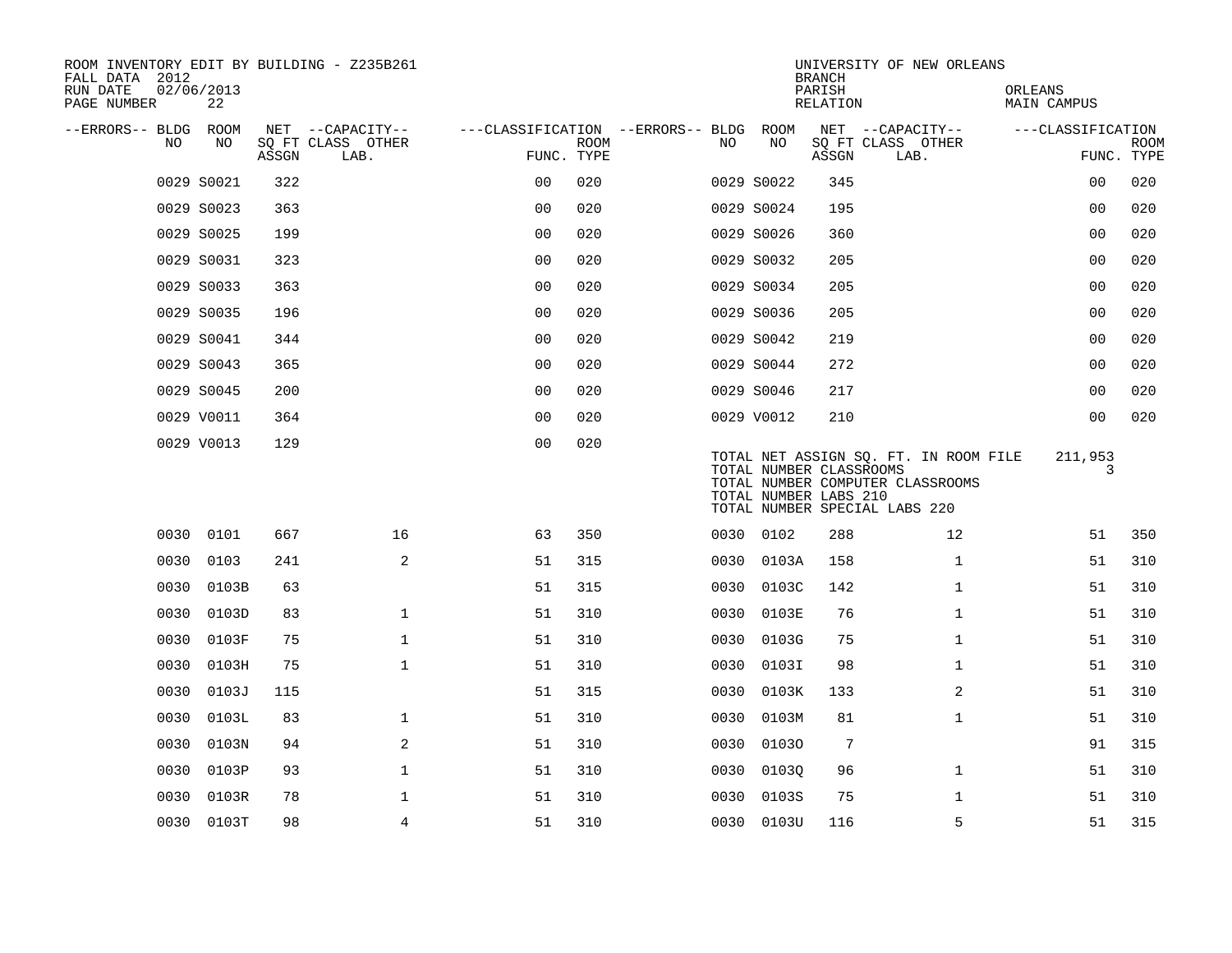| ROOM INVENTORY EDIT BY BUILDING - Z235B261<br>FALL DATA 2012<br>RUN DATE<br>PAGE NUMBER | 02/06/2013<br>23 |                 |                                               |                                                 |             |      |            | <b>BRANCH</b><br>PARISH<br><b>RELATION</b> | UNIVERSITY OF NEW ORLEANS                     | ORLEANS<br><b>MAIN CAMPUS</b> |                           |
|-----------------------------------------------------------------------------------------|------------------|-----------------|-----------------------------------------------|-------------------------------------------------|-------------|------|------------|--------------------------------------------|-----------------------------------------------|-------------------------------|---------------------------|
| --ERRORS-- BLDG<br>NO                                                                   | ROOM<br>NO       | ASSGN           | NET --CAPACITY--<br>SQ FT CLASS OTHER<br>LAB. | ---CLASSIFICATION --ERRORS-- BLDG<br>FUNC. TYPE | <b>ROOM</b> | NO   | ROOM<br>NO | ASSGN                                      | NET --CAPACITY--<br>SQ FT CLASS OTHER<br>LAB. | ---CLASSIFICATION             | <b>ROOM</b><br>FUNC. TYPE |
| 0030                                                                                    | 0103V            | 54              | $\mathbf 1$                                   | 51                                              | 310         | 0030 | 0103W      | 15                                         |                                               | 91                            | 315                       |
| 0030                                                                                    | 0104             | 106             | 1                                             | 51                                              | 310         | 0030 | 0105       | 134                                        | 2                                             | 51                            | 310                       |
| 0030                                                                                    | 0105A            | 145             | 1                                             | 91                                              | 310         | 0030 | 0106       | 134                                        | 3                                             | 51                            | 310                       |
| 0030                                                                                    | 0107             | 125             | 3                                             | 00                                              | 030         | 0030 | 0107A      | 125                                        | $\mathbf{1}$                                  | 91                            | 310                       |
| 0030                                                                                    | 0108             | 170             |                                               | 0 <sub>0</sub>                                  | 030         | 0030 | 0109       | 56                                         |                                               | 0 <sub>0</sub>                | 010                       |
| 0030                                                                                    | 0110             | 205             | $\mathbf 1$                                   | 56                                              | 310         | 0030 | 0112       | 170                                        | 2                                             | 56                            | 310                       |
| 0030                                                                                    | 0112A            | 175             | $\mathbf{1}$                                  | 56                                              | 310         | 0030 | 0112B      | 730                                        | 6                                             | 56                            | 310                       |
| 0030                                                                                    | 0112C            | 172             | $\mathbf{1}$                                  | 56                                              | 310         | 0030 | 0112D      | 7                                          |                                               | 56                            | 730                       |
| 0030                                                                                    | 0112E            | $7\phantom{.0}$ |                                               | 56                                              | 730         | 0030 | 0112F      | 131                                        | $\mathbf{1}$                                  | 56                            | 310                       |
| 0030                                                                                    | 0112G            | 115             | $\mathbf{1}$                                  | 56                                              | 310         | 0030 | 0112H      | 739                                        | $\mathbf{1}$                                  | 56                            | 310                       |
| 0030                                                                                    | 0112J            | 130             | $\mathbf{1}$                                  | 56                                              | 310         | 0030 | 0112K      | 85                                         |                                               | 56                            | 315                       |
| 0030                                                                                    | 0112L            | 148             |                                               | 56                                              | 315         | 0030 | 0113       | 418                                        |                                               | 0 <sub>0</sub>                | 030                       |
| 0030                                                                                    | 0201             | 365             | $\mathbf{1}$                                  | 46                                              | 310         | 0030 | 0201A      | 46                                         | $\mathbf{1}$                                  | 46                            | 350                       |
| 0030                                                                                    | 0201B            | 9               |                                               | 46                                              | 730         | 0030 | 0202       | 118                                        | $\mathbf{1}$                                  | 46                            | 310                       |
| 0030                                                                                    | 0203             | 11              |                                               | 0 <sub>0</sub>                                  | 010         | 0030 | 0204       | 226                                        | 2                                             | 46                            | 310                       |
| 0030                                                                                    | 0205             | 1315            | 6                                             | 46                                              | 310         | 0030 | 0205A      | 175                                        | $\mathbf{1}$                                  | 46                            | 310                       |
| 0030                                                                                    | 0206             | 320             | $\mathbf 1$                                   | 46                                              | 310         | 0030 | 0208       | 272                                        | 2                                             | 46                            | 310                       |
| 0030                                                                                    | 0210             | 275             | $\mathbf 1$                                   | 46                                              | 310         | 0030 | 0212       | 117                                        | $\mathbf{1}$                                  | 63                            | 310                       |
| 0030                                                                                    | 0212A            | 157             | $\mathbf 1$                                   | 63                                              | 310         | 0030 | 0213       | 226                                        | 3                                             | 63                            | 310                       |
| 0030                                                                                    | 0213A            | 126             | $\mathbf{1}$                                  | 63                                              | 310         | 0030 | 0213B      | 170                                        | 2                                             | 63                            | 310                       |
| 0030                                                                                    | 0213C            | 210             | $\mathbf{1}$                                  | 63                                              | 310         | 0030 | 0213D      | 128                                        | $\mathbf{1}$                                  | 63                            | 310                       |
| 0030                                                                                    | 0213E            | 116             | $\mathbf{1}$                                  | 63                                              | 310         | 0030 | 0213F      | 124                                        | $\mathbf{1}$                                  | 63                            | 310                       |
| 0030                                                                                    | 0214             | 219             | 3                                             | 63                                              | 310         | 0030 | 0214A      | 101                                        | 3                                             | 63                            | 310                       |
| 0030                                                                                    | 0214B            | 101             | $\mathbf 1$                                   | 63                                              | 310         | 0030 | 0214C      | 75                                         | $\mathbf{1}$                                  | 63                            | 310                       |
| 0030                                                                                    | 0216             | 142             | 12                                            | 63                                              | 310         | 0030 | 0216A      | 150                                        | $\mathbf{1}$                                  | 63                            | 310                       |
|                                                                                         | 0030 0216B       | 125             | $\mathbf 1$                                   | 63                                              | 310         |      | 0030 0216C | 62                                         | $\mathbf{1}$                                  | 63                            | 310                       |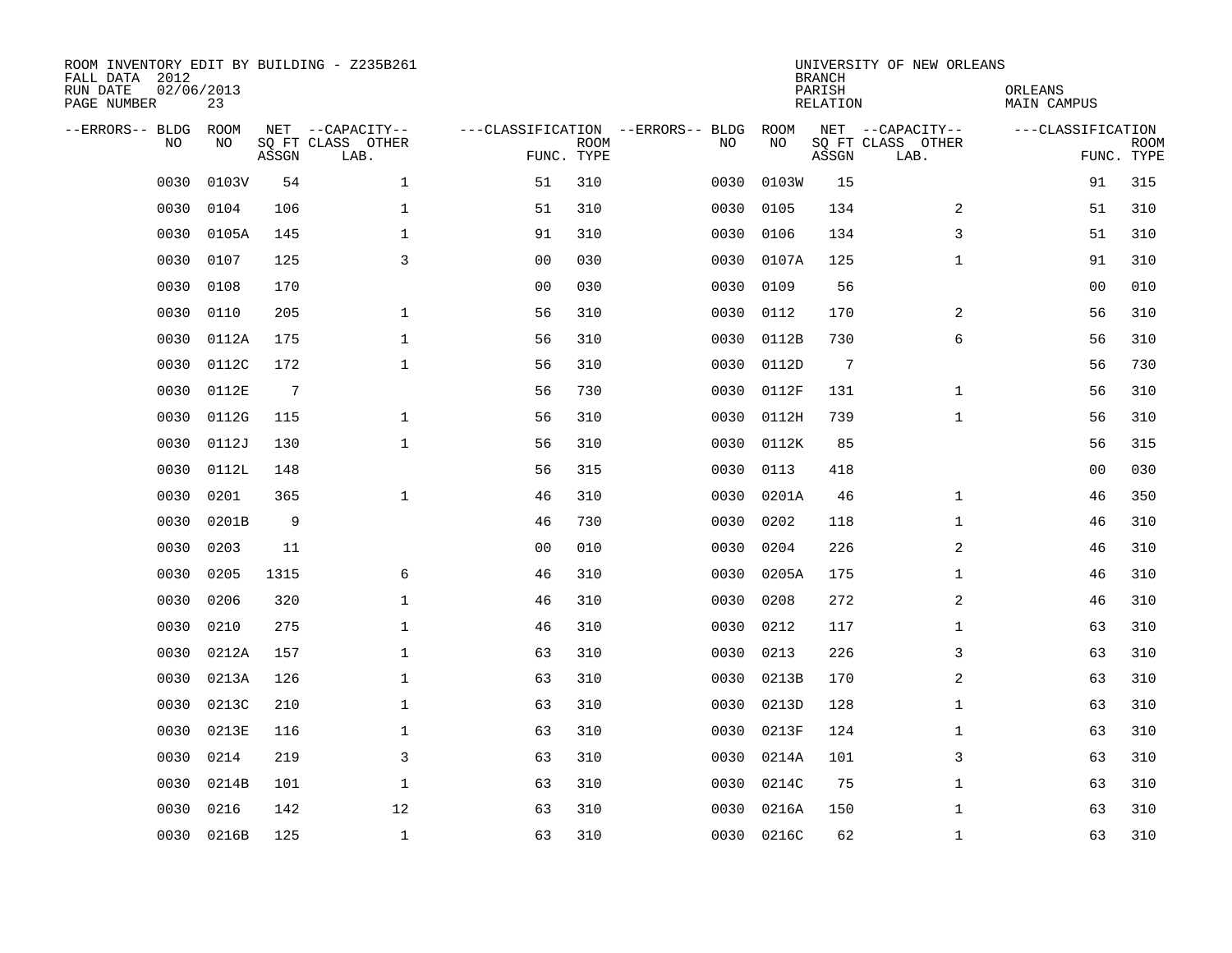| ROOM INVENTORY EDIT BY BUILDING - Z235B261<br>FALL DATA 2012<br>RUN DATE<br>PAGE NUMBER | 02/06/2013<br>24 |       |                           |                |             |                                   |                                                  | <b>BRANCH</b><br>PARISH<br>RELATION | UNIVERSITY OF NEW ORLEANS                                                                                  | ORLEANS<br><b>MAIN CAMPUS</b> |                           |
|-----------------------------------------------------------------------------------------|------------------|-------|---------------------------|----------------|-------------|-----------------------------------|--------------------------------------------------|-------------------------------------|------------------------------------------------------------------------------------------------------------|-------------------------------|---------------------------|
| --ERRORS-- BLDG ROOM                                                                    |                  |       | NET --CAPACITY--          |                |             | ---CLASSIFICATION --ERRORS-- BLDG | ROOM                                             |                                     | NET --CAPACITY--                                                                                           | ---CLASSIFICATION             |                           |
| NO.                                                                                     | NO               | ASSGN | SO FT CLASS OTHER<br>LAB. | FUNC. TYPE     | <b>ROOM</b> | NO.                               | NO                                               | ASSGN                               | SQ FT CLASS OTHER<br>LAB.                                                                                  |                               | <b>ROOM</b><br>FUNC. TYPE |
| 0030                                                                                    | 0216D            | 108   |                           | 0 <sub>0</sub> | 030         | 0030                              | 0216E                                            | 105                                 | $\mathbf{1}$                                                                                               | 63                            | 310                       |
| 0030                                                                                    | 0216F            | 105   | $\mathbf{1}$              | 63             | 310         | 0030                              | 0216G                                            | 106                                 | $\mathbf{1}$                                                                                               | 63                            | 310                       |
| 0030                                                                                    | 0216H            | 177   | $\mathbf 1$               | 63             | 310         | 0030                              | 02161                                            | 81                                  | $\mathbf{1}$                                                                                               | 63                            | 310                       |
| 0030                                                                                    | 0216J            | 83    | $\mathbf{1}$              | 63             | 310         | 0030                              | 0216K                                            | 83                                  | $\mathbf{1}$                                                                                               | 63                            | 310                       |
| 0030                                                                                    | 0216L            | 139   | $\mathbf 1$               | 63             | 310         | 0030                              | 0216M                                            | 104                                 | $\mathbf{1}$                                                                                               | 63                            | 310                       |
| 0030                                                                                    | 0216N            | 167   | $\mathbf{1}$              | 63             | 310         | 0030                              | 02160                                            | 78                                  | $\mathbf{1}$                                                                                               | 63                            | 310                       |
| 0030                                                                                    | 0216P            | 84    | $\mathbf{1}$              | 63             | 310         |                                   | 0030 02160                                       | 78                                  | $\mathbf{1}$                                                                                               | 63                            | 310                       |
| 0030                                                                                    | 0216R            | 87    | $\mathbf{1}$              | 63             | 310         | 0030                              | 0216S                                            | 93                                  |                                                                                                            | 92                            | 650                       |
| 0030                                                                                    | 0217             | 726   |                           | 0 <sub>0</sub> | 030         |                                   | 0030 0219                                        | 107                                 | 2                                                                                                          | 0 <sub>0</sub>                | 030                       |
|                                                                                         | 0030 0221        | 107   | 3                         | 0 <sub>0</sub> | 030         |                                   | 0030 0225                                        | 412                                 |                                                                                                            | 00                            | 030                       |
|                                                                                         | 0030 C0011       | 1495  |                           | 0 <sub>0</sub> | 020         |                                   | 0030 C0021                                       | 755                                 |                                                                                                            | 0 <sub>0</sub>                | 020                       |
|                                                                                         | 0030 C0022       | 94    |                           | 0 <sub>0</sub> | 020         |                                   | 0030 C0023                                       | 54                                  |                                                                                                            | 0 <sub>0</sub>                | 020                       |
|                                                                                         | 0030 E0011       | 29    |                           | 0 <sub>0</sub> | 020         |                                   | 0030 E0021                                       | 29                                  |                                                                                                            | 00                            | 020                       |
|                                                                                         | 0030 S0011       | 99    |                           | 0 <sub>0</sub> | 020         |                                   | 0030 S0021                                       | 99                                  |                                                                                                            | 0 <sub>0</sub>                | 020                       |
|                                                                                         | 0030 S0022       | 205   |                           | 0 <sub>0</sub> | 020         |                                   | 0030 V0021                                       | 16                                  |                                                                                                            | 0 <sub>0</sub>                | 030                       |
|                                                                                         | 0030 V0022       | 134   |                           | 00             | 030         |                                   | TOTAL NUMBER CLASSROOMS<br>TOTAL NUMBER LABS 210 |                                     | TOTAL NET ASSIGN SQ. FT. IN ROOM FILE<br>TOTAL NUMBER COMPUTER CLASSROOMS<br>TOTAL NUMBER SPECIAL LABS 220 | 13,677                        |                           |
|                                                                                         | 0031 1004        | 1564  | 7                         | 63             | 310         |                                   | 0031 1004A                                       | 210                                 | $\mathbf{1}$                                                                                               | 63                            | 310                       |
|                                                                                         | 0031 1004B       | 164   | $\mathbf 1$               | 63             | 310         |                                   | 0031 1004G                                       | 240                                 | $\mathbf{1}$                                                                                               | 63                            | 310                       |
|                                                                                         | 0031 1005        | 545   | 2                         | 54             | 315         |                                   | 0031 1005A                                       | 106                                 | 3                                                                                                          | 54                            | 310                       |
|                                                                                         | 0031 1005B       | 106   | 2                         | 54             | 310         |                                   | 0031 1005C                                       | 200                                 | $\mathbf{1}$                                                                                               | 53                            | 310                       |
|                                                                                         | 0031 1005D       | 156   | 10                        | 54             | 350         |                                   | 0031 1005E                                       | 156                                 | $\mathbf{1}$                                                                                               | 54                            | 310                       |
|                                                                                         | 0031 1005F       | 102   | $\mathbf{1}$              | 54             | 310         |                                   | 0031 1005G                                       | 102                                 | $\mathbf{1}$                                                                                               | 54                            | 310                       |
|                                                                                         | 0031 1005H       | 102   | $\mathbf 1$               | 54             | 310         |                                   | 0031 1005I                                       | 46                                  | $\mathbf{1}$                                                                                               | 63                            | 310                       |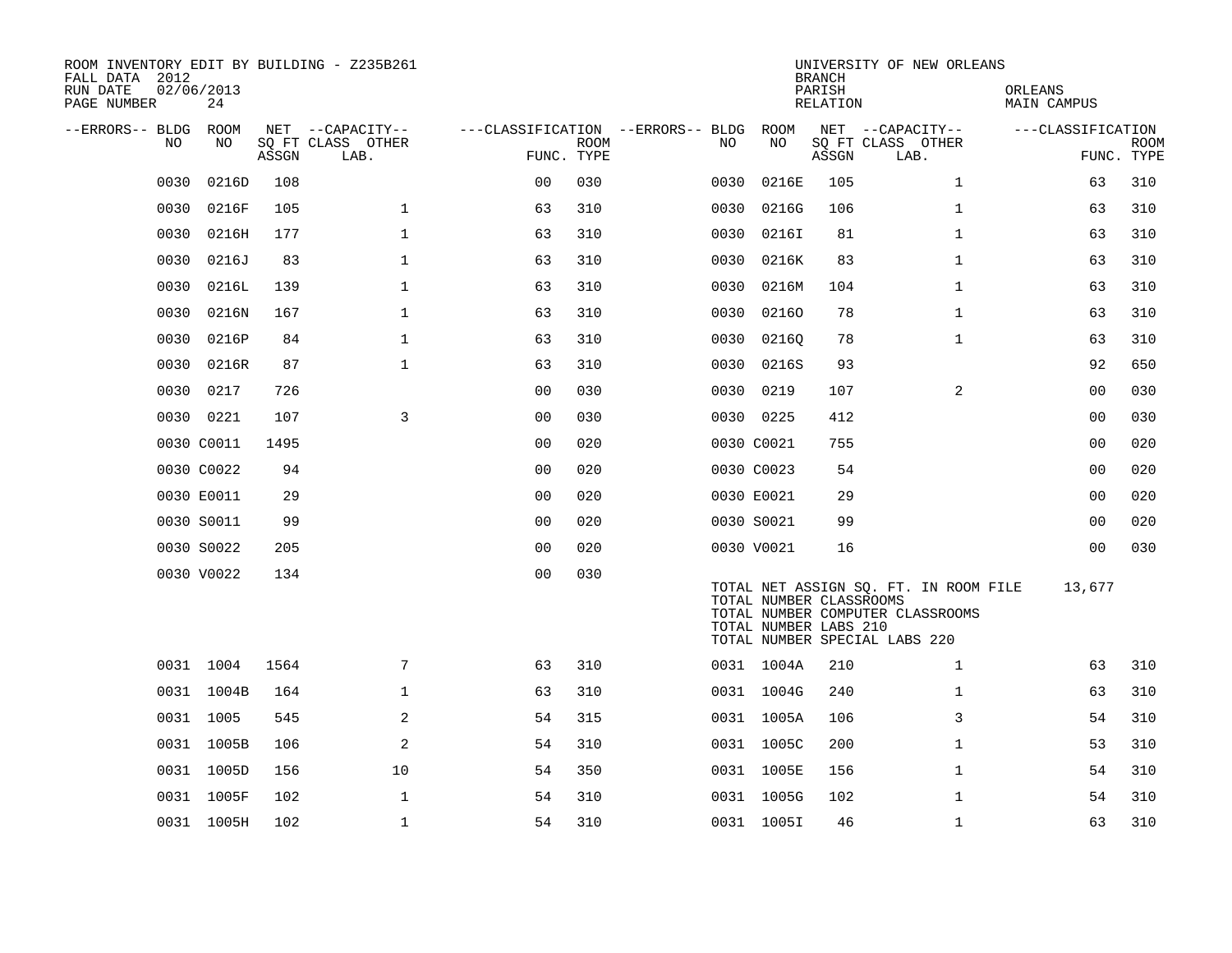| ROOM INVENTORY EDIT BY BUILDING - Z235B261<br>FALL DATA 2012<br>RUN DATE<br>PAGE NUMBER | 02/06/2013<br>25 |       |                                               |                                                 |             |           |            | <b>BRANCH</b><br>PARISH<br><b>RELATION</b> | UNIVERSITY OF NEW ORLEANS                     | ORLEANS<br><b>MAIN CAMPUS</b> |                           |
|-----------------------------------------------------------------------------------------|------------------|-------|-----------------------------------------------|-------------------------------------------------|-------------|-----------|------------|--------------------------------------------|-----------------------------------------------|-------------------------------|---------------------------|
| --ERRORS-- BLDG<br>NO                                                                   | ROOM<br>NO       | ASSGN | NET --CAPACITY--<br>SQ FT CLASS OTHER<br>LAB. | ---CLASSIFICATION --ERRORS-- BLDG<br>FUNC. TYPE | <b>ROOM</b> | NO        | ROOM<br>NO | ASSGN                                      | NET --CAPACITY--<br>SQ FT CLASS OTHER<br>LAB. | ---CLASSIFICATION             | <b>ROOM</b><br>FUNC. TYPE |
|                                                                                         | 0031 1005J       | 175   | $\mathbf 1$                                   | 54                                              | 310         |           | 0031 1005K | 178                                        | 4                                             | 54                            | 310                       |
|                                                                                         | 0031 1005L       | 73    | 1                                             | 54                                              | 310         |           | 0031 1005M | 310                                        | 2                                             | 54                            | 310                       |
|                                                                                         | 0031 1005N       | 96    | 1                                             | 54                                              | 310         |           | 0031 10050 | 96                                         | $\mathbf{1}$                                  | 54                            | 310                       |
|                                                                                         | 0031 1005P       | 104   | $\mathbf 1$                                   | 54                                              | 310         |           | 0031 1005Q | 104                                        | $\overline{a}$                                | 54                            | 310                       |
|                                                                                         | 0031 1005R       | 56    | $\mathbf{1}$                                  | 54                                              | 310         |           | 0031 1005S | 104                                        |                                               | 54                            | 315                       |
|                                                                                         | 0031 1005T       | 45    | $\mathbf{1}$                                  | 54                                              | 310         |           | 0031 1005U | 46                                         |                                               | 54                            | 315                       |
|                                                                                         | 0031 1006        | 1216  | 20                                            | 62                                              | 310         |           | 0031 1006A | 116                                        | $\mathbf{1}$                                  | 62                            | 310                       |
|                                                                                         | 0031 1006B       | 210   | $\mathbf{1}$                                  | 62                                              | 310         |           | 0031 1006C | 140                                        | 2                                             | 62                            | 310                       |
|                                                                                         | 0031 1006D       | 220   | 2                                             | 62                                              | 310         |           | 0031 1006E | 200                                        | 4                                             | 62                            | 315                       |
|                                                                                         | 0031 1006F       | 123   |                                               | 62                                              | 315         |           | 0031 1006G | 228                                        |                                               | 62                            | 730                       |
|                                                                                         | 0031 1008        | 134   | 3                                             | 0 <sub>0</sub>                                  | 030         | 0031 1009 |            | 108                                        | $\overline{2}$                                | 0 <sub>0</sub>                | 030                       |
|                                                                                         | 0031 1010        | 525   |                                               | 0 <sub>0</sub>                                  | 030         | 0031 1011 |            | 120                                        |                                               | 0 <sub>0</sub>                | 010                       |
| 0031                                                                                    | 2003             | 359   | 3                                             | 63                                              | 310         | 0031      | 2003A      | 367                                        | $\mathbf{1}$                                  | 63                            | 310                       |
| 0031                                                                                    | 2004             | 789   | $\mathbf{1}$                                  | 61                                              | 310         |           | 0031 2004B | 335                                        | $\mathbf{1}$                                  | 61                            | 310                       |
| 0031                                                                                    | 2004C            | 29    |                                               | 0 <sub>0</sub>                                  | 020         | 0031      | 2004D      | 30                                         | $\mathbf{1}$                                  | 00                            | 030                       |
| 0031                                                                                    | 2004E            | 44    |                                               | 61                                              | 315         |           | 0031 2004F | 188                                        | $\mathbf{1}$                                  | 61                            | 310                       |
| 0031                                                                                    | 2004G            | 208   | $\mathbf{1}$                                  | 61                                              | 310         | 0031      | 2004H      | 21                                         |                                               | 61                            | 730                       |
| 0031                                                                                    | 2005             | 40    |                                               | 63                                              | 315         | 0031      | 2006       | 138                                        | 2                                             | 63                            | 310                       |
| 0031                                                                                    | 2007             | 196   | 3                                             | 63                                              | 350         | 0031      | 2007A      | 109                                        |                                               | 61                            | 315                       |
| 0031                                                                                    | 2008             | 235   | 10                                            | 61                                              | 350         | 0031 2009 |            | 119                                        |                                               | 00                            | 030                       |
| 0031                                                                                    | 2010             | 955   | 7                                             | 62                                              | 310         | 0031      | 2010A      | 341                                        | $\mathbf{1}$                                  | 62                            | 310                       |
| 0031                                                                                    | 2010B            | 216   | $\mathbf 1$                                   | 62                                              | 310         | 0031      | 2010C      | 116                                        | $\mathbf{1}$                                  | 62                            | 310                       |
|                                                                                         | 0031 2010D       | 178   | 1                                             | 62                                              | 310         |           | 0031 2010F | 36                                         |                                               | 62                            | 730                       |
| 0031                                                                                    | 2011             | 1162  | 6                                             | 61                                              | 310         |           | 0031 2011A | 207                                        | $\mathbf{1}$                                  | 61                            | 310                       |
| 0031                                                                                    | 2011B            | 204   | $\mathbf{1}$                                  | 61                                              | 310         | 0031      | 2011C      | 247                                        | $\mathbf{1}$                                  | 61                            | 310                       |
|                                                                                         | 0031 2011D       | 362   | $\mathbf{1}$                                  | 61                                              | 310         | 0031 2012 |            | 295                                        | $\boldsymbol{2}$                              | 63                            | 310                       |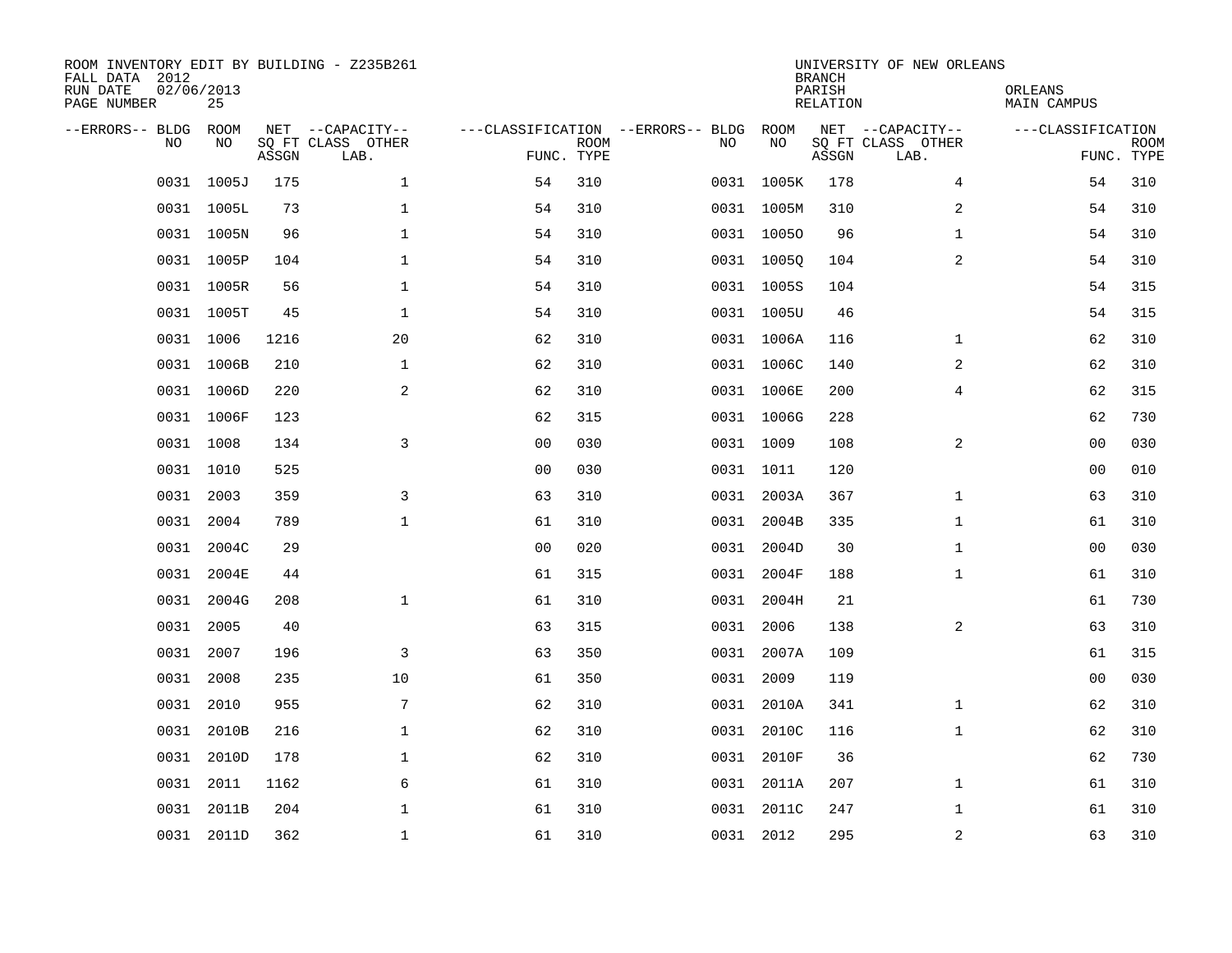| ROOM INVENTORY EDIT BY BUILDING - Z235B261<br>FALL DATA 2012<br>RUN DATE<br>PAGE NUMBER | 02/06/2013<br>26 |       |       |                           |                                        |                           |     |                                                  | <b>BRANCH</b><br>PARISH<br>RELATION | UNIVERSITY OF NEW ORLEANS                                                                                  | ORLEANS<br>MAIN CAMPUS |                           |
|-----------------------------------------------------------------------------------------|------------------|-------|-------|---------------------------|----------------------------------------|---------------------------|-----|--------------------------------------------------|-------------------------------------|------------------------------------------------------------------------------------------------------------|------------------------|---------------------------|
| --ERRORS-- BLDG ROOM                                                                    |                  |       |       | NET --CAPACITY--          | ---CLASSIFICATION --ERRORS-- BLDG ROOM |                           |     |                                                  |                                     | NET --CAPACITY--                                                                                           | ---CLASSIFICATION      |                           |
| NO                                                                                      |                  | NO    | ASSGN | SQ FT CLASS OTHER<br>LAB. |                                        | <b>ROOM</b><br>FUNC. TYPE | NO. | NO                                               | ASSGN                               | SQ FT CLASS OTHER<br>LAB.                                                                                  |                        | <b>ROOM</b><br>FUNC. TYPE |
|                                                                                         | 0031 2012A       |       | 150   | $\mathbf{1}$              | 63                                     | 310                       |     | 0031 2012B                                       | 180                                 | $\mathbf{1}$                                                                                               | 63                     | 310                       |
|                                                                                         | 0031 2012C       |       | 95    | $\mathbf{1}$              | 63                                     | 310                       |     | 0031 2013                                        | 140                                 |                                                                                                            | 00                     | 010                       |
|                                                                                         | 0031 2014        |       | 115   | 3                         | 0 <sub>0</sub>                         | 030                       |     | 0031 2015                                        | 106                                 | 3                                                                                                          | 0 <sub>0</sub>         | 030                       |
|                                                                                         | 0031 2016        |       | 244   |                           | 0 <sub>0</sub>                         | 030                       |     | 0031 2017                                        | 267                                 | 20                                                                                                         | 92                     | 650                       |
|                                                                                         | 0031 C0011       |       | 1265  |                           | 0 <sub>0</sub>                         | 020                       |     | 0031 C0012                                       | 302                                 |                                                                                                            | 0 <sub>0</sub>         | 020                       |
|                                                                                         | 0031 C0013       |       | 285   |                           | 0 <sub>0</sub>                         | 020                       |     | 0031 C0014                                       | 69                                  |                                                                                                            | 00                     | 020                       |
|                                                                                         | 0031 C0021       |       | 1157  |                           | 0 <sub>0</sub>                         | 020                       |     | 0031 E0012                                       | 31                                  |                                                                                                            | 0 <sub>0</sub>         | 020                       |
|                                                                                         | 0031 E0021       |       | 31    |                           | 00                                     | 020                       |     | 0031 S0013                                       | 133                                 |                                                                                                            | 00                     | 020                       |
|                                                                                         | 0031 S0014       |       | 177   |                           | 0 <sub>0</sub>                         | 020                       |     | 0031 S0023                                       | 133                                 |                                                                                                            | 0 <sub>0</sub>         | 020                       |
|                                                                                         | 0031 S0024       |       | 177   |                           | 0 <sub>0</sub>                         | 020                       |     | TOTAL NUMBER CLASSROOMS<br>TOTAL NUMBER LABS 210 |                                     | TOTAL NET ASSIGN SQ. FT. IN ROOM FILE<br>TOTAL NUMBER COMPUTER CLASSROOMS<br>TOTAL NUMBER SPECIAL LABS 220 | 15,679                 |                           |
|                                                                                         | 0032 0100        |       | 7101  | 16                        | 52                                     | 650                       |     | 0032 0101                                        | 6512                                | 200                                                                                                        | 91                     | 630                       |
|                                                                                         | 0032 0101A       |       | 56    |                           | 91                                     | 635                       |     | 0032 0102                                        | 7864                                | $7\phantom{.0}$                                                                                            | 91                     | 660                       |
| 0032                                                                                    |                  | 0102A | 139   | $\mathbf{1}$              | 91                                     | 310                       |     | 0032 0102B                                       | 104                                 | $\mathbf{1}$                                                                                               | 91                     | 310                       |
|                                                                                         | 0032 0102C       |       | 104   | $\mathbf 1$               | 91                                     | 310                       |     | 0032 0102D                                       | 110                                 | $\mathbf{1}$                                                                                               | 91                     | 310                       |
| 0032                                                                                    |                  | 0102E | 2451  | 2                         | 91                                     | 310                       |     | 0032 0103                                        | 4959                                | 250                                                                                                        | 91                     | 630                       |
| 0032                                                                                    |                  | 0104G | 192   | $\mathbf 1$               | 91                                     | 310                       |     | 0032 0105                                        | 3344                                |                                                                                                            | 91                     | 635                       |
|                                                                                         | 0032 0105A       |       | 105   |                           | 91                                     | 635                       |     | 0032 0105B                                       | 79                                  |                                                                                                            | 91                     | 635                       |
|                                                                                         | 0032 0105C       |       | 128   |                           | 91                                     | 635                       |     | 0032 0105D                                       | 84                                  |                                                                                                            | 91                     | 635                       |
|                                                                                         | 0032 0106        |       | 316   | 5                         | 0 <sub>0</sub>                         | 030                       |     | 0032 0106A                                       | 34                                  |                                                                                                            | 0 <sub>0</sub>         | 010                       |
|                                                                                         | 0032 0107        |       | 120   | 2                         | 91                                     | 310                       |     | 0032 0108                                        | 229                                 | 8                                                                                                          | 0 <sub>0</sub>         | 030                       |
|                                                                                         | 0032 0108A       |       | 289   | 8                         | 00                                     | 030                       |     | 0032 0109A                                       | 470                                 |                                                                                                            | 91                     | 635                       |
|                                                                                         | 0032 0110A       |       | 29    |                           | 0 <sub>0</sub>                         | 010                       |     | 0032 0110E                                       | 812                                 | 40                                                                                                         | 91                     | 730                       |
|                                                                                         | 0032 0110F       |       | 141   |                           | 91                                     | 685                       |     | 0032 0111                                        | 99                                  |                                                                                                            | 91                     | 635                       |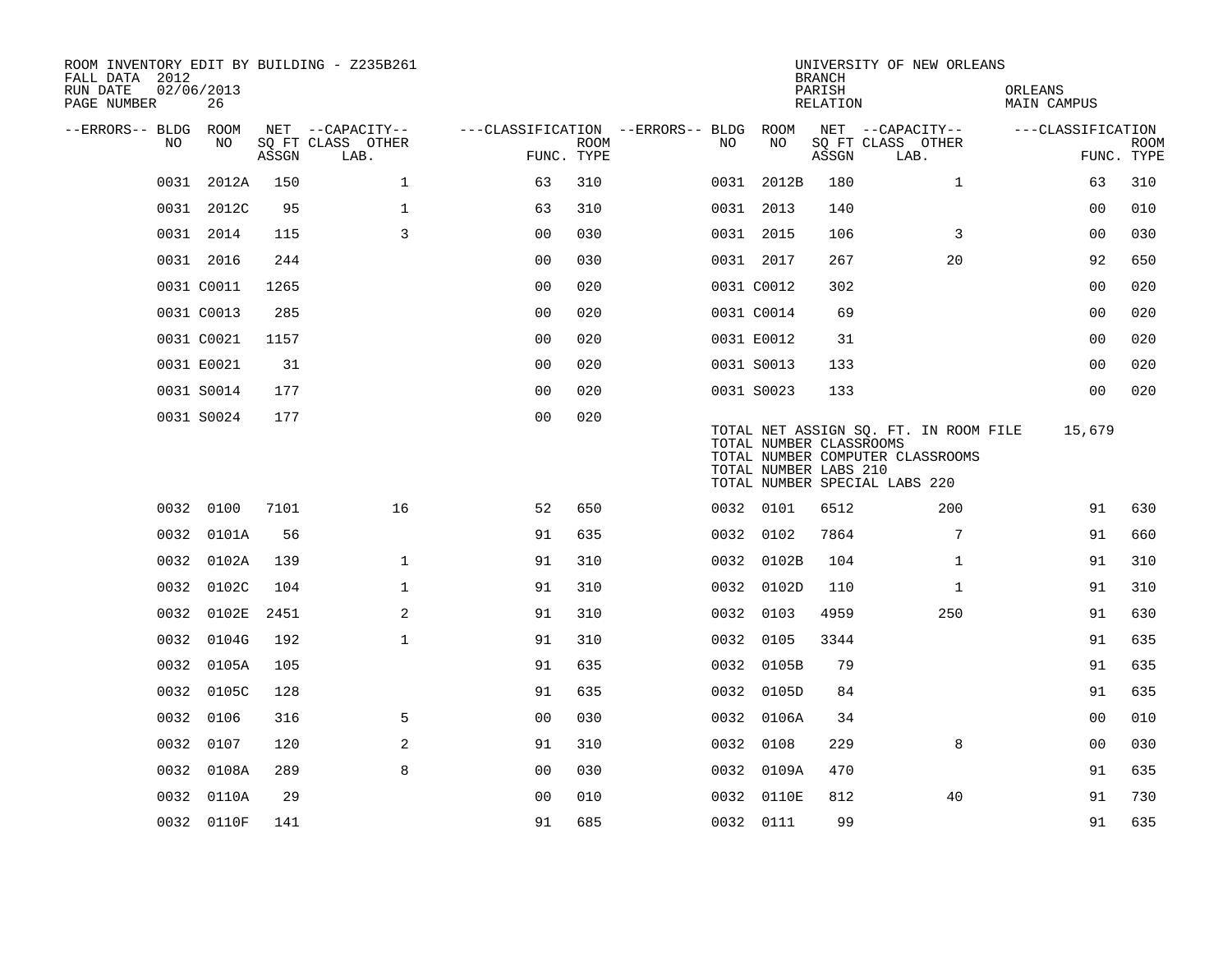| ROOM INVENTORY EDIT BY BUILDING - Z235B261<br>FALL DATA 2012<br>RUN DATE | 02/06/2013 |       |                                       |                                        |             |           |            | <b>BRANCH</b><br>PARISH | UNIVERSITY OF NEW ORLEANS             | ORLEANS           |             |
|--------------------------------------------------------------------------|------------|-------|---------------------------------------|----------------------------------------|-------------|-----------|------------|-------------------------|---------------------------------------|-------------------|-------------|
| PAGE NUMBER                                                              | 27         |       |                                       |                                        |             |           |            | RELATION                |                                       | MAIN CAMPUS       |             |
| --ERRORS-- BLDG ROOM<br>NO.                                              | NO.        |       | NET --CAPACITY--<br>SQ FT CLASS OTHER | ---CLASSIFICATION --ERRORS-- BLDG ROOM | <b>ROOM</b> | NO.       | <b>NO</b>  |                         | NET --CAPACITY--<br>SQ FT CLASS OTHER | ---CLASSIFICATION | <b>ROOM</b> |
|                                                                          |            | ASSGN | LAB.                                  | FUNC. TYPE                             |             |           |            | ASSGN                   | LAB.                                  |                   | FUNC. TYPE  |
| 0032                                                                     | 0111A      | 54    |                                       | 91                                     | 635         | 0032 0112 |            | 431                     |                                       | 52                | 680         |
| 0032                                                                     | 0112A      | 20    |                                       | 91                                     | 635         | 0032 0113 |            | 88                      | 2                                     | 00                | 030         |
| 0032                                                                     | 0114       | 858   | $\mathbf 1$                           | 91                                     | 680         |           | 0032 0114A | 32                      | $\mathbf{1}$                          | 91                | 655         |
| 0032                                                                     | 0115       | 133   | 2                                     | 0 <sub>0</sub>                         | 030         | 0032 0116 |            | 1723                    | 2                                     | 91                | 315         |
| 0032                                                                     | 0117A      | 35    |                                       | 91                                     | 315         |           | 0032 0117B | 149                     | $\mathbf{1}$                          | 91                | 315         |
| 0032                                                                     | 0119       | 3636  | $\mathbf{1}$                          | 91                                     | 670         | 0032 0121 |            | 505                     |                                       | 91                | 635         |
| 0032                                                                     | 0122       | 103   | $\mathbf{1}$                          | 91                                     | 310         | 0032 0124 |            | 254                     | $\mathbf{1}$                          | 91                | 650         |
| 0032                                                                     | 0125       | 348   | 16                                    | 52                                     | 680         | 0032 0127 |            | 348                     | 16                                    | 52                | 680         |
| 0032                                                                     | 0131       | 517   | 36                                    | 91                                     | 630         | 0032 0133 |            | 1442                    | 88                                    | 91                | 630         |
| 0032                                                                     | 0135       | 369   |                                       | 91                                     | 630         | 0032 0137 |            | 1949                    |                                       | 0 <sub>0</sub>    | 030         |
| 0032                                                                     | 0200       | 4638  | 30                                    | 52                                     | 650         | 0032 0201 |            | 5661                    | 150                                   | 52                | 650         |
| 0032                                                                     | 0201A      | 396   | 20                                    | 44                                     | 250         |           | 0032 0201B | 403                     | 12                                    | 52                | 680         |
| 0032                                                                     | 0201C      | 631   | 20                                    | 52                                     | 680         | 0032      | 0203       | 6247                    | 700                                   | 91                | 610         |
| 0032                                                                     | 0203A      | 291   |                                       | 91                                     | 615         | 0032      | 0203B      | 424                     |                                       | 91                | 615         |
| 0032                                                                     | 0203D      | 18    | $\mathbf 1$                           | 91                                     | 615         |           | 0032 0203E | 19                      | $\mathbf{1}$                          | 91                | 615         |
| 0032                                                                     | 0203F      | 185   |                                       | 91                                     | 615         |           | 0032 0203G | 249                     |                                       | 52                | 315         |
| 0032                                                                     | 0203H      | 135   |                                       | 91                                     | 615         |           | 0032 0203I | 317                     |                                       | 91                | 615         |
| 0032                                                                     | 0203J      | 218   |                                       | 91                                     | 615         |           | 0032 0203K | 165                     |                                       | 0 <sub>0</sub>    | 020         |
|                                                                          | 0032 0203L | 144   |                                       | 0 <sub>0</sub>                         | 020         | 0032 0204 |            | 511                     | 40                                    | 91                | 680         |
| 0032                                                                     | 0206       | 34    |                                       | 00                                     | 010         | 0032 0207 |            | 1278                    |                                       | 00                | 030         |
| 0032                                                                     | 0208       | 566   | 50                                    | 91                                     | 680         | 0032 0209 |            | 91                      |                                       | 91                | 635         |
| 0032                                                                     | 0209A      | 636   | 12                                    | 91                                     | 630         | 0032 0210 |            | 590                     | 36                                    | 91                | 680         |
| 0032                                                                     | 0211A 1343 |       | 125                                   | 91                                     | 680         |           | 0032 0211B | 1652                    | 150                                   | 91                | 680         |
| 0032                                                                     | 0211C      | 63    |                                       | 0 <sub>0</sub>                         | 030         | 0032 0213 |            | 834                     | $\mathbf{1}$                          | 91                | 635         |
| 0032                                                                     | 0213A      | 160   |                                       | 91                                     | 635         | 0032 0214 |            | 634                     | 40                                    | 91                | 680         |
|                                                                          | 0032 0215  | 248   |                                       | 91                                     | 635         | 0032 0216 |            | 498                     | 25                                    | 91                | 680         |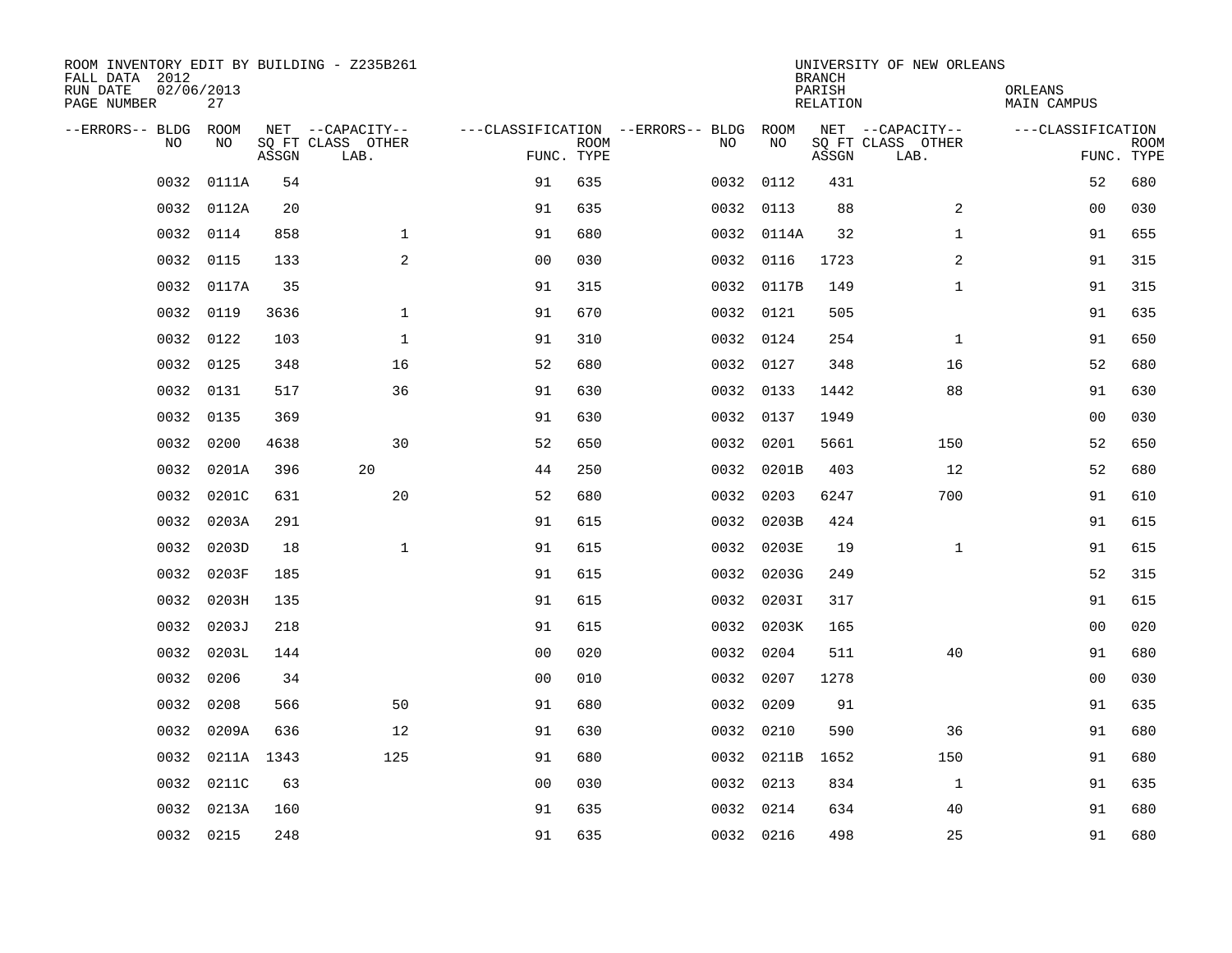| ROOM INVENTORY EDIT BY BUILDING - Z235B261<br>FALL DATA 2012<br>RUN DATE<br>PAGE NUMBER | 02/06/2013<br>28 |       |                           |                |             |                                   |      |            | <b>BRANCH</b><br>PARISH<br>RELATION | UNIVERSITY OF NEW ORLEANS | ORLEANS<br>MAIN CAMPUS |                           |
|-----------------------------------------------------------------------------------------|------------------|-------|---------------------------|----------------|-------------|-----------------------------------|------|------------|-------------------------------------|---------------------------|------------------------|---------------------------|
| --ERRORS-- BLDG                                                                         | <b>ROOM</b>      |       | NET --CAPACITY--          |                |             | ---CLASSIFICATION --ERRORS-- BLDG |      | ROOM       |                                     | NET --CAPACITY--          | ---CLASSIFICATION      |                           |
| N <sub>O</sub>                                                                          | NO.              | ASSGN | SO FT CLASS OTHER<br>LAB. | FUNC. TYPE     | <b>ROOM</b> |                                   | NO.  | NO         | ASSGN                               | SQ FT CLASS OTHER<br>LAB. |                        | <b>ROOM</b><br>FUNC. TYPE |
| 0032                                                                                    | 0218             | 565   | 6                         | 91             | 310         |                                   | 0032 | 0218A      | 70                                  | $\mathbf{1}$              | 91                     | 310                       |
| 0032                                                                                    | 0218B            | 65    | $\mathbf{1}$              | 91             | 310         |                                   |      | 0032 0218C | 113                                 | $\mathbf{1}$              | 91                     | 310                       |
| 0032                                                                                    | 0218D            | 65    | $\mathbf{1}$              | 91             | 310         |                                   |      | 0032 0220  | 468                                 | 40                        | 91                     | 680                       |
| 0032                                                                                    | 0222             | 230   | $\mathbf{1}$              | 63             | 310         |                                   |      | 0032 0222A | 37                                  |                           | 63                     | 315                       |
| 0032                                                                                    | 0222B            | 183   | 1                         | 63             | 310         |                                   | 0032 | 0226       | 263                                 | 2                         | 91                     | 920                       |
| 0032                                                                                    | 0228             | 337   | 2                         | 91             | 920         |                                   |      | 0032 0230  | 252                                 | 2                         | 91                     | 920                       |
| 0032                                                                                    | 0234             | 485   | 8                         | 91             | 310         |                                   |      | 0032 0234A | 107                                 | $\mathbf{1}$              | 91                     | 310                       |
| 0032                                                                                    | 0234B            | 108   | $\mathbf{1}$              | 91             | 310         |                                   |      | 0032 0236  | 345                                 | $\mathbf{1}$              | 91                     | 310                       |
| 0032                                                                                    | 0236A            | 110   |                           | 63             | 710         |                                   | 0032 | 0236B      | 238                                 | $\mathbf{1}$              | 91                     | 310                       |
| 0032                                                                                    | 0236C            | 172   | $\mathbf 1$               | 91             | 310         |                                   |      | 0032 0236D | 281                                 | $\mathbf{1}$              | 63                     | 310                       |
| 0032                                                                                    | 0236E            | 138   | $\mathbf 1$               | 91             | 310         |                                   | 0032 | 0236F      | 145                                 | $\mathbf{1}$              | 91                     | 310                       |
| 0032                                                                                    | 0236G            | 195   | $\mathbf 1$               | 91             | 310         |                                   |      | 0032 0238  | 195                                 |                           | 00                     | 010                       |
| 0032                                                                                    | 0240             | 570   |                           | 0 <sub>0</sub> | 030         |                                   | 0032 | 0242       | 1433                                | 125                       | 91                     | 680                       |
| 0032                                                                                    | 0244             | 230   | $\mathbf{1}$              | 91             | 880         |                                   |      | 0032 0244A | 98                                  | $\mathbf{1}$              | 91                     | 310                       |
| 0032                                                                                    | 0244B            | 135   | $\mathbf{1}$              | 91             | 310         |                                   |      | 0032 0244C | 34                                  | $\mathbf{1}$              | 91                     | 730                       |
| 0032                                                                                    | 0244D            | 218   |                           | 91             | 850         |                                   |      | 0032 0244E | 90                                  | $\mathbf{1}$              | 91                     | 310                       |
| 0032                                                                                    | 0244F            | 82    | $\mathbf 1$               | 91             | 310         |                                   | 0032 | 0246       | 665                                 | 3                         | 52                     | 310                       |
| 0032                                                                                    | 0246A            | 155   | $\mathbf{1}$              | 52             | 310         |                                   |      | 0032 0246B | 255                                 | 6                         | 52                     | 310                       |
| 0032                                                                                    | 0246C            | 114   | $\mathbf{1}$              | 52             | 310         |                                   |      | 0032 0246D | 109                                 | $\mathbf{1}$              | 52                     | 310                       |
| 0032                                                                                    | 0248             | 63    |                           | 0 <sub>0</sub> | 030         |                                   |      | 0032 0250  | 219                                 | 2                         | 91                     | 535                       |
| 0032                                                                                    | 0250A            | 241   | $\mathbf 1$               | 91             | 535         |                                   |      | 0032 0254  | 477                                 | 2                         | 91                     | 310                       |
| 0032                                                                                    | 0254A            | 160   | $\mathbf 1$               | 91             | 310         |                                   |      | 0032 0254B | 61                                  |                           | 91                     | 315                       |
| 0032                                                                                    | 0254C            | 220   | $\mathbf 1$               | 91             | 310         |                                   |      | 0032 0256  | 205                                 |                           | 91                     | 730                       |
| 0032                                                                                    | 0258             | 141   | $\mathbf{1}$              | 91             | 310         |                                   |      | 0032 0258A | 71                                  | $\mathbf{1}$              | 91                     | 310                       |
| 0032                                                                                    | 0258B            | 115   |                           | 91             | 315         |                                   | 0032 | 0260       | 425                                 | 2                         | 51                     | 310                       |
|                                                                                         | 0032 0260A       | 96    |                           | 51             | 315         |                                   |      | 0032 0260B | 98                                  | $\mathbf{1}$              | 51                     | 310                       |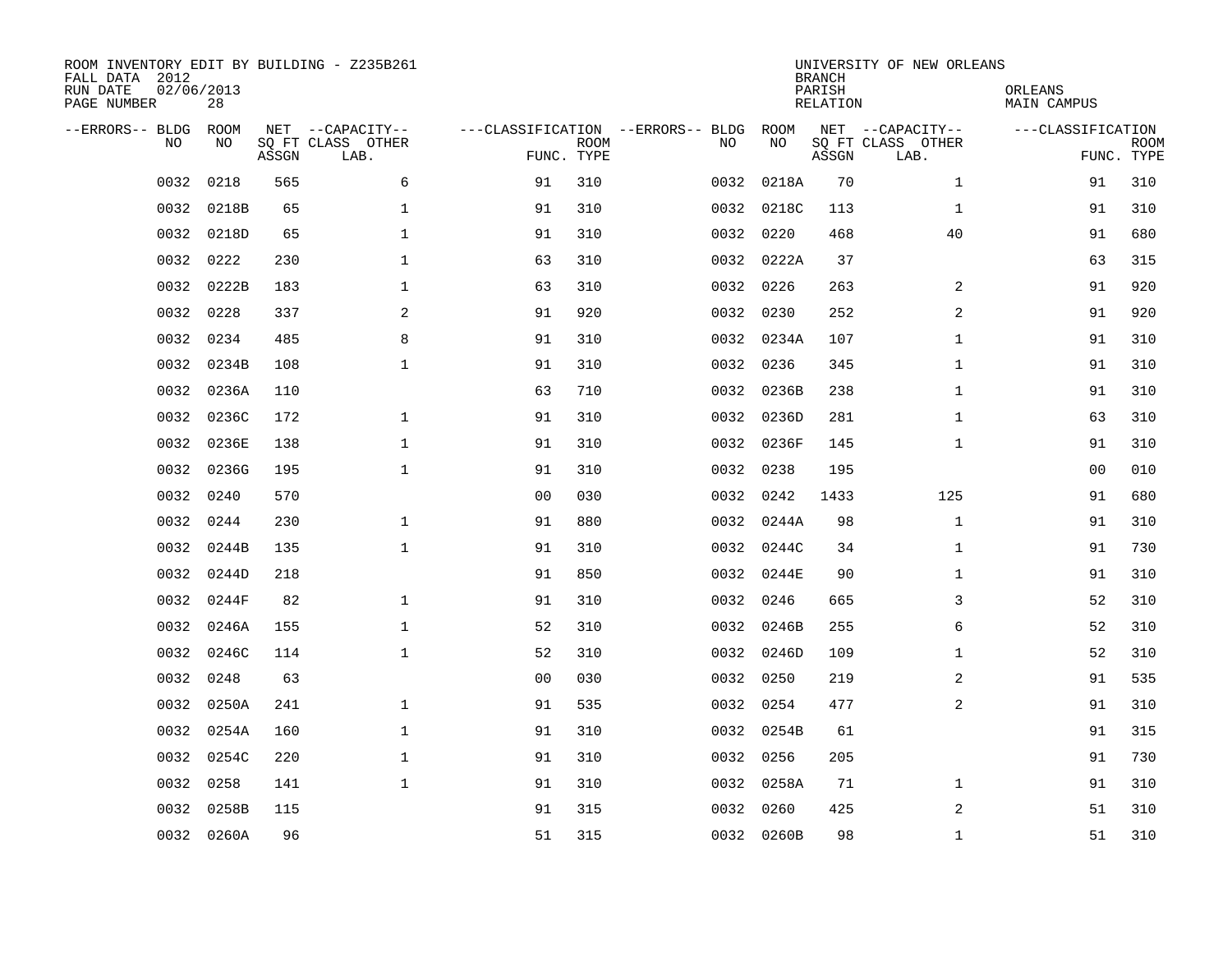| ROOM INVENTORY EDIT BY BUILDING - Z235B261<br>FALL DATA 2012<br>RUN DATE<br>PAGE NUMBER | 02/06/2013<br>29 |       |                           |                |             |                                        |             | <b>BRANCH</b><br>PARISH | RELATION                                                | UNIVERSITY OF NEW ORLEANS                                                                                  |                | ORLEANS<br>MAIN CAMPUS |                |             |
|-----------------------------------------------------------------------------------------|------------------|-------|---------------------------|----------------|-------------|----------------------------------------|-------------|-------------------------|---------------------------------------------------------|------------------------------------------------------------------------------------------------------------|----------------|------------------------|----------------|-------------|
| --ERRORS-- BLDG ROOM                                                                    |                  |       | NET --CAPACITY--          |                |             | ---CLASSIFICATION --ERRORS-- BLDG ROOM |             |                         |                                                         | NET --CAPACITY--                                                                                           |                | ---CLASSIFICATION      |                |             |
| NO.                                                                                     | NO               | ASSGN | SQ FT CLASS OTHER<br>LAB. | FUNC. TYPE     | <b>ROOM</b> | NO.                                    | NO          |                         | ASSGN                                                   | SQ FT CLASS OTHER<br>LAB.                                                                                  |                |                        | FUNC. TYPE     | <b>ROOM</b> |
| 0032                                                                                    | 0260C            | 181   | 3                         | 51             | 310         | 0032                                   | 0260D       |                         | 173                                                     |                                                                                                            | $\mathbf{1}$   |                        | 51             | 310         |
| 0032                                                                                    | 0260E            | 186   | $\mathbf{1}$              | 51             | 310         | 0032                                   | 0260F       |                         | 184                                                     |                                                                                                            | $\mathbf{1}$   |                        | 51             | 310         |
|                                                                                         | 0032 0260G       | 60    | $\mathbf{1}$              | 51             | 310         |                                        | 0032 0260H  |                         | 65                                                      |                                                                                                            | $\mathbf{1}$   |                        | 51             | 310         |
| 0032                                                                                    | 0264             | 351   | 10                        | 91             | 680         | 0032                                   | 0266        |                         | 47                                                      |                                                                                                            |                |                        | 0 <sub>0</sub> | 010         |
| 0032                                                                                    | 0268             | 412   | $\mathbf{1}$              | 53             | 880         |                                        | 0032 0268A  |                         | 44                                                      |                                                                                                            | 2              |                        | 53             | 350         |
| 0032                                                                                    | 0268B            | 44    | 2                         | 53             | 350         |                                        | 0032 0268C  |                         | 44                                                      |                                                                                                            | $\overline{a}$ |                        | 53             | 350         |
| 0032                                                                                    | 0268D            | 44    | 2                         | 53             | 350         |                                        | 0032 0268E  |                         | 76                                                      |                                                                                                            | $\mathbf{1}$   |                        | 53             | 310         |
| 0032                                                                                    | 0268F            | 72    |                           | 53             | 315         |                                        | 0032 0268G  |                         | 160                                                     |                                                                                                            | $\mathbf{1}$   |                        | 53             | 310         |
|                                                                                         | 0032 0270A       | 63    |                           | 91             | 850         |                                        | 0032 0272   |                         | 192                                                     |                                                                                                            | 2              |                        | 91             | 810         |
| 0032                                                                                    | 0274             | 353   | 6                         | 0 <sub>0</sub> | 030         |                                        | 0032 0276   |                         | 269                                                     |                                                                                                            |                |                        | 0 <sub>0</sub> | 030         |
|                                                                                         | 0032 0276A       | 289   | 8                         | 0 <sub>0</sub> | 030         |                                        | 0032 C0011  |                         | 186                                                     |                                                                                                            |                |                        | 0 <sub>0</sub> | 020         |
|                                                                                         | 0032 C0012       | 141   |                           | 00             | 020         |                                        | 0032 C0013  |                         | 114                                                     |                                                                                                            |                |                        | 00             | 020         |
|                                                                                         | 0032 C0014       | 758   |                           | 0 <sub>0</sub> | 020         |                                        | 0032 C0015  |                         | 237                                                     |                                                                                                            |                |                        | 0 <sub>0</sub> | 020         |
|                                                                                         | 0032 C0021       | 680   |                           | 0 <sub>0</sub> | 020         |                                        | 0032 C0022C |                         | 972                                                     |                                                                                                            |                |                        | 00             | 020         |
|                                                                                         | 0032 C0022N      | 798   |                           | 0 <sub>0</sub> | 020         |                                        | 0032 C0022S |                         | 1144                                                    |                                                                                                            |                |                        | 0 <sub>0</sub> | 020         |
|                                                                                         | 0032 C0024       | 214   |                           | 00             | 020         |                                        | 0032 C0026  |                         | 126                                                     |                                                                                                            |                |                        | 00             | 020         |
|                                                                                         | 0032 E0011       | 54    |                           | 0 <sub>0</sub> | 020         |                                        | 0032 E0012  |                         | 42                                                      |                                                                                                            |                |                        | 0 <sub>0</sub> | 020         |
|                                                                                         | 0032 E0021       | 54    |                           | 0 <sub>0</sub> | 020         |                                        | 0032 E0022  |                         | 42                                                      |                                                                                                            |                |                        | 0 <sub>0</sub> | 020         |
|                                                                                         | 0032 S0011       | 146   |                           | 0 <sub>0</sub> | 020         |                                        | 0032 S0021  |                         | 170<br>TOTAL NUMBER CLASSROOMS<br>TOTAL NUMBER LABS 210 | TOTAL NET ASSIGN SQ. FT. IN ROOM FILE<br>TOTAL NUMBER COMPUTER CLASSROOMS<br>TOTAL NUMBER SPECIAL LABS 220 |                |                        | 00<br>86,863   | 020         |
|                                                                                         | 0033 0100        | 136   | $\mathbf 1$               | 46             | 310         |                                        | 0033 0101   |                         | 94                                                      |                                                                                                            | 2              |                        | 46             | 315         |
| 0033                                                                                    | 0102             | 118   | $\mathbf 1$               | 46             | 310         |                                        | 0033 0103   |                         | 114                                                     |                                                                                                            | 2              |                        | 00             | 030         |
| 0033                                                                                    | 0104             | 119   | $\mathbf{1}$              | 11             | 310         |                                        | 0033 0105   |                         | 548                                                     |                                                                                                            |                |                        | 00             | 030         |
|                                                                                         | 0033 0106        | 119   | $\mathbf 1$               | 11             | 310         |                                        | 0033 0107   |                         | 105                                                     |                                                                                                            | $\mathbf{1}$   |                        | 11             | 310         |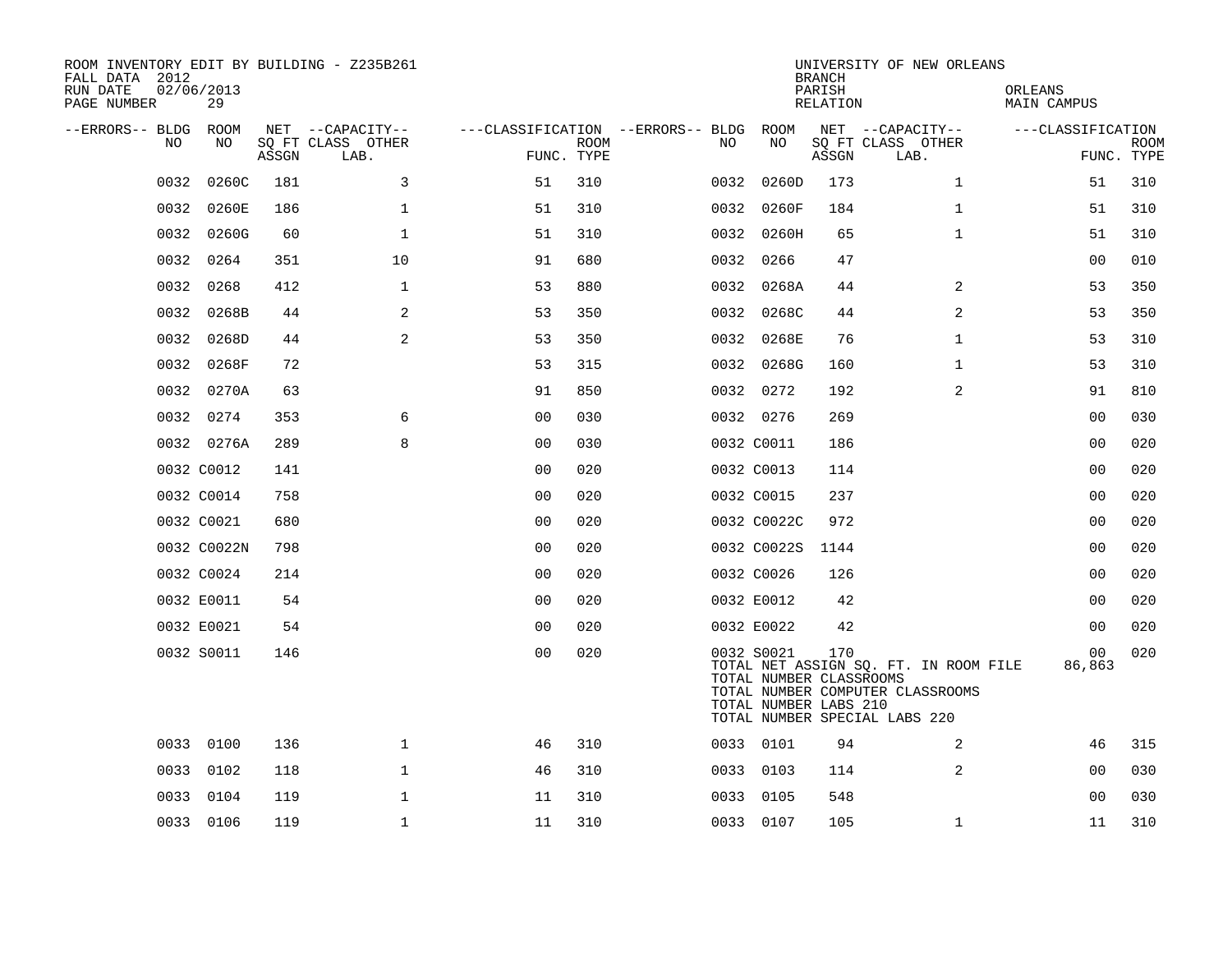| ROOM INVENTORY EDIT BY BUILDING - Z235B261<br>FALL DATA 2012<br>RUN DATE<br>PAGE NUMBER | 02/06/2013<br>30 |       |                                               |                |                           |                                         |            | <b>BRANCH</b><br>PARISH<br><b>RELATION</b> | UNIVERSITY OF NEW ORLEANS                     | ORLEANS<br><b>MAIN CAMPUS</b> |                           |
|-----------------------------------------------------------------------------------------|------------------|-------|-----------------------------------------------|----------------|---------------------------|-----------------------------------------|------------|--------------------------------------------|-----------------------------------------------|-------------------------------|---------------------------|
| --ERRORS-- BLDG<br>NO.                                                                  | ROOM<br>NO       | ASSGN | NET --CAPACITY--<br>SQ FT CLASS OTHER<br>LAB. |                | <b>ROOM</b><br>FUNC. TYPE | ---CLASSIFICATION --ERRORS-- BLDG<br>NO | ROOM<br>NO | ASSGN                                      | NET --CAPACITY--<br>SQ FT CLASS OTHER<br>LAB. | ---CLASSIFICATION             | <b>ROOM</b><br>FUNC. TYPE |
| 0033                                                                                    | 0108             | 114   | $\mathbf{1}$                                  | 11             | 310                       | 0033                                    | 0109       | 53                                         |                                               | 0 <sub>0</sub>                | 010                       |
| 0033                                                                                    | 0109A            | 53    |                                               | 46             | 315                       | 0033                                    | 0111       | 153                                        | $\mathbf{1}$                                  | 11                            | 310                       |
| 0033                                                                                    | 0113             | 135   | $\mathbf{2}$                                  | 22             | 310                       | 0033                                    | 0114       | 120                                        | $\mathbf{1}$                                  | 11                            | 310                       |
| 0033                                                                                    | 0115             | 103   |                                               | 0 <sub>0</sub> | 030                       |                                         | 0033 0116  | 117                                        | $\mathbf{1}$                                  | 11                            | 310                       |
| 0033                                                                                    | 0117             | 109   | 4                                             | 11             | 310                       | 0033                                    | 0118       | 131                                        | $\mathbf{1}$                                  | 11                            | 310                       |
| 0033                                                                                    | 0120             | 118   | $\mathbf 1$                                   | 11             | 310                       |                                         | 0033 0120A | 160                                        | 2                                             | 11                            | 310                       |
| 0033                                                                                    | 0121             | 93    |                                               | 53             | 685                       | 0033                                    | 0122       | 119                                        | $\mathbf{1}$                                  | 15                            | 310                       |
| 0033                                                                                    | 0123             | 43    |                                               | 0 <sub>0</sub> | 010                       |                                         | 0033 0124  | 118                                        | $\mathbf{1}$                                  | 15                            | 310                       |
| 0033                                                                                    | 0126             | 118   | $\mathbf 1$                                   | 11             | 310                       | 0033                                    | 0128       | 119                                        | 2                                             | 15                            | 310                       |
| 0033                                                                                    | 0130             | 87    | 2                                             | 11             | 310                       |                                         | 0033 0132  | 118                                        | 2                                             | 53                            | 315                       |
| 0033                                                                                    | 0134             | 119   | 2                                             | 53             | 310                       | 0033                                    | 0136       | 117                                        | $\mathbf{1}$                                  | 53                            | 310                       |
| 0033                                                                                    | 0138             | 120   | $\mathbf 1$                                   | 53             | 310                       |                                         | 0033 0139  | 76                                         |                                               | 0 <sub>0</sub>                | 030                       |
| 0033                                                                                    | 0140             | 120   | $\mathbf{1}$                                  | 53             | 310                       | 0033                                    | 0141       | 112                                        | 2                                             | 53                            | 310                       |
| 0033                                                                                    | 0142             | 120   | $\mathbf{1}$                                  | 53             | 310                       | 0033                                    | 0143       | 113                                        | $\mathbf{1}$                                  | 53                            | 310                       |
| 0033                                                                                    | 0144             | 118   | 1                                             | 53             | 310                       | 0033                                    | 0144A      | 125                                        | $\mathbf{1}$                                  | 53                            | 310                       |
| 0033                                                                                    | 0145             | 113   | $\mathbf 1$                                   | 53             | 310                       | 0033                                    | 0146       | 114                                        | 2                                             | 00                            | 030                       |
| 0033                                                                                    | 0147             | 112   | $\mathbf 1$                                   | 53             | 310                       | 0033                                    | 0148       | 115                                        | 2                                             | 00                            | 030                       |
| 0033                                                                                    | 0149             | 112   | $\mathbf 1$                                   | 53             | 310                       | 0033                                    | 0150       | 117                                        | $\mathbf{1}$                                  | 53                            | 310                       |
| 0033                                                                                    | 0150A            | 117   | $\mathbf{1}$                                  | 53             | 310                       |                                         | 0033 0151  | 54                                         |                                               | 53                            | 315                       |
| 0033                                                                                    | 0151A            | 54    |                                               | 0 <sub>0</sub> | 010                       |                                         | 0033 0152  | 268                                        |                                               | 00                            | 030                       |
|                                                                                         | 0033 0153        | 271   | $\mathbf{1}$                                  | 53             | 315                       |                                         | 0033 0154  | 252                                        | $\mathbf{1}$                                  | 11                            | 310                       |
| 0033                                                                                    | 0155             | 436   | $\overline{4}$                                | 53             | 310                       | 0033                                    | 0156       | 160                                        | $\mathbf{1}$                                  | 53                            | 310                       |
| 0033                                                                                    | 0158             | 117   |                                               | 53             | 315                       |                                         | 0033 0159  | 899                                        | 18                                            | 53                            | 310                       |
| 0033                                                                                    | 0160             | 198   | 1                                             | 53             | 310                       | 0033                                    | 0161       | 350                                        | 6                                             | 46                            | 355                       |
| 0033                                                                                    | 0161A            | 197   | 2                                             | 11             | 310                       | 0033                                    | 0161B      | 211                                        | $\mathbf{1}$                                  | 46                            | 315                       |
|                                                                                         | 0033 0161C       | 182   | $\mathbf 1$                                   | 46             | 315                       |                                         | 0033 0161D | 20                                         |                                               | 00                            | 030                       |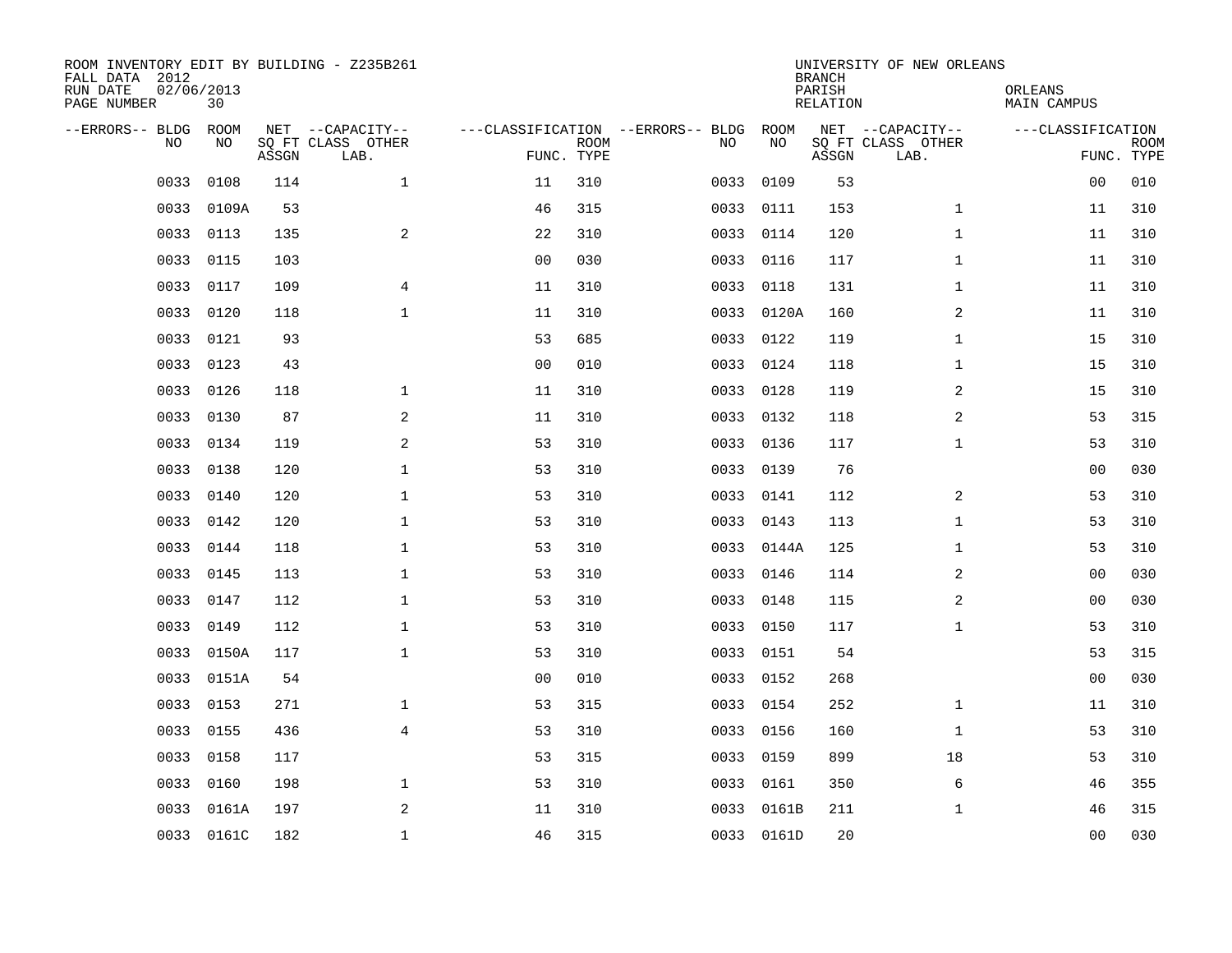| ROOM INVENTORY EDIT BY BUILDING - Z235B261<br>FALL DATA 2012<br>RUN DATE<br>PAGE NUMBER | 02/06/2013<br>31 |       |                                               |                |             |                                         |            | <b>BRANCH</b><br>PARISH<br><b>RELATION</b> | UNIVERSITY OF NEW ORLEANS                     | ORLEANS<br><b>MAIN CAMPUS</b> |                           |
|-----------------------------------------------------------------------------------------|------------------|-------|-----------------------------------------------|----------------|-------------|-----------------------------------------|------------|--------------------------------------------|-----------------------------------------------|-------------------------------|---------------------------|
| --ERRORS-- BLDG<br>NO                                                                   | ROOM<br>NO       | ASSGN | NET --CAPACITY--<br>SQ FT CLASS OTHER<br>LAB. | FUNC. TYPE     | <b>ROOM</b> | ---CLASSIFICATION --ERRORS-- BLDG<br>NO | ROOM<br>NO | ASSGN                                      | NET --CAPACITY--<br>SQ FT CLASS OTHER<br>LAB. | ---CLASSIFICATION             | <b>ROOM</b><br>FUNC. TYPE |
| 0033                                                                                    | 0162             | 112   | $\mathbf 1$                                   | 11             | 315         | 0033                                    | 0163A      | 288                                        | 8                                             | 00                            | 030                       |
| 0033                                                                                    | 0164             | 315   | 2                                             | 53             | 310         | 0033                                    | 0165       |                                            | 3607 277                                      | 11                            | 110                       |
| 0033                                                                                    | 0165A            | 172   |                                               | 11             | 115         | 0033                                    | 0165C      | 58                                         |                                               | 11                            | 115                       |
| 0033                                                                                    | 0166             | 117   | $\mathbf 1$                                   | 15             | 315         | 0033                                    | 0168       | 117                                        | $\mathbf{1}$                                  | 15                            | 310                       |
| 0033                                                                                    | 0170             | 117   | $\mathbf{1}$                                  | 15             | 310         | 0033                                    | 0171       | 127                                        |                                               | 0 <sub>0</sub>                | 030                       |
| 0033                                                                                    | 0172             | 117   | $\mathbf{1}$                                  | 15             | 310         |                                         | 0033 0174  | 117                                        | $\mathbf{1}$                                  | 15                            | 310                       |
| 0033                                                                                    | 0175             | 239   |                                               | 0 <sub>0</sub> | 030         | 0033                                    | 0176       | 280                                        | 3                                             | 15                            | 310                       |
| 0033                                                                                    | 0178             | 118   | $\mathbf{1}$                                  | 46             | 310         |                                         | 0033 0179  |                                            | 2346 180                                      | 11                            | 110                       |
| 0033                                                                                    | 0179A            | 60    |                                               | 11             | 115         | 0033                                    | 0180       | 116                                        | $\mathbf{1}$                                  | 11                            | 310                       |
| 0033                                                                                    | 0181A            | 26    |                                               | 0 <sub>0</sub> | 010         |                                         | 0033 0181B | 22                                         |                                               | 0 <sub>0</sub>                | 030                       |
| 0033                                                                                    | 0181C            | 290   | 9                                             | 0 <sub>0</sub> | 030         | 0033                                    | 0182       | 118                                        | $\mathbf{1}$                                  | 11                            | 310                       |
| 0033                                                                                    | 0183             | 470   | 10                                            | 46             | 350         | 0033                                    | 0183A      | 71                                         |                                               | 46                            | 355                       |
| 0033                                                                                    | 0183B            | 78    |                                               | 46             | 355         | 0033                                    | 0185       | 532                                        | 2                                             | 46                            | 315                       |
| 0033                                                                                    | 0185A            | 8     |                                               | 0 <sub>0</sub> | 030         | 0033                                    | 0185B      | 17                                         |                                               | 46                            | 315                       |
| 0033                                                                                    | 0185C            | 173   |                                               | 11             | 350         | 0033                                    | 0185D      | 65                                         |                                               | 46                            | 315                       |
| 0033                                                                                    | 0187             | 157   |                                               | 44             | 315         | 0033                                    | 0188       | 114                                        | $\mathbf{1}$                                  | 11                            | 310                       |
| 0033                                                                                    | 0189             | 159   | 2                                             | 11             | 310         | 0033                                    | 0190       | 119                                        | $\mathbf{1}$                                  | 11                            | 310                       |
| 0033                                                                                    | 0191             | 121   | $\mathbf{1}$                                  | 46             | 310         | 0033                                    | 0192       | 119                                        | $\overline{a}$                                | 11                            | 310                       |
| 0033                                                                                    | 0193             | 101   | $\mathbf{1}$                                  | 11             | 310         |                                         | 0033 0194  | 107                                        | $\mathbf{1}$                                  | 11                            | 310                       |
| 0033                                                                                    | 0195             | 88    | $\mathbf 1$                                   | 11             | 310         | 0033                                    | 0196       | 107                                        | $\mathbf{1}$                                  | 11                            | 310                       |
| 0033                                                                                    | 0197             | 163   | 1                                             | 11             | 310         | 0033                                    | 0198       | 163                                        | 5                                             | 11                            | 310                       |
| 0033                                                                                    | 0199             | 115   | 2                                             | 0 <sub>0</sub> | 030         | 0033                                    | 0199A      | 29                                         |                                               | 00                            | 010                       |
| 0033                                                                                    | 0200             | 169   | $\mathbf 1$                                   | 11             | 310         | 0033                                    | 0201       | 116                                        | $\mathbf{1}$                                  | 11                            | 310                       |
| 0033                                                                                    | 0202             | 202   | $\mathbf 1$                                   | 46             | 310         | 0033                                    | 0203       | 132                                        | $\mathbf{1}$                                  | 11                            | 310                       |
| 0033                                                                                    | 0204             | 236   | 4                                             | 11             | 310         | 0033                                    | 0205       | 131                                        | $\mathbf{1}$                                  | 11                            | 310                       |
|                                                                                         | 0033 0207        | 128   | $\overline{c}$                                | 11             | 310         |                                         | 0033 0209  | 120                                        | $\mathbf{1}$                                  | 11                            | 310                       |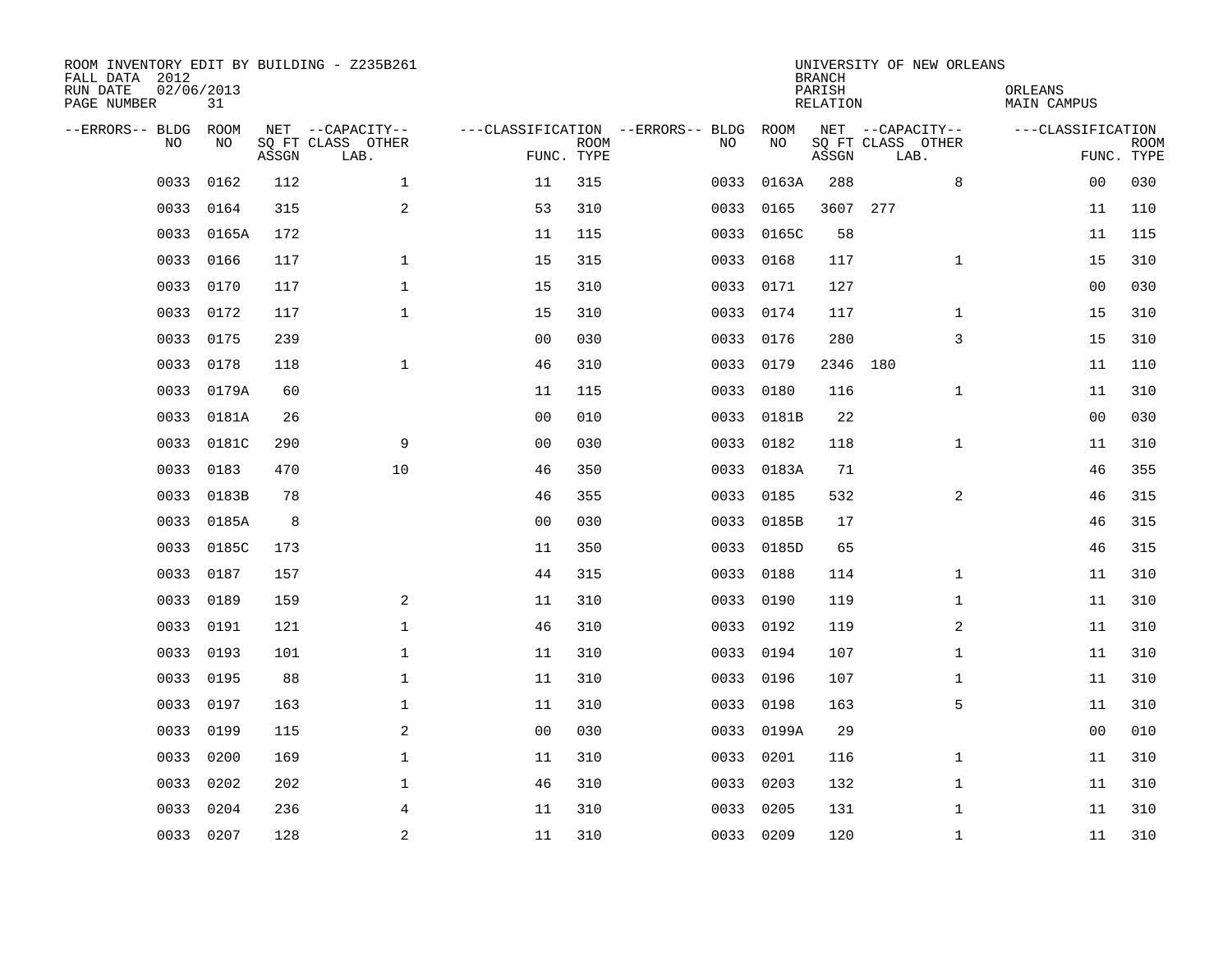| ROOM INVENTORY EDIT BY BUILDING - Z235B261<br>FALL DATA 2012<br>RUN DATE<br>PAGE NUMBER | 02/06/2013<br>32 |       |                           |                |                           |                                   |            | <b>BRANCH</b><br>PARISH<br><b>RELATION</b> |     | UNIVERSITY OF NEW ORLEANS | ORLEANS<br><b>MAIN CAMPUS</b> |                           |
|-----------------------------------------------------------------------------------------|------------------|-------|---------------------------|----------------|---------------------------|-----------------------------------|------------|--------------------------------------------|-----|---------------------------|-------------------------------|---------------------------|
| --ERRORS-- BLDG                                                                         | ROOM             |       | NET --CAPACITY--          |                |                           | ---CLASSIFICATION --ERRORS-- BLDG | ROOM       |                                            |     | NET --CAPACITY--          | ---CLASSIFICATION             |                           |
| N <sub>O</sub>                                                                          | NO.              | ASSGN | SO FT CLASS OTHER<br>LAB. |                | <b>ROOM</b><br>FUNC. TYPE | NO.                               | NO         | ASSGN                                      |     | SQ FT CLASS OTHER<br>LAB. |                               | <b>ROOM</b><br>FUNC. TYPE |
| 0033                                                                                    | 0210             | 114   | $\mathbf{1}$              | 11             | 310                       | 0033                              | 0211       | 1372                                       | 105 |                           | 11                            | 110                       |
| 0033                                                                                    | 0212             | 486   | 40                        | 11             | 110                       | 0033                              | 0213       | 467                                        | 31  |                           | 11                            | 110                       |
| 0033                                                                                    | 0214             | 698   | 46                        | 63             | 210                       | 0033                              | 0215       | 484                                        | 32  |                           | 11                            | 110                       |
| 0033                                                                                    | 0216             | 559   | 2                         | 63             | 310                       | 0033                              | 0216A      | 105                                        |     |                           | 63                            | 315                       |
| 0033                                                                                    | 0216B            | 92    | $\mathbf{1}$              | 63             | 315                       | 0033                              | 0216C      | 144                                        |     | $\mathbf{1}$              | 63                            | 310                       |
| 0033                                                                                    | 0216D            | 208   | $\mathbf 1$               | 63             | 310                       | 0033                              | 0217       | 496                                        | 38  |                           | 11                            | 110                       |
| 0033                                                                                    | 0218             | 420   | $\mathbf 1$               | 22             | 310                       | 0033                              | 0219       | 508                                        | 38  |                           | 11                            | 110                       |
| 0033                                                                                    | 0220             | 116   | $\mathbf 1$               | 21             | 310                       | 0033                              | 0221       | 333                                        | 22  |                           | 11                            | 110                       |
| 0033                                                                                    | 0226             | 116   | $\mathbf{1}$              | 11             | 310                       | 0033                              | 0228       | 161                                        |     | $\mathbf{1}$              | 11                            | 310                       |
| 0033                                                                                    | 0229A            | 302   | 8                         | 0 <sub>0</sub> | 030                       |                                   | 0033 0230  | 162                                        |     | $\mathbf{1}$              | 46                            | 310                       |
| 0033                                                                                    | 0231             | 103   | 2                         | 11             | 310                       | 0033                              | 0232       | 168                                        |     | $\mathbf{1}$              | 11                            | 310                       |
| 0033                                                                                    | 0233             | 106   | 2                         | 11             | 310                       |                                   | 0033 0234  | 117                                        |     | $\mathbf{1}$              | 11                            | 310                       |
| 0033                                                                                    | 0235             | 104   | 4                         | 11             | 310                       | 0033                              | 0235A      | 49                                         |     |                           | 00                            | 010                       |
| 0033                                                                                    | 0236             | 115   | 2                         | 0 <sub>0</sub> | 030                       | 0033                              | 0237       | 218                                        |     | 5                         | 11                            | 430                       |
| 0033                                                                                    | 0238             | 115   | 2                         | 0 <sub>0</sub> | 030                       | 0033                              | 0239       | 119                                        |     | 3                         | 11                            | 310                       |
| 0033                                                                                    | 0240             | 118   | $\mathbf 1$               | 11             | 310                       | 0033                              | 0241       | 247                                        |     | 4                         | 11                            | 310                       |
| 0033                                                                                    | 0242             | 118   | $\mathbf{1}$              | 11             | 310                       | 0033                              | 0243       | 123                                        |     | $\overline{a}$            | 11                            | 310                       |
| 0033                                                                                    | 0244             | 268   |                           | 00             | 030                       | 0033                              | 0245       | 123                                        |     |                           | 46                            | 315                       |
| 0033                                                                                    | 0246             | 118   | $\mathbf{1}$              | 11             | 310                       | 0033                              | 0248       | 128                                        |     | $\mathbf{1}$              | 46                            | 310                       |
| 0033                                                                                    | 0250             | 160   | $\mathbf 1$               | 46             | 310                       | 0033                              | 0252       | 146                                        |     | 2                         | 11                            | 310                       |
| 0033                                                                                    | 0254             | 127   | $\mathbf{1}$              | 11             | 310                       |                                   | 0033 0255  | 139                                        |     | $\mathbf{1}$              | 11                            | 310                       |
| 0033                                                                                    | 0255A            | 138   |                           | 46             | 315                       | 0033                              | 0256       | 871                                        |     | 6                         | 22                            | 310                       |
| 0033                                                                                    | 0256A            | 174   | $\mathbf{1}$              | 22             | 310                       |                                   | 0033 0256D | 223                                        |     | $\overline{4}$            | 22                            | 310                       |
| 0033                                                                                    | 0256E            | 162   | 2                         | 22             | 315                       | 0033                              | 0258       | 115                                        |     | $\mathbf{1}$              | 11                            | 310                       |
| 0033                                                                                    | 0259             | 333   | 22                        | 11             | 110                       | 0033                              | 0260       | 628                                        | 39  |                           | 11                            | 110                       |
|                                                                                         | 0033 0261        | 508   | 38                        | 11             | 110                       |                                   | 0033 0262  | 556                                        | 37  |                           | 11                            | 110                       |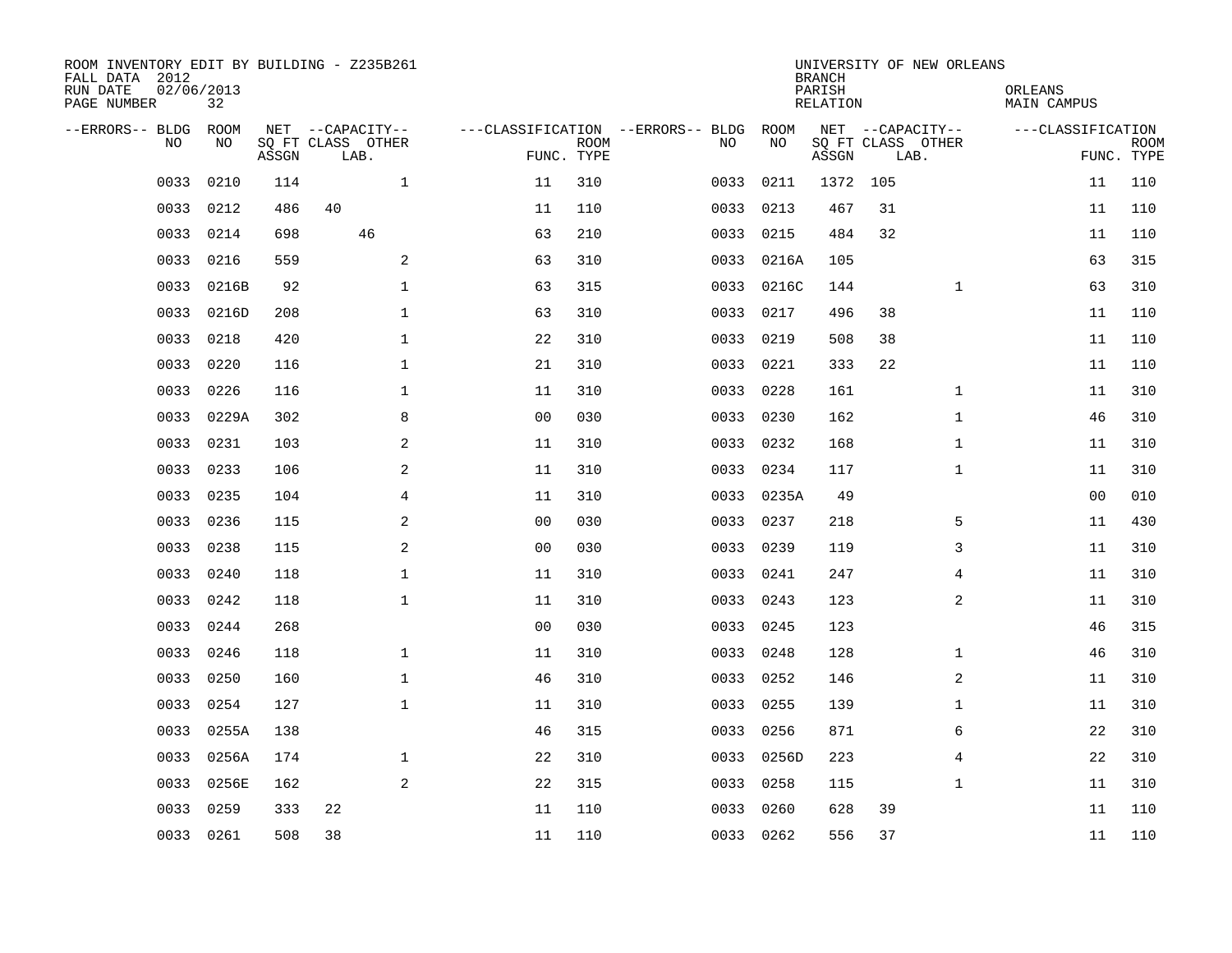| ROOM INVENTORY EDIT BY BUILDING - Z235B261<br>FALL DATA 2012<br>RUN DATE<br>PAGE NUMBER | 02/06/2013<br>33 |       |    |                           |                |                           |                                   |            | <b>BRANCH</b><br>PARISH<br><b>RELATION</b> | UNIVERSITY OF NEW ORLEANS |                | ORLEANS<br><b>MAIN CAMPUS</b> |                           |
|-----------------------------------------------------------------------------------------|------------------|-------|----|---------------------------|----------------|---------------------------|-----------------------------------|------------|--------------------------------------------|---------------------------|----------------|-------------------------------|---------------------------|
| --ERRORS-- BLDG                                                                         | ROOM             |       |    | NET --CAPACITY--          |                |                           | ---CLASSIFICATION --ERRORS-- BLDG | ROOM       |                                            | NET --CAPACITY--          |                | ---CLASSIFICATION             |                           |
| <b>NO</b>                                                                               | NO.              | ASSGN |    | SO FT CLASS OTHER<br>LAB. |                | <b>ROOM</b><br>FUNC. TYPE | NO.                               | NO         | ASSGN                                      | SQ FT CLASS OTHER<br>LAB. |                |                               | <b>ROOM</b><br>FUNC. TYPE |
| 0033                                                                                    | 0263             | 496   | 38 |                           | 11             | 110                       | 0033                              | 0264       | 770                                        | 51                        |                | 11                            | 110                       |
| 0033                                                                                    | 0265             | 484   | 32 |                           | 11             | 110                       | 0033                              | 0267       | 467                                        | 31                        |                | 11                            | 110                       |
| 0033                                                                                    | 0268             | 767   | 51 |                           | 11             | 110                       | 0033                              | 0269       | 363                                        |                           |                | 00                            | 030                       |
| 0033                                                                                    | 0270             | 118   |    | 3                         | 11             | 310                       | 0033                              | 0271A      | 16                                         |                           |                | 00                            | 030                       |
| 0033                                                                                    | 0271B            | 267   |    | 9                         | 00             | 030                       | 0033                              | 0273       | 1439                                       |                           | 8              | 46                            | 310                       |
| 0033                                                                                    | 0273A            | 207   |    | $\mathbf{1}$              | 46             | 310                       | 0033                              | 0273B      | 212                                        |                           | $\mathbf{1}$   | 46                            | 310                       |
| 0033                                                                                    | 0273C            | 249   |    | $\mathbf{1}$              | 46             | 310                       | 0033                              | 0273D      | 240                                        |                           | $\mathbf{1}$   | 46                            | 310                       |
| 0033                                                                                    | 0273E            | 311   |    | 1                         | 46             | 310                       | 0033                              | 0273F      | 272                                        |                           |                | 00                            | 030                       |
| 0033                                                                                    | 0273G            | 288   |    | $\mathbf{1}$              | 46             | 310                       | 0033                              | 0273H      | 223                                        |                           | $\mathbf{1}$   | 46                            | 310                       |
| 0033                                                                                    | 02731            | 135   |    |                           | 46             | 315                       |                                   | 0033 0273J | 323                                        |                           |                | 46                            | 315                       |
| 0033                                                                                    | 0289             | 53    |    |                           | 0 <sub>0</sub> | 010                       | 0033                              | 0292       | 115                                        |                           | 2              | 00                            | 030                       |
| 0033                                                                                    | 0294             | 115   |    | 2                         | 0 <sub>0</sub> | 030                       | 0033                              | 0300       | 170                                        |                           | $\mathbf{1}$   | 11                            | 310                       |
| 0033                                                                                    | 0301             | 118   |    | $\mathbf{1}$              | 11             | 310                       | 0033                              | 0302       | 132                                        |                           | $\mathbf{1}$   | 11                            | 310                       |
| 0033                                                                                    | 0303             | 105   |    | $\mathbf{1}$              | 11             | 310                       | 0033                              | 0304       | 141                                        |                           | $\mathbf{1}$   | 11                            | 310                       |
| 0033                                                                                    | 0305             | 109   |    | $\mathbf{1}$              | 11             | 310                       | 0033                              | 0306       | 161                                        |                           | $\mathbf{1}$   | 11                            | 310                       |
| 0033                                                                                    | 0307             | 115   |    | $\mathbf{1}$              | 11             | 310                       | 0033                              | 0309       | 113                                        |                           | $\mathbf{1}$   | 11                            | 310                       |
| 0033                                                                                    | 0311             | 1201  |    | 36                        | 11             | 710                       | 0033                              | 0312       | 107                                        |                           | $\mathbf{1}$   | 11                            | 310                       |
| 0033                                                                                    | 0313             | 356   |    |                           | 11             | 215                       |                                   | 0033 0313A | 469                                        |                           | 2              | 21                            | 215                       |
| 0033                                                                                    | 0314             | 627   |    | 42                        | 11             | 210                       | 0033                              | 0315       | 958                                        | 22                        |                | 11                            | 210                       |
| 0033                                                                                    | 0316             | 627   | 42 |                           | 11             | 110                       | 0033                              | 0317       | 1061                                       | 22                        |                | 11                            | 210                       |
| 0033                                                                                    | 0318             | 767   | 47 |                           | 11             | 110                       | 0033                              | 0319       | 497                                        | 76                        |                | 11                            | 110                       |
| 0033                                                                                    | 0320             | 699   | 39 |                           | 11             | 110                       | 0033                              | 0321       | 331                                        |                           | 8              | 11                            | 310                       |
| 0033                                                                                    | 0322             | 119   |    | $\mathbf{1}$              | 11             | 310                       | 0033                              | 0323       | 176                                        |                           |                | 0 <sub>0</sub>                | 030                       |
| 0033                                                                                    | 0327             | 113   |    | $\mathbf{1}$              | 11             | 310                       | 0033                              | 0328       | 120                                        |                           | $\mathbf{1}$   | 11                            | 310                       |
| 0033                                                                                    | 0329             | 107   |    | $\mathbf 1$               | 11             | 310                       |                                   | 0033 0330  | 160                                        |                           | $\overline{a}$ | 11                            | 310                       |
|                                                                                         | 0033 0331        | 53    |    |                           | 0 <sub>0</sub> | 010                       |                                   | 0033 0331A | 53                                         |                           |                | 11                            | 315                       |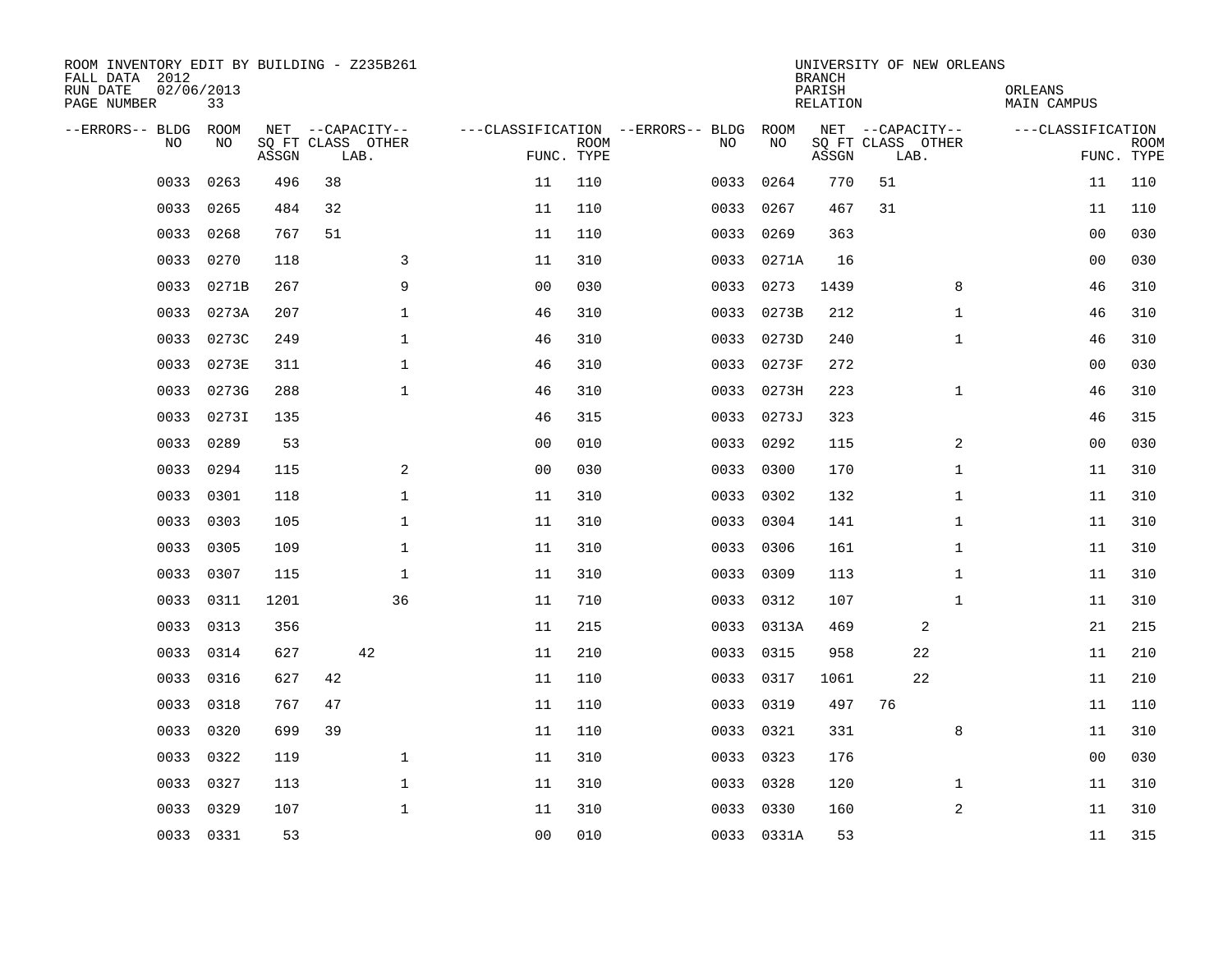| ROOM INVENTORY EDIT BY BUILDING - Z235B261<br>FALL DATA 2012<br>RUN DATE<br>PAGE NUMBER | 02/06/2013<br>34 |       |                                               |                |                           |                                         |            | <b>BRANCH</b><br>PARISH<br><b>RELATION</b> | UNIVERSITY OF NEW ORLEANS                     | ORLEANS<br><b>MAIN CAMPUS</b> |                           |
|-----------------------------------------------------------------------------------------|------------------|-------|-----------------------------------------------|----------------|---------------------------|-----------------------------------------|------------|--------------------------------------------|-----------------------------------------------|-------------------------------|---------------------------|
| --ERRORS-- BLDG<br>NO.                                                                  | ROOM<br>NO       | ASSGN | NET --CAPACITY--<br>SQ FT CLASS OTHER<br>LAB. |                | <b>ROOM</b><br>FUNC. TYPE | ---CLASSIFICATION --ERRORS-- BLDG<br>NO | ROOM<br>NO | ASSGN                                      | NET --CAPACITY--<br>SQ FT CLASS OTHER<br>LAB. | ---CLASSIFICATION             | <b>ROOM</b><br>FUNC. TYPE |
| 0033                                                                                    | 0332             | 161   | $\mathbf{1}$                                  | 11             | 310                       | 0033                                    | 0333       | 107                                        | $\mathbf{1}$                                  | 11                            | 310                       |
| 0033                                                                                    | 0334             | 221   | $\mathbf{1}$                                  | 11             | 310                       | 0033                                    | 0335       | 118                                        | $\mathbf{1}$                                  | 11                            | 310                       |
| 0033                                                                                    | 0336             | 119   | $\mathbf 1$                                   | 11             | 310                       | 0033                                    | 0337       | 118                                        | 2                                             | 11                            | 310                       |
| 0033                                                                                    | 0338             | 114   | 2                                             | 0 <sub>0</sub> | 030                       |                                         | 0033 0339  | 117                                        | $\mathbf{1}$                                  | 11                            | 310                       |
| 0033                                                                                    | 0340             | 115   |                                               | 0 <sub>0</sub> | 030                       | 0033                                    | 0341       | 119                                        | 3                                             | 11                            | 315                       |
| 0033                                                                                    | 0342             | 117   | $\mathbf 1$                                   | 11             | 310                       |                                         | 0033 0343  | 108                                        |                                               | 46                            | 315                       |
| 0033                                                                                    | 0344             | 118   | $\mathbf{1}$                                  | 11             | 310                       | 0033                                    | 0345       | 163                                        |                                               | 46                            | 315                       |
| 0033                                                                                    | 0346             | 269   |                                               | 0 <sub>0</sub> | 030                       |                                         | 0033 0347  | 389                                        | 11                                            | 11                            | 350                       |
| 0033                                                                                    | 0348             | 117   | 2                                             | 11             | 310                       | 0033                                    | 0350       | 173                                        | $\mathbf{1}$                                  | 46                            | 310                       |
| 0033                                                                                    | 0351             | 1206  | 60                                            | 11             | 110                       | 0033                                    | 0352       | 322                                        | 2                                             | 46                            | 310                       |
| 0033                                                                                    | 0355A            | 279   | 8                                             | 0 <sub>0</sub> | 030                       | 0033                                    | 0356       | 122                                        | $\mathbf{1}$                                  | 11                            | 310                       |
| 0033                                                                                    | 0357             | 328   | 6                                             | 11             | 310                       | 0033                                    | 0360       | 116                                        | $\mathbf{1}$                                  | 11                            | 310                       |
| 0033                                                                                    | 0362             | 556   | 37                                            | 11             | 110                       | 0033                                    | 0364       | 629                                        | 41                                            | 11                            | 110                       |
| 0033                                                                                    | 0365             | 271   |                                               | 0 <sub>0</sub> | 030                       | 0033                                    | 0366       | 558                                        | 37                                            | 11                            | 110                       |
| 0033                                                                                    | 0368A            | 138   | $\mathbf 1$                                   | 46             | 310                       | 0033                                    | 0368B      | 138                                        | $\mathbf{1}$                                  | 11                            | 310                       |
| 0033                                                                                    | 0368C            | 138   | $\mathbf{1}$                                  | 11             | 310                       | 0033                                    | 0368D      | 138                                        | $\mathbf{1}$                                  | 11                            | 310                       |
| 0033                                                                                    | 0368E            | 138   |                                               | 0 <sub>0</sub> | 030                       | 0033                                    | 0368F      | 138                                        |                                               | 0 <sub>0</sub>                | 030                       |
| 0033                                                                                    | 0368G            | 138   |                                               | 0 <sub>0</sub> | 030                       | 0033                                    | 0369C      | 312                                        | 9                                             | 00                            | 030                       |
| 0033                                                                                    | 0371             | 624   | 39                                            | 11             | 110                       | 0033                                    | 0372       | 115                                        | $\mathbf{1}$                                  | 11                            | 310                       |
| 0033                                                                                    | 0373             | 125   | 2                                             | 22             | 310                       | 0033                                    | 0375       | 114                                        | 3                                             | 21                            | 310                       |
| 0033                                                                                    | 0377             | 111   | $\mathbf 1$                                   | 21             | 310                       | 0033                                    | 0378       | 158                                        | $\mathbf{1}$                                  | 46                            | 310                       |
| 0033                                                                                    | 0379             | 42    |                                               | 21             | 315                       | 0033                                    | 0380       | 157                                        | $\mathbf{1}$                                  | 22                            | 310                       |
| 0033                                                                                    | 0381             | 101   | 15                                            | 21             | 350                       | 0033                                    | 0381A      | 301                                        | 2                                             | 21                            | 315                       |
| 0033                                                                                    | 0381B            | 138   | 6                                             | 21             | 315                       | 0033                                    | 0382       | 289                                        | $\mathbf{1}$                                  | 46                            | 310                       |
| 0033                                                                                    | 0383             | 121   | 2                                             | 21             | 310                       | 0033                                    | 0384       | 119                                        | $\mathbf{1}$                                  | 46                            | 310                       |
|                                                                                         | 0033 0385        | 105   | $\mathbf{1}$                                  | 46             | 310                       |                                         | 0033 0386  | 273                                        |                                               | 0 <sub>0</sub>                | 030                       |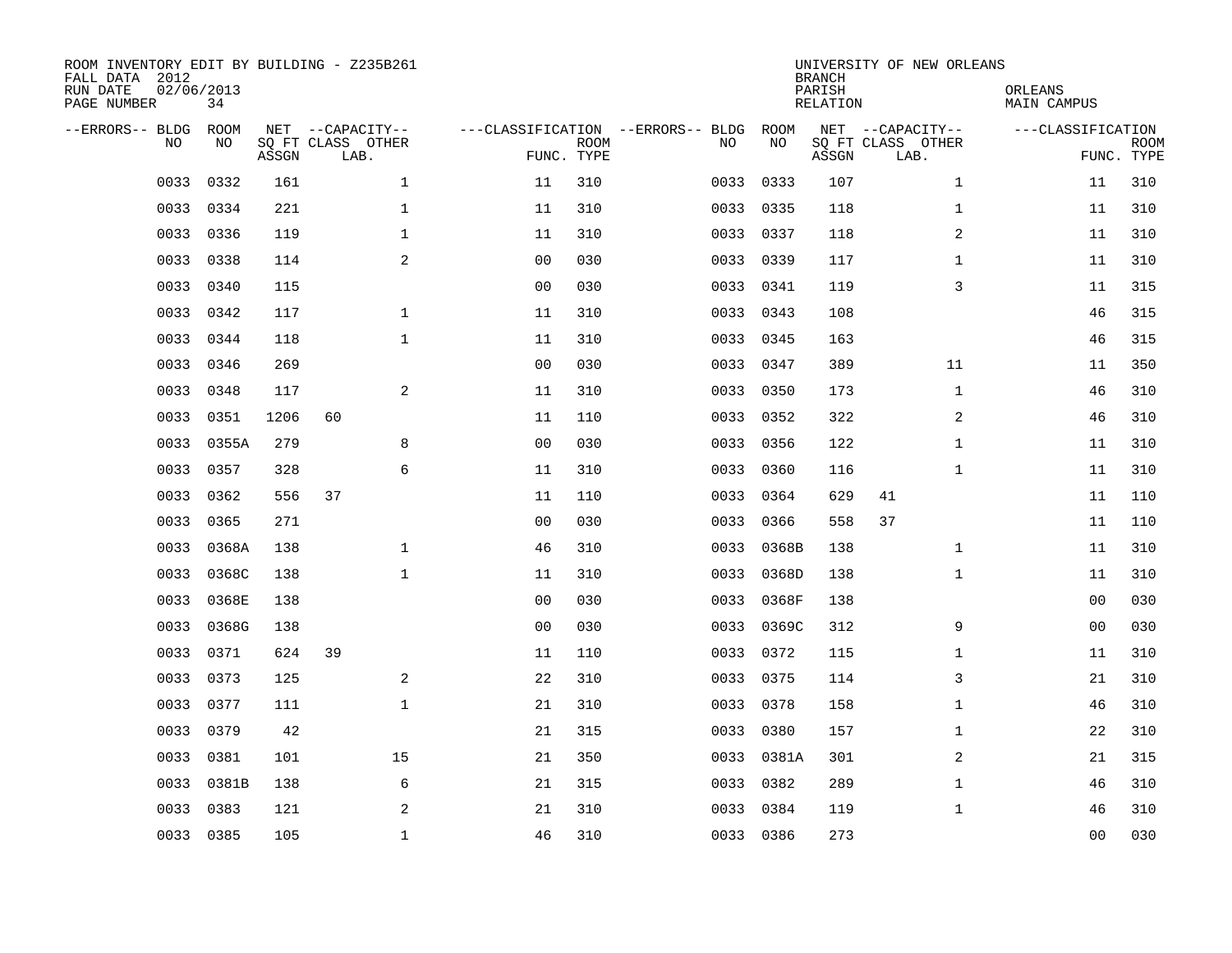| ROOM INVENTORY EDIT BY BUILDING - Z235B261<br>FALL DATA 2012<br>RUN DATE<br>PAGE NUMBER | 02/06/2013<br>35 |       |                           |                                        |      |      |                                       | <b>BRANCH</b><br>PARISH<br>RELATION | UNIVERSITY OF NEW ORLEANS                                                 | ORLEANS<br><b>MAIN CAMPUS</b>  |                           |
|-----------------------------------------------------------------------------------------|------------------|-------|---------------------------|----------------------------------------|------|------|---------------------------------------|-------------------------------------|---------------------------------------------------------------------------|--------------------------------|---------------------------|
| --ERRORS-- BLDG ROOM                                                                    |                  |       | NET --CAPACITY--          | ---CLASSIFICATION --ERRORS-- BLDG ROOM |      |      |                                       |                                     | NET --CAPACITY--                                                          | ---CLASSIFICATION              |                           |
| NO                                                                                      | NO               | ASSGN | SQ FT CLASS OTHER<br>LAB. | FUNC. TYPE                             | ROOM | NO   | NO                                    | ASSGN                               | SQ FT CLASS OTHER<br>LAB.                                                 |                                | <b>ROOM</b><br>FUNC. TYPE |
| 0033                                                                                    | 0387             | 114   | $\mathbf 1$               | 21                                     | 315  |      | 0033 0388                             | 117                                 | $\mathbf{1}$                                                              | 11                             | 310                       |
| 0033                                                                                    | 0389             | 115   | 2                         | 22                                     | 310  | 0033 | 0390                                  | 118                                 | $\mathbf{1}$                                                              | 11                             | 310                       |
|                                                                                         | 0033 0391        | 115   | $\mathbf{1}$              | 11                                     | 310  |      | 0033 0391A                            | 54                                  |                                                                           | 43                             | 315                       |
|                                                                                         | 0033 0392        | 114   | 2                         | 0 <sub>0</sub>                         | 030  |      | 0033 0393                             | 54                                  | $\mathbf{1}$                                                              | 00                             | 010                       |
|                                                                                         | 0033 0394        | 114   | 2                         | 0 <sub>0</sub>                         | 030  |      | 0033 C0011                            | 457                                 |                                                                           | 00                             | 020                       |
|                                                                                         | 0033 C0012       | 781   |                           | 0 <sub>0</sub>                         | 020  |      | 0033 C0014                            | 465                                 |                                                                           | 0 <sub>0</sub>                 | 020                       |
|                                                                                         | 0033 C0014E      | 228   |                           | 0 <sub>0</sub>                         | 020  |      | 0033 C0015                            | 5517                                |                                                                           | 0 <sub>0</sub>                 | 020                       |
|                                                                                         | 0033 C0016       | 134   |                           | 0 <sub>0</sub>                         | 020  |      | 0033 C0017                            | 134                                 |                                                                           | 00                             | 020                       |
|                                                                                         | 0033 C0021       | 520   |                           | 0 <sub>0</sub>                         | 020  |      | 0033 C0022                            | 768                                 |                                                                           | 00                             | 020                       |
|                                                                                         | 0033 C0023       | 315   |                           | 0 <sub>0</sub>                         | 020  |      | 0033 C0025                            | 4099                                |                                                                           | 0 <sub>0</sub>                 | 020                       |
|                                                                                         | 0033 C0026       | 120   |                           | 0 <sub>0</sub>                         | 020  |      | 0033 C0027                            | 120                                 |                                                                           | 0 <sub>0</sub>                 | 020                       |
|                                                                                         | 0033 C0031       | 532   |                           | 0 <sub>0</sub>                         | 020  |      | 0033 C0032                            | 769                                 |                                                                           | 00                             | 020                       |
|                                                                                         | 0033 C0033       | 317   |                           | 0 <sub>0</sub>                         | 020  |      | 0033 C0034                            | 521                                 |                                                                           | 0 <sub>0</sub>                 | 020                       |
|                                                                                         | 0033 C0035       | 4098  |                           | 0 <sub>0</sub>                         | 020  |      | 0033 C0036                            | 121                                 |                                                                           | 0 <sub>0</sub>                 | 020                       |
|                                                                                         | 0033 C0037       | 120   |                           | 0 <sub>0</sub>                         | 020  |      | 0033 E0011                            | 28                                  |                                                                           | 0 <sub>0</sub>                 | 020                       |
|                                                                                         | 0033 E0021       | 28    |                           | 0 <sub>0</sub>                         | 020  |      | 0033 E0031                            | 28                                  |                                                                           | 00                             | 020                       |
|                                                                                         | 0033 S0011       | 232   |                           | 0 <sub>0</sub>                         | 020  |      | 0033 S0012                            | 232                                 |                                                                           | 0 <sub>0</sub>                 | 020                       |
|                                                                                         | 0033 S0013       | 232   |                           | 0 <sub>0</sub>                         | 020  |      | 0033 S0014                            | 232                                 |                                                                           | 0 <sub>0</sub>                 | 020                       |
|                                                                                         | 0033 S0015       | 52    |                           | 0 <sub>0</sub>                         | 020  |      | 0033 S0016                            | 52                                  |                                                                           | 0 <sub>0</sub>                 | 020                       |
|                                                                                         | 0033 S0021       | 271   |                           | 0 <sub>0</sub>                         | 020  |      | 0033 S0022                            | 270                                 |                                                                           | 0 <sub>0</sub>                 | 020                       |
|                                                                                         | 0033 S0023       | 272   |                           | 0 <sub>0</sub>                         | 020  |      | 0033 S0024                            | 274                                 |                                                                           | 0 <sub>0</sub>                 | 020                       |
|                                                                                         | 0033 S0031       | 274   |                           | 0 <sub>0</sub>                         | 020  |      | 0033 S0032                            | 270                                 |                                                                           | 0 <sub>0</sub>                 | 020                       |
|                                                                                         | 0033 S0033       | 272   |                           | 00                                     | 020  |      | 0033 S0034<br>TOTAL NUMBER CLASSROOMS | 270                                 | TOTAL NET ASSIGN SQ. FT. IN ROOM FILE<br>TOTAL NUMBER COMPUTER CLASSROOMS | 0 <sub>0</sub><br>59,083<br>27 | 020                       |
|                                                                                         |                  |       |                           |                                        |      |      | TOTAL NUMBER LABS 210                 |                                     | TOTAL NUMBER SPECIAL LABS 220                                             | 4                              |                           |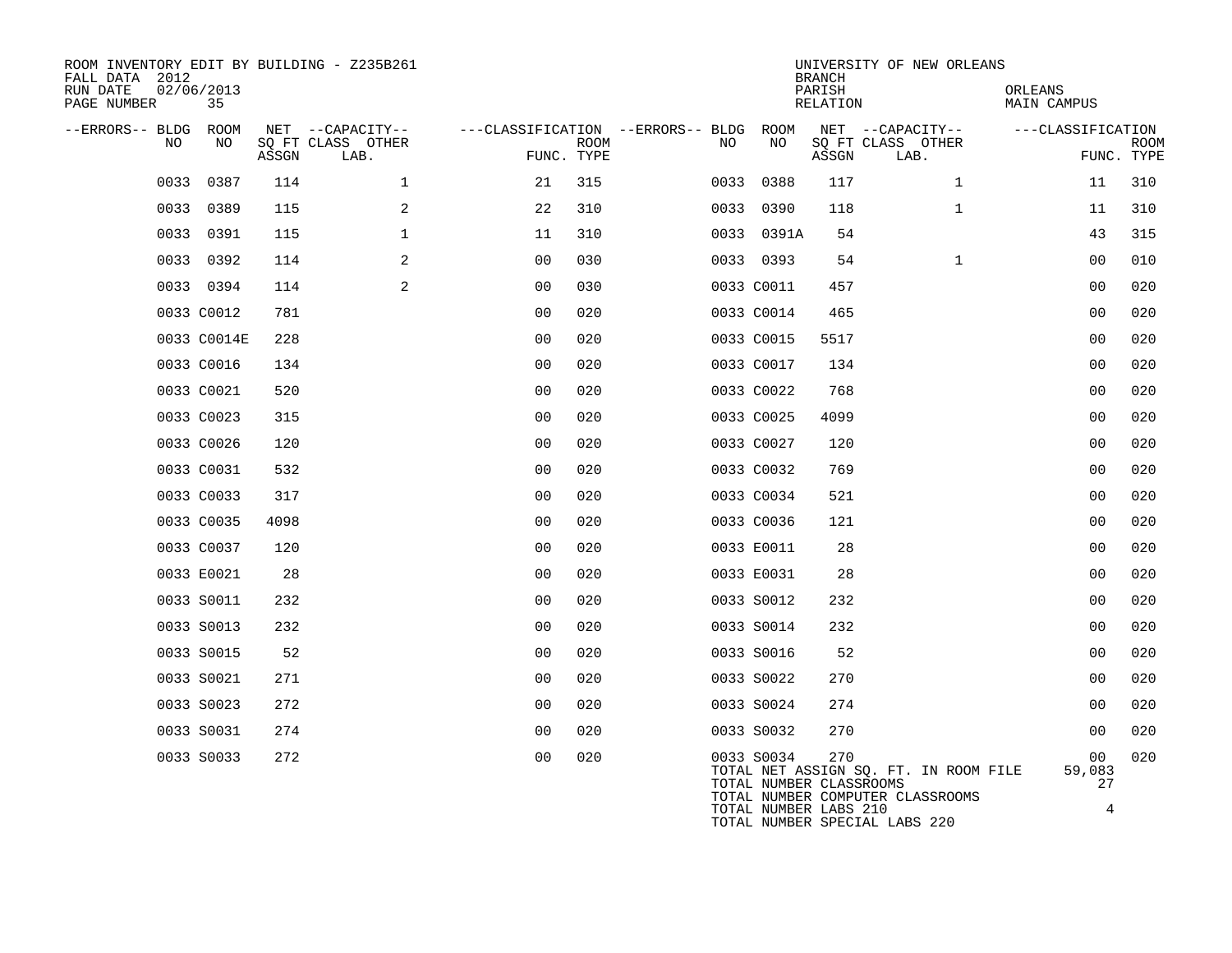| ROOM INVENTORY EDIT BY BUILDING - Z235B261<br>FALL DATA 2012<br>RUN DATE<br>PAGE NUMBER | 02/06/2013<br>36 |       |                                               |                |                           |                                         |            | <b>BRANCH</b><br>PARISH<br><b>RELATION</b> | UNIVERSITY OF NEW ORLEANS                     | ORLEANS<br><b>MAIN CAMPUS</b> |                           |
|-----------------------------------------------------------------------------------------|------------------|-------|-----------------------------------------------|----------------|---------------------------|-----------------------------------------|------------|--------------------------------------------|-----------------------------------------------|-------------------------------|---------------------------|
| --ERRORS-- BLDG<br>NO                                                                   | ROOM<br>NO       | ASSGN | NET --CAPACITY--<br>SO FT CLASS OTHER<br>LAB. |                | <b>ROOM</b><br>FUNC. TYPE | ---CLASSIFICATION --ERRORS-- BLDG<br>NO | ROOM<br>NO | ASSGN                                      | NET --CAPACITY--<br>SQ FT CLASS OTHER<br>LAB. | ---CLASSIFICATION             | <b>ROOM</b><br>FUNC. TYPE |
| 0034                                                                                    | 0100             | 174   | $\mathbf 1$                                   | 11             | 310                       |                                         | 0034 0100A | 132                                        | $\mathbf{1}$                                  | 11                            | 310                       |
| 0034                                                                                    | 0100B            | 93    | 2                                             | 52             | 310                       |                                         | 0034 0101  | 53                                         |                                               | 11                            | 730                       |
|                                                                                         | 0034 0102        | 109   | $\mathbf 1$                                   | 11             | 310                       |                                         | 0034 0103  | 57                                         |                                               | 00                            | 030                       |
| 0034                                                                                    | 0104             | 108   | $\mathbf 1$                                   | 11             | 310                       |                                         | 0034 0105  | 215                                        | 7                                             | 00                            | 030                       |
| 0034                                                                                    | 0105B            | 26    |                                               | 00             | 010                       |                                         | 0034 0106  | 97                                         |                                               | 0 <sub>0</sub>                | 030                       |
| 0034                                                                                    | 0107             | 218   | 7                                             | 0 <sub>0</sub> | 030                       |                                         | 0034 0108  | 148                                        | $\mathbf{1}$                                  | 11                            | 310                       |
| 0034                                                                                    | 0109             | 286   | 3                                             | 46             | 310                       |                                         | 0034 0109A | 134                                        | $\mathbf{1}$                                  | 11                            | 315                       |
| 0034                                                                                    | 0109B            | 95    | $\mathbf 1$                                   | 11             | 310                       |                                         | 0034 0109C | 38                                         |                                               | 46                            | 315                       |
|                                                                                         | 0034 0109D       | 48    |                                               | 46             | 315                       |                                         | 0034 0109E | 127                                        | $\mathbf{1}$                                  | 11                            | 310                       |
|                                                                                         | 0034 0109F       | 108   | $\mathbf{1}$                                  | 11             | 310                       |                                         | 0034 0109G | 112                                        | $\mathbf{1}$                                  | 11                            | 310                       |
|                                                                                         | 0034 0109H       | 25    | $\mathbf{1}$                                  | 0 <sub>0</sub> | 030                       |                                         | 0034 0109I | 42                                         |                                               | 91                            | 315                       |
|                                                                                         | 0034 0111 13102  |       |                                               | 11             | 520                       |                                         | 0034 0112  | 176                                        | 3                                             | 52                            | 310                       |
| 0034                                                                                    | 0112A            | 131   | $\mathbf{1}$                                  | 52             | 310                       |                                         | 0034 0112B | 170                                        | 3                                             | 52                            | 310                       |
|                                                                                         | 0034 0113        | 186   | $\mathbf 1$                                   | 11             | 310                       |                                         | 0034 0114  | 255                                        |                                               | 11                            | 525                       |
|                                                                                         | 0034 0114A       | 200   | $\mathbf 1$                                   | 11             | 310                       |                                         | 0034 0115  | 144                                        | $\mathbf{1}$                                  | 11                            | 310                       |
|                                                                                         | 0034 0117        | 140   | $\mathbf 1$                                   | 11             | 310                       |                                         | 0034 0119  | 145                                        | $\mathbf{1}$                                  | 11                            | 310                       |
| 0034                                                                                    | 0120             | 265   |                                               | 92             | 525                       |                                         | 0034 0121  | 129                                        | $\mathbf{1}$                                  | 11                            | 310                       |
|                                                                                         | 0034 0122        | 251   |                                               | 52             | 525                       |                                         | 0034 0123  | 78                                         |                                               | 0 <sub>0</sub>                | 030                       |
|                                                                                         | 0034 0124        | 204   | 5                                             | 0 <sub>0</sub> | 030                       |                                         | 0034 0125  | 16                                         |                                               | 0 <sub>0</sub>                | 030                       |
|                                                                                         | 0034 0126        | 96    |                                               | 52             | 525                       |                                         | 0034 0128A | 387                                        |                                               | 11                            | 525                       |
|                                                                                         | 0034 0128B       | 205   |                                               | 11             | 525                       |                                         | 0034 0128C | 1115                                       |                                               | 11                            | 525                       |
|                                                                                         | 0034 0129        | 273   |                                               | 11             | 525                       |                                         | 0034 0130  | 495                                        | 10                                            | 11                            | 220                       |
|                                                                                         | 0034 0130A       | 357   | 7                                             | 11             | 220                       |                                         | 0034 0131  | 93                                         | 5                                             | 11                            | 250                       |
| 0034                                                                                    | 0133             | 225   | $\mathbf{1}$                                  | 52             | 310                       |                                         | 0034 0134  | 409                                        | 1                                             | 11                            | 525                       |
| 0034                                                                                    | 0135A            | 559   |                                               | 11             | 525                       |                                         | 0034 0135B | 401                                        | 7                                             | 00                            | 030                       |
|                                                                                         | 0034 0135C       | 582   |                                               | 11             | 525                       |                                         | 0034 0135D | 140                                        |                                               | 11                            | 525                       |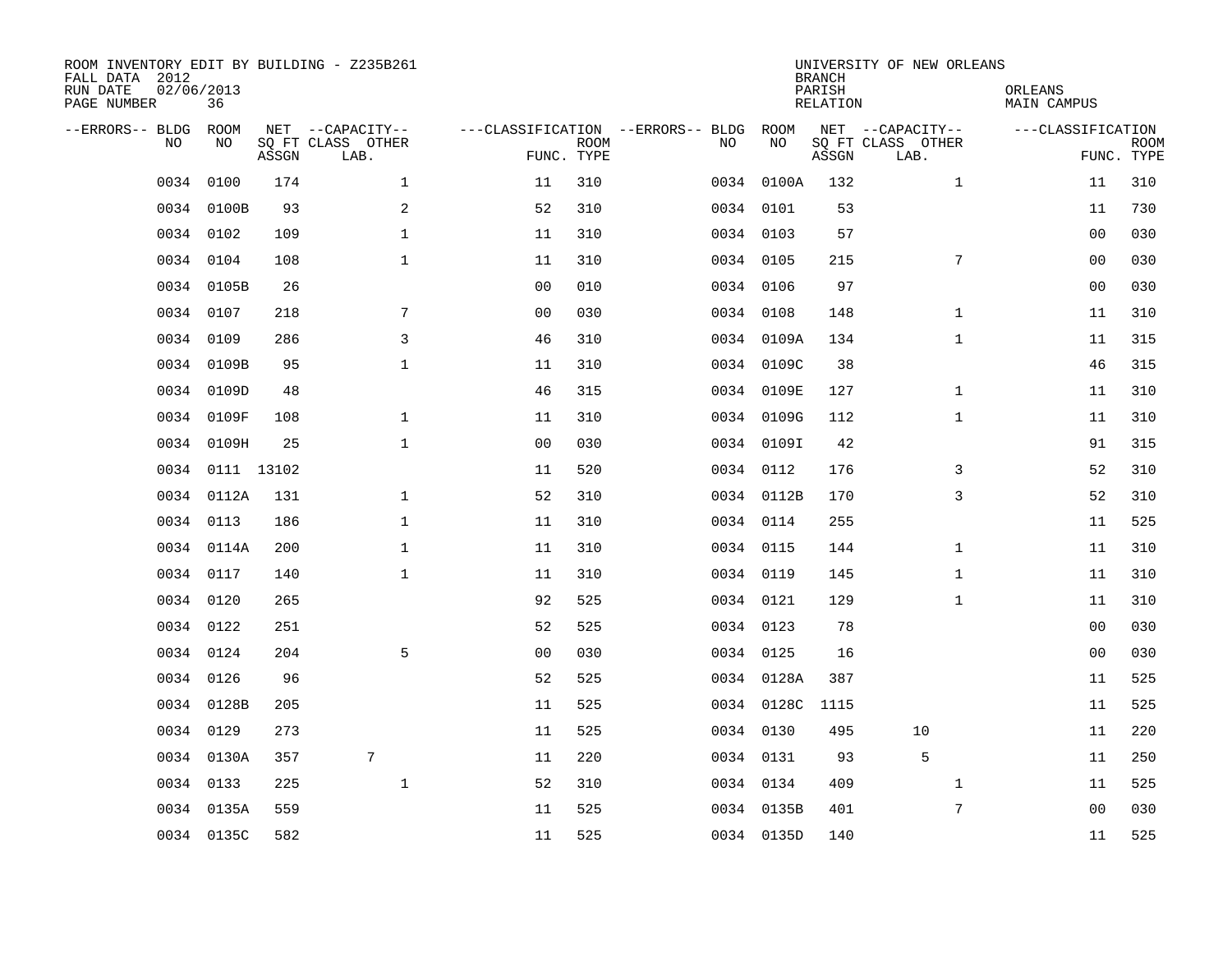| ROOM INVENTORY EDIT BY BUILDING - Z235B261<br>FALL DATA 2012 |                  |          |    |                           |                                        |                           |     |                                                                                                                                                                              | <b>BRANCH</b>      | UNIVERSITY OF NEW ORLEANS |    |         |                                          |             |
|--------------------------------------------------------------|------------------|----------|----|---------------------------|----------------------------------------|---------------------------|-----|------------------------------------------------------------------------------------------------------------------------------------------------------------------------------|--------------------|---------------------------|----|---------|------------------------------------------|-------------|
| RUN DATE<br>PAGE NUMBER                                      | 02/06/2013<br>37 |          |    |                           |                                        |                           |     |                                                                                                                                                                              | PARISH<br>RELATION |                           |    | ORLEANS | MAIN CAMPUS                              |             |
| --ERRORS-- BLDG ROOM                                         |                  |          |    | NET --CAPACITY--          | ---CLASSIFICATION --ERRORS-- BLDG ROOM |                           |     |                                                                                                                                                                              |                    | NET --CAPACITY--          |    |         | ---CLASSIFICATION                        |             |
| NO                                                           | NO               | ASSGN    |    | SQ FT CLASS OTHER<br>LAB. |                                        | <b>ROOM</b><br>FUNC. TYPE | NO. | NO                                                                                                                                                                           | ASSGN              | SQ FT CLASS OTHER<br>LAB. |    |         | FUNC. TYPE                               | <b>ROOM</b> |
|                                                              | 0034 0136        | 817      |    |                           | 11                                     | 520                       |     | 0034 0137                                                                                                                                                                    | 1094               |                           | 25 |         | 11                                       | 220         |
|                                                              | 0034 0138        | 818      |    |                           | 11                                     | 520                       |     | 0034 0140                                                                                                                                                                    | 2664               |                           |    |         | 11                                       | 520         |
|                                                              | 0034 0144        | 158      |    |                           | 0 <sub>0</sub>                         | 030                       |     | 0034 0200                                                                                                                                                                    | 94                 |                           |    |         | 0 <sub>0</sub>                           | 010         |
|                                                              | 0034 0201        | 3166     |    |                           | 11                                     | 520                       |     | 0034 0202                                                                                                                                                                    | 1608               |                           | 25 |         | 11                                       | 210         |
|                                                              | 0034 0203        | 1309 100 |    |                           | 11                                     | 110                       |     | 0034 0204                                                                                                                                                                    | 222                |                           | 5  |         | 0 <sub>0</sub>                           | 030         |
|                                                              | 0034 0205        | 138      |    |                           | 0 <sub>0</sub>                         | 030                       |     | 0034 0206                                                                                                                                                                    | 222                |                           | 4  |         | 0 <sub>0</sub>                           | 030         |
|                                                              | 0034 0207        | 1037     | 69 |                           | 11                                     | 110                       |     | 0034 0208                                                                                                                                                                    | 1059               | 70                        |    |         | 11                                       | 110         |
|                                                              | 0034 0209        | 788      |    | 30                        | 11                                     | 210                       |     | 0034 0210                                                                                                                                                                    | 97                 |                           |    |         | 11                                       | 535         |
|                                                              | 0034 0211        | 3264     |    |                           | 11                                     | 520                       |     | 0034 0212                                                                                                                                                                    | 1107               |                           | 8  |         | 11                                       | 520         |
|                                                              | 0034 0214        | 426      |    |                           | 51                                     | 680                       |     | 0034 0216                                                                                                                                                                    | 1312               |                           |    |         | 00                                       | 030         |
|                                                              | 0034 C0011       | 2794     |    |                           | 0 <sub>0</sub>                         | 020                       |     | 0034 C0011A                                                                                                                                                                  | 81                 |                           |    |         | 0 <sub>0</sub>                           | 020         |
|                                                              | 0034 C0012       | 38       |    |                           | 0 <sub>0</sub>                         | 020                       |     | 0034 C0013                                                                                                                                                                   | 86                 |                           |    |         | 00                                       | 020         |
|                                                              | 0034 C0014       | 139      |    |                           | 0 <sub>0</sub>                         | 020                       |     | 0034 C0015                                                                                                                                                                   | 368                |                           |    |         | 00                                       | 020         |
|                                                              | 0034 C0016       | 65       |    |                           | 0 <sub>0</sub>                         | 020                       |     | 0034 C0017                                                                                                                                                                   | 271                |                           |    |         | 0 <sub>0</sub>                           | 020         |
|                                                              | 0034 C0018       | 276      |    |                           | 0 <sub>0</sub>                         | 020                       |     | 0034 C0019                                                                                                                                                                   | 59                 |                           |    |         | 00                                       | 020         |
|                                                              | 0034 C0020       | 351      |    |                           | 00                                     | 020                       |     | 0034 C0021                                                                                                                                                                   | 755                |                           |    |         | 0 <sub>0</sub>                           | 020         |
|                                                              | 0034 C0022       | 123      |    |                           | 0 <sub>0</sub>                         | 020                       |     | 0034 C0023                                                                                                                                                                   | 115                |                           |    |         | 00                                       | 020         |
|                                                              | 0034 C0024       | 113      |    |                           | 0 <sub>0</sub>                         | 020                       |     | 0034 C0025                                                                                                                                                                   | 126                |                           |    |         | 0 <sub>0</sub>                           | 020         |
|                                                              | 0034 S0011       | 204      |    |                           | 0 <sub>0</sub>                         | 020                       |     | 0034 S0012                                                                                                                                                                   | 209                |                           |    |         | 00                                       | 020         |
|                                                              | 0034 S0013       | 214      |    |                           | 0 <sub>0</sub>                         | 020                       |     | 0034 S0014                                                                                                                                                                   | 218                |                           |    |         | 0 <sub>0</sub>                           | 020         |
|                                                              | 0034 S0021       | 265      |    |                           | 0 <sup>0</sup>                         | 020                       |     | 0034 S0022                                                                                                                                                                   | 224                |                           |    |         | 0 <sub>0</sub>                           | 020         |
|                                                              | 0034 S0023       | 226      |    |                           | 0 <sub>0</sub>                         | 020                       |     | 0034 S0024<br>TOTAL NET ASSIGN SQ. FT. IN ROOM FILE<br>TOTAL NUMBER CLASSROOMS<br>TOTAL NUMBER COMPUTER CLASSROOMS<br>TOTAL NUMBER LABS 210<br>TOTAL NUMBER SPECIAL LABS 220 | 265                |                           |    |         | 00<br>41,291<br>3<br>$\overline{2}$<br>3 | 020         |
|                                                              | 0035 0101        | 946      |    | 20                        | 91                                     | 650                       |     | 0035 0104                                                                                                                                                                    | 2708               |                           |    |         | 91                                       | 670         |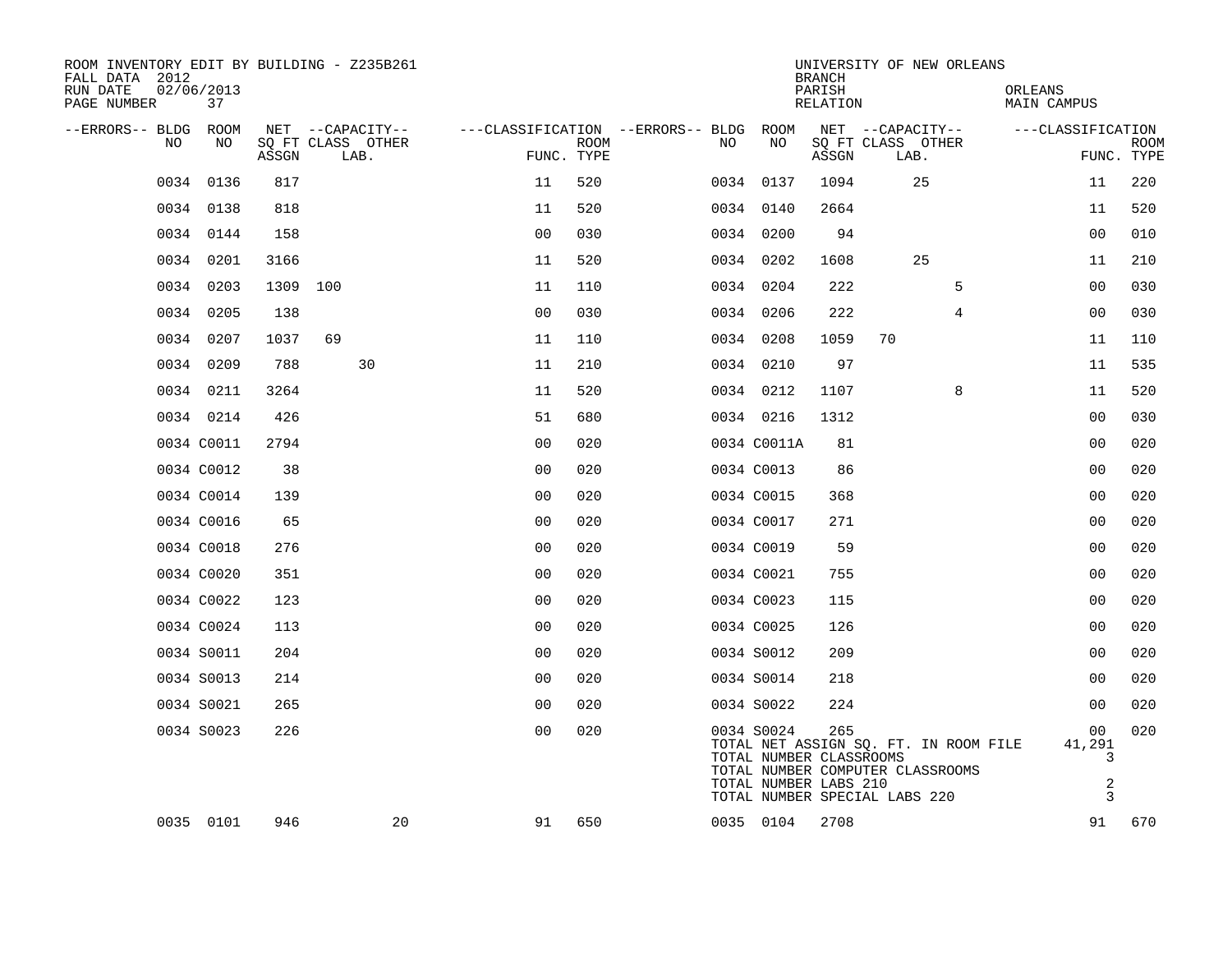| ROOM INVENTORY EDIT BY BUILDING - Z235B261<br>FALL DATA 2012<br>RUN DATE<br>PAGE NUMBER | 02/06/2013 | 38         |          |                                               |              |                                        |                           |     |                                                                                                                                     | <b>BRANCH</b><br>PARISH<br>RELATION |                           | UNIVERSITY OF NEW ORLEANS |                                       | ORLEANS<br>MAIN CAMPUS |                           |
|-----------------------------------------------------------------------------------------|------------|------------|----------|-----------------------------------------------|--------------|----------------------------------------|---------------------------|-----|-------------------------------------------------------------------------------------------------------------------------------------|-------------------------------------|---------------------------|---------------------------|---------------------------------------|------------------------|---------------------------|
| --ERRORS-- BLDG ROOM                                                                    | NO         | NO         | ASSGN    | NET --CAPACITY--<br>SQ FT CLASS OTHER<br>LAB. |              | ---CLASSIFICATION --ERRORS-- BLDG ROOM | <b>ROOM</b><br>FUNC. TYPE | NO. | NO                                                                                                                                  | ASSGN                               | SQ FT CLASS OTHER<br>LAB. | NET --CAPACITY--          |                                       | ---CLASSIFICATION      | <b>ROOM</b><br>FUNC. TYPE |
|                                                                                         | 0035       | 0105       | 252      |                                               | 10           | 91                                     | 670                       |     | 0035 0105B                                                                                                                          | 176                                 |                           | 2                         |                                       | 91                     | 310                       |
|                                                                                         | 0035       | 0105C      | 176      |                                               | 2            | 91                                     | 310                       |     | 0035 0106                                                                                                                           | 252                                 |                           | 10                        |                                       | 91                     | 670                       |
|                                                                                         | 0035       | 0107       | 528      |                                               | 20           | 91                                     | 670                       |     | 0035 0108                                                                                                                           | 2830                                |                           |                           |                                       | 91                     | 635                       |
|                                                                                         | 0035       | 0108A      | 70       |                                               |              | 91                                     | 635                       |     | 0035 0108B                                                                                                                          | 112                                 |                           |                           |                                       | 91                     | 635                       |
|                                                                                         | 0035       | 0108C      | 58       |                                               |              | 91                                     | 635                       |     | 0035 0108D                                                                                                                          | 62                                  |                           |                           |                                       | 91                     | 635                       |
|                                                                                         | 0035       | 0109       | 117      |                                               | 2            | 0 <sub>0</sub>                         | 030                       |     | 0035 0110                                                                                                                           | 118                                 |                           | 2                         |                                       | 00                     | 030                       |
|                                                                                         | 0035       | 0111       | 104      |                                               |              | 91                                     | 635                       |     | 0035 0112                                                                                                                           | 130                                 |                           | $\mathbf{1}$              |                                       | 91                     | 310                       |
|                                                                                         | 0035       | 0113       | 233      |                                               | $\mathbf{1}$ | 91                                     | 315                       |     | 0035 0114                                                                                                                           | 259                                 |                           |                           |                                       | 91                     | 635                       |
|                                                                                         | 0035       | 0115       | 184      |                                               |              | 91                                     | 635                       |     | 0035 0116                                                                                                                           | 484                                 |                           |                           |                                       | 91                     | 635                       |
|                                                                                         | 0035       | 0117       | 274      |                                               |              | 91                                     | 635                       |     | 0035 0118                                                                                                                           | 4439                                |                           | 300                       |                                       | 91                     | 630                       |
|                                                                                         | 0035 0119  |            | 234      |                                               | 3            | 0 <sub>0</sub>                         | 030                       |     | 0035 0120                                                                                                                           | 230                                 |                           | 5                         |                                       | 00                     | 030                       |
|                                                                                         | 0035 0130  |            | 276      |                                               |              | 00                                     | 030                       |     | 0035 0131                                                                                                                           | 473                                 |                           |                           |                                       | 00                     | 030                       |
|                                                                                         | 0035 0132  |            | 518      |                                               |              | 0 <sub>0</sub>                         | 030                       |     | 0035 C0011                                                                                                                          | 690                                 |                           |                           |                                       | 00                     | 020                       |
|                                                                                         |            | 0035 C0012 | 664      |                                               |              | 0 <sub>0</sub>                         | 020                       |     | 0035 C0013<br>TOTAL NUMBER CLASSROOMS<br>TOTAL NUMBER COMPUTER CLASSROOMS<br>TOTAL NUMBER LABS 210<br>TOTAL NUMBER SPECIAL LABS 220 | 108                                 |                           |                           | TOTAL NET ASSIGN SQ. FT. IN ROOM FILE | 00<br>14,277           | 020                       |
|                                                                                         | 0036 1000  |            | 1428 109 |                                               |              | 11                                     | 110                       |     | 0036 1001                                                                                                                           | 201                                 |                           | 2                         |                                       | 11                     | 220                       |
|                                                                                         | 0036 1003  |            | 112      |                                               | $\mathbf{1}$ | 11                                     | 310                       |     | 0036 1004                                                                                                                           | 719                                 |                           | 24                        |                                       | 11                     | 210                       |
|                                                                                         |            | 0036 1004A | 279      | 3                                             |              | 11                                     | 220                       |     | 0036 1005                                                                                                                           | 394                                 |                           |                           |                                       | 0 <sub>0</sub>         | 030                       |
|                                                                                         | 0036 1006  |            | 725      | 24                                            |              | 11                                     | 210                       |     | 0036 1007                                                                                                                           | 289                                 |                           | 2                         |                                       | 11                     | 220                       |
|                                                                                         | 0036 1008  |            | 228      | $\mathbf{1}$                                  |              | 11                                     | 250                       |     | 0036 1009                                                                                                                           | 690                                 | 24                        |                           |                                       | 11                     | 110                       |
|                                                                                         | 0036 1010  |            | 378      |                                               | 25           | 11                                     | 310                       |     | 0036 1010A                                                                                                                          | 195                                 |                           | 3                         |                                       | 11                     | 250                       |
|                                                                                         | 0036 1011  |            | 75       |                                               | $\mathbf{1}$ | 11                                     | 310                       |     | 0036 1012                                                                                                                           | 1191                                |                           | 5                         |                                       | 11                     | 220                       |
|                                                                                         | 0036 1013  |            | 281      | $\mathbf{1}$                                  |              | 11                                     | 220                       |     | 0036 1014                                                                                                                           | 229                                 |                           |                           |                                       | 63                     | 735                       |
|                                                                                         | 0036 1015  |            | 121      | $\mathbf{1}$                                  |              | 11                                     | 250                       |     | 0036 1016                                                                                                                           | 153                                 |                           |                           |                                       | 11                     | 730                       |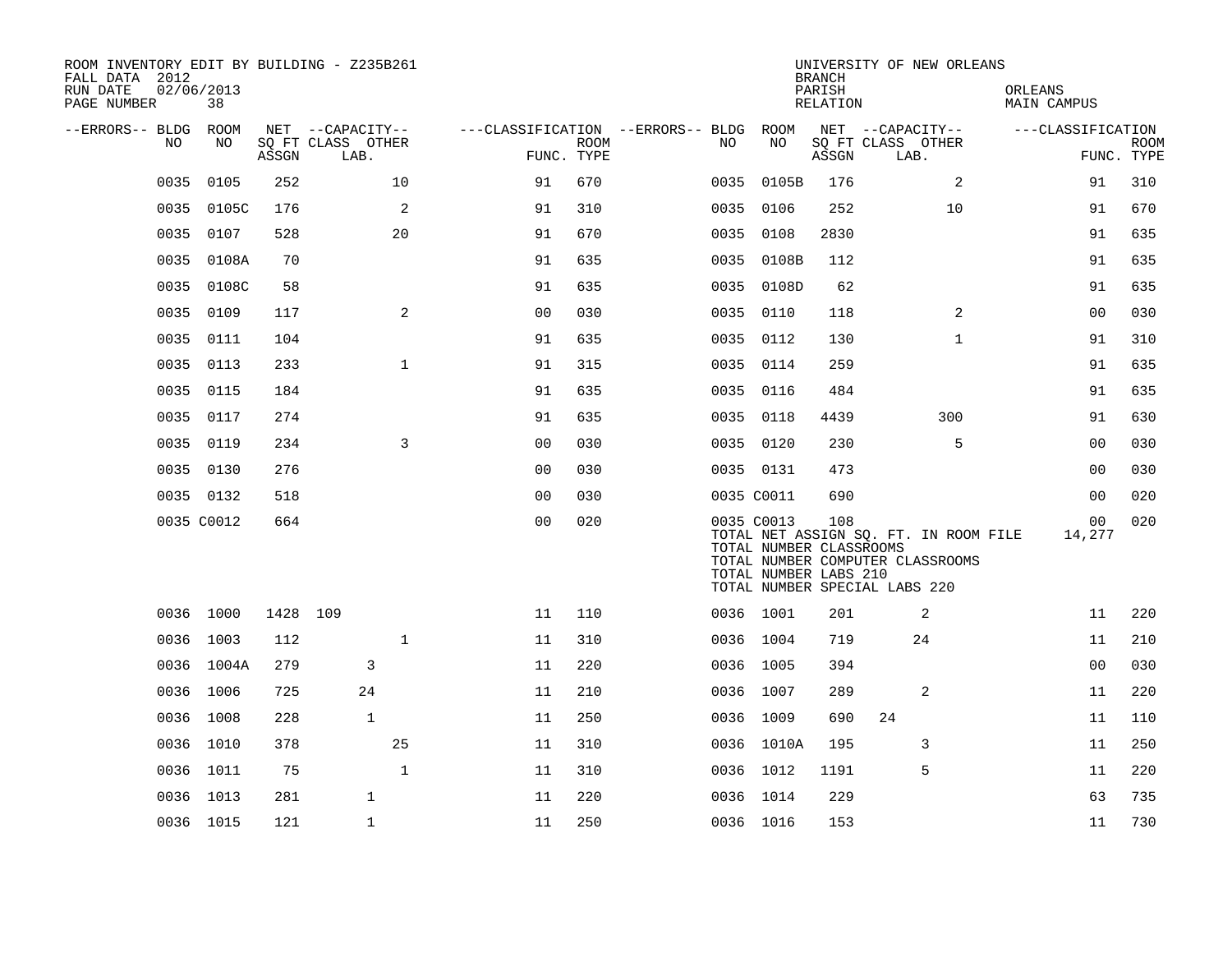| ROOM INVENTORY EDIT BY BUILDING - Z235B261<br>FALL DATA 2012<br>RUN DATE<br>PAGE NUMBER | 02/06/2013<br>39 |       |                           |                |                           |                                   |            | <b>BRANCH</b><br>PARISH<br><b>RELATION</b> | UNIVERSITY OF NEW ORLEANS | ORLEANS<br><b>MAIN CAMPUS</b> |                           |
|-----------------------------------------------------------------------------------------|------------------|-------|---------------------------|----------------|---------------------------|-----------------------------------|------------|--------------------------------------------|---------------------------|-------------------------------|---------------------------|
| --ERRORS-- BLDG                                                                         | ROOM             |       | NET --CAPACITY--          |                |                           | ---CLASSIFICATION --ERRORS-- BLDG | ROOM       |                                            | NET --CAPACITY--          | ---CLASSIFICATION             |                           |
| NO.                                                                                     | NO               | ASSGN | SQ FT CLASS OTHER<br>LAB. |                | <b>ROOM</b><br>FUNC. TYPE | NO                                | NO         | ASSGN                                      | SQ FT CLASS OTHER<br>LAB. |                               | <b>ROOM</b><br>FUNC. TYPE |
| 0036                                                                                    | 1017             | 99    | $\mathbf{1}$              | 11             | 310                       | 0036                              | 1018       | 48                                         |                           | 0 <sub>0</sub>                | 030                       |
| 0036                                                                                    | 1019             | 292   | $\,8\,$                   | 0 <sub>0</sub> | 030                       | 0036                              | 1020       | 1568                                       | 10                        | 11                            | 220                       |
| 0036                                                                                    | 1020A            | 168   | $\mathbf{1}$              | 11             | 310                       | 0036                              | 1020B      | 86                                         | $\mathbf 1$               | 11                            | 250                       |
|                                                                                         | 0036 1020C       | 86    | $\mathbf{1}$              | 11             | 250                       |                                   | 0036 1020D | 115                                        | 2                         | 22                            | 255                       |
| 0036                                                                                    | 1020E            | 161   | $\mathbf{1}$              | 11             | 310                       |                                   | 0036 1020G | 232                                        | $\mathbf{1}$              | 11                            | 310                       |
|                                                                                         | 0036 1021        | 38    |                           | 0 <sub>0</sub> | 010                       |                                   | 0036 1022  | 480                                        | 3                         | 22                            | 220                       |
| 0036                                                                                    | 1023             | 788   | 24                        | 11             | 210                       |                                   | 0036 1024  | 703                                        |                           | 0 <sub>0</sub>                | 030                       |
|                                                                                         | 0036 1025        | 499   | 5                         | 11             | 220                       |                                   | 0036 1025B | 365                                        | 4                         | 11                            | 310                       |
| 0036                                                                                    | 1026             | 402   | $\overline{4}$            | 11             | 310                       |                                   | 0036 1026A | 289                                        | $\mathbf{1}$              | 11                            | 310                       |
|                                                                                         | 0036 1026B       | 86    | 10                        | 11             | 730                       |                                   | 0036 1027  | 244                                        | $\mathbf{1}$              | 11                            | 310                       |
| 0036                                                                                    | 1028             | 396   |                           | 0 <sub>0</sub> | 030                       |                                   | 0036 1029  | 413                                        | $\mathbf{1}$              | 11                            | 310                       |
|                                                                                         | 0036 1031        | 351   | 10                        | 22             | 310                       |                                   | 0036 1034  | 108                                        | $\mathbf{1}$              | 11                            | 310                       |
| 0036                                                                                    | 1035             | 150   | $\mathbf{1}$              | 22             | 310                       |                                   | 0036 1036  | 149                                        | $\mathbf{1}$              | 11                            | 310                       |
|                                                                                         | 0036 1037        | 397   |                           | 0 <sub>0</sub> | 030                       |                                   | 0036 1038  | 651                                        | 8                         | 22                            | 250                       |
| 0036                                                                                    | 1039             | 227   | $\mathbf{1}$              | 11             | 310                       |                                   | 0036 1040  | 741                                        | 24                        | 22                            | 250                       |
|                                                                                         | 0036 1040A       | 236   | $\mathbf{1}$              | 11             | 250                       |                                   | 0036 1041  | 1338                                       | 20                        | 11                            | 210                       |
|                                                                                         | 0036 1041A       | 121   | $\mathbf{1}$              | 11             | 250                       |                                   | 0036 1041B | 143                                        | $\mathbf{1}$              | 11                            | 310                       |
| 0036                                                                                    | 1042             | 106   | $\mathbf{1}$              | 22             | 310                       |                                   | 0036 1043  | 785                                        | 24                        | 11                            | 210                       |
|                                                                                         | 0036 1043A       | 228   |                           | 11             | 215                       |                                   | 0036 1044  | 674                                        | 12                        | 22                            | 250                       |
| 0036                                                                                    | 1045             | 39    |                           | 0 <sub>0</sub> | 010                       |                                   | 0036 1046  | 104                                        | $\mathbf{1}$              | 11                            | 310                       |
|                                                                                         | 0036 1047        | 735   | 5                         | 22             | 220                       |                                   | 0036 1047A | 233                                        | 3                         | 11                            | 220                       |
| 0036                                                                                    | 1048             | 194   | $\overline{4}$            | 00             | 030                       |                                   | 0036 1049  | 101                                        | 2                         | 00                            | 030                       |
|                                                                                         | 0036 1050        | 100   | 3                         | 0 <sub>0</sub> | 030                       |                                   | 0036 1051  | 115                                        |                           | 11                            | 225                       |
| 0036                                                                                    | 1052             | 102   | $\mathbf{1}$              | 11             | 250                       |                                   | 0036 1053  | 69                                         | $\mathbf 1$               | 46                            | 250                       |
|                                                                                         | 0036 1054        | 149   | $\mathbf 1$               | 11             | 255                       | 0036                              | 1054A      | 62                                         |                           | 11                            | 225                       |
|                                                                                         | 0036 1054B       | 135   | $\mathbf{1}$              | 11             | 220                       |                                   | 0036 1055  | 497                                        | 3                         | 22                            | 220                       |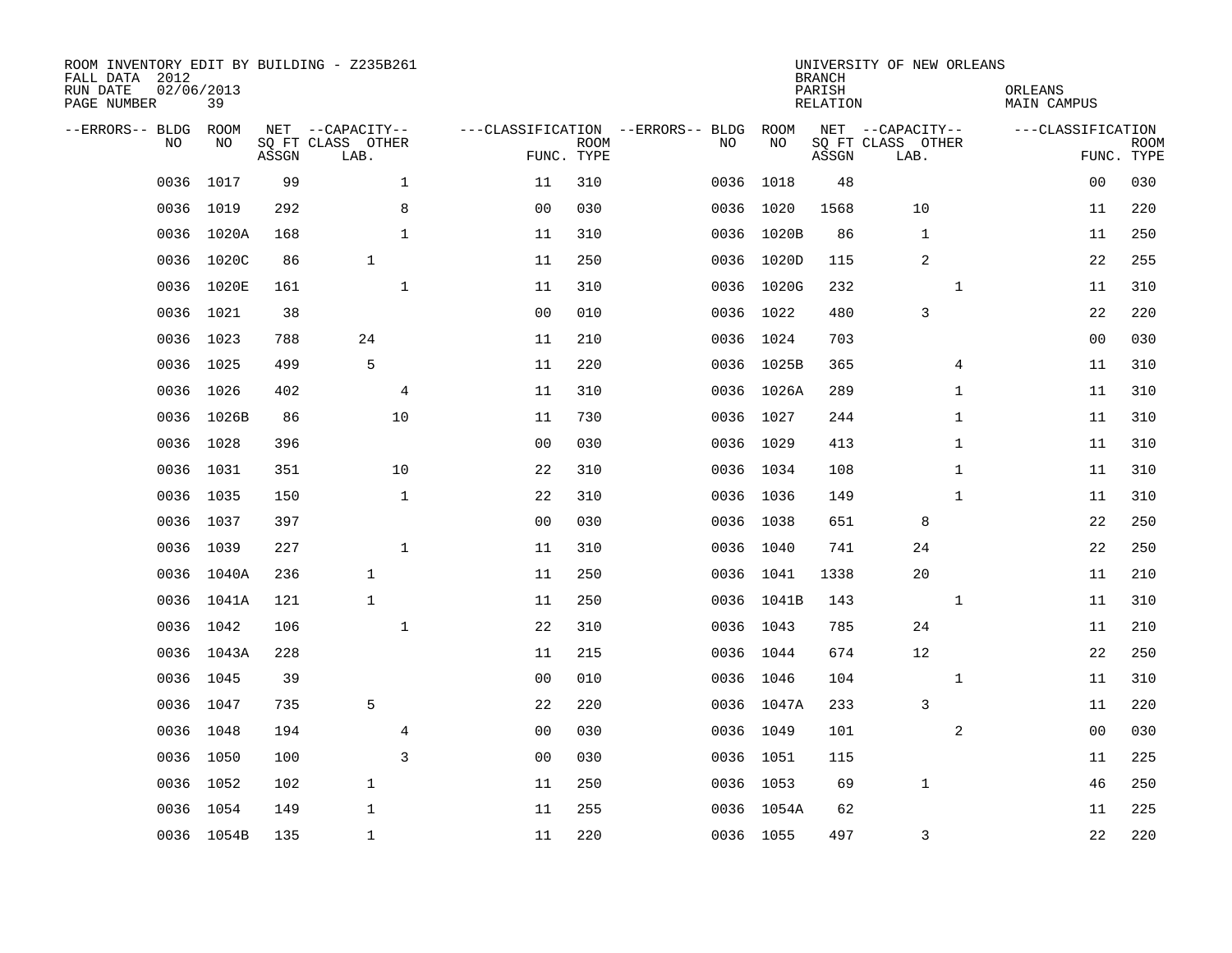| ROOM INVENTORY EDIT BY BUILDING - Z235B261<br>FALL DATA 2012<br>RUN DATE<br>PAGE NUMBER | 02/06/2013<br>40 |       |                                               |                |                           |                                         |            | <b>BRANCH</b><br>PARISH<br><b>RELATION</b> | UNIVERSITY OF NEW ORLEANS                     |              | ORLEANS<br><b>MAIN CAMPUS</b> |                           |
|-----------------------------------------------------------------------------------------|------------------|-------|-----------------------------------------------|----------------|---------------------------|-----------------------------------------|------------|--------------------------------------------|-----------------------------------------------|--------------|-------------------------------|---------------------------|
| --ERRORS-- BLDG<br>NO.                                                                  | ROOM<br>NO       | ASSGN | NET --CAPACITY--<br>SQ FT CLASS OTHER<br>LAB. |                | <b>ROOM</b><br>FUNC. TYPE | ---CLASSIFICATION --ERRORS-- BLDG<br>NO | ROOM<br>NO | ASSGN                                      | NET --CAPACITY--<br>SQ FT CLASS OTHER<br>LAB. |              | ---CLASSIFICATION             | <b>ROOM</b><br>FUNC. TYPE |
| 0036                                                                                    | 1055A            | 145   | $\mathbf{1}$                                  | 11             | 220                       |                                         | 0036 1056  | 701                                        | 47                                            |              | 11                            | 110                       |
|                                                                                         | 0036 1056A       | 227   | $\mathbf 1$                                   | 22             | 310                       |                                         | 0036 1057  | 111                                        |                                               |              | 11                            | 225                       |
| 0036                                                                                    | 1058             | 108   | $\mathbf 1$                                   | 11             | 310                       |                                         | 0036 1059  | 596                                        | 16                                            |              | 22                            | 220                       |
|                                                                                         | 0036 1059A       | 211   | 3                                             | 11             | 220                       |                                         | 0036 1059B | 82                                         | 2                                             |              | 11                            | 220                       |
| 0036                                                                                    | 1060             | 692   | 18                                            | 11             | 220                       |                                         | 0036 1061  | 393                                        |                                               |              | 0 <sub>0</sub>                | 030                       |
|                                                                                         | 0036 1062        | 110   | $\mathbf{1}$                                  | 11             | 310                       |                                         | 0036 1063  | 680                                        | 3                                             |              | 22                            | 220                       |
| 0036                                                                                    | 1063A            | 228   | $\mathbf{1}$                                  | 11             | 225                       |                                         | 0036 1064  | 731                                        |                                               | 40           | 11                            | 350                       |
|                                                                                         | 0036 1065        | 388   | 3                                             | 46             | 310                       |                                         | 0036 1065A | 143                                        |                                               |              | 46                            | 315                       |
| 0036                                                                                    | 1065B            | 116   |                                               | 46             | 315                       | 0036                                    | 1066       | 151                                        |                                               | $\mathbf{1}$ | 46                            | 310                       |
|                                                                                         | 0036 1067        | 103   | $\mathbf 1$                                   | 11             | 310                       |                                         | 0036 1068  | 105                                        |                                               | $\mathbf{1}$ | 11                            | 310                       |
| 0036                                                                                    | 1069             | 104   | $\mathbf{1}$                                  | 11             | 310                       | 0036                                    | 2001       | 349                                        |                                               | 2            | 46                            | 310                       |
| 0036                                                                                    | 2001A            | 145   | $\mathbf{1}$                                  | 46             | 310                       | 0036                                    | 2001B      | 114                                        |                                               |              | 46                            | 315                       |
| 0036                                                                                    | 2002             | 204   | $\mathbf 1$                                   | 11             | 310                       | 0036                                    | 2003       | 133                                        |                                               | $\mathbf{1}$ | 11                            | 310                       |
| 0036                                                                                    | 2004             | 135   | $\mathbf 1$                                   | 11             | 310                       | 0036                                    | 2005       | 133                                        |                                               | $\mathbf{1}$ | 11                            | 310                       |
| 0036                                                                                    | 2006             | 134   | 1                                             | 11             | 310                       | 0036                                    | 2007       | 135                                        |                                               | $\mathbf{1}$ | 11                            | 310                       |
| 0036                                                                                    | 2008             | 133   | $\mathbf{1}$                                  | 11             | 310                       | 0036                                    | 2009       | 133                                        |                                               | $\mathbf{1}$ | 11                            | 310                       |
| 0036                                                                                    | 2010             | 116   | $\mathbf{1}$                                  | 11             | 315                       | 0036                                    | 2011       | 78                                         | 1                                             |              | 22                            | 250                       |
| 0036                                                                                    | 2011A            | 107   | $\mathbf{1}$                                  | 22             | 250                       | 0036                                    | 2012       | 78                                         | 2                                             |              | 22                            | 250                       |
| 0036                                                                                    | 2012A            | 106   | 2                                             | 22             | 220                       | 0036                                    | 2013       | 702                                        | 46                                            |              | 11                            | 110                       |
| 0036                                                                                    | 2014             | 397   |                                               | 0 <sub>0</sub> | 030                       | 0036                                    | 2015       | 718                                        |                                               | 30           | 11                            | 550                       |
| 0036                                                                                    | 2016             | 350   | 6                                             | 11             | 225                       | 0036                                    | 2017       | 76                                         |                                               | $\mathbf{1}$ | 00                            | 020                       |
| 0036                                                                                    | 2017A            | 54    | $\mathbf{1}$                                  | 22             | 250                       | 0036                                    | 2017B      | 52                                         | 1                                             |              | 22                            | 250                       |
| 0036                                                                                    | 2017C            | 52    | $\mathbf{1}$                                  | 22             | 250                       | 0036                                    | 2017D      | 102                                        | 3                                             |              | 22                            | 250                       |
| 0036                                                                                    | 2017E            | 357   | 5                                             | 22             | 250                       | 0036                                    | 2018       | 1089                                       | 30                                            |              | 11                            | 210                       |
| 0036                                                                                    | 2019             | 103   | $\overline{2}$                                | 11             | 220                       | 0036                                    | 2019A      | 103                                        | 2                                             |              | 11                            | 220                       |
|                                                                                         | 0036 2022        | 229   |                                               | 45             | 225                       |                                         | 0036 2023  | 49                                         |                                               |              | 11                            | 730                       |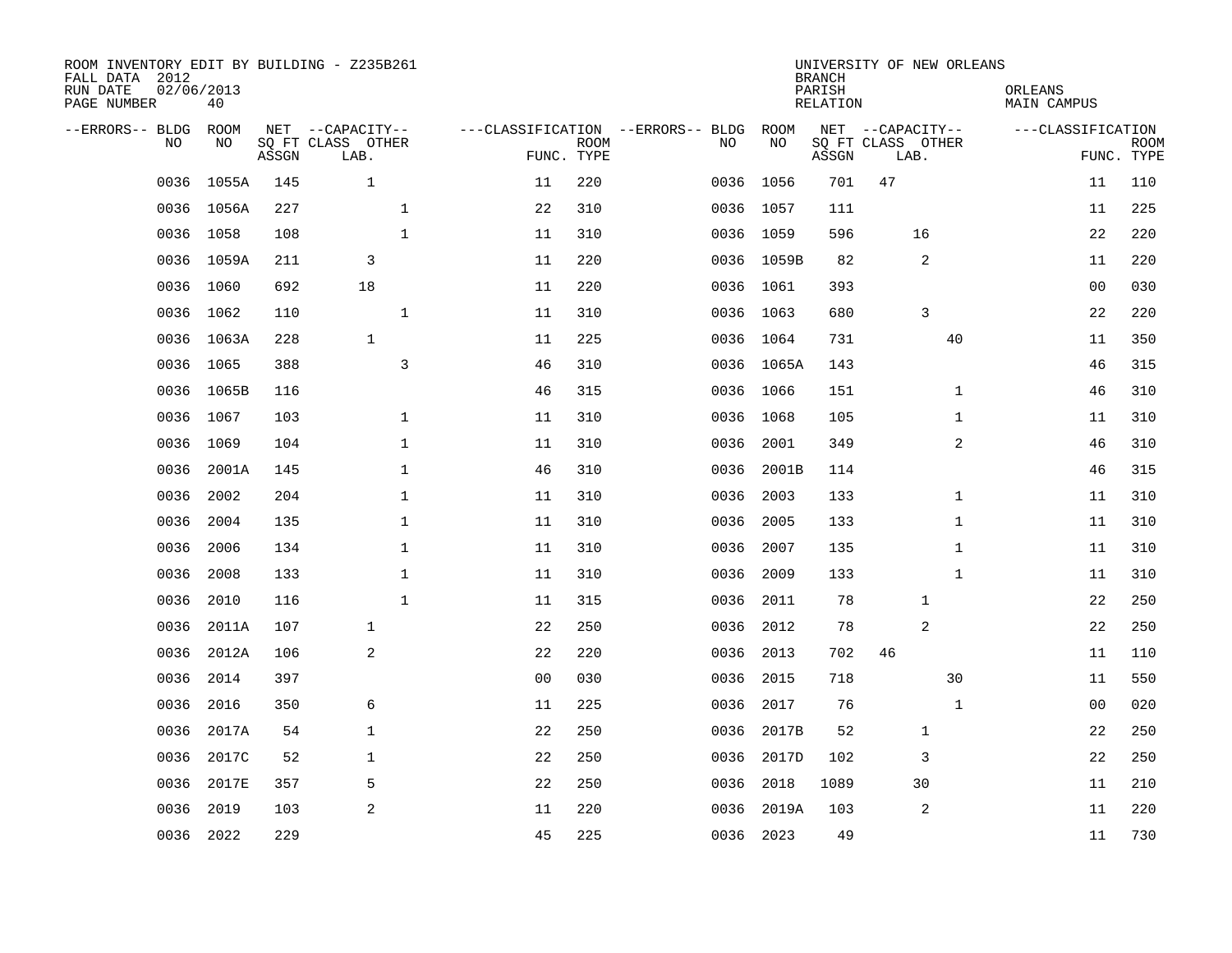| ROOM INVENTORY EDIT BY BUILDING - Z235B261<br>FALL DATA 2012<br>RUN DATE<br>PAGE NUMBER | 02/06/2013<br>41 |       |                           |                |             |                                   |             | <b>BRANCH</b><br>PARISH<br><b>RELATION</b> | UNIVERSITY OF NEW ORLEANS | ORLEANS<br><b>MAIN CAMPUS</b> |                           |
|-----------------------------------------------------------------------------------------|------------------|-------|---------------------------|----------------|-------------|-----------------------------------|-------------|--------------------------------------------|---------------------------|-------------------------------|---------------------------|
| --ERRORS-- BLDG                                                                         | ROOM             |       | NET --CAPACITY--          |                |             | ---CLASSIFICATION --ERRORS-- BLDG | <b>ROOM</b> |                                            | NET --CAPACITY--          | ---CLASSIFICATION             |                           |
| N <sub>O</sub>                                                                          | NO.              | ASSGN | SO FT CLASS OTHER<br>LAB. | FUNC. TYPE     | <b>ROOM</b> | NO.                               | NO          | ASSGN                                      | SQ FT CLASS OTHER<br>LAB. |                               | <b>ROOM</b><br>FUNC. TYPE |
| 0036                                                                                    | 2024             | 40    |                           | 0 <sub>0</sub> | 010         | 0036                              | 2025        | 723                                        | 50                        | 11                            | 110                       |
| 0036                                                                                    | 2026             | 684   | 20                        | 11             | 710         | 0036                              | 2027        | 719                                        | 10                        | 11                            | 250                       |
| 0036                                                                                    | 2028             | 891   | 7                         | 11             | 250         | 0036                              | 2029        | 93                                         | 2                         | 11                            | 310                       |
| 0036                                                                                    | 2030             | 1385  | 5                         | 22             | 250         | 0036                              | 2030A       | 111                                        | 5                         | 22                            | 250                       |
| 0036                                                                                    | 2031             | 93    | $\mathbf 1$               | 11             | 310         | 0036                              | 2032        | 407                                        |                           | 0 <sub>0</sub>                | 030                       |
| 0036                                                                                    | 2033             | 94    | $\mathbf{2}$              | 11             | 310         | 0036                              | 2034        | 231                                        | 3                         | 11                            | 310                       |
| 0036                                                                                    | 2035             | 92    | 1                         | 11             | 310         | 0036                              | 2036        | 94                                         | $\mathbf{1}$              | 11                            | 310                       |
| 0036                                                                                    | 2037             | 94    | 2                         | 11             | 310         | 0036                              | 2038        | 92                                         | $\mathbf{1}$              | 11                            | 310                       |
| 0036                                                                                    | 2039             | 239   | $\mathbf 1$               | 11             | 310         | 0036                              | 2040        | 95                                         | $\mathbf{1}$              | 11                            | 310                       |
| 0036                                                                                    | 2041             | 683   | 45                        | 11             | 350         | 0036                              | 2042        | 93                                         | $\mathbf{1}$              | 11                            | 310                       |
| 0036                                                                                    | 2043             | 100   | $\mathbf{1}$              | 11             | 310         | 0036                              | 2044        | 99                                         | $\mathbf{1}$              | 11                            | 310                       |
| 0036                                                                                    | 2045             | 99    | $\mathbf{1}$              | 11             | 310         | 0036                              | 2046        | 380                                        | 3                         | 46                            | 250                       |
| 0036                                                                                    | 2047             | 100   | $\mathbf 1$               | 11             | 310         | 0036                              | 2048        | 99                                         | $\mathbf{1}$              | 11                            | 310                       |
| 0036                                                                                    | 2049             | 100   | 1                         | 11             | 310         | 0036                              | 2050        | 100                                        | $\mathbf{1}$              | 11                            | 310                       |
| 0036                                                                                    | 2051             | 100   | $\mathbf 1$               | 11             | 310         | 0036                              | 2052        | 100                                        | $\mathbf{1}$              | 11                            | 310                       |
| 0036                                                                                    | 2053             | 100   | $\mathbf 1$               | 11             | 310         | 0036                              | 2054        | 168                                        | 1                         | 46                            | 250                       |
| 0036                                                                                    | 2056             | 282   | 3                         | 46             | 310         | 0036                              | 2056A       | 131                                        |                           | 46                            | 315                       |
| 0036                                                                                    | 2056B            | 129   | $\mathbf{1}$              | 46             | 310         | 0036                              | 2057        | 396                                        |                           | 00                            | 030                       |
| 0036                                                                                    | 2058             | 92    | $\mathbf{1}$              | 11             | 250         | 0036                              | 2059        | 87                                         | $\mathbf{1}$              | 11                            | 250                       |
| 0036                                                                                    | 2060             | 91    | $\mathbf{1}$              | 11             | 250         | 0036                              | 2061        | 89                                         | $\mathbf{1}$              | 11                            | 250                       |
| 0036                                                                                    | 2062             | 104   | $\mathbf{1}$              | 11             | 250         | 0036                              | 2063        | 103                                        | $\mathbf{1}$              | 11                            | 310                       |
| 0036                                                                                    | 2064             | 1075  | 71                        | 11             | 110         | 0036                              | 2065        | 889                                        | 10                        | 11                            | 250                       |
| 0036                                                                                    | 2066             | 89    | $\mathbf 1$               | 11             | 310         | 0036                              | 2066A       | 117                                        | $\mathbf{1}$              | 11                            | 310                       |
| 0036                                                                                    | 2067             | 94    | 2                         | 11             | 250         | 0036                              | 2068        | 89                                         | $\mathbf{1}$              | 11                            | 310                       |
| 0036                                                                                    | 2068A            | 116   | $\mathbf{1}$              | 11             | 310         | 0036                              | 2069        | 93                                         | 2                         | 11                            | 310                       |
|                                                                                         | 0036 2070        | 88    | $\mathbf 1$               | 11             | 310         |                                   | 0036 2070A  | 116                                        | $\mathbf{1}$              | 11                            | 310                       |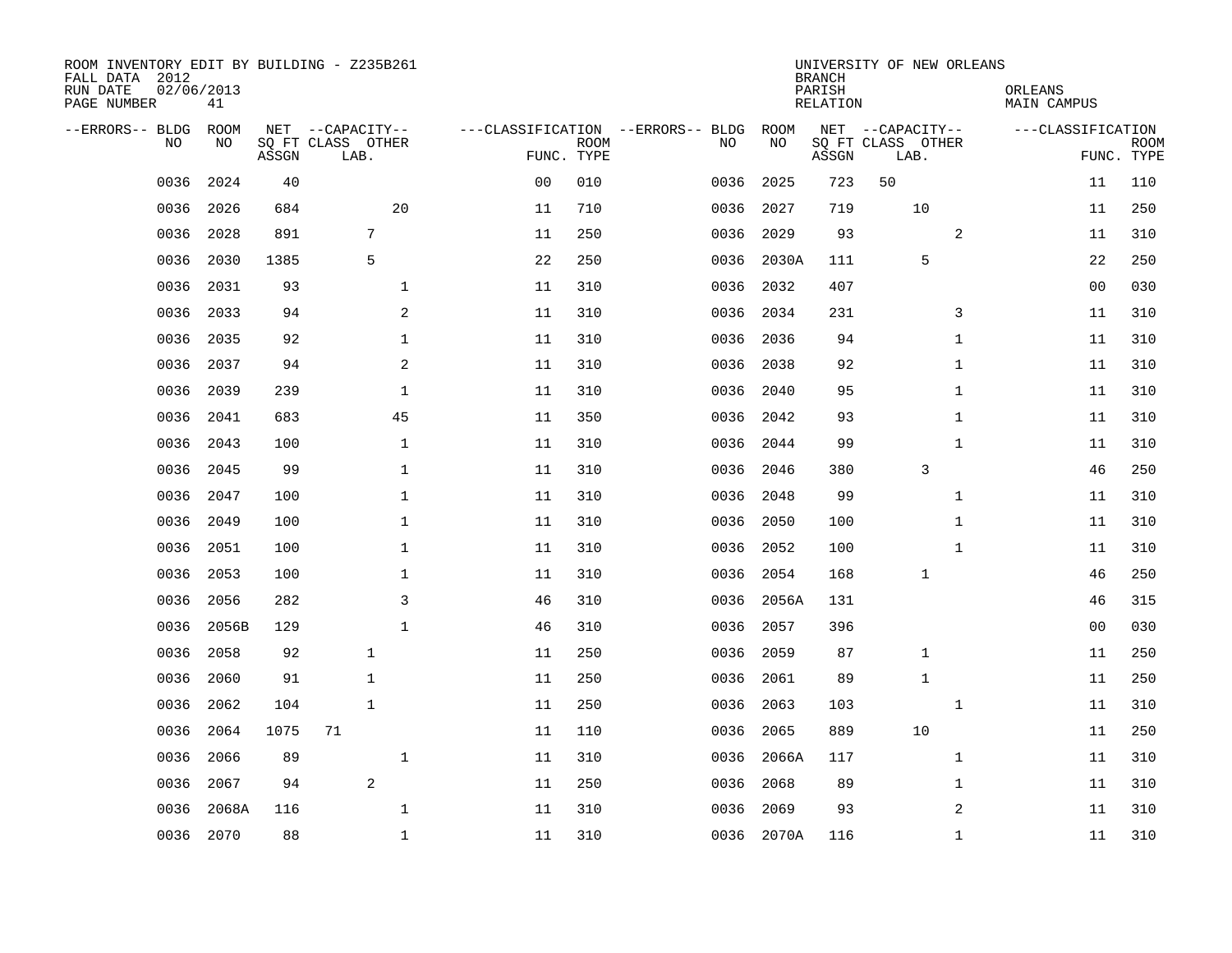| ROOM INVENTORY EDIT BY BUILDING - Z235B261<br>FALL DATA 2012<br>RUN DATE<br>PAGE NUMBER | 02/06/2013<br>42 |       |                                               |    |                           |                                         |            | <b>BRANCH</b><br>PARISH<br><b>RELATION</b> | UNIVERSITY OF NEW ORLEANS                     | ORLEANS<br><b>MAIN CAMPUS</b> |                           |
|-----------------------------------------------------------------------------------------|------------------|-------|-----------------------------------------------|----|---------------------------|-----------------------------------------|------------|--------------------------------------------|-----------------------------------------------|-------------------------------|---------------------------|
| --ERRORS-- BLDG<br>NO                                                                   | ROOM<br>NO       | ASSGN | NET --CAPACITY--<br>SQ FT CLASS OTHER<br>LAB. |    | <b>ROOM</b><br>FUNC. TYPE | ---CLASSIFICATION --ERRORS-- BLDG<br>NO | ROOM<br>NO | ASSGN                                      | NET --CAPACITY--<br>SQ FT CLASS OTHER<br>LAB. | ---CLASSIFICATION             | <b>ROOM</b><br>FUNC. TYPE |
| 0036                                                                                    | 2071             | 92    | $\sqrt{2}$                                    | 11 | 250                       | 0036                                    | 2072       | 90                                         | $\mathbf{1}$                                  | 11                            | 530                       |
| 0036                                                                                    | 2072A            | 116   | $\mathbf 1$                                   | 11 | 530                       | 0036                                    | 2073       | 93                                         | $\mathbf{1}$                                  | 11                            | 310                       |
| 0036                                                                                    | 2074             | 105   | 1                                             | 11 | 310                       | 0036                                    | 2074A      | 116                                        | $\mathbf{1}$                                  | 11                            | 315                       |
| 0036                                                                                    | 2075             | 558   | 15                                            | 11 | 250                       | 0036                                    | 2076       | 107                                        | $\mathbf{1}$                                  | 11                            | 310                       |
| 0036                                                                                    | 2076A            | 114   | $\mathbf{1}$                                  | 11 | 315                       | 0036                                    | 2077       | 43                                         |                                               | 0 <sub>0</sub>                | 010                       |
| 0036                                                                                    | 2078             | 1089  | 73                                            | 11 | 210                       | 0036                                    | 2079       | 353                                        | 1                                             | 11                            | 250                       |
| 0036                                                                                    | 2080             | 89    | $\sqrt{2}$                                    | 11 | 250                       | 0036                                    | 2080A      | 117                                        | 2                                             | 11                            | 250                       |
| 0036                                                                                    | 2081             | 89    | $\mathbf{1}$                                  | 11 | 250                       | 0036                                    | 2082       | 89                                         | $\mathbf{1}$                                  | 11                            | 220                       |
| 0036                                                                                    | 2082A            | 116   | 2                                             | 11 | 220                       | 0036                                    | 2083       | 90                                         | $\mathbf{1}$                                  | 22                            | 310                       |
| 0036                                                                                    | 2084             | 104   | $\mathbf 1$                                   | 11 | 310                       | 0036                                    | 2084A      | 117                                        | $\mathbf{1}$                                  | 11                            | 315                       |
| 0036                                                                                    | 2085             | 117   | $\mathbf{1}$                                  | 11 | 310                       | 0036                                    | 2085A      | 284                                        | 6                                             | 11                            | 220                       |
| 0036                                                                                    | 2086             | 89    | $\mathbf{1}$                                  | 22 | 250                       | 0036                                    | 2087       | 117                                        | 1                                             | 22                            | 250                       |
| 0036                                                                                    | 2088             | 101   | $\mathbf{1}$                                  | 22 | 255                       | 0036                                    | 2088A      | 123                                        | 2                                             | 11                            | 225                       |
| 0036                                                                                    | 2089             | 353   | 3                                             | 11 | 315                       | 0036                                    | 2090       | 398                                        |                                               | 00                            | 030                       |
| 0036                                                                                    | 2091             | 88    | 5                                             | 22 | 570                       | 0036                                    | 2092       | 179                                        |                                               | 0 <sub>0</sub>                | 020                       |
| 0036                                                                                    | 2092A            | 55    | $\mathbf{1}$                                  | 11 | 220                       | 0036                                    | 2092B      | 55                                         | 1                                             | 11                            | 220                       |
| 0036                                                                                    | 2092C            | 56    | $\mathbf 1$                                   | 11 | 220                       | 0036                                    | 2092D      | 56                                         | $\mathbf{1}$                                  | 11                            | 220                       |
| 0036                                                                                    | 2092E            | 55    | $\mathbf 1$                                   | 11 | 220                       | 0036                                    | 2092F      | 55                                         | $\mathbf{1}$                                  | 11                            | 220                       |
| 0036                                                                                    | 2092G            | 55    | $\mathbf{1}$                                  | 11 | 220                       | 0036                                    | 2092H      | 55                                         | $\mathbf{1}$                                  | 11                            | 220                       |
| 0036                                                                                    | 2092I            | 55    | $\mathbf{1}$                                  | 11 | 220                       | 0036                                    | 2092J      | 55                                         | 1                                             | 11                            | 220                       |
| 0036                                                                                    | 2093             | 274   |                                               | 11 | 575                       | 0036                                    | 2093A      | 160                                        |                                               | 22                            | 575                       |
| 0036                                                                                    | 2094             | 1086  | 40                                            | 11 | 250                       | 0036                                    | 2095       | 346                                        |                                               | 22                            | 570                       |
| 0036                                                                                    | 2096             | 526   |                                               | 11 | 570                       | 0036                                    | 2097       | 191                                        | 2                                             | 11                            | 250                       |
| 0036                                                                                    | 2098             | 101   | 2                                             | 11 | 220                       | 0036                                    | 2099       | 69                                         | $\mathbf 1$                                   | 11                            | 220                       |
| 0036                                                                                    | 2100             | 67    | $\mathbf 1$                                   | 11 | 220                       | 0036                                    | 2101       | 68                                         | 1                                             | 11                            | 220                       |
|                                                                                         | 0036 2102        | 67    | $\mathbf{1}$                                  | 11 | 220                       |                                         | 0036 2103  | 67                                         | 1                                             | 11                            | 220                       |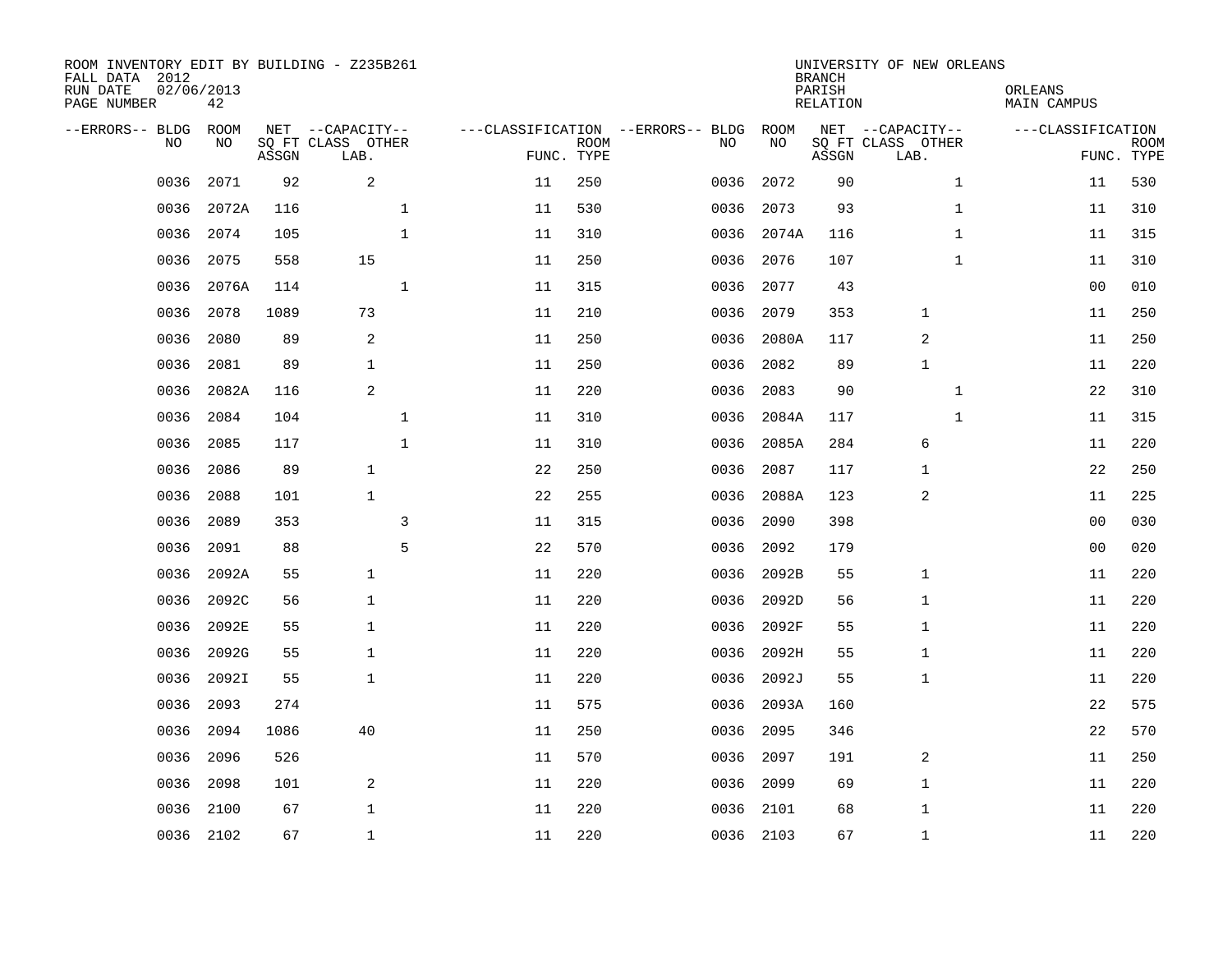| ROOM INVENTORY EDIT BY BUILDING - Z235B261<br>FALL DATA 2012<br>RUN DATE<br>PAGE NUMBER | 02/06/2013<br>43 |       |                                               |                |                           |                                        |      |                                                                | <b>BRANCH</b><br>PARISH<br>RELATION | UNIVERSITY OF NEW ORLEANS                                                                                  |              | ORLEANS<br>MAIN CAMPUS       |                           |
|-----------------------------------------------------------------------------------------|------------------|-------|-----------------------------------------------|----------------|---------------------------|----------------------------------------|------|----------------------------------------------------------------|-------------------------------------|------------------------------------------------------------------------------------------------------------|--------------|------------------------------|---------------------------|
| --ERRORS-- BLDG<br>NO.                                                                  | ROOM<br>NO.      | ASSGN | NET --CAPACITY--<br>SQ FT CLASS OTHER<br>LAB. |                | <b>ROOM</b><br>FUNC. TYPE | ---CLASSIFICATION --ERRORS-- BLDG ROOM | NO.  | NO                                                             | ASSGN                               | NET --CAPACITY--<br>SQ FT CLASS OTHER<br>LAB.                                                              |              | ---CLASSIFICATION            | <b>ROOM</b><br>FUNC. TYPE |
| 0036                                                                                    | 2104             | 67    | $\mathbf{1}$                                  |                | 220<br>11                 |                                        |      | 0036 2105                                                      | 75                                  | 1                                                                                                          |              | 11                           | 220                       |
| 0036                                                                                    | 2106             | 79    | 2                                             |                | 220<br>11                 |                                        |      | 0036 2107                                                      | 259                                 |                                                                                                            |              | 11                           | 575                       |
| 0036                                                                                    | 2108             | 327   |                                               | 8              | 0 <sub>0</sub><br>030     |                                        |      | 0036 2109                                                      | 115                                 |                                                                                                            | $\mathbf{1}$ | 11                           | 710                       |
| 0036                                                                                    | 2110             | 102   |                                               | $\overline{4}$ | 0 <sub>0</sub><br>030     |                                        |      | 0036 2111                                                      | 101                                 |                                                                                                            | 2            | 0 <sub>0</sub>               | 030                       |
|                                                                                         | 0036 2112        | 186   |                                               | $\overline{4}$ | 0 <sub>0</sub><br>030     |                                        |      | 0036 C0011                                                     | 7196                                |                                                                                                            |              | 00                           | 020                       |
|                                                                                         | 0036 C00210      | 1666  |                                               |                | 0 <sub>0</sub><br>020     |                                        |      | 0036 C0022                                                     | 486                                 |                                                                                                            |              | 0 <sub>0</sub>               | 020                       |
|                                                                                         | 0036 C0023       | 151   |                                               |                | 0 <sub>0</sub><br>020     |                                        |      | 0036 C0024                                                     | 169                                 |                                                                                                            |              | 0 <sub>0</sub>               | 020                       |
|                                                                                         | 0036 C0025       | 83    |                                               |                | 00<br>020                 |                                        |      | 0036 C0026                                                     | 83                                  |                                                                                                            |              | 00                           | 020                       |
|                                                                                         | 0036 C0027       | 118   |                                               |                | 0 <sub>0</sub><br>020     |                                        |      | 0036 C0028                                                     | 118                                 |                                                                                                            |              | 0 <sub>0</sub>               | 020                       |
|                                                                                         | 0036 C0029       | 132   |                                               |                | 0 <sub>0</sub><br>020     |                                        |      | 0036 C0030                                                     | 118                                 |                                                                                                            |              | 00                           | 020                       |
|                                                                                         | 0036 E0011       | 64    |                                               |                | 0 <sub>0</sub><br>020     |                                        |      | 0036 E0021                                                     | 64                                  |                                                                                                            |              | 00                           | 020                       |
|                                                                                         | 0036 S0011       | 322   |                                               |                | 020<br>00                 |                                        |      | 0036 S0012                                                     | 122                                 |                                                                                                            |              | 0 <sub>0</sub>               | 020                       |
|                                                                                         | 0036 S0013       | 324   |                                               |                | 0 <sub>0</sub><br>020     |                                        |      | 0036 S0021                                                     | 338                                 |                                                                                                            |              | 00                           | 020                       |
|                                                                                         | 0036 S0022       | 203   |                                               |                | 00<br>020                 |                                        |      | 0036 S0023<br>TOTAL NUMBER CLASSROOMS<br>TOTAL NUMBER LABS 210 | 336                                 | TOTAL NET ASSIGN SQ. FT. IN ROOM FILE<br>TOTAL NUMBER COMPUTER CLASSROOMS<br>TOTAL NUMBER SPECIAL LABS 220 |              | 00<br>54,519<br>6<br>7<br>43 | 020                       |
|                                                                                         | 0037 0101        | 305   |                                               | 10             | 310<br>11                 |                                        |      | 0037 0102                                                      | 141                                 |                                                                                                            | $\mathbf{1}$ | 11                           | 315                       |
|                                                                                         | 0037 0103        | 2167  | 100                                           |                | 220<br>52                 |                                        |      | 0037 0104                                                      | 56                                  |                                                                                                            |              | 11                           | 730                       |
| 0037                                                                                    | 0105             | 75    |                                               |                | 52<br>225                 |                                        |      | 0037 0105A                                                     | 139                                 |                                                                                                            |              | 52                           | 225                       |
|                                                                                         | 0037 0106        | 108   |                                               |                | 52<br>730                 |                                        |      | 0037 0107                                                      | 201                                 | 13                                                                                                         |              | 11                           | 110                       |
| 0037                                                                                    | 0107A            | 203   | 5                                             |                | 11<br>110                 |                                        |      | 0037 0107C                                                     | 23                                  |                                                                                                            |              | 11                           | 315                       |
|                                                                                         | 0037 0107D       | 76    |                                               |                | 43<br>535                 |                                        |      | 0037 0107E                                                     | 201                                 | 8                                                                                                          |              | 11                           | 220                       |
| 0037                                                                                    | 0107F            | 25    |                                               |                | 115<br>11                 |                                        | 0037 | 0108                                                           | 132                                 |                                                                                                            | $\mathbf{1}$ | 11                           | 310                       |
| 0037                                                                                    | 0108B            | 104   |                                               |                | 11<br>315                 |                                        |      | 0037 0108C                                                     | 192                                 |                                                                                                            | $\mathbf{1}$ | 11                           | 310                       |
|                                                                                         | 0037 0108D       | 126   |                                               | $\mathbf 1$    | 11<br>310                 |                                        |      | 0037 0108E                                                     | 170                                 |                                                                                                            | $\mathbf{1}$ | 11                           | 310                       |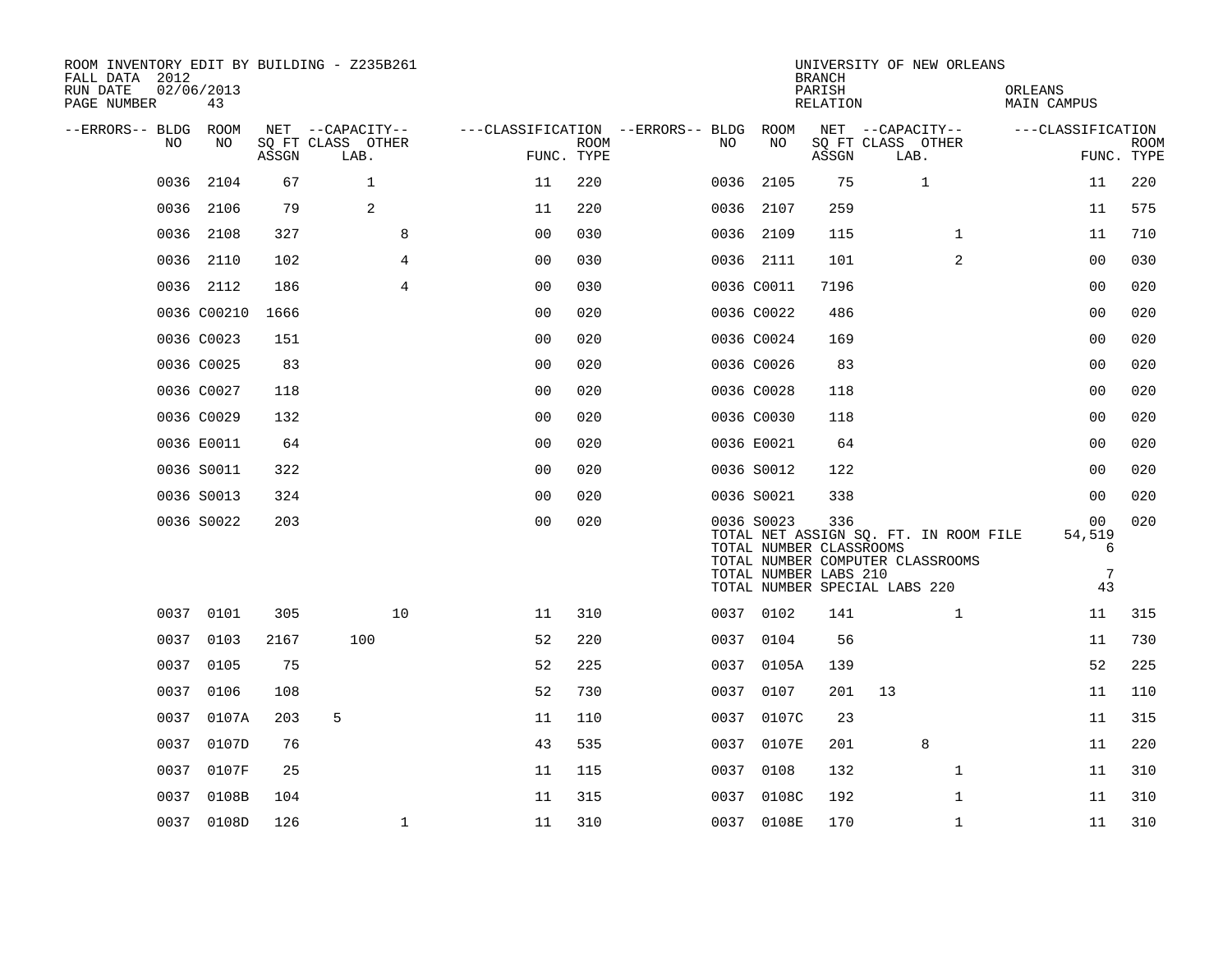| ROOM INVENTORY EDIT BY BUILDING - Z235B261<br>FALL DATA 2012 |            |       |                           |                                        |             |      |            | <b>BRANCH</b>      | UNIVERSITY OF NEW ORLEANS |                        |                           |
|--------------------------------------------------------------|------------|-------|---------------------------|----------------------------------------|-------------|------|------------|--------------------|---------------------------|------------------------|---------------------------|
| RUN DATE<br>02/06/2013<br>PAGE NUMBER                        | 44         |       |                           |                                        |             |      |            | PARISH<br>RELATION |                           | ORLEANS<br>MAIN CAMPUS |                           |
| --ERRORS-- BLDG ROOM                                         |            |       | NET --CAPACITY--          | ---CLASSIFICATION --ERRORS-- BLDG ROOM |             |      |            |                    | NET --CAPACITY--          | ---CLASSIFICATION      |                           |
| NO                                                           | NO         | ASSGN | SQ FT CLASS OTHER<br>LAB. | FUNC. TYPE                             | <b>ROOM</b> | NO   | NO         | ASSGN              | SQ FT CLASS OTHER<br>LAB. |                        | <b>ROOM</b><br>FUNC. TYPE |
| 0037                                                         | 0109       | 4852  | 372                       | 52                                     | 610         | 0037 | 0109A      | 233                |                           | 52                     | 615                       |
| 0037                                                         | 0109B      | 295   |                           | 52                                     | 615         | 0037 | 0109C      | 247                |                           | 52                     | 615                       |
| 0037                                                         | 0110       | 240   |                           | 0 <sub>0</sub>                         | 030         |      | 0037 0112A | 135                | 5                         | 0 <sub>0</sub>         | 030                       |
| 0037                                                         | 0112B      | 155   | $\overline{4}$            | 0 <sub>0</sub>                         | 030         |      | 0037 0113  | 195                |                           | 0 <sub>0</sub>         | 030                       |
| 0037                                                         | 0114       | 678   |                           | 52                                     | 615         | 0037 | 0114A      | 68                 |                           | 52                     | 655                       |
| 0037                                                         | 0114B      | 580   | 12                        | 52                                     | 220         |      | 0037 0114C | 13                 |                           | 52                     | 215                       |
| 0037                                                         | 0114D      | 257   |                           | 52                                     | 615         | 0037 | 0114E      | 323                |                           | 52                     | 615                       |
| 0037                                                         | 0114F      | 190   |                           | 52                                     | 615         |      | 0037 0114G | 415                |                           | 52                     | 615                       |
| 0037                                                         | 0114H      | 205   |                           | 52                                     | 615         | 0037 | 0115       | 30                 |                           | 0 <sub>0</sub>         | 010                       |
|                                                              | 0037 0116  | 42    |                           | 52                                     | 615         |      | 0037 0116A | 580                | 10                        | 11                     | 220                       |
| 0037                                                         | 0116B      | 13    |                           | 11                                     | 215         | 0037 | 0117       | 2519               | 250                       | 52                     | 610                       |
|                                                              | 0037 0117A | 50    | $\mathbf{1}$              | 52                                     | 615         |      | 0037 0118  | 2518               | 50                        | 11                     | 220                       |
| 0037                                                         | 0118A      | 38    |                           | 0 <sub>0</sub>                         | 020         | 0037 | 0118B      | 27                 |                           | 00                     | 020                       |
| 0037                                                         | 0119       | 853   |                           | 11                                     | 225         |      | 0037 0120  | 561                | 14                        | 11                     | 210                       |
| 0037                                                         | 0120A      | 129   |                           | 11                                     | 215         |      | 0037 0120B | 250                |                           | 11                     | 215                       |
| 0037                                                         | 0121       | 1128  | 65                        | 11                                     | 210         |      | 0037 0121A | 558                | 55                        | 11                     | 210                       |
| 0037                                                         | 0122       | 220   |                           | 0 <sub>0</sub>                         | 030         |      | 0037 0124  | 105                |                           | 0 <sub>0</sub>         | 030                       |
| 0037                                                         | 0125       | 4427  | 180                       | 52                                     | 610         | 0037 | 0127       | 752                |                           | 00                     | 030                       |
| 0037                                                         | 0201A      | 37    | $\mathbf{1}$              | 11                                     | 220         |      | 0037 0201B | 44                 | $\mathbf 1$               | 11                     | 220                       |
| 0037                                                         | 0201C      | 50    | $\mathbf{1}$              | 11                                     | 220         | 0037 | 0201D      | 40                 | 1                         | 11                     | 220                       |
| 0037                                                         | 0201E      | 53    | $\mathbf{1}$              | 11                                     | 220         |      | 0037 0201F | 38                 | $\mathbf 1$               | 11                     | 220                       |
| 0037                                                         | 0201G      | 49    | $\mathbf{1}$              | 11                                     | 220         | 0037 | 0201H      | 44                 | 1                         | 11                     | 220                       |
| 0037                                                         | 0201I      | 51    | $\mathbf 1$               | 11                                     | 220         | 0037 | 0201J      | 41                 | 1                         | 11                     | 220                       |
| 0037                                                         | 0201K      | 54    | $\mathbf{1}$              | 11                                     | 220         | 0037 | 0201L      | 38                 | 1                         | 11                     | 220                       |
| 0037                                                         | 0201M      | 44    | $\mathbf{1}$              | 11                                     | 220         | 0037 | 0201N      | 44                 | 1                         | 11                     | 220                       |
|                                                              | 0037 02010 | 41    | $\mathbf{1}$              | 11                                     | 220         |      | 0037 0201P | 47                 | $\mathbf{1}$              | 11                     | 220                       |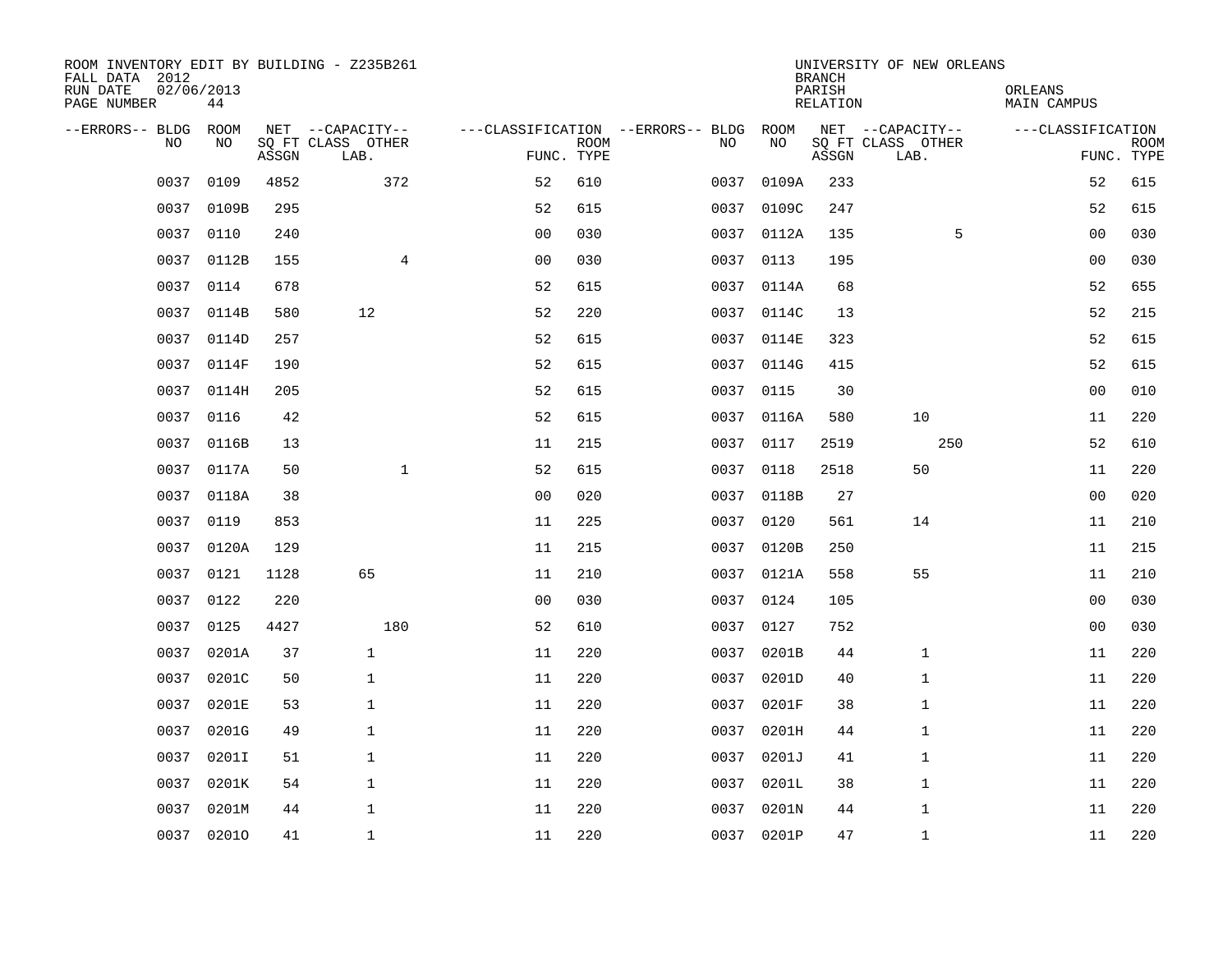| ROOM INVENTORY EDIT BY BUILDING - Z235B261<br>FALL DATA 2012<br>RUN DATE<br>PAGE NUMBER | 02/06/2013<br>45 |       |                           |                     |                           |                                   |            | <b>BRANCH</b><br>PARISH<br>RELATION | UNIVERSITY OF NEW ORLEANS | ORLEANS<br>MAIN CAMPUS |                           |
|-----------------------------------------------------------------------------------------|------------------|-------|---------------------------|---------------------|---------------------------|-----------------------------------|------------|-------------------------------------|---------------------------|------------------------|---------------------------|
| --ERRORS-- BLDG                                                                         | ROOM             |       | NET --CAPACITY--          |                     |                           | ---CLASSIFICATION --ERRORS-- BLDG | ROOM       |                                     | NET --CAPACITY--          | ---CLASSIFICATION      |                           |
| N <sub>O</sub>                                                                          | NO.              | ASSGN | SO FT CLASS OTHER<br>LAB. |                     | <b>ROOM</b><br>FUNC. TYPE | NO.                               | NO         | ASSGN                               | SQ FT CLASS OTHER<br>LAB. |                        | <b>ROOM</b><br>FUNC. TYPE |
| 0037                                                                                    | 02010            | 42    | $\mathbf{1}$              | 11                  | 220                       | 0037                              | 0201R      | 46                                  | $\mathbf 1$               | 11                     | 220                       |
| 0037                                                                                    | 0201S            | 47    |                           | $\mathbf 1$<br>11   | 310                       | 0037                              | 0201T      | 31                                  | $\mathbf{1}$              | 11                     | 310                       |
| 0037                                                                                    | 0202A            | 117   |                           | 65                  | 535                       | 0037                              | 0202B      | 157                                 | 2                         | 65                     | 310                       |
| 0037                                                                                    | 0202C            | 41    |                           | 0 <sub>0</sub>      | 030                       | 0037                              | 0203       | 973                                 | 64                        | 11                     | 610                       |
| 0037                                                                                    | 0204             | 977   | 65                        | 11                  | 110                       | 0037                              | 0205       | 108                                 | 3                         | 00                     | 030                       |
| 0037                                                                                    | 0206             | 108   |                           | 3<br>0 <sub>0</sub> | 030                       | 0037                              | 0207       | 1427                                | 10                        | 11                     | 220                       |
| 0037                                                                                    | 0207A            | 846   |                           | 11                  | 225                       | 0037                              | 0207B      | 116                                 |                           | 11                     | 225                       |
| 0037                                                                                    | 0208A            | 45    | $\mathbf{1}$              | 11                  | 220                       | 0037                              | 0208B      | 56                                  | $\mathbf{1}$              | 11                     | 220                       |
| 0037                                                                                    | 0208C            | 53    | $\mathbf{1}$              | 11                  | 220                       | 0037                              | 0208D      | 56                                  | $\mathbf{1}$              | 11                     | 220                       |
| 0037                                                                                    | 0208E            | 53    | $\mathbf{1}$              | 11                  | 220                       | 0037                              | 0208F      | 60                                  | 1                         | 11                     | 220                       |
| 0037                                                                                    | 0208G            | 56    | $\mathbf{1}$              | 11                  | 220                       | 0037                              | 0208H      | 137                                 |                           | 0 <sub>0</sub>         | 030                       |
| 0037                                                                                    | 0209             | 105   |                           | 11                  | 730                       |                                   | 0037 0210  | 105                                 |                           | 11                     | 315                       |
| 0037                                                                                    | 0211             | 321   | 6                         | 11                  | 220                       | 0037                              | 0212       | 317                                 | $\overline{4}$            | 11                     | 310                       |
| 0037                                                                                    | 0213             | 105   | $\overline{4}$            | 11                  | 220                       |                                   | 0037 0213A | 35                                  |                           | 11                     | 225                       |
| 0037                                                                                    | 0213B            | 29    |                           | 11                  | 225                       | 0037                              | 0214       | 426                                 | 22                        | 11                     | 730                       |
| 0037                                                                                    | 0215             | 663   | 15                        | 11                  | 220                       | 0037                              | 0215A      | 65                                  |                           | 11                     | 115                       |
| 0037                                                                                    | 0216             | 629   | 18                        | 11                  | 220                       | 0037                              | 0217       | 179                                 |                           | 00                     | 030                       |
| 0037                                                                                    | 0218             | 25    |                           | 0 <sub>0</sub>      | 010                       | 0037                              | 0219       | 149                                 | 10                        | 65                     | 110                       |
| 0037                                                                                    | 0219A            | 25    |                           | 65                  | 315                       |                                   | 0037 0219B | 67                                  |                           | 65                     | 535                       |
| 0037                                                                                    | 0219C            | 89    |                           | 65                  | 535                       | 0037                              | 0220       | 347                                 |                           | 0 <sub>0</sub>         | 030                       |
| 0037                                                                                    | 0221             | 200   |                           | 11                  | 615                       | 0037                              | 0223       | 221                                 |                           | 00                     | 030                       |
| 0037                                                                                    | 0225             | 506   |                           | 52                  | 615                       | 0037                              | 0226       | 187                                 |                           | 52                     | 615                       |
| 0037                                                                                    | 0301             | 165   |                           | $\mathbf{1}$<br>11  | 310                       | 0037                              | 0302       | 112                                 | $\mathbf{1}$              | 46                     | 310                       |
| 0037                                                                                    | 0303             | 121   |                           | 46                  | 730                       | 0037                              | 0304       | 112                                 | $\mathbf{1}$              | 11                     | 310                       |
| 0037                                                                                    | 0305             | 165   |                           | 4<br>11             | 310                       |                                   | 0037 0306  | 112                                 | $\mathbf{1}$              | 11                     | 310                       |
|                                                                                         | 0037 0307        | 437   |                           | $\mathbf{1}$<br>46  | 310                       |                                   | 0037 0307A | 48                                  |                           | 0 <sub>0</sub>         | 030                       |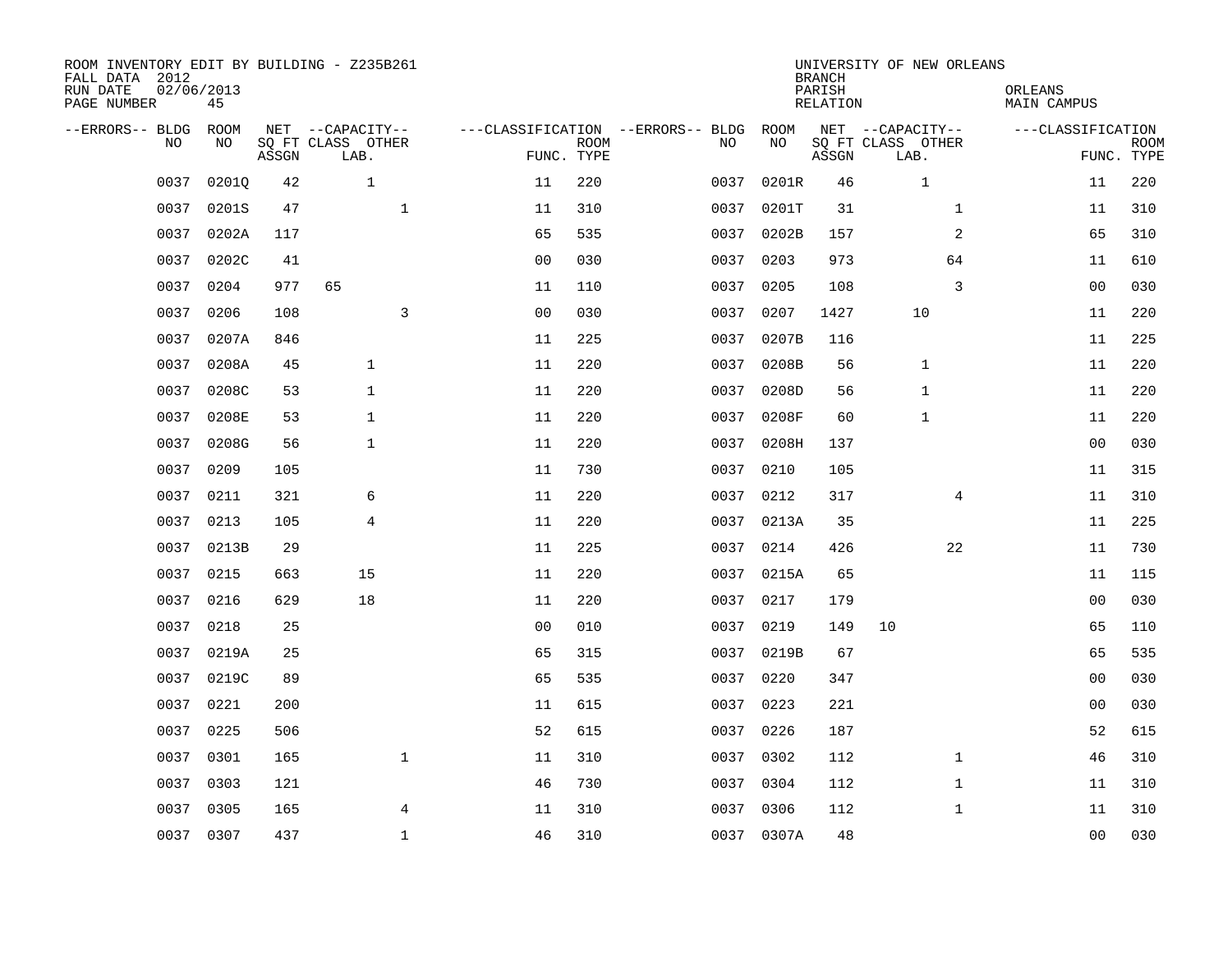| ROOM INVENTORY EDIT BY BUILDING - Z235B261<br>FALL DATA 2012<br>RUN DATE<br>PAGE NUMBER | 02/06/2013<br>46 |       |                                               |                |                           |                                         |            | <b>BRANCH</b><br>PARISH<br><b>RELATION</b> | UNIVERSITY OF NEW ORLEANS                     | ORLEANS<br><b>MAIN CAMPUS</b> |                           |
|-----------------------------------------------------------------------------------------|------------------|-------|-----------------------------------------------|----------------|---------------------------|-----------------------------------------|------------|--------------------------------------------|-----------------------------------------------|-------------------------------|---------------------------|
| --ERRORS-- BLDG<br>NO                                                                   | ROOM<br>NO       | ASSGN | NET --CAPACITY--<br>SQ FT CLASS OTHER<br>LAB. |                | <b>ROOM</b><br>FUNC. TYPE | ---CLASSIFICATION --ERRORS-- BLDG<br>NO | ROOM<br>NO | ASSGN                                      | NET --CAPACITY--<br>SQ FT CLASS OTHER<br>LAB. | ---CLASSIFICATION             | <b>ROOM</b><br>FUNC. TYPE |
| 0037                                                                                    | 0308             | 112   | $\mathbf 1$                                   | 11             | 310                       | 0037                                    | 0309       | 112                                        | $\mathbf{1}$                                  | 11                            | 310                       |
| 0037                                                                                    | 0310             | 112   | 1                                             | 11             | 310                       |                                         | 0037 0311  | 112                                        | $\mathbf{1}$                                  | 11                            | 310                       |
| 0037                                                                                    | 0312             | 112   | 1                                             | 11             | 310                       | 0037                                    | 0313       | 1010                                       | 67                                            | 11                            | 110                       |
| 0037                                                                                    | 0314             | 258   | 6                                             | 0 <sub>0</sub> | 030                       |                                         | 0037 0315  | 50                                         |                                               | 0 <sub>0</sub>                | 010                       |
| 0037                                                                                    | 0315A            | 258   | 6                                             | 0 <sub>0</sub> | 030                       | 0037                                    | 0316       | 837                                        | 55                                            | 11                            | 110                       |
| 0037                                                                                    | 0317             | 840   | 56                                            | 11             | 110                       | 0037                                    | 0318       | 842                                        | 56                                            | 11                            | 110                       |
| 0037                                                                                    | 0318A            | 43    |                                               | 11             | 115                       | 0037                                    | 0319       | 941                                        | 62                                            | 11                            | 110                       |
| 0037                                                                                    | 0319A            | 38    |                                               | 11             | 115                       | 0037                                    | 0320       | 873                                        | 58                                            | 11                            | 310                       |
| 0037                                                                                    | 0321             | 204   | 4                                             | 11             | 210                       | 0037                                    | 0322       | 208                                        | 4                                             | 21                            | 310                       |
| 0037                                                                                    | 0323             | 1018  | 67                                            | 11             | 110                       |                                         | 0037 0324  | 68                                         | 2                                             | 11                            | 310                       |
| 0037                                                                                    | 0325             | 68    | $\mathbf{1}$                                  | 11             | 310                       | 0037                                    | 0326       | 231                                        | 12                                            | 11                            | 350                       |
| 0037                                                                                    | 0327             | 68    | $\mathbf{1}$                                  | 11             | 310                       |                                         | 0037 0328  | 124                                        | 2                                             | 11                            | 310                       |
| 0037                                                                                    | 0329             | 68    | $\mathbf 1$                                   | 11             | 310                       | 0037                                    | 0330       | 108                                        |                                               | 46                            | 315                       |
| 0037                                                                                    | 0331             | 205   | $\mathbf{2}$                                  | 46             | 310                       |                                         | 0037 0332  | 105                                        | $\mathbf{1}$                                  | 11                            | 310                       |
| 0037                                                                                    | 0334             | 152   | $\mathbf 1$                                   | 11             | 310                       | 0037                                    | 0335       | 200                                        | $\mathbf{1}$                                  | 11                            | 310                       |
| 0037                                                                                    | 0336             | 162   | 11                                            | 11             | 110                       | 0037                                    | 0337       | 143                                        |                                               | 11                            | 420                       |
| 0037                                                                                    | 0338             | 353   | $\mathbf{1}$                                  | 11             | 310                       | 0037                                    | 0340       | 243                                        | $\overline{4}$                                | 11                            | 310                       |
| 0037                                                                                    | 0342             | 298   | 19                                            | 11             | 110                       | 0037                                    | 0343       | 32                                         |                                               | 11                            | 730                       |
| 0037                                                                                    | 0344             | 246   | 15                                            | 11             | 220                       |                                         | 0037 0345  | 181                                        | $\mathbf{1}$                                  | 11                            | 310                       |
| 0037                                                                                    | 0346             | 152   | $\mathbf 1$                                   | 11             | 310                       |                                         | 0037 0347  | 171                                        | $\mathbf{1}$                                  | 11                            | 310                       |
| 0037                                                                                    | 0348             | 146   | $\mathbf 1$                                   | 11             | 310                       |                                         | 0037 0349  | 182                                        | $\mathbf{1}$                                  | 11                            | 310                       |
| 0037                                                                                    | 0350             | 216   | $\mathbf 1$                                   | 11             | 310                       | 0037                                    | 0351       | 214                                        | 5                                             | 11                            | 310                       |
| 0037                                                                                    | 0352             | 423   | 28                                            | 11             | 730                       |                                         | 0037 0352A | 80                                         |                                               | 11                            | 115                       |
| 0037                                                                                    | 0353             | 181   |                                               | 0 <sub>0</sub> | 030                       | 0037                                    | 0354       | 170                                        | 11                                            | 11                            | 110                       |
| 0037                                                                                    | 0355             | 183   | 12                                            | 11             | 110                       |                                         | 0037 0356  | 114                                        | $\mathbf{1}$                                  | 11                            | 310                       |
|                                                                                         | 0037 0357        | 108   | $\mathbf 1$                                   | 11             | 310                       |                                         | 0037 0359  | 52                                         |                                               | 0 <sub>0</sub>                | 020                       |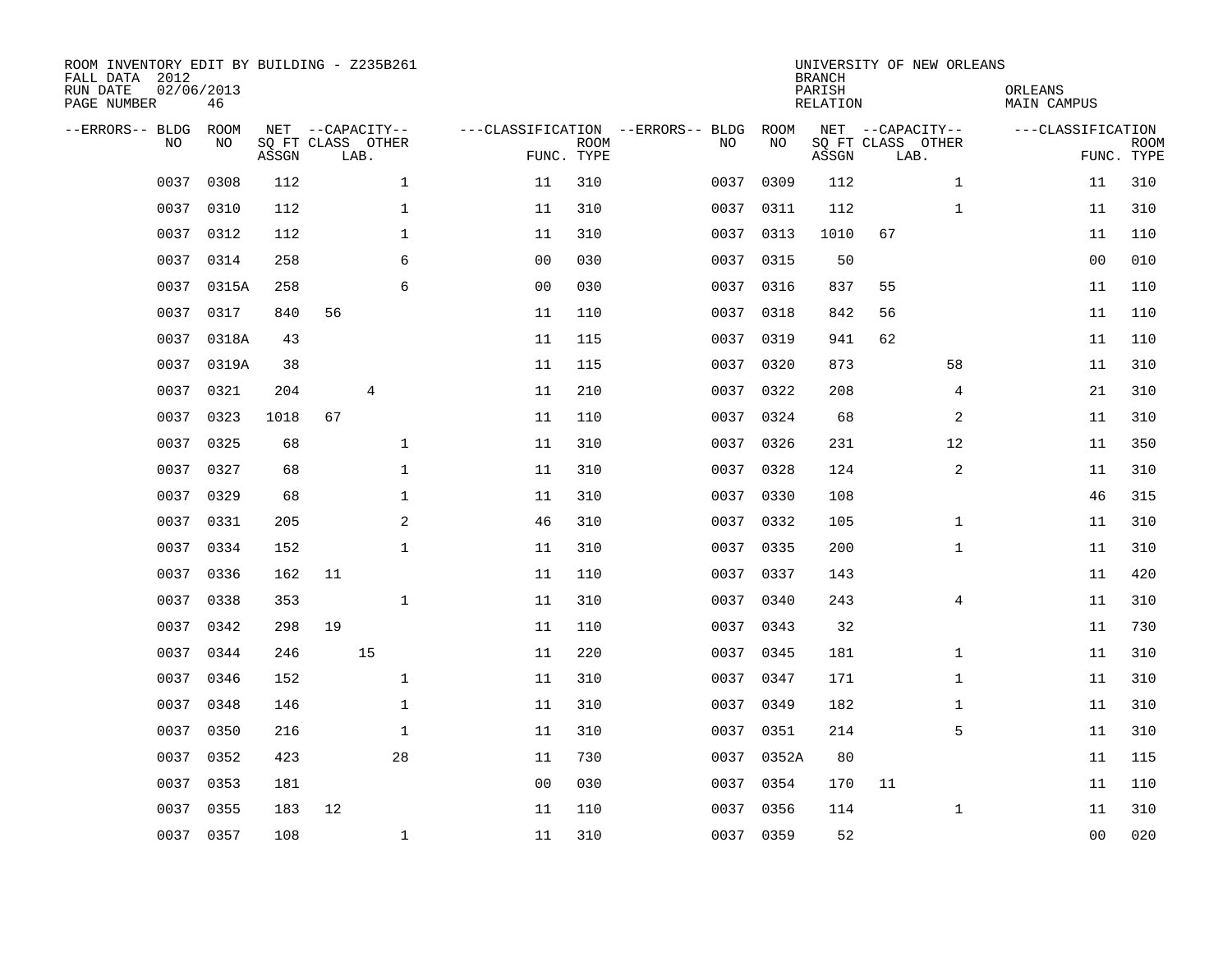| ROOM INVENTORY EDIT BY BUILDING - Z235B261<br>FALL DATA 2012 |                  |       |                           |                                        |             |    |                                                  | <b>BRANCH</b>      | UNIVERSITY OF NEW ORLEANS                                                                                  |                                      |                           |
|--------------------------------------------------------------|------------------|-------|---------------------------|----------------------------------------|-------------|----|--------------------------------------------------|--------------------|------------------------------------------------------------------------------------------------------------|--------------------------------------|---------------------------|
| RUN DATE<br>PAGE NUMBER                                      | 02/06/2013<br>47 |       |                           |                                        |             |    |                                                  | PARISH<br>RELATION |                                                                                                            | ORLEANS<br>MAIN CAMPUS               |                           |
| --ERRORS-- BLDG ROOM                                         |                  |       | NET --CAPACITY--          | ---CLASSIFICATION --ERRORS-- BLDG ROOM |             |    |                                                  |                    | NET --CAPACITY--                                                                                           | ---CLASSIFICATION                    |                           |
| NO                                                           | NO               | ASSGN | SO FT CLASS OTHER<br>LAB. | FUNC. TYPE                             | <b>ROOM</b> | NO | NO                                               | ASSGN              | SQ FT CLASS OTHER<br>LAB.                                                                                  |                                      | <b>ROOM</b><br>FUNC. TYPE |
|                                                              | 0037 0360        | 229   |                           | 52                                     | 615         |    | 0037 0361                                        | 297                |                                                                                                            | 52                                   | 615                       |
|                                                              | 0037 C0011C      | 1101  |                           | 0 <sub>0</sub>                         | 020         |    | 0037 C0011E                                      | 1082               |                                                                                                            | 0 <sub>0</sub>                       | 020                       |
|                                                              | 0037 C0011N 3765 |       |                           | 0 <sub>0</sub>                         | 020         |    | 0037 C0011W 2328                                 |                    |                                                                                                            | 0 <sub>0</sub>                       | 020                       |
|                                                              | 0037 C0012       | 122   |                           | 0 <sub>0</sub>                         | 020         |    | 0037 C0014                                       | 97                 |                                                                                                            | 0 <sub>0</sub>                       | 020                       |
|                                                              | 0037 C0021       | 1052  |                           | 0 <sub>0</sub>                         | 020         |    | 0037 C0022C                                      | 472                |                                                                                                            | 0 <sub>0</sub>                       | 020                       |
|                                                              | 0037 C0022S      | 328   |                           | 0 <sub>0</sub>                         | 020         |    | 0037 C0022W                                      | 824                |                                                                                                            | 0 <sub>0</sub>                       | 020                       |
|                                                              | 0037 C0024       | 124   |                           | 0 <sub>0</sub>                         | 020         |    | 0037 C0025                                       | 56                 |                                                                                                            | 0 <sub>0</sub>                       | 020                       |
|                                                              | 0037 C0031       | 694   |                           | 0 <sub>0</sub>                         | 020         |    | 0037 C0031C                                      | 492                |                                                                                                            | 00                                   | 020                       |
|                                                              | 0037 C0031E      | 1034  |                           | 0 <sub>0</sub>                         | 020         |    | 0037 C0031S                                      | 462                |                                                                                                            | 0 <sub>0</sub>                       | 020                       |
|                                                              | 0037 C0031W 1316 |       |                           | 0 <sub>0</sub>                         | 020         |    | 0037 C0032                                       | 88                 |                                                                                                            | 0 <sub>0</sub>                       | 020                       |
|                                                              | 0037 E0011       | 44    |                           | 0 <sub>0</sub>                         | 020         |    | 0037 E0021                                       | 44                 |                                                                                                            | 0 <sub>0</sub>                       | 020                       |
|                                                              | 0037 E0031       | 44    |                           | 0 <sub>0</sub>                         | 020         |    | 0037 S0011                                       | 271                |                                                                                                            | 0 <sub>0</sub>                       | 020                       |
|                                                              | 0037 S0012       | 203   |                           | 0 <sub>0</sub>                         | 020         |    | 0037 S0013                                       | 283                |                                                                                                            | 00                                   | 020                       |
|                                                              | 0037 S0014       | 132   |                           | 0 <sub>0</sub>                         | 020         |    | 0037 S0015                                       | 71                 |                                                                                                            | 0 <sub>0</sub>                       | 020                       |
|                                                              | 0037 S0021       | 270   |                           | 0 <sub>0</sub>                         | 020         |    | 0037 S0022                                       | 210                |                                                                                                            | 0 <sub>0</sub>                       | 020                       |
|                                                              | 0037 S0023       | 276   |                           | 00                                     | 020         |    | 0037 S0024                                       | 136                |                                                                                                            | 0 <sub>0</sub>                       | 020                       |
|                                                              | 0037 S0025       | 73    |                           | 0 <sub>0</sub>                         | 020         |    | 0037 S0031                                       | 265                |                                                                                                            | 00                                   | 020                       |
|                                                              | 0037 S0032       | 210   |                           | 0 <sub>0</sub>                         | 020         |    | 0037 S0033                                       | 305                |                                                                                                            | 0 <sub>0</sub>                       | 020                       |
|                                                              | 0037 S0034       | 132   |                           | 0 <sub>0</sub>                         | 020         |    | 0037 V0013                                       | 88                 |                                                                                                            | 0 <sub>0</sub>                       | 020                       |
|                                                              | 0037 V0015       | 37    |                           | 0 <sub>0</sub>                         | 020         |    | 0037 V0016                                       | 180                |                                                                                                            | 0 <sub>0</sub>                       | 020                       |
|                                                              | 0037 V0017       | 83    |                           | 0 <sub>0</sub>                         | 020         |    | 0037 V0018                                       | 117                |                                                                                                            | 00                                   | 020                       |
|                                                              | 0037 V0023       | 61    |                           | 0 <sub>0</sub>                         | 020         |    | TOTAL NUMBER CLASSROOMS<br>TOTAL NUMBER LABS 210 |                    | TOTAL NET ASSIGN SQ. FT. IN ROOM FILE<br>TOTAL NUMBER COMPUTER CLASSROOMS<br>TOTAL NUMBER SPECIAL LABS 220 | 50,702<br>14<br>$\overline{4}$<br>36 |                           |
|                                                              | 0038 0101 1049   |       |                           | 63                                     | 660         |    | 0038 0102                                        | 342                | 20                                                                                                         | 91                                   | 650                       |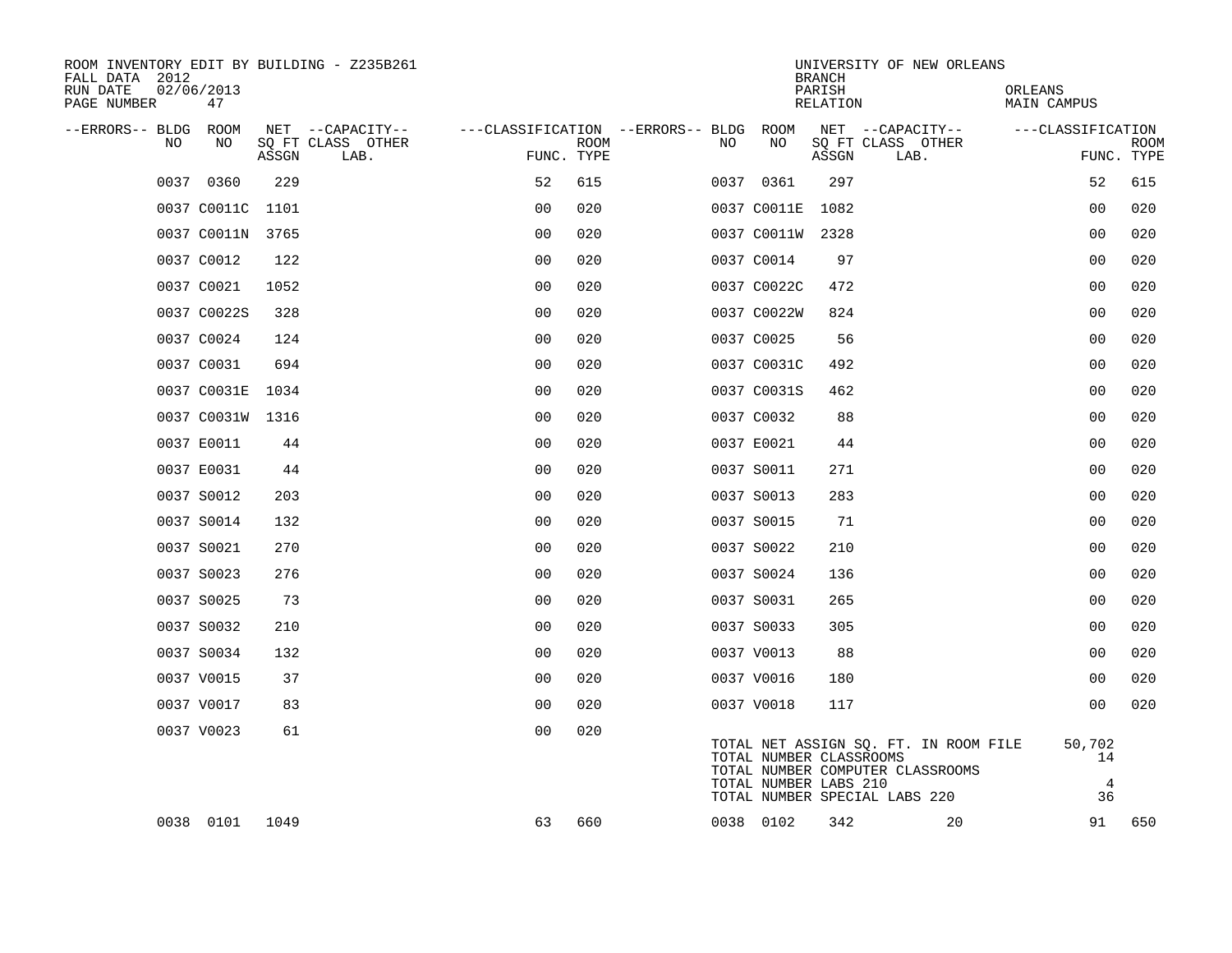| FALL DATA 2012<br>RUN DATE |      | 02/06/2013 |       | ROOM INVENTORY EDIT BY BUILDING - Z235B261    |                                                      |             |           |            | <b>BRANCH</b><br>PARISH                          | UNIVERSITY OF NEW ORLEANS                                                                                  | ORLEANS           |                           |
|----------------------------|------|------------|-------|-----------------------------------------------|------------------------------------------------------|-------------|-----------|------------|--------------------------------------------------|------------------------------------------------------------------------------------------------------------|-------------------|---------------------------|
| PAGE NUMBER                |      | 48         |       |                                               |                                                      |             |           |            | RELATION                                         |                                                                                                            | MAIN CAMPUS       |                           |
| --ERRORS-- BLDG ROOM       | NO.  | NO.        | ASSGN | NET --CAPACITY--<br>SQ FT CLASS OTHER<br>LAB. | ---CLASSIFICATION --ERRORS-- BLDG ROOM<br>FUNC. TYPE | <b>ROOM</b> | NO        | NO         | ASSGN                                            | NET --CAPACITY--<br>SQ FT CLASS OTHER<br>LAB.                                                              | ---CLASSIFICATION | <b>ROOM</b><br>FUNC. TYPE |
|                            | 0038 | 0104       | 1541  |                                               | 91                                                   | 635         | 0038      | 0105       | 132                                              | $\mathbf{1}$                                                                                               | 91                | 310                       |
|                            | 0038 | 0105A      | 132   | $\mathbf{1}$                                  | 91                                                   | 310         | 0038      | 0106       | 83                                               |                                                                                                            | 91                | 635                       |
|                            | 0038 | 0106A      | 54    | 2                                             | 0 <sub>0</sub>                                       | 030         | 0038 0107 |            | 27                                               |                                                                                                            | 0 <sub>0</sub>    | 010                       |
|                            | 0038 | 0108       | 83    |                                               | 91                                                   | 635         | 0038      | 0108A      | 54                                               | $\mathbf{1}$                                                                                               | 0 <sub>0</sub>    | 030                       |
|                            | 0038 | 0109       | 497   |                                               | 91                                                   | 750         | 0038 0110 |            | 660                                              |                                                                                                            | 00                | 030                       |
|                            | 0038 | 0111       | 5040  | 480                                           | 91                                                   | 630         | 0038 0112 |            | 1097                                             | 48                                                                                                         | 91                | 660                       |
|                            | 0038 | 0113       | 19    |                                               | 0 <sub>0</sub>                                       | 020         |           | 0038 0113A | 157                                              | 5                                                                                                          | 0 <sub>0</sub>    | 030                       |
|                            | 0038 | 0113B      | 32    |                                               | 00                                                   | 010         | 0038 0114 |            | 20                                               |                                                                                                            | 00                | 020                       |
|                            |      | 0038 0114A | 157   | 3                                             | 0 <sub>0</sub>                                       | 030         | 0038 0115 |            | 108                                              | $\mathbf{1}$                                                                                               | 91                | 310                       |
|                            |      | 0038 0115A | 143   |                                               | 91                                                   | 730         | 0038 0116 |            | 3280                                             |                                                                                                            | 91                | 670                       |
|                            |      | 0038 C0011 | 651   |                                               | 0 <sub>0</sub>                                       | 020         |           |            | TOTAL NUMBER CLASSROOMS<br>TOTAL NUMBER LABS 210 | TOTAL NET ASSIGN SQ. FT. IN ROOM FILE<br>TOTAL NUMBER COMPUTER CLASSROOMS<br>TOTAL NUMBER SPECIAL LABS 220 | 13,527            |                           |
|                            | 0039 | 0101       | 528   |                                               | 91                                                   | 950         | 0039 0102 |            | 491                                              |                                                                                                            | 91                | 950                       |
|                            | 0039 | 0103       | 491   |                                               | 91                                                   | 950         | 0039 0104 |            | 528                                              |                                                                                                            | 91                | 950                       |
|                            | 0039 | 0105       | 528   |                                               | 91                                                   | 950         | 0039 0106 |            | 491                                              |                                                                                                            | 91                | 950                       |
|                            | 0039 | 0107       | 491   |                                               | 91                                                   | 950         | 0039      | 0108       | 528                                              |                                                                                                            | 91                | 950                       |
|                            | 0039 | 0201       | 528   |                                               | 91                                                   | 950         | 0039      | 0202       | 491                                              |                                                                                                            | 91                | 950                       |
|                            | 0039 | 0203       | 491   |                                               | 91                                                   | 950         | 0039      | 0204       | 528                                              |                                                                                                            | 91                | 950                       |
|                            | 0039 | 0205       | 528   |                                               | 91                                                   | 950         | 0039      | 0206       | 491                                              |                                                                                                            | 91                | 950                       |
|                            | 0039 | 0207       | 491   |                                               | 91                                                   | 950         | 0039      | 0208       | 528                                              |                                                                                                            | 91                | 950                       |
|                            | 0039 | 0301       | 528   |                                               | 91                                                   | 950         | 0039      | 0302       | 491                                              |                                                                                                            | 91                | 950                       |
|                            | 0039 | 0303       | 491   |                                               | 91                                                   | 950         | 0039      | 0304       | 528                                              |                                                                                                            | 91                | 950                       |
|                            | 0039 | 0305       | 528   |                                               | 91                                                   | 950         | 0039      | 0306       | 491                                              |                                                                                                            | 91                | 950                       |
|                            |      | 0039 0307  | 491   |                                               | 91                                                   | 950         | 0039 0308 |            | 528                                              |                                                                                                            | 91                | 950                       |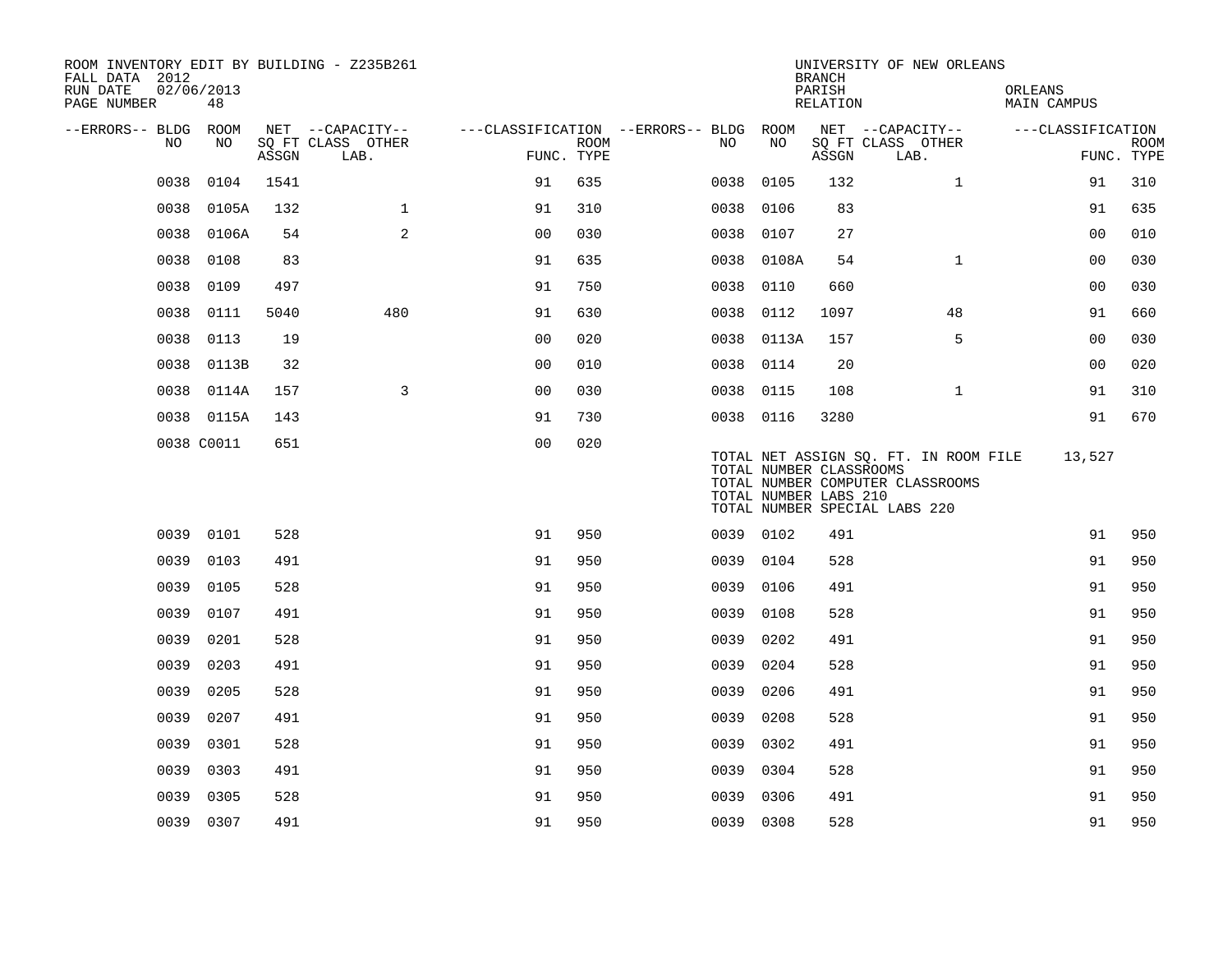| ROOM INVENTORY EDIT BY BUILDING - Z235B261<br>FALL DATA 2012 |           |       |                           |            |      |           |    | UNIVERSITY OF NEW ORLEANS<br><b>BRANCH</b>                                                                                                                                                                                                                                                                 |                        |             |
|--------------------------------------------------------------|-----------|-------|---------------------------|------------|------|-----------|----|------------------------------------------------------------------------------------------------------------------------------------------------------------------------------------------------------------------------------------------------------------------------------------------------------------|------------------------|-------------|
| RUN DATE<br>02/06/2013<br>PAGE NUMBER                        | 49        |       |                           |            |      |           |    | PARISH<br>RELATION                                                                                                                                                                                                                                                                                         | ORLEANS<br>MAIN CAMPUS |             |
| --ERRORS-- BLDG ROOM<br>NO                                   | NO        | ASSGN | SQ FT CLASS OTHER<br>LAB. | FUNC. TYPE | ROOM | NO        | NO | NET --CAPACITY-- - ---CLASSIFICATION --ERRORS-- BLDG ROOM NET --CAPACITY-- - ---CLASSIFICATION<br>SQ FT CLASS OTHER<br>ASSGN LAB.<br>TOTAL NET ASSIGN SQ. FT. IN ROOM FILE 12,228<br>TOTAL NUMBER CLASSROOMS<br>TOTAL NUMBER COMPUTER CLASSROOMS<br>TOTAL NUMBER LABS 210<br>TOTAL NUMBER SPECIAL LABS 220 | FUNC. TYPE             | <b>ROOM</b> |
|                                                              | 0040 0101 | 528   |                           | 91         | 950  | 0040 0102 |    | 491                                                                                                                                                                                                                                                                                                        | 91                     | 950         |
| 0040                                                         | 0103      | 491   |                           | 91         | 950  | 0040 0104 |    | 528                                                                                                                                                                                                                                                                                                        | 91                     | 950         |
| 0040                                                         | 0105      | 528   |                           | 91         | 950  | 0040 0106 |    | 491                                                                                                                                                                                                                                                                                                        | 91                     | 950         |
| 0040                                                         | 0107      | 491   |                           | 91         | 950  | 0040 0108 |    | 528                                                                                                                                                                                                                                                                                                        | 91                     | 950         |
| 0040                                                         | 0201      | 528   |                           | 91         | 950  | 0040 0202 |    | 491                                                                                                                                                                                                                                                                                                        | 91                     | 950         |
| 0040                                                         | 0203      | 491   |                           | 91         | 950  | 0040 0204 |    | 528                                                                                                                                                                                                                                                                                                        | 91                     | 950         |
| 0040                                                         | 0205      | 528   |                           | 91         | 950  | 0040 0206 |    | 491                                                                                                                                                                                                                                                                                                        | 91                     | 950         |
| 0040                                                         | 0207      | 491   |                           | 91         | 950  | 0040 0208 |    | 528                                                                                                                                                                                                                                                                                                        | 91                     | 950         |
| 0040                                                         | 0301      | 528   |                           | 91         | 950  | 0040 0302 |    | 491                                                                                                                                                                                                                                                                                                        | 91                     | 950         |
|                                                              | 0040 0303 | 491   |                           | 91         | 950  | 0040 0304 |    | 528                                                                                                                                                                                                                                                                                                        | 91                     | 950         |
|                                                              | 0040 0305 | 528   |                           | 91         | 950  | 0040 0306 |    | 491                                                                                                                                                                                                                                                                                                        | 91                     | 950         |
|                                                              | 0040 0307 | 491   |                           | 91         | 950  | 0040 0308 |    | 528<br>TOTAL NET ASSIGN SQ. FT. IN ROOM FILE<br>TOTAL NUMBER CLASSROOMS<br>TOTAL NUMBER COMPUTER CLASSROOMS<br>TOTAL NUMBER LABS 210<br>TOTAL NUMBER SPECIAL LABS 220                                                                                                                                      | 91<br>12,228           | 950         |
|                                                              | 0041 0101 | 572   |                           | 91         | 950  | 0041 0102 |    | 572                                                                                                                                                                                                                                                                                                        | 91                     | 950         |
|                                                              | 0041 0103 | 572   |                           | 91         | 950  | 0041 0104 |    | 572                                                                                                                                                                                                                                                                                                        | 91                     | 950         |
|                                                              | 0041 0105 | 572   |                           | 91         | 950  | 0041 0106 |    | 572                                                                                                                                                                                                                                                                                                        | 91                     | 950         |
|                                                              | 0041 0107 | 572   |                           | 91         | 950  | 0041 0108 |    | 572                                                                                                                                                                                                                                                                                                        | 91                     | 950         |
|                                                              | 0041 0201 | 572   |                           | 91         | 950  | 0041 0202 |    | 572                                                                                                                                                                                                                                                                                                        | 91                     | 950         |
|                                                              | 0041 0203 | 572   |                           | 91         | 950  | 0041 0204 |    | 572                                                                                                                                                                                                                                                                                                        | 91                     | 950         |
|                                                              | 0041 0205 | 572   |                           | 91         | 950  | 0041 0206 |    | 572                                                                                                                                                                                                                                                                                                        | 91                     | 950         |
|                                                              | 0041 0207 | 572   |                           | 91         | 950  | 0041 0208 |    | 572                                                                                                                                                                                                                                                                                                        | 91                     | 950         |
|                                                              | 0041 0301 | 572   |                           | 91         | 950  | 0041 0302 |    | 572                                                                                                                                                                                                                                                                                                        | 91                     | 950         |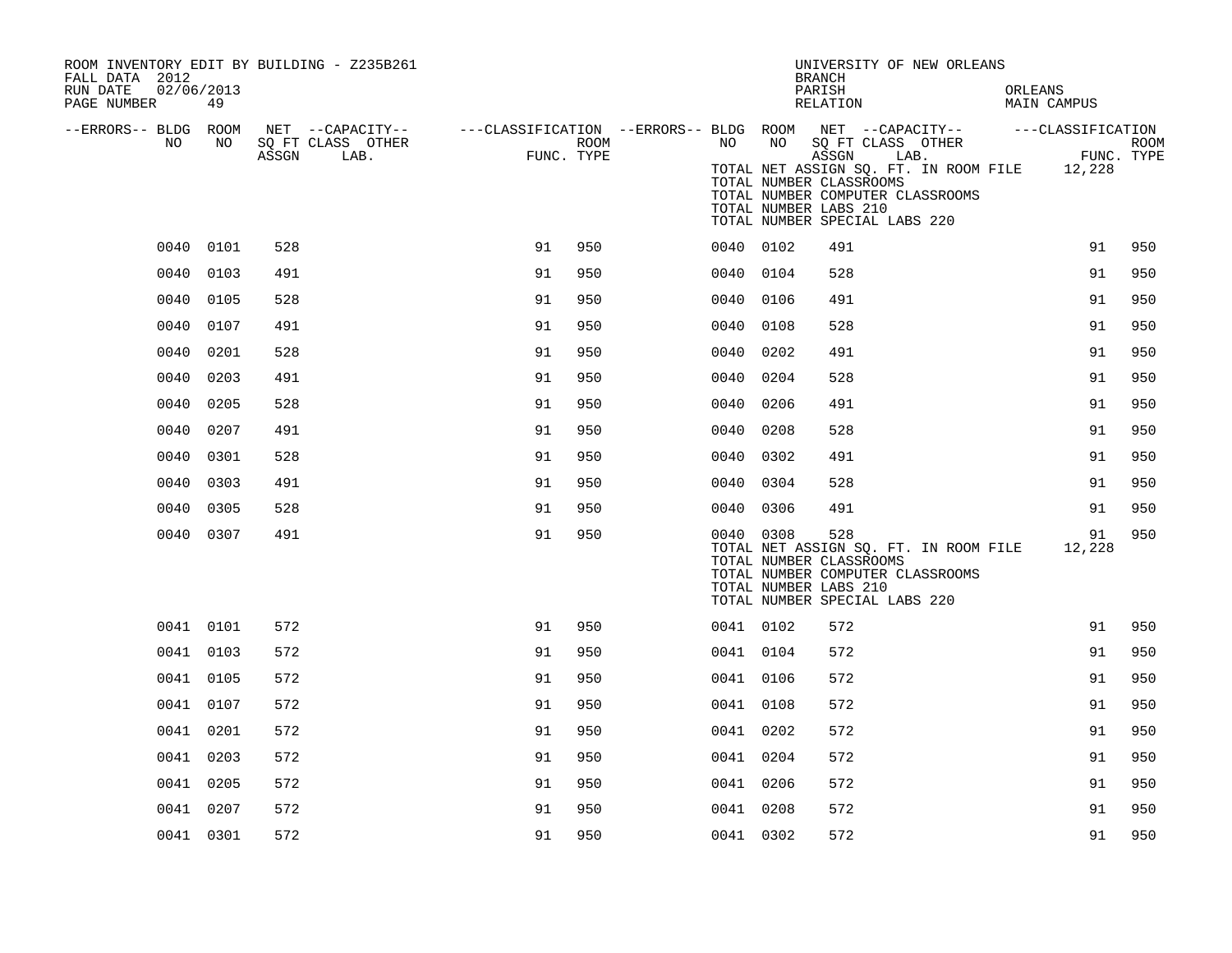| ROOM INVENTORY EDIT BY BUILDING - Z235B261<br>FALL DATA 2012 |           |       |                                                                               |            |      |           |                                                  | <b>BRANCH</b>      | UNIVERSITY OF NEW ORLEANS                                                                                         |         |             |             |
|--------------------------------------------------------------|-----------|-------|-------------------------------------------------------------------------------|------------|------|-----------|--------------------------------------------------|--------------------|-------------------------------------------------------------------------------------------------------------------|---------|-------------|-------------|
| RUN DATE<br>02/06/2013<br>PAGE NUMBER                        | 50        |       |                                                                               |            |      |           |                                                  | PARISH<br>RELATION |                                                                                                                   | ORLEANS | MAIN CAMPUS |             |
| --ERRORS-- BLDG ROOM<br>NO.                                  | NO        |       | NET --CAPACITY-- ----CLASSIFICATION --ERRORS-- BLDG ROOM<br>SQ FT CLASS OTHER |            | ROOM | NO        | NO                                               |                    | NET --CAPACITY-- ---CLASSIFICATION<br>SQ FT CLASS OTHER                                                           |         |             | <b>ROOM</b> |
|                                                              |           | ASSGN | LAB.                                                                          | FUNC. TYPE |      |           |                                                  | ASSGN              | LAB.                                                                                                              |         |             | FUNC. TYPE  |
|                                                              | 0041 0303 | 572   |                                                                               | 91         | 950  | 0041 0304 |                                                  | 572                |                                                                                                                   |         | 91          | 950         |
|                                                              | 0041 0305 | 572   |                                                                               | 91         | 950  | 0041 0306 |                                                  | 572                |                                                                                                                   |         | 91          | 950         |
|                                                              | 0041 0307 | 572   |                                                                               | 91         | 950  | 0041 0308 | TOTAL NUMBER CLASSROOMS<br>TOTAL NUMBER LABS 210 | 572                | TOTAL NET ASSIGN SQ. FT. IN ROOM FILE 13,728<br>TOTAL NUMBER COMPUTER CLASSROOMS<br>TOTAL NUMBER SPECIAL LABS 220 |         | 91          | 950         |
|                                                              | 0042 0101 | 572   |                                                                               | 91         | 950  | 0042 0102 |                                                  | 572                |                                                                                                                   |         | 91          | 950         |
|                                                              | 0042 0103 | 572   |                                                                               | 91         | 950  | 0042 0104 |                                                  | 572                |                                                                                                                   |         | 91          | 950         |
|                                                              | 0042 0105 | 572   |                                                                               | 91         | 950  | 0042 0106 |                                                  | 572                |                                                                                                                   |         | 91          | 950         |
|                                                              | 0042 0107 | 572   |                                                                               | 91         | 950  | 0042 0108 |                                                  | 572                |                                                                                                                   |         | 91          | 950         |
|                                                              | 0042 0201 | 572   |                                                                               | 91         | 950  | 0042 0202 |                                                  | 572                |                                                                                                                   |         | 91          | 950         |
|                                                              | 0042 0203 | 572   |                                                                               | 91         | 950  | 0042 0204 |                                                  | 572                |                                                                                                                   |         | 91          | 950         |
|                                                              | 0042 0205 | 572   |                                                                               | 91         | 950  | 0042 0206 |                                                  | 572                |                                                                                                                   |         | 91          | 950         |
|                                                              | 0042 0207 | 572   |                                                                               | 91         | 950  | 0042 0208 |                                                  | 572                |                                                                                                                   |         | 91          | 950         |
|                                                              | 0042 0301 | 572   |                                                                               | 91         | 950  | 0042 0302 |                                                  | 572                |                                                                                                                   |         | 91          | 950         |
|                                                              | 0042 0303 | 572   |                                                                               | 91         | 950  | 0042 0304 |                                                  | 572                |                                                                                                                   |         | 91          | 950         |
|                                                              | 0042 0305 | 572   |                                                                               | 91         | 950  | 0042 0306 |                                                  | 572                |                                                                                                                   |         | 91          | 950         |
|                                                              | 0042 0307 | 572   |                                                                               | 91         | 950  | 0042 0308 | TOTAL NUMBER CLASSROOMS<br>TOTAL NUMBER LABS 210 | 572                | TOTAL NET ASSIGN SO. FT. IN ROOM FILE 13,728<br>TOTAL NUMBER COMPUTER CLASSROOMS<br>TOTAL NUMBER SPECIAL LABS 220 |         | 91          | 950         |
|                                                              | 0043 0101 | 572   |                                                                               | 91         | 950  | 0043 0102 |                                                  | 572                |                                                                                                                   |         | 91          | 950         |
|                                                              | 0043 0103 | 572   |                                                                               | 91         | 950  | 0043 0104 |                                                  | 572                |                                                                                                                   |         | 91          | 950         |
|                                                              | 0043 0105 | 572   |                                                                               | 91         | 950  | 0043 0106 |                                                  | 572                |                                                                                                                   |         | 91          | 950         |
|                                                              | 0043 0107 | 572   |                                                                               | 91         | 950  | 0043 0108 |                                                  | 572                |                                                                                                                   |         | 91          | 950         |
|                                                              | 0043 0201 | 572   |                                                                               | 91         | 950  | 0043 0202 |                                                  | 572                |                                                                                                                   |         | 91          | 950         |
|                                                              | 0043 0203 | 572   |                                                                               | 91         | 950  | 0043 0204 |                                                  | 572                |                                                                                                                   |         | 91          | 950         |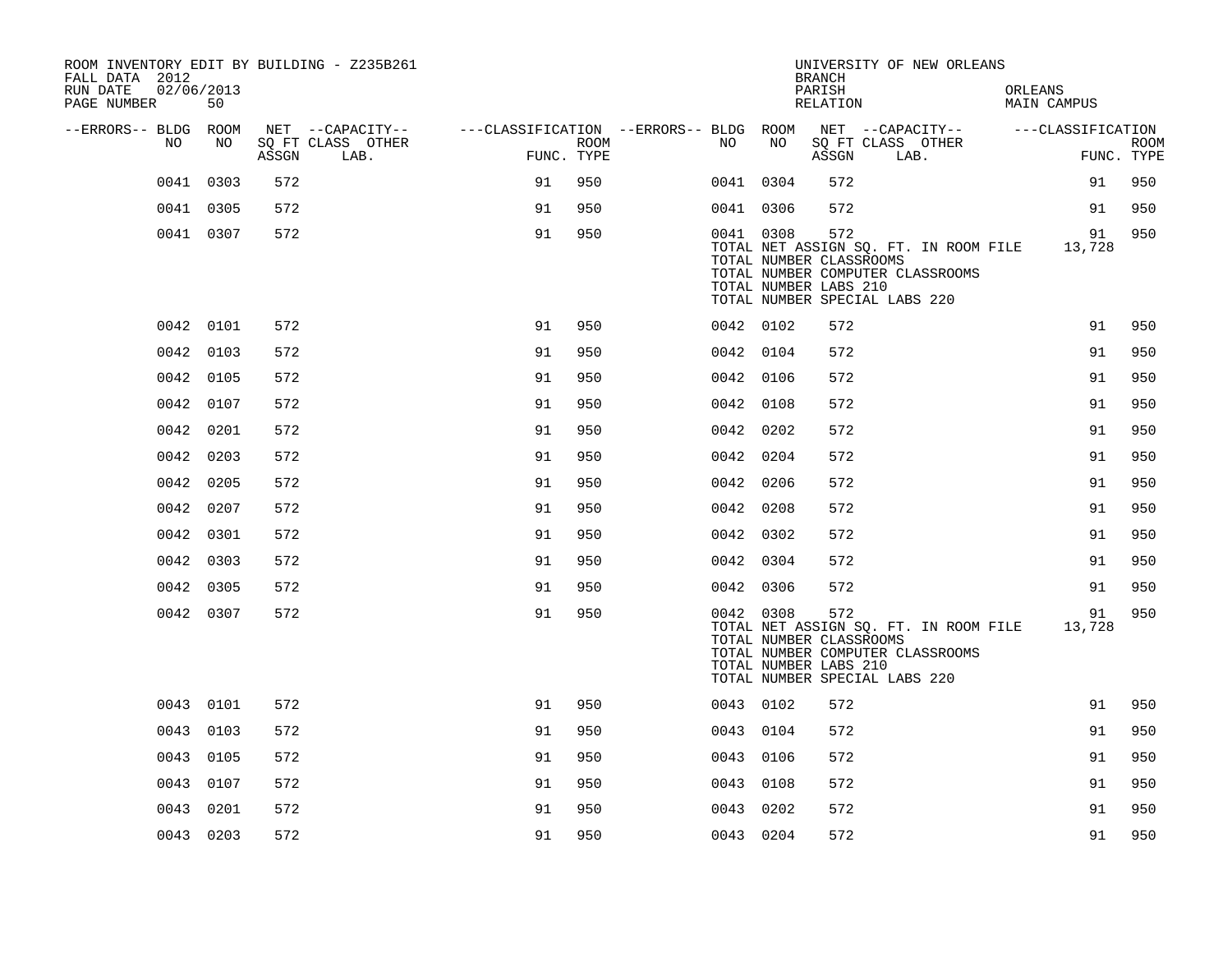| ROOM INVENTORY EDIT BY BUILDING - Z235B261<br>FALL DATA 2012 |                  |       |                           |                                        |      |           |                                                  | <b>BRANCH</b>      | UNIVERSITY OF NEW ORLEANS                                                                                        |                        |                           |
|--------------------------------------------------------------|------------------|-------|---------------------------|----------------------------------------|------|-----------|--------------------------------------------------|--------------------|------------------------------------------------------------------------------------------------------------------|------------------------|---------------------------|
| RUN DATE<br>PAGE NUMBER                                      | 02/06/2013<br>51 |       |                           |                                        |      |           |                                                  | PARISH<br>RELATION |                                                                                                                  | ORLEANS<br>MAIN CAMPUS |                           |
| --ERRORS-- BLDG ROOM                                         |                  |       | NET --CAPACITY--          | ---CLASSIFICATION --ERRORS-- BLDG ROOM |      |           |                                                  |                    | NET --CAPACITY--                                                                                                 | ---CLASSIFICATION      |                           |
| NO                                                           | NO               | ASSGN | SQ FT CLASS OTHER<br>LAB. | FUNC. TYPE                             | ROOM | NO        | NO                                               | ASSGN              | SQ FT CLASS OTHER<br>LAB.                                                                                        |                        | <b>ROOM</b><br>FUNC. TYPE |
| 0043                                                         | 0205             | 572   |                           | 91                                     | 950  | 0043 0206 |                                                  | 572                |                                                                                                                  | 91                     | 950                       |
|                                                              | 0043 0207        | 572   |                           | 91                                     | 950  | 0043 0208 |                                                  | 572                |                                                                                                                  | 91                     | 950                       |
|                                                              | 0043 0301        | 572   |                           | 91                                     | 950  | 0043 0302 |                                                  | 572                |                                                                                                                  | 91                     | 950                       |
|                                                              | 0043 0303        | 572   |                           | 91                                     | 950  | 0043 0304 |                                                  | 572                |                                                                                                                  | 91                     | 950                       |
|                                                              | 0043 0305        | 572   |                           | 91                                     | 950  | 0043 0306 |                                                  | 572                |                                                                                                                  | 91                     | 950                       |
|                                                              | 0043 0307        | 572   |                           | 91                                     | 950  | 0043 0308 | TOTAL NUMBER CLASSROOMS<br>TOTAL NUMBER LABS 210 | 572                | TOTAL NET ASSIGN SQ. FT. IN ROOM FILE<br>TOTAL NUMBER COMPUTER CLASSROOMS<br>TOTAL NUMBER SPECIAL LABS 220       | 91<br>13,728           | 950                       |
|                                                              | 0044 0100        | 684   |                           | 91                                     | 750  | 0044 0101 |                                                  | 392                |                                                                                                                  |                        | 91 730                    |
|                                                              | 0044 0102        | 1038  |                           | 0 <sub>0</sub>                         | 030  |           | TOTAL NUMBER CLASSROOMS<br>TOTAL NUMBER LABS 210 |                    | TOTAL NET ASSIGN SQ. FT. IN ROOM FILE 1,076<br>TOTAL NUMBER COMPUTER CLASSROOMS<br>TOTAL NUMBER SPECIAL LABS 220 |                        |                           |
|                                                              | 0045 0100        | 997   | 25                        | 91                                     | 650  | 0045 0102 |                                                  | 68                 | 2                                                                                                                | 00                     | 030                       |
|                                                              | 0045 0103        | 219   |                           | 91                                     | 935  | 0045 0104 |                                                  | 68                 | 3                                                                                                                | 0 <sub>0</sub>         | 030                       |
|                                                              | 0045 0105        | 133   |                           | 91                                     | 935  |           | 0045 0105A                                       | 64                 | $\mathbf{1}$                                                                                                     | 0 <sub>0</sub>         | 030                       |
|                                                              | 0045 0106        | 147   |                           | 0 <sub>0</sub>                         | 030  | 0045 0107 |                                                  | 130                |                                                                                                                  | 91                     | 935                       |
|                                                              | 0045 0107A       | 64    | $\mathbf{1}$              | 0 <sub>0</sub>                         | 030  | 0045 0108 |                                                  | 81                 |                                                                                                                  | 91                     | 655                       |
|                                                              | 0045 0109        | 189   |                           | 91                                     | 935  | 0045 0110 |                                                  | 92                 | $\mathbf{1}$                                                                                                     | 91                     | 310                       |
|                                                              | 0045 0111        | 2620  |                           | 0 <sub>0</sub>                         | 030  | 0045 0112 |                                                  | 131                | $\mathbf{1}$                                                                                                     | 91                     | 310                       |
|                                                              | 0045 0113        | 116   |                           | 91                                     | 935  | 0045 0114 |                                                  | 52                 |                                                                                                                  | 91                     | 935                       |
|                                                              | 0045 0115        | 457   | 4                         | 91                                     | 920  | 0045 0116 |                                                  | 457                | 4                                                                                                                | 91                     | 920                       |
|                                                              | 0045 0119        | 457   | 4                         | 91                                     | 920  | 0045 0120 |                                                  | 457                | 4                                                                                                                | 91                     | 920                       |
| 0045                                                         | 0123             | 457   | 4                         | 91                                     | 920  | 0045 0124 |                                                  | 457                | 4                                                                                                                | 91                     | 920                       |
|                                                              | 0045 0127        | 457   | 4                         | 91                                     | 920  | 0045 0128 |                                                  | 457                | 4                                                                                                                | 91                     | 920                       |
|                                                              | 0045 0131        | 457   | $\overline{4}$            | 91                                     | 920  | 0045 0132 |                                                  | 457                | $\overline{4}$                                                                                                   | 91                     | 920                       |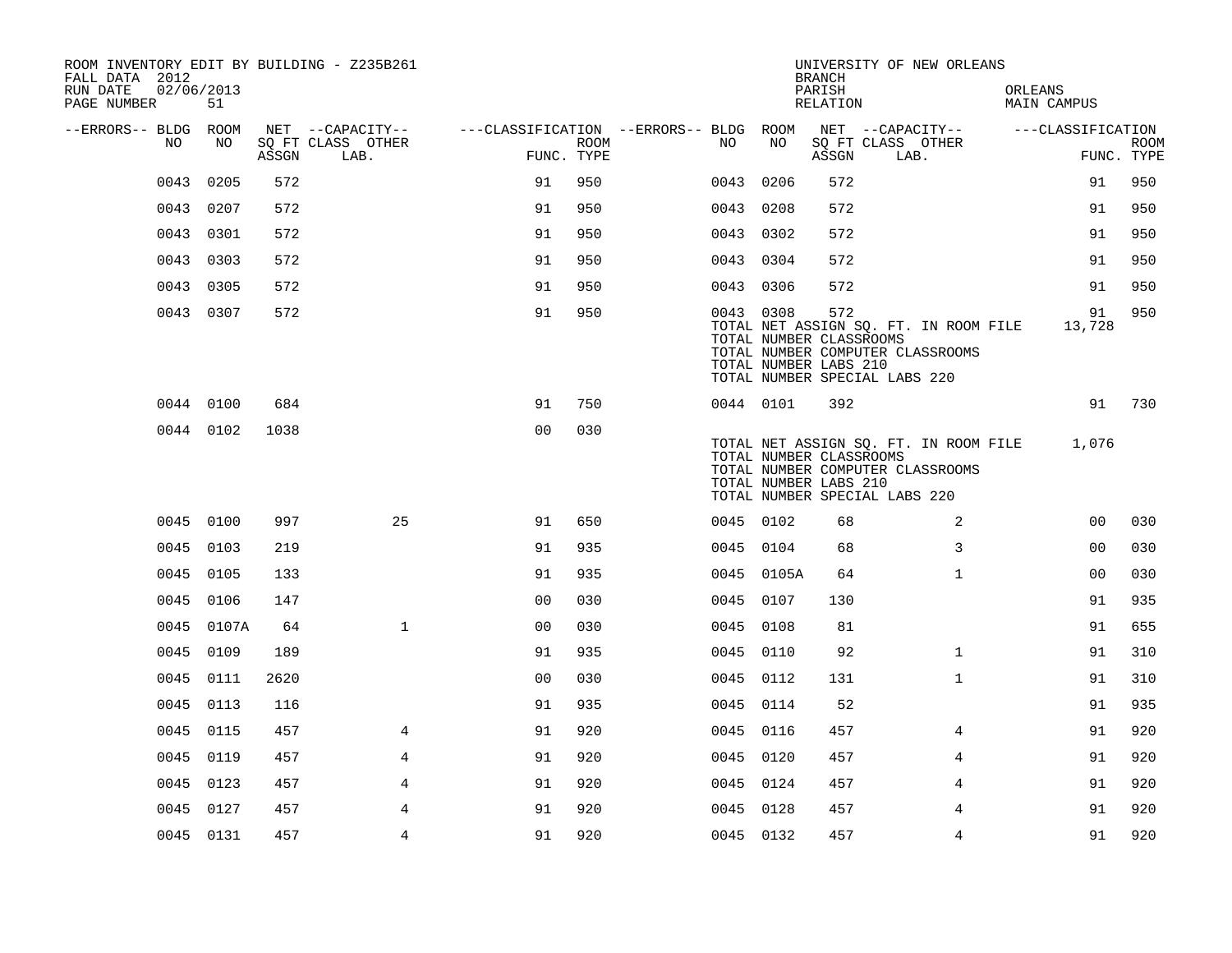| ROOM INVENTORY EDIT BY BUILDING - Z235B261<br>FALL DATA 2012<br>RUN DATE<br>PAGE NUMBER | 02/06/2013<br>52 |       |                           |            |             |                                   |           | <b>BRANCH</b><br>PARISH<br>RELATION | UNIVERSITY OF NEW ORLEANS | ORLEANS<br>MAIN CAMPUS |                           |
|-----------------------------------------------------------------------------------------|------------------|-------|---------------------------|------------|-------------|-----------------------------------|-----------|-------------------------------------|---------------------------|------------------------|---------------------------|
| --ERRORS-- BLDG                                                                         | <b>ROOM</b>      |       | NET --CAPACITY--          |            |             | ---CLASSIFICATION --ERRORS-- BLDG | ROOM      |                                     | NET --CAPACITY--          | ---CLASSIFICATION      |                           |
| N <sub>O</sub>                                                                          | NO.              | ASSGN | SO FT CLASS OTHER<br>LAB. | FUNC. TYPE | <b>ROOM</b> | NO.                               | NO        | ASSGN                               | SQ FT CLASS OTHER<br>LAB. |                        | <b>ROOM</b><br>FUNC. TYPE |
| 0045                                                                                    | 0135             | 428   | 4                         | 91         | 920         | 0045                              | 0136      | 428                                 | $\overline{4}$            | 91                     | 920                       |
| 0045                                                                                    | 0139             | 254   | 2                         | 91         | 920         |                                   | 0045 0140 | 254                                 | 2                         | 91                     | 920                       |
| 0045                                                                                    | 0145             | 822   |                           | 92         | 950         | 0045                              | 0210      | 168                                 |                           | 91                     | 935                       |
| 0045                                                                                    | 0211             | 117   |                           | 91         | 935         |                                   | 0045 0212 | 52                                  |                           | 91                     | 935                       |
| 0045                                                                                    | 0213             | 428   | 4                         | 91         | 920         | 0045                              | 0215      | 428                                 | 4                         | 91                     | 920                       |
| 0045                                                                                    | 0216             | 428   | $\overline{4}$            | 91         | 920         |                                   | 0045 0219 | 428                                 | 4                         | 91                     | 920                       |
| 0045                                                                                    | 0220             | 428   | 4                         | 91         | 920         | 0045                              | 0223      | 428                                 | 4                         | 91                     | 920                       |
| 0045                                                                                    | 0224             | 428   | $\overline{4}$            | 91         | 920         | 0045                              | 0227      | 428                                 | 4                         | 91                     | 920                       |
| 0045                                                                                    | 0228             | 428   | $\overline{4}$            | 91         | 920         | 0045                              | 0231      | 428                                 | $\overline{4}$            | 91                     | 920                       |
| 0045                                                                                    | 0232             | 428   | 4                         | 91         | 920         |                                   | 0045 0235 | 428                                 | 4                         | 91                     | 920                       |
| 0045                                                                                    | 0236             | 428   | 4                         | 91         | 920         | 0045                              | 0239      | 428                                 | 4                         | 91                     | 920                       |
| 0045                                                                                    | 0240             | 428   | $\overline{4}$            | 91         | 920         |                                   | 0045 0243 | 428                                 | 4                         | 91                     | 920                       |
| 0045                                                                                    | 0244             | 428   | $\overline{4}$            | 91         | 920         | 0045                              | 0247      | 428                                 | $\overline{4}$            | 91                     | 920                       |
| 0045                                                                                    | 0248             | 428   | $\overline{4}$            | 91         | 920         | 0045                              | 0251      | 428                                 | $\overline{4}$            | 91                     | 920                       |
| 0045                                                                                    | 0253             | 160   |                           | 91         | 935         | 0045                              | 0253A     | 156                                 |                           | 91                     | 935                       |
| 0045                                                                                    | 0310             | 168   |                           | 91         | 935         | 0045                              | 0311      | 117                                 |                           | 91                     | 935                       |
| 0045                                                                                    | 0312             | 52    |                           | 91         | 935         | 0045                              | 0313      | 428                                 | 4                         | 91                     | 920                       |
| 0045                                                                                    | 0315             | 428   | 4                         | 91         | 920         | 0045                              | 0316      | 428                                 | 4                         | 91                     | 920                       |
| 0045                                                                                    | 0319             | 428   | $\overline{4}$            | 91         | 920         |                                   | 0045 0320 | 428                                 | 4                         | 91                     | 920                       |
| 0045                                                                                    | 0323             | 428   | $\overline{4}$            | 91         | 920         |                                   | 0045 0324 | 428                                 | $\overline{4}$            | 91                     | 920                       |
| 0045                                                                                    | 0327             | 428   | 4                         | 91         | 920         |                                   | 0045 0328 | 428                                 | 4                         | 91                     | 920                       |
| 0045                                                                                    | 0331             | 428   | 4                         | 91         | 920         | 0045                              | 0332      | 428                                 | 4                         | 91                     | 920                       |
| 0045                                                                                    | 0335             | 428   | $\overline{4}$            | 91         | 920         |                                   | 0045 0336 | 428                                 | 4                         | 91                     | 920                       |
| 0045                                                                                    | 0339             | 428   | 4                         | 91         | 920         | 0045                              | 0340      | 428                                 | 4                         | 91                     | 920                       |
| 0045                                                                                    | 0343             | 428   | 4                         | 91         | 920         | 0045                              | 0344      | 428                                 | 4                         | 91                     | 920                       |
|                                                                                         | 0045 0347        | 428   | $\overline{4}$            | 91         | 920         |                                   | 0045 0348 | 428                                 | $\overline{4}$            | 91                     | 920                       |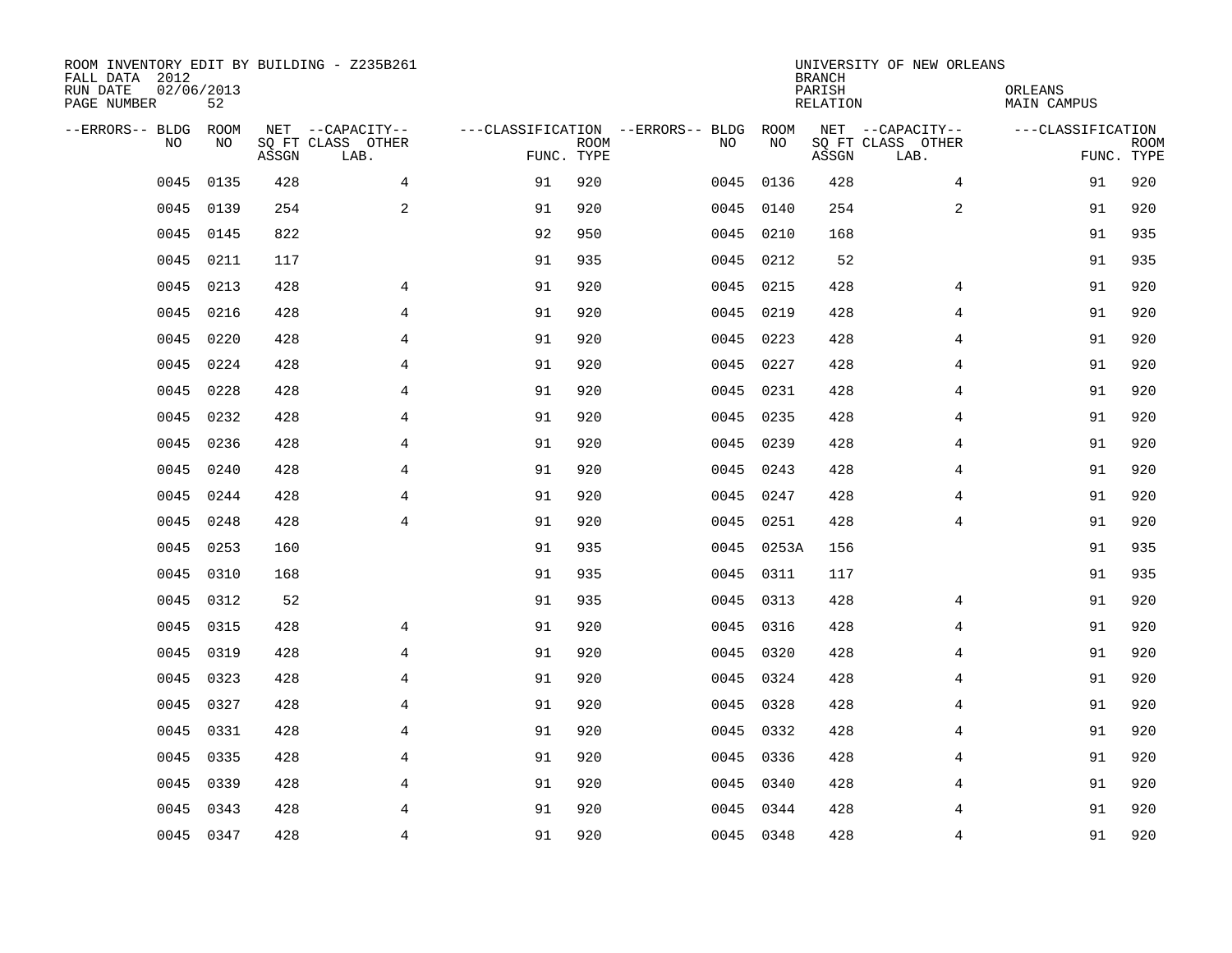| ROOM INVENTORY EDIT BY BUILDING - Z235B261<br>FALL DATA 2012<br>RUN DATE | 02/06/2013         |       |                                       |            |             |                                          |            | <b>BRANCH</b><br>PARISH | UNIVERSITY OF NEW ORLEANS             | ORLEANS           |             |
|--------------------------------------------------------------------------|--------------------|-------|---------------------------------------|------------|-------------|------------------------------------------|------------|-------------------------|---------------------------------------|-------------------|-------------|
| PAGE NUMBER                                                              | 53                 |       |                                       |            |             |                                          |            | RELATION                |                                       | MAIN CAMPUS       |             |
| --ERRORS-- BLDG<br>N <sub>O</sub>                                        | <b>ROOM</b><br>NO. |       | NET --CAPACITY--<br>SO FT CLASS OTHER |            | <b>ROOM</b> | ---CLASSIFICATION --ERRORS-- BLDG<br>NO. | ROOM<br>NO |                         | NET --CAPACITY--<br>SQ FT CLASS OTHER | ---CLASSIFICATION | <b>ROOM</b> |
|                                                                          |                    | ASSGN | LAB.                                  | FUNC. TYPE |             |                                          |            | ASSGN                   | LAB.                                  |                   | FUNC. TYPE  |
| 0045                                                                     | 0351               | 428   | $\overline{4}$                        | 91         | 920         | 0045                                     | 0353       | 160                     |                                       | 91                | 935         |
| 0045                                                                     | 0353A              | 156   |                                       | 91         | 935         |                                          | 0045 0410  | 168                     |                                       | 91                | 935         |
| 0045                                                                     | 0411               | 117   |                                       | 91         | 935         |                                          | 0045 0412  | 52                      |                                       | 91                | 935         |
| 0045                                                                     | 0413               | 428   | 4                                     | 91         | 920         |                                          | 0045 0415  | 428                     | 4                                     | 91                | 920         |
| 0045                                                                     | 0416               | 428   | 4                                     | 91         | 920         | 0045                                     | 0419       | 428                     | 4                                     | 91                | 920         |
| 0045                                                                     | 0420               | 428   | 4                                     | 91         | 920         |                                          | 0045 0423  | 428                     | 4                                     | 91                | 920         |
| 0045                                                                     | 0424               | 428   | $\overline{4}$                        | 91         | 920         |                                          | 0045 0427  | 428                     | 4                                     | 91                | 920         |
| 0045                                                                     | 0428               | 428   | $\overline{4}$                        | 91         | 920         |                                          | 0045 0431  | 428                     | 4                                     | 91                | 920         |
| 0045                                                                     | 0432               | 428   | $\overline{4}$                        | 91         | 920         | 0045                                     | 0435       | 428                     | $\overline{4}$                        | 91                | 920         |
| 0045                                                                     | 0436               | 428   | 4                                     | 91         | 920         |                                          | 0045 0439  | 428                     | 4                                     | 91                | 920         |
| 0045                                                                     | 0440               | 428   | 4                                     | 91         | 920         |                                          | 0045 0443  | 428                     | 4                                     | 91                | 920         |
| 0045                                                                     | 0444               | 428   | $\overline{4}$                        | 91         | 920         |                                          | 0045 0447  | 428                     | 4                                     | 91                | 920         |
| 0045                                                                     | 0448               | 428   | $\overline{4}$                        | 91         | 920         | 0045                                     | 0451       | 428                     | $\overline{4}$                        | 91                | 920         |
| 0045                                                                     | 0453               | 160   |                                       | 91         | 935         |                                          | 0045 0453A | 156                     |                                       | 91                | 935         |
| 0045                                                                     | 0510               | 168   |                                       | 91         | 935         | 0045                                     | 0511       | 117                     |                                       | 91                | 935         |
| 0045                                                                     | 0512               | 52    |                                       | 91         | 935         | 0045                                     | 0513       | 428                     | 4                                     | 91                | 920         |
| 0045                                                                     | 0515               | 428   | 4                                     | 91         | 920         | 0045                                     | 0516       | 428                     | 4                                     | 91                | 920         |
| 0045                                                                     | 0519               | 428   | $\overline{4}$                        | 91         | 920         | 0045                                     | 0520       | 428                     | 4                                     | 91                | 920         |
| 0045                                                                     | 0523               | 428   | $\overline{4}$                        | 91         | 920         |                                          | 0045 0524  | 428                     | 4                                     | 91                | 920         |
| 0045                                                                     | 0527               | 428   | $\overline{4}$                        | 91         | 920         |                                          | 0045 0528  | 428                     | $\overline{4}$                        | 91                | 920         |
| 0045                                                                     | 0531               | 428   | 4                                     | 91         | 920         |                                          | 0045 0532  | 428                     | 4                                     | 91                | 920         |
| 0045                                                                     | 0535               | 428   | $\overline{4}$                        | 91         | 920         | 0045                                     | 0536       | 428                     | 4                                     | 91                | 920         |
| 0045                                                                     | 0539               | 428   | $\overline{4}$                        | 91         | 920         |                                          | 0045 0540  | 428                     | 4                                     | 91                | 920         |
| 0045                                                                     | 0543               | 428   | 4                                     | 91         | 920         | 0045                                     | 0544       | 428                     | 4                                     | 91                | 920         |
| 0045                                                                     | 0547               | 428   | 4                                     | 91         | 920         |                                          | 0045 0548  | 428                     | 4                                     | 91                | 920         |
|                                                                          | 0045 0551          | 428   | $\overline{4}$                        | 91         | 920         |                                          | 0045 0553  | 160                     |                                       | 91                | 935         |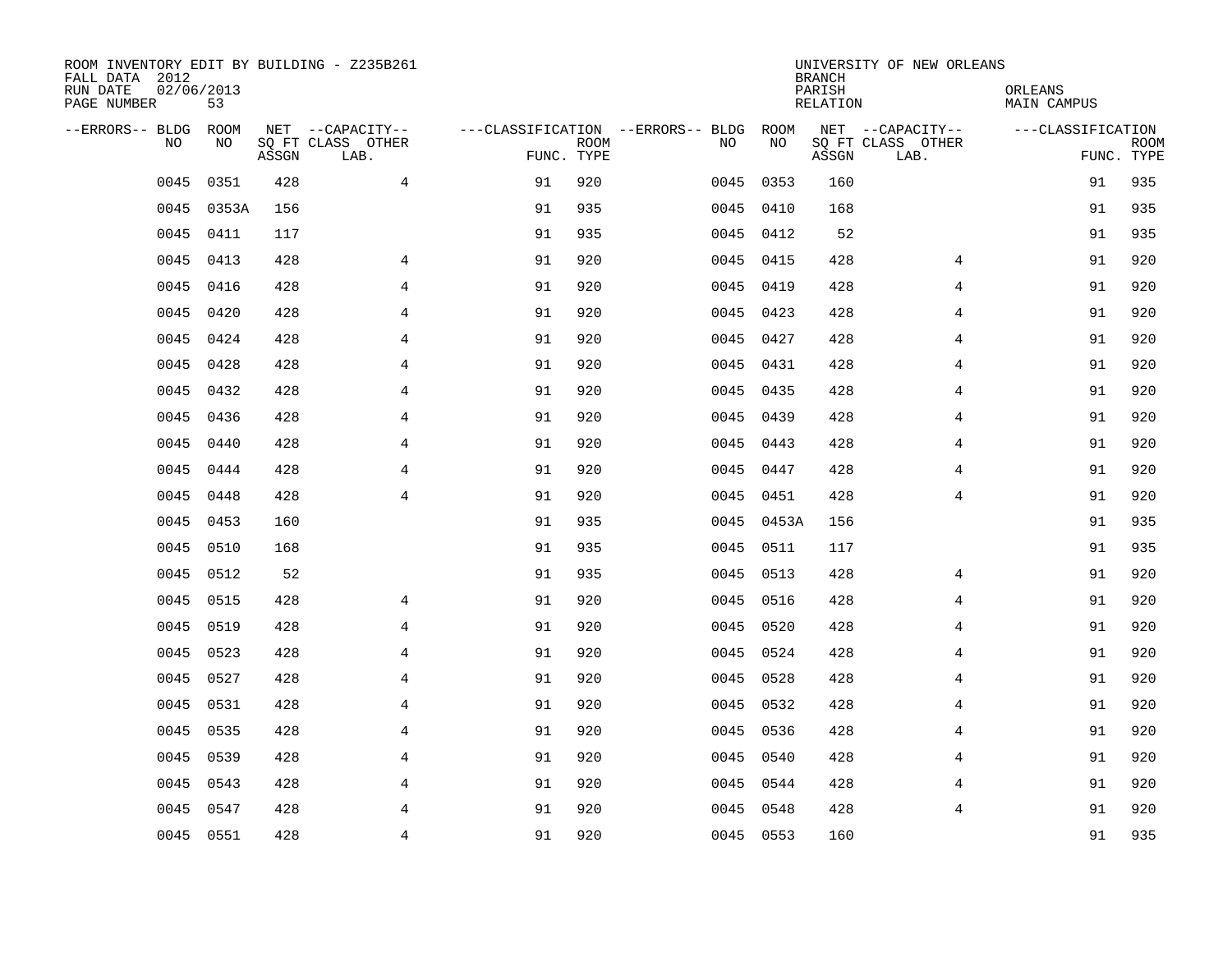| ROOM INVENTORY EDIT BY BUILDING - Z235B261<br>FALL DATA 2012<br>RUN DATE | 02/06/2013  |       |                                       |            |             |                                          |            | <b>BRANCH</b><br>PARISH | UNIVERSITY OF NEW ORLEANS             | ORLEANS           |             |
|--------------------------------------------------------------------------|-------------|-------|---------------------------------------|------------|-------------|------------------------------------------|------------|-------------------------|---------------------------------------|-------------------|-------------|
| PAGE NUMBER                                                              | 54          |       |                                       |            |             |                                          |            | RELATION                |                                       | MAIN CAMPUS       |             |
| --ERRORS-- BLDG<br>N <sub>O</sub>                                        | ROOM<br>NO. |       | NET --CAPACITY--<br>SO FT CLASS OTHER |            | <b>ROOM</b> | ---CLASSIFICATION --ERRORS-- BLDG<br>NO. | ROOM<br>NO |                         | NET --CAPACITY--<br>SQ FT CLASS OTHER | ---CLASSIFICATION | <b>ROOM</b> |
|                                                                          |             | ASSGN | LAB.                                  | FUNC. TYPE |             |                                          |            | ASSGN                   | LAB.                                  |                   | FUNC. TYPE  |
| 0045                                                                     | 0553A       | 156   |                                       | 91         | 935         | 0045                                     | 0610       | 168                     |                                       | 91                | 935         |
| 0045                                                                     | 0611        | 117   |                                       | 91         | 935         |                                          | 0045 0612  | 52                      |                                       | 91                | 935         |
| 0045                                                                     | 0613        | 428   | $\overline{4}$                        | 91         | 920         | 0045                                     | 0615       | 428                     | 4                                     | 91                | 920         |
| 0045                                                                     | 0616        | 428   | $\overline{4}$                        | 91         | 920         | 0045                                     | 0619       | 428                     | $\overline{4}$                        | 91                | 920         |
| 0045                                                                     | 0620        | 428   | 4                                     | 91         | 920         | 0045                                     | 0623       | 428                     | 4                                     | 91                | 920         |
| 0045                                                                     | 0624        | 428   | 4                                     | 91         | 920         |                                          | 0045 0627  | 428                     | 4                                     | 91                | 920         |
| 0045                                                                     | 0628        | 428   | 4                                     | 91         | 920         |                                          | 0045 0631  | 428                     | 4                                     | 91                | 920         |
| 0045                                                                     | 0632        | 428   | $\overline{4}$                        | 91         | 920         |                                          | 0045 0635  | 428                     | 4                                     | 91                | 920         |
| 0045                                                                     | 0636        | 428   | $\overline{4}$                        | 91         | 920         | 0045                                     | 0639       | 428                     | $\overline{4}$                        | 91                | 920         |
| 0045                                                                     | 0640        | 428   | 4                                     | 91         | 920         |                                          | 0045 0643  | 428                     | 4                                     | 91                | 920         |
| 0045                                                                     | 0644        | 428   | 4                                     | 91         | 920         | 0045                                     | 0647       | 428                     | 4                                     | 91                | 920         |
| 0045                                                                     | 0648        | 428   | $\overline{4}$                        | 91         | 920         | 0045                                     | 0651       | 428                     | $\overline{4}$                        | 91                | 920         |
| 0045                                                                     | 0653        | 160   |                                       | 91         | 935         | 0045                                     | 0653A      | 156                     |                                       | 91                | 935         |
| 0045                                                                     | 0710        | 168   |                                       | 91         | 935         |                                          | 0045 0711  | 117                     |                                       | 91                | 935         |
| 0045                                                                     | 0712        | 52    |                                       | 91         | 935         | 0045                                     | 0713       | 428                     | 4                                     | 91                | 920         |
| 0045                                                                     | 0715        | 428   | 4                                     | 91         | 920         |                                          | 0045 0716  | 428                     | 4                                     | 91                | 920         |
| 0045                                                                     | 0719        | 428   | 4                                     | 91         | 920         | 0045                                     | 0720       | 428                     | 4                                     | 91                | 920         |
| 0045                                                                     | 0723        | 428   | $\overline{4}$                        | 91         | 920         |                                          | 0045 0724  | 428                     | 4                                     | 91                | 920         |
| 0045                                                                     | 0727        | 428   | $\overline{4}$                        | 91         | 920         |                                          | 0045 0728  | 428                     | 4                                     | 91                | 920         |
| 0045                                                                     | 0731        | 428   | $\overline{4}$                        | 91         | 920         |                                          | 0045 0732  | 428                     | $\overline{4}$                        | 91                | 920         |
| 0045                                                                     | 0735        | 428   | 4                                     | 91         | 920         |                                          | 0045 0736  | 428                     | 4                                     | 91                | 920         |
| 0045                                                                     | 0739        | 428   | 4                                     | 91         | 920         |                                          | 0045 0740  | 428                     | 4                                     | 91                | 920         |
| 0045                                                                     | 0743        | 428   | $\overline{4}$                        | 91         | 920         |                                          | 0045 0744  | 428                     | 4                                     | 91                | 920         |
| 0045                                                                     | 0747        | 428   | 4                                     | 91         | 920         |                                          | 0045 0748  | 428                     | $\overline{4}$                        | 91                | 920         |
| 0045                                                                     | 0751        | 428   | $\overline{4}$                        | 91         | 920         |                                          | 0045 0753  | 160                     |                                       | 91                | 935         |
|                                                                          | 0045 0753A  | 156   |                                       | 91         | 935         |                                          | 0045 0810  | 168                     |                                       | 91                | 935         |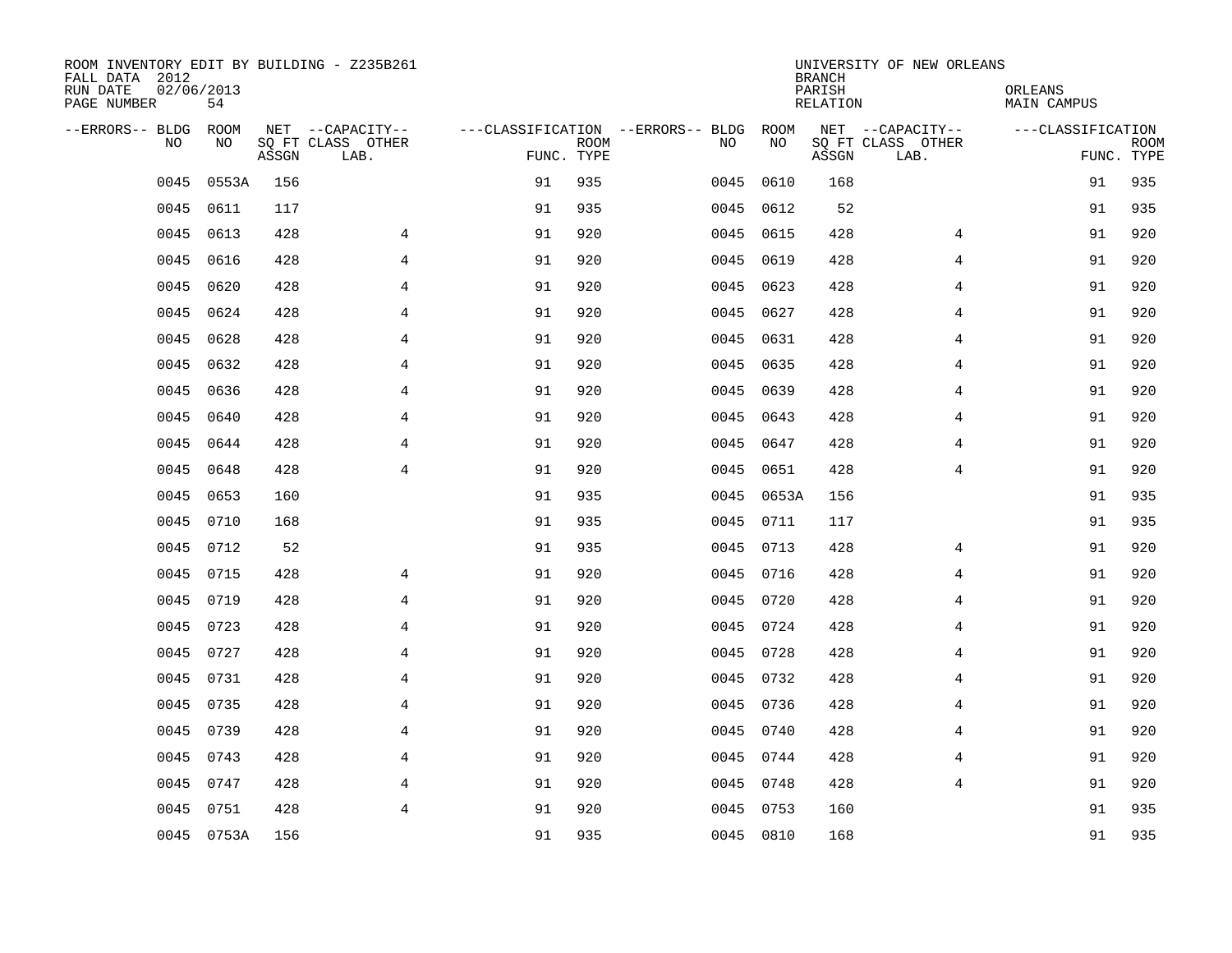| ROOM INVENTORY EDIT BY BUILDING - Z235B261<br>FALL DATA 2012<br>RUN DATE<br>PAGE NUMBER | 02/06/2013<br>55 |       |                           |                                   |             |      |            | <b>BRANCH</b><br>PARISH<br>RELATION | UNIVERSITY OF NEW ORLEANS | ORLEANS<br>MAIN CAMPUS |                           |
|-----------------------------------------------------------------------------------------|------------------|-------|---------------------------|-----------------------------------|-------------|------|------------|-------------------------------------|---------------------------|------------------------|---------------------------|
| --ERRORS-- BLDG                                                                         | ROOM             |       | NET --CAPACITY--          | ---CLASSIFICATION --ERRORS-- BLDG |             |      | ROOM       |                                     | NET --CAPACITY--          | ---CLASSIFICATION      |                           |
| <b>NO</b>                                                                               | NO.              | ASSGN | SO FT CLASS OTHER<br>LAB. | FUNC. TYPE                        | <b>ROOM</b> | NO.  | NO         | ASSGN                               | SQ FT CLASS OTHER<br>LAB. |                        | <b>ROOM</b><br>FUNC. TYPE |
| 0045                                                                                    | 0811             | 117   |                           | 91                                | 935         | 0045 | 0812       | 52                                  |                           | 91                     | 935                       |
| 0045                                                                                    | 0813             | 428   | $\overline{4}$            | 91                                | 920         |      | 0045 0815  | 428                                 | 4                         | 91                     | 920                       |
| 0045                                                                                    | 0816             | 428   | $\overline{4}$            | 91                                | 920         | 0045 | 0819       | 428                                 | $\overline{4}$            | 91                     | 920                       |
| 0045                                                                                    | 0820             | 428   | 4                         | 91                                | 920         | 0045 | 0823       | 428                                 | 4                         | 91                     | 920                       |
| 0045                                                                                    | 0824             | 428   | 4                         | 91                                | 920         | 0045 | 0827       | 428                                 | 4                         | 91                     | 920                       |
| 0045                                                                                    | 0828             | 428   | 4                         | 91                                | 920         |      | 0045 0831  | 428                                 | 4                         | 91                     | 920                       |
| 0045                                                                                    | 0832             | 428   | 4                         | 91                                | 920         | 0045 | 0835       | 428                                 | 4                         | 91                     | 920                       |
| 0045                                                                                    | 0836             | 428   | $\overline{4}$            | 91                                | 920         |      | 0045 0839  | 428                                 | 4                         | 91                     | 920                       |
| 0045                                                                                    | 0840             | 428   | $\overline{4}$            | 91                                | 920         | 0045 | 0843       | 428                                 | $\overline{4}$            | 91                     | 920                       |
| 0045                                                                                    | 0844             | 428   | 4                         | 91                                | 920         |      | 0045 0847  | 428                                 | 4                         | 91                     | 920                       |
| 0045                                                                                    | 0848             | 428   | 4                         | 91                                | 920         | 0045 | 0851       | 428                                 | 4                         | 91                     | 920                       |
|                                                                                         | 0045 0853        | 160   |                           | 91                                | 935         |      | 0045 0853A | 156                                 |                           | 91                     | 935                       |
|                                                                                         | 0045 C0011       | 413   |                           | 0 <sub>0</sub>                    | 020         |      | 0045 C0012 | 1738                                |                           | 0 <sub>0</sub>         | 020                       |
|                                                                                         | 0045 C0013       | 1019  |                           | 0 <sub>0</sub>                    | 020         |      | 0045 C0014 | 369                                 |                           | 00                     | 020                       |
|                                                                                         | 0045 C0021       | 1165  |                           | 00                                | 020         |      | 0045 C0022 | 400                                 |                           | 00                     | 020                       |
|                                                                                         | 0045 C0023       | 997   |                           | 0 <sub>0</sub>                    | 020         |      | 0045 C0031 | 1165                                |                           | 0 <sub>0</sub>         | 020                       |
|                                                                                         | 0045 C0032       | 400   |                           | 0 <sub>0</sub>                    | 020         |      | 0045 C0033 | 997                                 |                           | 0 <sub>0</sub>         | 020                       |
|                                                                                         | 0045 C0041       | 1165  |                           | 0 <sub>0</sub>                    | 020         |      | 0045 C0042 | 400                                 |                           | 00                     | 020                       |
|                                                                                         | 0045 C0043       | 997   |                           | 0 <sup>0</sup>                    | 020         |      | 0045 C0051 | 1165                                |                           | 0 <sub>0</sub>         | 020                       |
|                                                                                         | 0045 C0052       | 400   |                           | 0 <sub>0</sub>                    | 020         |      | 0045 C0053 | 997                                 |                           | 0 <sub>0</sub>         | 020                       |
|                                                                                         | 0045 C0061       | 1165  |                           | 0 <sub>0</sub>                    | 020         |      | 0045 C0062 | 400                                 |                           | 00                     | 020                       |
|                                                                                         | 0045 C0063       | 997   |                           | 0 <sub>0</sub>                    | 020         |      | 0045 C0071 | 1165                                |                           | 00                     | 020                       |
|                                                                                         | 0045 C0072       | 400   |                           | 0 <sub>0</sub>                    | 020         |      | 0045 C0073 | 997                                 |                           | 00                     | 020                       |
|                                                                                         | 0045 C0081       | 1165  |                           | 0 <sub>0</sub>                    | 020         |      | 0045 C0082 | 400                                 |                           | 00                     | 020                       |
|                                                                                         | 0045 C0083       | 997   |                           | 0 <sub>0</sub>                    | 020         |      | 0045 E0011 | 40                                  |                           | 00                     | 020                       |
|                                                                                         | 0045 E0012       | 40    |                           | 0 <sub>0</sub>                    | 020         |      | 0045 E0013 | 40                                  |                           | 83                     | 083                       |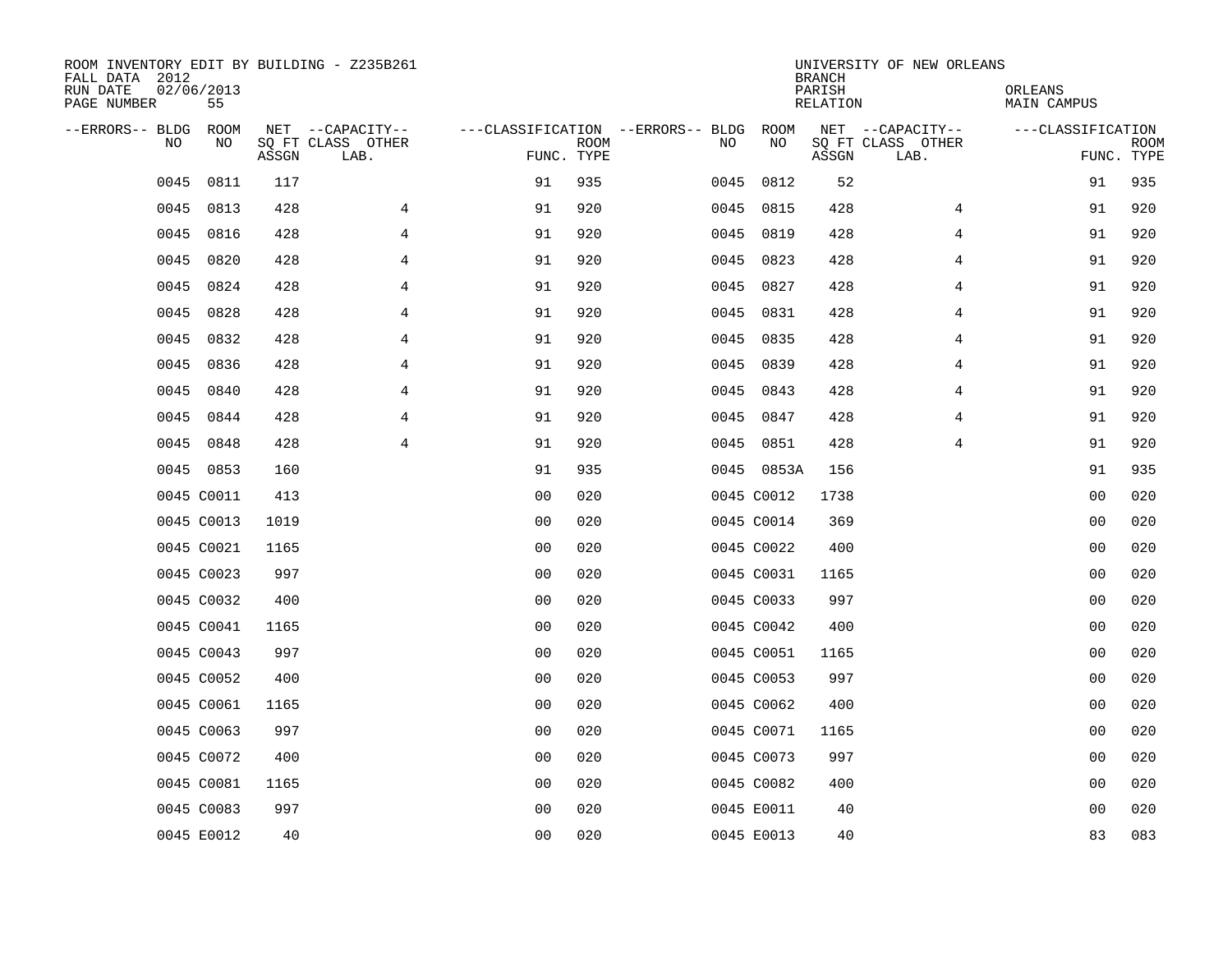| ROOM INVENTORY EDIT BY BUILDING - Z235B261<br>FALL DATA 2012 |                                    |                |                                        |            | UNIVERSITY OF NEW ORLEANS<br><b>BRANCH</b> |                               |
|--------------------------------------------------------------|------------------------------------|----------------|----------------------------------------|------------|--------------------------------------------|-------------------------------|
| RUN DATE<br>02/06/2013<br>PAGE NUMBER<br>56                  |                                    |                |                                        |            | PARISH<br>RELATION                         | ORLEANS<br><b>MAIN CAMPUS</b> |
| --ERRORS-- BLDG ROOM                                         | NET --CAPACITY--                   |                | ---CLASSIFICATION --ERRORS-- BLDG ROOM |            | NET --CAPACITY--                           | ---CLASSIFICATION             |
| NO<br>NO                                                     | SQ FT CLASS OTHER<br>ASSGN<br>LAB. | FUNC. TYPE     | <b>ROOM</b>                            | NO<br>NO   | SQ FT CLASS OTHER<br>ASSGN<br>LAB.         | <b>ROOM</b><br>FUNC. TYPE     |
| 0045 E0021                                                   | 40                                 | 0 <sub>0</sub> | 020                                    | 0045 E0022 | 40                                         | 00<br>020                     |
| 0045 E0023                                                   | 40                                 | 83             | 083                                    | 0045 E0031 | 40                                         | 00<br>020                     |
| 0045 E0032                                                   | 40                                 | 0 <sub>0</sub> | 020                                    | 0045 E0033 | 40                                         | 83<br>083                     |
| 0045 E0041                                                   | 40                                 | 0 <sub>0</sub> | 020                                    | 0045 E0042 | 40                                         | 020<br>00                     |
| 0045 E0043                                                   | 40                                 | 83             | 083                                    | 0045 E0051 | 40                                         | 0 <sub>0</sub><br>020         |
| 0045 E0052                                                   | 40                                 | 0 <sub>0</sub> | 020                                    | 0045 E0053 | 40                                         | 83<br>083                     |
| 0045 E0061                                                   | 40                                 | 0 <sub>0</sub> | 020                                    | 0045 E0062 | 40                                         | 00<br>020                     |
| 0045 E0063                                                   | 40                                 | 83             | 083                                    | 0045 E0071 | 40                                         | 0 <sub>0</sub><br>020         |
| 0045 E0072                                                   | 40                                 | 0 <sub>0</sub> | 020                                    | 0045 E0073 | 40                                         | 83<br>083                     |
| 0045 E0081                                                   | 40                                 | 0 <sub>0</sub> | 020                                    | 0045 E0082 | 40                                         | 0 <sub>0</sub><br>020         |
| 0045 E0083                                                   | 40                                 | 83             | 083                                    | 0045 S0011 | 184                                        | 0 <sub>0</sub><br>020         |
| 0045 S0012                                                   | 184                                | 0 <sub>0</sub> | 020                                    | 0045 S0013 | 184                                        | 0 <sub>0</sub><br>020         |
| 0045 S0014                                                   | 184                                | 0 <sub>0</sub> | 020                                    | 0045 S0021 | 184                                        | 0 <sub>0</sub><br>020         |
| 0045 S0022                                                   | 184                                | 00             | 020                                    | 0045 S0023 | 184                                        | 020<br>00                     |
| 0045 S0024                                                   | 184                                | 00             | 020                                    | 0045 S0031 | 184                                        | 0 <sub>0</sub><br>020         |
| 0045 S0032                                                   | 184                                | 0 <sub>0</sub> | 020                                    | 0045 S0033 | 184                                        | 020<br>0 <sub>0</sub>         |
| 0045 S0034                                                   | 184                                | 0 <sub>0</sub> | 020                                    | 0045 S0041 | 184                                        | 020<br>0 <sub>0</sub>         |
| 0045 S0042                                                   | 184                                | 0 <sub>0</sub> | 020                                    | 0045 S0043 | 184                                        | 0 <sub>0</sub><br>020         |
| 0045 S0044                                                   | 184                                | 0 <sub>0</sub> | 020                                    | 0045 S0051 | 184                                        | 0 <sub>0</sub><br>020         |
| 0045 S0052                                                   | 184                                | 0 <sub>0</sub> | 020                                    | 0045 S0053 | 184                                        | 0 <sub>0</sub><br>020         |
| 0045 S0054                                                   | 184                                | 0 <sub>0</sub> | 020                                    | 0045 S0061 | 184                                        | 0 <sub>0</sub><br>020         |
| 0045 S0062                                                   | 184                                | 0 <sub>0</sub> | 020                                    | 0045 S0063 | 184                                        | 020<br>00                     |
| 0045 S0064                                                   | 184                                | 0 <sub>0</sub> | 020                                    | 0045 S0071 | 184                                        | 020<br>00                     |
| 0045 S0072                                                   | 184                                | 0 <sub>0</sub> | 020                                    | 0045 S0073 | 184                                        | 00<br>020                     |
| 0045 S0074                                                   | 184                                | 0 <sub>0</sub> | 020                                    | 0045 S0081 | 184                                        | 00<br>020                     |
| 0045 S0082                                                   | 184                                | 0 <sub>0</sub> | 020                                    | 0045 S0083 | 184                                        | 0 <sub>0</sub><br>020         |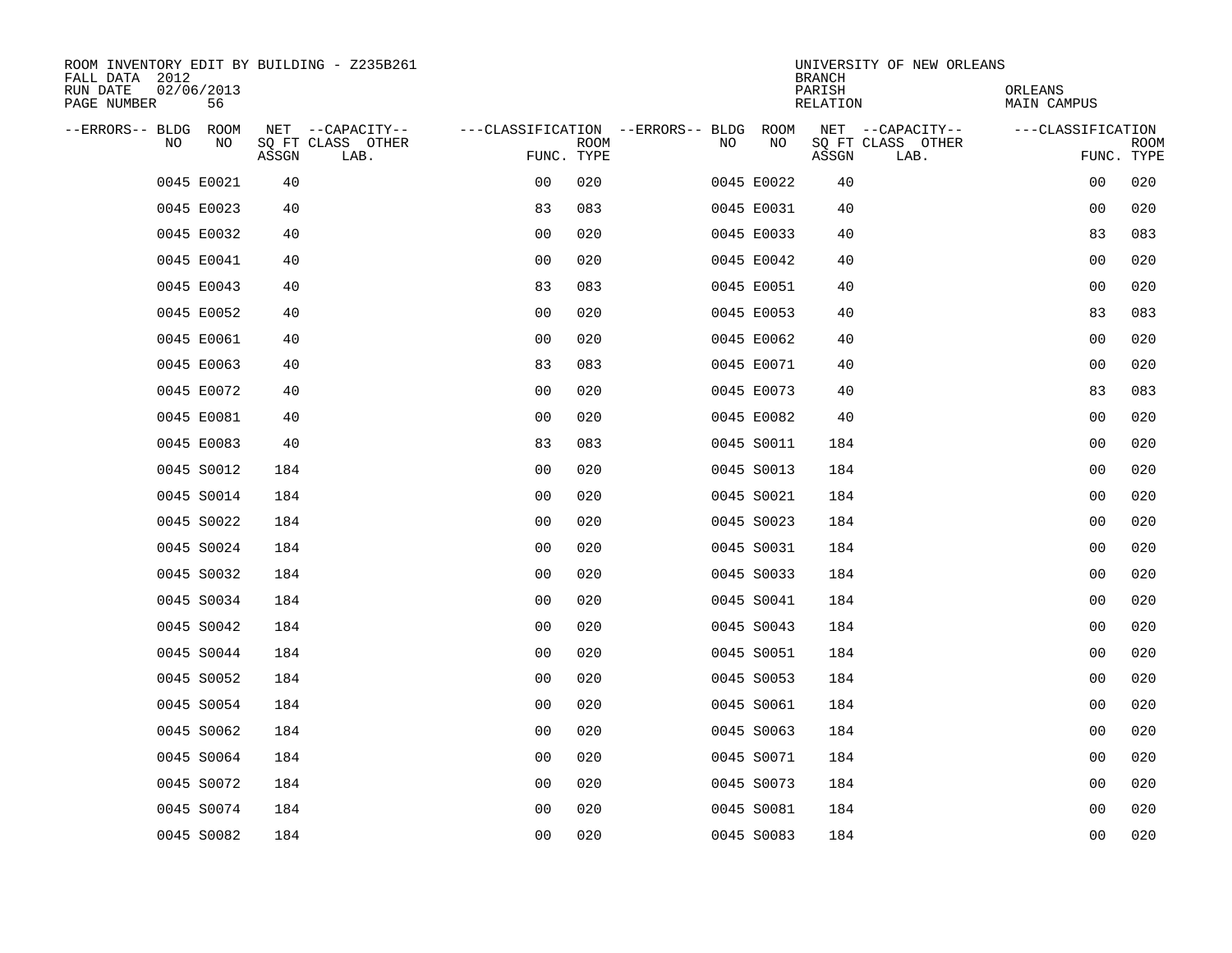| ROOM INVENTORY EDIT BY BUILDING - Z235B261<br>FALL DATA 2012<br>RUN DATE<br>PAGE NUMBER | 02/06/2013<br>57 |       |                                               |                |      |           |                 | <b>BRANCH</b><br>PARISH<br>RELATION              | UNIVERSITY OF NEW ORLEANS                                                                                         | ORLEANS<br>MAIN CAMPUS |                           |
|-----------------------------------------------------------------------------------------|------------------|-------|-----------------------------------------------|----------------|------|-----------|-----------------|--------------------------------------------------|-------------------------------------------------------------------------------------------------------------------|------------------------|---------------------------|
| --ERRORS-- BLDG ROOM<br>NO                                                              | NO               | ASSGN | NET --CAPACITY--<br>SQ FT CLASS OTHER<br>LAB. | FUNC. TYPE     | ROOM | NO        | NO              | ASSGN                                            | ---CLASSIFICATION --ERRORS-- BLDG ROOM NET --CAPACITY-- -----CLASSIFICATION<br>SQ FT CLASS OTHER<br>LAB.          |                        | <b>ROOM</b><br>FUNC. TYPE |
|                                                                                         | 0045 S0084       | 184   |                                               | 0 <sub>0</sub> | 020  |           |                 | TOTAL NUMBER CLASSROOMS<br>TOTAL NUMBER LABS 210 | TOTAL NET ASSIGN SQ. FT. IN ROOM FILE 73,707<br>TOTAL NUMBER COMPUTER CLASSROOMS<br>TOTAL NUMBER SPECIAL LABS 220 |                        |                           |
|                                                                                         | 0046 0101        | 944   |                                               | 65             | 745  | 0046 0102 |                 | 2324                                             |                                                                                                                   | 65                     | 730                       |
| 0046                                                                                    | 0103             | 1630  | $\overline{2}$                                | 65             | 720  |           | 0046 0103A      | 234                                              | 2                                                                                                                 | 65                     | 720                       |
|                                                                                         | 0046 0103B       | 93    |                                               | 65             | 720  |           | 0046 0103C      | 144                                              | 2                                                                                                                 | 65                     | 310                       |
|                                                                                         | 0046 0103D       | 111   |                                               | 65             | 730  | 0046 0104 |                 | 2161                                             | $\overline{2}$                                                                                                    | 65                     | 730                       |
|                                                                                         | 0046 0105        | 231   | $\mathbf{1}$                                  | 65             | 310  |           | 0046 0105A      | 115                                              | 3                                                                                                                 | 0 <sub>0</sub>         | 030                       |
| 0046                                                                                    | 0106             | 32    |                                               | 00             | 010  | 0046 0107 |                 | 287                                              | 3                                                                                                                 | 0 <sub>0</sub>         | 030                       |
|                                                                                         | 0046 0108        | 73    | 2                                             | 0 <sub>0</sub> | 030  | 0046 0109 |                 | 361                                              |                                                                                                                   | 65                     | 735                       |
|                                                                                         | 0046 0110        | 76    | $\mathbf{1}$                                  | 0 <sub>0</sub> | 030  | 0046 0111 |                 | 361                                              |                                                                                                                   | 65                     | 730                       |
|                                                                                         | 0046 0112        | 73    |                                               | 0 <sub>0</sub> | 030  | 0046 0113 |                 | 216                                              |                                                                                                                   | 92                     | 650                       |
| 0046                                                                                    | 0114             | 109   |                                               | 0 <sub>0</sub> | 030  | 0046 0115 |                 | 99                                               | $\overline{2}$                                                                                                    | 65                     | 720                       |
|                                                                                         | 0046 0115A       | 116   | $\mathbf{1}$                                  | 65             | 310  |           | 0046 0115B      | 118                                              | $\mathbf{1}$                                                                                                      | 65                     | 310                       |
|                                                                                         | 0046 0117        | 99    | $\mathbf{1}$                                  | 65             | 720  | 0046 0118 |                 | 711                                              | 3                                                                                                                 | 65                     | 310                       |
|                                                                                         | 0046 0118A       | 207   | $\mathbf{1}$                                  | 65             | 730  |           | 0046 0118B      | 40                                               | $\mathbf{1}$                                                                                                      | 65                     | 310                       |
|                                                                                         | 0046 0119A       | 2103  | 2                                             | 65             | 720  |           | 0046 0119B      | 626                                              | 2                                                                                                                 | 65                     | 720                       |
|                                                                                         | 0046 0120        | 110   | 2                                             | 65             | 310  | 0046 0121 |                 | 527                                              | $\mathbf{1}$                                                                                                      | 63                     | 660                       |
|                                                                                         | 0046 0122        | 288   | $\mathbf{1}$                                  | 65             | 310  |           | 0046 0124A      | 137                                              | $\mathbf{1}$                                                                                                      | 65                     | 310                       |
|                                                                                         | 0046 0124B       | 128   | $\mathbf 1$                                   | 65             | 310  |           | 0046 0124C      | 155                                              | $\mathbf{1}$                                                                                                      | 65                     | 310                       |
|                                                                                         | 0046 0124D       | 199   |                                               | 65             | 315  |           | 0046 0124E      | 869                                              | 2                                                                                                                 | 65                     | 310                       |
|                                                                                         | 0046 0124F       | 117   | $\mathbf{1}$                                  | 65             | 310  |           | 0046 0124G      | 116                                              | $\mathbf{1}$                                                                                                      | 65                     | 310                       |
|                                                                                         | 0046 0124H       | 116   | $\mathbf{1}$                                  | 65             | 310  | 0046 0126 |                 | 257                                              | 16                                                                                                                | 65                     | 350                       |
|                                                                                         | 0046 C0011       | 147   |                                               | 0 <sub>0</sub> | 020  |           | 0046 C0012 1463 | TOTAL NUMBER CLASSROOMS                          | TOTAL NET ASSIGN SO. FT. IN ROOM FILE                                                                             | 00<br>15,948           | 020                       |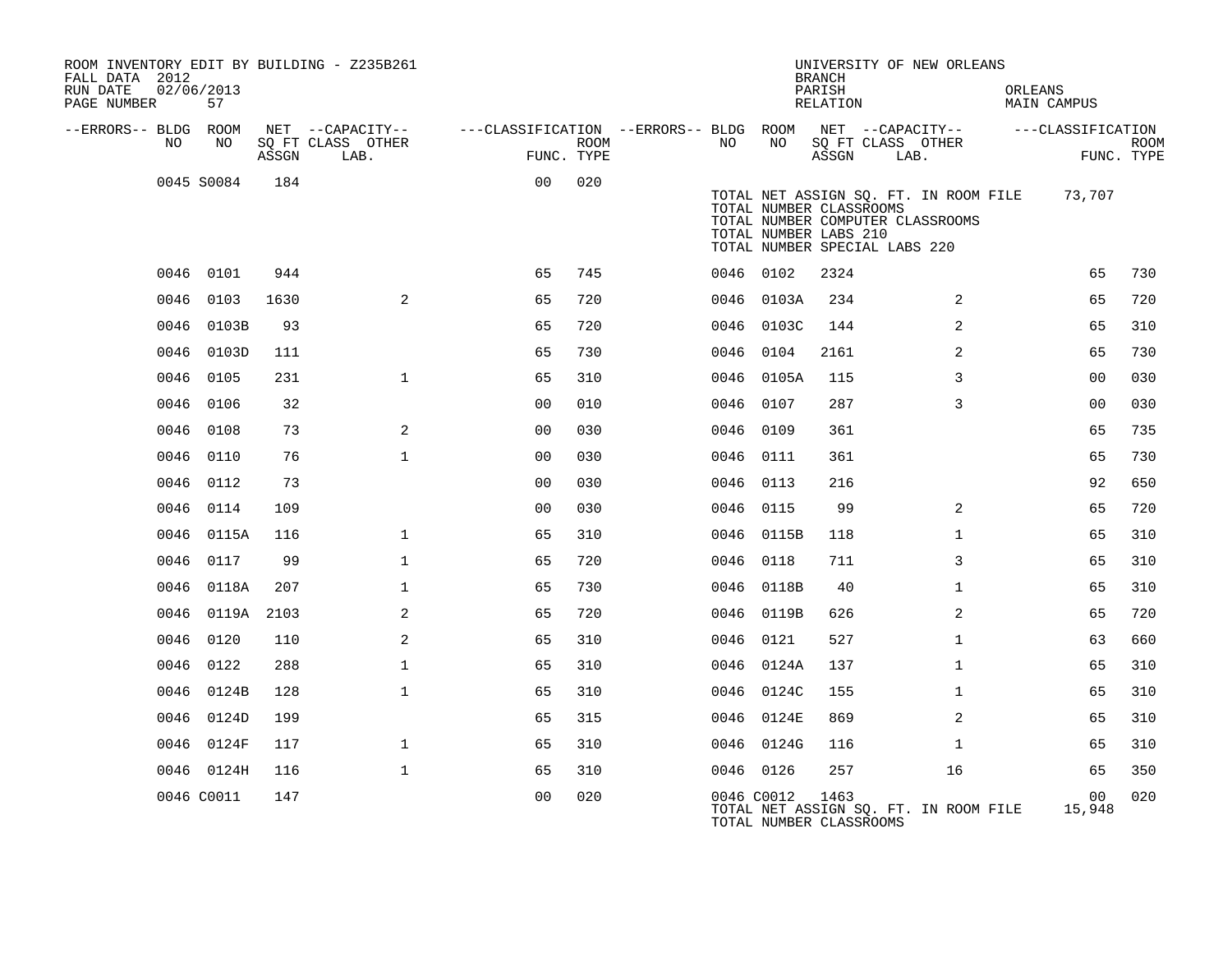| ROOM INVENTORY EDIT BY BUILDING - Z235B261<br>FALL DATA 2012<br>RUN DATE<br>PAGE NUMBER | 02/06/2013<br>58 |       |                                               |                                                         |                    |           |       | <b>BRANCH</b><br>PARISH<br>RELATION              | UNIVERSITY OF NEW ORLEANS                                                                                  | ORLEANS<br>MAIN CAMPUS |                |                           |
|-----------------------------------------------------------------------------------------|------------------|-------|-----------------------------------------------|---------------------------------------------------------|--------------------|-----------|-------|--------------------------------------------------|------------------------------------------------------------------------------------------------------------|------------------------|----------------|---------------------------|
| --ERRORS-- BLDG ROOM<br>NO                                                              | NO               | ASSGN | NET --CAPACITY--<br>SQ FT CLASS OTHER<br>LAB. | ---CLASSIFICATION --ERRORS-- BLDG ROOM NET --CAPACITY-- | ROOM<br>FUNC. TYPE | NO        | NO    | ASSGN<br>TOTAL NUMBER LABS 210                   | SQ FT CLASS OTHER<br>LAB.<br>TOTAL NUMBER COMPUTER CLASSROOMS<br>TOTAL NUMBER SPECIAL LABS 220             | ---CLASSIFICATION      |                | <b>ROOM</b><br>FUNC. TYPE |
|                                                                                         | 0047 0100        | 696   | 10                                            | 63                                                      | 590                |           |       | TOTAL NUMBER CLASSROOMS<br>TOTAL NUMBER LABS 210 | TOTAL NET ASSIGN SQ. FT. IN ROOM FILE<br>TOTAL NUMBER COMPUTER CLASSROOMS<br>TOTAL NUMBER SPECIAL LABS 220 |                        | 696            |                           |
|                                                                                         | 0048 0101        | 1795  |                                               | 42                                                      | 620                | 0048 0102 |       | 93                                               | $\mathbf{1}$                                                                                               |                        | 11             | 310                       |
| 0048                                                                                    | 0103             | 93    | $\mathbf 1$                                   | 11                                                      | 310                | 0048 0104 |       | 92                                               | $\mathbf{1}$                                                                                               |                        | 11             | 310                       |
| 0048                                                                                    | 0105             | 92    | $\mathbf 1$                                   | 11                                                      | 310                | 0048      | 0106  | 210                                              | $\mathbf{1}$                                                                                               |                        | 11             | 420                       |
| 0048                                                                                    | 0107             | 87    | 2                                             | 11                                                      | 310                | 0048      | 0108  | 22                                               | $\mathbf{1}$                                                                                               |                        | 0 <sub>0</sub> | 030                       |
| 0048                                                                                    | 0109             | 23    |                                               | 11                                                      | 255                | 0048 0110 |       | 90                                               | $\mathbf{1}$                                                                                               |                        | 11             | 310                       |
| 0048                                                                                    | 0111             | 91    |                                               | 11                                                      | 720                | 0048      | 0113  | 212                                              | $\overline{2}$                                                                                             |                        | 46             | 310                       |
| 0048                                                                                    | 0113A            | 210   | $\mathbf{1}$                                  | 11                                                      | 315                | 0048      | 0113B | 250                                              | $\mathbf{1}$                                                                                               |                        | 11             | 310                       |
| 0048                                                                                    | 0114             | 436   |                                               | 42                                                      | 315                | 0048      | 0114A | 207                                              | 1                                                                                                          |                        | 11             | 220                       |
| 0048                                                                                    | 0115             | 921   | 25                                            | 11                                                      | 225                | 0048      | 0116  | 1368                                             | 20                                                                                                         |                        | 11             | 210                       |
| 0048                                                                                    | 0117             | 2014  | 20                                            | 11                                                      | 220                | 0048      | 0118  | 1527                                             | 25                                                                                                         |                        | 11             | 210                       |
| 0048                                                                                    | 0119             | 922   | 25                                            | 11                                                      | 250                | 0048      | 0120  | 545                                              | 4                                                                                                          |                        | 11             | 220                       |
| 0048                                                                                    | 0121             | 567   |                                               | 0 <sup>0</sup>                                          | 030                | 0048      | 0122  | 35                                               |                                                                                                            |                        | 0 <sub>0</sub> | 020                       |
| 0048                                                                                    | 0122A            | 170   | 4                                             | 00                                                      | 030                | 0048      | 0123  | 28                                               |                                                                                                            |                        | 00             | 020                       |
|                                                                                         | 0048 0123A       | 196   | 3                                             | 00                                                      | 030                | 0048      | 0124  | 75                                               |                                                                                                            |                        | 00             | 010                       |
| 0048                                                                                    | 0125             | 102   | 3                                             | 11                                                      | 215                | 0048 0126 |       | 218                                              | 6                                                                                                          |                        | 11             | 220                       |
|                                                                                         | 0048 0127        | 208   | 6                                             | 11                                                      | 215                | 0048 0128 |       | 562                                              | $\overline{a}$                                                                                             |                        | 11             | 250                       |
| 0048                                                                                    | 0128A            | 105   | 2                                             | 11                                                      | 255                | 0048 0129 |       | 403                                              | $\mathbf{1}$                                                                                               |                        | 11             | 310                       |
| 0048                                                                                    | 0130             | 393   | 4                                             | 11                                                      | 210                | 0048 0131 |       | 2298                                             | 15                                                                                                         |                        | 11             | 720                       |
| 0048                                                                                    | 0132             | 1570  | 30                                            | 11                                                      | 210                | 0048 0133 |       | 749                                              | $\mathbf{1}$                                                                                               |                        | 11             | 310                       |
| 0048                                                                                    | 0134             | 3068  | 20                                            | 11                                                      | 210                | 0048 0135 |       | 571                                              | $\mathbf{1}$                                                                                               |                        | 11             | 310                       |
|                                                                                         | 0048 0136        | 573   | $\mathbf{1}$                                  | 11                                                      | 310                | 0048 0137 |       | 2052                                             | 25                                                                                                         |                        | 11             | 210                       |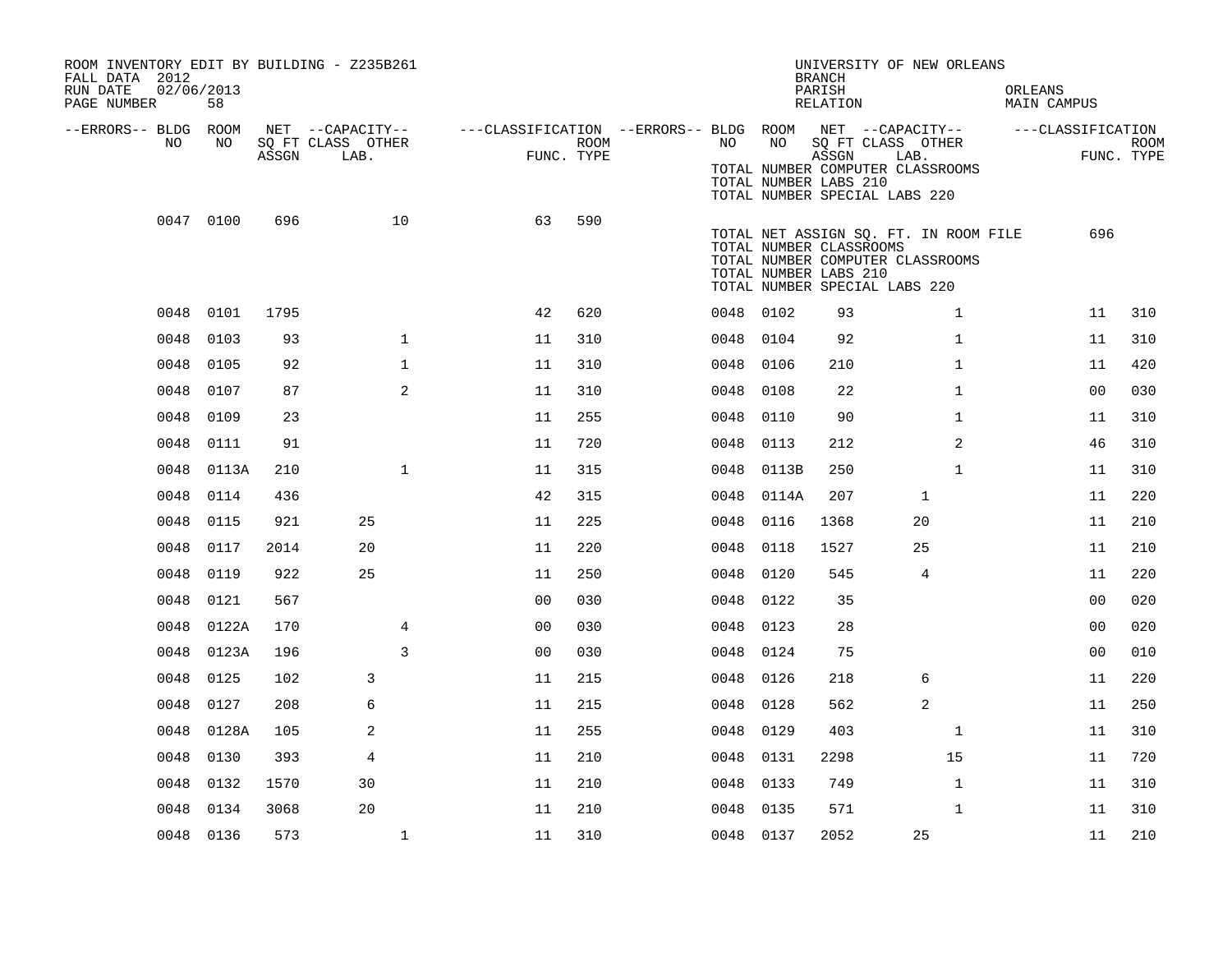| ROOM INVENTORY EDIT BY BUILDING - Z235B261<br>FALL DATA 2012<br>RUN DATE<br>PAGE NUMBER | 02/06/2013<br>59 |       |                           |                                                                              |             |      |                                                                | <b>BRANCH</b><br>PARISH<br>RELATION |                               | UNIVERSITY OF NEW ORLEANS                                                 | ORLEANS | <b>MAIN CAMPUS</b>                               |                           |
|-----------------------------------------------------------------------------------------|------------------|-------|---------------------------|------------------------------------------------------------------------------|-------------|------|----------------------------------------------------------------|-------------------------------------|-------------------------------|---------------------------------------------------------------------------|---------|--------------------------------------------------|---------------------------|
| --ERRORS-- BLDG ROOM                                                                    |                  |       | NET --CAPACITY--          | ---CLASSIFICATION --ERRORS-- BLDG ROOM NET --CAPACITY--    ---CLASSIFICATION |             |      |                                                                |                                     |                               |                                                                           |         |                                                  |                           |
| NO.                                                                                     | NO               | ASSGN | SQ FT CLASS OTHER<br>LAB. | FUNC. TYPE                                                                   | <b>ROOM</b> | NO   | NO                                                             | ASSGN                               |                               | SQ FT CLASS OTHER<br>LAB.                                                 |         |                                                  | <b>ROOM</b><br>FUNC. TYPE |
| 0048                                                                                    | 0138             | 1356  | 25                        | 11                                                                           | 210         |      | 0048 0138A                                                     | 48                                  |                               |                                                                           |         | 11                                               | 215                       |
|                                                                                         | 0048 0138B       | 46    |                           | 11                                                                           | 215         |      | 0048 C0112<br>TOTAL NUMBER CLASSROOMS<br>TOTAL NUMBER LABS 210 | 186                                 | TOTAL NUMBER SPECIAL LABS 220 | TOTAL NET ASSIGN SQ. FT. IN ROOM FILE<br>TOTAL NUMBER COMPUTER CLASSROOMS |         | 00<br>25,600<br>$\overline{7}$<br>$\overline{4}$ | 020                       |
|                                                                                         | 0049 0101        | 504   |                           | 0 <sub>0</sub>                                                               | 030         |      | 0049 0102                                                      | 629                                 | 41                            |                                                                           |         | 11                                               | 110                       |
| 0049                                                                                    | 0103             | 3047  | 304                       | 11                                                                           | 110         |      | 0049 0104                                                      | 625                                 | 41                            |                                                                           |         | 11                                               | 110                       |
| 0049                                                                                    | 0106             | 942   | 62                        | 11                                                                           | 110         |      | 0049 0108                                                      | 942                                 | 62                            |                                                                           |         | 11                                               | 110                       |
| 0049                                                                                    | 0110             | 633   | 5                         | 46                                                                           | 310         | 0049 | 0112                                                           | 187                                 |                               | 2                                                                         |         | 46                                               | 310                       |
| 0049                                                                                    | 0114             | 429   | $\mathbf{1}$              | 46                                                                           | 310         | 0049 | 0114A                                                          | 203                                 |                               | $\mathbf{1}$                                                              |         | 46                                               | 310                       |
| 0049                                                                                    | 0114B            | 101   | $\mathbf{1}$              | 46                                                                           | 310         | 0049 | 0115                                                           | 419                                 |                               | 27                                                                        |         | 46                                               | 310                       |
| 0049                                                                                    | 0116             | 429   | 6                         | 46                                                                           | 310         | 0049 | 0117                                                           | 419                                 |                               | 5                                                                         |         | 46                                               | 310                       |
| 0049                                                                                    | 0118             | 147   | $\mathbf{1}$              | 46                                                                           | 310         | 0049 | 0120                                                           | 633                                 |                               | 4                                                                         |         | 46                                               | 310                       |
| 0049                                                                                    | 0120A            | 126   | $\mathbf{1}$              | 11                                                                           | 310         | 0049 | 0122                                                           | 942                                 |                               | 4                                                                         |         | 46                                               | 310                       |
| 0049                                                                                    | 0122A            | 162   | $\mathbf{1}$              | 46                                                                           | 310         |      | 0049 0122B                                                     | 147                                 |                               | $\mathbf{1}$                                                              |         | 46                                               | 310                       |
| 0049                                                                                    | 0122C            | 145   | $\mathbf 1$               | 46                                                                           | 310         | 0049 | 0124                                                           | 216                                 |                               | $\mathbf{1}$                                                              |         | 11                                               | 310                       |
| 0049                                                                                    | 0124A            | 156   | $\mathbf{1}$              | 46                                                                           | 310         |      | 0049 0124B                                                     | 152                                 |                               | $\mathbf{1}$                                                              |         | 46                                               | 310                       |
| 0049                                                                                    | 0124C            | 393   | $\mathbf{1}$              | 46                                                                           | 310         | 0049 | 0126                                                           | 625                                 |                               | $\mathbf{1}$                                                              |         | 46                                               | 310                       |
| 0049                                                                                    | 0128             | 642   | 5                         | 46                                                                           | 350         |      | 0049 0128A                                                     | 178                                 |                               | $\mathbf{1}$                                                              |         | 46                                               | 310                       |
| 0049                                                                                    | 0128B            | 335   | 12                        | 92                                                                           | 350         | 0049 | 0129                                                           | 112                                 |                               |                                                                           |         | 0 <sub>0</sub>                                   | 020                       |
| 0049                                                                                    | 0129A            | 190   | 8                         | 0 <sub>0</sub>                                                               | 030         | 0049 | 0131                                                           | 115                                 |                               |                                                                           |         | 00                                               | 010                       |
| 0049                                                                                    | 0133             | 68    |                           | 0 <sub>0</sub>                                                               | 020         | 0049 | 0133A                                                          | 258                                 |                               | 8                                                                         |         | 0 <sub>0</sub>                                   | 030                       |
| 0049                                                                                    | 0140             | 138   | $\mathbf 1$               | 11                                                                           | 310         |      | 0049 0141                                                      | 45                                  |                               |                                                                           |         | 00                                               | 030                       |
| 0049                                                                                    | 0142             | 147   | $\mathbf 1$               | 11                                                                           | 310         | 0049 | 0143                                                           | 47                                  |                               | 2                                                                         |         | 0 <sub>0</sub>                                   | 030                       |
| 0049                                                                                    | 0145             | 117   | 2                         | 11                                                                           | 310         | 0049 | 0147                                                           | 154                                 |                               | 2                                                                         |         | 11                                               | 310                       |
|                                                                                         | 0049 0149        | 117   | $\overline{4}$            | 11                                                                           | 310         |      | 0049 0150                                                      | 141                                 |                               |                                                                           |         | 0 <sub>0</sub>                                   | 030                       |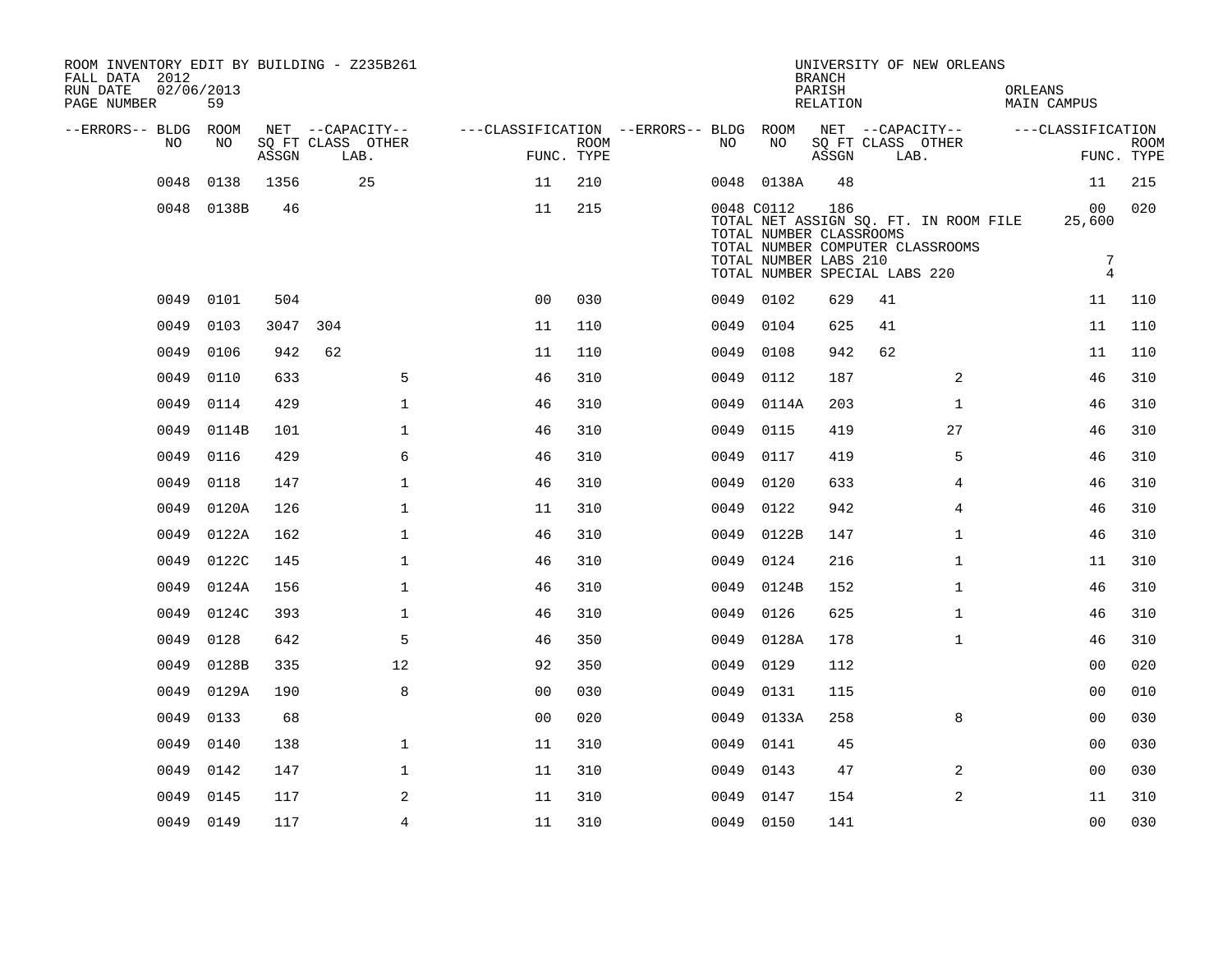| ROOM INVENTORY EDIT BY BUILDING - Z235B261<br>FALL DATA 2012<br>RUN DATE<br>PAGE NUMBER | 02/06/2013<br>60  |       |                                       |                |             |                                         |            | <b>BRANCH</b><br>PARISH<br><b>RELATION</b> | UNIVERSITY OF NEW ORLEANS             | ORLEANS<br>MAIN CAMPUS |             |
|-----------------------------------------------------------------------------------------|-------------------|-------|---------------------------------------|----------------|-------------|-----------------------------------------|------------|--------------------------------------------|---------------------------------------|------------------------|-------------|
| --ERRORS-- BLDG<br>NO                                                                   | <b>ROOM</b><br>NO |       | NET --CAPACITY--<br>SQ FT CLASS OTHER |                | <b>ROOM</b> | ---CLASSIFICATION --ERRORS-- BLDG<br>NO | ROOM<br>NO |                                            | NET --CAPACITY--<br>SQ FT CLASS OTHER | ---CLASSIFICATION      | <b>ROOM</b> |
|                                                                                         |                   | ASSGN | LAB.                                  |                | FUNC. TYPE  |                                         |            | ASSGN                                      | LAB.                                  |                        | FUNC. TYPE  |
| 0049                                                                                    | 0151              | 141   | $\mathbf{1}$                          | 11             | 310         | 0049                                    | 0152       | 123                                        | $\mathbf{1}$                          | 11                     | 310         |
| 0049                                                                                    | 0153              | 140   | $\mathbf 1$                           | 11             | 310         | 0049                                    | 0154       | 126                                        | $\mathbf{1}$                          | 11                     | 310         |
| 0049                                                                                    | 0156              | 123   | $\mathbf{1}$                          | 11             | 310         | 0049                                    | 0158       | 115                                        | $\mathbf{1}$                          | 11                     | 310         |
| 0049                                                                                    | 0160              | 118   | $\mathbf 1$                           | 11             | 310         | 0049                                    | 0162       | 118                                        | $\mathbf{1}$                          | 11                     | 310         |
| 0049                                                                                    | 0164              | 181   | $\mathbf 1$                           | 11             | 310         | 0049                                    | 0165       | 117                                        | $\mathbf{1}$                          | 11                     | 310         |
| 0049                                                                                    | 0166              | 121   | $\mathbf{1}$                          | 11             | 310         | 0049                                    | 0167       | 83                                         |                                       | 43                     | 535         |
| 0049                                                                                    | 0168              | 121   | $\mathbf{1}$                          | 11             | 310         | 0049                                    | 0169       | 117                                        | $\mathbf{1}$                          | 46                     | 310         |
| 0049                                                                                    | 0170              | 115   | $\mathbf 1$                           | 11             | 310         | 0049                                    | 0171       | 120                                        | 2                                     | 11                     | 310         |
| 0049                                                                                    | 0172              | 115   | $\mathbf{1}$                          | 11             | 310         | 0049                                    | 0173       | 120                                        | 2                                     | 11                     | 310         |
| 0049                                                                                    | 0174              | 115   | $\mathbf 1$                           | 11             | 310         | 0049                                    | 0175       | 120                                        | $\mathbf{1}$                          | 11                     | 310         |
| 0049                                                                                    | 0176              | 115   | $\mathbf{1}$                          | 11             | 310         | 0049                                    | 0178       | 170                                        | $\mathbf{1}$                          | 11                     | 310         |
| 0049                                                                                    | 0180              | 120   | $\mathbf 1$                           | 11             | 310         | 0049                                    | 0182       | 120                                        | $\mathbf{1}$                          | 11                     | 310         |
| 0049                                                                                    | 0183              | 1021  |                                       | 0 <sub>0</sub> | 030         | 0049                                    | 0184       | 153                                        | 2                                     | 46                     | 310         |
| 0049                                                                                    | 0184A             | 156   | $\mathbf{1}$                          | 46             | 310         | 0049                                    | 0184B      | 213                                        | 15                                    | 46                     | 350         |
| 0049                                                                                    | 0185              | 50    |                                       | 0 <sub>0</sub> | 010         | 0049                                    | 0186       | 221                                        | $\overline{a}$                        | 46                     | 310         |
| 0049                                                                                    | 0186A             | 156   |                                       | 46             | 315         | 0049                                    | 0186B      | 137                                        |                                       | 46                     | 315         |
| 0049                                                                                    | 0187              | 120   | $\mathbf 1$                           | 11             | 310         | 0049                                    | 0188       | 130                                        | $\mathbf{1}$                          | 46                     | 310         |
| 0049                                                                                    | 0189              | 120   | $\mathbf 1$                           | 11             | 310         | 0049                                    | 0190       | 172                                        | $\mathbf{1}$                          | 46                     | 310         |
| 0049                                                                                    | 0191              | 120   | 2                                     | 11             | 310         | 0049                                    | 0192       | 38                                         | $\mathbf{1}$                          | 00                     | 030         |
| 0049                                                                                    | 0201              | 481   |                                       | 0 <sub>0</sub> | 030         | 0049                                    | 0202       | 640                                        | 42                                    | 11                     | 110         |
| 0049                                                                                    | 0203              | 1250  | 96                                    | 11             | 110         | 0049                                    | 0204       | 631                                        | 42                                    | 11                     | 110         |
| 0049                                                                                    | 0205              | 1752  | 146                                   | 11             | 110         | 0049                                    | 0206       | 947                                        | 63                                    | 11                     | 110         |
| 0049                                                                                    | 0208              | 953   | 63                                    | 11             | 110         | 0049                                    | 0210       | 638                                        | 42                                    | 11                     | 110         |
| 0049                                                                                    | 0212              | 149   | $\mathbf{1}$                          | 46             | 310         | 0049                                    | 0214       | 425                                        | 28                                    | 11                     | 310         |
| 0049                                                                                    | 0214A             | 218   | $\mathbf 1$                           | 46             | 310         | 0049                                    | 0215       | 425                                        | 28                                    | 11                     | 110         |
| 0049                                                                                    | 0216              | 425   | 28                                    | 11             | 110         |                                         | 0049 0217  | 428                                        | 28                                    | 11                     | 110         |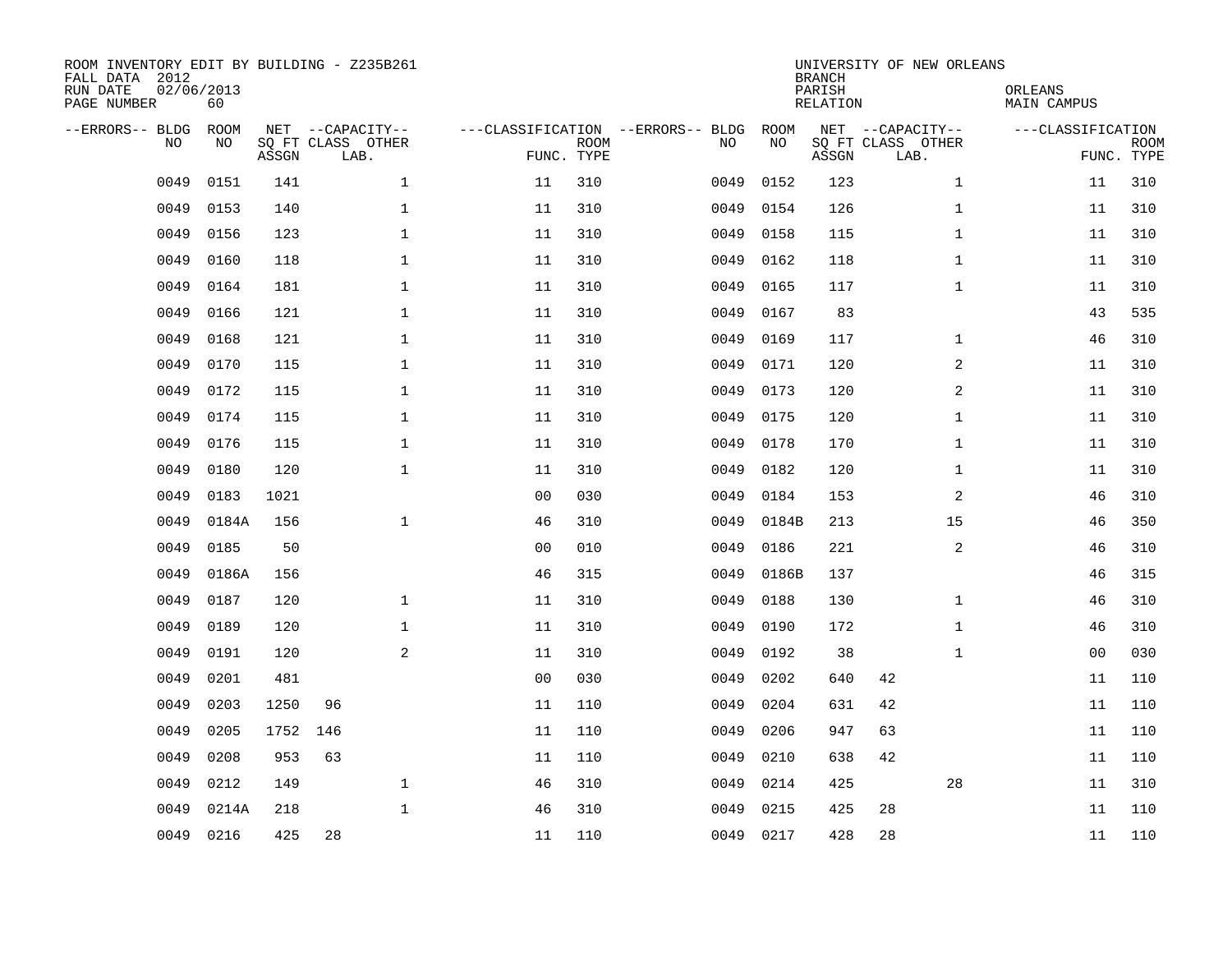| ROOM INVENTORY EDIT BY BUILDING - Z235B261<br>FALL DATA 2012<br>RUN DATE<br>PAGE NUMBER | 02/06/2013<br>61 |       |                           |                |             |                                        |            | <b>BRANCH</b><br>PARISH<br>RELATION | UNIVERSITY OF NEW ORLEANS | ORLEANS<br>MAIN CAMPUS |                           |
|-----------------------------------------------------------------------------------------|------------------|-------|---------------------------|----------------|-------------|----------------------------------------|------------|-------------------------------------|---------------------------|------------------------|---------------------------|
| --ERRORS-- BLDG ROOM                                                                    |                  |       | NET --CAPACITY--          |                |             | ---CLASSIFICATION --ERRORS-- BLDG ROOM |            |                                     | NET --CAPACITY--          | ---CLASSIFICATION      |                           |
| NO.                                                                                     | NO.              | ASSGN | SQ FT CLASS OTHER<br>LAB. | FUNC. TYPE     | <b>ROOM</b> | NO.                                    | NO         | ASSGN                               | SQ FT CLASS OTHER<br>LAB. |                        | <b>ROOM</b><br>FUNC. TYPE |
| 0049                                                                                    | 0218             | 147   | 6                         | 11             | 420         | 0049                                   | 0220       | 633                                 | 42                        | 11                     | 315                       |
| 0049                                                                                    | 0222             | 938   | 62                        | 11             | 110         | 0049                                   | 0224       | 944                                 | 62                        | 11                     | 110                       |
| 0049                                                                                    | 0226             | 629   | 41                        | 11             | 110         | 0049                                   | 0228       | 633                                 | 42                        | 11                     | 110                       |
| 0049                                                                                    | 0229             | 102   |                           | 0 <sub>0</sub> | 020         | 0049                                   | 0229A      | 245                                 | 8                         | 00                     | 030                       |
| 0049                                                                                    | 0231             | 115   |                           | 00             | 010         | 0049                                   | 0233       | 70                                  |                           | 00                     | 020                       |
| 0049                                                                                    | 0233A            | 255   | 8                         | 0 <sub>0</sub> | 030         | 0049                                   | 0240       | 550                                 | 2                         | 46                     | 310                       |
| 0049                                                                                    | 0240A            | 378   | $\mathbf{1}$              | 46             | 310         | 0049                                   | 0240B      | 168                                 | $\mathbf{1}$              | 46                     | 310                       |
| 0049                                                                                    | 0240C            | 200   |                           | 46             | 315         | 0049                                   | 0240D      | 200                                 |                           | 46                     | 315                       |
| 0049                                                                                    | 0241             | 45    |                           | 0 <sub>0</sub> | 010         | 0049                                   | 0242       | 1268                                | 7                         | 46                     | 310                       |
| 0049                                                                                    | 0242A            | 156   | $\mathbf{1}$              | 53             | 310         | 0049                                   | 0242B      | 130                                 | $\mathbf{1}$              | 46                     | 310                       |
| 0049                                                                                    | 0242C            | 130   | $\mathbf{1}$              | 46             | 315         | 0049                                   | 0242D      | 130                                 | $\mathbf{1}$              | 46                     | 315                       |
| 0049                                                                                    | 0242E            | 130   | $\mathbf{1}$              | 46             | 310         | 0049                                   | 0243       | 45                                  | $\overline{a}$            | 00                     | 030                       |
| 0049                                                                                    | 0244             | 306   | 15                        | 46             | 350         | 0049                                   | 0245       | 43                                  | $\mathbf{1}$              | 00                     | 030                       |
| 0049                                                                                    | 0246             | 1289  | 5                         | 46             | 310         | 0049                                   | 0246A      | 101                                 |                           | 46                     | 315                       |
| 0049                                                                                    | 0246B            | 142   | $\mathbf{1}$              | 46             | 310         | 0049                                   | 0246C      | 159                                 | $\mathbf{1}$              | 11                     | 310                       |
| 0049                                                                                    | 0246D            | 169   | 12                        | 46             | 350         | 0049                                   | 0246E      | 169                                 | $\mathbf{1}$              | 11                     | 310                       |
| 0049                                                                                    | 0246F            | 169   | $\mathbf{1}$              | 11             | 310         | 0049                                   | 0246G      | 169                                 | $\mathbf{1}$              | 11                     | 310                       |
| 0049                                                                                    | 0246H            | 88    |                           | 46             | 315         | 0049                                   | 0246J      | 57                                  |                           | 46                     | 315                       |
| 0049                                                                                    | 0247             | 118   | 5                         | 11             | 310         | 0049                                   | 0248       | 149                                 | $\mathbf{1}$              | 11                     | 310                       |
| 0049                                                                                    | 0249             | 109   | $\mathbf{1}$              | 11             | 310         | 0049                                   | 0250       | 149                                 | $\mathbf{1}$              | 11                     | 310                       |
| 0049                                                                                    | 0251             | 120   | $\mathbf{1}$              | 11             | 310         | 0049                                   | 0252       | 512                                 |                           | 0 <sub>0</sub>         | 030                       |
| 0049                                                                                    | 0253             | 118   | 3                         | 11             | 310         | 0049                                   | 0254       | 147                                 | $\mathbf{1}$              | 11                     | 310                       |
| 0049                                                                                    | 0255             | 113   | 3                         | 11             | 310         | 0049                                   | 0256       | 157                                 | $\mathbf{1}$              | 11                     | 310                       |
| 0049                                                                                    | 0257             | 123   | 3                         | 11             | 310         | 0049                                   | 0301       | 480                                 |                           | 00                     | 030                       |
| 0049                                                                                    | 0302             | 88    |                           | 11             | 115         | 0049                                   | 0303       | 76                                  |                           | 11                     | 315                       |
| 0049                                                                                    | 0304             | 330   | $\overline{3}$            | 11             | 310         |                                        | 0049 0304A | 186                                 | $\mathbf{1}$              | 11                     | 310                       |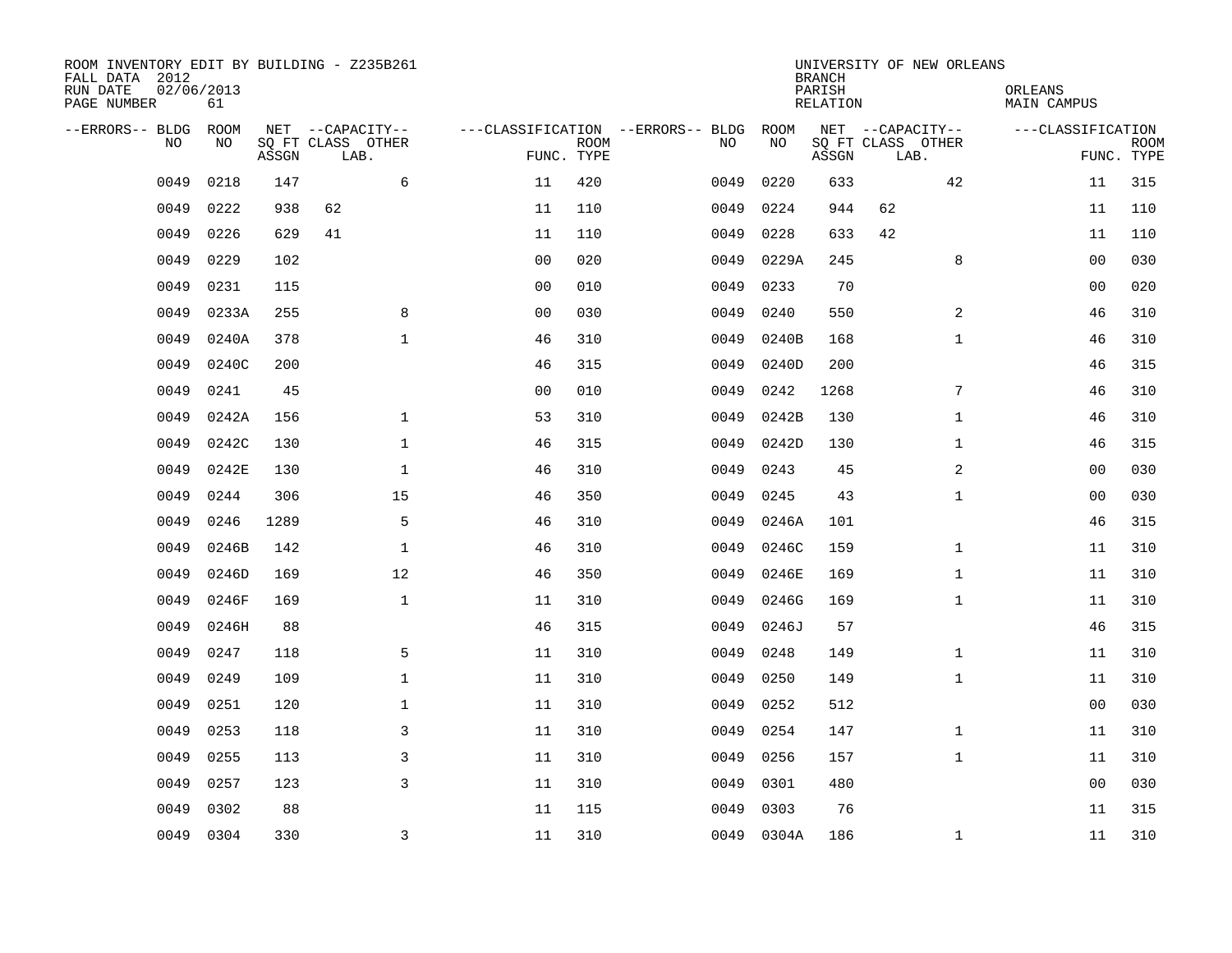| ROOM INVENTORY EDIT BY BUILDING - Z235B261<br>FALL DATA 2012<br>RUN DATE<br>PAGE NUMBER | 02/06/2013<br>62 |       |                   |                |             |                                   |           | <b>BRANCH</b><br>PARISH<br>RELATION |                   | UNIVERSITY OF NEW ORLEANS | ORLEANS<br>MAIN CAMPUS |             |
|-----------------------------------------------------------------------------------------|------------------|-------|-------------------|----------------|-------------|-----------------------------------|-----------|-------------------------------------|-------------------|---------------------------|------------------------|-------------|
| --ERRORS-- BLDG                                                                         | ROOM             |       | NET --CAPACITY--  |                |             | ---CLASSIFICATION --ERRORS-- BLDG | ROOM      |                                     | NET --CAPACITY--  |                           | ---CLASSIFICATION      |             |
| NO.                                                                                     | NO.              |       | SQ FT CLASS OTHER |                | <b>ROOM</b> | NO.                               | NO        |                                     | SQ FT CLASS OTHER |                           |                        | <b>ROOM</b> |
|                                                                                         |                  | ASSGN | LAB.              | FUNC. TYPE     |             |                                   |           | ASSGN                               | LAB.              |                           |                        | FUNC. TYPE  |
| 0049                                                                                    | 0304B            | 172   | $\mathbf{1}$      | 11             | 310         | 0049                              |           | 0305M 1015                          |                   | 20                        | 11                     | 220         |
| 0049                                                                                    | 0305N            | 357   | $7\phantom{.0}$   | 11             | 220         | 0049                              |           | 03050 1749                          |                   | $\mathbf{1}$              | 11                     | 310         |
| 0049                                                                                    | 0305P            | 1360  | 27                | 11             | 220         | 0049                              | 03050     | 1006                                | 67                |                           | 11                     | 110         |
| 0049                                                                                    | 0305R            | 853   | 57                | 11             | 110         | 0049                              | 0305S     | 566                                 | 38                |                           | 11                     | 110         |
| 0049                                                                                    | 0306             | 252   | $\mathbf{1}$      | 43             | 310         | 0049                              | 0306A     | 181                                 |                   |                           | 43                     | 315         |
| 0049                                                                                    | 0307             | 743   | 45                | 11             | 110         | 0049                              | 0308      | 665                                 | 44                |                           | 11                     | 110         |
| 0049                                                                                    | 0308B            | 669   | 45                | 11             | 110         | 0049                              | 0308C     | 788                                 | 53                |                           | 11                     | 110         |
| 0049                                                                                    | 0309             | 336   | 6                 | 11             | 250         | 0049                              | 0310      | 839                                 | 56                |                           | 11                     | 110         |
| 0049                                                                                    | 0310A            | 93    |                   | 11             | 115         | 0049                              | 0311      | 165                                 |                   | 4                         | 0 <sub>0</sub>         | 030         |
| 0049                                                                                    | 0313             | 117   | 4                 | 0 <sub>0</sub> | 030         | 0049                              | 0340A     | 200                                 |                   |                           | 46                     | 315         |
| 0049                                                                                    | 0341             | 54    | $\mathbf{1}$      | 0 <sub>0</sub> | 010         | 0049                              | 0342      | 125                                 |                   | $\mathbf{1}$              | 11                     | 310         |
| 0049                                                                                    | 0342A            | 200   | $\mathbf 1$       | 11             | 310         | 0049                              | 0342B     | 300                                 |                   | $\mathbf{1}$              | 11                     | 310         |
| 0049                                                                                    | 0342C            | 121   | $\mathbf{1}$      | 11             | 310         | 0049                              | 0342D     | 121                                 |                   | $\mathbf{1}$              | 11                     | 310         |
| 0049                                                                                    | 0342E            | 121   | $\mathbf 1$       | 11             | 310         | 0049                              | 0342F     | 135                                 |                   | $\mathbf{1}$              | 11                     | 310         |
| 0049                                                                                    | 0342G            | 99    | $\mathbf 1$       | 11             | 310         | 0049                              | 0342H     | 132                                 |                   | $\mathbf{1}$              | 11                     | 310         |
| 0049                                                                                    | 0342I            | 132   | $\mathbf{1}$      | 11             | 310         | 0049                              | 0342J     | 112                                 |                   | $\mathbf{1}$              | 11                     | 310         |
| 0049                                                                                    | 0342K            | 120   | $\mathbf 1$       | 11             | 310         | 0049                              | 0342L     | 120                                 |                   | $\mathbf{1}$              | 11                     | 310         |
| 0049                                                                                    | 0342M            | 160   | 1                 | 11             | 310         | 0049                              | 0342N     | 160                                 |                   | $\mathbf{1}$              | 11                     | 310         |
| 0049                                                                                    | 03420            | 126   | $\mathbf 1$       | 11             | 310         | 0049                              | 0342P     | 117                                 |                   | $\mathbf{1}$              | 11                     | 310         |
| 0049                                                                                    | 03420            | 117   | $\mathbf{1}$      | 11             | 310         | 0049                              | 0342R     | 72                                  |                   | $\mathbf{1}$              | 11                     | 310         |
| 0049                                                                                    | 0342S            | 72    | $\mathbf{1}$      | 11             | 310         | 0049                              | 0342T     | 72                                  |                   | $\mathbf{1}$              | 11                     | 310         |
| 0049                                                                                    | 0342U            | 180   | $\mathbf 1$       | 11             | 315         | 0049                              | 0342V     | 117                                 |                   | $\mathbf{1}$              | 11                     | 310         |
| 0049                                                                                    | 0342W            | 86    | $\mathbf 1$       | 11             | 310         | 0049                              | 0342X     | 154                                 |                   | $\mathbf{1}$              | 11                     | 310         |
| 0049                                                                                    | 0342Y            | 126   | $\mathbf 1$       | 11             | 310         | 0049                              | 0342Z     | 168                                 |                   | $\mathbf{1}$              | 11                     | 315         |
| 0049                                                                                    | 0343             | 54    | $\mathbf 1$       | 0 <sub>0</sub> | 030         | 0049                              | 0344      | 400                                 |                   |                           | 00                     | 030         |
| 0049                                                                                    | 0345             | 45    | $\mathbf{1}$      | 0 <sub>0</sub> | 030         |                                   | 0049 0348 | 120                                 |                   | $\mathbf{1}$              | 11                     | 310         |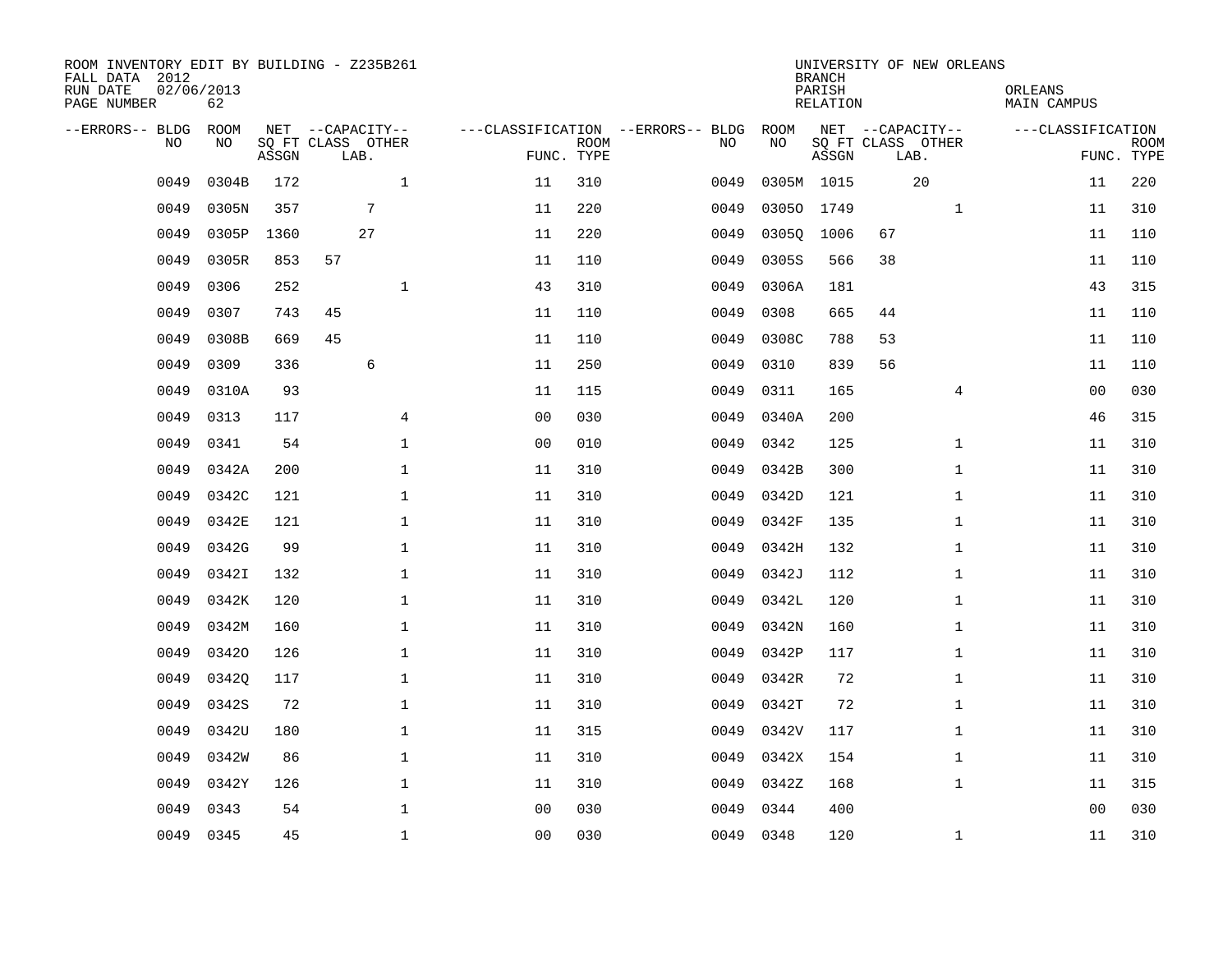| ROOM INVENTORY EDIT BY BUILDING - Z235B261<br>FALL DATA 2012<br>RUN DATE<br>PAGE NUMBER | 02/06/2013<br>63 |       |                                               |                                   |                           |      |             | <b>BRANCH</b><br>PARISH<br><b>RELATION</b> | UNIVERSITY OF NEW ORLEANS                     | ORLEANS<br><b>MAIN CAMPUS</b> |                           |
|-----------------------------------------------------------------------------------------|------------------|-------|-----------------------------------------------|-----------------------------------|---------------------------|------|-------------|--------------------------------------------|-----------------------------------------------|-------------------------------|---------------------------|
| --ERRORS-- BLDG<br>NO                                                                   | ROOM<br>NO       | ASSGN | NET --CAPACITY--<br>SQ FT CLASS OTHER<br>LAB. | ---CLASSIFICATION --ERRORS-- BLDG | <b>ROOM</b><br>FUNC. TYPE | NO   | ROOM<br>NO  | ASSGN                                      | NET --CAPACITY--<br>SQ FT CLASS OTHER<br>LAB. | ---CLASSIFICATION             | <b>ROOM</b><br>FUNC. TYPE |
| 0049                                                                                    | 0348A            | 96    | $\mathbf 1$                                   | 11                                | 310                       | 0049 | 0348B       | 234                                        | $\mathbf{1}$                                  | 11                            | 310                       |
| 0049                                                                                    | 0348C            | 108   | 1                                             | 11                                | 310                       | 0049 | 0348D       | 143                                        | $\mathbf{1}$                                  | 11                            | 310                       |
| 0049                                                                                    | 0348E            | 96    | $\mathbf 1$                                   | 11                                | 310                       | 0049 | 0348F       | 143                                        | $\mathbf{1}$                                  | 11                            | 310                       |
| 0049                                                                                    | 0348G            | 143   | 1                                             | 11                                | 315                       | 0049 | 0348H       | 117                                        | $\mathbf{1}$                                  | 11                            | 310                       |
| 0049                                                                                    | 0348I            | 275   | 20                                            | 11                                | 350                       | 0049 | 0348J       | 110                                        | $\mathbf{1}$                                  | 11                            | 310                       |
| 0049                                                                                    | 0348K            | 110   | 1                                             | 11                                | 310                       | 0049 | 0348L       | 110                                        | $\mathbf{1}$                                  | 11                            | 310                       |
| 0049                                                                                    | 0348M            | 150   | $\mathbf{1}$                                  | 11                                | 310                       | 0049 | 0348N       | 114                                        | $\mathbf{1}$                                  | 11                            | 310                       |
|                                                                                         | 0049 03480       | 224   | $\mathbf{1}$                                  | 11                                | 315                       |      | 0049 0348P  | 140                                        | $\mathbf{1}$                                  | 11                            | 310                       |
|                                                                                         | 0049 C0011       | 1632  |                                               | 0 <sub>0</sub>                    | 020                       |      | 0049 C0012E | 1295                                       |                                               | 0 <sub>0</sub>                | 020                       |
|                                                                                         | 0049 C0012N      | 820   |                                               | 0 <sub>0</sub>                    | 020                       |      | 0049 C0012W | 1210                                       |                                               | 00                            | 020                       |
|                                                                                         | 0049 C0013       | 1130  |                                               | 0 <sub>0</sub>                    | 020                       |      | 0049 C0013E | 155                                        |                                               | 0 <sub>0</sub>                | 020                       |
|                                                                                         | 0049 C0013S      | 190   |                                               | 0 <sub>0</sub>                    | 020                       |      | 0049 C0013W | 294                                        |                                               | 0 <sub>0</sub>                | 020                       |
|                                                                                         | 0049 C0021       | 1478  |                                               | 0 <sub>0</sub>                    | 020                       |      | 0049 C0022  | 809                                        |                                               | 0 <sub>0</sub>                | 020                       |
|                                                                                         | 0049 C0022E      | 1938  |                                               | 0 <sub>0</sub>                    | 020                       |      | 0049 C0022W | 1938                                       |                                               | 00                            | 020                       |
|                                                                                         | 0049 C0023       | 1108  |                                               | 0 <sub>0</sub>                    | 020                       |      | 0049 C0031  | 1478                                       |                                               | 0 <sub>0</sub>                | 020                       |
|                                                                                         | 0049 C0032E      | 344   |                                               | 00                                | 020                       |      | 0049 C0032W | 348                                        |                                               | 00                            | 020                       |
|                                                                                         | 0049 C0033       | 552   |                                               | 00                                | 020                       |      | 0049 C0034  | 104                                        |                                               | 0 <sub>0</sub>                | 020                       |
|                                                                                         | 0049 C0035       | 152   |                                               | 0 <sub>0</sub>                    | 020                       |      | 0049 C0036  | 104                                        |                                               | 00                            | 020                       |
|                                                                                         | 0049 C0037       | 228   |                                               | 0 <sub>0</sub>                    | 020                       |      | 0049 C0038  | 152                                        |                                               | 00                            | 020                       |
|                                                                                         | 0049 C0039       | 152   |                                               | 0 <sub>0</sub>                    | 020                       |      | 0049 C0310  | 104                                        |                                               | 00                            | 020                       |
|                                                                                         | 0049 E0011       | 52    |                                               | 0 <sub>0</sub>                    | 020                       |      | 0049 E0021  | 58                                         |                                               | 00                            | 020                       |
|                                                                                         | 0049 E0031       | 51    |                                               | 0 <sub>0</sub>                    | 020                       |      | 0049 S0011  | 344                                        |                                               | 00                            | 020                       |
|                                                                                         | 0049 S0012       | 332   |                                               | 0 <sub>0</sub>                    | 020                       |      | 0049 S0013  | 525                                        |                                               | 0 <sub>0</sub>                | 020                       |
|                                                                                         | 0049 S0021       | 344   |                                               | 00                                | 020                       |      | 0049 S0022  | 400                                        |                                               | 00                            | 020                       |
|                                                                                         | 0049 S0023       | 525   |                                               | 0 <sub>0</sub>                    | 020                       |      | 0049 S0031  | 347                                        |                                               | 0 <sub>0</sub>                | 020                       |
|                                                                                         | 0049 S0032       | 400   |                                               | 00                                | 020                       |      | 0049 S0033  | 550                                        |                                               | 0 <sub>0</sub>                | 020                       |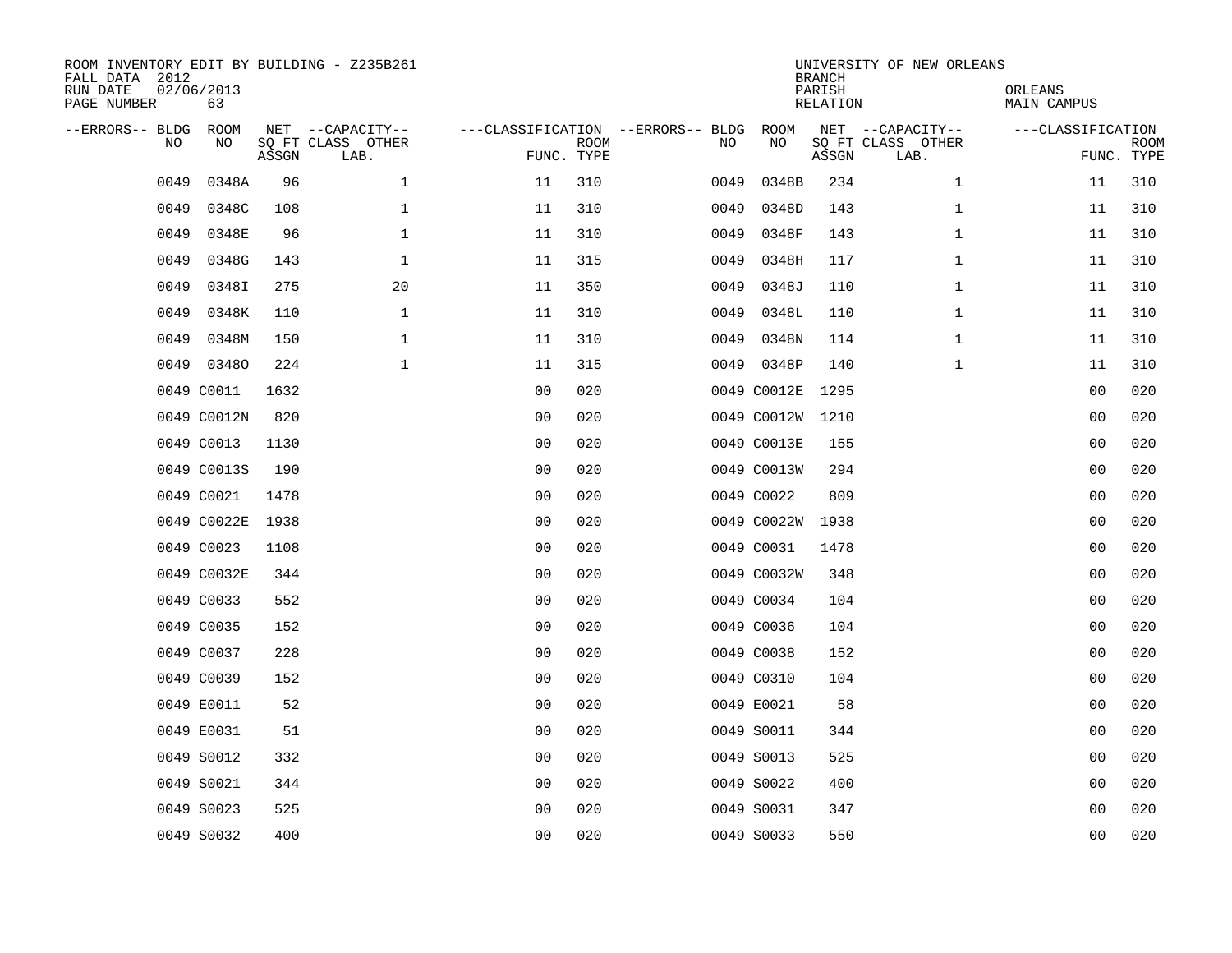| ROOM INVENTORY EDIT BY BUILDING - Z235B261<br>FALL DATA 2012<br>02/06/2013<br>RUN DATE<br>PAGE NUMBER | 64         |       |                                       |                                                         |      |      |              | <b>BRANCH</b><br>PARISH<br>RELATION                       | UNIVERSITY OF NEW ORLEANS                                                                                          | ORLEANS<br><b>MAIN CAMPUS</b>  |             |
|-------------------------------------------------------------------------------------------------------|------------|-------|---------------------------------------|---------------------------------------------------------|------|------|--------------|-----------------------------------------------------------|--------------------------------------------------------------------------------------------------------------------|--------------------------------|-------------|
| --ERRORS-- BLDG ROOM<br>NO.                                                                           | NO.        |       | NET --CAPACITY--<br>SQ FT CLASS OTHER | ---CLASSIFICATION --ERRORS-- BLDG ROOM NET --CAPACITY-- | ROOM | NO   | NO           |                                                           | SQ FT CLASS OTHER                                                                                                  | ---CLASSIFICATION              | <b>ROOM</b> |
|                                                                                                       |            | ASSGN | LAB.                                  | FUNC. TYPE                                              |      |      |              | ASSGN<br>TOTAL NUMBER CLASSROOMS<br>TOTAL NUMBER LABS 210 | LAB.<br>TOTAL NET ASSIGN SQ. FT. IN ROOM FILE<br>TOTAL NUMBER COMPUTER CLASSROOMS<br>TOTAL NUMBER SPECIAL LABS 220 | 58,237<br>27<br>$\overline{3}$ | FUNC. TYPE  |
|                                                                                                       | 0050 0100  | 504   |                                       | 21                                                      | 315  |      | 0050 0100A   | 335                                                       | 3                                                                                                                  | 21                             | 315         |
| 0050                                                                                                  | 0100B      | 110   | $\mathbf 1$                           | 21                                                      | 730  |      | 0050 0100C   | 125                                                       | $\mathbf{1}$                                                                                                       | 21                             | 310         |
| 0050                                                                                                  | 0100D      | 156   | $\mathbf{1}$                          | 21                                                      | 310  | 0050 | 0100E        | 135                                                       | $\mathbf{1}$                                                                                                       | 21                             | 310         |
| 0050                                                                                                  | 0100F      | 189   |                                       | 21                                                      | 315  | 0050 | 0100G        | 40                                                        |                                                                                                                    | 21                             | 730         |
| 0050                                                                                                  | 0101       | 536   | 29                                    | 21                                                      | 220  | 0050 | 0101A        | 518                                                       | 6                                                                                                                  | 21                             | 710         |
| 0050                                                                                                  | 0101B      | 20    |                                       | 21                                                      | 315  | 0050 | 0101C        | 131                                                       |                                                                                                                    | 21                             | 315         |
| 0050                                                                                                  | 0101D      | 1877  | 10                                    | 21                                                      | 710  | 0050 | 0101E        | 223                                                       | $\mathbf{1}$                                                                                                       | 21                             | 310         |
| 0050                                                                                                  | 0101F      | 522   | 35                                    | 21                                                      | 110  | 0050 | 0101G        | 170                                                       | $\mathbf{1}$                                                                                                       | 21                             | 310         |
| 0050                                                                                                  | 0101H      | 124   | $\mathbf{1}$                          | 21                                                      | 310  | 0050 | 0101I        | 157                                                       | $\mathbf{1}$                                                                                                       | 21                             | 730         |
| 0050                                                                                                  | 0101J      | 104   | 48                                    | 21                                                      | 310  | 0050 | 0101K        | 118                                                       | 6                                                                                                                  | 21                             | 310         |
| 0050                                                                                                  | 0101L      | 98    | $\mathbf 1$                           | 21                                                      | 315  | 0050 | 0101M        | 103                                                       | $\mathbf{1}$                                                                                                       | 21                             | 315         |
| 0050                                                                                                  | 0101N      | 114   | $\mathbf{1}$                          | 21                                                      | 315  | 0050 | 01010        | 183                                                       | $\mathbf{1}$                                                                                                       | 21                             | 315         |
| 0050                                                                                                  | 0101P      | 598   | 12                                    | 21                                                      | 250  | 0050 | 01010        | 142                                                       | $\mathbf{1}$                                                                                                       | 21                             | 315         |
| 0050                                                                                                  | 0102       | 27    |                                       | 0 <sub>0</sub>                                          | 010  | 0050 | 0103         | 60                                                        |                                                                                                                    | 0 <sub>0</sub>                 | 030         |
| 0050                                                                                                  | 0104       | 672   | 22                                    | 21                                                      | 110  | 0050 | 0105         | 168                                                       |                                                                                                                    | 00                             | 030         |
| 0050                                                                                                  | 0106A      | 170   | $\mathbf 1$                           | 21                                                      | 310  | 0050 | 0106B        | 116                                                       | $\mathbf{1}$                                                                                                       | 21                             | 310         |
| 0050                                                                                                  | 0106C      | 116   | 2                                     | 21                                                      | 310  | 0050 | 0106D        | 98                                                        | $\mathbf{1}$                                                                                                       | 21                             | 310         |
|                                                                                                       | 0050 0106E | 186   | $\mathbf{1}$                          | 21                                                      | 310  |      | 0050 0106F   | 184                                                       | $\mathbf{1}$                                                                                                       | 21                             | 310         |
| 0050                                                                                                  | 0106G      | 364   | $\mathbf 1$                           | 21                                                      | 310  | 0050 | 0106H        | 93                                                        | $\mathbf{1}$                                                                                                       | 21                             | 310         |
|                                                                                                       | 0050 0106I | 151   | $\mathbf{1}$                          | 21                                                      | 310  |      | 0050 0106J   | 104                                                       | $\mathbf{1}$                                                                                                       | 21                             | 310         |
|                                                                                                       | 0050 0108  | 220   | 10                                    | 92                                                      | 650  |      | 0050<br>0109 | 114                                                       | 3                                                                                                                  | 0 <sub>0</sub>                 | 030         |
| 0050                                                                                                  | 0110       | 134   | 2                                     | 0 <sub>0</sub>                                          | 030  |      | 0050 0111    | 73                                                        |                                                                                                                    | 00                             | 010         |
|                                                                                                       | 0050 0112  | 489   |                                       | 21                                                      | 720  |      | 0050 0113    | 89                                                        |                                                                                                                    | 0 <sub>0</sub>                 | 030         |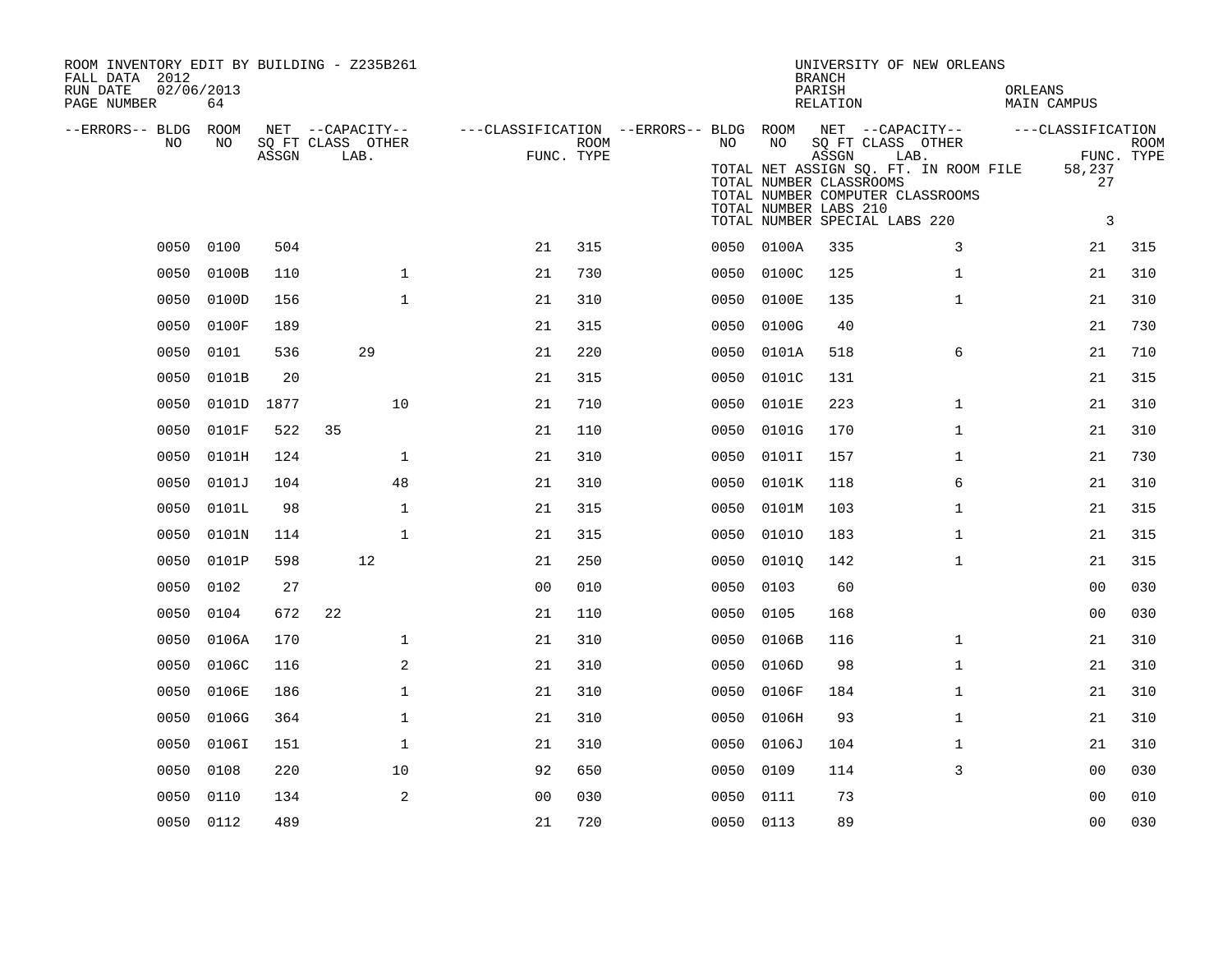| ROOM INVENTORY EDIT BY BUILDING - Z235B261<br>FALL DATA 2012<br>RUN DATE<br>PAGE NUMBER | 02/06/2013<br>65 |       |                                               |                |             |                                         |            |            | <b>BRANCH</b><br>PARISH<br><b>RELATION</b> | UNIVERSITY OF NEW ORLEANS                     | ORLEANS<br><b>MAIN CAMPUS</b> |                           |
|-----------------------------------------------------------------------------------------|------------------|-------|-----------------------------------------------|----------------|-------------|-----------------------------------------|------------|------------|--------------------------------------------|-----------------------------------------------|-------------------------------|---------------------------|
| --ERRORS-- BLDG<br>NO                                                                   | ROOM<br>NO       | ASSGN | NET --CAPACITY--<br>SQ FT CLASS OTHER<br>LAB. | FUNC. TYPE     | <b>ROOM</b> | ---CLASSIFICATION --ERRORS-- BLDG<br>NO |            | ROOM<br>NO | ASSGN                                      | NET --CAPACITY--<br>SQ FT CLASS OTHER<br>LAB. | ---CLASSIFICATION             | <b>ROOM</b><br>FUNC. TYPE |
| 0050                                                                                    | 0114             | 114   |                                               | 21             | 730         | 0050                                    |            | 0115       | 130                                        | $\mathbf{1}$                                  | 21                            | 310                       |
| 0050                                                                                    | 0116             | 116   | $\mathbf 1$                                   | 21             | 310         | 0050                                    |            | 0117       | 118                                        | $\mathbf{1}$                                  | 21                            | 310                       |
| 0050                                                                                    | 0118             | 117   | $\mathbf 1$                                   | 21             | 310         | 0050                                    |            | 0119       | 130                                        | $\mathbf{1}$                                  | 21                            | 310                       |
| 0050                                                                                    | 0120             | 115   | $\mathbf 1$                                   | 21             | 310         |                                         | 0050       | 0121       | 130                                        | 2                                             | 21                            | 310                       |
| 0050                                                                                    | 0122             | 116   | 2                                             | 21             | 310         | 0050                                    |            | 0123       | 137                                        | 6                                             | 21                            | 310                       |
| 0050                                                                                    | 0124             | 541   |                                               | 0 <sub>0</sub> | 030         |                                         | 0050 0124A |            | 387                                        |                                               | 0 <sub>0</sub>                | 030                       |
| 0050                                                                                    | 0124B            | 308   |                                               | 0 <sub>0</sub> | 030         | 0050                                    |            | 0200       | 340                                        | 3                                             | 46                            | 310                       |
| 0050                                                                                    | 0200A            | 165   | $\mathbf{1}$                                  | 21             | 310         | 0050                                    |            | 0200B      | 377                                        | $\mathbf{1}$                                  | 46                            | 310                       |
| 0050                                                                                    | 0200C            | 280   | $\mathbf{1}$                                  | 46             | 310         | 0050                                    |            | 0200D      | 662                                        | 10                                            | 46                            | 350                       |
| 0050                                                                                    | 0200E            | 43    |                                               | 21             | 355         | 0050                                    |            | 0200F      | 10                                         |                                               | 21                            | 315                       |
| 0050                                                                                    | 0200G            | 8     |                                               | 21             | 315         | 0050                                    |            | 0201       | 64                                         |                                               | 0 <sub>0</sub>                | 030                       |
| 0050                                                                                    | 0202             | 658   | 25                                            | 22             | 110         | 0050                                    |            | 0202A      | 100                                        | $\mathbf{1}$                                  | 11                            | 310                       |
| 0050                                                                                    | 0203             | 136   | $\mathbf 1$                                   | 11             | 310         | 0050                                    |            | 0204       | 160                                        |                                               | 00                            | 030                       |
| 0050                                                                                    | 0205             | 418   | 10                                            | 11             | 310         | 0050                                    |            | 0205A      | 143                                        | 2                                             | 11                            | 310                       |
| 0050                                                                                    | 0205B            | 147   | 2                                             | 11             | 310         | 0050                                    |            | 0206       | 1724                                       | 25                                            | 22                            | 250                       |
| 0050                                                                                    | 0206A            | 100   | $\mathbf{1}$                                  | 11             | 310         | 0050                                    |            | 0207       | 245                                        | $\mathbf{1}$                                  | 11                            | 310                       |
| 0050                                                                                    | 0208             | 132   | $\overline{3}$                                | 0 <sub>0</sub> | 030         | 0050                                    |            | 0209       | 143                                        | 2                                             | 00                            | 030                       |
| 0050                                                                                    | 0210             | 868   | 4                                             | 21             | 250         | 0050                                    |            | 0210A      | 102                                        | $\mathbf{1}$                                  | 11                            | 310                       |
| 0050                                                                                    | 0210B            | 122   | $\mathbf{1}$                                  | 21             | 250         | 0050                                    |            | 0211       | 67                                         |                                               | 0 <sub>0</sub>                | 010                       |
| 0050                                                                                    | 0212             | 4     |                                               | 21             | 255         | 0050                                    |            | 0213       | 122                                        |                                               | 22                            | 570                       |
| 0050                                                                                    | 0213A            | 28    |                                               | 21             | 570         | 0050                                    |            | 0213B      | 42                                         |                                               | 21                            | 570                       |
| 0050                                                                                    | 0213C            | 31    |                                               | 0 <sub>0</sub> | 020         | 0050                                    |            | 0213D      | 374                                        |                                               | 21                            | 570                       |
| 0050                                                                                    | 0213E            | 110   | $\mathbf{1}$                                  | 21             | 570         | 0050                                    |            | 0213F      | 86                                         |                                               | 21                            | 570                       |
| 0050                                                                                    | 0213G            | 95    |                                               | 21             | 570         | 0050                                    |            | 0213H      | 95                                         |                                               | 21                            | 570                       |
| 0050                                                                                    | 0213I            | 160   |                                               | 21             | 570         | 0050                                    |            | 0213J      | 91                                         |                                               | 21                            | 575                       |
|                                                                                         | 0050 0214        | 323   |                                               | 0 <sub>0</sub> | 020         |                                         | 0050 0214A |            | 113                                        |                                               | 0 <sub>0</sub>                | 030                       |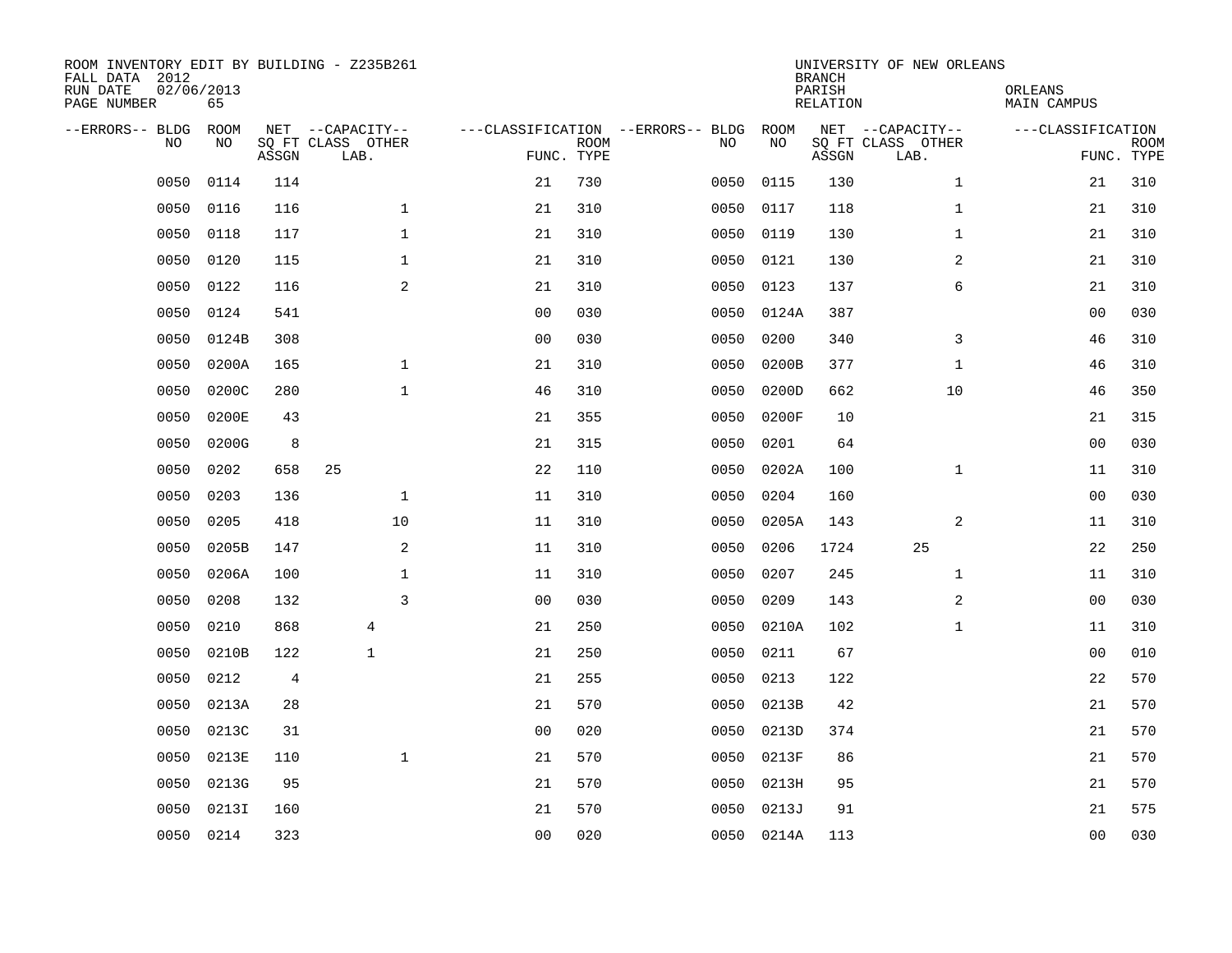| ROOM INVENTORY EDIT BY BUILDING - Z235B261<br>FALL DATA 2012<br>RUN DATE | 02/06/2013 |       |                                       |              |                                   |             |      |            | <b>BRANCH</b><br>PARISH | UNIVERSITY OF NEW ORLEANS             | ORLEANS           |             |
|--------------------------------------------------------------------------|------------|-------|---------------------------------------|--------------|-----------------------------------|-------------|------|------------|-------------------------|---------------------------------------|-------------------|-------------|
| PAGE NUMBER                                                              | 66         |       |                                       |              |                                   |             |      |            | RELATION                |                                       | MAIN CAMPUS       |             |
| --ERRORS-- BLDG ROOM<br>NO.                                              | NO.        |       | NET --CAPACITY--<br>SQ FT CLASS OTHER |              | ---CLASSIFICATION --ERRORS-- BLDG | <b>ROOM</b> | NO.  | ROOM<br>NO |                         | NET --CAPACITY--<br>SQ FT CLASS OTHER | ---CLASSIFICATION | <b>ROOM</b> |
|                                                                          |            | ASSGN | LAB.                                  |              | FUNC. TYPE                        |             |      |            | ASSGN                   | LAB.                                  |                   | FUNC. TYPE  |
| 0050                                                                     | 0214B      | 309   |                                       |              | 0 <sub>0</sub>                    | 030         | 0050 | 0215       | 16                      |                                       | 21                | 255         |
| 0050                                                                     | 0215A      | 16    |                                       |              | 21                                | 255         | 0050 | 0216       | 74                      | $\mathbf{1}$                          | 11                | 310         |
| 0050                                                                     | 0216A      | 75    |                                       | $\mathbf 1$  | 11                                | 315         | 0050 | 0217       | 14                      |                                       | 21                | 255         |
| 0050                                                                     | 0218       | 864   | 5                                     |              | 21                                | 250         | 0050 | 0218A      | 84                      | $\mathbf{1}$                          | 11                | 310         |
| 0050                                                                     | 0218B      | 76    |                                       | $\mathbf 1$  | 21                                | 310         | 0050 | 0220       | 725                     | 3                                     | 21                | 250         |
| 0050                                                                     | 0220A      | 103   |                                       | $\mathbf{1}$ | 22                                | 310         | 0050 | 0220B      | 27                      |                                       | 00                | 020         |
| 0050                                                                     | 0220C      | 97    |                                       |              | 21                                | 255         | 0050 | 0221       | 60                      |                                       | 21                | 255         |
| 0050                                                                     | 0222       | 15    |                                       |              | 21                                | 255         | 0050 | 0222A      | 15                      |                                       | 21                | 255         |
| 0050                                                                     | 0223       | 925   | 5                                     |              | 11                                | 250         | 0050 | 0223A      | 120                     |                                       | 11                | 255         |
| 0050                                                                     | 0224       | 102   |                                       |              | 21                                | 255         | 0050 | 0225       | 103                     |                                       | 21                | 255         |
| 0050                                                                     | 0226       | 97    |                                       |              | 21                                | 255         | 0050 | 0227       | 57                      |                                       | 11                | 315         |
| 0050                                                                     | 0228       | 473   |                                       |              | 21                                | 255         | 0050 | 0229       | 18                      |                                       | 21                | 255         |
| 0050                                                                     | 0230       | 51    |                                       |              | 0 <sub>0</sub>                    | 010         | 0050 | 0231       | 430                     | 4                                     | 21                | 250         |
| 0050                                                                     | 0231A      | 90    |                                       | $\mathbf 1$  | 11                                | 310         | 0050 | 0231B      | 113                     |                                       | 21                | 255         |
| 0050                                                                     | 0232       | 598   | 2                                     |              | 11                                | 250         | 0050 | 0232A      | 100                     | $\mathbf{1}$                          | 11                | 310         |
| 0050                                                                     | 0232B      | 100   |                                       | $\mathbf{1}$ | 11                                | 310         | 0050 | 0233       | 16                      |                                       | 21                | 255         |
| 0050                                                                     | 0234       | 269   |                                       |              | 46                                | 730         | 0050 | 0234A      | 97                      |                                       | 46                | 730         |
| 0050                                                                     | 0235       | 435   | 2                                     |              | 11                                | 250         | 0050 | 0235A      | 90                      | $\mathbf{1}$                          | 11                | 310         |
| 0050                                                                     | 0235B      | 90    |                                       | $\mathbf{1}$ | 11                                | 310         |      | 0050 0300  | 504                     |                                       | 00                | 030         |
|                                                                          | 0050 0301  | 1468  |                                       |              | 0 <sub>0</sub>                    | 030         |      | 0050 C0010 | 1366                    |                                       | 0 <sub>0</sub>    | 020         |
|                                                                          | 0050 C0011 | 392   |                                       |              | 0 <sub>0</sub>                    | 020         |      | 0050 C0012 | 460                     |                                       | 0 <sub>0</sub>    | 020         |
|                                                                          | 0050 C0020 | 1233  |                                       |              | 0 <sub>0</sub>                    | 020         |      | 0050 C0021 | 424                     |                                       | 00                | 020         |
|                                                                          | 0050 C0022 | 750   |                                       |              | 0 <sub>0</sub>                    | 020         |      | 0050 C0023 | 372                     |                                       | 00                | 020         |
|                                                                          | 0050 E0011 | 68    |                                       |              | 0 <sub>0</sub>                    | 020         |      | 0050 E0021 | 68                      |                                       | 00                | 020         |
|                                                                          | 0050 H0001 | 106   |                                       |              | 0 <sub>0</sub>                    | 020         |      | 0050 H0002 | 245                     |                                       | 00                | 020         |
|                                                                          | 0050 H0003 | 221   |                                       |              | 0 <sub>0</sub>                    | 020         |      | 0050 S0010 | 452                     |                                       | 0 <sub>0</sub>    | 020         |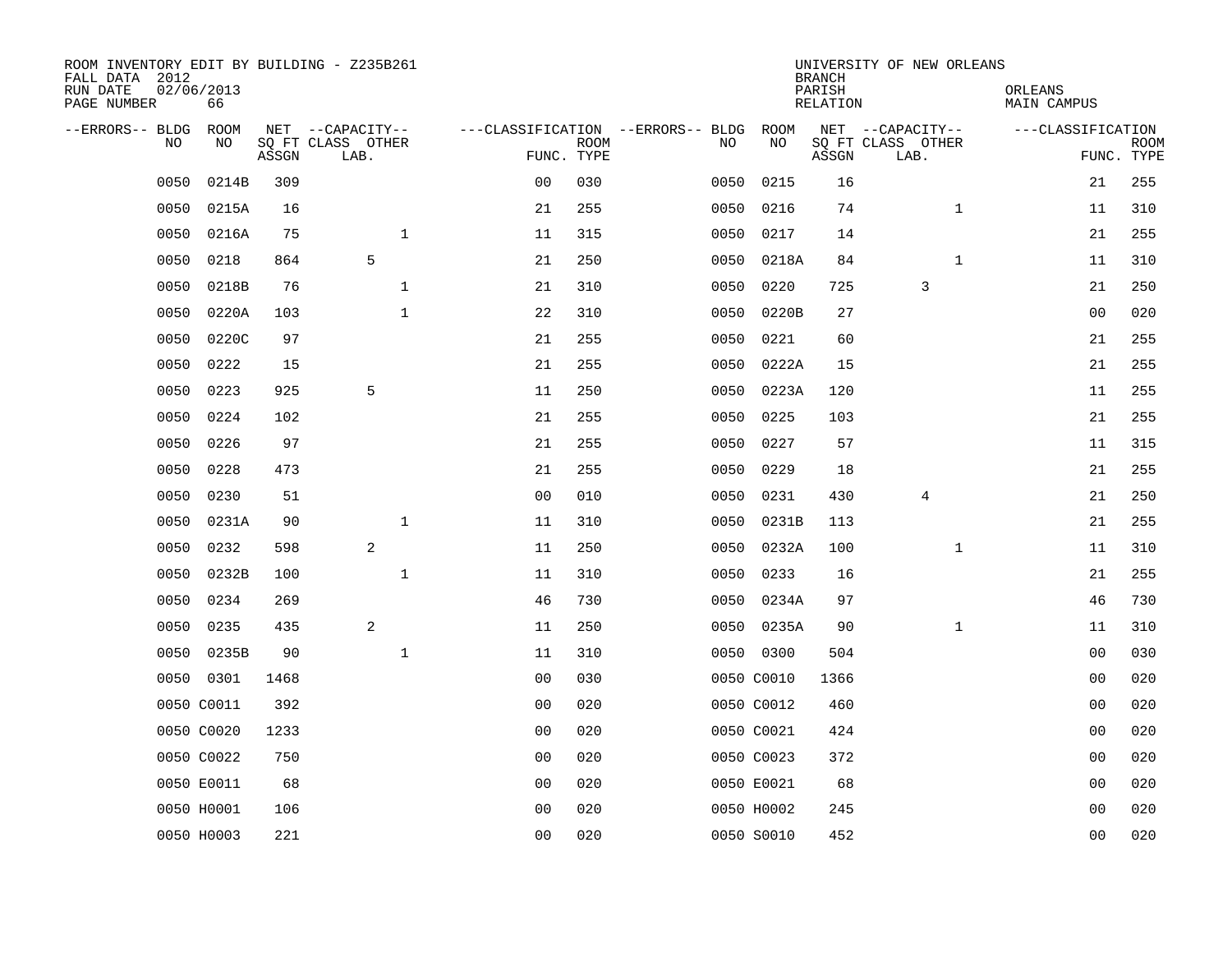| ROOM INVENTORY EDIT BY BUILDING - Z235B261<br>FALL DATA 2012 |                  |       |                           |              |                                        |                           |    |                                                                                   | <b>BRANCH</b>      |                           | UNIVERSITY OF NEW ORLEANS                                                 |         |                             |                           |
|--------------------------------------------------------------|------------------|-------|---------------------------|--------------|----------------------------------------|---------------------------|----|-----------------------------------------------------------------------------------|--------------------|---------------------------|---------------------------------------------------------------------------|---------|-----------------------------|---------------------------|
| RUN DATE<br>PAGE NUMBER                                      | 02/06/2013<br>67 |       |                           |              |                                        |                           |    |                                                                                   | PARISH<br>RELATION |                           |                                                                           | ORLEANS | MAIN CAMPUS                 |                           |
| --ERRORS-- BLDG ROOM                                         |                  |       | NET --CAPACITY--          |              | ---CLASSIFICATION --ERRORS-- BLDG ROOM |                           |    |                                                                                   |                    | NET --CAPACITY--          |                                                                           |         | ---CLASSIFICATION           |                           |
| NO                                                           | NO               | ASSGN | SQ FT CLASS OTHER<br>LAB. |              |                                        | <b>ROOM</b><br>FUNC. TYPE | NO | NO                                                                                | ASSGN              | SQ FT CLASS OTHER<br>LAB. |                                                                           |         |                             | <b>ROOM</b><br>FUNC. TYPE |
|                                                              | 0050 S0011       | 480   |                           |              | 0 <sub>0</sub>                         | 020                       |    | 0050 S0012                                                                        | 150                |                           |                                                                           |         | 0 <sub>0</sub>              | 020                       |
|                                                              | 0050 S0020       | 449   |                           |              | 0 <sub>0</sub>                         | 020                       |    | 0050 S0021                                                                        | 479                |                           |                                                                           |         | 0 <sub>0</sub>              | 020                       |
|                                                              | 0050 S0022       | 168   |                           |              | 0 <sub>0</sub>                         | 020                       |    | 0050 V0010                                                                        | 80                 |                           |                                                                           |         | 0 <sub>0</sub>              | 020                       |
|                                                              | 0050 V0011       | 181   |                           |              | 0 <sub>0</sub>                         | 020                       |    | 0050 V0020                                                                        | 117                |                           |                                                                           |         | 0 <sub>0</sub>              | 020                       |
|                                                              | 0050 V0021       | 166   |                           |              | 0 <sub>0</sub>                         | 020                       |    | TOTAL NUMBER CLASSROOMS<br>TOTAL NUMBER LABS 210<br>TOTAL NUMBER SPECIAL LABS 220 |                    |                           | TOTAL NET ASSIGN SQ. FT. IN ROOM FILE<br>TOTAL NUMBER COMPUTER CLASSROOMS |         | 25,930<br>3<br>$\mathbf{1}$ |                           |
|                                                              | 0051 0100        | 950   | 24                        |              | 11                                     | 210                       |    | 0051 0101                                                                         | 1113               | 85                        |                                                                           |         | 11                          | 110                       |
|                                                              | 0051 0102        | 1167  | 24                        |              | 11                                     | 210                       |    | 0051 0103                                                                         | 614                |                           | 12                                                                        |         | 11                          | 210                       |
|                                                              | 0051 0103A       | 71    |                           |              | 11                                     | 215                       |    | 0051 0104                                                                         | 42                 |                           |                                                                           |         | 00                          | 010                       |
|                                                              | 0051 0105        | 87    | $\mathbf{1}$              |              | 22                                     | 250                       |    | 0051 0105A                                                                        | 23                 |                           | $\mathbf 1$                                                               |         | 22                          | 255                       |
|                                                              | 0051 0106        | 343   | 4                         |              | 22                                     | 250                       |    | 0051 0106A                                                                        | 98                 |                           | 1                                                                         |         | 22                          | 250                       |
|                                                              | 0051 0107        | 95    | 2                         |              | 22                                     | 250                       |    | 0051 0107A                                                                        | 23                 |                           |                                                                           |         | 22                          | 255                       |
|                                                              | 0051 0108        | 96    |                           | $\mathbf{1}$ | 11                                     | 310                       |    | 0051 0109                                                                         | 135                |                           |                                                                           |         | 22                          | 255                       |
|                                                              | 0051 0109A       | 87    | $\mathbf{1}$              |              | 22                                     | 250                       |    | 0051 0110                                                                         | 865                |                           | 24                                                                        |         | 11                          | 210                       |
|                                                              | 0051 0110A       | 172   | 5                         |              | 11                                     | 220                       |    | 0051 0110B                                                                        | 173                |                           | 5                                                                         |         | 11                          | 210                       |
|                                                              | 0051 0111        | 60    |                           |              | 0 <sub>0</sub>                         | 030                       |    | 0051 0112                                                                         | 227                |                           |                                                                           |         | 46                          | 735                       |
|                                                              | 0051 0112A       | 250   |                           |              | 46                                     | 735                       |    | 0051 0113                                                                         | 438                |                           |                                                                           |         | 11                          | 215                       |
|                                                              | 0051 0113A       | 98    |                           | 2            | 11                                     | 310                       |    | 0051 0114                                                                         | 80                 |                           |                                                                           |         | 0 <sub>0</sub>              | 030                       |
|                                                              | 0051 0115        | 102   |                           | $\mathbf{1}$ | 11                                     | 310                       |    | 0051 0116                                                                         | 639                |                           | 3                                                                         |         | 22                          | 250                       |
|                                                              | 0051 0116A       | 514   | 3                         |              | 22                                     | 250                       |    | 0051 0117                                                                         | 773                |                           | 3                                                                         |         | 22                          | 250                       |
|                                                              | 0051 0118        | 53    |                           |              | 0 <sub>0</sub>                         | 010                       |    | 0051 0119                                                                         | 242                |                           | 6                                                                         |         | 00                          | 030                       |
|                                                              | 0051 0120        | 729   |                           | 24           | 11                                     | 310                       |    | 0051 0120A                                                                        | 170                |                           | $\mathbf{1}$                                                              |         | 11                          | 310                       |
|                                                              | 0051 0121        | 207   |                           | 4            | 0 <sub>0</sub>                         | 030                       |    | 0051 0122                                                                         | 477                |                           |                                                                           |         | 11                          | 620                       |
|                                                              | 0051 0123        | 426   | 3                         |              | 11                                     | 250                       |    | 0051 0124                                                                         | 868                |                           | 24                                                                        |         | 11                          | 210                       |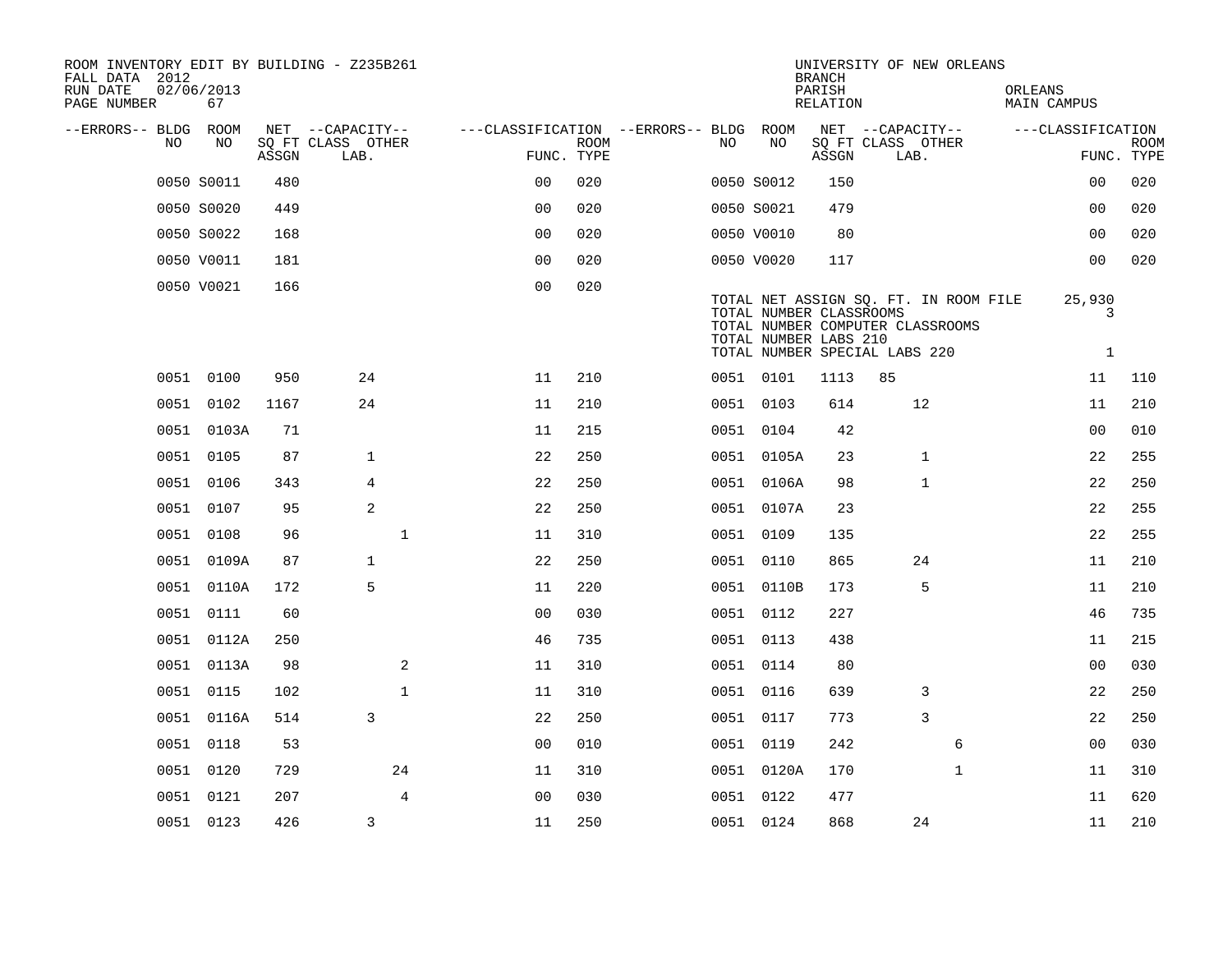| ROOM INVENTORY EDIT BY BUILDING - Z235B261<br>FALL DATA 2012<br>RUN DATE<br>PAGE NUMBER | 02/06/2013<br>68 |       |                                               |              |                |                           |                                         |                 | <b>BRANCH</b><br>PARISH<br><b>RELATION</b> | UNIVERSITY OF NEW ORLEANS                     |              | ORLEANS<br><b>MAIN CAMPUS</b> |                           |
|-----------------------------------------------------------------------------------------|------------------|-------|-----------------------------------------------|--------------|----------------|---------------------------|-----------------------------------------|-----------------|--------------------------------------------|-----------------------------------------------|--------------|-------------------------------|---------------------------|
| --ERRORS-- BLDG<br>NO.                                                                  | ROOM<br>NO       | ASSGN | NET --CAPACITY--<br>SQ FT CLASS OTHER<br>LAB. |              |                | <b>ROOM</b><br>FUNC. TYPE | ---CLASSIFICATION --ERRORS-- BLDG<br>NO | ROOM<br>NO      | ASSGN                                      | NET --CAPACITY--<br>SQ FT CLASS OTHER<br>LAB. |              | ---CLASSIFICATION             | <b>ROOM</b><br>FUNC. TYPE |
| 0051                                                                                    | 0125             | 657   |                                               |              | 11             | 620                       |                                         | 0051 0126       | 105                                        |                                               |              | 0 <sub>0</sub>                | 030                       |
|                                                                                         | 0051 0127        | 846   | 24                                            |              | 11             | 210                       |                                         | 0051 0127A      | 150                                        |                                               |              | 11                            | 215                       |
| 0051                                                                                    | 0128             | 578   |                                               |              | 0 <sub>0</sub> | 030                       |                                         | 0051 0128A      | 586                                        |                                               |              | 00                            | 030                       |
| 0051                                                                                    | 0200             | 848   | 24                                            |              | 11             | 210                       |                                         | 0051 0200A      | 240                                        |                                               |              | 11                            | 215                       |
| 0051                                                                                    | 0201             | 573   | 38                                            |              | 22             | 250                       |                                         | 0051 0202       | 95                                         |                                               | $\mathbf{1}$ | 11                            | 310                       |
| 0051                                                                                    | 0203             | 89    |                                               | $\mathbf{1}$ | 11             | 310                       |                                         | 0051 0204       | 95                                         |                                               | $\mathbf{1}$ | 11                            | 310                       |
| 0051                                                                                    | 0205             | 79    |                                               |              | 0 <sub>0</sub> | 030                       |                                         | 0051 0206       | 95                                         |                                               | $\mathbf{1}$ | 11                            | 310                       |
|                                                                                         | 0051 0207        | 619   | $\overline{4}$                                |              | 22             | 250                       |                                         | 0051 0207A      | 63                                         |                                               | $\mathbf{1}$ | 22                            | 310                       |
| 0051                                                                                    | 0208             | 59    |                                               |              | 0 <sub>0</sub> | 010                       |                                         | 0051 0209       | 95                                         |                                               | $\mathbf{1}$ | 11                            | 310                       |
|                                                                                         | 0051 0210        | 569   | 4                                             |              | 22             | 210                       |                                         | 0051 0211       | 95                                         |                                               | $\mathbf{1}$ | 11                            | 310                       |
| 0051                                                                                    | 0212             | 95    |                                               | $\mathbf{1}$ | 11             | 310                       |                                         | 0051 0213       | 564                                        | 4                                             |              | 22                            | 250                       |
|                                                                                         | 0051 0214        | 953   | 24                                            |              | 22             | 250                       |                                         | 0051 0214A      | 151                                        | 1                                             |              | 22                            | 250                       |
| 0051                                                                                    | 0215             | 80    |                                               | $\mathbf{1}$ | 11             | 310                       |                                         | 0051 0216       | 878                                        | 16                                            |              | 11                            | 210                       |
|                                                                                         | 0051 0216A       | 149   |                                               |              | 11             | 215                       |                                         | 0051 0217       | 880                                        | 24                                            |              | 11                            | 220                       |
|                                                                                         | 0051 0217A       | 124   |                                               |              | 11             | 215                       |                                         | 0051 0217B      | 110                                        |                                               |              | 11                            | 215                       |
|                                                                                         | 0051 0218        | 84    |                                               |              | 00             | 030                       |                                         | 0051 0218A 1677 |                                            |                                               |              | 00                            | 030                       |
| 0051                                                                                    | 0220             | 35    |                                               |              | 0 <sub>0</sub> | 010                       |                                         | 0051 0221       | 87                                         |                                               | $\mathbf{1}$ | 22                            | 310                       |
| 0051                                                                                    | 0222             | 670   | 4                                             |              | 22             | 250                       |                                         | 0051 0222A      | 62                                         |                                               |              | 22                            | 255                       |
|                                                                                         | 0051 0223        | 87    |                                               | $\mathbf 1$  | 11             | 310                       |                                         | 0051 0224       | 87                                         | $\mathbf 1$                                   |              | 11                            | 210                       |
| 0051                                                                                    | 0225             | 640   | $\overline{4}$                                |              | 11             | 210                       |                                         | 0051 0225A      | 38                                         | $\mathbf{1}$                                  |              | 11                            | 210                       |
|                                                                                         | 0051 0226        | 98    |                                               | $\mathbf{1}$ | 11             | 310                       |                                         | 0051 0227       | 98                                         |                                               | $\mathbf{1}$ | 11                            | 310                       |
| 0051                                                                                    | 0228             | 664   | $\overline{4}$                                |              | 22             | 250                       |                                         | 0051 0229       | 100                                        |                                               | $\mathbf{1}$ | 11                            | 310                       |
|                                                                                         | 0051 0230        | 98    |                                               | $\mathbf{1}$ | 11             | 310                       |                                         | 0051 0231       | 153                                        |                                               | 2            | 11                            | 310                       |
| 0051                                                                                    | 0232             | 98    |                                               | $\mathbf{1}$ | 22             | 310                       |                                         | 0051 0233       | 571                                        | 4                                             |              | 22                            | 250                       |
|                                                                                         | 0051 0234        | 896   | 24                                            |              | 11             | 210                       |                                         | 0051 0234A      | 498                                        |                                               |              | 11                            | 215                       |
|                                                                                         | 0051 0234B       | 224   |                                               |              | 11             | 215                       |                                         | 0051 0234C      | 72                                         |                                               |              | 11                            | 215                       |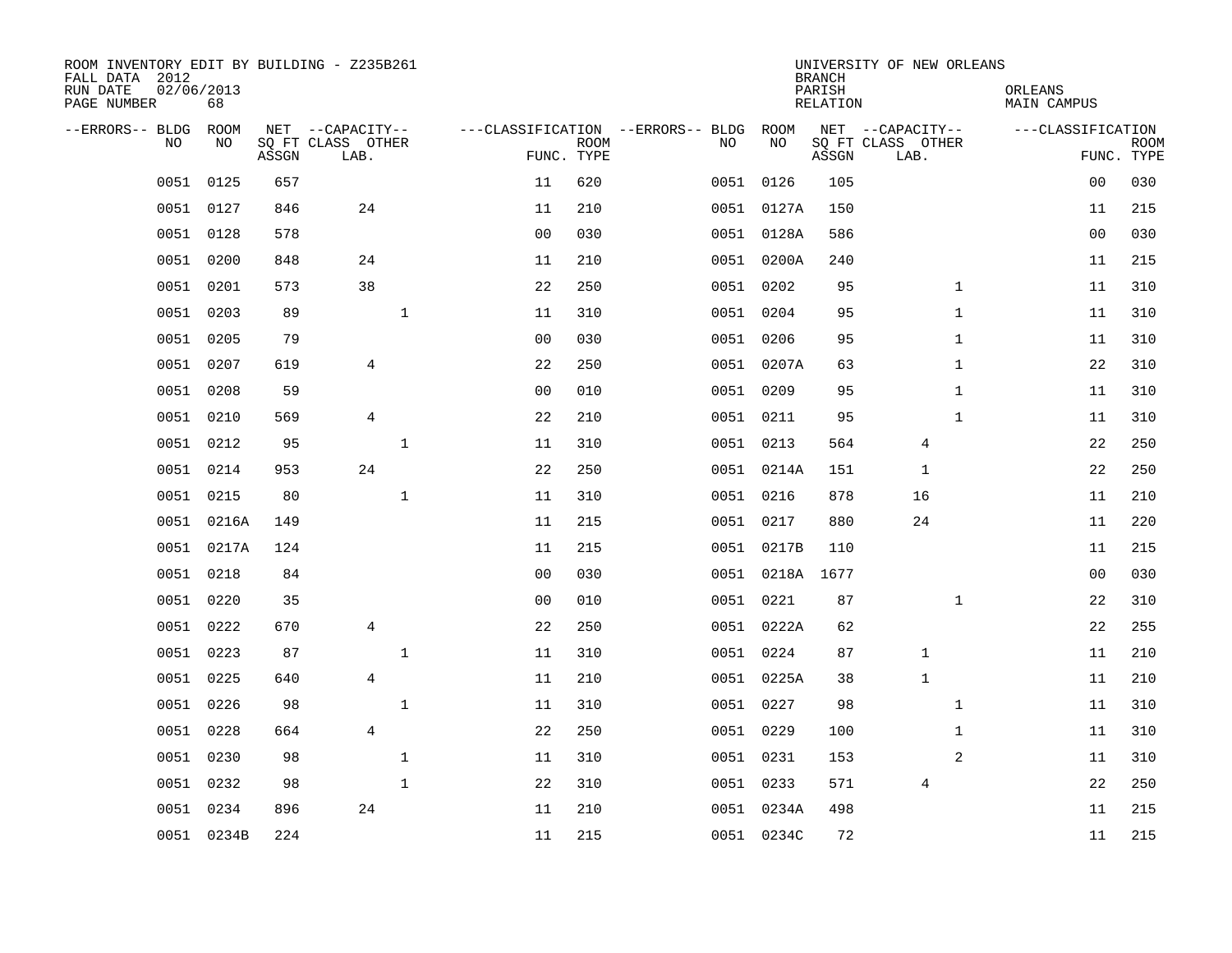| ROOM INVENTORY EDIT BY BUILDING - Z235B261<br>FALL DATA 2012<br>RUN DATE<br>PAGE NUMBER | 02/06/2013<br>69 |       |                                               |                |             |                                          |                                                                | <b>BRANCH</b><br>PARISH<br>RELATION | UNIVERSITY OF NEW ORLEANS                                                                                  |   | ORLEANS<br>MAIN CAMPUS                  |                           |
|-----------------------------------------------------------------------------------------|------------------|-------|-----------------------------------------------|----------------|-------------|------------------------------------------|----------------------------------------------------------------|-------------------------------------|------------------------------------------------------------------------------------------------------------|---|-----------------------------------------|---------------------------|
| --ERRORS-- BLDG<br>NO                                                                   | ROOM<br>NO       | ASSGN | NET --CAPACITY--<br>SQ FT CLASS OTHER<br>LAB. | FUNC. TYPE     | <b>ROOM</b> | ---CLASSIFICATION --ERRORS-- BLDG<br>NO. | ROOM<br>NO                                                     | ASSGN                               | NET --CAPACITY--<br>SQ FT CLASS OTHER<br>LAB.                                                              |   | ---CLASSIFICATION                       | <b>ROOM</b><br>FUNC. TYPE |
|                                                                                         | 0051 0235        | 845   | 24                                            | 11             | 210         |                                          | 0051 0236                                                      | 181                                 |                                                                                                            | 5 | 00                                      | 030                       |
|                                                                                         | 0051 0237        | 166   | 3                                             | 0 <sub>0</sub> | 030         |                                          | 0051 0238                                                      | 77                                  |                                                                                                            |   | 22                                      | 215                       |
|                                                                                         | 0051 0238A       | 72    |                                               | 22             | 215         |                                          | 0051 C0011                                                     | 985                                 |                                                                                                            |   | 0 <sub>0</sub>                          | 020                       |
|                                                                                         | 0051 C0012       | 822   |                                               | 0 <sub>0</sub> | 020         |                                          | 0051 C0013                                                     | 155                                 |                                                                                                            |   | 0 <sub>0</sub>                          | 020                       |
|                                                                                         | 0051 C0014       | 222   |                                               | 0 <sub>0</sub> | 020         |                                          | 0051 C0015                                                     | 348                                 |                                                                                                            |   | 00                                      | 020                       |
|                                                                                         | 0051 C0016       | 418   |                                               | 0 <sub>0</sub> | 020         |                                          | 0051 C0017                                                     | 251                                 |                                                                                                            |   | 0 <sub>0</sub>                          | 020                       |
|                                                                                         | 0051 C0021       | 767   |                                               | 0 <sub>0</sub> | 020         |                                          | 0051 C0022                                                     | 819                                 |                                                                                                            |   | 0 <sub>0</sub>                          | 020                       |
|                                                                                         | 0051 C0023       | 589   |                                               | 0 <sub>0</sub> | 020         |                                          | 0051 C0024                                                     | 573                                 |                                                                                                            |   | 0 <sub>0</sub>                          | 020                       |
|                                                                                         | 0051 E0011       | 72    |                                               | 0 <sub>0</sub> | 020         |                                          | 0051 E0021                                                     | 72                                  |                                                                                                            |   | 0 <sub>0</sub>                          | 020                       |
|                                                                                         | 0051 S0011       | 511   |                                               | 0 <sub>0</sub> | 020         |                                          | 0051 S0012                                                     | 511                                 |                                                                                                            |   | 0 <sub>0</sub>                          | 020                       |
|                                                                                         | 0051 S0021       | 526   |                                               | 0 <sub>0</sub> | 020         |                                          | 0051 S0022                                                     | 526                                 |                                                                                                            |   | 0 <sub>0</sub>                          | 020                       |
|                                                                                         | 0051 V0011       | 64    |                                               | 0 <sub>0</sub> | 020         |                                          | 0051 V0012                                                     | 64                                  |                                                                                                            |   | 0 <sub>0</sub>                          | 020                       |
|                                                                                         | 0051 V0013       | 143   |                                               | 0 <sub>0</sub> | 020         |                                          | 0051 V0014                                                     | 64                                  |                                                                                                            |   | 0 <sub>0</sub>                          | 020                       |
|                                                                                         | 0051 V0021       | 64    |                                               | 0 <sub>0</sub> | 020         |                                          | 0051 V0022<br>TOTAL NUMBER CLASSROOMS<br>TOTAL NUMBER LABS 210 | 61                                  | TOTAL NET ASSIGN SQ. FT. IN ROOM FILE<br>TOTAL NUMBER COMPUTER CLASSROOMS<br>TOTAL NUMBER SPECIAL LABS 220 |   | 00<br>27,171<br>$\mathbf{1}$<br>15<br>2 | 020                       |
|                                                                                         | 0052 0100        | 792   | 52                                            | 11             | 110         |                                          | 0052 0102                                                      | 2145 165                            |                                                                                                            |   | 11                                      | 110                       |
|                                                                                         | 0052 0104        | 180   |                                               | 43             | 535         |                                          | 0052 0105                                                      | 795                                 | 53                                                                                                         |   | 11                                      | 110                       |
|                                                                                         | 0052 0106        | 778   |                                               | 0 <sub>0</sub> | 030         |                                          | 0052 0106A                                                     | 51                                  |                                                                                                            |   | 0 <sub>0</sub>                          | 030                       |
|                                                                                         | 0052 0106B       | 66    |                                               | 0 <sub>0</sub> | 030         |                                          | 0052 0107                                                      | 762                                 | 50                                                                                                         |   | 11                                      | 110                       |
| 0052                                                                                    | 0108             | 156   | 3                                             | 45             | 310         | 0052                                     | 0109                                                           | 160                                 |                                                                                                            | 2 | 45                                      | 310                       |
|                                                                                         | 0052 0110        | 762   | 50                                            | 11             | 110         |                                          | 0052 0111                                                      | 333                                 |                                                                                                            | 2 | 92                                      | 310                       |
| 0052                                                                                    | 0112             | 765   | 51                                            | 11             | 110         |                                          | 0052 0113                                                      | 197                                 |                                                                                                            | 6 | 0 <sub>0</sub>                          | 030                       |
|                                                                                         | 0052 0114        | 170   | $\overline{4}$                                | 0 <sub>0</sub> | 030         |                                          | 0052 0115                                                      | 542                                 |                                                                                                            |   | 0 <sub>0</sub>                          | 030                       |
|                                                                                         | 0052 0115A       | 717   |                                               | 0 <sub>0</sub> | 030         |                                          | 0052 0116                                                      | 43                                  |                                                                                                            |   | 0 <sub>0</sub>                          | 010                       |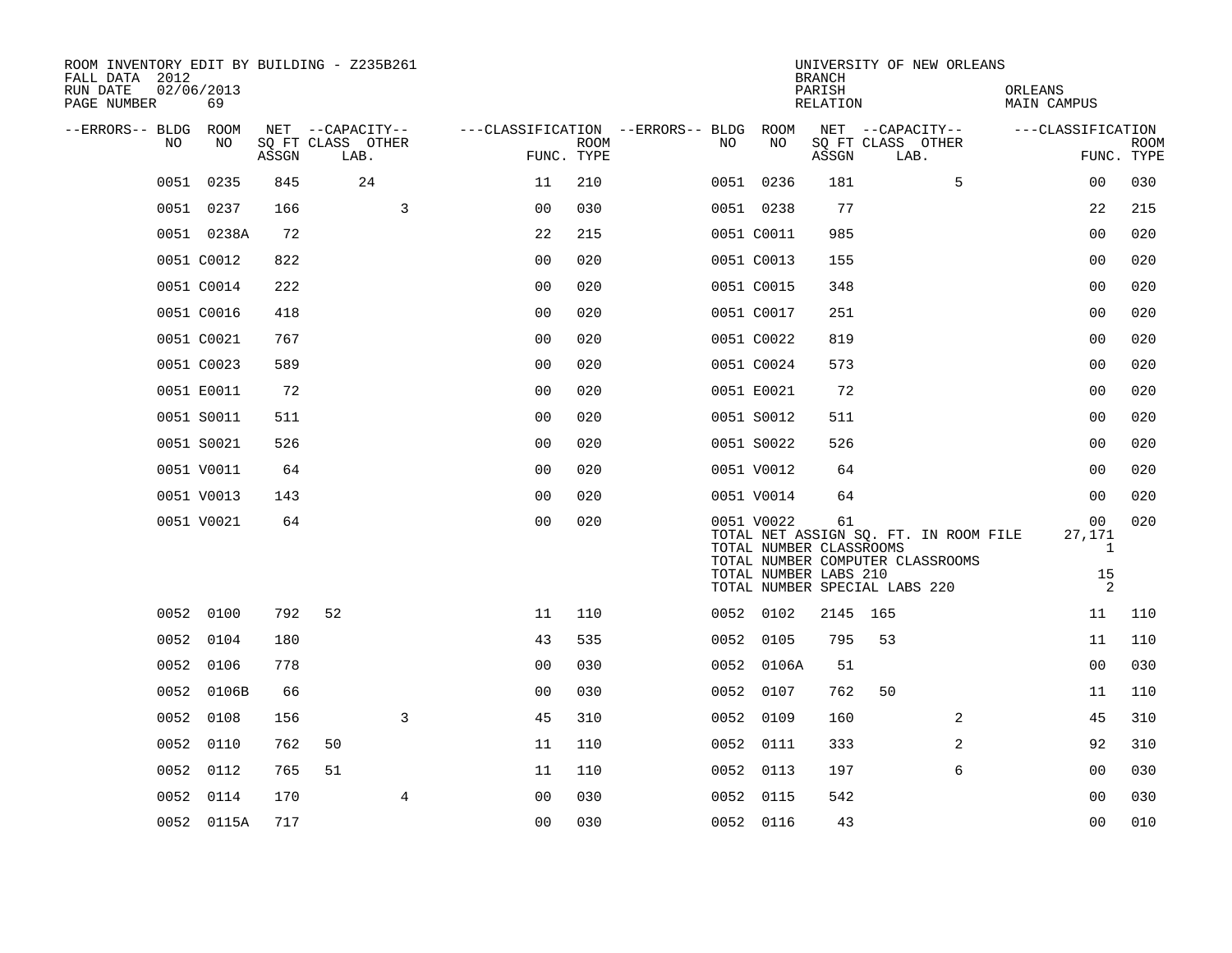| ROOM INVENTORY EDIT BY BUILDING - Z235B261<br>FALL DATA 2012<br>RUN DATE<br>PAGE NUMBER | 02/06/2013<br>70 |       |    |                           |                |             |                                   |            | <b>BRANCH</b><br>PARISH<br>RELATION |    | UNIVERSITY OF NEW ORLEANS | ORLEANS<br>MAIN CAMPUS |                           |
|-----------------------------------------------------------------------------------------|------------------|-------|----|---------------------------|----------------|-------------|-----------------------------------|------------|-------------------------------------|----|---------------------------|------------------------|---------------------------|
| --ERRORS-- BLDG                                                                         | ROOM             |       |    | NET --CAPACITY--          |                |             | ---CLASSIFICATION --ERRORS-- BLDG | ROOM       |                                     |    | NET --CAPACITY--          | ---CLASSIFICATION      |                           |
| N <sub>O</sub>                                                                          | NO.              | ASSGN |    | SO FT CLASS OTHER<br>LAB. | FUNC. TYPE     | <b>ROOM</b> | NO.                               | NO         | ASSGN                               |    | SQ FT CLASS OTHER<br>LAB. |                        | <b>ROOM</b><br>FUNC. TYPE |
| 0052                                                                                    | 0117             | 36    |    |                           | 0 <sub>0</sub> | 010         | 0052                              | 0118       | 762                                 | 50 |                           | 11                     | 110                       |
| 0052                                                                                    | 0119             | 167   |    | $\mathbf{1}$              | 92             | 310         |                                   | 0052 0120  | 163                                 |    | 3                         | 45                     | 310                       |
| 0052                                                                                    | 0121             | 762   | 50 |                           | 11             | 110         |                                   | 0052 0122  | 762                                 | 50 |                           | 11                     | 110                       |
| 0052                                                                                    | 0123             | 785   | 52 |                           | 11             | 110         |                                   | 0052 0124  | 158                                 |    | 5                         | 0 <sub>0</sub>         | 030                       |
| 0052                                                                                    | 0125             | 156   |    | 3                         | 00             | 030         | 0052                              | 0126       | 53                                  |    |                           | 00                     | 010                       |
| 0052                                                                                    | 0200             | 440   |    | 29                        | 22             | 210         |                                   | 0052 0201  | 176                                 |    | $\mathbf{1}$              | 11                     | 310                       |
| 0052                                                                                    | 0202             | 98    |    | $\mathbf{1}$              | 11             | 310         |                                   | 0052 0203  | 167                                 |    | 3                         | 0 <sub>0</sub>         | 030                       |
| 0052                                                                                    | 0203A            | 176   |    | 5                         | 0 <sub>0</sub> | 030         | 0052                              | 0204       | 283                                 |    | 8                         | 11                     | 315                       |
| 0052                                                                                    | 0205             | 98    |    | $\mathbf{1}$              | 11             | 310         | 0052                              | 0206       | 68                                  |    |                           | 46                     | 315                       |
| 0052                                                                                    | 0207             | 734   |    | 2                         | 46             | 310         |                                   | 0052 0207A | 161                                 |    | $\mathbf{1}$              | 46                     | 310                       |
| 0052                                                                                    | 0207B            | 47    |    |                           | 46             | 315         | 0052                              | 0207C      | 123                                 |    |                           | 46                     | 315                       |
| 0052                                                                                    | 0208             | 58    |    |                           | 0 <sub>0</sub> | 010         | 0052                              | 0209       | 775                                 |    | 51                        | 11                     | 210                       |
| 0052                                                                                    | 0210             | 137   |    | $\mathbf{1}$              | 11             | 310         | 0052                              | 0211       | 232                                 |    | 10                        | 11                     | 350                       |
| 0052                                                                                    | 0212             | 775   |    | 51                        | 11             | 210         |                                   | 0052 0213  | 616                                 |    |                           | 00                     | 030                       |
| 0052                                                                                    | 0213A            | 78    |    |                           | 0 <sub>0</sub> | 030         | 0052                              | 0214       | 775                                 | 51 |                           | 11                     | 110                       |
| 0052                                                                                    | 0215             | 191   |    | 3                         | 11             | 310         |                                   | 0052 0216  | 175                                 |    | 4                         | 11                     | 310                       |
| 0052                                                                                    | 0217             | 175   |    | $\overline{4}$            | 11             | 310         | 0052                              | 0218       | 775                                 | 51 |                           | 11                     | 110                       |
| 0052                                                                                    | 0219             | 779   | 51 |                           | 11             | 110         |                                   | 0052 0220  | 220                                 |    | 6                         | 00                     | 030                       |
| 0052                                                                                    | 0221             | 175   |    | $\overline{4}$            | 0 <sub>0</sub> | 030         |                                   | 0052 0222  | 38                                  |    |                           | 0 <sub>0</sub>         | 010                       |
| 0052                                                                                    | 0223             | 112   |    | $\mathbf{1}$              | 11             | 310         |                                   | 0052 0224  | 112                                 |    | $\mathbf{1}$              | 11                     | 310                       |
| 0052                                                                                    | 0225             | 69    |    |                           | 0 <sub>0</sub> | 030         |                                   | 0052 0226  | 642                                 | 42 |                           | 11                     | 110                       |
| 0052                                                                                    | 0227             | 112   |    | $\mathbf 1$               | 22             | 310         |                                   | 0052 0228  | 114                                 |    | $\mathbf{1}$              | 11                     | 310                       |
| 0052                                                                                    | 0229             | 416   | 27 |                           | 11             | 110         |                                   | 0052 0230  | 124                                 |    | $\mathbf{1}$              | 11                     | 310                       |
| 0052                                                                                    | 0231             | 124   |    | $\mathbf{1}$              | 11             | 310         |                                   | 0052 0232  | 124                                 |    | $\mathbf{1}$              | 11                     | 310                       |
| 0052                                                                                    | 0233             | 124   |    | $\mathbf 1$               | 11             | 310         |                                   | 0052 0234  | 197                                 |    | 3                         | 11                     | 310                       |
|                                                                                         | 0052 0235        | 129   |    | $\mathbf{1}$              | 11             | 310         |                                   | 0052 0236  | 197                                 |    | $\mathbf 2$               | 11                     | 310                       |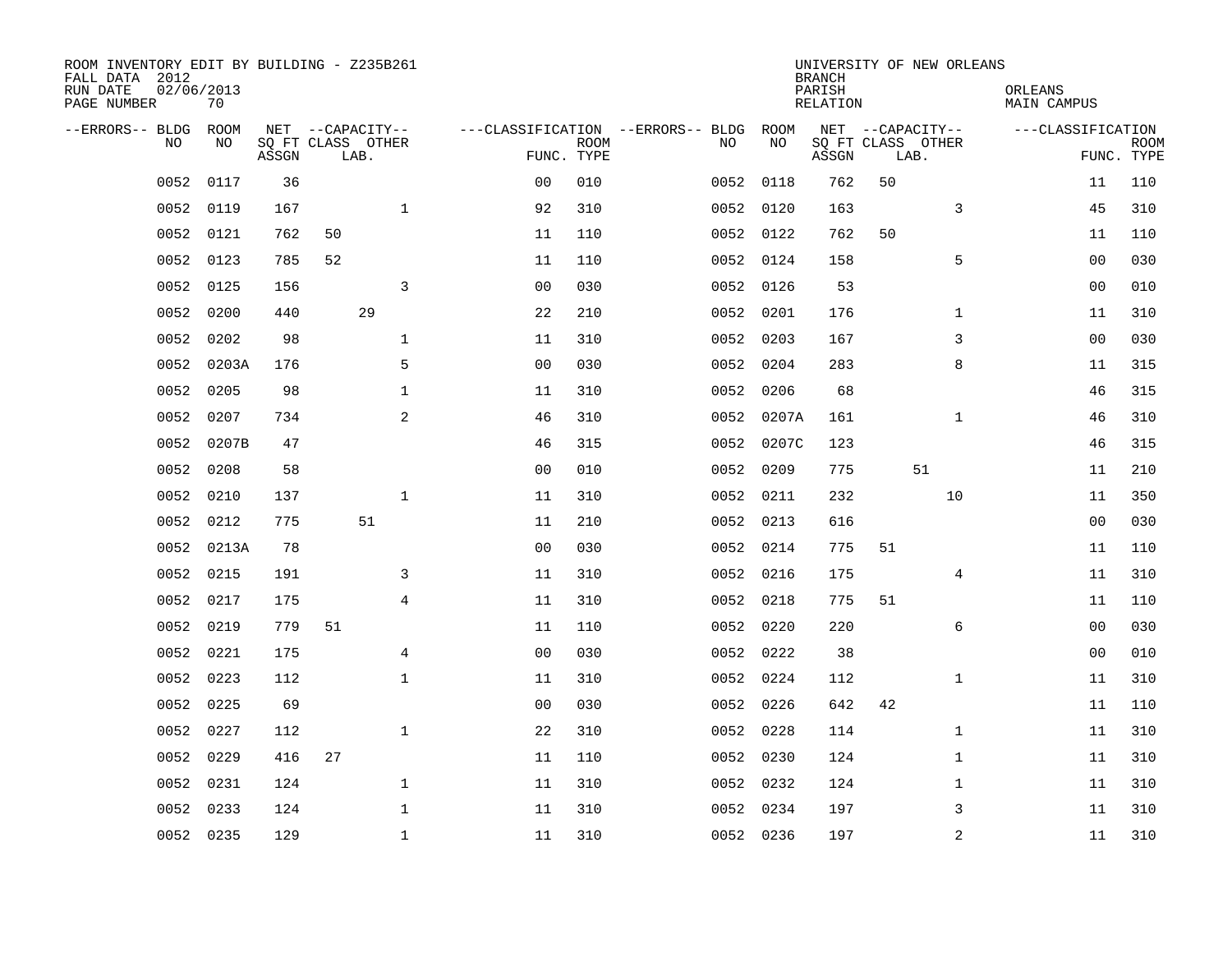| ROOM INVENTORY EDIT BY BUILDING - Z235B261<br>FALL DATA 2012<br>RUN DATE<br>PAGE NUMBER | 02/06/2013<br>71 |       |                                               |                |                           |                                         |            | <b>BRANCH</b><br>PARISH<br><b>RELATION</b> | UNIVERSITY OF NEW ORLEANS                     | ORLEANS<br><b>MAIN CAMPUS</b> |                           |
|-----------------------------------------------------------------------------------------|------------------|-------|-----------------------------------------------|----------------|---------------------------|-----------------------------------------|------------|--------------------------------------------|-----------------------------------------------|-------------------------------|---------------------------|
| --ERRORS-- BLDG<br>NO                                                                   | ROOM<br>NO       | ASSGN | NET --CAPACITY--<br>SQ FT CLASS OTHER<br>LAB. |                | <b>ROOM</b><br>FUNC. TYPE | ---CLASSIFICATION --ERRORS-- BLDG<br>NO | ROOM<br>NO | ASSGN                                      | NET --CAPACITY--<br>SQ FT CLASS OTHER<br>LAB. | ---CLASSIFICATION             | <b>ROOM</b><br>FUNC. TYPE |
| 0052                                                                                    | 0237             | 124   | $\mathbf 1$                                   | 22             | 310                       |                                         | 0052 0238  | 197                                        | 2                                             | 11                            | 310                       |
| 0052                                                                                    | 0239             | 124   | 1                                             | 11             | 310                       |                                         | 0052 0240  | 197                                        | 3                                             | 11                            | 310                       |
| 0052                                                                                    | 0241             | 124   | 1                                             | 11             | 310                       |                                         | 0052 0242  | 197                                        | 3                                             | 11                            | 310                       |
| 0052                                                                                    | 0243             | 124   | 1                                             | 11             | 310                       |                                         | 0052 0244  | 197                                        | 2                                             | 22                            | 310                       |
| 0052                                                                                    | 0245             | 124   | $\mathbf{1}$                                  | 11             | 310                       |                                         | 0052 0246  | 124                                        | $\mathbf{1}$                                  | 11                            | 310                       |
| 0052                                                                                    | 0247             | 124   | $\mathbf 1$                                   | 22             | 310                       |                                         | 0052 0248  | 197                                        | $\mathbf{1}$                                  | 22                            | 310                       |
| 0052                                                                                    | 0249             | 124   | $\mathbf{1}$                                  | 11             | 310                       |                                         | 0052 0250  | 99                                         | $\mathbf{1}$                                  | 11                            | 310                       |
| 0052                                                                                    | 0251             | 139   | $\mathbf{1}$                                  | 22             | 310                       |                                         | 0052 0252  | 114                                        | $\mathbf{1}$                                  | 11                            | 310                       |
| 0052                                                                                    | 0300             | 453   | 30                                            | 11             | 310                       | 0052                                    | 0301       | 209                                        | $\mathbf{1}$                                  | 22                            | 310                       |
| 0052                                                                                    | 0302             | 158   | 3                                             | 0 <sub>0</sub> | 030                       |                                         | 0052 0303  | 211                                        | 15                                            | 11                            | 110                       |
| 0052                                                                                    | 0304             | 189   | 5                                             | 0 <sub>0</sub> | 030                       | 0052                                    | 0305       | 211                                        | 7                                             | 22                            | 310                       |
| 0052                                                                                    | 0306             | 352   | 12                                            | 11             | 220                       | 9                                       | 0052 0307  | 99                                         | 17                                            | 11                            | 220                       |
| 0052                                                                                    | 0308             | 517   | $\overline{4}$                                | 22             | 310                       | 0052                                    | 0308A      | 146                                        | $\mathbf{1}$                                  | 46                            | 310                       |
| 0052                                                                                    | 0308B            | 129   | $\mathbf 1$                                   | 22             | 310                       | 0052                                    | 0308C      | 55                                         | $\mathbf{1}$                                  | 22                            | 315                       |
| 0052                                                                                    | 0308D            | 112   | $\mathbf 1$                                   | 46             | 315                       | 0052                                    | 0309       | 55                                         |                                               | 0 <sub>0</sub>                | 010                       |
| 0052                                                                                    | 0310             | 105   | 2                                             | 22             | 310                       |                                         | 0052 0311  | 147                                        | 6                                             | 46                            | 350                       |
| 0052                                                                                    | 0311A            | 198   |                                               | 22             | 710                       | 0052                                    | 0312       | 355                                        | $\mathbf{1}$                                  | 46                            | 310                       |
| 0052                                                                                    | 0312A            | 36    | $\mathbf 1$                                   | 11             | 310                       |                                         | 0052 0312B | 55                                         |                                               | 46                            | 315                       |
| 0052                                                                                    | 0312C            | 105   |                                               | 46             | 315                       |                                         | 0052 0312H | 36                                         | $\mathbf{1}$                                  | 22                            | 310                       |
| 0052                                                                                    | 0313             | 120   | $\mathbf{1}$                                  | 46             | 310                       |                                         | 0052 0314  | 528                                        |                                               | 0 <sub>0</sub>                | 030                       |
| 0052                                                                                    | 0314A            | 72    |                                               | 0 <sub>0</sub> | 030                       |                                         | 0052 0315  | 249                                        | 2                                             | 11                            | 210                       |
| 0052                                                                                    | 0316             | 250   | $\mathbf{1}$                                  | 11             | 310                       |                                         | 0052 0317  | 751                                        | 50                                            | 11                            | 210                       |
| 0052                                                                                    | 0318             | 200   | 2                                             | 22             | 250                       |                                         | 0052 0319  | 106                                        | $\mathbf{1}$                                  | 22                            | 310                       |
| 0052                                                                                    | 0319A            | 175   | $\overline{4}$                                | 11             | 250                       |                                         | 0052 0320  | 450                                        |                                               | 11                            | 710                       |
| 0052                                                                                    | 0321             | 107   | $\mathbf{1}$                                  | 11             | 310                       |                                         | 0052 0321A | 176                                        | 3                                             | 11                            | 720                       |
|                                                                                         | 0052 0322        | 765   | 23                                            | 11             | 210                       |                                         | 0052 0323  | 204                                        | 6                                             | 00                            | 030                       |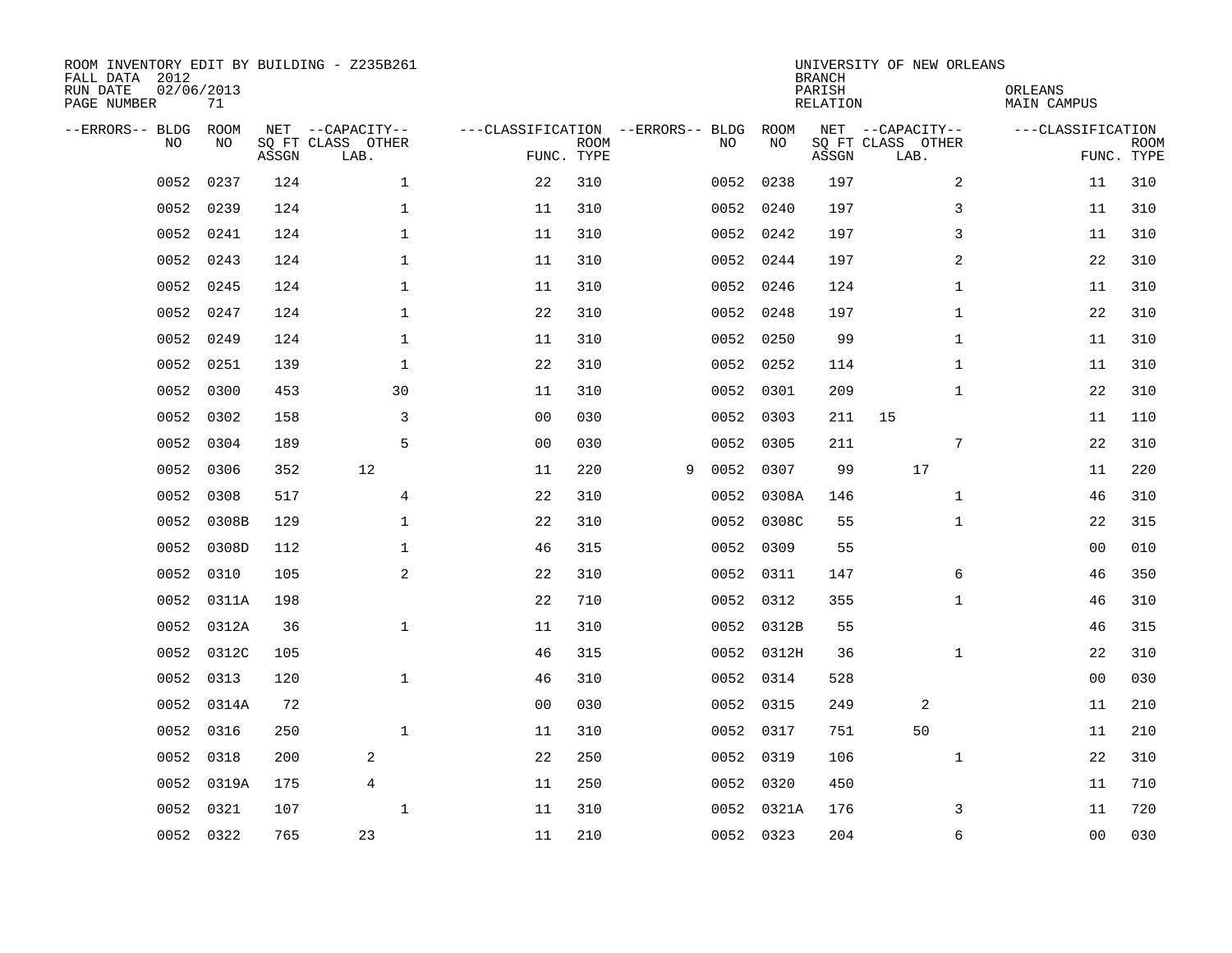| ROOM INVENTORY EDIT BY BUILDING - Z235B261<br>FALL DATA 2012<br>RUN DATE<br>PAGE NUMBER | 02/06/2013<br>72 |       |                                               |                |             |                                         |            | <b>BRANCH</b><br>PARISH<br><b>RELATION</b> | UNIVERSITY OF NEW ORLEANS                     | ORLEANS<br><b>MAIN CAMPUS</b> |                           |
|-----------------------------------------------------------------------------------------|------------------|-------|-----------------------------------------------|----------------|-------------|-----------------------------------------|------------|--------------------------------------------|-----------------------------------------------|-------------------------------|---------------------------|
| --ERRORS-- BLDG<br>NO                                                                   | ROOM<br>NO       | ASSGN | NET --CAPACITY--<br>SQ FT CLASS OTHER<br>LAB. | FUNC. TYPE     | <b>ROOM</b> | ---CLASSIFICATION --ERRORS-- BLDG<br>NO | ROOM<br>NO | ASSGN                                      | NET --CAPACITY--<br>SQ FT CLASS OTHER<br>LAB. | ---CLASSIFICATION             | <b>ROOM</b><br>FUNC. TYPE |
| 0052                                                                                    | 0324             | 165   | 3                                             | 0 <sub>0</sub> | 030         |                                         | 0052 0325  | 44                                         |                                               | 00                            | 010                       |
| 0052                                                                                    | 0326             | 104   |                                               | 0 <sub>0</sub> | 030         |                                         | 0052 0327  | 118                                        | $\mathbf{1}$                                  | 11                            | 310                       |
| 0052                                                                                    | 0328             | 74    |                                               | 0 <sub>0</sub> | 030         |                                         | 0052 0329  | 884                                        | 17                                            | 11                            | 220                       |
| 0052                                                                                    | 0329A            | 123   | $\mathbf 1$                                   | 11             | 310         |                                         | 0052 0329B | 120                                        | 2                                             | 11                            | 310                       |
| 0052                                                                                    | 0329C            | 151   | $\mathbf{1}$                                  | 11             | 310         |                                         | 0052 0330  | 120                                        | $\mathbf{1}$                                  | 11                            | 310                       |
| 0052                                                                                    | 0331             | 120   | $\mathbf{1}$                                  | 11             | 310         |                                         | 0052 0332  | 122                                        | $\mathbf{1}$                                  | 11                            | 310                       |
| 0052                                                                                    | 0333             | 124   | $\mathbf 1$                                   | 11             | 310         |                                         | 0052 0334  | 106                                        | $\mathbf{1}$                                  | 11                            | 310                       |
|                                                                                         | 0052 0335        | 125   | $\mathbf 1$                                   | 22             | 310         |                                         | 0052 0336  | 106                                        | $\mathbf{1}$                                  | 22                            | 310                       |
| 0052                                                                                    | 0337             | 125   | $\mathbf 1$                                   | 11             | 310         |                                         | 0052 0338  | 198                                        | 3                                             | 22                            | 250                       |
|                                                                                         | 0052 0339        | 125   | $\mathbf 1$                                   | 22             | 310         |                                         | 0052 0340  | 199                                        | $\mathbf{1}$                                  | 22                            | 310                       |
| 0052                                                                                    | 0341             | 125   | $\mathbf{1}$                                  | 22             | 310         |                                         | 0052 0342  | 199                                        | 15                                            | 11                            | 310                       |
|                                                                                         | 0052 0343        | 125   | $\mathbf{1}$                                  | 11             | 310         |                                         | 0052 0344  | 198                                        | $\mathbf{1}$                                  | 11                            | 310                       |
| 0052                                                                                    | 0345             | 125   | $\mathbf 1$                                   | 11             | 310         |                                         | 0052 0346  | 191                                        | 2                                             | 11                            | 310                       |
| 0052                                                                                    | 0347             | 125   | $\mathbf 1$                                   | 22             | 310         |                                         | 0052 0348  | 100                                        | $\mathbf{1}$                                  | 11                            | 310                       |
| 0052                                                                                    | 0349             | 125   | $\mathbf 1$                                   | 11             | 310         |                                         | 0052 0350  | 350                                        | $\mathbf{1}$                                  | 11                            | 310                       |
|                                                                                         | 0052 0351        | 125   | $\mathbf 1$                                   | 22             | 310         |                                         | 0052 0352  | 109                                        | $\mathbf{1}$                                  | 11                            | 310                       |
|                                                                                         | 0052 0353        | 138   | $\mathbf{1}$                                  | 11             | 310         |                                         | 0052 C0011 | 872                                        |                                               | 00                            | 020                       |
|                                                                                         | 0052 C0012       | 846   |                                               | 0 <sub>0</sub> | 020         |                                         | 0052 C0013 | 307                                        |                                               | 0 <sub>0</sub>                | 020                       |
|                                                                                         | 0052 C0014       | 1026  |                                               | 0 <sub>0</sub> | 020         |                                         | 0052 C0021 | 471                                        |                                               | 0 <sub>0</sub>                | 020                       |
|                                                                                         | 0052 C0022       | 1176  |                                               | 0 <sub>0</sub> | 020         |                                         | 0052 C0023 | 374                                        |                                               | 0 <sub>0</sub>                | 020                       |
|                                                                                         | 0052 C0024       | 1104  |                                               | 0 <sub>0</sub> | 020         |                                         | 0052 C0031 | 481                                        |                                               | 00                            | 020                       |
|                                                                                         | 0052 C0032       | 921   |                                               | 0 <sub>0</sub> | 020         |                                         | 0052 C0033 | 389                                        |                                               | 00                            | 020                       |
|                                                                                         | 0052 C0034       | 726   |                                               | 0 <sub>0</sub> | 020         |                                         | 0052 E0011 | 76                                         |                                               | 0 <sub>0</sub>                | 020                       |
|                                                                                         | 0052 E0021       | 76    |                                               | 0 <sub>0</sub> | 020         |                                         | 0052 E0031 | 76                                         |                                               | 00                            | 020                       |
|                                                                                         | 0052 S0011       | 399   |                                               | 0 <sub>0</sub> | 020         |                                         | 0052 S0012 | 329                                        |                                               | 00                            | 020                       |
|                                                                                         | 0052 S0021       | 468   |                                               | 0 <sub>0</sub> | 020         |                                         | 0052 S0022 | 329                                        |                                               | 0 <sub>0</sub>                | 020                       |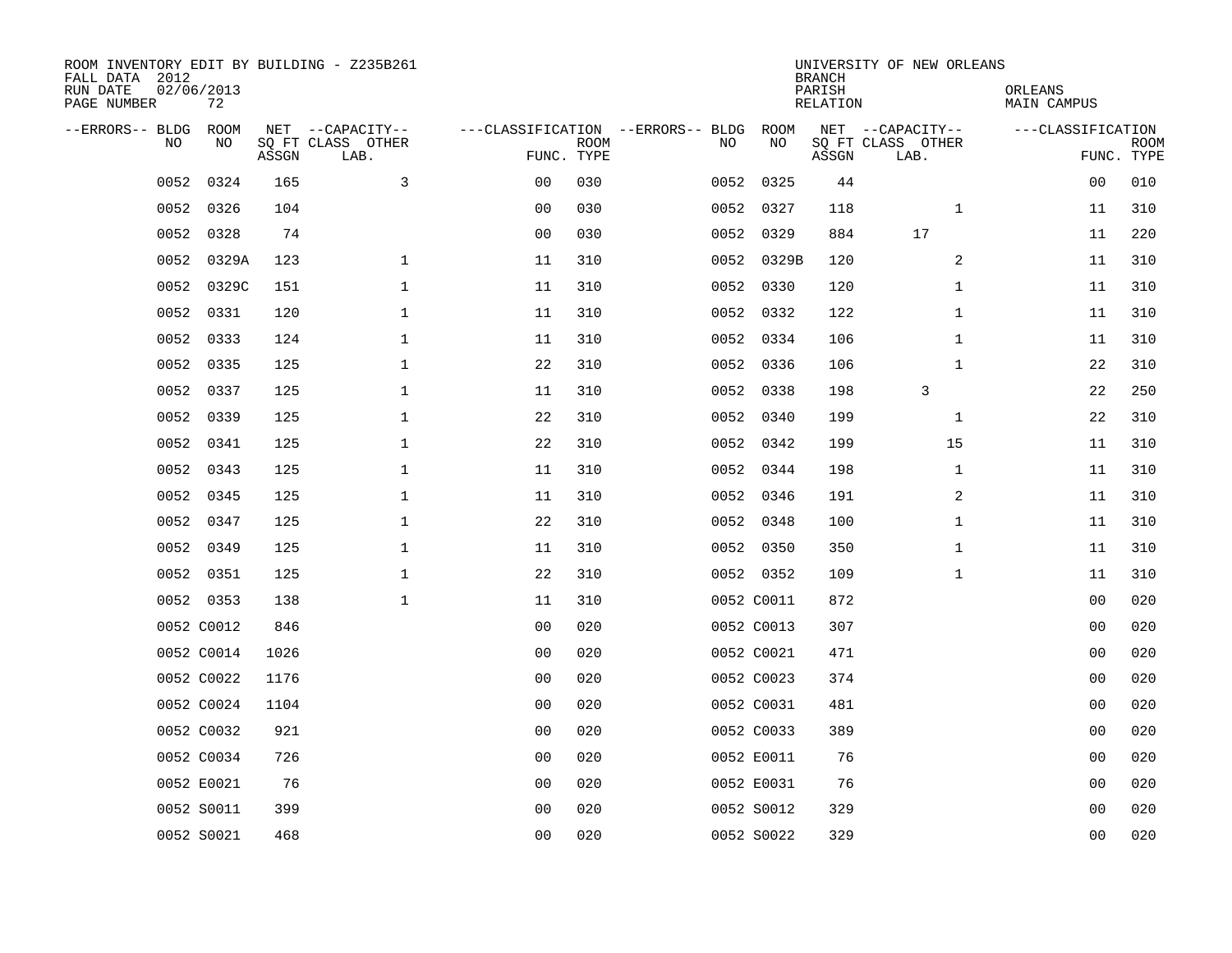| ROOM INVENTORY EDIT BY BUILDING - Z235B261<br>FALL DATA 2012<br>RUN DATE<br>PAGE NUMBER |      | 02/06/2013<br>73 |       |                           |                  |                                        |                           |      |                                                  | <b>BRANCH</b><br>PARISH<br><b>RELATION</b> |                           | UNIVERSITY OF NEW ORLEANS                                                 | ORLEANS | <b>MAIN CAMPUS</b>         |                           |
|-----------------------------------------------------------------------------------------|------|------------------|-------|---------------------------|------------------|----------------------------------------|---------------------------|------|--------------------------------------------------|--------------------------------------------|---------------------------|---------------------------------------------------------------------------|---------|----------------------------|---------------------------|
| --ERRORS-- BLDG ROOM                                                                    |      |                  |       |                           | NET --CAPACITY-- | ---CLASSIFICATION --ERRORS-- BLDG ROOM |                           |      |                                                  |                                            |                           | NET --CAPACITY--                                                          |         | ---CLASSIFICATION          |                           |
|                                                                                         | NO.  | NO               | ASSGN | SQ FT CLASS OTHER<br>LAB. |                  |                                        | <b>ROOM</b><br>FUNC. TYPE | NO.  | NO                                               | ASSGN                                      | SQ FT CLASS OTHER<br>LAB. |                                                                           |         |                            | <b>ROOM</b><br>FUNC. TYPE |
|                                                                                         |      | 0052 S0031       | 468   |                           |                  | 0 <sub>0</sub>                         | 020                       |      | 0052 S0032                                       | 329                                        |                           |                                                                           |         | 00                         | 020                       |
|                                                                                         |      | 0052 V0011       | 439   |                           |                  | 0 <sub>0</sub>                         | 020                       |      | 0052 V0012                                       | 162                                        |                           |                                                                           |         | 0 <sub>0</sub>             | 020                       |
|                                                                                         |      | 0052 V0013       | 230   |                           |                  | 0 <sub>0</sub>                         | 020                       |      | 0052 V0023                                       | 386                                        |                           |                                                                           |         | 0 <sub>0</sub>             | 020                       |
|                                                                                         |      | 0052 V0033       | 217   |                           |                  | 0 <sub>0</sub>                         | 020                       |      | TOTAL NUMBER CLASSROOMS<br>TOTAL NUMBER LABS 210 |                                            |                           | TOTAL NET ASSIGN SQ. FT. IN ROOM FILE<br>TOTAL NUMBER COMPUTER CLASSROOMS |         | 33,905<br>16<br>$\epsilon$ |                           |
|                                                                                         |      |                  |       |                           |                  |                                        |                           |      | TOTAL NUMBER SPECIAL LABS 220                    |                                            |                           |                                                                           |         | $\mathbf{3}$               |                           |
|                                                                                         |      | 0053 0100        | 981   |                           | 6                | 63                                     | 310                       |      | 0053 0100A                                       | 126                                        |                           | $\mathbf{1}$                                                              |         | 63                         | 310                       |
|                                                                                         |      | 0053 0100B       | 85    |                           |                  | 63                                     | 315                       |      | 0053 0100C                                       | 160                                        |                           | $\mathbf{1}$                                                              |         | 63                         | 310                       |
|                                                                                         |      | 0053 0100D       | 108   |                           |                  | 63                                     | 315                       | 0053 | 0100E                                            | 200                                        |                           | $\mathbf{1}$                                                              |         | 63                         | 310                       |
|                                                                                         | 0053 | 0100F            | 299   |                           |                  | 63                                     | 315                       |      | 0053 0100G                                       | 268                                        |                           | $\mathbf{1}$                                                              |         | 63                         | 310                       |
|                                                                                         |      | 0053 0100H       | 67    |                           |                  | 63                                     | 315                       | 0053 | 0100I                                            | 342                                        |                           | $\mathbf{1}$                                                              |         | 63                         | 310                       |
|                                                                                         |      | 0053 0100J       | 126   |                           |                  | 63                                     | 315                       |      | 0053 0100K                                       | 131                                        |                           |                                                                           |         | 63                         | 315                       |
|                                                                                         | 0053 | 0100L            | 103   |                           |                  | 63                                     | 315                       | 0053 | 0100M                                            | 141                                        |                           | $\mathbf{1}$                                                              |         | 63                         | 310                       |
|                                                                                         |      | 0053 0100N       | 201   |                           | $\mathbf{1}$     | 63                                     | 310                       |      | 0053 01000                                       | 123                                        |                           | $\mathbf{1}$                                                              |         | 63                         | 310                       |
|                                                                                         |      | 0053 0100P       | 210   |                           | 6                | 63                                     | 350                       | 0053 | 01000                                            | 73                                         |                           |                                                                           |         | 63                         | 315                       |
|                                                                                         |      | 0053 0101        | 185   |                           |                  | 0 <sub>0</sub>                         | 030                       |      | 0053 0102                                        | 1003                                       |                           | 15                                                                        |         | 11                         | 220                       |
|                                                                                         | 0053 | 0103             | 1607  |                           | 20               | 11                                     | 220                       | 0053 | 0103A                                            | 34                                         |                           |                                                                           |         | 0 <sub>0</sub>             | 030                       |
|                                                                                         | 0053 | 0103B            | 364   |                           |                  | 11                                     | 225                       |      | 0053 0103C                                       | 68                                         |                           |                                                                           |         | 11                         | 225                       |
|                                                                                         | 0053 | 0103D            | 119   |                           |                  | 11                                     | 225                       | 0053 | 0104                                             | 645                                        |                           | 33                                                                        |         | 11                         | 220                       |
|                                                                                         | 0053 | 0105             | 203   |                           | 4                | 0 <sub>0</sub>                         | 030                       | 0053 | 0106                                             | 203                                        |                           | 4                                                                         |         | 0 <sub>0</sub>             | 030                       |
|                                                                                         | 0053 | 0107             | 158   |                           |                  | 00                                     | 030                       | 0053 | 0108                                             | 156                                        |                           |                                                                           |         | 00                         | 030                       |
|                                                                                         | 0053 | 0109             | 121   |                           |                  | 0 <sub>0</sub>                         | 030                       |      | 0053 0110                                        | 256                                        |                           |                                                                           |         | 00                         | 010                       |
|                                                                                         | 0053 | 0111             | 552   |                           | $\mathbf 1$      | 63                                     | 310                       |      | 0053 0112                                        | 90                                         |                           | 3                                                                         |         | 63                         | 310                       |
|                                                                                         |      | 0053 0112A       | 198   |                           | $\mathbf{1}$     | 63                                     | 310                       |      | 0053 0112B                                       | 13                                         |                           |                                                                           |         | 0 <sub>0</sub>             | 030                       |
|                                                                                         |      | 0053 0112C       | 163   |                           |                  | 63                                     | 315                       |      | 0053 0112D                                       | 97                                         |                           |                                                                           |         | 63                         | 315                       |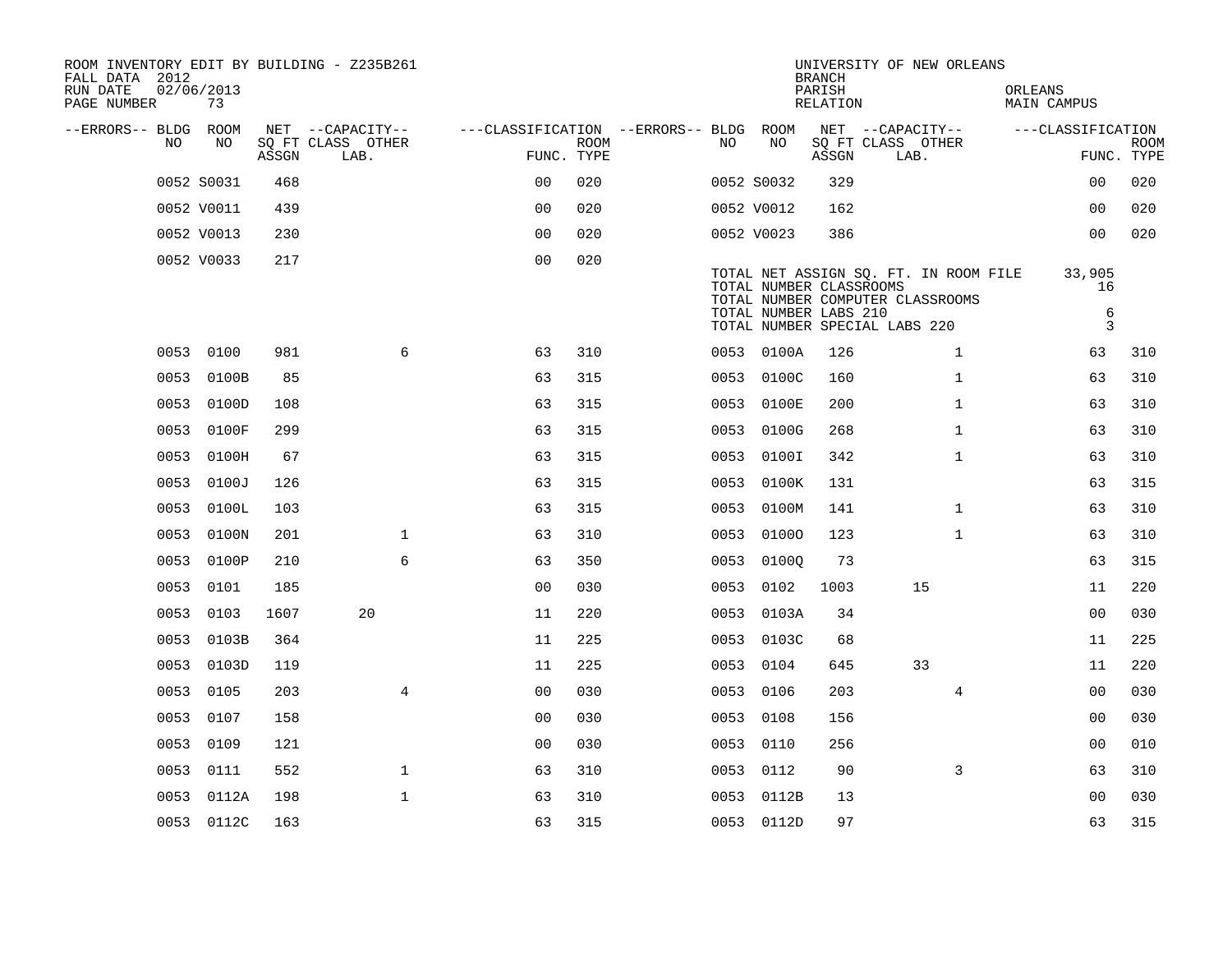| ROOM INVENTORY EDIT BY BUILDING - Z235B261<br>FALL DATA 2012<br>RUN DATE<br>PAGE NUMBER |    | 02/06/2013<br>74 |       |                                       |              |                                                      |             |     |                                                                                   | <b>BRANCH</b><br>PARISH<br><b>RELATION</b> |              | UNIVERSITY OF NEW ORLEANS                                                 | ORLEANS<br>MAIN CAMPUS |                   |             |
|-----------------------------------------------------------------------------------------|----|------------------|-------|---------------------------------------|--------------|------------------------------------------------------|-------------|-----|-----------------------------------------------------------------------------------|--------------------------------------------|--------------|---------------------------------------------------------------------------|------------------------|-------------------|-------------|
| --ERRORS-- BLDG ROOM                                                                    | NO | NO               |       | NET --CAPACITY--<br>SQ FT CLASS OTHER |              | ---CLASSIFICATION --ERRORS-- BLDG ROOM<br>FUNC. TYPE | <b>ROOM</b> | NO. | NO                                                                                |                                            |              | NET --CAPACITY--<br>SQ FT CLASS OTHER                                     |                        | ---CLASSIFICATION | <b>ROOM</b> |
|                                                                                         |    |                  | ASSGN | LAB.                                  |              |                                                      |             |     |                                                                                   | ASSGN                                      | LAB.         |                                                                           |                        |                   | FUNC. TYPE  |
|                                                                                         |    | 0053 0112E       | 247   |                                       |              | 63                                                   | 315         |     | 0053 0113                                                                         | 4623                                       |              | 3                                                                         |                        | 63                | 315         |
|                                                                                         |    | 0053 0114        | 332   |                                       |              | 0 <sub>0</sub>                                       | 030         |     | 0053 0115                                                                         | 419                                        |              |                                                                           |                        | 0 <sub>0</sub>    | 030         |
|                                                                                         |    | 0053 C0001       | 1094  |                                       |              | 0 <sub>0</sub>                                       | 020         |     | 0053 C0002                                                                        | 216                                        |              |                                                                           |                        | 00                | 020         |
|                                                                                         |    | 0053 C0003       | 56    |                                       |              | 0 <sub>0</sub>                                       | 020         |     | 0053 C0004                                                                        | 455                                        |              |                                                                           |                        | 0 <sub>0</sub>    | 020         |
|                                                                                         |    | 0053 V0001       | 80    |                                       |              | 0 <sub>0</sub>                                       | 020         |     | 0053 V0002                                                                        | 115                                        |              |                                                                           |                        | 0 <sub>0</sub>    | 020         |
|                                                                                         |    | 0053 V0003       | 56    |                                       |              | 0 <sub>0</sub>                                       | 020         |     | TOTAL NUMBER CLASSROOMS<br>TOTAL NUMBER LABS 210<br>TOTAL NUMBER SPECIAL LABS 220 |                                            |              | TOTAL NET ASSIGN SQ. FT. IN ROOM FILE<br>TOTAL NUMBER COMPUTER CLASSROOMS |                        | 13,520<br>3       |             |
|                                                                                         |    | 0054 0100        | 271   |                                       | $\mathbf{1}$ | 0 <sub>0</sub>                                       | 030         |     | 0054 0101                                                                         | 7476                                       | 747          |                                                                           |                        | 11                | 110         |
|                                                                                         |    | 0054 0101A       | 74    |                                       | $\mathbf{1}$ | 0 <sub>0</sub>                                       | 010         |     | 0054 0101B                                                                        | 98                                         | $\mathbf{1}$ |                                                                           |                        | 11                | 115         |
|                                                                                         |    | 0054 0102        | 982   |                                       | 20           | 41                                                   | 650         |     | 0054 0102A                                                                        | 228                                        |              | $\overline{4}$                                                            |                        | 0 <sub>0</sub>    | 030         |
|                                                                                         |    | 0054 0102B       | 215   |                                       | 4            | 0 <sub>0</sub>                                       | 030         |     | 0054 0102C                                                                        | 486                                        |              | 20                                                                        |                        | 41                | 655         |
|                                                                                         |    | 0054 0103        | 437   | 9                                     |              | 11                                                   | 220         |     | 0054 0104                                                                         | 683                                        |              | 16                                                                        |                        | 11                | 220         |
|                                                                                         |    | 0054 0104A       | 68    | $\mathbf{1}$                          |              | 11                                                   | 225         |     | 0054 0105                                                                         | 515                                        |              | 10                                                                        |                        | 11                | 220         |
|                                                                                         |    | 0054 0105A       | 22    | $\overline{4}$                        |              | 11                                                   | 225         |     | 0054 0105B                                                                        | 111                                        |              | $\mathbf{1}$                                                              |                        | 11                | 310         |
|                                                                                         |    | 0054 0106        | 208   | $\mathbf 1$                           |              | 11                                                   | 225         |     | 0054 0106A                                                                        | 108                                        |              | $\mathbf{1}$                                                              |                        | 11                | 225         |
|                                                                                         |    | 0054 0106B       | 114   | $\mathbf{1}$                          |              | 11                                                   | 225         |     | 0054 0106C                                                                        | 243                                        |              | $\mathbf{1}$                                                              |                        | 11                | 225         |
|                                                                                         |    | 0054 0107        | 403   |                                       | 3            | 11                                                   | 720         |     | 0054 0108                                                                         | 86                                         |              | $\mathbf{1}$                                                              |                        | 11                | 310         |
|                                                                                         |    | 0054 0109        | 85    |                                       | 1            | 11                                                   | 310         |     | 0054 0110                                                                         | 102                                        |              | $\mathbf{1}$                                                              |                        | 11                | 310         |
|                                                                                         |    | 0054 0111        | 83    |                                       | $\mathbf 1$  | 11                                                   | 310         |     | 0054 0112                                                                         | 85                                         |              | $\mathbf{1}$                                                              |                        | 11                | 310         |
|                                                                                         |    | 0054 0113        | 85    |                                       | $\mathbf{1}$ | 11                                                   | 310         |     | 0054 0114                                                                         | 85                                         |              | $\mathbf{1}$                                                              |                        | 11                | 310         |
|                                                                                         |    | 0054 0115        | 1914  | 15                                    |              | 11                                                   | 220         |     | 0054 0115A                                                                        | 128                                        |              |                                                                           |                        | 11                | 225         |
|                                                                                         |    | 0054 0115B       | 118   |                                       | 2            | 11                                                   | 310         |     | 0054 0115C                                                                        | 118                                        |              | $\mathbf 1$                                                               |                        | 11                | 225         |
|                                                                                         |    | 0054 0115D       | 574   | $12 \overline{ }$                     |              | 11                                                   | 220         |     | 0054 0116                                                                         | 85                                         |              | 2                                                                         |                        | 11                | 310         |
|                                                                                         |    | 0054 0117        | 85    |                                       | 2            | 11                                                   | 310         |     | 0054 0118                                                                         | 86                                         |              | 2                                                                         |                        | 11                | 310         |
|                                                                                         |    |                  |       |                                       |              |                                                      |             |     |                                                                                   |                                            |              |                                                                           |                        |                   |             |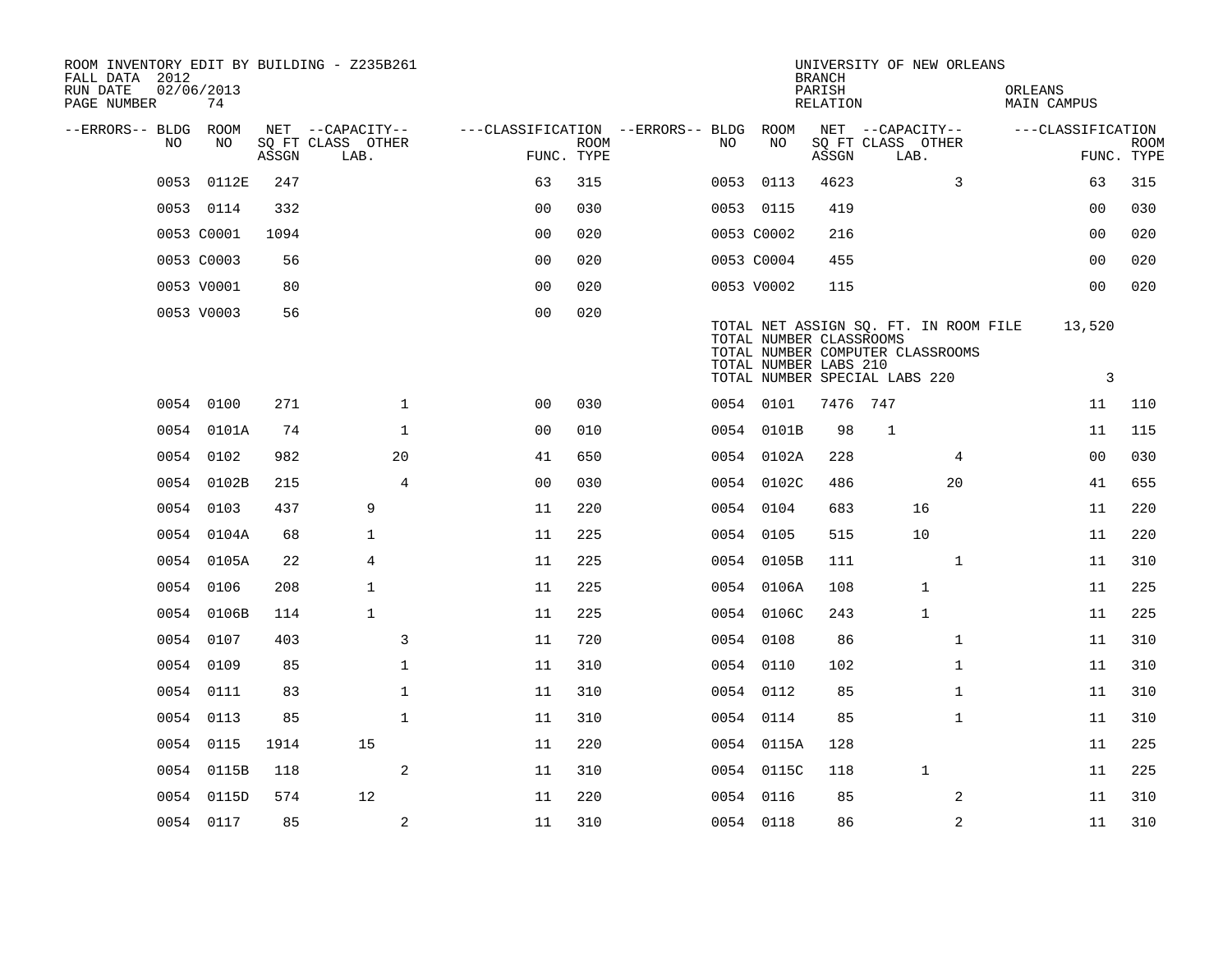| ROOM INVENTORY EDIT BY BUILDING - Z235B261<br>FALL DATA 2012<br>RUN DATE<br>PAGE NUMBER | 02/06/2013<br>75 |       |                                               |                                                 |             |           |            | <b>BRANCH</b><br>PARISH<br><b>RELATION</b> | UNIVERSITY OF NEW ORLEANS                     | ORLEANS<br><b>MAIN CAMPUS</b> |                           |
|-----------------------------------------------------------------------------------------|------------------|-------|-----------------------------------------------|-------------------------------------------------|-------------|-----------|------------|--------------------------------------------|-----------------------------------------------|-------------------------------|---------------------------|
| --ERRORS-- BLDG<br>NO                                                                   | ROOM<br>NO       | ASSGN | NET --CAPACITY--<br>SQ FT CLASS OTHER<br>LAB. | ---CLASSIFICATION --ERRORS-- BLDG<br>FUNC. TYPE | <b>ROOM</b> | NO        | ROOM<br>NO | ASSGN                                      | NET --CAPACITY--<br>SQ FT CLASS OTHER<br>LAB. | ---CLASSIFICATION             | <b>ROOM</b><br>FUNC. TYPE |
| 0054                                                                                    | 0119             | 1010  | 20                                            | 11                                              | 220         |           | 0054 0119A | 84                                         | $\mathbf 1$                                   | 11                            | 225                       |
| 0054                                                                                    | 0120             | 237   | 4                                             | 0 <sub>0</sub>                                  | 030         | 0054 0121 |            | 57                                         | $\mathbf{1}$                                  | 00                            | 010                       |
| 0054                                                                                    | 0122             | 242   | 4                                             | 0 <sub>0</sub>                                  | 030         | 0054 0123 |            | 513                                        | $\mathbf{1}$                                  | 00                            | 030                       |
| 0054                                                                                    | 0124             | 868   | 2                                             | 11                                              | 720         | 0054 0125 |            | 3477                                       | 16                                            | 11                            | 220                       |
| 0054                                                                                    | 0125A            | 171   |                                               | 11                                              | 225         |           | 0054 0125B | 159                                        | 2                                             | 11                            | 310                       |
|                                                                                         | 0054 0126        | 4638  | 30                                            | 11                                              | 220         | 0054 0127 |            | 72                                         | $\mathbf{1}$                                  | 11                            | 225                       |
| 0054                                                                                    | 0128             | 165   | $\overline{a}$                                | 11                                              | 720         | 0054 0129 |            | 178                                        | $\overline{a}$                                | 11                            | 720                       |
|                                                                                         | 0054 0130        | 802   | 3                                             | 11                                              | 720         |           | 0054 0130A | 99                                         | $\mathbf{1}$                                  | 11                            | 310                       |
|                                                                                         | 0054 0131        | 498   |                                               | 0 <sub>0</sub>                                  | 030         |           | 0054 0131A | 45                                         |                                               | 0 <sub>0</sub>                | 030                       |
|                                                                                         | 0054 0132        | 64    | $\mathbf{1}$                                  | 0 <sub>0</sub>                                  | 010         | 0054 0133 |            | 464                                        |                                               | 0 <sub>0</sub>                | 030                       |
|                                                                                         | 0054 0134        | 1015  | 16                                            | 11                                              | 220         |           | 0054 0134A | 203                                        | $\mathbf{1}$                                  | 11                            | 310                       |
|                                                                                         | 0054 0134B       | 140   | $\mathbf{1}$                                  | 11                                              | 310         | 0054 0135 |            | 1087                                       | 12                                            | 11                            | 220                       |
| 0054                                                                                    | 0135A            | 176   | $\mathbf{1}$                                  | 11                                              | 225         |           | 0054 0135B | 185                                        | 1                                             | 11                            | 225                       |
| 0054                                                                                    | 0135C            | 96    | $\mathbf{1}$                                  | 11                                              | 225         |           | 0054 0135D | 272                                        | 1                                             | 11                            | 225                       |
| 0054                                                                                    | 0135E            | 128   | 2                                             | 11                                              | 310         |           | 0054 0135F | 162                                        | $\mathbf{1}$                                  | 11                            | 225                       |
| 0054                                                                                    | 0136             | 3021  | 15                                            | 11                                              | 220         |           | 0054 0136A | 3451                                       | 2                                             | 11                            | 720                       |
| 0054                                                                                    | 0201             | 203   | $\overline{4}$                                | 0 <sub>0</sub>                                  | 030         | 0054      | 0202       | 76                                         | $\mathbf{1}$                                  | 00                            | 010                       |
| 0054                                                                                    | 0204             | 206   | $\overline{4}$                                | 0 <sub>0</sub>                                  | 030         | 0054      | 0205       | 68                                         | $\mathbf{1}$                                  | 00                            | 030                       |
| 0054                                                                                    | 0206             | 348   | 2                                             | 11                                              | 710         | 0054 0207 |            | 468                                        | $\mathbf{1}$                                  | 0 <sub>0</sub>                | 030                       |
| 0054                                                                                    | 0208             | 311   | 6                                             | 11                                              | 310         | 0054 0209 |            | 1700                                       | 30                                            | 11                            | 220                       |
| 0054                                                                                    | 0210             | 674   | 14                                            | 11                                              | 250         | 0054 0211 |            | 810                                        | 16                                            | 11                            | 250                       |
| 0054                                                                                    | 0211A            | 76    | $\mathbf 1$                                   | 11                                              | 310         |           | 0054 0211B | 97                                         | $\mathbf{1}$                                  | 11                            | 310                       |
| 0054                                                                                    | 0211C            | 85    | $\mathbf{1}$                                  | 11                                              | 225         | 0054 0212 |            | 420                                        | $\mathbf{1}$                                  | 11                            | 310                       |
| 0054                                                                                    | 0212A            | 182   | $\mathbf 1$                                   | 11                                              | 310         |           | 0054 0212B | 147                                        | $\mathbf{1}$                                  | 11                            | 315                       |
| 0054                                                                                    | 0212C            | 113   | $\mathbf 1$                                   | 11                                              | 315         |           | 0054 0212D | 142                                        | $\mathbf{1}$                                  | 11                            | 310                       |
|                                                                                         | 0054 0212E       | 82    | $\mathbf{1}$                                  | 11                                              | 310         |           | 0054 0212F | 82                                         | $\mathbf{1}$                                  | 11                            | 310                       |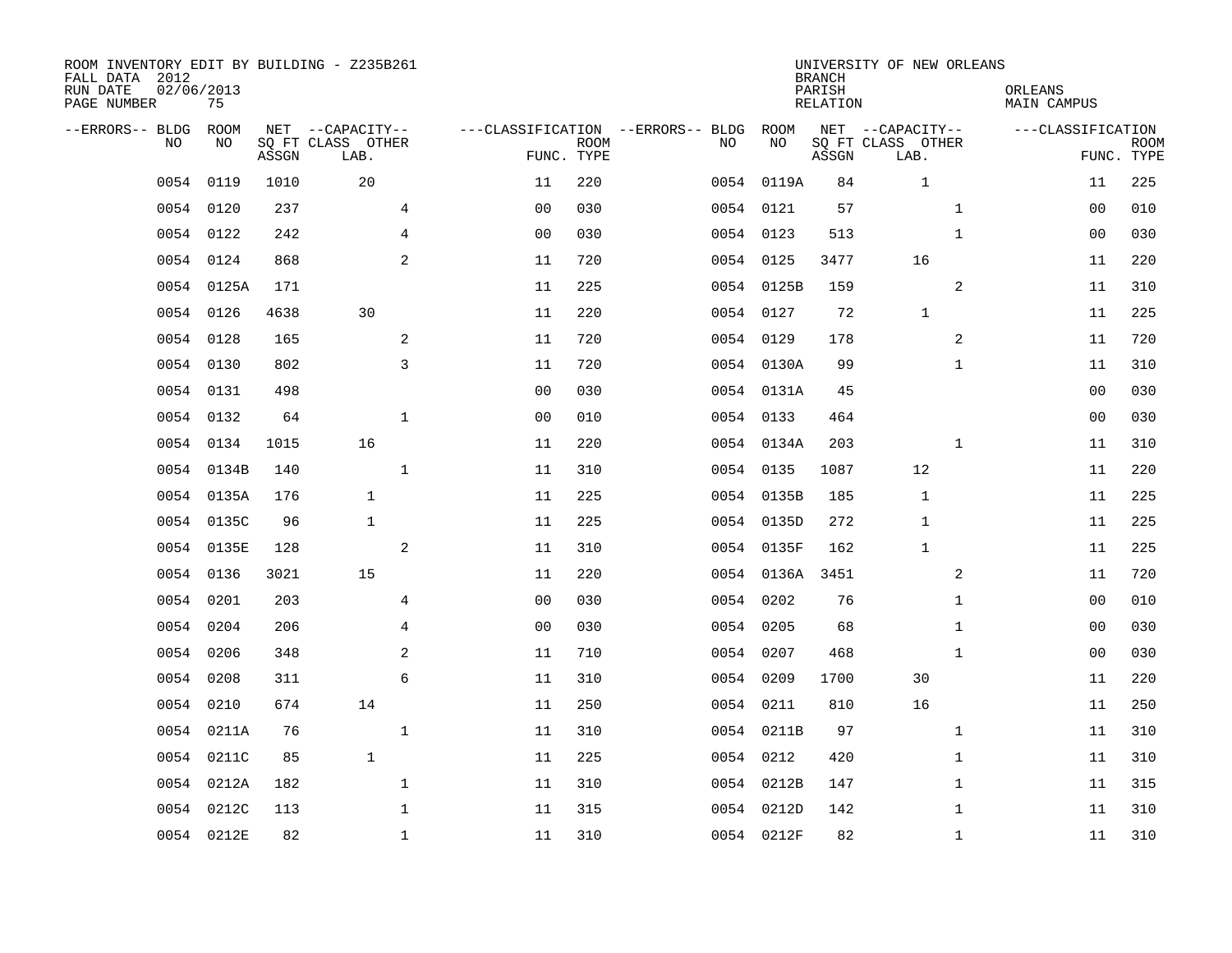| ROOM INVENTORY EDIT BY BUILDING - Z235B261<br>FALL DATA 2012<br>RUN DATE<br>PAGE NUMBER | 02/06/2013<br>76 |       |                           |                |                                        |             |      |            | <b>BRANCH</b><br>PARISH<br>RELATION | UNIVERSITY OF NEW ORLEANS |                | ORLEANS<br>MAIN CAMPUS |                           |
|-----------------------------------------------------------------------------------------|------------------|-------|---------------------------|----------------|----------------------------------------|-------------|------|------------|-------------------------------------|---------------------------|----------------|------------------------|---------------------------|
| --ERRORS-- BLDG ROOM                                                                    |                  |       | NET --CAPACITY--          |                | ---CLASSIFICATION --ERRORS-- BLDG ROOM |             |      |            |                                     | NET --CAPACITY--          |                | ---CLASSIFICATION      |                           |
| NO.                                                                                     | NO.              | ASSGN | SQ FT CLASS OTHER<br>LAB. |                | FUNC. TYPE                             | <b>ROOM</b> | NO.  | NO         | ASSGN                               | SQ FT CLASS OTHER<br>LAB. |                |                        | <b>ROOM</b><br>FUNC. TYPE |
| 0054                                                                                    | 0213             | 980   | 40                        |                | 11                                     | 225         |      | 0054 0213A | 70                                  | 2                         |                | 11                     | 225                       |
| 0054                                                                                    | 0214             | 347   | 10                        |                | 11                                     | 225         |      | 0054 0214A | 127                                 |                           | $\mathbf{1}$   | 11                     | 310                       |
|                                                                                         | 0054 0301        | 185   |                           | $\overline{4}$ | 0 <sub>0</sub>                         | 030         |      | 0054 0302  | 36                                  |                           | $\mathbf{1}$   | 0 <sub>0</sub>         | 010                       |
| 0054                                                                                    | 0303             | 9     |                           | $\mathbf 1$    | 00                                     | 030         |      | 0054 0304  | 178                                 |                           | 4              | 00                     | 030                       |
| 0054                                                                                    | 0305             | 65    |                           |                | 00                                     | 030         |      | 0054 0306  | 849                                 |                           | 20             | 11                     | 410                       |
| 0054                                                                                    | 0307             | 119   | 6                         |                | 11                                     | 250         |      | 0054 0308  | 387                                 | 12                        |                | 11                     | 250                       |
| 0054                                                                                    | 0309             | 382   | 20                        |                | 11                                     | 110         |      | 0054 0310  | 237                                 |                           |                | 11                     | 225                       |
| 0054                                                                                    | 0311             | 236   | 4                         |                | 11                                     | 250         |      | 0054 0312  | 410                                 | 20                        |                | 11                     | 110                       |
| 0054                                                                                    | 0313             | 343   |                           | $\mathbf 1$    | 0 <sub>0</sub>                         | 030         |      | 0054 0314  | 181                                 |                           | 2              | 11                     | 680                       |
|                                                                                         | 0054 0315        | 392   | 20                        |                | 11                                     | 110         |      | 0054 0316  | 604                                 | 37                        |                | 11                     | 110                       |
|                                                                                         | 0054 0317        | 602   | 37                        |                | 11                                     | 110         |      | 0054 0318  | 578                                 | 36                        |                | 11                     | 110                       |
|                                                                                         | 0054 0319        | 657   | 41                        |                | 11                                     | 110         |      | 0054 0320  | 576                                 | 36                        |                | 11                     | 110                       |
| 0054                                                                                    | 0321             | 576   | 36                        |                | 11                                     | 110         |      | 0054 0401  | 187                                 |                           | 4              | 00                     | 030                       |
|                                                                                         | 0054 0402        | 46    |                           | $\mathbf 1$    | 0 <sub>0</sub>                         | 010         |      | 0054 0403  | 9                                   |                           |                | 00                     | 030                       |
| 0054                                                                                    | 0404             | 184   |                           | 4              | 0 <sub>0</sub>                         | 030         |      | 0054 0405  | 68                                  |                           |                | 00                     | 030                       |
| 0054                                                                                    | 0406             | 1150  | 29                        |                | 11                                     | 220         |      | 0054 0407  | 248                                 | 12                        |                | 21                     | 250                       |
| 0054                                                                                    | 0407A            | 107   |                           | $\mathbf{1}$   | 21                                     | 310         | 0054 | 0408       | 254                                 |                           | 12             | 21                     | 310                       |
| 0054                                                                                    | 0408A            | 83    |                           |                | 21                                     | 315         |      | 0054 0409  | 254                                 |                           | 12             | 00                     | 020                       |
|                                                                                         | 0054 0409A       | 85    |                           | $\mathbf{1}$   | 11                                     | 310         |      | 0054 0410  | 35                                  | $\mathbf 1$               |                | 11                     | 250                       |
|                                                                                         | 0054 0410A       | 51    | 2                         |                | 11                                     | 255         |      | 0054 0411  | 1074                                | 24                        |                | 11                     | 210                       |
|                                                                                         | 0054 0412        | 220   |                           | $\mathbf{1}$   | 11                                     | 310         |      | 0054 0413  | 411                                 |                           | $\mathbf{1}$   | 0 <sub>0</sub>         | 030                       |
| 0054                                                                                    | 0414             | 646   | 6                         |                | 11                                     | 210         |      | 0054 0415  | 1096                                | 84                        |                | 11                     | 220                       |
|                                                                                         | 0054 0415A       | 107   | $\mathbf{1}$              |                | 11                                     | 250         |      | 0054 0415B | 104                                 | $\mathbf{1}$              |                | 11                     | 250                       |
|                                                                                         | 0054 0416        | 1256  | 24                        |                | 11                                     | 210         |      | 0054 0501  | 185                                 |                           | $\overline{4}$ | 00                     | 030                       |
| 0054                                                                                    | 0502             | 53    |                           | $\mathbf 1$    | 0 <sub>0</sub>                         | 010         |      | 0054 0503  | $7\phantom{.0}$                     |                           |                | 00                     | 030                       |
|                                                                                         | 0054 0504        | 192   |                           | $\overline{4}$ | 0 <sub>0</sub>                         | 030         |      | 0054 0505  | 60                                  |                           |                | 0 <sub>0</sub>         | 030                       |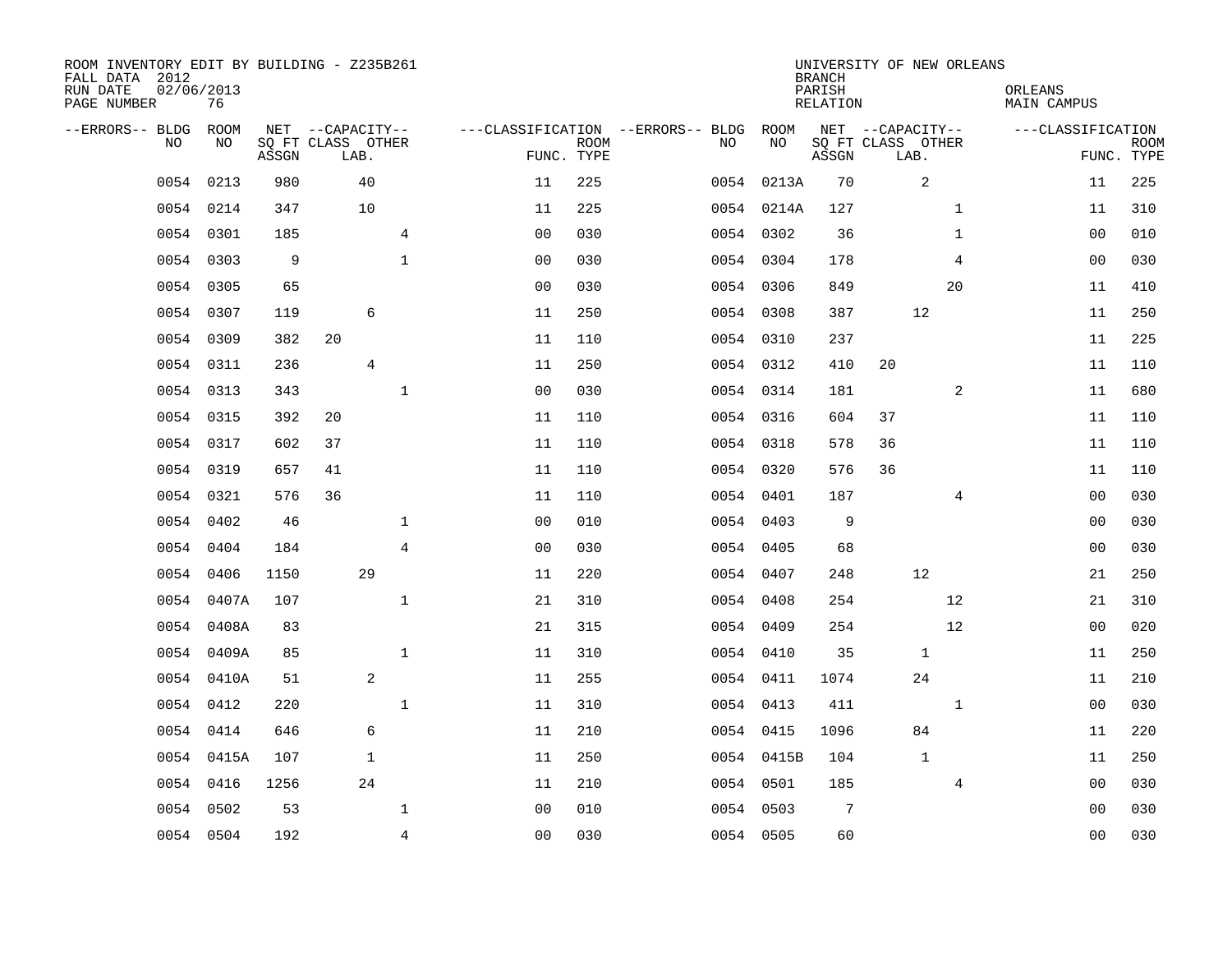| ROOM INVENTORY EDIT BY BUILDING - Z235B261<br>FALL DATA 2012<br>RUN DATE<br>PAGE NUMBER | 02/06/2013<br>77 |       |                           |                |                           |                                   |            | <b>BRANCH</b><br>PARISH<br><b>RELATION</b> | UNIVERSITY OF NEW ORLEANS | ORLEANS<br><b>MAIN CAMPUS</b> |                           |
|-----------------------------------------------------------------------------------------|------------------|-------|---------------------------|----------------|---------------------------|-----------------------------------|------------|--------------------------------------------|---------------------------|-------------------------------|---------------------------|
| --ERRORS-- BLDG                                                                         | ROOM             |       | NET --CAPACITY--          |                |                           | ---CLASSIFICATION --ERRORS-- BLDG | ROOM       |                                            | NET --CAPACITY--          | ---CLASSIFICATION             |                           |
| N <sub>O</sub>                                                                          | NO.              | ASSGN | SO FT CLASS OTHER<br>LAB. |                | <b>ROOM</b><br>FUNC. TYPE | NO.                               | NO         | ASSGN                                      | SQ FT CLASS OTHER<br>LAB. |                               | <b>ROOM</b><br>FUNC. TYPE |
| 0054                                                                                    | 0506             | 502   | 16                        | 11             | 220                       |                                   | 0054 0507  | 648                                        | 16                        | 11                            | 220                       |
|                                                                                         | 0054 0507A       | 208   |                           | 11             | 225                       |                                   | 0054 0508  | 922                                        | 6                         | 11                            | 250                       |
|                                                                                         | 0054 0509        | 576   | 30                        | 11             | 220                       |                                   | 0054 0510  | 225                                        | 2                         | 11                            | 220                       |
| 0054                                                                                    | 0511             | 880   | 24                        | 11             | 220                       |                                   | 0054 0512  | 405                                        |                           | 0 <sub>0</sub>                | 030                       |
| 0054                                                                                    | 0513             | 1309  | 15                        | 11             | 250                       |                                   | 0054 0514  | 1201                                       | 16                        | 11                            | 220                       |
| 0054                                                                                    | 0514A            | 143   |                           | 11             | 225                       |                                   | 0054 0514B | 75                                         |                           | 11                            | 225                       |
| 0054                                                                                    | 0514C            | 75    | $\mathbf 1$               | 11             | 310                       |                                   | 0054 0515  | 618                                        | 2                         | 11                            | 225                       |
| 0054                                                                                    | 0601             | 197   | $\overline{4}$            | 0 <sub>0</sub> | 030                       |                                   | 0054 0602  | 62                                         | $\mathbf{1}$              | 00                            | 010                       |
| 0054                                                                                    | 0603             | 6     |                           | 0 <sub>0</sub> | 030                       |                                   | 0054 0604  | 204                                        | $\overline{4}$            | 00                            | 030                       |
| 0054                                                                                    | 0605             | 58    | $\mathbf{1}$              | 0 <sub>0</sub> | 030                       |                                   | 0054 0606  | 300                                        | 2                         | 22                            | 250                       |
| 0054                                                                                    | 0607             | 803   | 3                         | 22             | 250                       |                                   | 0054 0607A | 82                                         | $\mathbf{1}$              | 22                            | 255                       |
|                                                                                         | 0054 0607B       | 87    | $\mathbf{1}$              | 11             | 255                       |                                   | 0054 0607C | 97                                         | $\mathbf{1}$              | 22                            | 310                       |
| 0054                                                                                    | 0608             | 272   | 2                         | 21             | 250                       | 0054                              | 0609       | 814                                        | 16                        | 22                            | 220                       |
|                                                                                         | 0054 0609A       | 98    | $\mathbf 1$               | 22             | 310                       |                                   | 0054 0610  | 277                                        | 20                        | 11                            | 220                       |
| 0054                                                                                    | 0611             | 778   | 20                        | 11             | 220                       |                                   | 0054 0611A | 100                                        | $\mathbf{1}$              | 11                            | 310                       |
|                                                                                         | 0054 0612        | 83    | $\mathbf{1}$              | 11             | 250                       |                                   | 0054 0613  | 654                                        | 12                        | 22                            | 220                       |
| 0054                                                                                    | 0613A            | 148   | $\mathbf{1}$              | 22             | 225                       |                                   | 0054 0613B | 106                                        | 3                         | 22                            | 310                       |
| 0054                                                                                    | 0614             | 480   | $\mathbf 1$               | 00             | 030                       |                                   | 0054 0615  | 643                                        | 10                        | 11                            | 250                       |
|                                                                                         | 0054 0615A       | 98    | $\overline{3}$            | 22             | 310                       |                                   | 0054 0615B | 233                                        | $\mathbf{1}$              | 22                            | 225                       |
| 0054                                                                                    | 0616             | 923   | 12                        | 22             | 220                       |                                   | 0054 0616A | 99                                         | $\mathbf{1}$              | 22                            | 310                       |
| 0054                                                                                    | 0617             | 842   | 12                        | 11             | 220                       |                                   | 0054 0618  | 463                                        | 8                         | 11                            | 250                       |
| 0054                                                                                    | 0618A            | 92    | 3                         | 22             | 310                       |                                   | 0054 0701  | 202                                        | $\overline{4}$            | 00                            | 030                       |
|                                                                                         | 0054 0702        | 62    | $\mathbf{1}$              | 0 <sub>0</sub> | 010                       |                                   | 0054 0703  | 7                                          | $\mathbf{1}$              | 0 <sub>0</sub>                | 030                       |
|                                                                                         | 0054 0704        | 213   | $\overline{4}$            | 0 <sub>0</sub> | 030                       |                                   | 0054 0705  | 63                                         | $\mathbf{1}$              | 00                            | 030                       |
|                                                                                         | 0054 0706        | 219   | 12                        | 21             | 350                       |                                   | 0054 0707  | 701                                        | 24                        | 11                            | 220                       |
|                                                                                         | 0054 0708        | 701   | 24                        | 11             | 220                       |                                   | 0054 0709  | 332                                        | 2                         | 11                            | 255                       |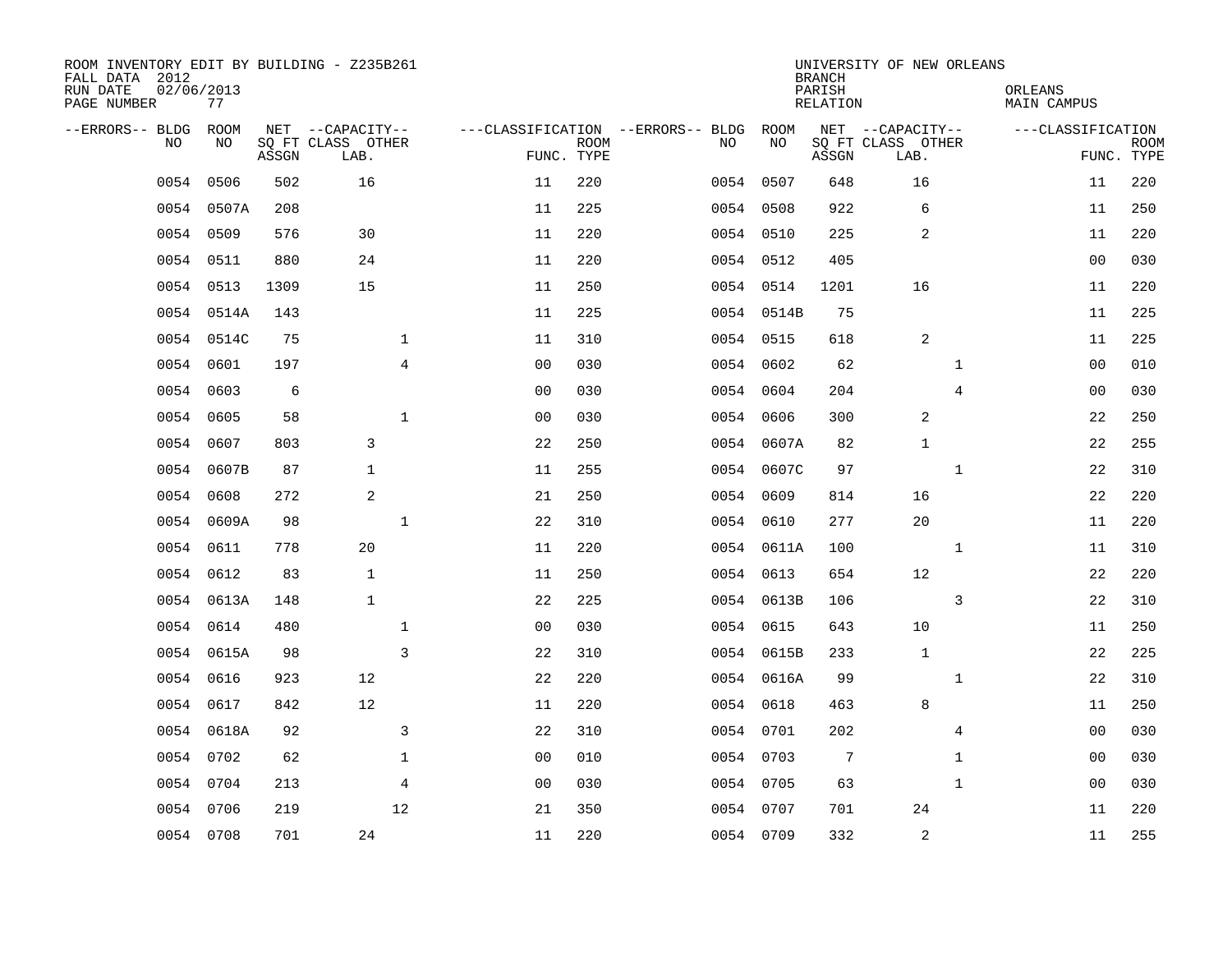| ROOM INVENTORY EDIT BY BUILDING - Z235B261<br>FALL DATA 2012<br>RUN DATE<br>PAGE NUMBER | 02/06/2013<br>78 |       |                                               |                |             |                                         |            | <b>BRANCH</b><br>PARISH<br><b>RELATION</b> | UNIVERSITY OF NEW ORLEANS                     | ORLEANS<br><b>MAIN CAMPUS</b> |                           |
|-----------------------------------------------------------------------------------------|------------------|-------|-----------------------------------------------|----------------|-------------|-----------------------------------------|------------|--------------------------------------------|-----------------------------------------------|-------------------------------|---------------------------|
| --ERRORS-- BLDG<br>NO                                                                   | ROOM<br>NO       | ASSGN | NET --CAPACITY--<br>SQ FT CLASS OTHER<br>LAB. | FUNC. TYPE     | <b>ROOM</b> | ---CLASSIFICATION --ERRORS-- BLDG<br>NO | ROOM<br>NO | ASSGN                                      | NET --CAPACITY--<br>SQ FT CLASS OTHER<br>LAB. | ---CLASSIFICATION             | <b>ROOM</b><br>FUNC. TYPE |
| 0054                                                                                    | 0710             | 339   | $\overline{a}$                                | 11             | 255         |                                         | 0054 0711  | 96                                         | $\mathbf{1}$                                  | 0 <sub>0</sub>                | 020                       |
|                                                                                         | 0054 0711A       | 404   | $\mathbf{1}$                                  | 0 <sub>0</sub> | 030         |                                         | 0054 0712  | 863                                        | 15                                            | 11                            | 220                       |
|                                                                                         | 0054 0712A       | 101   |                                               | 11             | 225         |                                         | 0054 0713  | 811                                        | 35                                            | 11                            | 250                       |
|                                                                                         | 0054 0713A       | 103   | $\mathbf{1}$                                  | 11             | 310         |                                         | 0054 0714  | 823                                        | 10                                            | 11                            | 225                       |
|                                                                                         | 0054 0714A       | 355   | 3                                             | 11             | 720         |                                         | 0054 0715  | 1200                                       | 3                                             | 11                            | 720                       |
|                                                                                         | 0054 0715A       | 150   | $\mathbf 1$                                   | 11             | 310         |                                         | 0054 0715B | 108                                        | $\mathbf{1}$                                  | 11                            | 310                       |
| 0054                                                                                    | 0716             | 706   | 24                                            | 11             | 220         |                                         | 0054 0717  | 697                                        | 24                                            | 11                            | 220                       |
| 0054                                                                                    | 0801             | 6     | $\mathbf{1}$                                  | 0 <sub>0</sub> | 030         |                                         | 0054 0802  | 91                                         | 2                                             | 11                            | 310                       |
| 0054                                                                                    | 0803             | 92    | $\mathbf{1}$                                  | 11             | 310         | 0054                                    | 0804       | 92                                         | $\mathbf{1}$                                  | 11                            | 310                       |
|                                                                                         | 0054 0805        | 92    | $\mathbf{1}$                                  | 11             | 310         |                                         | 0054 0806  | 93                                         | $\mathbf{1}$                                  | 11                            | 310                       |
| 0054                                                                                    | 0807             | 91    | $\mathbf 1$                                   | 11             | 315         | 0054                                    | 0808       | 63                                         | $\mathbf{1}$                                  | 0 <sub>0</sub>                | 030                       |
|                                                                                         | 0054 0809        | 545   | 2                                             | 11             | 310         |                                         | 0054 0809A | 168                                        | $\mathbf{1}$                                  | 11                            | 310                       |
| 0054                                                                                    | 0810             | 505   | 2                                             | 11             | 310         |                                         | 0054 0810A | 125                                        | $\mathbf{1}$                                  | 11                            | 310                       |
| 0054                                                                                    | 0811             | 138   | $\mathbf 1$                                   | 11             | 310         |                                         | 0054 0812  | 467                                        | 10                                            | 44                            | 710                       |
| 0054                                                                                    | 0813             | 138   | $\mathbf{1}$                                  | 11             | 310         |                                         | 0054 0814  | 742                                        | $\mathbf{1}$                                  | 11                            | 310                       |
|                                                                                         | 0054 0815        | 141   | 1                                             | 11             | 310         |                                         | 0054 0816  | 98                                         | $\mathbf{1}$                                  | 11                            | 310                       |
| 0054                                                                                    | 0817             | 141   | $\mathbf{1}$                                  | 11             | 310         | 0054                                    | 0818       | 105                                        | $\mathbf{1}$                                  | 11                            | 310                       |
| 0054                                                                                    | 0819             | 133   | $\mathbf 1$                                   | 11             | 310         |                                         | 0054 0820  | 102                                        | 2                                             | 11                            | 310                       |
| 0054                                                                                    | 0821             | 140   | $\mathbf 1$                                   | 11             | 310         |                                         | 0054 0822  | 102                                        | 2                                             | 11                            | 310                       |
| 0054                                                                                    | 0823             | 126   | $\mathbf 1$                                   | 11             | 310         |                                         | 0054 0824  | 102                                        | 2                                             | 11                            | 310                       |
| 0054                                                                                    | 0825             | 151   | $\mathbf{1}$                                  | 11             | 310         |                                         | 0054 0826  | 320                                        | 4                                             | 0 <sub>0</sub>                | 030                       |
| 0054                                                                                    | 0827             | 78    | $\mathbf{1}$                                  | 0 <sub>0</sub> | 010         |                                         | 0054 0828  | 130                                        | $\mathbf{1}$                                  | 11                            | 310                       |
| 0054                                                                                    | 0829             | 220   | $\overline{4}$                                | 0 <sub>0</sub> | 030         |                                         | 0054 0830  | 151                                        | $\mathbf{1}$                                  | 11                            | 310                       |
|                                                                                         | 0054 0831        | 111   | 2                                             | 11             | 310         |                                         | 0054 0832  | 131                                        | $\mathbf{1}$                                  | 11                            | 310                       |
| 0054                                                                                    | 0833             | 147   | 3                                             | 11             | 310         |                                         | 0054 0834  | 140                                        | 1                                             | 11                            | 310                       |
|                                                                                         | 0054 0835        | 120   | $\mathbf 1$                                   | 11             | 310         |                                         | 0054 0836  | 145                                        | 3                                             | 11                            | 310                       |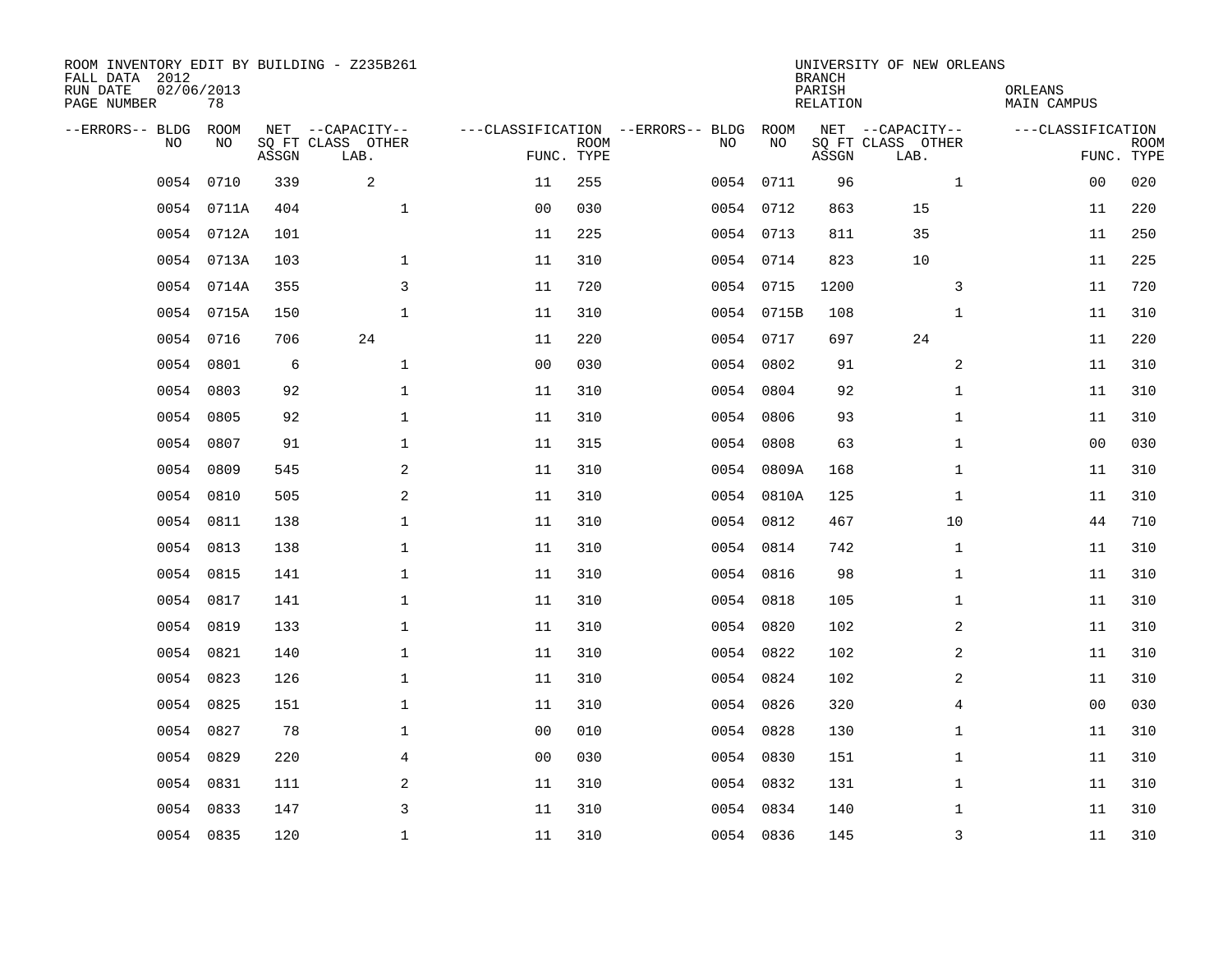| ROOM INVENTORY EDIT BY BUILDING - Z235B261<br>FALL DATA 2012<br>RUN DATE<br>PAGE NUMBER | 02/06/2013<br>79 |       |                                               |                |             |                                         |            | <b>BRANCH</b><br>PARISH<br><b>RELATION</b> | UNIVERSITY OF NEW ORLEANS                     | ORLEANS<br><b>MAIN CAMPUS</b> |                           |
|-----------------------------------------------------------------------------------------|------------------|-------|-----------------------------------------------|----------------|-------------|-----------------------------------------|------------|--------------------------------------------|-----------------------------------------------|-------------------------------|---------------------------|
| --ERRORS-- BLDG<br>NO                                                                   | ROOM<br>NO       | ASSGN | NET --CAPACITY--<br>SQ FT CLASS OTHER<br>LAB. | FUNC. TYPE     | <b>ROOM</b> | ---CLASSIFICATION --ERRORS-- BLDG<br>NO | ROOM<br>NO | ASSGN                                      | NET --CAPACITY--<br>SQ FT CLASS OTHER<br>LAB. | ---CLASSIFICATION             | <b>ROOM</b><br>FUNC. TYPE |
| 0054                                                                                    | 0837             | 120   | $\mathbf{1}$                                  | 11             | 310         | 0054                                    | 0838       | 121                                        | $\mathbf{1}$                                  | 11                            | 310                       |
| 0054                                                                                    | 0839             | 98    | $\overline{a}$                                | 11             | 310         | 0054                                    | 0840       | 131                                        | $\mathbf{1}$                                  | 11                            | 310                       |
| 0054                                                                                    | 0841             | 131   | $\mathbf{1}$                                  | 11             | 310         |                                         | 0054 0842  | 131                                        | $\mathbf{1}$                                  | 11                            | 310                       |
|                                                                                         | 0054 0843        | 102   | 3                                             | 11             | 310         |                                         | 0054 0844  | 133                                        | $\mathbf{1}$                                  | 11                            | 310                       |
| 0054                                                                                    | 0845             | 102   | 4                                             | 11             | 310         |                                         | 0054 0846  | 128                                        | $\mathbf{1}$                                  | 11                            | 310                       |
|                                                                                         | 0054 0847        | 102   | 2                                             | 11             | 310         |                                         | 0054 0848  | 98                                         | $\mathbf{1}$                                  | 11                            | 310                       |
| 0054                                                                                    | 0849             | 98    | $\mathbf 1$                                   | 11             | 310         |                                         | 0054 0850  | 289                                        | $\mathbf{1}$                                  | 00                            | 030                       |
|                                                                                         | 0054 0851        | 97    | 2                                             | 11             | 310         |                                         | 0054 0852  | 158                                        | $\mathbf{1}$                                  | 11                            | 310                       |
| 0054                                                                                    | 0853             | 158   | $\mathbf 1$                                   | 11             | 310         | 0054                                    | 0901       | $7\phantom{.0}$                            | $\mathbf{1}$                                  | 0 <sub>0</sub>                | 030                       |
|                                                                                         | 0054 0902        | 85    | $\mathbf 1$                                   | 11             | 315         |                                         | 0054 0903  | 86                                         | $\mathbf{1}$                                  | 11                            | 310                       |
| 0054                                                                                    | 0904             | 85    | $\mathbf{1}$                                  | 11             | 310         |                                         | 0054 0905  | 85                                         | $\mathbf{1}$                                  | 11                            | 310                       |
|                                                                                         | 0054 0906        | 86    | 2                                             | 11             | 310         |                                         | 0054 0907  | 84                                         | $\mathbf{1}$                                  | 11                            | 315                       |
| 0054                                                                                    | 0908             | 59    | $\mathbf{1}$                                  | 00             | 030         | 0054                                    | 0909       | 568                                        | 2                                             | 11                            | 310                       |
| 0054                                                                                    | 0909A            | 149   | $\mathbf 1$                                   | 11             | 310         |                                         | 0054 0910  | 969                                        | 4                                             | 11                            | 310                       |
| 0054                                                                                    | 0910A            | 275   | 1                                             | 11             | 310         | 0054                                    | 0911       | 543                                        | 2                                             | 11                            | 310                       |
| 0054                                                                                    | 0911A            | 153   | $\mathbf 1$                                   | 11             | 310         |                                         | 0054 0912  | 122                                        | $\mathbf{1}$                                  | 11                            | 310                       |
| 0054                                                                                    | 0913             | 120   | $\mathbf 1$                                   | 11             | 310         | 0054                                    | 0914       | 120                                        | $\mathbf{1}$                                  | 11                            | 310                       |
| 0054                                                                                    | 0915             | 120   | $\mathbf 1$                                   | 11             | 310         |                                         | 0054 0916  | 595                                        | 10                                            | 46                            | 650                       |
| 0054                                                                                    | 0917             | 224   | $\overline{4}$                                | 0 <sub>0</sub> | 030         |                                         | 0054 0918  | 129                                        | $\mathbf{1}$                                  | 11                            | 310                       |
| 0054                                                                                    | 0919             | 78    | $\mathbf 1$                                   | 0 <sub>0</sub> | 010         |                                         | 0054 0920  | 127                                        | $\mathbf{1}$                                  | 11                            | 310                       |
| 0054                                                                                    | 0921             | 224   | 4                                             | 0 <sub>0</sub> | 030         |                                         | 0054 0922  | 128                                        | $\mathbf{1}$                                  | 11                            | 310                       |
| 0054                                                                                    | 0923             | 233   | 12                                            | 46             | 350         |                                         | 0054 0924  | 128                                        | $\mathbf{1}$                                  | 11                            | 310                       |
| 0054                                                                                    | 0925             | 128   | $\mathbf{1}$                                  | 11             | 310         |                                         | 0054 0926  | 118                                        | $\mathbf{1}$                                  | 11                            | 310                       |
| 0054                                                                                    | 0927             | 121   | $\mathbf 1$                                   | 11             | 310         |                                         | 0054 0928  | 118                                        | $\mathbf{1}$                                  | 11                            | 310                       |
| 0054                                                                                    | 0929             | 119   | $\mathbf 1$                                   | 11             | 310         |                                         | 0054 0930  | 120                                        | $\mathbf{1}$                                  | 11                            | 310                       |
|                                                                                         | 0054 0931        | 129   | $\mathbf 1$                                   | 11             | 310         |                                         | 0054 0932  | 130                                        | $\mathbf{1}$                                  | 11                            | 310                       |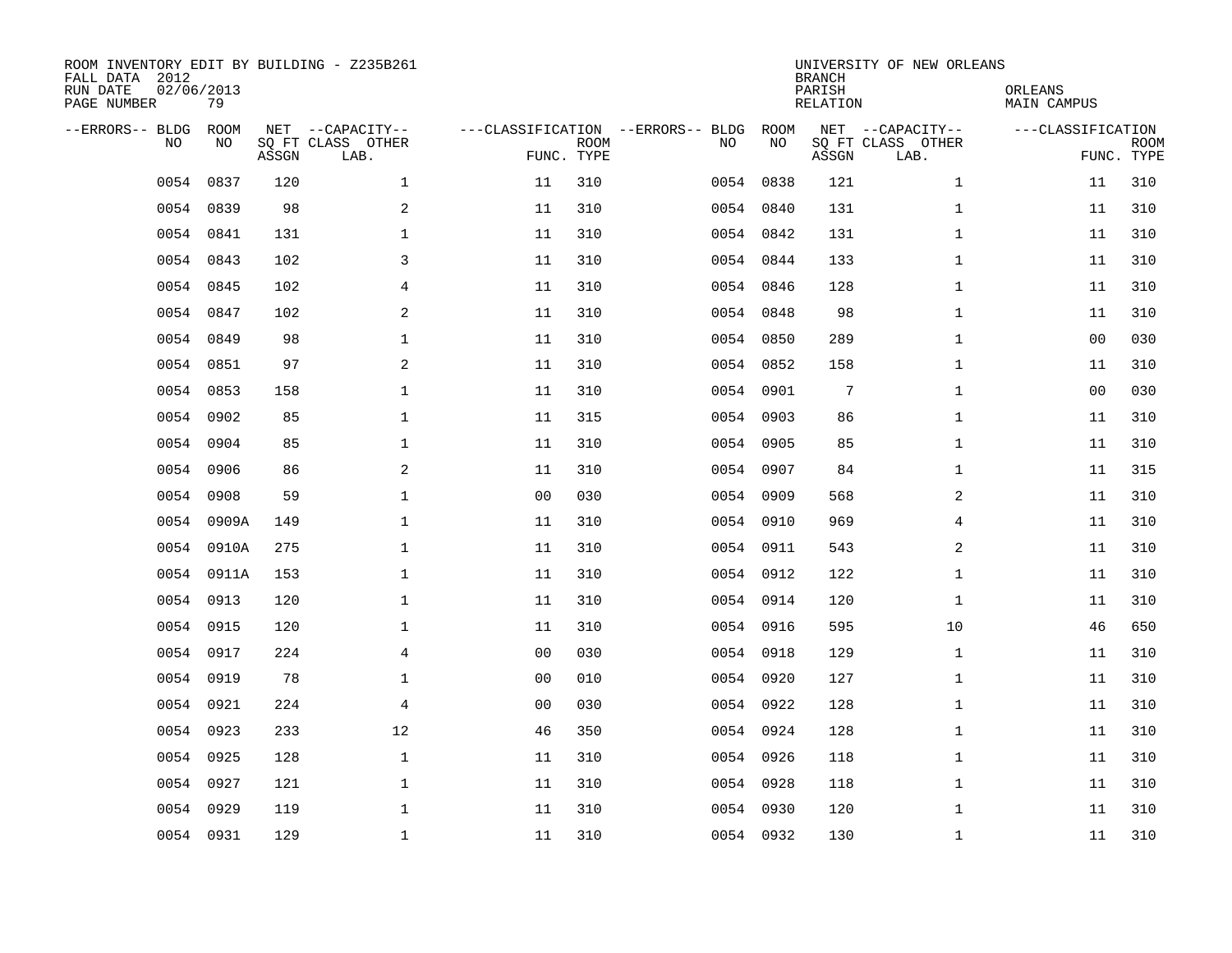| ROOM INVENTORY EDIT BY BUILDING - Z235B261<br>FALL DATA 2012<br>RUN DATE<br>PAGE NUMBER | 02/06/2013<br>80 |       |                                               |                                        |                           |    |            | <b>BRANCH</b><br>PARISH<br><b>RELATION</b> | UNIVERSITY OF NEW ORLEANS                     | ORLEANS<br><b>MAIN CAMPUS</b> |                           |
|-----------------------------------------------------------------------------------------|------------------|-------|-----------------------------------------------|----------------------------------------|---------------------------|----|------------|--------------------------------------------|-----------------------------------------------|-------------------------------|---------------------------|
| --ERRORS-- BLDG<br>NO                                                                   | ROOM<br>NO       | ASSGN | NET --CAPACITY--<br>SQ FT CLASS OTHER<br>LAB. | ---CLASSIFICATION --ERRORS-- BLDG ROOM | <b>ROOM</b><br>FUNC. TYPE | NO | NO         | ASSGN                                      | NET --CAPACITY--<br>SQ FT CLASS OTHER<br>LAB. | ---CLASSIFICATION             | <b>ROOM</b><br>FUNC. TYPE |
| 0054                                                                                    | 0933             | 129   | $\mathbf 1$                                   | 11                                     | 310                       |    | 0054 0934  | 129                                        | $\mathbf{1}$                                  | 11                            | 310                       |
|                                                                                         | 0054 0935        | 128   | $\mathbf{1}$                                  | 11                                     | 310                       |    | 0054 0936  | 310                                        | $\mathbf{1}$                                  | 00                            | 030                       |
|                                                                                         | 0054 1001        | 291   |                                               | 0 <sub>0</sub>                         | 030                       |    | 0054 1001A | 795                                        | $\mathbf{1}$                                  | 00                            | 030                       |
|                                                                                         | 0054 C0011       | 444   |                                               | 0 <sub>0</sub>                         | 020                       |    | 0054 C0012 | 268                                        |                                               | 00                            | 020                       |
|                                                                                         | 0054 C0013       | 1323  |                                               | 0 <sub>0</sub>                         | 020                       |    | 0054 C0014 | 623                                        |                                               | 0 <sub>0</sub>                | 020                       |
|                                                                                         | 0054 C0014A      | 665   |                                               | 0 <sub>0</sub>                         | 020                       |    | 0054 C0015 | 577                                        |                                               | 0 <sub>0</sub>                | 020                       |
|                                                                                         | 0054 C0016       | 229   |                                               | 0 <sub>0</sub>                         | 020                       |    | 0054 C0017 | 348                                        |                                               | 00                            | 020                       |
|                                                                                         | 0054 C0021       | 1201  |                                               | 0 <sub>0</sub>                         | 020                       |    | 0054 C0022 | 270                                        |                                               | 0 <sub>0</sub>                | 020                       |
|                                                                                         | 0054 C0031       | 1508  |                                               | 0 <sub>0</sub>                         | 020                       |    | 0054 C0032 | 270                                        |                                               | 0 <sub>0</sub>                | 020                       |
|                                                                                         | 0054 C0041       | 1080  |                                               | 0 <sub>0</sub>                         | 020                       |    | 0054 C0042 | 270                                        |                                               | 00                            | 020                       |
|                                                                                         | 0054 C0051       | 1091  |                                               | 0 <sub>0</sub>                         | 020                       |    | 0054 C0052 | 270                                        |                                               | 0 <sub>0</sub>                | 020                       |
|                                                                                         | 0054 C0061       | 1096  |                                               | 0 <sub>0</sub>                         | 020                       |    | 0054 C0062 | 270                                        |                                               | 0 <sub>0</sub>                | 020                       |
|                                                                                         | 0054 C0071       | 1100  |                                               | 0 <sub>0</sub>                         | 020                       |    | 0054 C0072 | 270                                        |                                               | 0 <sub>0</sub>                | 020                       |
|                                                                                         | 0054 C0081       | 336   |                                               | 0 <sub>0</sub>                         | 020                       |    | 0054 C0082 | 270                                        |                                               | 00                            | 020                       |
|                                                                                         | 0054 C0083       | 116   |                                               | 00                                     | 020                       |    | 0054 C0084 | 211                                        |                                               | 0 <sub>0</sub>                | 020                       |
|                                                                                         | 0054 C0085       | 582   |                                               | 0 <sub>0</sub>                         | 020                       |    | 0054 C0086 | 582                                        |                                               | 0 <sub>0</sub>                | 020                       |
|                                                                                         | 0054 C0087       | 172   |                                               | 0 <sub>0</sub>                         | 020                       |    | 0054 C0091 | 1399                                       |                                               | 00                            | 020                       |
|                                                                                         | 0054 C0092       | 266   |                                               | 0 <sub>0</sub>                         | 020                       |    | 0054 C0093 | 116                                        |                                               | 0 <sub>0</sub>                | 020                       |
|                                                                                         | 0054 C0094       | 356   |                                               | 0 <sub>0</sub>                         | 020                       |    | 0054 C0095 | 338                                        |                                               | 0 <sub>0</sub>                | 020                       |
|                                                                                         | 0054 C0096       | 173   |                                               | 0 <sub>0</sub>                         | 020                       |    | 0054 E0001 | 39                                         |                                               | 0 <sub>0</sub>                | 020                       |
|                                                                                         | 0054 E0002       | 39    |                                               | 0 <sub>0</sub>                         | 020                       |    | 0054 E0003 | 39                                         |                                               | 00                            | 020                       |
|                                                                                         | 0054 E0004       | 39    |                                               | 0 <sub>0</sub>                         | 020                       |    | 0054 E0005 | 39                                         |                                               | 00                            | 020                       |
|                                                                                         | 0054 E0021       | 39    |                                               | 0 <sub>0</sub>                         | 020                       |    | 0054 E0022 | 39                                         |                                               | 00                            | 020                       |
|                                                                                         | 0054 E0023       | 39    |                                               | 0 <sub>0</sub>                         | 020                       |    | 0054 E0024 | 39                                         |                                               | 00                            | 020                       |
|                                                                                         | 0054 E0025       | 39    |                                               | 0 <sub>0</sub>                         | 020                       |    | 0054 E0031 | 39                                         |                                               | 00                            | 020                       |
|                                                                                         | 0054 E0032       | 39    |                                               | 0 <sub>0</sub>                         | 020                       |    | 0054 E0033 | 39                                         |                                               | 0 <sub>0</sub>                | 020                       |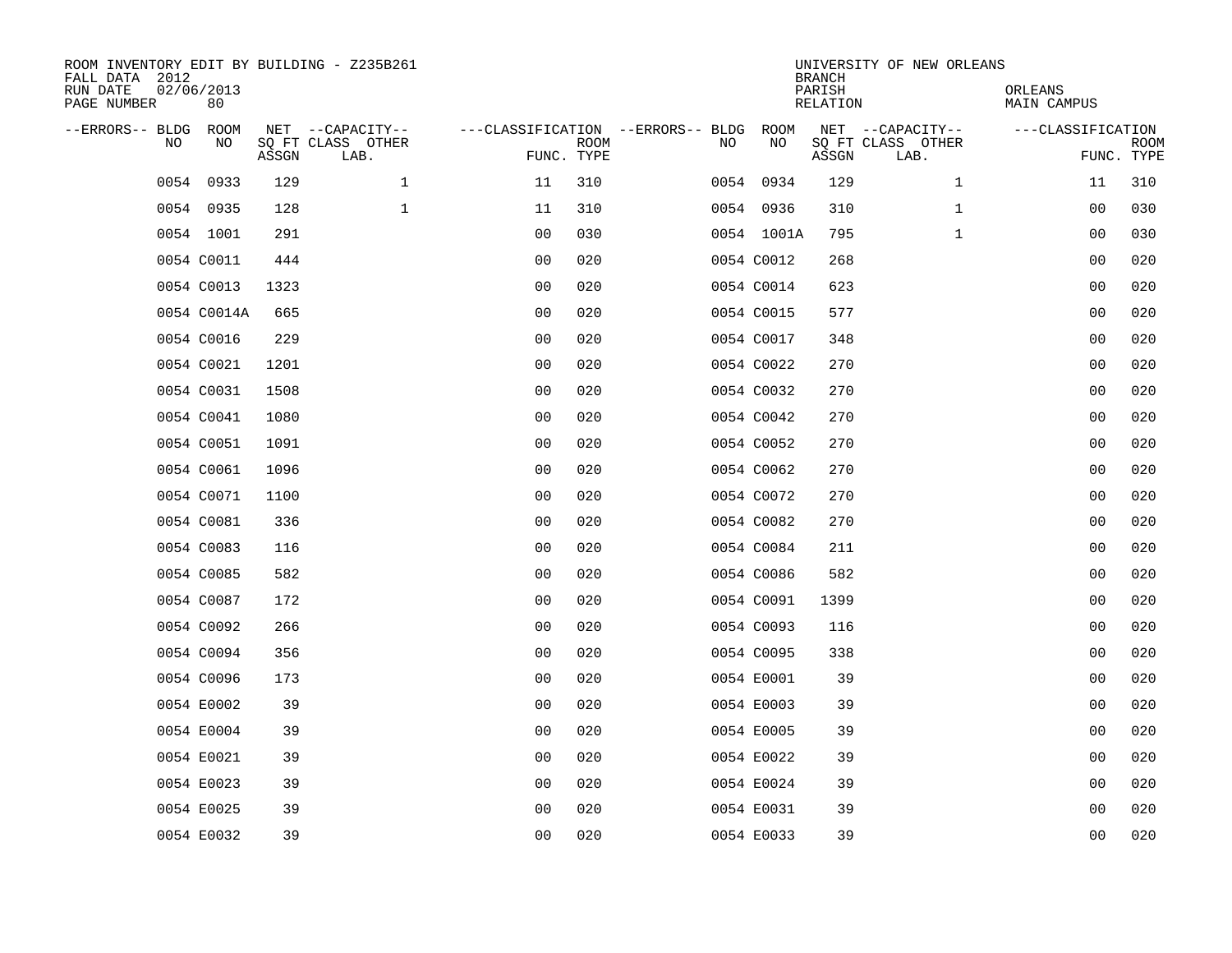| ROOM INVENTORY EDIT BY BUILDING - Z235B261<br>FALL DATA 2012 |                                    |                           |                                        | UNIVERSITY OF NEW ORLEANS<br><b>BRANCH</b> |                               |
|--------------------------------------------------------------|------------------------------------|---------------------------|----------------------------------------|--------------------------------------------|-------------------------------|
| RUN DATE<br>02/06/2013<br>PAGE NUMBER<br>81                  |                                    |                           |                                        | PARISH<br><b>RELATION</b>                  | ORLEANS<br><b>MAIN CAMPUS</b> |
| --ERRORS-- BLDG ROOM                                         | NET --CAPACITY--                   |                           | ---CLASSIFICATION --ERRORS-- BLDG ROOM | NET --CAPACITY--                           | ---CLASSIFICATION             |
| NO<br>NO                                                     | SQ FT CLASS OTHER<br>ASSGN<br>LAB. | <b>ROOM</b><br>FUNC. TYPE | NO<br>NO                               | SQ FT CLASS OTHER<br>ASSGN<br>LAB.         | <b>ROOM</b><br>FUNC. TYPE     |
| 0054 E0034                                                   | 39                                 | 020<br>00                 | 0054 E0035                             | 39                                         | 00<br>020                     |
| 0054 E0042                                                   | 39                                 | 0 <sub>0</sub><br>020     | 0054 E0043                             | 39                                         | 00<br>020                     |
| 0054 E0044                                                   | 39                                 | 0 <sub>0</sub><br>020     | 0054 E0045                             | 39                                         | 00<br>020                     |
| 0054 E0051                                                   | 39                                 | 0 <sub>0</sub><br>020     | 0054 E0052                             | 39                                         | 020<br>00                     |
| 0054 E0053                                                   | 39                                 | 0 <sub>0</sub><br>020     | 0054 E0054                             | 39                                         | 0 <sub>0</sub><br>020         |
| 0054 E0055                                                   | 39                                 | 0 <sub>0</sub><br>020     | 0054 E0061                             | 39                                         | 0 <sub>0</sub><br>020         |
| 0054 E0062                                                   | 39                                 | 0 <sub>0</sub><br>020     | 0054 E0063                             | 39                                         | 00<br>020                     |
| 0054 E0064                                                   | 39                                 | 0 <sub>0</sub><br>020     | 0054 E0065                             | 39                                         | 0 <sub>0</sub><br>020         |
| 0054 E0071                                                   | 39                                 | 0 <sub>0</sub><br>020     | 0054 E0072                             | 39                                         | 020<br>0 <sub>0</sub>         |
| 0054 E0073                                                   | 39                                 | 0 <sub>0</sub><br>020     | 0054 E0074                             | 39                                         | 020<br>00                     |
| 0054 E0075                                                   | 39                                 | 0 <sub>0</sub><br>020     | 0054 E0081                             | 39                                         | 020<br>0 <sub>0</sub>         |
| 0054 E0082                                                   | 39                                 | 0 <sub>0</sub><br>020     | 0054 E0083                             | 39                                         | 0 <sub>0</sub><br>020         |
| 0054 E0084                                                   | 39                                 | 0 <sub>0</sub><br>020     | 0054 E0085                             | 39                                         | 0 <sub>0</sub><br>020         |
| 0054 E0091                                                   | 39                                 | 00<br>020                 | 0054 E0092                             | 39                                         | 020<br>00                     |
| 0054 E0093                                                   | 39                                 | 00<br>020                 | 0054 E0094                             | 39                                         | 0 <sub>0</sub><br>020         |
| 0054 E0095                                                   | 39                                 | 0 <sub>0</sub><br>020     | 0054 S0011                             | 368                                        | 0 <sub>0</sub><br>020         |
| 0054 S0012                                                   | 368                                | 0 <sub>0</sub><br>020     | 0054 S0021                             | 368                                        | 020<br>0 <sub>0</sub>         |
| 0054 S0022                                                   | 368                                | 020<br>0 <sub>0</sub>     | 0054 S0031                             | 368                                        | 020<br>0 <sub>0</sub>         |
| 0054 S0032                                                   | 368                                | 0 <sub>0</sub><br>020     | 0054 S0041                             | 368                                        | 00<br>020                     |
| 0054 S0042                                                   | 368                                | 0 <sub>0</sub><br>020     | 0054 S0051                             | 368                                        | 0 <sub>0</sub><br>020         |
| 0054 S0052                                                   | 368                                | 0 <sub>0</sub><br>020     | 0054 S0061                             | 368                                        | 0 <sub>0</sub><br>020         |
| 0054 S0062                                                   | 368                                | 0 <sub>0</sub><br>020     | 0054 S0071                             | 368                                        | 020<br>00                     |
| 0054 S0072                                                   | 368                                | 0 <sub>0</sub><br>020     | 0054 S0081                             | 368                                        | 020<br>00                     |
| 0054 S0082                                                   | 368                                | 0 <sub>0</sub><br>020     | 0054 S0091                             | 368                                        | 00<br>020                     |
| 0054 S0092                                                   | 368                                | 0 <sub>0</sub><br>020     | 0054 V0010                             | 114                                        | 00<br>020                     |
| 0054 V0011                                                   | 157                                | 0 <sub>0</sub><br>020     | 0054 V0012                             | 323                                        | 0 <sub>0</sub><br>020         |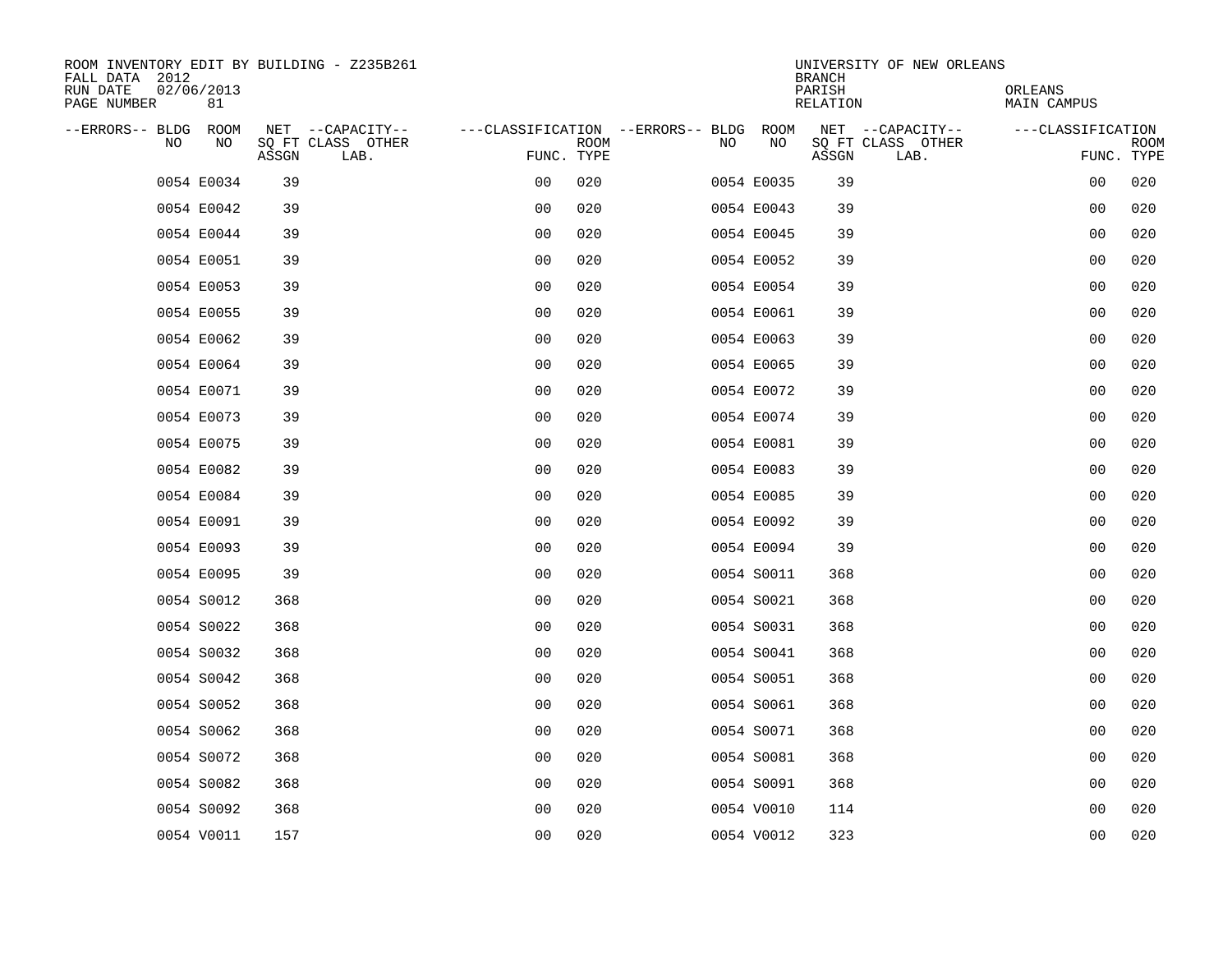| ROOM INVENTORY EDIT BY BUILDING - Z235B261<br>FALL DATA 2012<br>RUN DATE<br>PAGE NUMBER | 02/06/2013<br>82 |       |                                       |                                        |            |           |            | <b>BRANCH</b><br>PARISH<br>RELATION              | UNIVERSITY OF NEW ORLEANS                                                                                  | ORLEANS<br>MAIN CAMPUS |                                      |             |
|-----------------------------------------------------------------------------------------|------------------|-------|---------------------------------------|----------------------------------------|------------|-----------|------------|--------------------------------------------------|------------------------------------------------------------------------------------------------------------|------------------------|--------------------------------------|-------------|
|                                                                                         |                  |       |                                       |                                        |            |           |            |                                                  |                                                                                                            |                        |                                      |             |
| --ERRORS-- BLDG ROOM<br>NO                                                              | NO               |       | NET --CAPACITY--<br>SQ FT CLASS OTHER | ---CLASSIFICATION --ERRORS-- BLDG ROOM | ROOM       | NO        | NO         |                                                  | NET --CAPACITY--<br>SQ FT CLASS OTHER                                                                      | ---CLASSIFICATION      |                                      | <b>ROOM</b> |
|                                                                                         |                  | ASSGN | LAB.                                  |                                        | FUNC. TYPE |           |            | ASSGN                                            | LAB.                                                                                                       |                        |                                      | FUNC. TYPE  |
|                                                                                         | 0054 V0014       | 315   |                                       | 0 <sub>0</sub>                         | 020        |           |            | TOTAL NUMBER CLASSROOMS<br>TOTAL NUMBER LABS 210 | TOTAL NET ASSIGN SQ. FT. IN ROOM FILE<br>TOTAL NUMBER COMPUTER CLASSROOMS<br>TOTAL NUMBER SPECIAL LABS 220 |                        | 95,172<br>10<br>$\overline{3}$<br>31 |             |
|                                                                                         | 0055 0001        | 407   |                                       | 31                                     | 545        |           | 0055 0001A | 80                                               |                                                                                                            |                        | 31                                   | 545         |
| 0055                                                                                    | 0001B            | 37    | $\overline{a}$                        | 0 <sub>0</sub>                         | 030        | 0055      | 0001C      | 36                                               | $\mathbf{1}$                                                                                               |                        | 00                                   | 030         |
| 0055                                                                                    | 0002             | 917   | 7                                     | 31                                     | 310        |           | 0055 0002A | 193                                              | $\mathbf{1}$                                                                                               |                        | 31                                   | 310         |
| 0055                                                                                    | 0002B            | 118   | $\mathbf{1}$                          | 31                                     | 310        | 0055      | 0002C      | 156                                              | $\mathbf{1}$                                                                                               |                        | 31                                   | 310         |
|                                                                                         | 0055 0002D       | 139   |                                       | 31                                     | 315        | 0055 0003 |            | 180                                              |                                                                                                            |                        | 31                                   | 315         |
| 0055                                                                                    | 0004             | 211   |                                       | 31                                     | 545        | 0055      | 0005       | 119                                              |                                                                                                            |                        | 31                                   | 540         |
|                                                                                         | 0055 0006        | 118   | $\mathbf 1$                           | 31                                     | 310        | 0055 0007 |            | 128                                              | $\mathbf{1}$                                                                                               |                        | 31                                   | 310         |
| 0055                                                                                    | 0008             | 128   | $\mathbf 1$                           | 31                                     | 310        | 0055      | 0009       | 130                                              | $\mathbf{1}$                                                                                               |                        | 31                                   | 310         |
|                                                                                         | 0055 0010        | 128   | $\mathbf{1}$                          | 31                                     | 310        |           | 0055 0011  | 131                                              | $\mathbf{1}$                                                                                               |                        | 31                                   | 310         |
| 0055                                                                                    | 0012             | 128   | $\mathbf{1}$                          | 31                                     | 310        | 0055      | 0013       | 130                                              | $\mathbf{1}$                                                                                               |                        | 31                                   | 310         |
|                                                                                         | 0055 0014        | 129   | $\mathbf{1}$                          | 31                                     | 310        | 0055 0015 |            | 130                                              | $\mathbf{1}$                                                                                               |                        | 31                                   | 310         |
| 0055                                                                                    | 0016             | 129   | $\mathbf{1}$                          | 31                                     | 310        | 0055 0017 |            | 128                                              | $\mathbf{1}$                                                                                               |                        | 31                                   | 310         |
|                                                                                         | 0055 0018        | 128   | $\mathbf{1}$                          | 31                                     | 310        | 0055 0019 |            | 127                                              | $\mathbf{1}$                                                                                               |                        | 31                                   | 310         |
| 0055                                                                                    | 0020             | 129   | $\mathbf{1}$                          | 31                                     | 310        | 0055 0021 |            | 87                                               |                                                                                                            |                        | 31                                   | 590         |
|                                                                                         | 0055 0022        | 128   | $\mathbf 1$                           | 31                                     | 310        | 0055 0023 |            | 128                                              |                                                                                                            |                        | 31                                   | 540         |
| 0055                                                                                    | 0024             | 130   | $\mathbf{1}$                          | 31                                     | 310        | 0055 0025 |            | 127                                              | $\mathbf{1}$                                                                                               |                        | 31                                   | 310         |
| 0055                                                                                    | 0026             | 129   | $\mathbf{1}$                          | 31                                     | 310        | 0055 0027 |            | 36                                               |                                                                                                            |                        | 0 <sub>0</sub>                       | 010         |
| 0055                                                                                    | 0028             | 127   | $\mathbf 1$                           | 31                                     | 310        | 0055      | 0029       | 187                                              | $\overline{4}$                                                                                             |                        | 00                                   | 030         |
| 0055                                                                                    | 0030             | 148   | 2                                     | 0 <sub>0</sub>                         | 030        | 0055 0031 |            | 37                                               |                                                                                                            |                        | 00                                   | 030         |
| 0055                                                                                    | 0032             | 260   |                                       | 31                                     | 545        | 0055 0033 |            | 244                                              |                                                                                                            |                        | 31                                   | 315         |
| 0055                                                                                    | 0034             | 433   | 10                                    | 31                                     | 350        | 0055 0035 |            | 714                                              | 15                                                                                                         |                        | 31                                   | 350         |
|                                                                                         | 0055 0036        | 144   | $\mathbf{1}$                          | 31                                     | 310        | 0055 0037 |            | 93                                               |                                                                                                            |                        | 31                                   | 540         |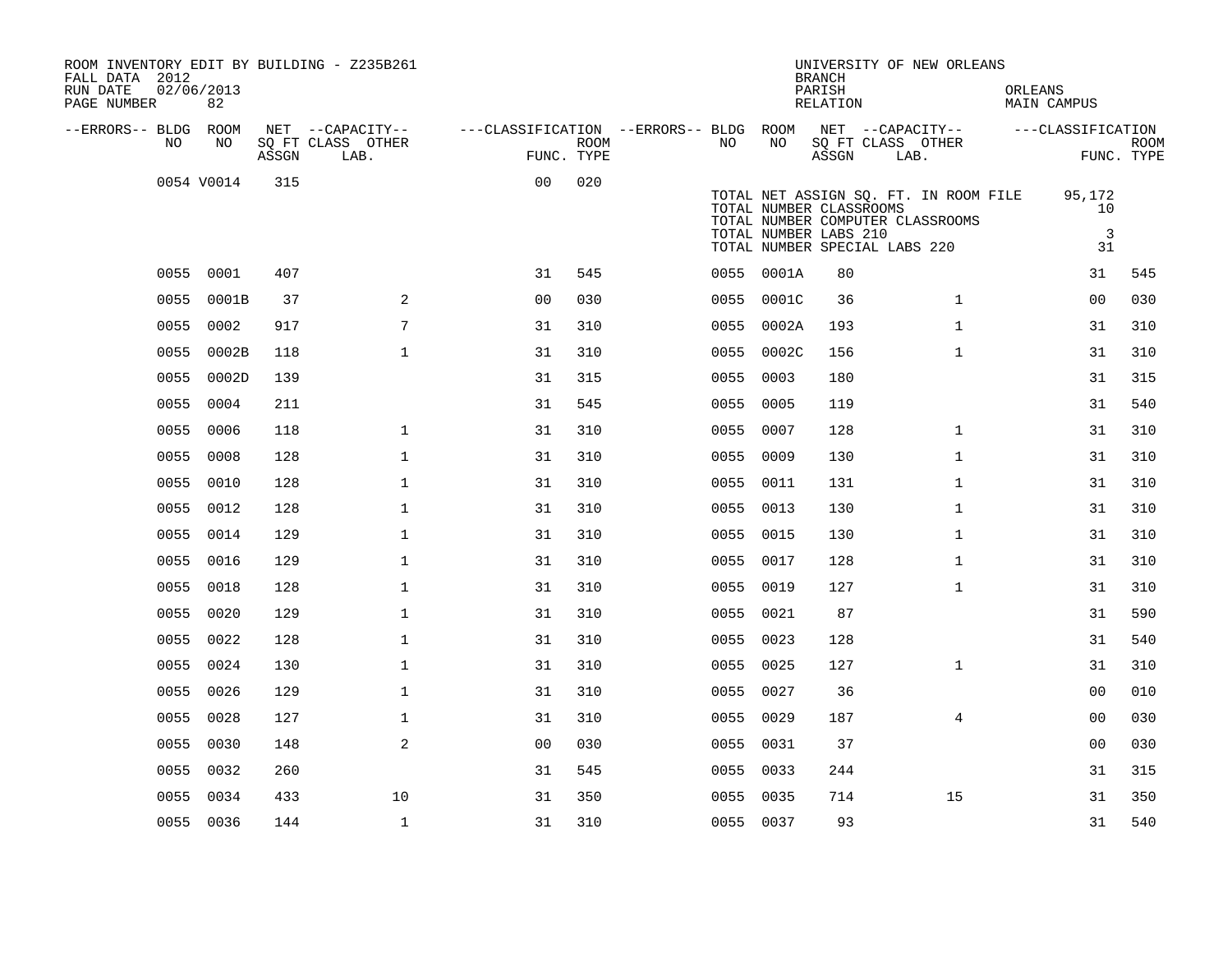| ROOM INVENTORY EDIT BY BUILDING - Z235B261<br>FALL DATA 2012<br>RUN DATE |                  |       |                                       |                                        |      |    |            | <b>BRANCH</b>                                           | UNIVERSITY OF NEW ORLEANS                                                                                                  |                          |             |
|--------------------------------------------------------------------------|------------------|-------|---------------------------------------|----------------------------------------|------|----|------------|---------------------------------------------------------|----------------------------------------------------------------------------------------------------------------------------|--------------------------|-------------|
| PAGE NUMBER                                                              | 02/06/2013<br>83 |       |                                       |                                        |      |    |            | PARISH<br>RELATION                                      |                                                                                                                            | ORLEANS<br>MAIN CAMPUS   |             |
| --ERRORS-- BLDG ROOM<br>NO                                               | NO               |       | NET --CAPACITY--<br>SQ FT CLASS OTHER | ---CLASSIFICATION --ERRORS-- BLDG ROOM | ROOM | NO | NO         |                                                         | NET --CAPACITY--<br>SQ FT CLASS OTHER                                                                                      | ---CLASSIFICATION        | <b>ROOM</b> |
|                                                                          |                  | ASSGN | LAB.                                  | FUNC. TYPE                             |      |    |            | ASSGN                                                   | LAB.                                                                                                                       |                          | FUNC. TYPE  |
| 0055                                                                     | 0038             | 135   | $\mathbf 1$                           | 31                                     | 310  |    | 0055 0039  | 93                                                      |                                                                                                                            | 31                       | 540         |
| 0055                                                                     | 0040             | 133   | $\mathbf{1}$                          | 31                                     | 310  |    | 0055 0041  | 770                                                     | 15                                                                                                                         | 31                       | 350         |
|                                                                          | 0055 0042        | 132   | $\mathbf 1$                           | 31                                     | 310  |    | 0055 0043  | 181                                                     | $\mathbf{1}$                                                                                                               | 31                       | 310         |
|                                                                          | 0055 0044        | 133   | $\mathbf 1$                           | 31                                     | 310  |    | 0055 0045  | 92                                                      | $\mathbf{1}$                                                                                                               | 31                       | 310         |
| 0055                                                                     | 0046             | 132   | $\mathbf{1}$                          | 31                                     | 310  |    | 0055 0047  | 90                                                      |                                                                                                                            | 31                       | 540         |
| 0055                                                                     | 0048             | 405   |                                       | 92                                     | 650  |    | 0055 0049  | 710                                                     | 20                                                                                                                         | 31                       | 350         |
|                                                                          | 0055 0050        | 207   | 2                                     | 31                                     | 310  |    | 0055 0051  | 422                                                     | 10                                                                                                                         | 31                       | 350         |
|                                                                          | 0055 0052        | 629   |                                       | 0 <sub>0</sub>                         | 030  |    | 0055 0060  | 408                                                     |                                                                                                                            | 0 <sub>0</sub>           | 030         |
|                                                                          | 0055 C0011       | 2278  |                                       | 0 <sub>0</sub>                         | 020  |    |            | TOTAL NUMBER CLASSROOMS<br>TOTAL NUMBER LABS 210        | TOTAL NET ASSIGN SQ. FT. IN ROOM FILE<br>TOTAL NUMBER COMPUTER CLASSROOMS<br>TOTAL NUMBER SPECIAL LABS 220                 | 10,820                   |             |
|                                                                          | 0056 0101        | 1523  |                                       | 0 <sub>0</sub>                         | 030  |    | 0056 0102  | 4110                                                    |                                                                                                                            | 0 <sub>0</sub>           | 030         |
|                                                                          | 0056 0103        | 204   | $\overline{4}$                        | 00                                     | 030  |    | 0056 0104  | 88                                                      |                                                                                                                            | 0 <sub>0</sub>           | 010         |
|                                                                          | 0056 0105        | 272   | 6                                     | 0 <sub>0</sub>                         | 030  |    |            | 0056 0106 12544                                         |                                                                                                                            | 0 <sub>0</sub>           | 030         |
| 0056                                                                     | 0107             | 234   |                                       | 0 <sub>0</sub>                         | 030  |    | 0056 0108  | 16                                                      |                                                                                                                            | 0 <sub>0</sub>           | 010         |
|                                                                          | 0056 0109        | 144   | 2                                     | 0 <sub>0</sub>                         | 030  |    | 0056 0110  | 3028                                                    |                                                                                                                            | 83                       | 083         |
|                                                                          | 0056 0201        | 730   |                                       | 65                                     | 730  |    | 0056 0202  | 547<br>TOTAL NUMBER CLASSROOMS<br>TOTAL NUMBER LABS 210 | $\mathbf{1}$<br>TOTAL NET ASSIGN SQ. FT. IN ROOM FILE<br>TOTAL NUMBER COMPUTER CLASSROOMS<br>TOTAL NUMBER SPECIAL LABS 220 | 00 <sub>o</sub><br>3,758 | 030         |
|                                                                          | 0057 0000        | 1200  |                                       | 0 <sub>0</sub>                         | 020  |    | 0057 0100  | 268                                                     | 2                                                                                                                          | 93                       | 520         |
|                                                                          | 0057 0101        | 236   | $\mathbf 1$                           | 65                                     | 525  |    | 0057 0102  | 199                                                     | $\mathbf{1}$                                                                                                               | 65                       | 675         |
|                                                                          | 0057 0103        | 220   | 6                                     | 65                                     | 675  |    | 0057 0103A | 33                                                      |                                                                                                                            | 65                       | 675         |
|                                                                          | 0057 0104        | 189   | $\overline{2}$                        | 65                                     | 670  |    | 0057 0105  | 144                                                     | 3                                                                                                                          | 65                       | 670         |
|                                                                          | 0057 0106        | 185   | 3                                     | 45                                     | 670  |    | 0057 0107  | 27                                                      |                                                                                                                            | 00                       | 030         |
|                                                                          | 0057 0108        | 38    |                                       | 0 <sub>0</sub>                         | 010  |    | 0057 0109  | 18                                                      |                                                                                                                            | 0 <sub>0</sub>           | 020         |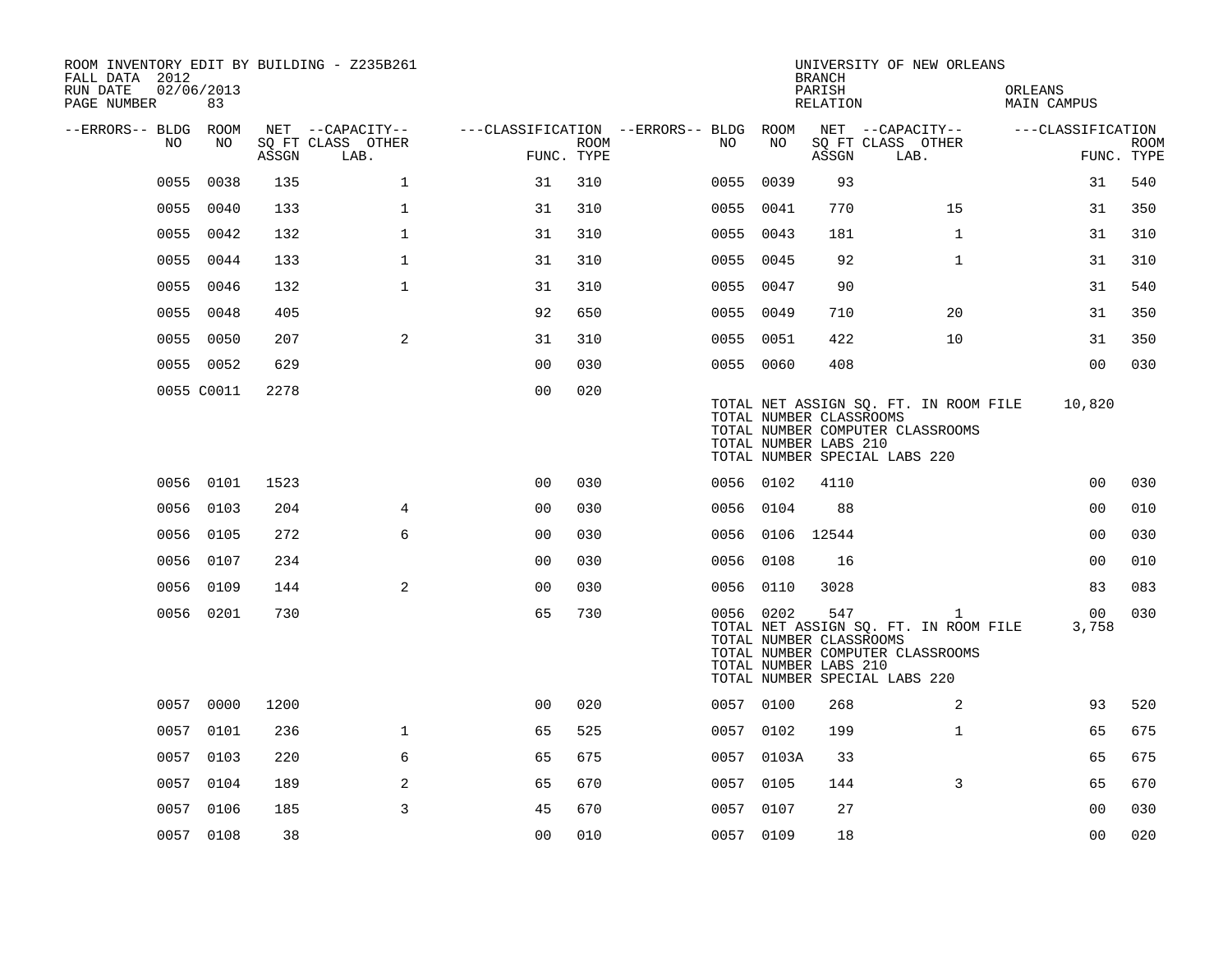| ROOM INVENTORY EDIT BY BUILDING - Z235B261<br>FALL DATA 2012<br>RUN DATE<br>PAGE NUMBER | 02/06/2013<br>84 |       |                           |                                        |                           |           |                                                                                                 | <b>BRANCH</b><br>PARISH<br>RELATION | UNIVERSITY OF NEW ORLEANS        | ORLEANS<br><b>MAIN CAMPUS</b>                     |                           |
|-----------------------------------------------------------------------------------------|------------------|-------|---------------------------|----------------------------------------|---------------------------|-----------|-------------------------------------------------------------------------------------------------|-------------------------------------|----------------------------------|---------------------------------------------------|---------------------------|
| --ERRORS-- BLDG ROOM                                                                    |                  |       | NET --CAPACITY--          | ---CLASSIFICATION --ERRORS-- BLDG ROOM |                           |           |                                                                                                 |                                     | NET --CAPACITY--                 | ---CLASSIFICATION                                 |                           |
| NO.                                                                                     | NO               | ASSGN | SQ FT CLASS OTHER<br>LAB. |                                        | <b>ROOM</b><br>FUNC. TYPE | NO.       | NO                                                                                              | ASSGN                               | SQ FT CLASS OTHER<br>LAB.        |                                                   | <b>ROOM</b><br>FUNC. TYPE |
|                                                                                         | 0057 0109A       | 125   |                           | 0 <sup>0</sup>                         | 030                       |           | 0057 0110                                                                                       | 152                                 | 3                                | 65                                                | 630                       |
|                                                                                         | 0057 0111        | 265   | $\overline{3}$            | 91                                     | 630                       |           | 0057 0111A<br>TOTAL NUMBER CLASSROOMS<br>TOTAL NUMBER LABS 210<br>TOTAL NUMBER SPECIAL LABS 220 | 80                                  | TOTAL NUMBER COMPUTER CLASSROOMS | 91<br>TOTAL NET ASSIGN SQ. FT. IN ROOM FILE 1,971 | 635                       |
|                                                                                         | 0058 0100        | 811   |                           | 93                                     | 525                       |           | 0058 0100A                                                                                      | 114                                 |                                  | 93                                                | 525                       |
| 0058                                                                                    | 0100B            | 197   |                           | 93                                     | 525                       | 0058      | 0100C                                                                                           | 44                                  |                                  | 93                                                | 525                       |
|                                                                                         | 0058 0100D       | 379   |                           | 0 <sub>0</sub>                         | 030                       |           | 0058 0100E                                                                                      | 261                                 |                                  | 0 <sub>0</sub>                                    | 020                       |
|                                                                                         | 0058 0101        | 387   |                           | 93                                     | 525                       |           | 0058 0101B                                                                                      | 234                                 |                                  | 0 <sub>0</sub>                                    | 030                       |
|                                                                                         | 0058 0101C       | 363   |                           | 93                                     | 525                       | 0058      | 0101D                                                                                           | 457                                 |                                  | 0 <sub>0</sub>                                    | 030                       |
|                                                                                         | 0058 0103        | 3097  |                           | 0 <sub>0</sub>                         | 030                       | 0058 0104 |                                                                                                 | 1798                                |                                  | 0 <sub>0</sub>                                    | 030                       |
|                                                                                         | 0058 0104A       | 882   |                           | 0 <sub>0</sub>                         | 030                       | 0058      | 0105                                                                                            | 48                                  |                                  | 0 <sub>0</sub>                                    | 010                       |
|                                                                                         | 0058 0106        | 316   | $\mathbf{1}$              | 65                                     | 310                       |           | 0058 0106A                                                                                      | 86                                  |                                  | 63                                                | 730                       |
| 0058                                                                                    | 0106B            | 246   |                           | 0 <sub>0</sub>                         | 030                       | 0058      | 0106C                                                                                           | 328                                 |                                  | 93                                                | 525                       |
| 0058                                                                                    | 0107             | 504   | $\mathbf{1}$              | 65                                     | 310                       |           | 0058 0107A                                                                                      | 57                                  |                                  | 0 <sub>0</sub>                                    | 030                       |
| 0058                                                                                    | 0107B            | 86    |                           | 63                                     | 710                       |           | 0058 0107C                                                                                      | 304                                 |                                  | 0 <sub>0</sub>                                    | 030                       |
| 0058                                                                                    | 0107D            | 436   |                           | 93                                     | 525                       | 0058 0108 |                                                                                                 | 208                                 | $\mathbf{1}$                     | 65                                                | 310                       |
| 0058                                                                                    | 0109             | 208   | $\mathbf{1}$              | 65                                     | 310                       | 0058      | 0110                                                                                            | 182                                 | $\mathbf{1}$                     | 65                                                | 310                       |
| 0058                                                                                    | 0111             | 215   | $\mathbf{1}$              | 65                                     | 310                       | 0058 0112 |                                                                                                 | 326                                 | $\mathbf{1}$                     | 65                                                | 310                       |
| 0058                                                                                    | 0113             | 126   | $\mathbf{1}$              | 65                                     | 310                       | 0058 0114 |                                                                                                 | 125                                 |                                  | 00                                                | 030                       |
| 0058                                                                                    | 0115             | 115   |                           | 0 <sub>0</sub>                         | 030                       | 0058 0116 |                                                                                                 | 666                                 |                                  | 93                                                | 635                       |
| 0058                                                                                    | 0116A            | 505   |                           | 93                                     | 635                       |           | 0058 0116B                                                                                      | 98                                  |                                  | 93                                                | 655                       |
| 0058                                                                                    | 0116C            | 60    |                           | 93                                     | 680                       | 0058 0117 |                                                                                                 | 783                                 |                                  | 93                                                | 680                       |
| 0058                                                                                    | 0118             | 592   |                           | 93                                     | 680                       | 0058      | 0119                                                                                            | 77                                  |                                  | 93                                                | 615                       |
| 0058                                                                                    | 0119A            | 155   |                           | 93                                     | 615                       | 0058      | 0119B                                                                                           | 815                                 |                                  | 93                                                | 615                       |
|                                                                                         | 0058 0121        | 2767  |                           | 31                                     | 680                       | 0058 0122 |                                                                                                 | 1126                                |                                  | 31                                                | 615                       |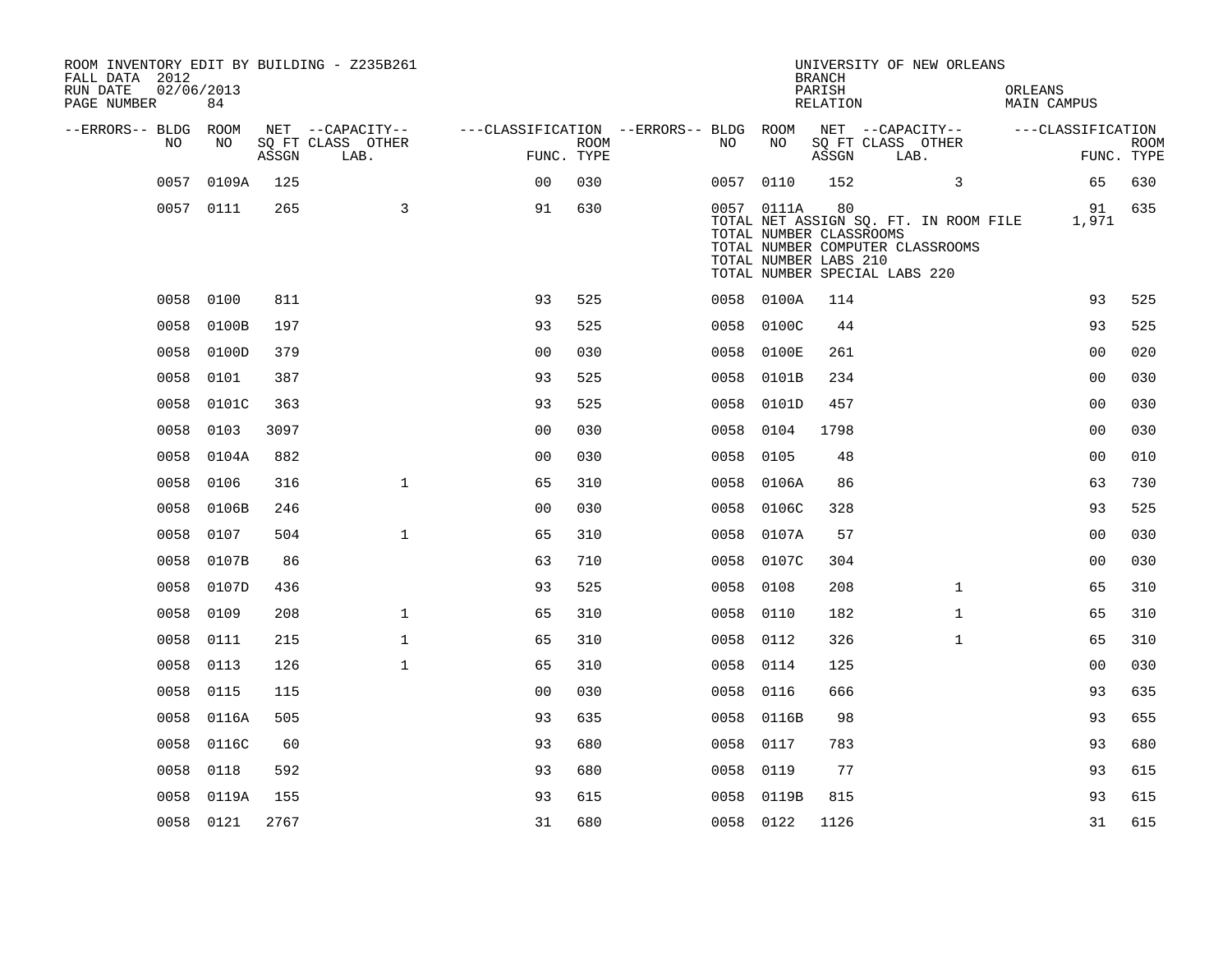| ROOM INVENTORY EDIT BY BUILDING - Z235B261<br>FALL DATA 2012<br>RUN DATE<br>PAGE NUMBER | 02/06/2013<br>85 |       |                                               |                                                 |             |      |            | <b>BRANCH</b><br>PARISH<br><b>RELATION</b> | UNIVERSITY OF NEW ORLEANS                     | ORLEANS<br><b>MAIN CAMPUS</b> |                           |
|-----------------------------------------------------------------------------------------|------------------|-------|-----------------------------------------------|-------------------------------------------------|-------------|------|------------|--------------------------------------------|-----------------------------------------------|-------------------------------|---------------------------|
| --ERRORS-- BLDG<br>NO.                                                                  | ROOM<br>NO       | ASSGN | NET --CAPACITY--<br>SQ FT CLASS OTHER<br>LAB. | ---CLASSIFICATION --ERRORS-- BLDG<br>FUNC. TYPE | <b>ROOM</b> | NO   | ROOM<br>NO | ASSGN                                      | NET --CAPACITY--<br>SQ FT CLASS OTHER<br>LAB. | ---CLASSIFICATION             | <b>ROOM</b><br>FUNC. TYPE |
| 0058                                                                                    | 0123             | 104   |                                               | 0 <sub>0</sub>                                  | 030         | 0058 | 0124       | 104                                        |                                               | 0 <sub>0</sub>                | 030                       |
| 0058                                                                                    | 0125             | 250   | $\mathbf 1$                                   | 65                                              | 310         | 0058 | 0126       | 871                                        | $\mathbf{1}$                                  | 45                            | 310                       |
| 0058                                                                                    | 0127             | 122   | $\mathbf 1$                                   | 45                                              | 310         | 0058 | 0129       | 110                                        |                                               | 93                            | 315                       |
| 0058                                                                                    | 0130             | 257   | $\mathbf{1}$                                  | 93                                              | 310         | 0058 | 0131       | 387                                        | $\mathbf{1}$                                  | 93                            | 310                       |
| 0058                                                                                    | 0132             | 280   | $\mathbf{1}$                                  | 93                                              | 310         | 0058 | 0133       | 407                                        | $\mathbf{1}$                                  | 93                            | 310                       |
| 0058                                                                                    | 0134             | 282   | $\mathbf{1}$                                  | 93                                              | 310         |      | 0058 0135  | 198                                        | $\mathbf{1}$                                  | 93                            | 310                       |
| 0058                                                                                    | 0136             | 199   | $\mathbf{1}$                                  | 93                                              | 310         | 0058 | 0137       | 205                                        | $\mathbf{1}$                                  | 93                            | 310                       |
| 0058                                                                                    | 0139             | 44    | $\mathbf{1}$                                  | 93                                              | 310         | 0058 | 0139A      | 289                                        | $\mathbf{1}$                                  | 93                            | 310                       |
| 0058                                                                                    | 0139B            | 204   | $\mathbf{1}$                                  | 93                                              | 310         | 0058 | 0139C      | 329                                        | $\mathbf{1}$                                  | 93                            | 310                       |
| 0058                                                                                    | 0139D            | 152   | $\mathbf{1}$                                  | 93                                              | 310         |      | 0058 0139E | 165                                        | $\mathbf{1}$                                  | 93                            | 310                       |
| 0058                                                                                    | 0139F            | 519   | $\mathbf 1$                                   | 93                                              | 310         | 0058 | 0140       | 173                                        | $\mathbf{1}$                                  | 93                            | 310                       |
| 0058                                                                                    | 0141             | 1681  |                                               | 0 <sub>0</sub>                                  | 030         | 0058 | 0142       | 217                                        | $\mathbf{1}$                                  | 93                            | 310                       |
| 0058                                                                                    | 0142A            | 424   | $\mathbf{1}$                                  | 93                                              | 310         | 0058 | 0142B      | 151                                        | $\mathbf{1}$                                  | 93                            | 310                       |
| 0058                                                                                    | 0143             | 169   |                                               | 0 <sub>0</sub>                                  | 010         | 0058 | 0144       | 482                                        |                                               | 93                            | 525                       |
| 0058                                                                                    | 0144A            | 45    |                                               | 93                                              | 525         | 0058 | 0144B      | 92                                         |                                               | 93                            | 525                       |
| 0058                                                                                    | 0144C            | 156   |                                               | 0 <sub>0</sub>                                  | 030         | 0058 | 0144D      | 228                                        |                                               | 0 <sub>0</sub>                | 030                       |
| 0058                                                                                    | 0145             | 665   |                                               | 93                                              | 525         | 0058 | 0145A      | 747                                        |                                               | 93                            | 525                       |
| 0058                                                                                    | 0145B            | 44    |                                               | 93                                              | 525         | 0058 | 0146       | 7120                                       |                                               | 31                            | 520                       |
| 0058                                                                                    | 0146A 1998       |       |                                               | 31                                              | 525         | 0058 | 0147       | 174                                        |                                               | 31                            | 615                       |
| 0058                                                                                    | 0148             | 222   |                                               | 31                                              | 615         | 0058 | 0148A      | 225                                        |                                               | 31                            | 615                       |
| 0058                                                                                    | 0148B            | 114   |                                               | 31                                              | 615         | 0058 | 0149       | 214                                        |                                               | 93                            | 525                       |
| 0058                                                                                    | 0149A            | 138   |                                               | 31                                              | 615         | 0058 | 0149B      | 85                                         |                                               | 31                            | 615                       |
| 0058                                                                                    | 0149C            | 86    |                                               | 93                                              | 535         | 0058 | 0150       | 147                                        |                                               | 0 <sub>0</sub>                | 030                       |
| 0058                                                                                    | 0151             | 214   |                                               | 31                                              | 615         | 0058 | 0152       | 125                                        |                                               | 0 <sub>0</sub>                | 030                       |
| 0058                                                                                    | 0153             | 154   |                                               | 31                                              | 615         | 0058 | 0153A      | 140                                        |                                               | 31                            | 615                       |
|                                                                                         | 0058 0154        | 221   |                                               | 31                                              | 615         |      | 0058 0154A | 228                                        |                                               | 31                            | 615                       |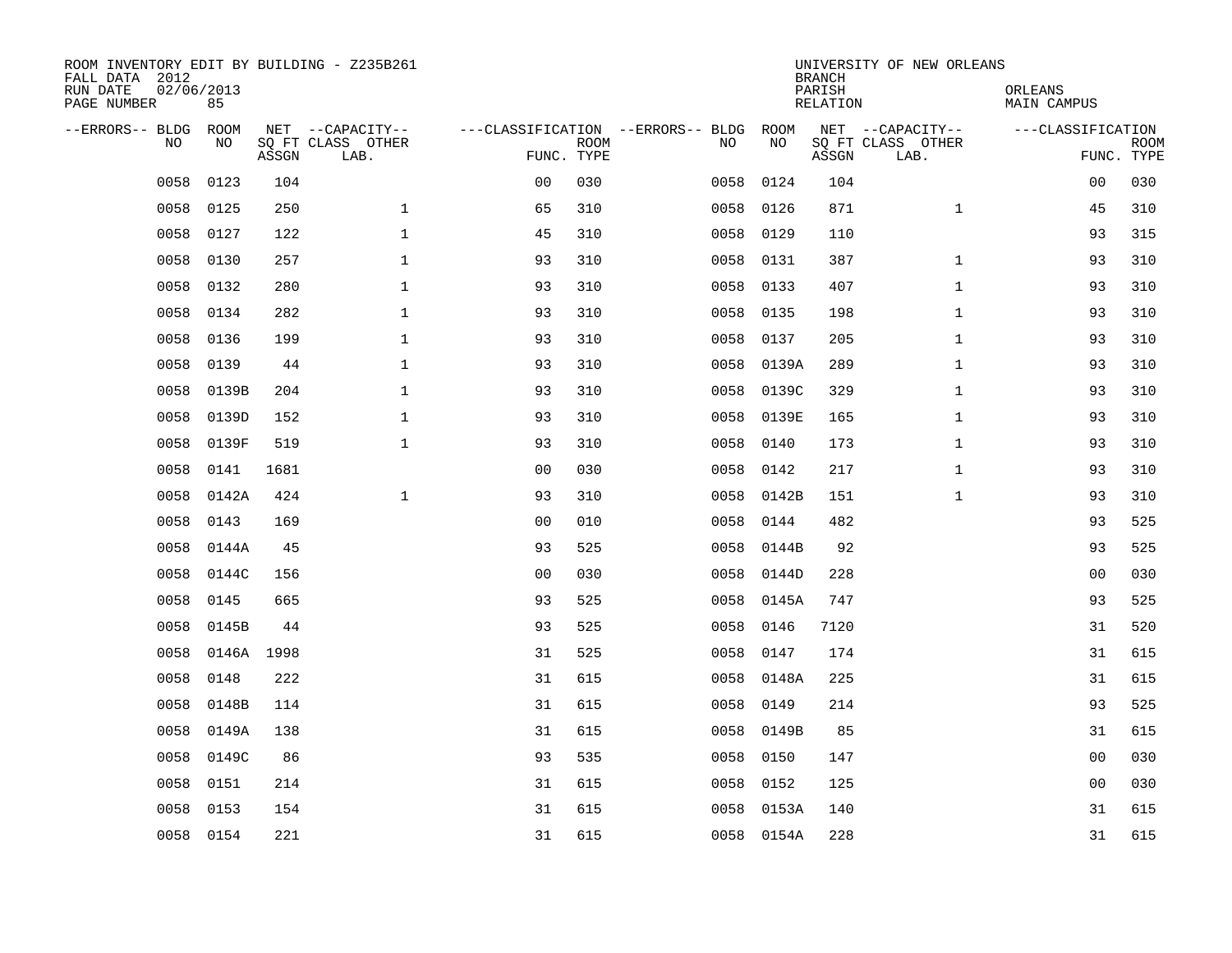| ROOM INVENTORY EDIT BY BUILDING - Z235B261<br>FALL DATA 2012 |                  |       |                           |                                   |             |      |            | <b>BRANCH</b>      | UNIVERSITY OF NEW ORLEANS |                        |                           |
|--------------------------------------------------------------|------------------|-------|---------------------------|-----------------------------------|-------------|------|------------|--------------------|---------------------------|------------------------|---------------------------|
| RUN DATE<br>PAGE NUMBER                                      | 02/06/2013<br>86 |       |                           |                                   |             |      |            | PARISH<br>RELATION |                           | ORLEANS<br>MAIN CAMPUS |                           |
| --ERRORS-- BLDG                                              | <b>ROOM</b>      |       | NET --CAPACITY--          | ---CLASSIFICATION --ERRORS-- BLDG |             |      | ROOM       |                    | NET --CAPACITY--          | ---CLASSIFICATION      |                           |
| N <sub>O</sub>                                               | NO.              | ASSGN | SO FT CLASS OTHER<br>LAB. | FUNC. TYPE                        | <b>ROOM</b> | NO.  | <b>NO</b>  | ASSGN              | SQ FT CLASS OTHER<br>LAB. |                        | <b>ROOM</b><br>FUNC. TYPE |
| 0058                                                         | 0155             | 621   |                           | 93                                | 525         | 0058 | 0155A      | 229                |                           | 93                     | 525                       |
| 0058                                                         | 0155B            | 195   |                           | 93                                | 525         | 0058 | 0155C      | 199                |                           | 93                     | 525                       |
| 0058                                                         | 0156             | 726   |                           | 93                                | 525         | 0058 | 0156A      | 37                 |                           | 0 <sub>0</sub>         | 030                       |
| 0058                                                         | 0157             | 7576  |                           | 31                                | 520         | 0058 | 0157A 1234 |                    |                           | 93                     | 525                       |
| 0058                                                         | 0158             | 169   |                           | 0 <sub>0</sub>                    | 010         | 0058 | 0159       | 935                | $\mathbf{1}$              | 93                     | 310                       |
| 0058                                                         | 0160             | 189   |                           | 93                                | 525         | 0058 | 0160A      | 488                |                           | 93                     | 525                       |
| 0058                                                         | 0160B            | 172   |                           | 93                                | 525         | 0058 | 0160C      | 331                |                           | 93                     | 525                       |
| 0058                                                         | 0161             | 587   |                           | 93                                | 525         | 0058 | 0161A      | 57                 |                           | 93                     | 525                       |
| 0058                                                         | 0161B            | 220   |                           | 93                                | 525         | 0058 | 0161C      | 841                |                           | 0 <sub>0</sub>         | 030                       |
| 0058                                                         | 0161D            | 50    |                           | 93                                | 525         | 0058 | 0162       | 474                |                           | 93                     | 525                       |
| 0058                                                         | 0163             | 1082  |                           | 93                                | 525         | 0058 | 0164       | 713                |                           | 93                     | 525                       |
| 0058                                                         | 0164A            | 517   | $\mathbf{1}$              | 93                                | 310         | 0058 | 0164B      | 40                 |                           | 93                     | 525                       |
| 0058                                                         | 0164C            | 145   |                           | 93                                | 525         | 0058 | 0164D      | 264                |                           | 93                     | 525                       |
| 0058                                                         | 0164E            | 99    |                           | 93                                | 525         | 0058 | 0165       | 560                |                           | 93                     | 525                       |
| 0058                                                         | 0165A            | 264   |                           | 93                                | 525         | 0058 | 0165B      | 125                |                           | 93                     | 525                       |
| 0058                                                         | 0166A            | 355   | $\mathbf 1$               | 63                                | 310         | 0058 | 0166B      | 366                |                           | 0 <sub>0</sub>         | 010                       |
| 0058                                                         | 0167             | 760   |                           | 45                                | 525         | 0058 | 0167A      | 88                 |                           | 31                     | 615                       |
| 0058                                                         | 0168             | 5546  |                           | 0 <sub>0</sub>                    | 030         | 0058 | 0169       | 4317               |                           | 00                     | 030                       |
| 0058                                                         | 0170             | 347   | $\mathbf{1}$              | 31                                | 310         | 0058 | 0171       | 212                |                           | 0 <sub>0</sub>         | 010                       |
| 0058                                                         | 0172             | 50    |                           | 0 <sub>0</sub>                    | 030         | 0058 | 0173       | 56                 |                           | 31                     | 615                       |
| 0058                                                         | 0174             | 2182  |                           | 93                                | 525         | 0058 | 0174A      | 525                |                           | 65                     | 730                       |
| 0058                                                         | 0175             | 1338  |                           | 65                                | 720         | 0058 | 0176       | 235                | $\mathbf{1}$              | 63                     | 310                       |
| 0058                                                         | 0176A            | 483   | $\mathbf{1}$              | 93                                | 310         | 0058 | 0177       | 215                |                           | 00                     | 010                       |
| 0058                                                         | 0178             | 59    |                           | 93                                | 525         | 0058 | 0179       | 2656               |                           | 93                     | 525                       |
| 0058                                                         | 0179A            | 54    |                           | 93                                | 525         | 0058 | 0180       | 299                |                           | 93                     | 525                       |
|                                                              | 0058 0181        | 453   |                           | 93                                | 525         |      | 0058 0182  | 372                | $\mathbf{1}$              | 91                     | 310                       |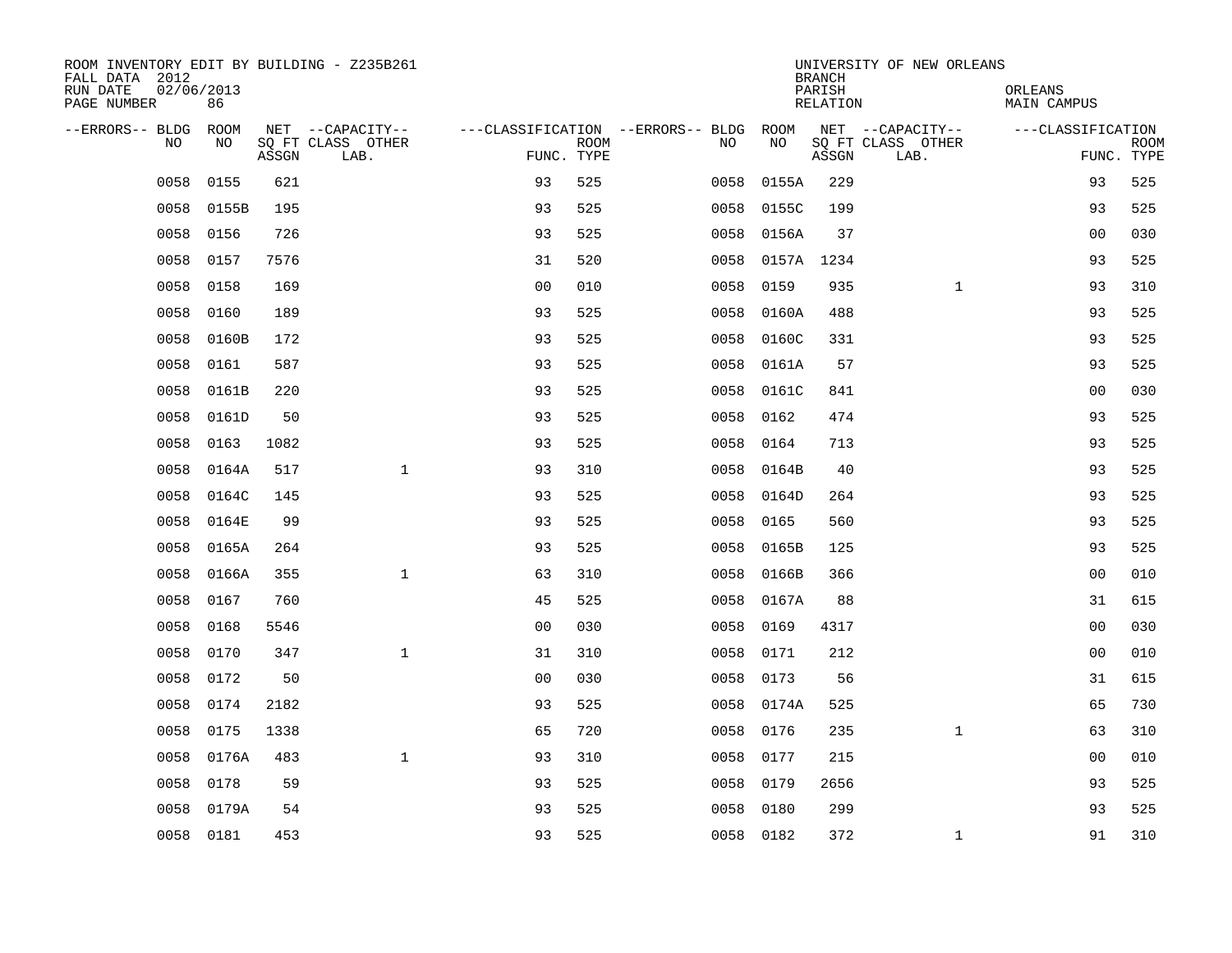| ROOM INVENTORY EDIT BY BUILDING - Z235B261<br>FALL DATA 2012<br>RUN DATE<br>PAGE NUMBER | 02/06/2013<br>87 |       |                                               |                |             |                                              |           |            | <b>BRANCH</b><br>PARISH<br><b>RELATION</b> | UNIVERSITY OF NEW ORLEANS                     | ORLEANS<br><b>MAIN CAMPUS</b> |                           |
|-----------------------------------------------------------------------------------------|------------------|-------|-----------------------------------------------|----------------|-------------|----------------------------------------------|-----------|------------|--------------------------------------------|-----------------------------------------------|-------------------------------|---------------------------|
| --ERRORS-- BLDG ROOM<br>NO                                                              | NO               | ASSGN | NET --CAPACITY--<br>SQ FT CLASS OTHER<br>LAB. | FUNC. TYPE     | <b>ROOM</b> | ---CLASSIFICATION --ERRORS-- BLDG ROOM<br>NO |           | NO         | ASSGN                                      | NET --CAPACITY--<br>SQ FT CLASS OTHER<br>LAB. | ---CLASSIFICATION             | <b>ROOM</b><br>FUNC. TYPE |
| 0058                                                                                    | 0183             | 220   | $\mathbf{1}$                                  | 93             | 310         | 0058                                         |           | 0184       | 347                                        | $\mathbf{1}$                                  | 93                            | 310                       |
| 0058                                                                                    | 0200             | 1108  |                                               | 91             | 665         | 0058                                         |           | 0200A      | 410                                        |                                               | 0 <sub>0</sub>                | 030                       |
| 0058                                                                                    | 0201             | 524   |                                               | 91             | 660         | 0058                                         |           | 0201A      | 431                                        |                                               | 91                            | 665                       |
| 0058                                                                                    | 0202             | 354   |                                               | 0 <sub>0</sub> | 030         | 0058                                         |           | 0203       | 1381                                       |                                               | 63                            | 730                       |
| 0058                                                                                    | 0203A            | 259   |                                               | 0 <sub>0</sub> | 030         | 0058                                         |           | 0204       | 180                                        |                                               | 93                            | 620                       |
| 0058                                                                                    | 0205             | 309   |                                               | 0 <sub>0</sub> | 030         |                                              | 0058      | 0206       | 290                                        |                                               | 91                            | 660                       |
| 0058                                                                                    | 0206A            | 578   |                                               | 91             | 665         |                                              | 0058      | 0207       | 312                                        |                                               | 0 <sub>0</sub>                | 030                       |
| 0058                                                                                    | 0208             | 1428  |                                               | 63             | 730         |                                              |           | 0058 0208A | 257                                        |                                               | 0 <sub>0</sub>                | 030                       |
| 0058                                                                                    | 0209             | 275   |                                               | 0 <sub>0</sub> | 030         | 0058                                         |           | 0210       | 536                                        |                                               | 91                            | 660                       |
| 0058                                                                                    | 0210A            | 438   |                                               | 91             | 665         |                                              | 0058      | 0211       | 722                                        |                                               | 63                            | 730                       |
| 0058                                                                                    | 0211A            | 229   |                                               | 0 <sub>0</sub> | 030         |                                              | 0058      | 0212       | 432                                        | $\mathbf{1}$                                  | 93                            | 310                       |
| 0058                                                                                    | 0212A            | 42    |                                               | 93             | 525         |                                              | 0058      | 0212B      | 63                                         |                                               | 93                            | 730                       |
| 0058                                                                                    | 0213             | 899   |                                               | 63             | 730         |                                              | 0058      | 0213A      | 51                                         |                                               | 63                            | 730                       |
| 0058                                                                                    | 0213B            | 469   |                                               | 0 <sub>0</sub> | 030         | 0058                                         |           | 0214       | 513                                        |                                               | 91                            | 665                       |
|                                                                                         | 0058 0214A       | 428   |                                               | 91             | 665         |                                              | 0058 0215 |            | 277                                        |                                               | 0 <sub>0</sub>                | 030                       |
| 0058                                                                                    | 0216             | 1416  |                                               | 63             | 730         |                                              | 0058      | 0216A      | 263                                        |                                               | 0 <sub>0</sub>                | 030                       |
| 0058                                                                                    | 0217             | 324   |                                               | 0 <sub>0</sub> | 030         |                                              | 0058      | 0218       | 576                                        |                                               | 91                            | 665                       |
| 0058                                                                                    | 0218A            | 559   |                                               | 91             | 665         | 0058                                         |           | 0219       | 318                                        |                                               | 00                            | 030                       |
| 0058                                                                                    | 0220             | 1360  |                                               | 63             | 730         |                                              |           | 0058 0220A | 250                                        |                                               | 00                            | 030                       |
| 0058                                                                                    | 0221             | 172   |                                               | 93             | 620         | 0058                                         |           | 0222       | 359                                        |                                               | 00                            | 030                       |
| 0058                                                                                    | 0223             | 513   |                                               | 91             | 665         | 0058                                         |           | 0223A      | 423                                        |                                               | 91                            | 665                       |
| 0058                                                                                    | 0224             | 1046  |                                               | 0 <sub>0</sub> | 030         | 0058                                         |           | 0224A      | 447                                        |                                               | 63                            | 730                       |
| 0058                                                                                    | 0300             | 62    |                                               | 0 <sub>0</sub> | 020         |                                              | 0058      | 0301       | 413                                        |                                               | 93                            | 523                       |
| 0058                                                                                    | 0302             | 98    |                                               | 93             | 523         |                                              | 0058      | 0303       | 97                                         |                                               | 93                            | 523                       |
| 0058                                                                                    | 0304             | 98    |                                               | 93             | 523         | 0058                                         |           | 0305       | 101                                        |                                               | 31                            | 615                       |
|                                                                                         | 0058 0306        | 96    |                                               | 31             | 615         |                                              | 0058 0307 |            | 98                                         |                                               | 0 <sub>0</sub>                | 010                       |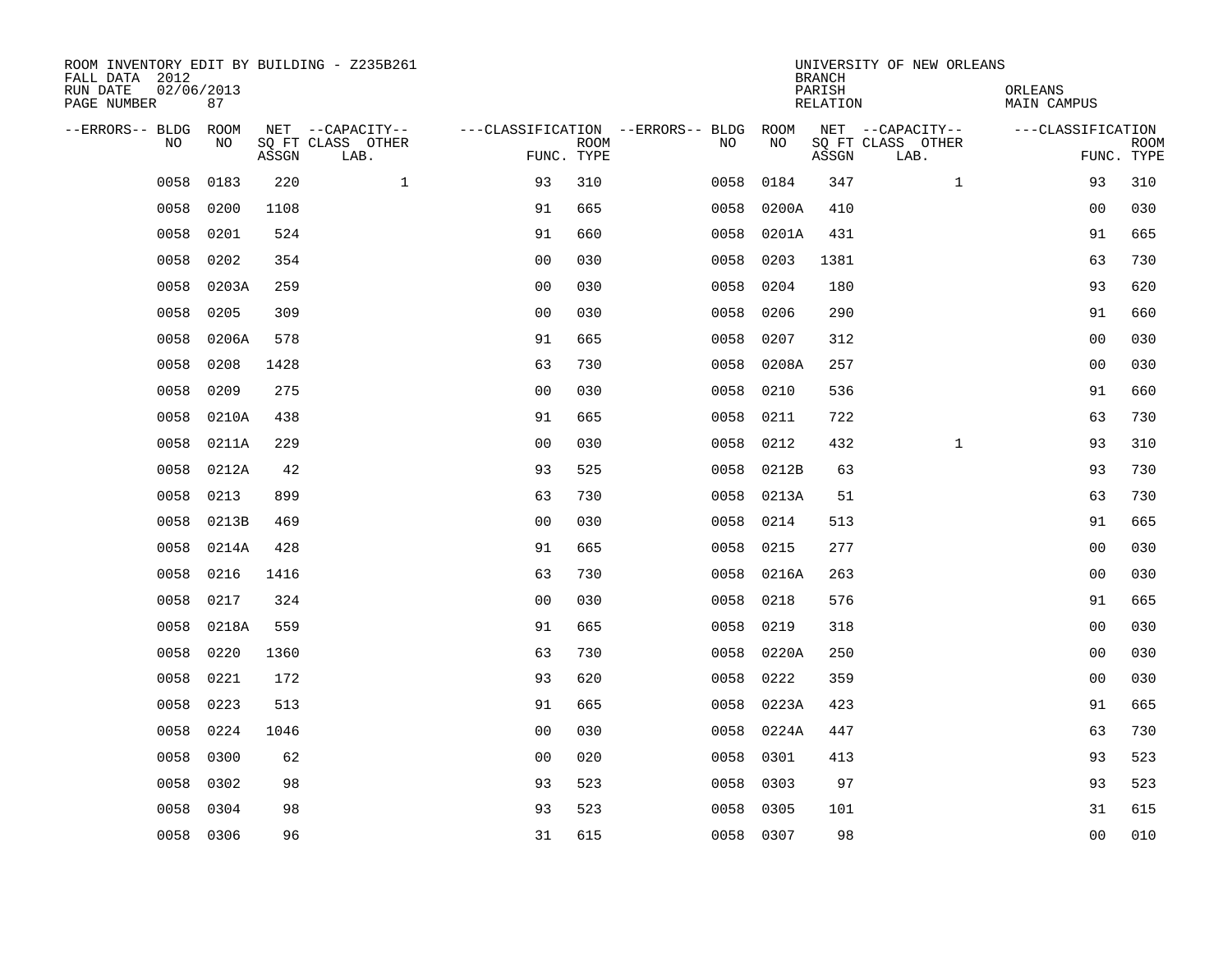| ROOM INVENTORY EDIT BY BUILDING - Z235B261<br>FALL DATA 2012 |                  |       |                           |                                   |             |      |             | <b>BRANCH</b>      | UNIVERSITY OF NEW ORLEANS |                        |             |
|--------------------------------------------------------------|------------------|-------|---------------------------|-----------------------------------|-------------|------|-------------|--------------------|---------------------------|------------------------|-------------|
| RUN DATE<br>PAGE NUMBER                                      | 02/06/2013<br>88 |       |                           |                                   |             |      |             | PARISH<br>RELATION |                           | ORLEANS<br>MAIN CAMPUS |             |
| --ERRORS-- BLDG                                              | ROOM             |       | NET --CAPACITY--          | ---CLASSIFICATION --ERRORS-- BLDG |             |      | ROOM        |                    | NET --CAPACITY--          | ---CLASSIFICATION      |             |
| N <sub>O</sub>                                               | NO.              | ASSGN | SO FT CLASS OTHER<br>LAB. | FUNC. TYPE                        | <b>ROOM</b> | NO.  | NO          | ASSGN              | SQ FT CLASS OTHER<br>LAB. | FUNC. TYPE             | <b>ROOM</b> |
| 0058                                                         | 0307A            | 51    |                           | 0 <sub>0</sub>                    | 010         | 0058 | 0400        | 1819               |                           | 00                     | 030         |
| 0058                                                         | 0401             | 1819  |                           | 0 <sub>0</sub>                    | 030         | 0058 | 0402        | 1739               |                           | 0 <sub>0</sub>         | 030         |
| 0058                                                         | 0403             | 737   |                           | 0 <sub>0</sub>                    | 030         | 0058 | 0404        | 1806               |                           | 0 <sub>0</sub>         | 030         |
| 0058                                                         | 0405             | 1781  |                           | 0 <sub>0</sub>                    | 030         | 0058 | 0406        | 227                |                           | 31                     | 615         |
| 0058                                                         | 0407             | 232   |                           | 31                                | 615         | 0058 | 0408        | 1740               |                           | 0 <sub>0</sub>         | 030         |
| 0058                                                         | 0409             | 737   |                           | 0 <sub>0</sub>                    | 030         | 0058 | 0410        | 1713               |                           | 0 <sub>0</sub>         | 030         |
| 0058                                                         | 0411             | 1698  |                           | 0 <sub>0</sub>                    | 030         | 0058 | 0998        | 27583              |                           | 31                     | 520         |
|                                                              | 0058 0999        | 8802  |                           | 31                                | 520         |      | 0058 9999   | 57849              |                           | 0 <sub>0</sub>         | 020         |
|                                                              | 0058 C0100       | 1605  |                           | 0 <sub>0</sub>                    | 020         |      | 0058 C0101  | 464                |                           | 00                     | 020         |
|                                                              | 0058 C0102       | 171   |                           | 0 <sub>0</sub>                    | 020         |      | 0058 C0103  | 333                |                           | 00                     | 020         |
|                                                              | 0058 C0104       | 677   |                           | 0 <sub>0</sub>                    | 020         |      | 0058 C0105  | 323                |                           | 0 <sub>0</sub>         | 020         |
|                                                              | 0058 C0106       | 571   |                           | 0 <sub>0</sub>                    | 020         |      | 0058 C0107  | 204                |                           | 0 <sub>0</sub>         | 020         |
|                                                              | 0058 C0108       | 435   |                           | 0 <sub>0</sub>                    | 020         |      | 0058 C0109  | 1135               |                           | 00                     | 020         |
|                                                              | 0058 C0110       | 466   |                           | 0 <sub>0</sub>                    | 020         |      | 0058 C0111  | 1311               |                           | 00                     | 020         |
|                                                              | 0058 C0112       | 336   |                           | 0 <sub>0</sub>                    | 020         |      | 0058 C0113  | 171                |                           | 0 <sub>0</sub>         | 020         |
|                                                              | 0058 C0114       | 171   |                           | 0 <sub>0</sub>                    | 020         |      | 0058 C0115  | 368                |                           | 0 <sub>0</sub>         | 020         |
|                                                              | 0058 C0116       | 1013  |                           | 00                                | 020         |      | 0058 C0117  | 355                |                           | 0 <sub>0</sub>         | 020         |
|                                                              | 0058 C0119       | 1755  |                           | 0 <sub>0</sub>                    | 020         |      | 0058 C0120  | 431                |                           | 00                     | 020         |
|                                                              | 0058 C0121       | 58    |                           | 0 <sub>0</sub>                    | 020         |      | 0058 C0200E | 3607               |                           | 0 <sub>0</sub>         | 020         |
|                                                              | 0058 C0200N      | 3423  |                           | 0 <sub>0</sub>                    | 020         |      | 0058 C0200S | 3426               |                           | 00                     | 020         |
|                                                              | 0058 C0200W      | 3613  |                           | 0 <sub>0</sub>                    | 020         |      | 0058 C0300  | 8141               |                           | 0 <sub>0</sub>         | 020         |
|                                                              | 0058 C0400       | 4564  |                           | 0 <sub>0</sub>                    | 020         |      | 0058 E0011  | 47                 |                           | 00                     | 020         |
|                                                              | 0058 E0012       | 50    |                           | 0 <sub>0</sub>                    | 020         |      | 0058 E0021  | 50                 |                           | 00                     | 020         |
|                                                              | 0058 E0022       | 56    |                           | 0 <sub>0</sub>                    | 020         |      | 0058 E0031  | 55                 |                           | 00                     | 020         |
|                                                              | 0058 S0011       | 188   |                           | 0 <sub>0</sub>                    | 020         |      | 0058 S0012  | 264                |                           | 0 <sub>0</sub>         | 020         |
|                                                              | 0058 S0021       | 133   |                           | 0 <sub>0</sub>                    | 020         |      | 0058 S0022  | 129                |                           | 0 <sub>0</sub>         | 020         |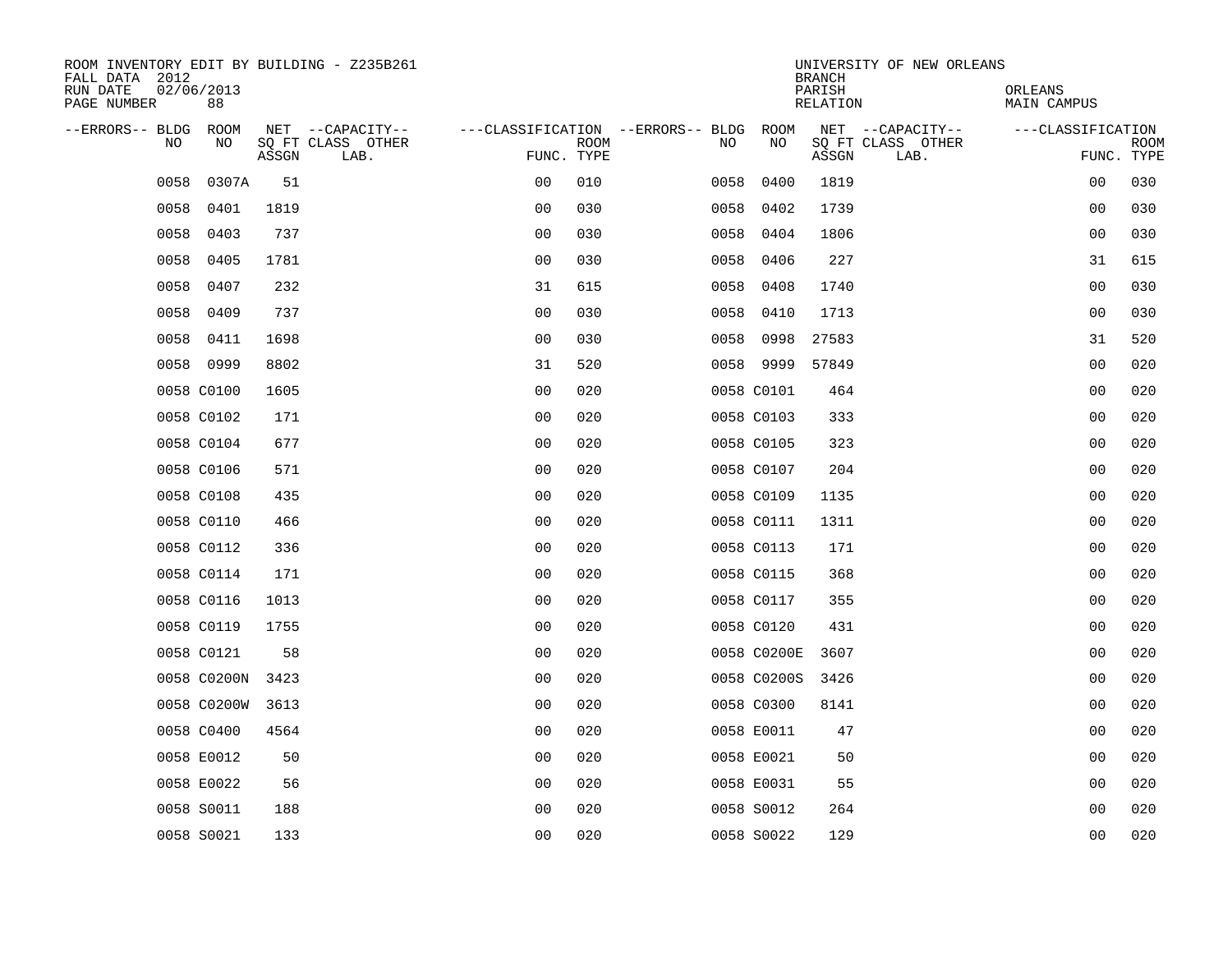| ROOM INVENTORY EDIT BY BUILDING - Z235B261<br>FALL DATA 2012 |                  |       |                           |                                        |      |      |            | <b>BRANCH</b>                                                                           |      | UNIVERSITY OF NEW ORLEANS                                                 |         |                   |                           |
|--------------------------------------------------------------|------------------|-------|---------------------------|----------------------------------------|------|------|------------|-----------------------------------------------------------------------------------------|------|---------------------------------------------------------------------------|---------|-------------------|---------------------------|
| RUN DATE<br>PAGE NUMBER                                      | 02/06/2013<br>89 |       |                           |                                        |      |      |            | PARISH<br>RELATION                                                                      |      |                                                                           | ORLEANS | MAIN CAMPUS       |                           |
| --ERRORS-- BLDG ROOM                                         |                  |       | NET --CAPACITY--          | ---CLASSIFICATION --ERRORS-- BLDG ROOM |      |      |            |                                                                                         |      | NET --CAPACITY--                                                          |         | ---CLASSIFICATION |                           |
| NO                                                           | NO               | ASSGN | SQ FT CLASS OTHER<br>LAB. | FUNC. TYPE                             | ROOM | NO   | NO         | ASSGN                                                                                   | LAB. | SQ FT CLASS OTHER                                                         |         |                   | <b>ROOM</b><br>FUNC. TYPE |
|                                                              | 0058 V0100       | 142   |                           | 0 <sup>0</sup>                         | 020  |      | 0058 V0101 | 205                                                                                     |      |                                                                           |         | 0 <sub>0</sub>    | 020                       |
|                                                              | 0058 V0102       | 205   |                           | 0 <sub>0</sub>                         | 020  |      | 0058 V0103 | 1529                                                                                    |      |                                                                           |         | 0 <sub>0</sub>    | 020                       |
|                                                              | 0058 V0104       | 142   |                           | 0 <sub>0</sub>                         | 020  |      | 0058 V0200 | 408                                                                                     |      |                                                                           |         | 0 <sub>0</sub>    | 020                       |
|                                                              | 0058 V0201       | 429   |                           | 0 <sub>0</sub>                         | 020  |      | 0058 V0202 | 427                                                                                     |      |                                                                           |         | 0 <sub>0</sub>    | 020                       |
|                                                              | 0058 V0203       | 412   |                           | 0 <sub>0</sub>                         | 020  |      | 0058 V0204 | 423                                                                                     |      |                                                                           |         | 0 <sub>0</sub>    | 020                       |
|                                                              | 0058 V0205       | 418   |                           | 0 <sub>0</sub>                         | 020  |      | 0058 V0206 | 420                                                                                     |      |                                                                           |         | 0 <sub>0</sub>    | 020                       |
|                                                              | 0058 V0207       | 426   |                           | 0 <sub>0</sub>                         | 020  |      | 0058 V0208 | 429                                                                                     |      |                                                                           |         | 0 <sub>0</sub>    | 020                       |
|                                                              | 0058 V0209       | 425   |                           | 0 <sub>0</sub>                         | 020  |      |            | TOTAL NUMBER CLASSROOMS<br>TOTAL NUMBER LABS 210<br>TOTAL NUMBER SPECIAL LABS 220       |      | TOTAL NET ASSIGN SQ. FT. IN ROOM FILE<br>TOTAL NUMBER COMPUTER CLASSROOMS |         | 114,402           |                           |
|                                                              | 0059 0101        | 179   |                           | 00                                     | 030  |      | 0059 0101A | 13                                                                                      |      |                                                                           |         | 91                | 730                       |
|                                                              | 0059 0102        | 267   | 3                         | 91                                     | 525  |      | 0059 0102A | 43                                                                                      |      |                                                                           |         | 91                | 525                       |
|                                                              | 0059 0103        | 247   |                           | 91                                     | 525  | 0059 | 0104       | 320                                                                                     |      | 2                                                                         |         | 91                | 525                       |
|                                                              | 0059 0104A       | 94    |                           | 91                                     | 525  |      | 0059 0105  | 96<br>TOTAL NUMBER CLASSROOMS<br>TOTAL NUMBER LABS 210<br>TOTAL NUMBER SPECIAL LABS 220 |      | TOTAL NET ASSIGN SQ. FT. IN ROOM FILE<br>TOTAL NUMBER COMPUTER CLASSROOMS |         | 91<br>1,080       | 525                       |
|                                                              | 0088 0101        | 275   | $\mathbf{1}$              | 91                                     | 310  |      | 0088 0102  | 61                                                                                      |      |                                                                           |         | 91                | 315                       |
| 0088                                                         | 0103             | 64    |                           | 0 <sub>0</sub>                         | 030  |      | 0088 0104  | 1035                                                                                    |      | $\mathbf{1}$                                                              |         | 91                | 310                       |
| 0088                                                         | 0105             | 48    |                           | 91                                     | 315  |      | 0088 0106  | 146                                                                                     |      |                                                                           |         | 00                | 030                       |
| 0088                                                         | 0107             | 28    |                           | 91                                     | 315  |      | 0088 0108  | 320                                                                                     |      | $\mathbf{1}$                                                              |         | 91                | 310                       |
|                                                              | 0088 0109        | 347   |                           | 91                                     | 315  |      |            | TOTAL NUMBER CLASSROOMS<br>TOTAL NUMBER LABS 210<br>TOTAL NUMBER SPECIAL LABS 220       |      | TOTAL NET ASSIGN SQ. FT. IN ROOM FILE<br>TOTAL NUMBER COMPUTER CLASSROOMS |         | 2,114             |                           |
|                                                              | 0092 0202        | 512   | 12                        | 31                                     | 220  |      | 0092 0203  | 366                                                                                     | 28   |                                                                           |         | 11                | 110                       |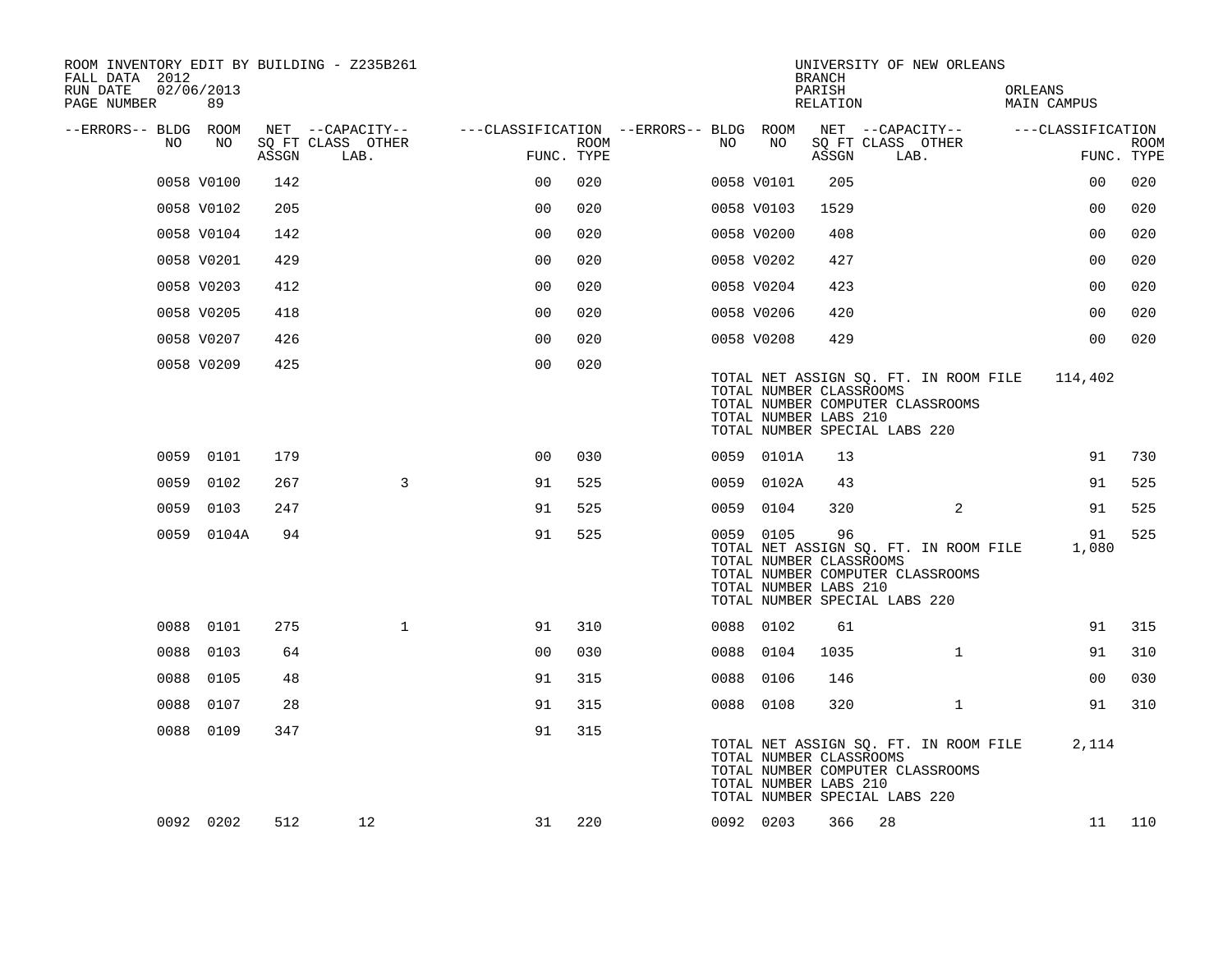| ROOM INVENTORY EDIT BY BUILDING - Z235B261<br>FALL DATA 2012<br>RUN DATE<br>PAGE NUMBER | 02/06/2013<br>90 |       |                           |    |                    |                                        |                                                                                                 | <b>BRANCH</b><br>PARISH<br>RELATION |      | UNIVERSITY OF NEW ORLEANS                                                      | ORLEANS<br>MAIN CAMPUS  |                           |
|-----------------------------------------------------------------------------------------|------------------|-------|---------------------------|----|--------------------|----------------------------------------|-------------------------------------------------------------------------------------------------|-------------------------------------|------|--------------------------------------------------------------------------------|-------------------------|---------------------------|
| --ERRORS-- BLDG ROOM                                                                    |                  |       | NET --CAPACITY--          |    |                    | ---CLASSIFICATION --ERRORS-- BLDG ROOM |                                                                                                 |                                     |      | NET --CAPACITY--                                                               | ---CLASSIFICATION       |                           |
| NO.                                                                                     | NO.              | ASSGN | SQ FT CLASS OTHER<br>LAB. |    | ROOM<br>FUNC. TYPE | NO                                     | NO                                                                                              | ASSGN                               | LAB. | SQ FT CLASS OTHER                                                              |                         | <b>ROOM</b><br>FUNC. TYPE |
| 0092                                                                                    | 0204             | 320   | 28                        | 11 | 110                |                                        | 0092 0205                                                                                       | 602                                 | 45   |                                                                                | 11                      | 110                       |
|                                                                                         | 0092 0206        | 669   | 10                        | 41 | 310                |                                        | 0092 0207                                                                                       | 573                                 | 53   |                                                                                | 11                      | 110                       |
|                                                                                         | 0092 0208        | 395   | 38                        | 11 | 110                |                                        | 0092 0209                                                                                       | 571                                 | 48   |                                                                                | 11                      | 110                       |
|                                                                                         | 0092 0210        | 435   | 19                        | 11 | 110                |                                        | 0092 0211                                                                                       | 863                                 |      | 35                                                                             | 46                      | 350                       |
| 0092                                                                                    | 0212             | 673   | 50                        | 11 | 110                |                                        | 0092 0214                                                                                       | 92                                  |      |                                                                                | 11                      | 115                       |
|                                                                                         | 0092 0215A       | 639   | 37                        | 11 | 110                |                                        | 0092 0215B                                                                                      | 462                                 | 24   |                                                                                | 11                      | 110                       |
| 0092                                                                                    | 0216             | 470   | 9                         | 31 | 220                |                                        | 0092 0310A                                                                                      | 340                                 |      | 30                                                                             | 46                      | 350                       |
| 0092                                                                                    | 0310B            | 174   | $\mathbf 1$               | 46 | 310                |                                        | 0092 0310C                                                                                      | 293                                 |      | $\mathbf{1}$                                                                   | 46                      | 310                       |
| 0092                                                                                    | 0310D            | 196   | $\mathbf 1$               | 46 | 310                |                                        | 0092 0310E                                                                                      | 435                                 |      | 20                                                                             | 46                      | 350                       |
| 0092                                                                                    | 0310F            | 132   | $\mathbf 1$               | 46 | 310                |                                        | 0092 0310G                                                                                      | 118                                 |      | $\mathbf{1}$                                                                   | 46                      | 310                       |
| 0092                                                                                    | 0310H            | 107   | $\mathbf{1}$              | 46 | 310                |                                        | 0092 03101                                                                                      | 107                                 |      | $\mathbf{1}$                                                                   | 46                      | 310                       |
| 0092                                                                                    | 0310J            | 107   | $\mathbf{1}$              | 46 | 310                |                                        | 0092 0310K                                                                                      | 107                                 |      | $\mathbf{1}$                                                                   | 46                      | 310                       |
| 0092                                                                                    | 0310L            | 107   | $\mathbf{1}$              | 46 | 310                |                                        | 0092 0310M                                                                                      | 107                                 |      | $\mathbf{1}$                                                                   | 46                      | 310                       |
| 0092                                                                                    | 0310N            | 107   | $\mathbf{1}$              | 46 | 310                |                                        | 0092 03100                                                                                      | 107                                 |      | $\mathbf{1}$                                                                   | 46                      | 310                       |
|                                                                                         | 0092 0310P       | 327   | 10                        | 11 | 650                |                                        | 0092 03100                                                                                      | 202                                 |      |                                                                                | 46                      | 315                       |
|                                                                                         | 0092 0310R       | 114   | $\mathbf 1$               | 46 | 310                |                                        | 0092 0310S<br>TOTAL NUMBER CLASSROOMS<br>TOTAL NUMBER LABS 210<br>TOTAL NUMBER SPECIAL LABS 220 | 114                                 |      | 1<br>TOTAL NET ASSIGN SQ. FT. IN ROOM FILE<br>TOTAL NUMBER COMPUTER CLASSROOMS | 46<br>10,943<br>10<br>2 | 310                       |
|                                                                                         | 0095 0001        | 713   |                           | 11 | 590                |                                        | TOTAL NUMBER CLASSROOMS<br>TOTAL NUMBER LABS 210<br>TOTAL NUMBER SPECIAL LABS 220               |                                     |      | TOTAL NET ASSIGN SQ. FT. IN ROOM FILE<br>TOTAL NUMBER COMPUTER CLASSROOMS      | 713                     |                           |
|                                                                                         | 0128 0100        | 177   | $\mathbf{1}$              | 91 | 650                |                                        | 0128 0103                                                                                       | 148                                 |      | $\mathbf{1}$                                                                   | 91                      | 315                       |
| 0128                                                                                    | 0104             | 134   | $\mathbf 1$               | 91 | 310                |                                        | 0128 0105                                                                                       | 89                                  |      | $\mathbf{1}$                                                                   | 91                      | 310                       |
|                                                                                         | 0128 0106        | 74    | $\mathbf{1}$              | 91 | 310                | 0128                                   | 0107                                                                                            | 80                                  |      | $\mathbf{1}$                                                                   | 91                      | 310                       |
|                                                                                         | 0128 0108        | 434   | $\mathbf{1}$              | 91 | 640                |                                        | 0128 0109                                                                                       | 28                                  |      | $\mathbf{1}$                                                                   | 0 <sub>0</sub>          | 030                       |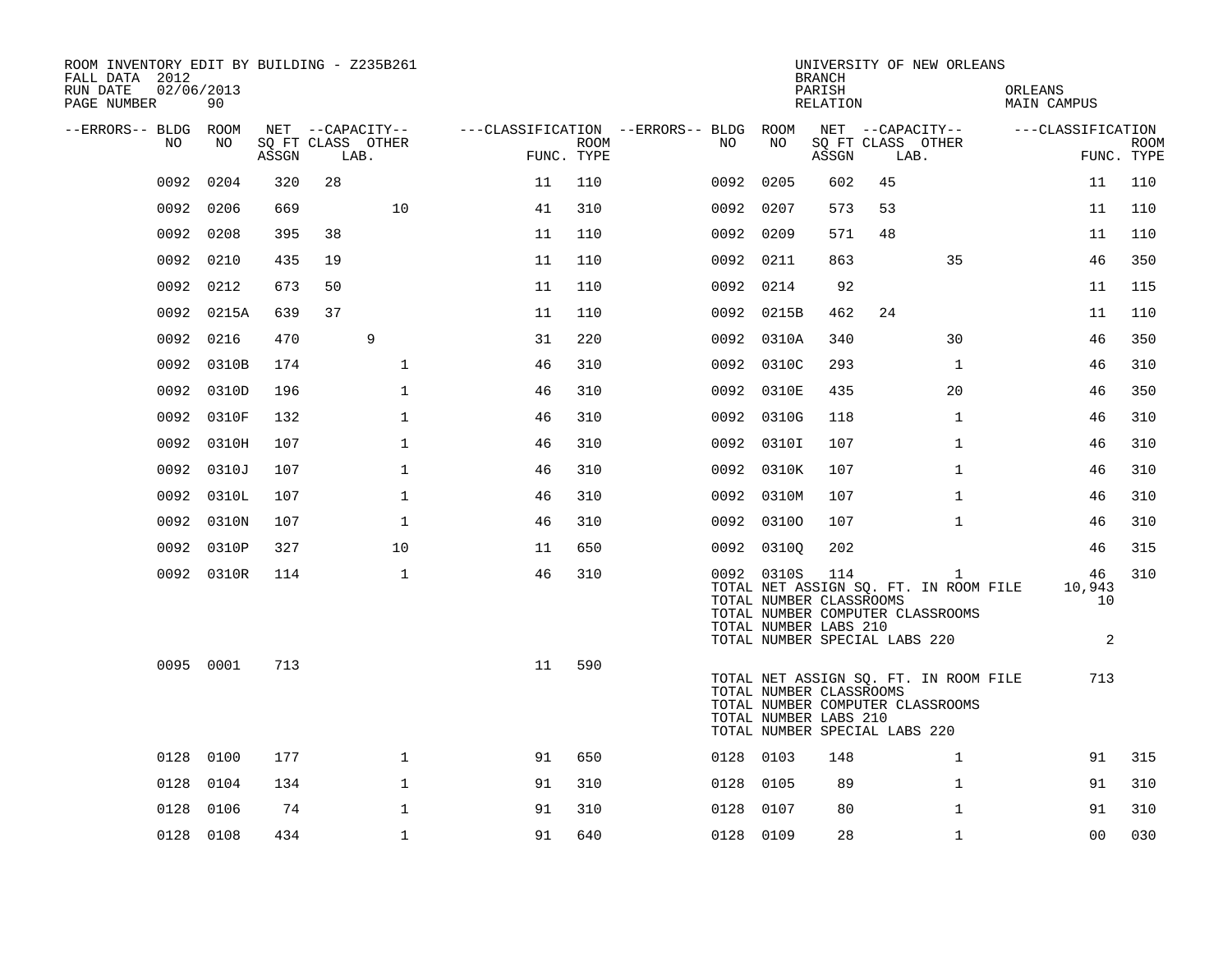| ROOM INVENTORY EDIT BY BUILDING - Z235B261<br>FALL DATA 2012<br>RUN DATE<br>PAGE NUMBER | 02/06/2013<br>91 |       |                                               |                                                 |             |      |            | <b>BRANCH</b><br>PARISH<br><b>RELATION</b> | UNIVERSITY OF NEW ORLEANS                     | ORLEANS<br><b>MAIN CAMPUS</b>   |             |
|-----------------------------------------------------------------------------------------|------------------|-------|-----------------------------------------------|-------------------------------------------------|-------------|------|------------|--------------------------------------------|-----------------------------------------------|---------------------------------|-------------|
| --ERRORS-- BLDG<br>NO.                                                                  | ROOM<br>NO       | ASSGN | NET --CAPACITY--<br>SQ FT CLASS OTHER<br>LAB. | ---CLASSIFICATION --ERRORS-- BLDG<br>FUNC. TYPE | <b>ROOM</b> | NO   | ROOM<br>NO | ASSGN                                      | NET --CAPACITY--<br>SQ FT CLASS OTHER<br>LAB. | ---CLASSIFICATION<br>FUNC. TYPE | <b>ROOM</b> |
| 0128                                                                                    | 0110             | 391   | $\mathbf 1$                                   | 91                                              | 645         | 0128 | 0110A      | 51                                         | $\mathbf{1}$                                  | 91                              | 645         |
| 0128                                                                                    | 0110B            | 25    | 1                                             | 91                                              | 645         | 0128 | 0110C      | 38                                         | $\mathbf{1}$                                  | 91                              | 310         |
| 0128                                                                                    | 0111             | 32    | 1                                             | 91                                              | 645         | 0128 | 0112       | 465                                        | $\mathbf{1}$                                  | 91                              | 640         |
| 0128                                                                                    | 0112A            | 8     | $\mathbf 1$                                   | 91                                              | 645         | 0128 | 0113       | 6                                          |                                               | 00                              | 030         |
| 0128                                                                                    | 0114             | 456   | $\mathbf{1}$                                  | 91                                              | 640         | 0128 | 0115       | 32                                         | $\mathbf{1}$                                  | 91                              | 645         |
| 0128                                                                                    | 0116             | 453   | $\mathbf 1$                                   | 91                                              | 640         | 0128 | 0116A      | 16                                         | $\mathbf{1}$                                  | 91                              | 645         |
| 0128                                                                                    | 0116B            | 50    | $\mathbf{1}$                                  | 91                                              | 645         | 0128 | 0117       | 600                                        | $\mathbf{1}$                                  | 91                              | 640         |
| 0128                                                                                    | 0117A            | 66    | $\mathbf{1}$                                  | 91                                              | 645         | 0128 | 0117B      | 62                                         | $\mathbf{1}$                                  | 91                              | 645         |
| 0128                                                                                    | 0118             | 468   | $\mathbf{1}$                                  | 91                                              | 640         | 0128 | 0118A      | 6                                          |                                               | 91                              | 645         |
| 0128                                                                                    | 0119             | 133   | 1                                             | 0 <sub>0</sub>                                  | 030         | 0128 | 0120       | 130                                        | $\mathbf{1}$                                  | 0 <sub>0</sub>                  | 030         |
| 0128                                                                                    | 0121             | 77    | $\mathbf 1$                                   | 91                                              | 750         | 0128 | 0122       | 215                                        | $\mathbf{1}$                                  | 91                              | 650         |
| 0128                                                                                    | 0122A            | 12    | $\mathbf 1$                                   | 91                                              | 645         | 0128 | 0122B      | 55                                         | $\mathbf{1}$                                  | 91                              | 310         |
| 0128                                                                                    | 0122C            | 15    | $\mathbf{1}$                                  | 91                                              | 645         | 0128 | 0124       | 600                                        | $\mathbf{1}$                                  | 91                              | 640         |
| 0128                                                                                    | 0124A            | 42    |                                               | 91                                              | 645         | 0128 | 0124B      | 368                                        | $\mathbf{1}$                                  | 91                              | 640         |
| 0128                                                                                    | 0125             | 606   | $\mathbf 1$                                   | 91                                              | 640         | 0128 | 0125A      | 14                                         | $\mathbf{1}$                                  | 91                              | 645         |
| 0128                                                                                    | 0125B            | 98    | $\mathbf 1$                                   | 00                                              | 020         | 0128 | 0126       | 377                                        | $\mathbf{1}$                                  | 91                              | 640         |
| 0128                                                                                    | 0127             | 577   | $\mathbf 1$                                   | 91                                              | 640         | 0128 | 0127A      | 69                                         | $\mathbf{1}$                                  | 91                              | 645         |
| 0128                                                                                    | 0127B            | 9     |                                               | 91                                              | 645         | 0128 | 0128       | 600                                        | $\mathbf{1}$                                  | 91                              | 640         |
| 0128                                                                                    | 0128A            | 42    | $\mathbf 1$                                   | 91                                              | 645         | 0128 | 0129       | 28                                         |                                               | 91                              | 645         |
| 0128                                                                                    | 0130             | 32    | $\mathbf{1}$                                  | 91                                              | 645         | 0128 | 0131       | 582                                        | $\mathbf{1}$                                  | 91                              | 640         |
| 0128                                                                                    | 0131A            | 9     |                                               | 91                                              | 645         | 0128 | 0131B      | 98                                         | $\mathbf{1}$                                  | 91                              | 645         |
| 0128                                                                                    | 0132             | 793   | $\mathbf{1}$                                  | 91                                              | 640         | 0128 | 0132A      | 5                                          | $\mathbf{1}$                                  | 91                              | 645         |
| 0128                                                                                    | 0133             | 929   | $\mathbf{1}$                                  | 91                                              | 640         |      | 0128 0133A | 67                                         | $\mathbf{1}$                                  | 91                              | 645         |
| 0128                                                                                    | 0134             | 135   | $\mathbf 1$                                   | 00                                              | 030         | 0128 | 0135       | 30                                         | $\mathbf{1}$                                  | 00                              | 030         |
| 0128                                                                                    | 0136             | 153   | $\mathbf{1}$                                  | 0 <sub>0</sub>                                  | 030         |      | 0128 0139  | 92                                         | $\mathbf{1}$                                  | 0 <sub>0</sub>                  | 030         |
|                                                                                         | 0128 0140        | 42    | $\mathbf 1$                                   | 00                                              | 030         |      | 0128 C0001 | 788                                        | $\mathbf{1}$                                  | 00                              | 020         |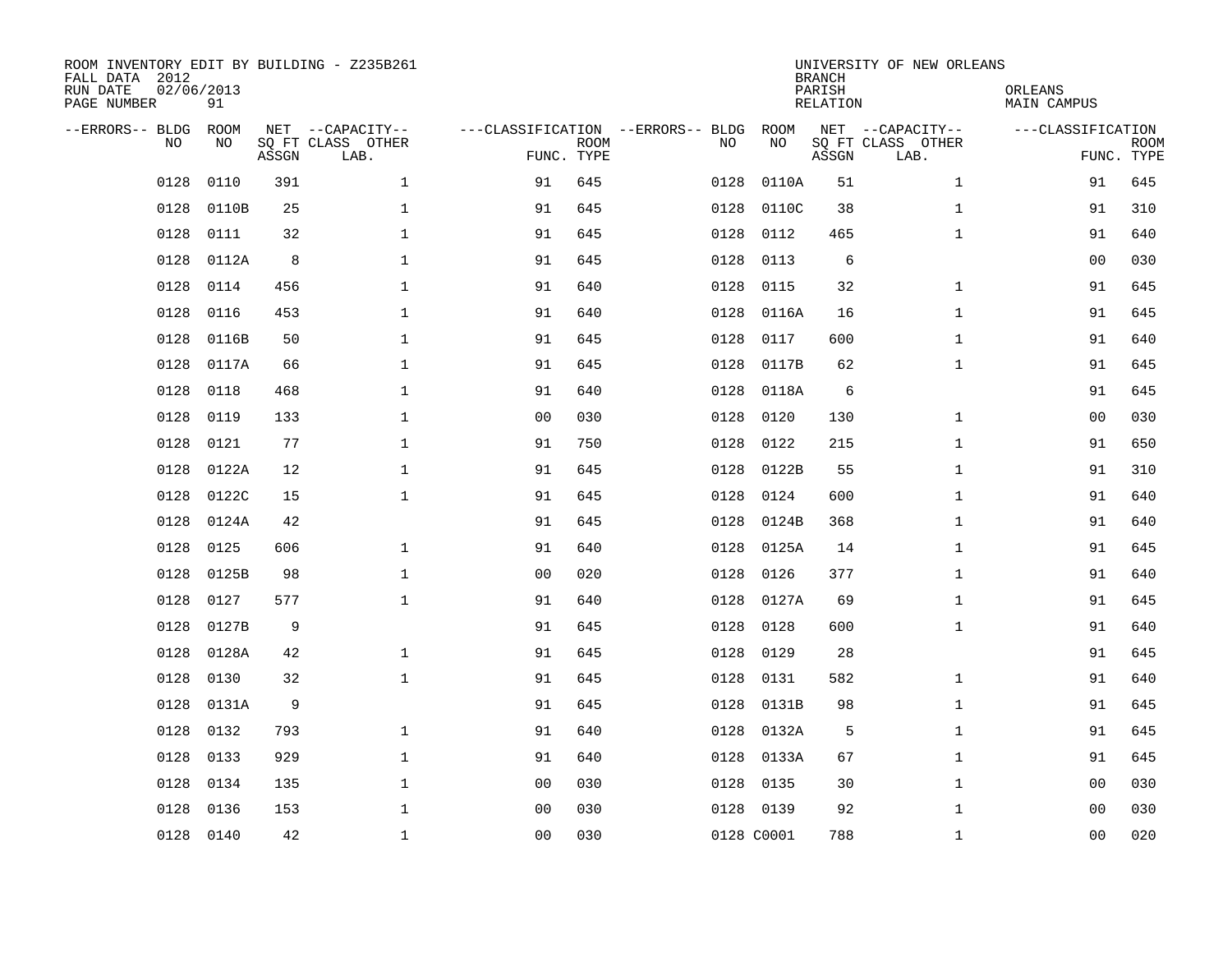| ROOM INVENTORY EDIT BY BUILDING - Z235B261<br>FALL DATA 2012<br>RUN DATE<br>PAGE NUMBER | 02/06/2013<br>92 |       |                           |                                        |                    |      |                                                                | <b>BRANCH</b><br>PARISH<br>RELATION | UNIVERSITY OF NEW ORLEANS                                                                                                  | ORLEANS<br><b>MAIN CAMPUS</b> |                           |
|-----------------------------------------------------------------------------------------|------------------|-------|---------------------------|----------------------------------------|--------------------|------|----------------------------------------------------------------|-------------------------------------|----------------------------------------------------------------------------------------------------------------------------|-------------------------------|---------------------------|
| --ERRORS-- BLDG ROOM                                                                    |                  |       | NET --CAPACITY--          | ---CLASSIFICATION --ERRORS-- BLDG ROOM |                    |      |                                                                |                                     | NET --CAPACITY--                                                                                                           | ---CLASSIFICATION             |                           |
| NO                                                                                      | NO               | ASSGN | SQ FT CLASS OTHER<br>LAB. |                                        | ROOM<br>FUNC. TYPE | NO   | NO                                                             | ASSGN                               | SQ FT CLASS OTHER<br>LAB.                                                                                                  |                               | <b>ROOM</b><br>FUNC. TYPE |
|                                                                                         | 0128 C0002       | 740   | $\mathbf{1}$              | 00                                     | 020                |      | 0128 C0003<br>TOTAL NUMBER CLASSROOMS<br>TOTAL NUMBER LABS 210 | 65                                  | $\mathbf{1}$<br>TOTAL NET ASSIGN SQ. FT. IN ROOM FILE<br>TOTAL NUMBER COMPUTER CLASSROOMS<br>TOTAL NUMBER SPECIAL LABS 220 | 10,576                        | 00 020                    |
|                                                                                         | 0143 0100        | 192   | $\mathbf{1}$              | 0 <sub>0</sub>                         | 020                |      | 0143 0100A                                                     | 168                                 | $\mathbf{1}$                                                                                                               | 0 <sub>0</sub>                | 020                       |
|                                                                                         | 0143 0101        | 1920  | $\mathbf{1}$              | 11                                     | 350                |      | 0143 0101A                                                     | 350                                 | $\mathbf{1}$                                                                                                               | 11                            | 355                       |
|                                                                                         | 0143 0101B       | 37    | $\mathbf{1}$              | 11                                     | 730                |      | 0143 0101C                                                     | 66                                  | $\mathbf{1}$                                                                                                               | 11                            | 730                       |
|                                                                                         | 0143 0101D       | 168   |                           | 0 <sub>0</sub>                         | 030                |      | 0143 0102                                                      | 40                                  | $\mathbf{1}$                                                                                                               | 0 <sub>0</sub>                | 020                       |
|                                                                                         | 0143 0102A       | 108   | $\mathbf{1}$              | 11                                     | 530                |      | 0143 0103                                                      | 1680                                | $\mathbf{1}$                                                                                                               | 11                            | 350                       |
|                                                                                         | 0143 0104        | 630   | $\mathbf{1}$              | 11                                     | 650                | 0143 | 0105                                                           | 53                                  | $\mathbf{1}$                                                                                                               | 00                            | 030                       |
|                                                                                         | 0143 0105A       | 33    |                           | 0 <sub>0</sub>                         | 030                |      | 0143 0105B                                                     | 35                                  | $\mathbf{1}$                                                                                                               | 00                            | 030                       |
|                                                                                         | 0143 0106        | 36    | $\mathbf 1$               | 0 <sub>0</sub>                         | 020                | 0143 | 0107                                                           | 216                                 | $\mathbf{1}$                                                                                                               | 00                            | 030                       |
|                                                                                         | 0143 0108        | 42    | $\mathbf{1}$              | 11                                     | 730                |      | 0143 0109                                                      | 216                                 | $\mathbf{1}$                                                                                                               | 00                            | 030                       |
|                                                                                         | 0143 0110        | 180   | $\mathbf 1$               | 0 <sub>0</sub>                         | 020                | 0143 | 0111                                                           | 424                                 | $\mathbf{1}$                                                                                                               | 00                            | 020                       |
|                                                                                         | 0143 0112        | 232   | $\mathbf{1}$              | 0 <sub>0</sub>                         | 020                |      | 0143 0113A                                                     | 125                                 | $\mathbf{1}$                                                                                                               | 0 <sub>0</sub>                | 030                       |
|                                                                                         | 0143 0117        | 286   | 19                        | 11                                     | 110                |      | 0143 0118                                                      | 219                                 | 15                                                                                                                         | 11                            | 110                       |
|                                                                                         | 0143 0119        | 286   | 19                        | 11                                     | 110                |      | 0143 0120                                                      | 36                                  | $\mathbf{1}$                                                                                                               | 11                            | 730                       |
|                                                                                         | 0143 0121        | 225   | $\mathbf{1}$              | 0 <sub>0</sub>                         | 030                | 0143 | 0122                                                           | 228                                 | $\mathbf{1}$                                                                                                               | 00                            | 030                       |
|                                                                                         | 0143 0200A       | 20    | $\mathbf{1}$              | 0 <sub>0</sub>                         | 030                |      | 0143 0200B                                                     | 28                                  | $\mathbf{1}$                                                                                                               | 0 <sub>0</sub>                | 030                       |
|                                                                                         | 0143 0201        | 277   | $\mathbf{1}$              | 11                                     | 880                |      | 0143 0202                                                      | 210                                 | $\mathbf{1}$                                                                                                               | 11                            | 315                       |
|                                                                                         | 0143 0203        | 272   | $\mathbf{1}$              | 11                                     | 310                |      | 0143 0204                                                      | 148                                 | $\mathbf{1}$                                                                                                               | 0 <sub>0</sub>                | 030                       |
|                                                                                         | 0143 0205        | 21    | $\mathbf{1}$              | 0 <sub>0</sub>                         | 010                |      | 0143 0206                                                      | 148                                 | $\mathbf{1}$                                                                                                               | 0 <sub>0</sub>                | 030                       |
|                                                                                         | 0143 0207        | 184   | $\mathbf{1}$              | 11                                     | 310                |      | 0143 0208                                                      | 184                                 | $\mathbf{1}$                                                                                                               | 11                            | 310                       |
| 0143                                                                                    | 0209             | 130   | $\mathbf{1}$              | 11                                     | 310                |      | 0143 0210                                                      | 163                                 | $\mathbf{1}$                                                                                                               | 11                            | 310                       |
|                                                                                         | 0143 0211        | 150   | $\mathbf{1}$              | 0 <sub>0</sub>                         | 030                |      | 0143 0212                                                      | 198                                 | $\mathbf{1}$                                                                                                               | 11                            | 310                       |
|                                                                                         | 0143 0213        | 268   | $\mathbf{1}$              | 11                                     | 215                |      | 0143 0214                                                      | 268                                 | $\mathbf 1$                                                                                                                | 11                            | 215                       |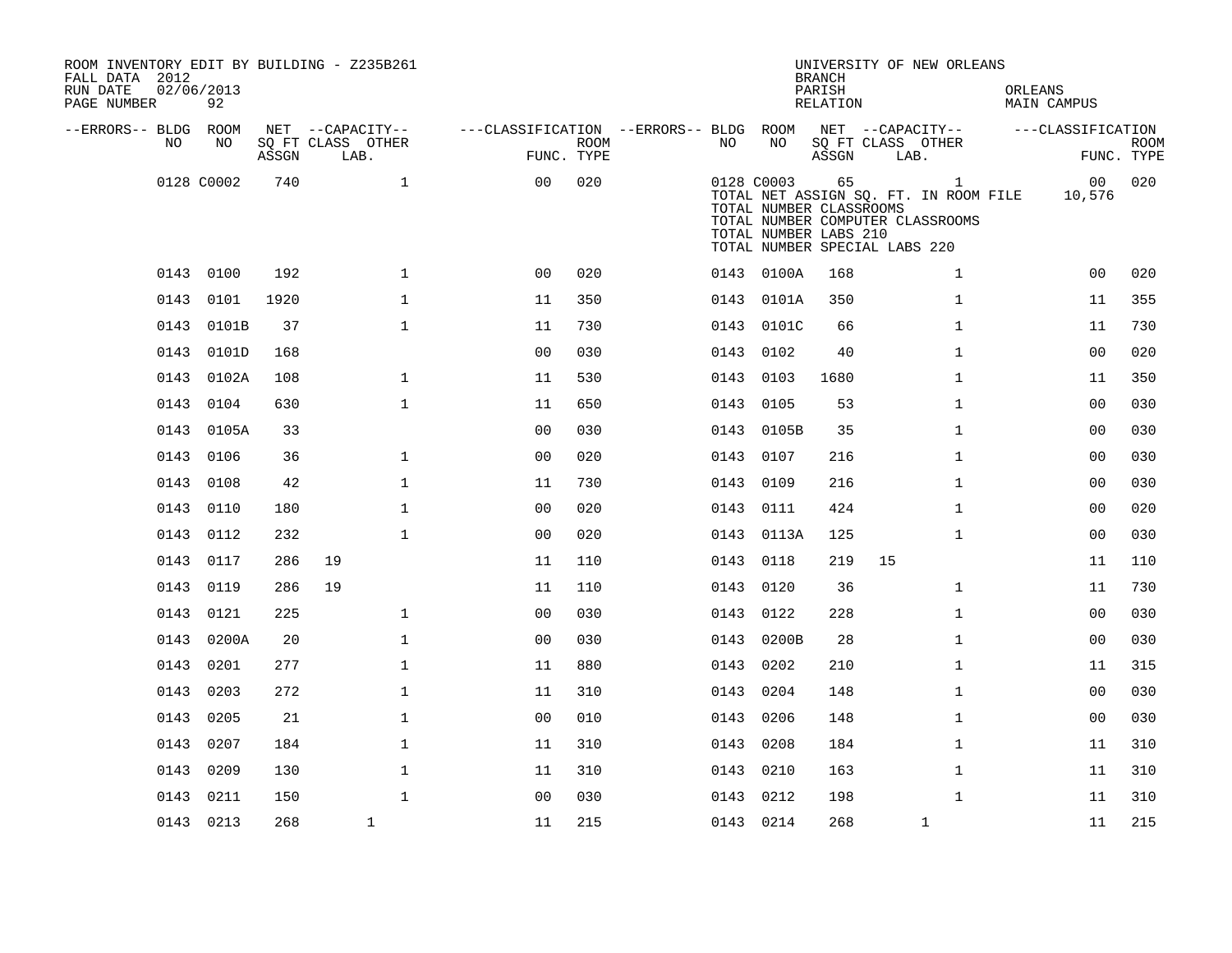| ROOM INVENTORY EDIT BY BUILDING - Z235B261<br>FALL DATA 2012<br>RUN DATE<br>PAGE NUMBER | 02/06/2013<br>93  |       |                                               |                |                           |                                         |            | <b>BRANCH</b><br>PARISH<br><b>RELATION</b> | UNIVERSITY OF NEW ORLEANS                     | ORLEANS<br><b>MAIN CAMPUS</b> |                           |
|-----------------------------------------------------------------------------------------|-------------------|-------|-----------------------------------------------|----------------|---------------------------|-----------------------------------------|------------|--------------------------------------------|-----------------------------------------------|-------------------------------|---------------------------|
| --ERRORS-- BLDG<br>NO                                                                   | <b>ROOM</b><br>NO | ASSGN | NET --CAPACITY--<br>SQ FT CLASS OTHER<br>LAB. |                | <b>ROOM</b><br>FUNC. TYPE | ---CLASSIFICATION --ERRORS-- BLDG<br>NO | ROOM<br>NO | ASSGN                                      | NET --CAPACITY--<br>SQ FT CLASS OTHER<br>LAB. | ---CLASSIFICATION             | <b>ROOM</b><br>FUNC. TYPE |
| 0143                                                                                    | 0215              | 95    | $\mathbf{1}$                                  | 11             | 255                       | 0143                                    | 0216       | 356                                        | $\mathbf{1}$                                  | 11                            | 350                       |
| 0143                                                                                    | 0217              | 196   | $\mathbf{1}$                                  | 11             | 310                       | 0143                                    | 0218       | 194                                        | $\mathbf{1}$                                  | 11                            | 310                       |
| 0143                                                                                    | 0219              | 384   | $\mathbf 1$                                   | 11             | 310                       | 0143                                    | 0220       | 194                                        | $\mathbf{1}$                                  | 11                            | 310                       |
| 0143                                                                                    | 0221              | 174   | $\mathbf 1$                                   | 11             | 310                       | 0143                                    | 0222       | 194                                        | $\mathbf{1}$                                  | 11                            | 310                       |
| 0143                                                                                    | 0223              | 117   | $\mathbf{1}$                                  | 11             | 310                       | 0143                                    | 0224       | 117                                        | $\mathbf{1}$                                  | 11                            | 310                       |
| 0143                                                                                    | 0225              | 163   | $\mathbf{1}$                                  | 11             | 310                       |                                         | 0143 0226  | 170                                        | $\mathbf{1}$                                  | 11                            | 310                       |
| 0143                                                                                    | 0227              | 134   | $\mathbf{1}$                                  | 11             | 310                       | 0143                                    | 0228       | 134                                        | $\mathbf{1}$                                  | 11                            | 310                       |
| 0143                                                                                    | 0229              | 174   | $\mathbf{1}$                                  | 11             | 310                       | 0143                                    | 0230       | 174                                        | $\mathbf{1}$                                  | 11                            | 310                       |
| 0143                                                                                    | 0231              | 512   | 34                                            | 11             | 110                       | 0143                                    | 0232       | 512                                        | 34                                            | 11                            | 110                       |
| 0143                                                                                    | 0233              | 105   | $\mathbf{1}$                                  | 11             | 250                       | 0143                                    | 0300       | 298                                        | $\mathbf{1}$                                  | 0 <sub>0</sub>                | 020                       |
| 0143                                                                                    | 0300A             | 27    | $\mathbf 1$                                   | 11             | 730                       | 0143                                    | 0300B      | 53                                         | $\mathbf{1}$                                  | 0 <sub>0</sub>                | 010                       |
| 0143                                                                                    | 0301              | 122   | $\mathbf 1$                                   | 0 <sub>0</sub> | 020                       | 0143                                    | 0301A      | 55                                         | $\mathbf{1}$                                  | 0 <sub>0</sub>                | 030                       |
| 0143                                                                                    | 0301B             | 22    | $\mathbf 1$                                   | 0 <sub>0</sub> | 030                       | 0143                                    | 0301C      | 22                                         | $\mathbf{1}$                                  | 11                            | 935                       |
| 0143                                                                                    | 0301D             | 16    | $\mathbf 1$                                   | 11             | 935                       | 0143                                    | 0303       | 255                                        | $\mathbf{1}$                                  | 11                            | 910                       |
| 0143                                                                                    | 0303A             | 52    | $\mathbf 1$                                   | 11             | 919                       | 0143                                    | 0304       | 182                                        | $\mathbf{1}$                                  | 11                            | 910                       |
| 0143                                                                                    | 0304A             | 52    | $\mathbf{1}$                                  | 11             | 919                       | 0143                                    | 0305       | 254                                        | $\mathbf{1}$                                  | 11                            | 910                       |
| 0143                                                                                    | 0305A             | 52    | $\mathbf{1}$                                  | 11             | 919                       | 0143                                    | 0306       | 254                                        | $\mathbf{1}$                                  | 11                            | 910                       |
| 0143                                                                                    | 0306A             | 52    | $\mathbf 1$                                   | 11             | 919                       | 0143                                    | 0307       | 254                                        | $\mathbf{1}$                                  | 11                            | 910                       |
| 0143                                                                                    | 0307A             | 52    | 1                                             | 11             | 919                       | 0143                                    | 0308       | 285                                        | $\mathbf{1}$                                  | 11                            | 950                       |
| 0143                                                                                    | 0308A             | 52    | 1                                             | 11             | 919                       | 0143                                    | 0308B      | 15                                         | $\mathbf{1}$                                  | 11                            | 955                       |
| 0143                                                                                    | 0309              | 285   | $\mathbf 1$                                   | 11             | 950                       | 0143                                    | 0309A      | 52                                         | $\mathbf{1}$                                  | 11                            | 919                       |
| 0143                                                                                    | 0309B             | 15    | $\mathbf 1$                                   | 11             | 955                       | 0143                                    | 0310       | 255                                        | $\mathbf{1}$                                  | 11                            | 910                       |
| 0143                                                                                    | 0310A             | 52    | $\mathbf 1$                                   | 11             | 919                       | 0143                                    | 0311       | 255                                        | $\mathbf{1}$                                  | 11                            | 910                       |
| 0143                                                                                    | 0311A             | 52    | $\mathbf 1$                                   | 11             | 919                       | 0143                                    | 0312       | 255                                        | $\mathbf{1}$                                  | 11                            | 910                       |
| 0143                                                                                    | 0312A             | 52    | $\mathbf 1$                                   | 11             | 919                       | 0143                                    | 0313       | 255                                        | $\mathbf{1}$                                  | 11                            | 910                       |
|                                                                                         | 0143 0313A        | 52    | $\mathbf{1}$                                  | 11             | 919                       |                                         | 0143 0314  | 255                                        | $\mathbf{1}$                                  | 11                            | 910                       |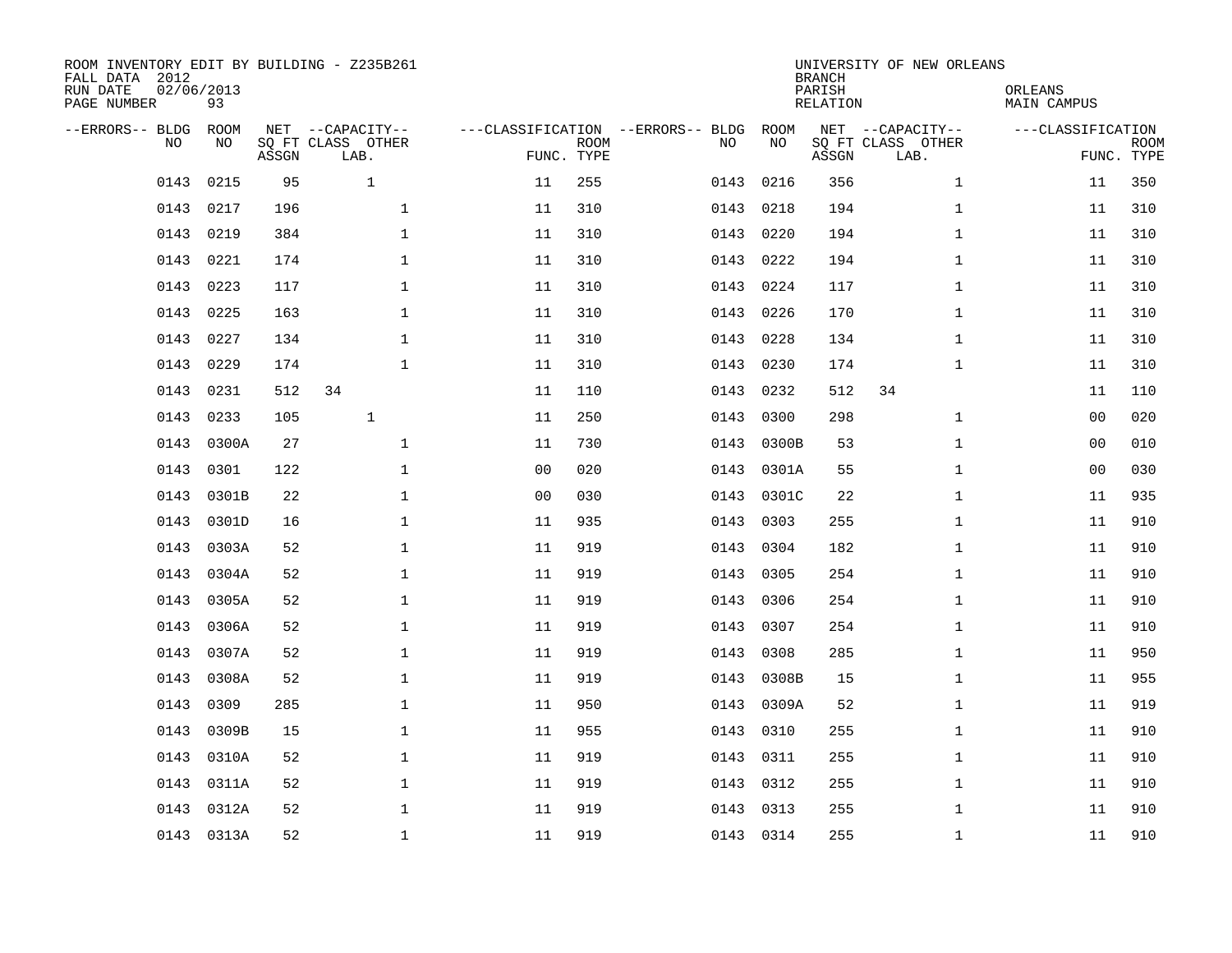| ROOM INVENTORY EDIT BY BUILDING - Z235B261<br>FALL DATA 2012<br>RUN DATE<br>PAGE NUMBER | 02/06/2013<br>94 |       |                                               |                |             |                                        |      |                                                                 | <b>BRANCH</b><br>PARISH<br>RELATION | UNIVERSITY OF NEW ORLEANS                                                                                                  | ORLEANS<br><b>MAIN CAMPUS</b> |                           |
|-----------------------------------------------------------------------------------------|------------------|-------|-----------------------------------------------|----------------|-------------|----------------------------------------|------|-----------------------------------------------------------------|-------------------------------------|----------------------------------------------------------------------------------------------------------------------------|-------------------------------|---------------------------|
| --ERRORS-- BLDG ROOM<br>NO                                                              | NO               | ASSGN | NET --CAPACITY--<br>SQ FT CLASS OTHER<br>LAB. | FUNC. TYPE     | <b>ROOM</b> | ---CLASSIFICATION --ERRORS-- BLDG ROOM | NO.  | NO                                                              | ASSGN                               | NET --CAPACITY--<br>SQ FT CLASS OTHER<br>LAB.                                                                              | ---CLASSIFICATION             | <b>ROOM</b><br>FUNC. TYPE |
| 0143                                                                                    | 0314A            | 52    | $\mathbf{1}$                                  | 11             | 919         |                                        |      | 0143 0315                                                       | 255                                 | $\mathbf{1}$                                                                                                               | 11                            | 910                       |
|                                                                                         | 0143 0315A       | 52    | $\mathbf{1}$                                  | 11             | 919         |                                        |      | 0143 0316                                                       | 255                                 | $\mathbf{1}$                                                                                                               | 11                            | 910                       |
|                                                                                         | 0143 0316A       | 52    | $\mathbf 1$                                   | 11             | 919         |                                        |      | 0143 0317                                                       | 300                                 | $\mathbf{1}$                                                                                                               | 11                            | 910                       |
|                                                                                         | 0143 0317A       | 52    | $\mathbf 1$                                   | 11             | 919         |                                        |      | 0143 0318                                                       | 300                                 | $\mathbf{1}$                                                                                                               | 11                            | 910                       |
|                                                                                         | 0143 0318A       | 52    | $\mathbf 1$                                   | 11             | 919         |                                        |      | 0143 C0206A                                                     | 914                                 |                                                                                                                            | 00                            | 020                       |
|                                                                                         | 0143 C0206B      | 108   |                                               | 0 <sub>0</sub> | 020         |                                        |      | 0143 C0206C                                                     | 147                                 |                                                                                                                            | 0 <sub>0</sub>                | 020                       |
|                                                                                         | 0143 C0302       | 712   |                                               | 0 <sub>0</sub> | 020         |                                        |      | 0143 C0302A                                                     | 98                                  |                                                                                                                            | 00                            | 020                       |
|                                                                                         | 0143 S0002       | 175   | $\mathbf 1$                                   | 00             | 020         |                                        |      | 0143 S0011                                                      | 176                                 | $\mathbf{1}$                                                                                                               | 00                            | 020                       |
|                                                                                         | 0143 S0012       | 176   | $\mathbf 1$                                   | 0 <sub>0</sub> | 020         |                                        |      | 0143 S0021                                                      | 176                                 | $\mathbf{1}$                                                                                                               | 0 <sub>0</sub>                | 020                       |
|                                                                                         | 0143 S0022       | 176   | $\mathbf 1$                                   | 0 <sub>0</sub> | 020         |                                        |      | 0143 S0031                                                      | 176                                 | $\mathbf{1}$                                                                                                               | 00                            | 020                       |
|                                                                                         | 0143 S0032       | 176   | $\mathbf 1$                                   | 0 <sub>0</sub> | 020         |                                        |      | 0143 S0301D<br>TOTAL NUMBER CLASSROOMS<br>TOTAL NUMBER LABS 210 | 16                                  | $\mathbf{1}$<br>TOTAL NET ASSIGN SQ. FT. IN ROOM FILE<br>TOTAL NUMBER COMPUTER CLASSROOMS<br>TOTAL NUMBER SPECIAL LABS 220 | 11<br>17,010<br>5             | 935                       |
| 0148                                                                                    | 0010             | 432   | $\mathbf{1}$                                  | 00             | 020         |                                        |      | 0148 0011                                                       | 410                                 | $\mathbf{1}$                                                                                                               | 0 <sub>0</sub>                | 020                       |
| 0148                                                                                    | 0011A            | 119   | $\mathbf{1}$                                  | 0 <sub>0</sub> | 020         |                                        | 0148 | 0013                                                            | 462                                 | $\mathbf{1}$                                                                                                               | 00                            | 020                       |
| 0148                                                                                    | 0031             | 1333  |                                               | 0 <sub>0</sub> | 020         |                                        | 0148 | 0101                                                            | 1010                                | 20                                                                                                                         | 11                            | 210                       |
| 0148                                                                                    | 0102             | 508   | $\mathbf{1}$                                  | 11             | 310         |                                        | 0148 | 0103                                                            | 1737                                | 120                                                                                                                        | 11                            | 350                       |
| 0148                                                                                    | 0104             | 198   | $\mathbf 1$                                   | 11             | 315         |                                        | 0148 | 0105                                                            | 198                                 | $\mathbf{1}$                                                                                                               | 11                            | 730                       |
| 0148                                                                                    | 0106             | 209   | $\mathbf{1}$                                  | 11             | 310         |                                        | 0148 | 0107                                                            | 2982                                | 60                                                                                                                         | 22                            | 250                       |
| 0148                                                                                    | 0107A            | 178   | $\mathbf{1}$                                  | 22             | 215         |                                        | 0148 | 0108                                                            | 242                                 | $\mathbf{1}$                                                                                                               | 11                            | 310                       |
| 0148                                                                                    | 0109             | 484   | 20                                            | 11             | 350         |                                        | 0148 | 0110                                                            | 242                                 | $\mathbf{1}$                                                                                                               | 11                            | 310                       |
| 0148                                                                                    | 0111             | 231   | $\mathbf{1}$                                  | 11             | 310         |                                        | 0148 | 0112                                                            | 209                                 | $\mathbf{1}$                                                                                                               | 11                            | 310                       |
| 0148                                                                                    | 0113             | 396   | $\mathbf{1}$                                  | 11             | 250         |                                        | 0148 | 0114                                                            | 136                                 | $\mathbf{1}$                                                                                                               | 11                            | 310                       |
| 0148                                                                                    | 0115             | 225   | $\mathbf{1}$                                  | 11             | 310         |                                        | 0148 | 0116                                                            | 186                                 | $\mathbf{1}$                                                                                                               | 11                            | 310                       |
|                                                                                         | 0148 0117        | 162   | $\mathbf{1}$                                  | 11             | 310         |                                        |      | 0148 0118                                                       | 378                                 | $\mathbf{1}$                                                                                                               | 11                            | 250                       |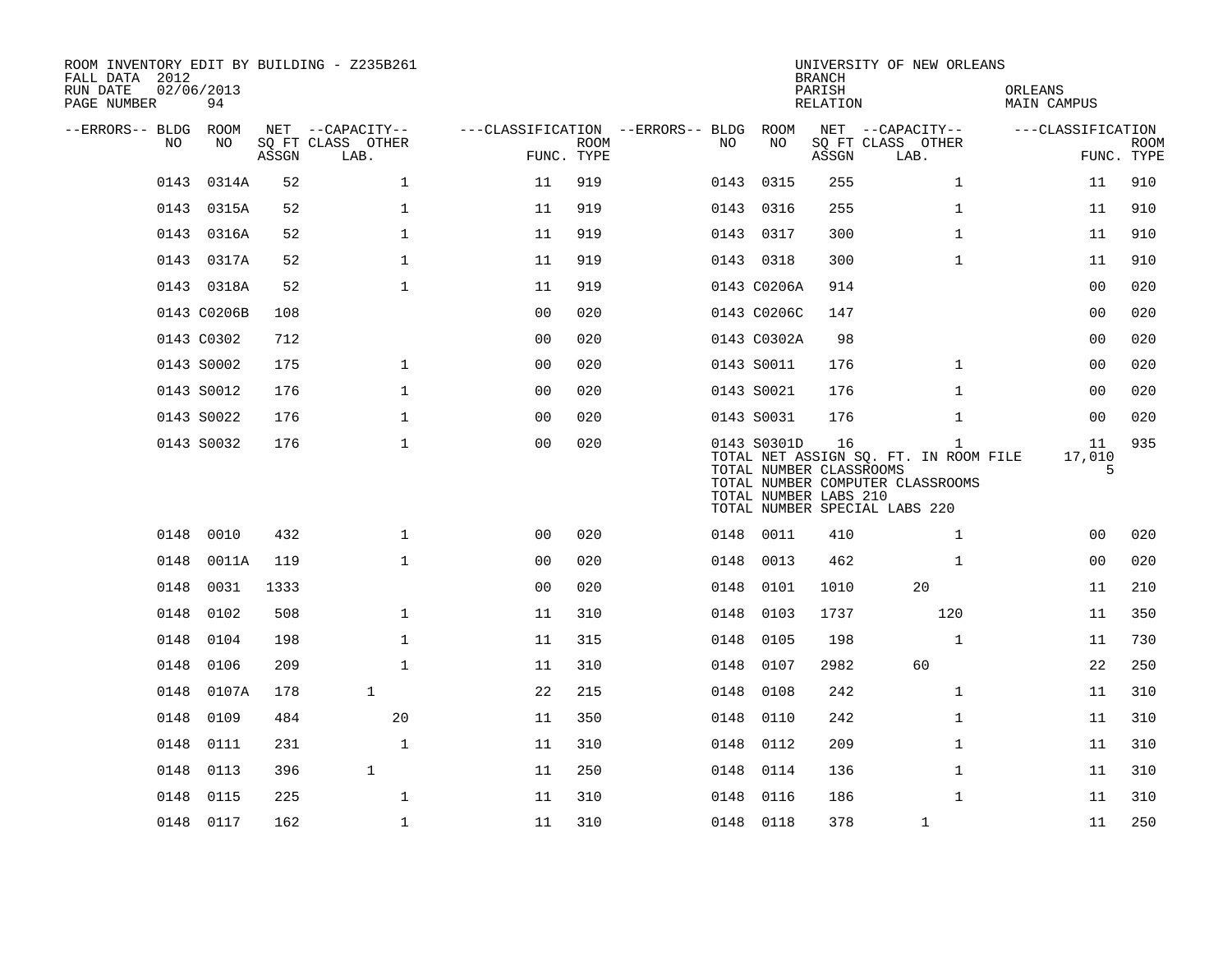| ROOM INVENTORY EDIT BY BUILDING - Z235B261<br>FALL DATA 2012<br>RUN DATE<br>PAGE NUMBER | 02/06/2013<br>95 |       |                                               |                |                           |                                         |            | <b>BRANCH</b><br>PARISH<br><b>RELATION</b> | UNIVERSITY OF NEW ORLEANS                     | ORLEANS<br><b>MAIN CAMPUS</b> |                           |
|-----------------------------------------------------------------------------------------|------------------|-------|-----------------------------------------------|----------------|---------------------------|-----------------------------------------|------------|--------------------------------------------|-----------------------------------------------|-------------------------------|---------------------------|
| --ERRORS-- BLDG<br>NO                                                                   | ROOM<br>NO       | ASSGN | NET --CAPACITY--<br>SQ FT CLASS OTHER<br>LAB. |                | <b>ROOM</b><br>FUNC. TYPE | ---CLASSIFICATION --ERRORS-- BLDG<br>NO | ROOM<br>NO | ASSGN                                      | NET --CAPACITY--<br>SQ FT CLASS OTHER<br>LAB. | ---CLASSIFICATION             | <b>ROOM</b><br>FUNC. TYPE |
| 0148                                                                                    | 0119             | 190   | $\mathbf{1}$                                  | 11             | 310                       | 0148                                    | 0120       | 136                                        | $\mathbf{1}$                                  | 11                            | 310                       |
| 0148                                                                                    | 0121             | 407   | 8                                             | 22             | 250                       | 0148                                    | 0122       | 407                                        | 8                                             | 22                            | 250                       |
| 0148                                                                                    | 0123             | 407   | 8                                             | 22             | 250                       | 0148                                    | 0124       | 228                                        | $\mathbf{1}$                                  | 11                            | 310                       |
| 0148                                                                                    | 0125             | 178   | $\mathbf{1}$                                  | 11             | 310                       | 0148                                    | 0126       | 374                                        | $\mathbf 1$                                   | 22                            | 250                       |
| 0148                                                                                    | 0127             | 682   | $\mathbf{1}$                                  | 0 <sub>0</sub> | 030                       | 0148                                    | 0128       | 396                                        | $\mathbf{1}$                                  | 11                            | 720                       |
| 0148                                                                                    | 0129             | 253   | $\mathbf{1}$                                  | 0 <sub>0</sub> | 030                       | 0148                                    | 0130       | 1045                                       | $\mathbf{1}$                                  | 11                            | 455                       |
| 0148                                                                                    | 0131             | 39    | $\mathbf{1}$                                  | 0 <sub>0</sub> | 030                       | 0148                                    | 0132       | 149                                        | $\mathbf{1}$                                  | 0 <sub>0</sub>                | 030                       |
| 0148                                                                                    | 0133             | 198   | $\mathbf{1}$                                  | 0 <sub>0</sub> | 030                       | 0148                                    | 0134       | 49                                         | $\mathbf{1}$                                  | 0 <sub>0</sub>                | 010                       |
| 0148                                                                                    | 0135             | 94    | $\mathbf{1}$                                  | 0 <sub>0</sub> | 030                       | 0148                                    | 0136       | 94                                         | $\mathbf{1}$                                  | 0 <sub>0</sub>                | 030                       |
| 0148                                                                                    | 0137             | 156   | $\mathbf{1}$                                  | 0 <sub>0</sub> | 030                       | 0148                                    | 0201       | 165                                        |                                               | 0 <sub>0</sub>                | 030                       |
| 0148                                                                                    | 0203             | 195   |                                               | 0 <sub>0</sub> | 030                       | 0148                                    | 0204       | 90                                         |                                               | 00                            | 010                       |
| 0148                                                                                    | 0205             | 60    |                                               | 0 <sub>0</sub> | 030                       | 0148                                    | 0206       | 407                                        | $\mathbf{1}$                                  | 11                            | 350                       |
| 0148                                                                                    | 0207             | 390   | $\mathbf{1}$                                  | 11             | 220                       | 0148                                    | 0208       | 42                                         | $\mathbf{1}$                                  | 00                            | 020                       |
| 0148                                                                                    | 0208A            | 130   | $\mathbf{1}$                                  | 22             | 215                       | 0148                                    | 0208B      | 230                                        | 1                                             | 22                            | 220                       |
| 0148                                                                                    | 0208C            | 374   | $\mathbf{1}$                                  | 22             | 250                       | 0148                                    | 0209       | 182                                        | $\mathbf{1}$                                  | 11                            | 215                       |
| 0148                                                                                    | 0209A            | 616   | 12                                            | 11             | 250                       | 0148                                    | 0210       | 42                                         | $\mathbf{1}$                                  | 00                            | 020                       |
| 0148                                                                                    | 0210A            | 374   | $\mathbf{1}$                                  | 22             | 250                       | 0148                                    | 0210B      | 230                                        | $\mathbf{1}$                                  | 22                            | 220                       |
| 0148                                                                                    | 0210C            | 130   | $\mathbf{1}$                                  | 22             | 215                       | 0148                                    | 0211       | 343                                        | 1                                             | 22                            | 250                       |
| 0148                                                                                    | 0212             | 388   | $\mathbf{1}$                                  | 22             | 250                       | 0148                                    | 0213       | 388                                        | 1                                             | 22                            | 250                       |
| 0148                                                                                    | 0214             | 388   | $\mathbf{1}$                                  | 22             | 250                       | 0148                                    | 0215       | 388                                        | 1                                             | 22                            | 250                       |
| 0148                                                                                    | 0216             | 188   | $\mathbf{1}$                                  | 11             | 310                       | 0148                                    | 0217       | 232                                        | $\mathbf{1}$                                  | 11                            | 310                       |
| 0148                                                                                    | 0218             | 269   | $\mathbf 1$                                   | 11             | 310                       | 0148                                    | 0219       | 16                                         |                                               | 00                            | 030                       |
| 0148                                                                                    | 0220             | 201   | $\mathbf{1}$                                  | 11             | 310                       | 0148                                    | 0221       | 388                                        | $\mathbf 1$                                   | 22                            | 250                       |
| 0148                                                                                    | 0222             | 388   | $\mathbf{1}$                                  | 11             | 250                       | 0148                                    | 0223       | 388                                        | $\mathbf{1}$                                  | 22                            | 250                       |
| 0148                                                                                    | 0224             | 388   | $\mathbf{1}$                                  | 11             | 250                       | 0148                                    | 0225       | 388                                        | 1                                             | 22                            | 250                       |
| 0148                                                                                    | 0226             | 388   | $\mathbf{1}$                                  | 22             | 250                       |                                         | 0148 0227  | 388                                        | $\mathbf{1}$                                  | 22                            | 250                       |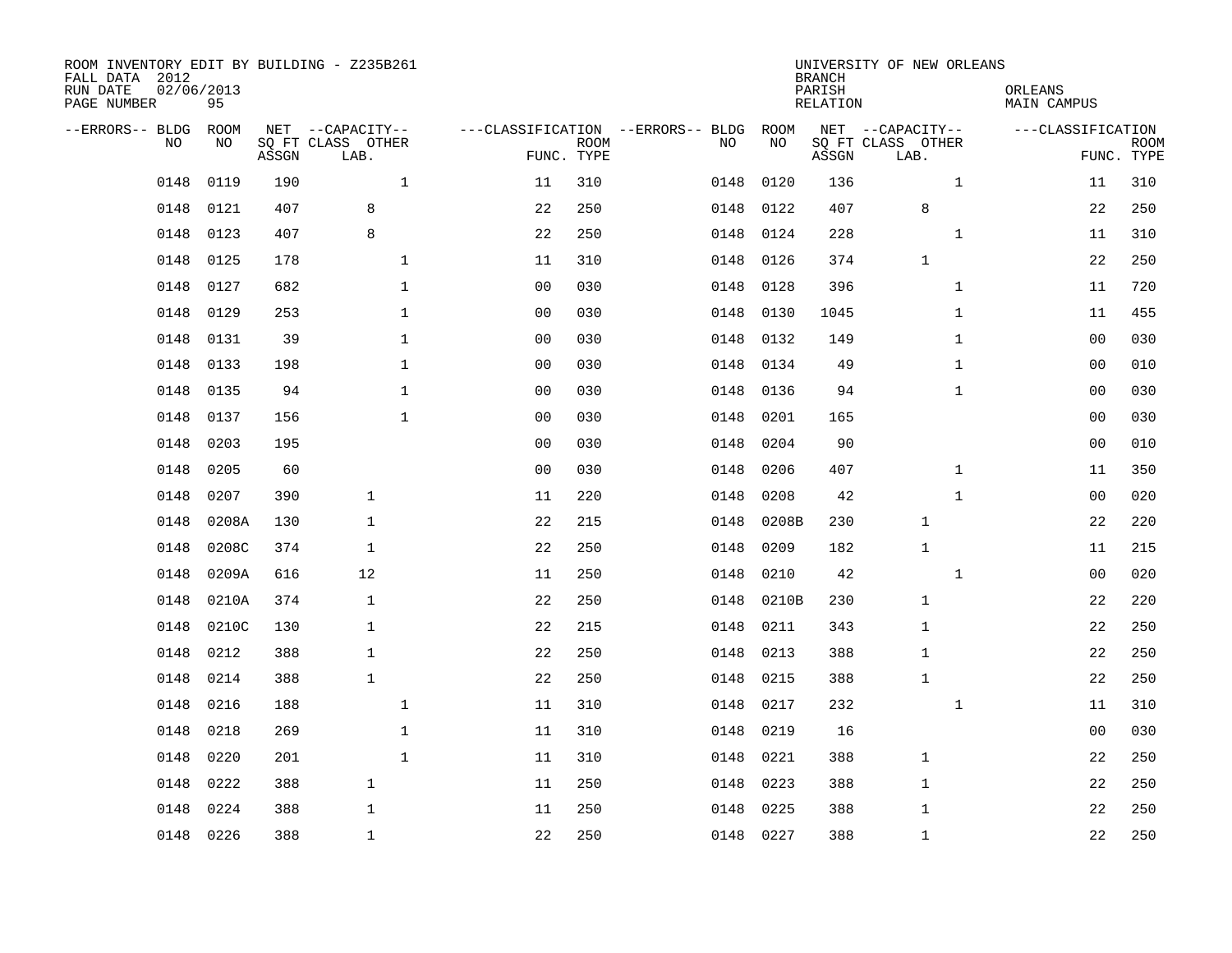| ROOM INVENTORY EDIT BY BUILDING - Z235B261<br>FALL DATA 2012<br>RUN DATE<br>PAGE NUMBER | 02/06/2013<br>96 |       |                                               |                |                           |                                         |            | <b>BRANCH</b><br>PARISH<br><b>RELATION</b> | UNIVERSITY OF NEW ORLEANS                     | ORLEANS<br><b>MAIN CAMPUS</b> |                           |
|-----------------------------------------------------------------------------------------|------------------|-------|-----------------------------------------------|----------------|---------------------------|-----------------------------------------|------------|--------------------------------------------|-----------------------------------------------|-------------------------------|---------------------------|
| --ERRORS-- BLDG<br>NO                                                                   | ROOM<br>NO       | ASSGN | NET --CAPACITY--<br>SQ FT CLASS OTHER<br>LAB. |                | <b>ROOM</b><br>FUNC. TYPE | ---CLASSIFICATION --ERRORS-- BLDG<br>NO | ROOM<br>NO | ASSGN                                      | NET --CAPACITY--<br>SQ FT CLASS OTHER<br>LAB. | ---CLASSIFICATION             | <b>ROOM</b><br>FUNC. TYPE |
| 0148                                                                                    | 0228             | 388   | $\mathbf{1}$                                  | 22             | 250                       | 0148                                    | 0229       | 388                                        | 1                                             | 22                            | 250                       |
| 0148                                                                                    | 0230             | 836   | $\mathbf 1$                                   | 0 <sub>0</sub> | 030                       | 0148                                    | 0231       | 407                                        |                                               | 00                            | 030                       |
| 0148                                                                                    | 0232             | 388   | $\mathbf{1}$                                  | 22             | 250                       | 0148                                    | 0233       | 51                                         | $\mathbf{1}$                                  | 00                            | 030                       |
| 0148                                                                                    | 0234             | 400   | $\mathbf{1}$                                  | 22             | 250                       | 0148                                    | 0235       | 400                                        | $\mathbf{1}$                                  | 22                            | 250                       |
| 0148                                                                                    | 0236             | 400   | $\mathbf{1}$                                  | 11             | 220                       | 0148                                    | 0237       | 201                                        | $\mathbf{1}$                                  | 22                            | 310                       |
| 0148                                                                                    | 0238             | 237   | $\mathbf 1$                                   | 22             | 310                       | 0148                                    | 0239       | 237                                        | $\mathbf{1}$                                  | 22                            | 310                       |
| 0148                                                                                    | 0240             | 201   | $\mathbf{1}$                                  | 22             | 310                       | 0148                                    | 0241       | 400                                        | $\mathbf{1}$                                  | 11                            | 220                       |
| 0148                                                                                    | 0242             | 179   | $\mathbf{1}$                                  | 11             | 310                       | 0148                                    | 0243       | 200                                        | $\mathbf{1}$                                  | 11                            | 310                       |
| 0148                                                                                    | 0244             | 200   | $\mathbf{1}$                                  | 11             | 310                       | 0148                                    | 0245       | 179                                        | $\mathbf{1}$                                  | 11                            | 310                       |
| 0148                                                                                    | 0246             | 130   | $\mathbf{1}$                                  | 11             | 730                       | 0148                                    | 0247       | 112                                        | $\mathbf{1}$                                  | 00                            | 030                       |
| 0148                                                                                    | 0301             | 165   |                                               | 0 <sub>0</sub> | 030                       | 0148                                    | 0302       | 70                                         |                                               | 00                            | 030                       |
| 0148                                                                                    | 0302A            | 25    |                                               | 0 <sub>0</sub> | 030                       | 0148                                    | 0303       | 195                                        |                                               | 0 <sub>0</sub>                | 030                       |
| 0148                                                                                    | 0304             | 90    |                                               | 0 <sub>0</sub> | 010                       | 0148                                    | 0305       | 85                                         | $\mathbf{1}$                                  | 11                            | 730                       |
| 0148                                                                                    | 0306             | 396   | $\mathbf 1$                                   | 11             | 350                       | 0148                                    | 0307       | 202                                        | 5                                             | 22                            | 250                       |
| 0148                                                                                    | 0308             | 66    |                                               | 0 <sub>0</sub> | 020                       | 0148                                    | 0309       | 202                                        | $\mathbf{1}$                                  | 22                            | 250                       |
| 0148                                                                                    | 0310             | 715   | $\mathbf{1}$                                  | 22             | 215                       | 0148                                    | 0311       | 202                                        | 1                                             | 22                            | 250                       |
| 0148                                                                                    | 0312             | 202   | $\mathbf 1$                                   | 11             | 250                       | 0148                                    | 0313       | 202                                        | $\mathbf{1}$                                  | 22                            | 250                       |
| 0148                                                                                    | 0314             | 202   | $\mathbf{1}$                                  | 22             | 250                       | 0148                                    | 0315       | 202                                        | $\mathbf{1}$                                  | 22                            | 250                       |
| 0148                                                                                    | 0316             | 202   | $\mathbf{1}$                                  | 22             | 250                       | 0148                                    | 0317       | 202                                        | $\mathbf{1}$                                  | 22                            | 250                       |
| 0148                                                                                    | 0318             | 202   | $\mathbf{1}$                                  | 22             | 250                       | 0148                                    | 0319       | 188                                        | $\mathbf{1}$                                  | 22                            | 310                       |
| 0148                                                                                    | 0320             | 232   | $\mathbf 1$                                   | 11             | 310                       | 0148                                    | 0321       | 269                                        | $\mathbf{1}$                                  | 11                            | 310                       |
| 0148                                                                                    | 0322             | 16    |                                               | 0 <sub>0</sub> | 030                       | 0148                                    | 0323       | 201                                        | $\mathbf{1}$                                  | 11                            | 310                       |
| 0148                                                                                    | 0324             | 388   | $\mathbf{1}$                                  | 11             | 250                       | 0148                                    | 0325       | 388                                        | $\mathbf 1$                                   | 11                            | 250                       |
| 0148                                                                                    | 0326             | 388   | $\mathbf{1}$                                  | 11             | 250                       | 0148                                    | 0327       | 388                                        | $\mathbf{1}$                                  | 11                            | 250                       |
| 0148                                                                                    | 0328             | 388   | $\mathbf 1$                                   | 11             | 250                       | 0148                                    | 0329       | 388                                        | 1                                             | 11                            | 250                       |
|                                                                                         | 0148 0330        | 388   | $\mathbf{1}$                                  | 11             | 250                       |                                         | 0148 0331  | 388                                        | $\mathbf{1}$                                  | 11                            | 250                       |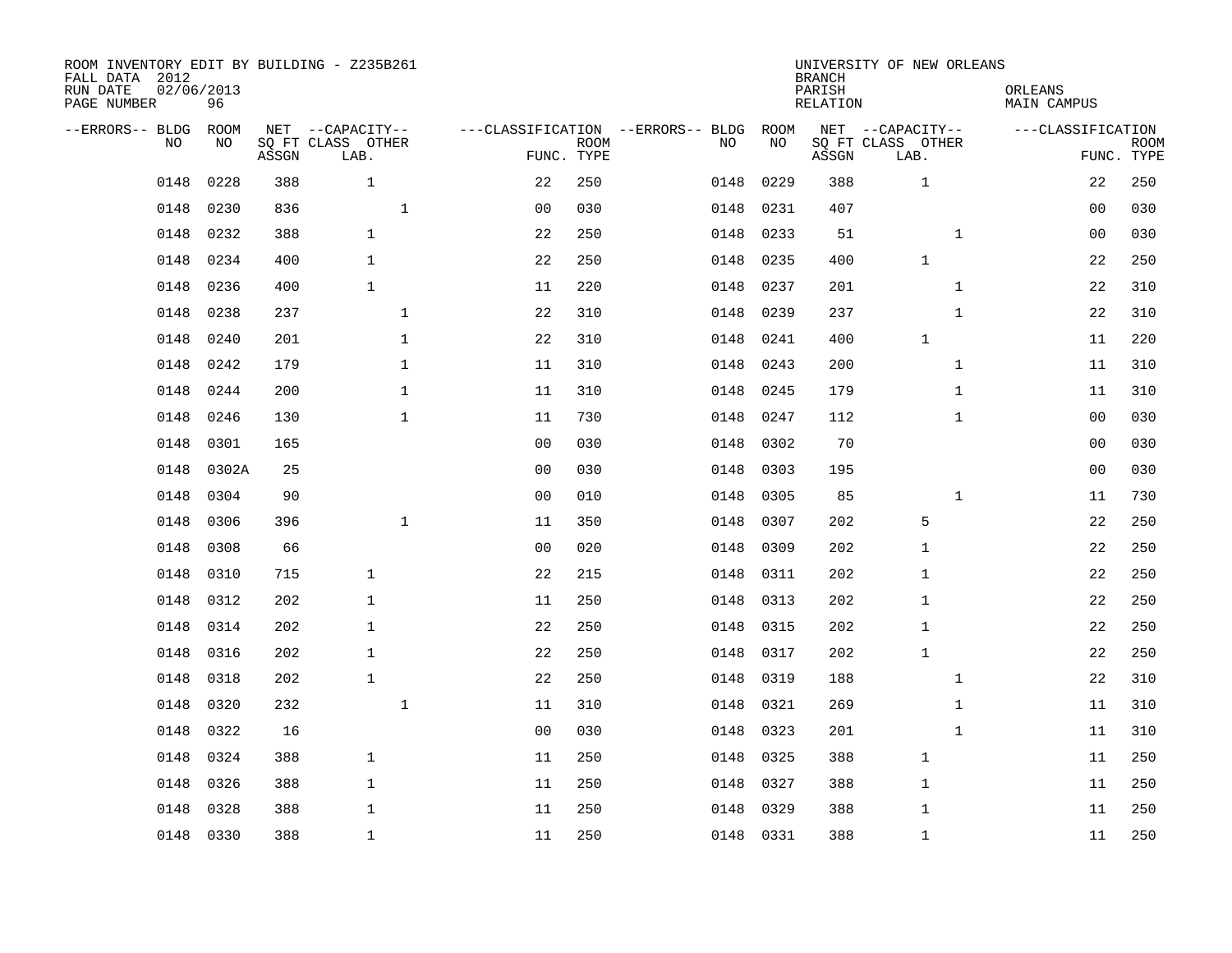| ROOM INVENTORY EDIT BY BUILDING - Z235B261<br>FALL DATA 2012<br>RUN DATE<br>PAGE NUMBER | 02/06/2013<br>97 |       |                           |                                        |                           |      |                                                                | <b>BRANCH</b><br>PARISH<br>RELATION | UNIVERSITY OF NEW ORLEANS                                                                                  | ORLEANS<br>MAIN CAMPUS                         |                           |
|-----------------------------------------------------------------------------------------|------------------|-------|---------------------------|----------------------------------------|---------------------------|------|----------------------------------------------------------------|-------------------------------------|------------------------------------------------------------------------------------------------------------|------------------------------------------------|---------------------------|
| --ERRORS-- BLDG ROOM                                                                    |                  |       | NET --CAPACITY--          | ---CLASSIFICATION --ERRORS-- BLDG ROOM |                           |      |                                                                |                                     | NET --CAPACITY--                                                                                           | ---CLASSIFICATION                              |                           |
| NO                                                                                      | NO               | ASSGN | SQ FT CLASS OTHER<br>LAB. |                                        | <b>ROOM</b><br>FUNC. TYPE | NO.  | NO                                                             | ASSGN                               | SQ FT CLASS OTHER<br>LAB.                                                                                  |                                                | <b>ROOM</b><br>FUNC. TYPE |
| 0148                                                                                    | 0332             | 439   | $\mathbf{1}$              | 0 <sub>0</sub>                         | 030                       |      | 0148 0333                                                      | 388                                 | $\mathbf 1$                                                                                                | 22                                             | 250                       |
| 0148                                                                                    | 0334             | 388   | $\mathbf{1}$              | 22                                     | 250                       | 0148 | 0335                                                           | 388                                 | $\mathbf{1}$                                                                                               | 22                                             | 250                       |
|                                                                                         | 0148 0336        | 65    |                           | 0 <sub>0</sub>                         | 030                       |      | 0148 0337                                                      | 388                                 | $\mathbf 1$                                                                                                | 22                                             | 250                       |
| 0148                                                                                    | 0338             | 388   | $\mathbf{1}$              | 22                                     | 250                       | 0148 | 0339                                                           | 400                                 | $\mathbf{1}$                                                                                               | 22                                             | 250                       |
| 0148                                                                                    | 0340             | 400   | $\mathbf{1}$              | 22                                     | 250                       |      | 0148 0341                                                      | 201                                 | $\mathbf{1}$                                                                                               | 22                                             | 310                       |
|                                                                                         | 0148 0342        | 237   | $\mathbf{1}$              | 22                                     | 310                       |      | 0148 0343                                                      | 237                                 | $\mathbf{1}$                                                                                               | 22                                             | 310                       |
|                                                                                         | 0148 0344        | 201   | $\mathbf{1}$              | 22                                     | 310                       |      | 0148 0345                                                      | 400                                 | $\mathbf{1}$                                                                                               | 22                                             | 250                       |
| 0148                                                                                    | 0346             | 400   | $\mathbf{1}$              | 22                                     | 250                       |      | 0148 0347                                                      | 110                                 |                                                                                                            | 0 <sub>0</sub>                                 | 030                       |
|                                                                                         | 0148 0348        | 400   | $\mathbf{1}$              | 22                                     | 250                       |      | 0148 C0012                                                     | 1057                                |                                                                                                            | 0 <sub>0</sub>                                 | 020                       |
|                                                                                         | 0148 C0013       | 462   |                           | 0 <sub>0</sub>                         | 020                       |      | 0148 C0014                                                     | 1064                                |                                                                                                            | 00                                             | 020                       |
|                                                                                         | 0148 C0015       | 155   |                           | 0 <sub>0</sub>                         | 020                       |      | 0148 C0016                                                     | 424                                 |                                                                                                            | 0 <sub>0</sub>                                 | 020                       |
|                                                                                         | 0148 C0017       | 330   |                           | 0 <sub>0</sub>                         | 020                       |      | 0148 C0020                                                     | 388                                 |                                                                                                            | 0 <sub>0</sub>                                 | 020                       |
|                                                                                         | 0148 C0021       | 1455  |                           | 0 <sub>0</sub>                         | 020                       |      | 0148 C0022                                                     | 462                                 |                                                                                                            | 0 <sub>0</sub>                                 | 020                       |
|                                                                                         | 0148 C0023       | 1400  |                           | 0 <sub>0</sub>                         | 020                       |      | 0148 C0024                                                     | 550                                 |                                                                                                            | 0 <sub>0</sub>                                 | 020                       |
|                                                                                         | 0148 C0030       | 384   |                           | 0 <sub>0</sub>                         | 020                       |      | 0148 C0031                                                     | 1333                                |                                                                                                            | 0 <sub>0</sub>                                 | 020                       |
|                                                                                         | 0148 C0032       | 462   |                           | 0 <sub>0</sub>                         | 020                       |      | 0148 C0033                                                     | 1333                                |                                                                                                            | 0 <sub>0</sub>                                 | 020                       |
|                                                                                         | 0148 C0034       | 550   |                           | 0 <sup>0</sup>                         | 020                       |      | 0148 E0001                                                     | 179                                 |                                                                                                            | 0 <sub>0</sub>                                 | 020                       |
|                                                                                         | 0148 E0002       | 170   |                           | 0 <sub>0</sub>                         | 020                       |      | 0148 E0003                                                     | 170                                 |                                                                                                            | 0 <sub>0</sub>                                 | 020                       |
|                                                                                         | 0148 S0011       | 117   |                           | 00                                     | 020                       |      | 0148 S0012                                                     | 234                                 |                                                                                                            | 0 <sub>0</sub>                                 | 020                       |
|                                                                                         | 0148 S0021       | 171   |                           | 0 <sub>0</sub>                         | 020                       |      | 0148 S0022                                                     | 158                                 |                                                                                                            | 0 <sub>0</sub>                                 | 020                       |
|                                                                                         | 0148 S0031       | 171   |                           | 0 <sub>0</sub>                         | 020                       |      | 0148 S0032<br>TOTAL NUMBER CLASSROOMS<br>TOTAL NUMBER LABS 210 | 158                                 | TOTAL NET ASSIGN SQ. FT. IN ROOM FILE<br>TOTAL NUMBER COMPUTER CLASSROOMS<br>TOTAL NUMBER SPECIAL LABS 220 | 00 <sub>o</sub><br>38,797<br>$\mathbf{1}$<br>5 | 020                       |
| 0209                                                                                    | 0100             | 325   |                           | 0 <sub>0</sub>                         | 020                       |      | 0209 0101                                                      | 1500                                |                                                                                                            | 0 <sub>0</sub>                                 | 020                       |
|                                                                                         | 0209 0102        | 400   |                           | 0 <sub>0</sub>                         | 030                       |      | 0209 0103                                                      | 425                                 |                                                                                                            | 0 <sub>0</sub>                                 | 030                       |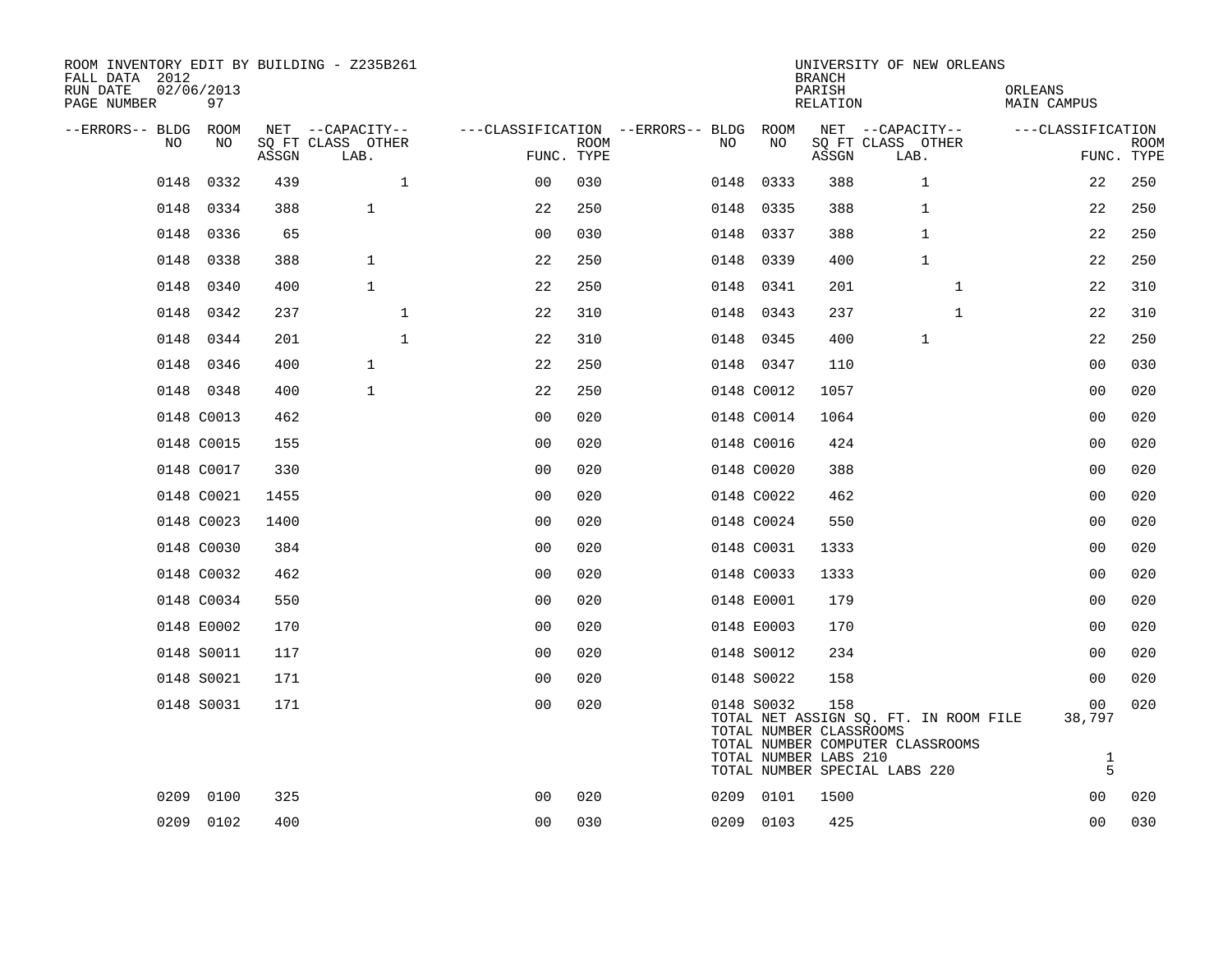| RUN DATE<br>02/06/2013<br>PARISH<br>ORLEANS<br>98<br>PAGE NUMBER<br>RELATION<br>MAIN CAMPUS                                                        |                           |
|----------------------------------------------------------------------------------------------------------------------------------------------------|---------------------------|
| <b>ROOM</b><br>NET --CAPACITY--<br>NET --CAPACITY--<br>--ERRORS-- BLDG<br>---CLASSIFICATION --ERRORS-- BLDG<br>ROOM                                | ---CLASSIFICATION         |
| SO FT CLASS OTHER<br><b>NO</b><br>SQ FT CLASS OTHER<br>N <sub>O</sub><br>NO.<br><b>ROOM</b><br>NO.<br>FUNC. TYPE<br>ASSGN<br>LAB.<br>ASSGN<br>LAB. | <b>ROOM</b><br>FUNC. TYPE |
| 0 <sub>0</sub><br>030<br>0209<br>0103A<br>36<br>0209<br>0104<br>600                                                                                | 350<br>11                 |
| 0209<br>0105<br>12<br>115<br>0106<br>1000<br>67<br>11<br>0209                                                                                      | 110<br>11                 |
| 0209<br>0107<br>350<br>315<br>0107A<br>60<br>11<br>0209                                                                                            | 315<br>11                 |
| 0209<br>0108<br>60<br>0 <sub>0</sub><br>030<br>0209<br>0109<br>65                                                                                  | 660<br>11                 |
| 0209<br>0110<br>50<br>$\mathbf{1}$<br>11<br>660<br>0209<br>0111<br>400                                                                             | 11<br>310                 |
| $\mathbf{1}$<br>0209<br>0112<br>950<br>11<br>310<br>0209<br>125<br>0112A                                                                           | 350<br>11                 |
| $\mathbf{1}$<br>$\mathbf{1}$<br>0209<br>0112B<br>100<br>11<br>310<br>0209<br>0112C<br>100                                                          | 310<br>11                 |
| $\mathbf{1}$<br>55<br>0209<br>0112D<br>125<br>310<br>0209<br>0113<br>11                                                                            | 0 <sub>0</sub><br>030     |
| 0209<br>0114<br>55<br>0 <sub>0</sub><br>030<br>0209<br>0115<br>12                                                                                  | 11<br>115                 |
| $\mathbf{1}$<br>0209<br>0116<br>600<br>11<br>310<br>0209<br>0117<br>500                                                                            | 030<br>00                 |
| 0209<br>0118<br>84<br>0 <sub>0</sub><br>030<br>0209<br>0119<br>460                                                                                 | 020<br>0 <sub>0</sub>     |
| 0209<br>0120<br>0 <sub>0</sub><br>030<br>425<br>400<br>0209<br>0121                                                                                | 0 <sub>0</sub><br>030     |
| 0209<br>0122<br>2400 160<br>0209<br>0123<br>325<br>11<br>110                                                                                       | 0 <sub>0</sub><br>020     |
| 0209<br>0124<br>675<br>650<br>11<br>0209<br>0125<br>400                                                                                            | 0 <sub>0</sub><br>030     |
| 0209<br>0126<br>100<br>0 <sub>0</sub><br>010<br>0209<br>0127<br>100                                                                                | 0 <sub>0</sub><br>030     |
| 0209<br>0128<br>100<br>0 <sub>0</sub><br>030<br>0209<br>0129<br>2400<br>160                                                                        | 110<br>11                 |
| 0209<br>0130<br>60<br>900<br>11<br>110<br>0209<br>0131<br>750<br>50                                                                                | 11<br>110                 |
| 0209<br>0132<br>375<br>11<br>650<br>0209<br>0132A<br>200                                                                                           | 655<br>11                 |
| 0209<br>0133<br>400<br>0 <sub>0</sub><br>0209<br>030<br>0134<br>100                                                                                | 0 <sub>0</sub><br>010     |
| 0209<br>0135<br>100<br>0 <sub>0</sub><br>030<br>0209<br>0136<br>100                                                                                | 0 <sub>0</sub><br>030     |
| 0209<br>0137<br>2400 160<br>110<br>0209<br>0138<br>900<br>60<br>11                                                                                 | 11<br>110                 |
| 0209<br>0139<br>202<br>0 <sub>0</sub><br>030<br>0209<br>0139A<br>55                                                                                | 030<br>00                 |
| 0139B<br>222<br>0 <sub>0</sub><br>38<br>0209<br>030<br>0209<br>0201<br>575                                                                         | 420<br>11                 |
| 0202<br>0 <sub>0</sub><br>0209<br>300<br>030<br>0209<br>0203<br>400                                                                                | 0 <sub>0</sub><br>030     |
| 0209<br>0204<br>0205<br>80<br>450<br>11<br>650<br>0209<br>1200                                                                                     | 11<br>110                 |
| 0209<br>0206<br>130<br>11<br>215<br>0209<br>0206A<br>135                                                                                           | 11<br>215                 |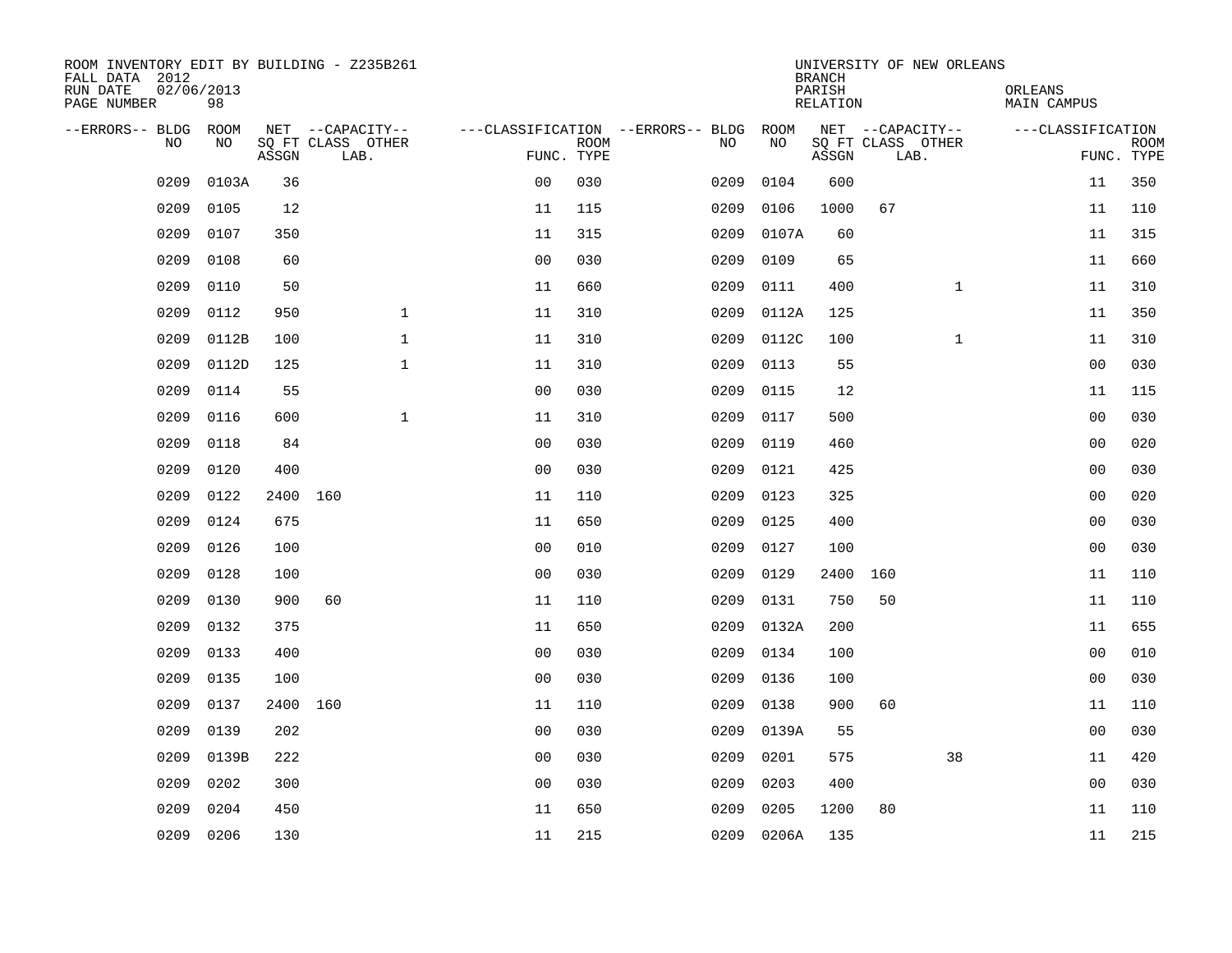| ROOM INVENTORY EDIT BY BUILDING - Z235B261<br>FALL DATA 2012<br>RUN DATE<br>PAGE NUMBER | 02/06/2013<br>99 |       |                           |              |                                   |             |      |       | <b>BRANCH</b><br>PARISH<br>RELATION |                           | UNIVERSITY OF NEW ORLEANS | ORLEANS<br>MAIN CAMPUS |                |             |
|-----------------------------------------------------------------------------------------|------------------|-------|---------------------------|--------------|-----------------------------------|-------------|------|-------|-------------------------------------|---------------------------|---------------------------|------------------------|----------------|-------------|
| --ERRORS-- BLDG ROOM                                                                    |                  |       | NET --CAPACITY--          |              | ---CLASSIFICATION --ERRORS-- BLDG |             |      | ROOM  |                                     | NET --CAPACITY--          |                           | ---CLASSIFICATION      |                |             |
| <b>NO</b>                                                                               | NO.              | ASSGN | SQ FT CLASS OTHER<br>LAB. |              | FUNC. TYPE                        | <b>ROOM</b> | NO.  | NO    | ASSGN                               | SQ FT CLASS OTHER<br>LAB. |                           |                        | FUNC. TYPE     | <b>ROOM</b> |
| 0209                                                                                    | 0207             | 1200  | 80                        |              | 11                                | 110         | 0209 | 0208  | 1500                                |                           | 65                        |                        | 11             | 210         |
| 0209                                                                                    | 0208A            | 100   |                           | $\mathbf 1$  | 11                                | 310         | 0209 | 0208B | 150                                 |                           | $\mathbf{1}$              |                        | 11             | 310         |
| 0209                                                                                    | 0208C            | 110   |                           |              | 11                                | 215         | 0209 | 0208D | 125                                 |                           |                           |                        | 11             | 215         |
| 0209                                                                                    | 0208E            | 1650  |                           | 62           | 11                                | 210         | 0209 | 0209  | 1200                                | 80                        |                           |                        | 11             | 110         |
| 0209                                                                                    | 0210             | 1200  | 80                        |              | 11                                | 110         | 0209 | 0211  | 300                                 |                           |                           |                        | 0 <sub>0</sub> | 030         |
| 0209                                                                                    | 0212             | 400   |                           |              | 0 <sub>0</sub>                    | 030         | 0209 | 0213  | 53                                  |                           |                           |                        | 0 <sub>0</sub> | 030         |
| 0209                                                                                    | 0214             | 1200  | 80                        |              | 11                                | 110         | 0209 | 0215  | 350                                 |                           |                           |                        | 00             | 030         |
| 0209                                                                                    | 0216             | 60    |                           |              | 0 <sub>0</sub>                    | 010         | 0209 | 0217  | 100                                 |                           |                           |                        | 0 <sub>0</sub> | 030         |
| 0209                                                                                    | 0218             | 100   |                           |              | 0 <sub>0</sub>                    | 030         | 0209 | 0219  | 600                                 | 40                        |                           |                        | 11             | 110         |
| 0209                                                                                    | 0220             | 1200  | 80                        |              | 11                                | 110         | 0209 | 0221  | 600                                 | 40                        |                           |                        | 11             | 110         |
| 0209                                                                                    | 0222             | 1200  | 80                        |              | 11                                | 110         | 0209 | 0223  | 600                                 | 40                        |                           |                        | 11             | 110         |
| 0209                                                                                    | 0224             | 600   | 40                        |              | 11                                | 110         | 0209 | 0225  | 1200                                | 80                        |                           |                        | 11             | 110         |
| 0209                                                                                    | 0226             | 1200  | 80                        |              | 11                                | 110         | 0209 | 0227  | 1200                                | 80                        |                           |                        | 11             | 110         |
| 0209                                                                                    | 0228             | 1200  | 80                        |              | 11                                | 110         | 0209 | 0229  | 350                                 |                           |                           |                        | 00             | 030         |
| 0209                                                                                    | 0230             | 100   |                           |              | 0 <sub>0</sub>                    | 030         | 0209 | 0231  | 100                                 |                           |                           |                        | 0 <sub>0</sub> | 030         |
| 0209                                                                                    | 0232             | 60    |                           |              | 0 <sub>0</sub>                    | 030         | 0209 | 0301  | 625                                 |                           |                           |                        | 11             | 350         |
| 0209                                                                                    | 0302             | 275   |                           |              | 0 <sub>0</sub>                    | 030         | 0209 | 0303  | 400                                 |                           |                           |                        | 0 <sub>0</sub> | 030         |
| 0209                                                                                    | 0304             | 625   |                           |              | 11                                | 315         | 0209 | 0305  | 150                                 |                           | $\mathbf{1}$              |                        | 11             | 310         |
| 0209                                                                                    | 0306             | 150   |                           | $\mathbf 1$  | 11                                | 310         | 0209 | 0307  | 1042                                |                           | $\mathbf{1}$              |                        | 11             | 310         |
| 0209                                                                                    | 0307A            | 300   |                           | 1            | 11                                | 310         | 0209 | 0307B | 375                                 |                           |                           |                        | 11             | 350         |
| 0209                                                                                    | 0307C            | 225   |                           | $\mathbf 1$  | 11                                | 310         | 0209 | 0307D | 100                                 |                           |                           |                        | 11             | 315         |
| 0209                                                                                    | 0307E            | 225   |                           | $\mathbf{1}$ | 11                                | 310         | 0209 | 0308  | 1695                                |                           | $\mathbf{1}$              |                        | 11             | 310         |
| 0209                                                                                    | 0308A            | 150   |                           | 1            | 11                                | 310         | 0209 | 0308B | 150                                 |                           | $\mathbf{1}$              |                        | 11             | 310         |
| 0209                                                                                    | 0308C            | 150   |                           | $\mathbf 1$  | 11                                | 310         | 0209 | 0308E | 150                                 |                           | $\mathbf{1}$              |                        | 11             | 310         |
| 0209                                                                                    | 0308F            | 150   |                           |              | 11                                | 315         | 0209 | 0308G | 321                                 |                           |                           |                        | 11             | 315         |
| 0209                                                                                    | 0308H            | 145   |                           |              | 11                                | 315         | 0209 | 0309  | 150                                 |                           | $\mathbf{1}$              |                        | 11             | 310         |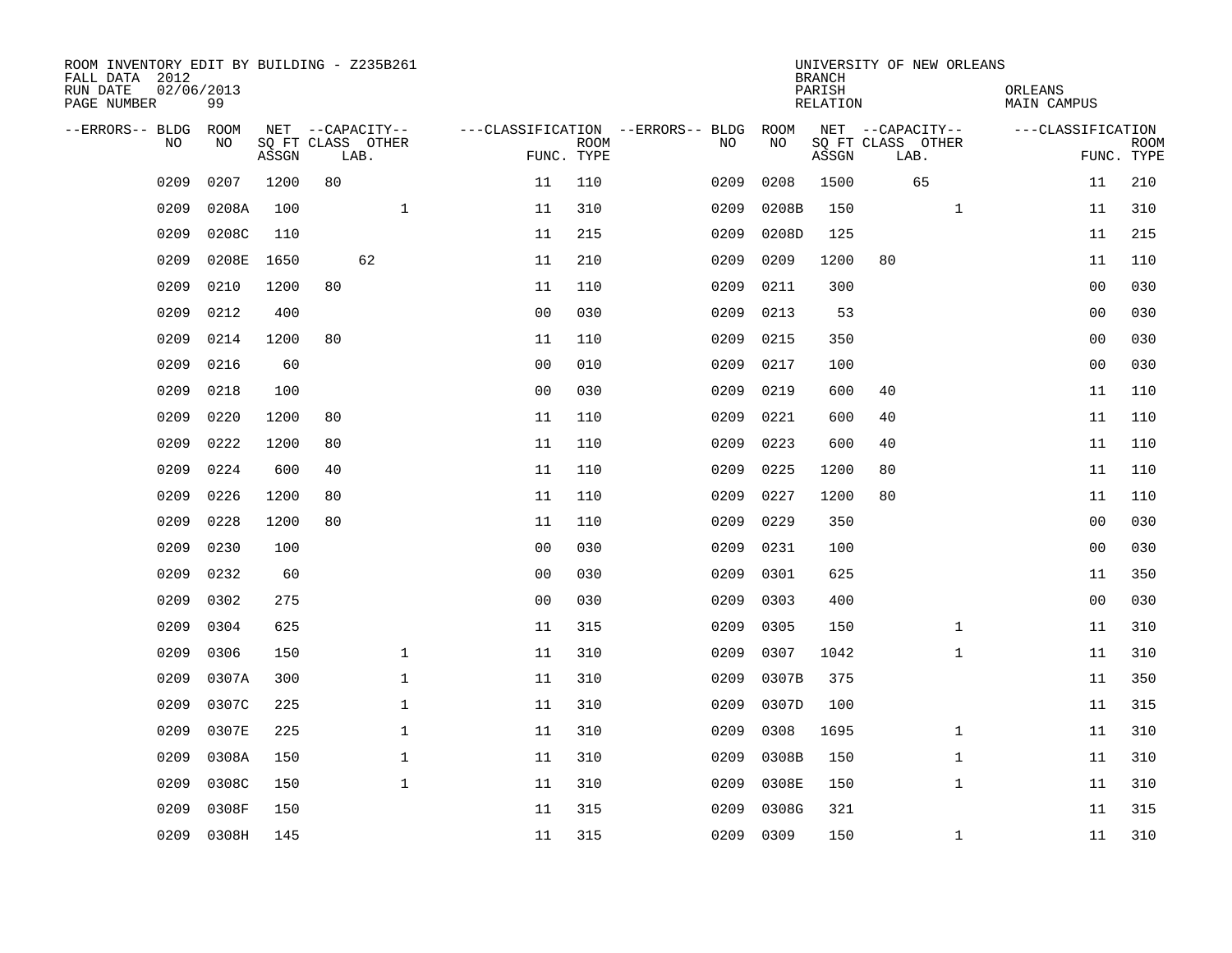| ROOM INVENTORY EDIT BY BUILDING - Z235B261<br>FALL DATA 2012<br>RUN DATE<br>PAGE NUMBER | 02/06/2013<br>100 |       |                                               |                |             |                                         |            | <b>BRANCH</b><br>PARISH<br><b>RELATION</b> | UNIVERSITY OF NEW ORLEANS                     | ORLEANS<br><b>MAIN CAMPUS</b> |                           |
|-----------------------------------------------------------------------------------------|-------------------|-------|-----------------------------------------------|----------------|-------------|-----------------------------------------|------------|--------------------------------------------|-----------------------------------------------|-------------------------------|---------------------------|
| --ERRORS-- BLDG ROOM<br>NO                                                              | NO                | ASSGN | NET --CAPACITY--<br>SQ FT CLASS OTHER<br>LAB. | FUNC. TYPE     | <b>ROOM</b> | ---CLASSIFICATION --ERRORS-- BLDG<br>NO | ROOM<br>NO | ASSGN                                      | NET --CAPACITY--<br>SQ FT CLASS OTHER<br>LAB. | ---CLASSIFICATION             | <b>ROOM</b><br>FUNC. TYPE |
| 0209                                                                                    | 0310              | 150   | $\mathbf 1$                                   | 11             | 310         | 0209                                    | 0311       | 150                                        | $\mathbf{1}$                                  | 11                            | 310                       |
| 0209                                                                                    | 0312              | 150   | 1                                             | 11             | 310         | 0209                                    | 0313       | 150                                        | $\mathbf{1}$                                  | 11                            | 310                       |
| 0209                                                                                    | 0314              | 150   | $\mathbf 1$                                   | 11             | 310         | 0209                                    | 0315       | 775                                        | $\mathbf{1}$                                  | 11                            | 310                       |
| 0209                                                                                    | 0315A             | 275   |                                               | 11             | 315         | 0209                                    | 0315B      | 300                                        | $\mathbf{1}$                                  | 11                            | 310                       |
| 0209                                                                                    | 0315C             | 300   | $\mathbf{1}$                                  | 11             | 310         | 0209                                    | 0315D      | 300                                        | $\mathbf{1}$                                  | 11                            | 310                       |
| 0209                                                                                    | 0315E             | 275   |                                               | 11             | 315         | 0209                                    | 0316       | 150                                        | $\mathbf{1}$                                  | 11                            | 310                       |
| 0209                                                                                    | 0317              | 150   | $\mathbf{1}$                                  | 11             | 310         | 0209                                    | 0318       | 150                                        | $\mathbf{1}$                                  | 11                            | 310                       |
| 0209                                                                                    | 0319              | 150   | $\mathbf{1}$                                  | 11             | 310         | 0209                                    | 0320       | 150                                        | $\mathbf{1}$                                  | 11                            | 310                       |
| 0209                                                                                    | 0321              | 150   | $\mathbf{1}$                                  | 11             | 310         | 0209                                    | 0322       | 275                                        |                                               | 0 <sub>0</sub>                | 030                       |
| 0209                                                                                    | 0323              | 400   |                                               | 0 <sub>0</sub> | 030         | 0209                                    | 0324       | 625                                        |                                               | 11                            | 315                       |
| 0209                                                                                    | 0325              | 625   |                                               | 11             | 350         | 0209                                    | 0326       | 300                                        |                                               | 0 <sub>0</sub>                | 030                       |
| 0209                                                                                    | 0327              | 100   |                                               | 0 <sub>0</sub> | 030         | 0209                                    | 0328       | 100                                        |                                               | 0 <sub>0</sub>                | 030                       |
| 0209                                                                                    | 0329              | 60    |                                               | 0 <sub>0</sub> | 010         | 0209                                    | 0330       | 150                                        | $\mathbf{1}$                                  | 11                            | 310                       |
| 0209                                                                                    | 0331              | 150   | $\mathbf 1$                                   | 11             | 310         | 0209                                    | 0332       | 150                                        | $\mathbf{1}$                                  | 11                            | 310                       |
| 0209                                                                                    | 0333              | 150   | $\mathbf{1}$                                  | 11             | 310         | 0209                                    | 0334       | 150                                        | $\mathbf{1}$                                  | 11                            | 310                       |
| 0209                                                                                    | 0335              | 625   |                                               | 11             | 350         | 0209                                    | 0336       | 150                                        | $\mathbf{1}$                                  | 11                            | 310                       |
| 0209                                                                                    | 0337              | 150   | $\mathbf 1$                                   | 11             | 310         | 0209                                    | 0338       | 150                                        | $\mathbf{1}$                                  | 11                            | 310                       |
| 0209                                                                                    | 0339              | 150   | $\mathbf 1$                                   | 11             | 310         | 0209                                    | 0340       | 150                                        | $\mathbf{1}$                                  | 11                            | 310                       |
| 0209                                                                                    | 0341              | 150   | $\mathbf 1$                                   | 11             | 310         | 0209                                    | 0342       | 150                                        | $\mathbf{1}$                                  | 11                            | 310                       |
| 0209                                                                                    | 0343              | 360   | $\mathbf 1$                                   | 11             | 310         | 0209                                    | 0343A      | 300                                        | $\mathbf{1}$                                  | 11                            | 310                       |
| 0209                                                                                    | 0343B             | 150   | $\mathbf{1}$                                  | 11             | 310         | 0209                                    | 0343C      | 160                                        |                                               | 11                            | 315                       |
| 0209                                                                                    | 0343D             | 225   | $\mathbf{1}$                                  | 11             | 310         | 0209                                    | 0343E      | 160                                        | $\mathbf{1}$                                  | 11                            | 310                       |
| 0209                                                                                    | 0343F             | 225   | $\mathbf{1}$                                  | 11             | 310         | 0209                                    | 0344       | 150                                        | $\mathbf{1}$                                  | 11                            | 310                       |
| 0209                                                                                    | 0345              | 150   | $\mathbf 1$                                   | 11             | 310         | 0209                                    | 0346       | 150                                        | $\mathbf{1}$                                  | 11                            | 310                       |
| 0209                                                                                    | 0347              | 150   | $\mathbf{1}$                                  | 11             | 310         | 0209                                    | 0348       | 150                                        | $\mathbf{1}$                                  | 11                            | 310                       |
| 0209                                                                                    | 0349              | 150   | $\mathbf 1$                                   | 11             | 310         |                                         | 0209 0350  | 150                                        | $\mathbf{1}$                                  | 11                            | 310                       |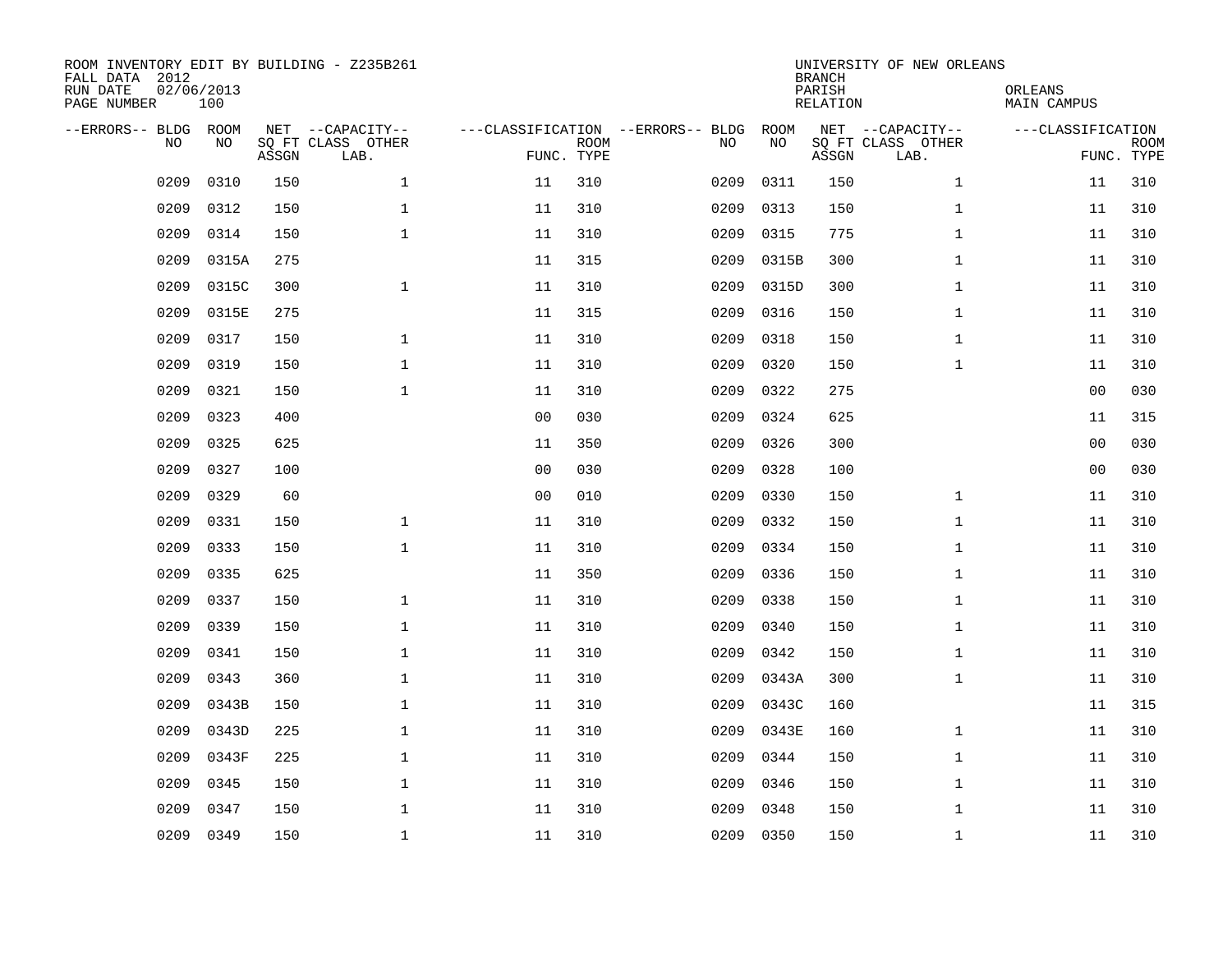| ROOM INVENTORY EDIT BY BUILDING - Z235B261<br>FALL DATA 2012<br>RUN DATE<br>PAGE NUMBER | 02/06/2013<br>101 |       |                                               |                |             |                                         |            | <b>BRANCH</b><br>PARISH<br><b>RELATION</b> | UNIVERSITY OF NEW ORLEANS                     | ORLEANS<br><b>MAIN CAMPUS</b> |                           |
|-----------------------------------------------------------------------------------------|-------------------|-------|-----------------------------------------------|----------------|-------------|-----------------------------------------|------------|--------------------------------------------|-----------------------------------------------|-------------------------------|---------------------------|
| --ERRORS-- BLDG ROOM<br>NO                                                              | NO                | ASSGN | NET --CAPACITY--<br>SQ FT CLASS OTHER<br>LAB. | FUNC. TYPE     | <b>ROOM</b> | ---CLASSIFICATION --ERRORS-- BLDG<br>NO | ROOM<br>NO | ASSGN                                      | NET --CAPACITY--<br>SQ FT CLASS OTHER<br>LAB. | ---CLASSIFICATION             | <b>ROOM</b><br>FUNC. TYPE |
| 0209                                                                                    | 0351              | 150   | $\mathbf 1$                                   | 11             | 310         | 0209                                    | 0352       | 150                                        | $\mathbf{1}$                                  | 11                            | 310                       |
| 0209                                                                                    | 0353              | 150   | 1                                             | 11             | 310         | 0209                                    | 0354       | 150                                        | $\mathbf{1}$                                  | 11                            | 310                       |
| 0209                                                                                    | 0355              | 150   | $\mathbf 1$                                   | 11             | 310         | 0209                                    | 0356       | 150                                        | $\mathbf{1}$                                  | 11                            | 310                       |
| 0209                                                                                    | 0357              | 150   | $\mathbf 1$                                   | 11             | 310         | 0209                                    | 0358       | 150                                        | $\mathbf{1}$                                  | 11                            | 310                       |
| 0209                                                                                    | 0359              | 360   | $\mathbf{1}$                                  | 11             | 310         | 0209                                    | 0359A      | 160                                        | $\mathbf{1}$                                  | 11                            | 310                       |
| 0209                                                                                    | 0359B             | 140   | $\mathbf 1$                                   | 11             | 310         | 0209                                    | 0359C      | 96                                         |                                               | 11                            | 315                       |
| 0209                                                                                    | 0359D             | 225   | $\mathbf{1}$                                  | 11             | 310         | 0209                                    | 0359E      | 225                                        | $\mathbf{1}$                                  | 11                            | 310                       |
| 0209                                                                                    | 0359F             | 150   | $\mathbf{1}$                                  | 11             | 310         | 0209                                    | 0360       | 150                                        | $\mathbf{1}$                                  | 11                            | 310                       |
| 0209                                                                                    | 0361              | 150   | $\mathbf{1}$                                  | 11             | 310         | 0209                                    | 0362       | 300                                        |                                               | 0 <sub>0</sub>                | 030                       |
| 0209                                                                                    | 0363              | 100   |                                               | 0 <sub>0</sub> | 030         | 0209                                    | 0364       | 100                                        |                                               | 0 <sub>0</sub>                | 030                       |
| 0209                                                                                    | 0365              | 60    |                                               | 0 <sub>0</sub> | 010         | 0209                                    | 0401       | 625                                        |                                               | 11                            | 350                       |
| 0209                                                                                    | 0402              | 275   |                                               | 0 <sub>0</sub> | 030         | 0209                                    | 0403       | 400                                        |                                               | 0 <sub>0</sub>                | 030                       |
| 0209                                                                                    | 0404              | 600   |                                               | 11             | 315         | 0209                                    | 0405       | 150                                        | $\mathbf{1}$                                  | 11                            | 310                       |
| 0209                                                                                    | 0406              | 150   | $\mathbf 1$                                   | 11             | 310         | 0209                                    | 0407       | 150                                        | $\mathbf{1}$                                  | 11                            | 310                       |
| 0209                                                                                    | 0408              | 150   | $\mathbf{1}$                                  | 11             | 310         | 0209                                    | 0409       | 150                                        | $\mathbf{1}$                                  | 11                            | 310                       |
| 0209                                                                                    | 0410              | 150   | $\mathbf{1}$                                  | 11             | 310         | 0209                                    | 0411       | 150                                        | $\mathbf{1}$                                  | 11                            | 310                       |
| 0209                                                                                    | 0412              | 150   | $\mathbf{1}$                                  | 11             | 310         | 0209                                    | 0413       | 150                                        | $\mathbf{1}$                                  | 11                            | 310                       |
| 0209                                                                                    | 0414              | 150   | $\mathbf 1$                                   | 11             | 310         | 0209                                    | 0415       | 150                                        | $\mathbf{1}$                                  | 11                            | 310                       |
| 0209                                                                                    | 0416              | 150   | $\mathbf 1$                                   | 11             | 310         | 0209                                    | 0417       | 150                                        | $\mathbf{1}$                                  | 11                            | 310                       |
| 0209                                                                                    | 0418              | 150   | $\mathbf{1}$                                  | 11             | 310         | 0209                                    | 0419       | 775                                        | $\mathbf{1}$                                  | 11                            | 310                       |
| 0209                                                                                    | 0419A             | 275   |                                               | 11             | 315         | 0209                                    | 0419B      | 150                                        | $\mathbf{1}$                                  | 11                            | 310                       |
| 0209                                                                                    | 0419C             | 150   | $\mathbf{1}$                                  | 11             | 310         | 0209                                    | 0419D      | 150                                        | $\mathbf{1}$                                  | 11                            | 310                       |
| 0209                                                                                    | 0419E             | 220   |                                               | 11             | 315         | 0209                                    | 0420       | 150                                        | $\mathbf{1}$                                  | 11                            | 310                       |
| 0209                                                                                    | 0421              | 150   | $\mathbf{1}$                                  | 11             | 310         | 0209                                    | 0422       | 150                                        | $\mathbf{1}$                                  | 11                            | 310                       |
| 0209                                                                                    | 0423              | 150   | $\mathbf{1}$                                  | 11             | 310         | 0209                                    | 0424       | 150                                        | $\mathbf{1}$                                  | 11                            | 310                       |
|                                                                                         | 0209 0425         | 150   | $\mathbf 1$                                   | 11             | 310         |                                         | 0209 0426  | 150                                        | $\mathbf{1}$                                  | 11                            | 310                       |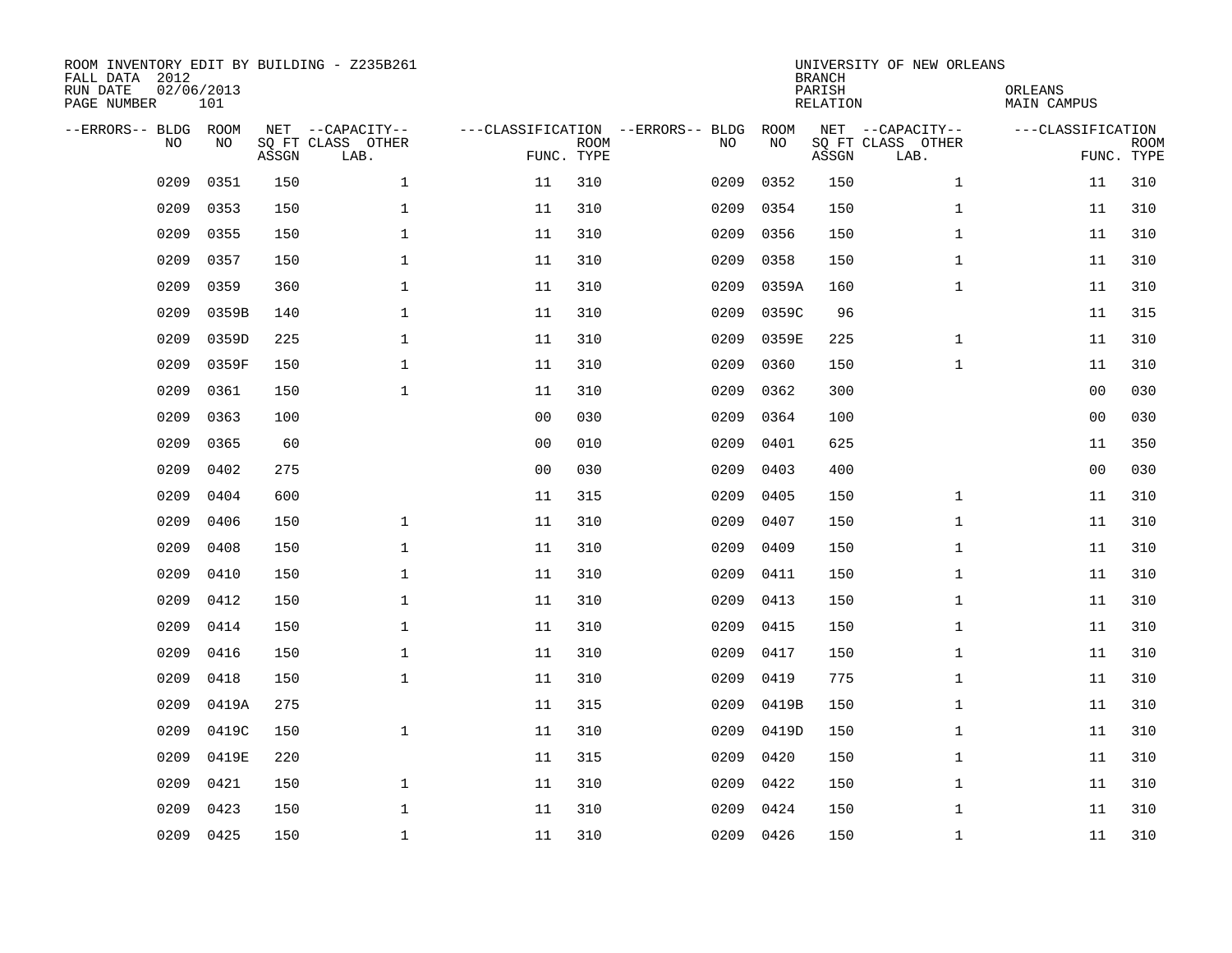| ROOM INVENTORY EDIT BY BUILDING - Z235B261<br>FALL DATA 2012<br>RUN DATE<br>PAGE NUMBER | 02/06/2013<br>102 |       |                                               |                |                           |                                         |            | <b>BRANCH</b><br>PARISH<br><b>RELATION</b> | UNIVERSITY OF NEW ORLEANS                     | ORLEANS<br><b>MAIN CAMPUS</b> |                           |
|-----------------------------------------------------------------------------------------|-------------------|-------|-----------------------------------------------|----------------|---------------------------|-----------------------------------------|------------|--------------------------------------------|-----------------------------------------------|-------------------------------|---------------------------|
| --ERRORS-- BLDG ROOM<br>NO                                                              | NO                | ASSGN | NET --CAPACITY--<br>SQ FT CLASS OTHER<br>LAB. |                | <b>ROOM</b><br>FUNC. TYPE | ---CLASSIFICATION --ERRORS-- BLDG<br>NO | ROOM<br>NO | ASSGN                                      | NET --CAPACITY--<br>SQ FT CLASS OTHER<br>LAB. | ---CLASSIFICATION             | <b>ROOM</b><br>FUNC. TYPE |
| 0209                                                                                    | 0427              | 150   | $\mathbf 1$                                   | 11             | 310                       | 0209                                    | 0428       | 150                                        | $\mathbf{1}$                                  | 11                            | 310                       |
| 0209                                                                                    | 0429              | 150   | $\mathbf 1$                                   | 11             | 310                       | 0209                                    | 0430       | 150                                        | $\mathbf{1}$                                  | 11                            | 310                       |
| 0209                                                                                    | 0431              | 150   | $\mathbf 1$                                   | 11             | 310                       | 0209                                    | 0432       | 150                                        | $\mathbf{1}$                                  | 11                            | 310                       |
| 0209                                                                                    | 0433              | 150   | $\mathbf 1$                                   | 11             | 310                       | 0209                                    | 0434       | 150                                        | $\mathbf{1}$                                  | 11                            | 310                       |
| 0209                                                                                    | 0435              | 150   | $\mathbf{1}$                                  | 11             | 310                       | 0209                                    | 0436       | 150                                        | $\mathbf{1}$                                  | 11                            | 310                       |
| 0209                                                                                    | 0437              | 150   | $\mathbf{1}$                                  | 11             | 310                       | 0209                                    | 0438       | 360                                        | $\mathbf{1}$                                  | 11                            | 310                       |
| 0209                                                                                    | 0438A             | 160   | $\mathbf{1}$                                  | 11             | 310                       | 0209                                    | 0438B      | 160                                        | $\mathbf{1}$                                  | 11                            | 310                       |
| 0209                                                                                    | 0438C             | 225   | $\mathbf 1$                                   | 11             | 310                       | 0209                                    | 0438D      | 150                                        | $\mathbf{1}$                                  | 11                            | 310                       |
| 0209                                                                                    | 0438E             | 150   | $\mathbf{1}$                                  | 11             | 310                       | 0209                                    | 0438F      | 300                                        | $\mathbf{1}$                                  | 11                            | 310                       |
| 0209                                                                                    | 0439              | 150   | $\mathbf{1}$                                  | 11             | 310                       | 0209                                    | 0440       | 150                                        | $\mathbf{1}$                                  | 11                            | 310                       |
| 0209                                                                                    | 0441              | 275   |                                               | 0 <sub>0</sub> | 030                       | 0209                                    | 0442       | 400                                        |                                               | 0 <sub>0</sub>                | 030                       |
| 0209                                                                                    | 0443              | 600   |                                               | 11             | 315                       | 0209                                    | 0444       | 625                                        |                                               | 11                            | 350                       |
| 0209                                                                                    | 0445              | 300   |                                               | 0 <sub>0</sub> | 030                       | 0209                                    | 0446       | 100                                        |                                               | 0 <sub>0</sub>                | 030                       |
| 0209                                                                                    | 0447              | 100   |                                               | 0 <sub>0</sub> | 030                       | 0209                                    | 0448       | 60                                         |                                               | 0 <sub>0</sub>                | 010                       |
| 0209                                                                                    | 0449              | 150   | $\mathbf 1$                                   | 11             | 310                       | 0209                                    | 0450       | 150                                        | $\mathbf{1}$                                  | 11                            | 310                       |
| 0209                                                                                    | 0451              | 150   | $\mathbf{1}$                                  | 11             | 310                       | 0209                                    | 0452       | 150                                        | $\mathbf{1}$                                  | 11                            | 310                       |
| 0209                                                                                    | 0453              | 150   | $\mathbf 1$                                   | 11             | 310                       | 0209                                    | 0454       | 625                                        |                                               | 11                            | 350                       |
| 0209                                                                                    | 0455              | 150   | $\mathbf{1}$                                  | 11             | 310                       | 0209                                    | 0456       | 150                                        | $\mathbf{1}$                                  | 11                            | 310                       |
| 0209                                                                                    | 0457              | 150   | $\mathbf{1}$                                  | 11             | 310                       | 0209                                    | 0458       | 150                                        | $\mathbf{1}$                                  | 11                            | 310                       |
| 0209                                                                                    | 0459              | 150   | $\mathbf 1$                                   | 11             | 310                       | 0209                                    | 0460       | 150                                        | $\mathbf{1}$                                  | 11                            | 310                       |
| 0209                                                                                    | 0461              | 150   | $\mathbf 1$                                   | 11             | 310                       | 0209                                    | 0462       | 360                                        | $\mathbf{1}$                                  | 11                            | 310                       |
| 0209                                                                                    | 0462A             | 300   | $\mathbf 1$                                   | 11             | 310                       | 0209                                    | 0462B      | 160                                        | $\mathbf{1}$                                  | 11                            | 310                       |
| 0209                                                                                    | 0462C             | 160   | $\mathbf 1$                                   | 11             | 310                       | 0209                                    | 0462D      | 225                                        | $\mathbf{1}$                                  | 11                            | 310                       |
| 0209                                                                                    | 0462E             | 160   | $\mathbf{1}$                                  | 11             | 310                       | 0209                                    | 0462F      | 160                                        |                                               | 11                            | 315                       |
| 0209                                                                                    | 0463              | 150   | $\mathbf 1$                                   | 11             | 310                       | 0209                                    | 0464       | 150                                        | $\mathbf{1}$                                  | 11                            | 310                       |
| 0209                                                                                    | 0465              | 150   | $\mathbf{1}$                                  | 11             | 310                       | 0209                                    | 0466       | 150                                        | $\mathbf{1}$                                  | 11                            | 310                       |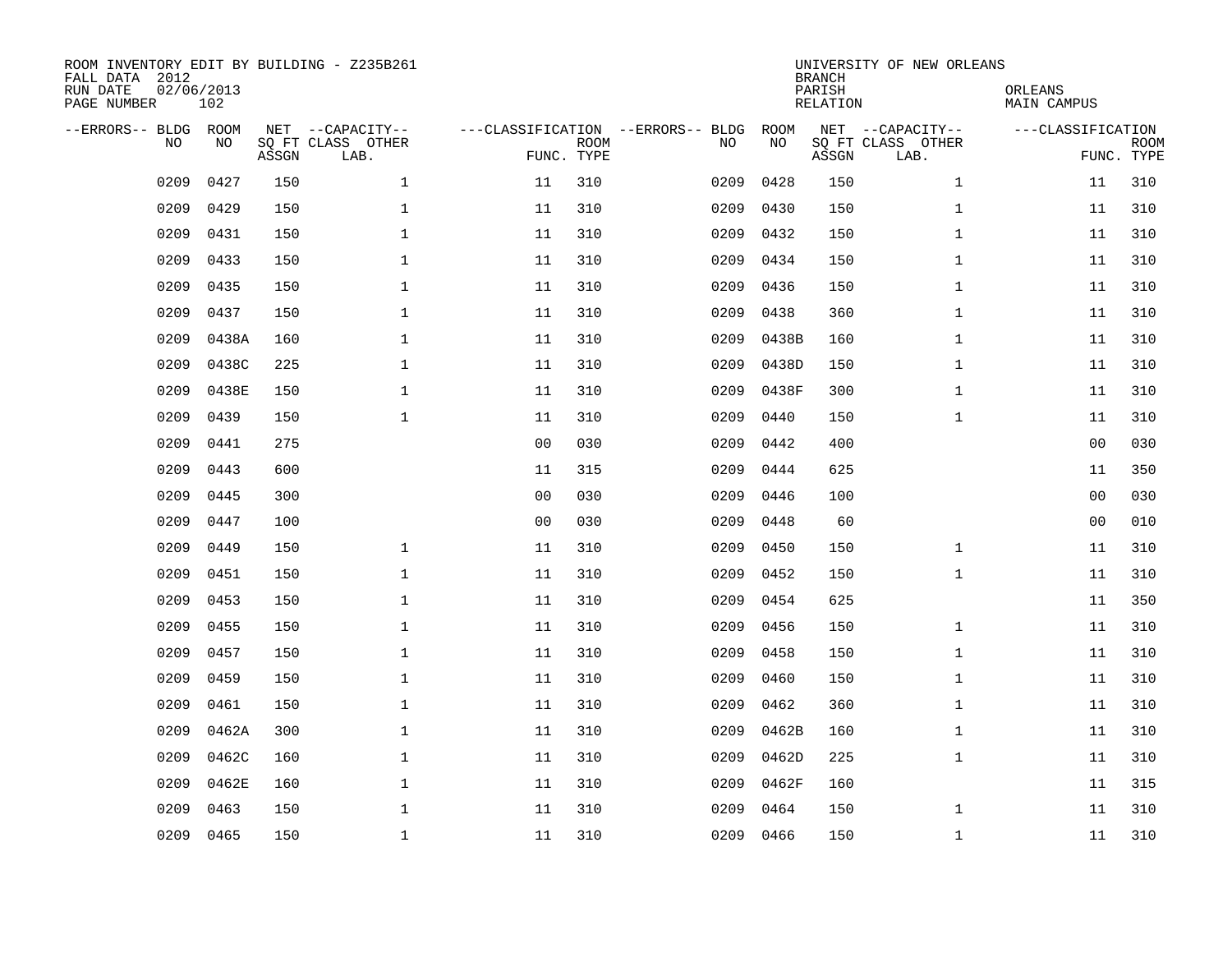| FALL DATA 2012<br>RUN DATE<br>PAGE NUMBER | 02/06/2013<br>103 |       | ROOM INVENTORY EDIT BY BUILDING - Z235B261 |                |                           |                                        |                                                               | <b>BRANCH</b><br>PARISH<br>RELATION | UNIVERSITY OF NEW ORLEANS                                                                                  | ORLEANS<br>MAIN CAMPUS               |                           |
|-------------------------------------------|-------------------|-------|--------------------------------------------|----------------|---------------------------|----------------------------------------|---------------------------------------------------------------|-------------------------------------|------------------------------------------------------------------------------------------------------------|--------------------------------------|---------------------------|
| --ERRORS-- BLDG ROOM                      |                   |       | NET --CAPACITY--                           |                |                           | ---CLASSIFICATION --ERRORS-- BLDG ROOM |                                                               |                                     | NET --CAPACITY--                                                                                           | ---CLASSIFICATION                    |                           |
| NO                                        | NO                | ASSGN | SQ FT CLASS OTHER<br>LAB.                  |                | <b>ROOM</b><br>FUNC. TYPE | NO                                     | NO                                                            | ASSGN                               | SQ FT CLASS OTHER<br>LAB.                                                                                  |                                      | <b>ROOM</b><br>FUNC. TYPE |
| 0209                                      | 0467              | 150   | $\mathbf 1$                                | 11             | 310                       | 0209                                   | 0468                                                          | 150                                 | $\mathbf{1}$                                                                                               | 11                                   | 310                       |
| 0209                                      | 0469              | 150   | $\mathbf{1}$                               | 11             | 310                       | 0209                                   | 0470                                                          | 150                                 | $\mathbf{1}$                                                                                               | 11                                   | 310                       |
| 0209                                      | 0471              | 150   | $\mathbf 1$                                | 11             | 310                       | 0209                                   | 0472                                                          | 150                                 | $\mathbf{1}$                                                                                               | 11                                   | 310                       |
| 0209                                      | 0473              | 150   | $\mathbf{1}$                               | 11             | 310                       | 0209                                   | 0474                                                          | 150                                 | $\mathbf{1}$                                                                                               | 11                                   | 310                       |
| 0209                                      | 0475              | 150   | $\mathbf{1}$                               | 11             | 310                       | 0209                                   | 0476                                                          | 150                                 | $\mathbf{1}$                                                                                               | 11                                   | 310                       |
| 0209                                      | 0477              | 150   | $\mathbf{1}$                               | 11             | 310                       | 0209                                   | 0478                                                          | 360                                 | $\mathbf{1}$                                                                                               | 11                                   | 310                       |
| 0209                                      | 0478A             | 160   | $\mathbf 1$                                | 11             | 310                       | 0209                                   | 0478B                                                         | 150                                 | $\mathbf{1}$                                                                                               | 11                                   | 310                       |
| 0209                                      | 0478C             | 100   |                                            | 11             | 315                       | 0209                                   | 0478D                                                         | 225                                 | $\mathbf{1}$                                                                                               | 11                                   | 310                       |
| 0209                                      | 0478E             | 150   | $\mathbf{1}$                               | 11             | 310                       | 0209                                   | 0478F                                                         | 150                                 | $\mathbf{1}$                                                                                               | 11                                   | 310                       |
| 0209                                      | 0479              | 150   | $\mathbf{1}$                               | 11             | 310                       | 0209                                   | 0480                                                          | 150                                 | $\mathbf{1}$                                                                                               | 11                                   | 310                       |
| 0209                                      | 0481              | 300   |                                            | 0 <sub>0</sub> | 030                       | 0209                                   | 0482                                                          | 100                                 |                                                                                                            | 00                                   | 030                       |
| 0209                                      | 0483              | 100   |                                            | 00             | 030                       |                                        | 0209 0484<br>TOTAL NUMBER CLASSROOMS<br>TOTAL NUMBER LABS 210 | 60                                  | TOTAL NET ASSIGN SQ. FT. IN ROOM FILE<br>TOTAL NUMBER COMPUTER CLASSROOMS<br>TOTAL NUMBER SPECIAL LABS 220 | 00<br>74,558<br>22<br>$\overline{a}$ | 010                       |
|                                           | 0210 0100         | 269   |                                            | 0 <sub>0</sub> | 020                       |                                        | 0210 0101                                                     | 271                                 |                                                                                                            | 0 <sub>0</sub>                       | 020                       |
|                                           | 0210 0102         | 269   | $\mathbf{1}$                               | 21             | 310                       |                                        | 0210 0103                                                     | 598                                 | $\mathbf{1}$                                                                                               | 21                                   | 310                       |
| 0210                                      | 0104              | 214   | $\mathbf{1}$                               | 21             | 310                       | 0210                                   | 0105                                                          | 211                                 | $\mathbf{1}$                                                                                               | 21                                   | 310                       |
| 0210                                      | 0106              | 146   | $\mathbf{1}$                               | 21             | 310                       |                                        | 0210 0107                                                     | 114                                 |                                                                                                            | 00                                   | 020                       |
| 0210                                      | 0108              | 310   |                                            | 21             | 315                       | 0210                                   | 0109                                                          | 629                                 | 13                                                                                                         | 21                                   | 250                       |
| 0210                                      | 0110              | 118   |                                            | 21             | 315                       |                                        | 0210 0111                                                     | 414                                 | $\mathbf{1}$                                                                                               | 21                                   | 310                       |
| 0210                                      | 0112              | 383   | $\mathbf{1}$                               | 21             | 310                       | 0210                                   | 0113                                                          | 1106                                | 22                                                                                                         | 21                                   | 250                       |
| 0210                                      | 0114              | 1431  |                                            | 0 <sub>0</sub> | 030                       |                                        | 0210 0115                                                     | 61                                  |                                                                                                            | 00                                   | 030                       |
| 0210                                      | 0117              | 653   |                                            | 00             | 020                       | 0210                                   | 0118                                                          | 19                                  |                                                                                                            | 00                                   | 010                       |
| 0210                                      | 0119              | 29    |                                            | 0 <sub>0</sub> | 030                       | 0210                                   | 0120                                                          | 179                                 |                                                                                                            | 00                                   | 030                       |
|                                           | 0210 0121         | 184   |                                            | 0 <sub>0</sub> | 030                       |                                        | 0210 0122                                                     | 376                                 | 8                                                                                                          | 21                                   | 250                       |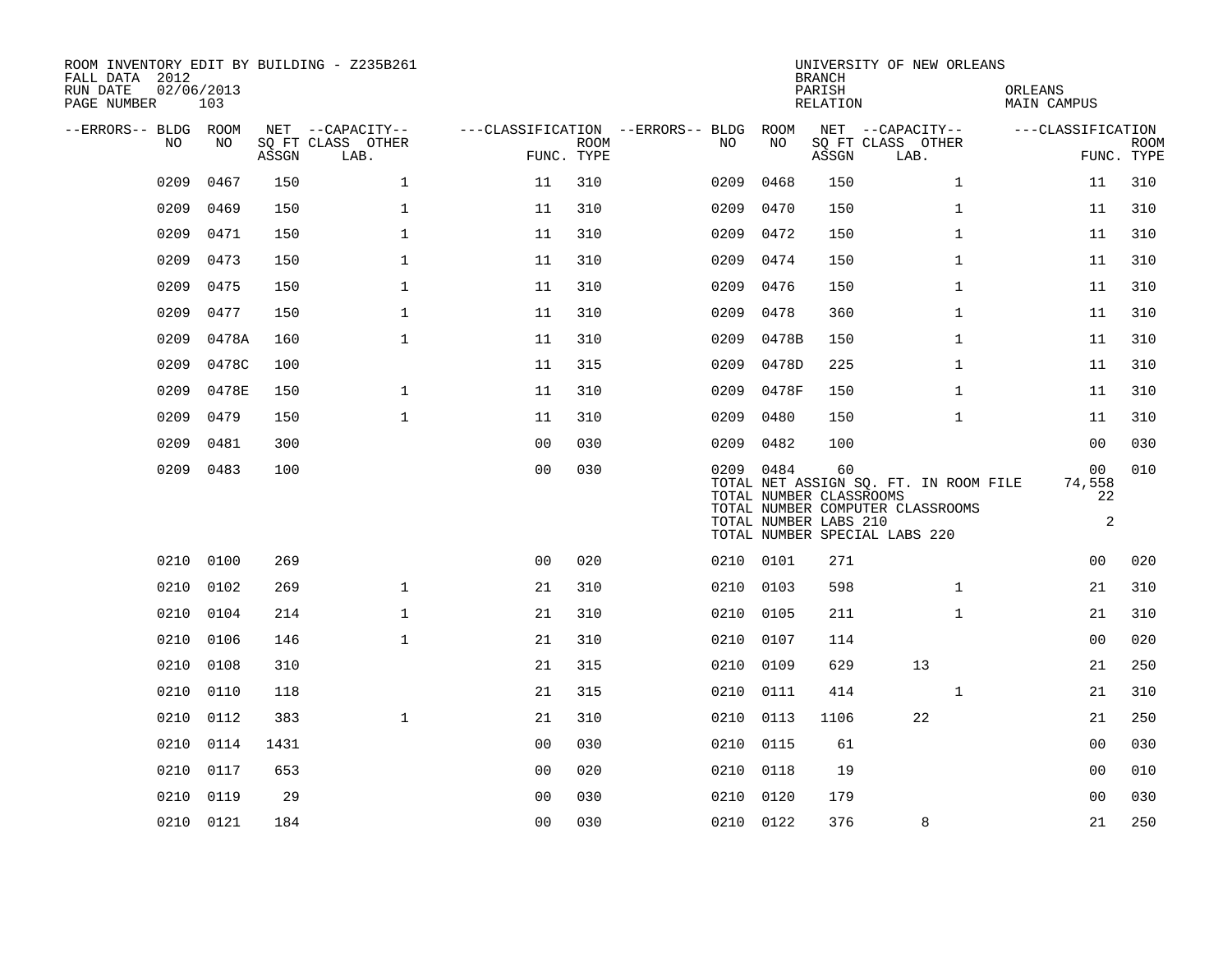| ROOM INVENTORY EDIT BY BUILDING - Z235B261<br>FALL DATA 2012<br>RUN DATE<br>PAGE NUMBER | 02/06/2013<br>104 |       |                                               |                |             |                                              |           | <b>BRANCH</b><br>PARISH<br><b>RELATION</b> | UNIVERSITY OF NEW ORLEANS                     | ORLEANS<br><b>MAIN CAMPUS</b> |                           |
|-----------------------------------------------------------------------------------------|-------------------|-------|-----------------------------------------------|----------------|-------------|----------------------------------------------|-----------|--------------------------------------------|-----------------------------------------------|-------------------------------|---------------------------|
| --ERRORS-- BLDG ROOM<br>NO                                                              | NO                | ASSGN | NET --CAPACITY--<br>SQ FT CLASS OTHER<br>LAB. | FUNC. TYPE     | <b>ROOM</b> | ---CLASSIFICATION --ERRORS-- BLDG ROOM<br>NO | NO        | ASSGN                                      | NET --CAPACITY--<br>SQ FT CLASS OTHER<br>LAB. | ---CLASSIFICATION             | <b>ROOM</b><br>FUNC. TYPE |
| 0210                                                                                    | 0123              | 360   | 7                                             | 21             | 250         | 0210                                         | 0124      | 637                                        | $\mathbf{1}$                                  | 21                            | 310                       |
| 0210                                                                                    | 0125              | 1088  | 22                                            | 21             | 250         | 0210                                         | 0126      | 85                                         |                                               | 00                            | 030                       |
| 0210                                                                                    | 0127              | 206   |                                               | 0 <sub>0</sub> | 030         | 0210                                         | 0128      | 99                                         |                                               | 00                            | 030                       |
| 0210                                                                                    | 0129              | 408   |                                               | 21             | 350         |                                              | 0210 0130 | 97                                         |                                               | 0 <sub>0</sub>                | 030                       |
| 0210                                                                                    | 0131              | 76    |                                               | 21             | 315         | 0210                                         | 0132      | 412                                        |                                               | 21                            | 350                       |
| 0210                                                                                    | 0133              | 271   |                                               | 0 <sub>0</sub> | 020         |                                              | 0210 0134 | 641                                        | 13                                            | 21                            | 250                       |
| 0210                                                                                    | 0135              | 413   |                                               | 21             | 255         | 0210                                         | 0136      | 130                                        | $\mathbf{1}$                                  | 21                            | 310                       |
| 0210                                                                                    | 0137              | 606   | $\mathbf{1}$                                  | 21             | 310         |                                              | 0210 0138 | 249                                        | $\mathbf{1}$                                  | 21                            | 310                       |
| 0210                                                                                    | 0139              | 102   |                                               | 21             | 315         | 0210                                         | 0140      | 321                                        |                                               | 21                            | 315                       |
| 0210                                                                                    | 0141              | 264   |                                               | 21             | 315         |                                              | 0210 0142 | 249                                        |                                               | 21                            | 315                       |
| 0210                                                                                    | 0143              | 1176  |                                               | 0 <sub>0</sub> | 020         | 0210                                         | 0145      | 179                                        |                                               | 0 <sub>0</sub>                | 030                       |
| 0210                                                                                    | 0146              | 158   |                                               | 0 <sub>0</sub> | 030         |                                              | 0210 0147 | 859                                        |                                               | 0 <sub>0</sub>                | 020                       |
| 0210                                                                                    | 0148              | 33    |                                               | 21             | 355         | 0210                                         | 0149      | 75                                         |                                               | 21                            | 355                       |
| 0210                                                                                    | 0151              | 30    |                                               | 21             | 355         | 0210                                         | 0152      | 3394                                       | 301                                           | 21                            | 350                       |
| 0210                                                                                    | 0153              | 47    |                                               | 0 <sub>0</sub> | 030         | 0210                                         | 0154      | 1842                                       | 100                                           | 21                            | 350                       |
| 0210                                                                                    | 0155              | 25    |                                               | 0 <sub>0</sub> | 020         | 0210                                         | 0156      | 81                                         |                                               | 21                            | 355                       |
| 0210                                                                                    | 0200              | 138   |                                               | 0 <sub>0</sub> | 020         | 0210                                         | 0201      | 264                                        |                                               | 21                            | 315                       |
| 0210                                                                                    | 0202              | 266   |                                               | 0 <sub>0</sub> | 020         | 0210                                         | 0203      | 261                                        |                                               | 21                            | 315                       |
| 0210                                                                                    | 0204              | 435   |                                               | 21             | 350         | 0210                                         | 0205      | 444                                        |                                               | 21                            | 350                       |
| 0210                                                                                    | 0206              | 438   |                                               | 21             | 350         | 0210                                         | 0207      | 668                                        | $\mathbf{1}$                                  | 21                            | 310                       |
| 0210                                                                                    | 0208              | 193   | $\mathbf 1$                                   | 21             | 310         | 0210                                         | 0209      | 121                                        | $\mathbf{1}$                                  | 21                            | 310                       |
| 0210                                                                                    | 0210              | 202   | $\mathbf{1}$                                  | 21             | 310         | 0210                                         | 0211      | 208                                        | $\mathbf{1}$                                  | 21                            | 310                       |
| 0210                                                                                    | 0212              | 138   | $\mathbf{1}$                                  | 21             | 310         | 0210                                         | 0213      | 215                                        | $\mathbf{1}$                                  | 21                            | 310                       |
| 0210                                                                                    | 0214              | 200   | $\mathbf{1}$                                  | 21             | 310         | 0210                                         | 0215      | 653                                        |                                               | 0 <sub>0</sub>                | 020                       |
| 0210                                                                                    | 0216              | 1164  | 23                                            | 21             | 250         | 0210                                         | 0217      | 1272                                       |                                               | 21                            | 710                       |
|                                                                                         | 0210 0218         | 166   | $\mathbf{1}$                                  | 21             | 310         |                                              | 0210 0220 | 133                                        |                                               | 21                            | 715                       |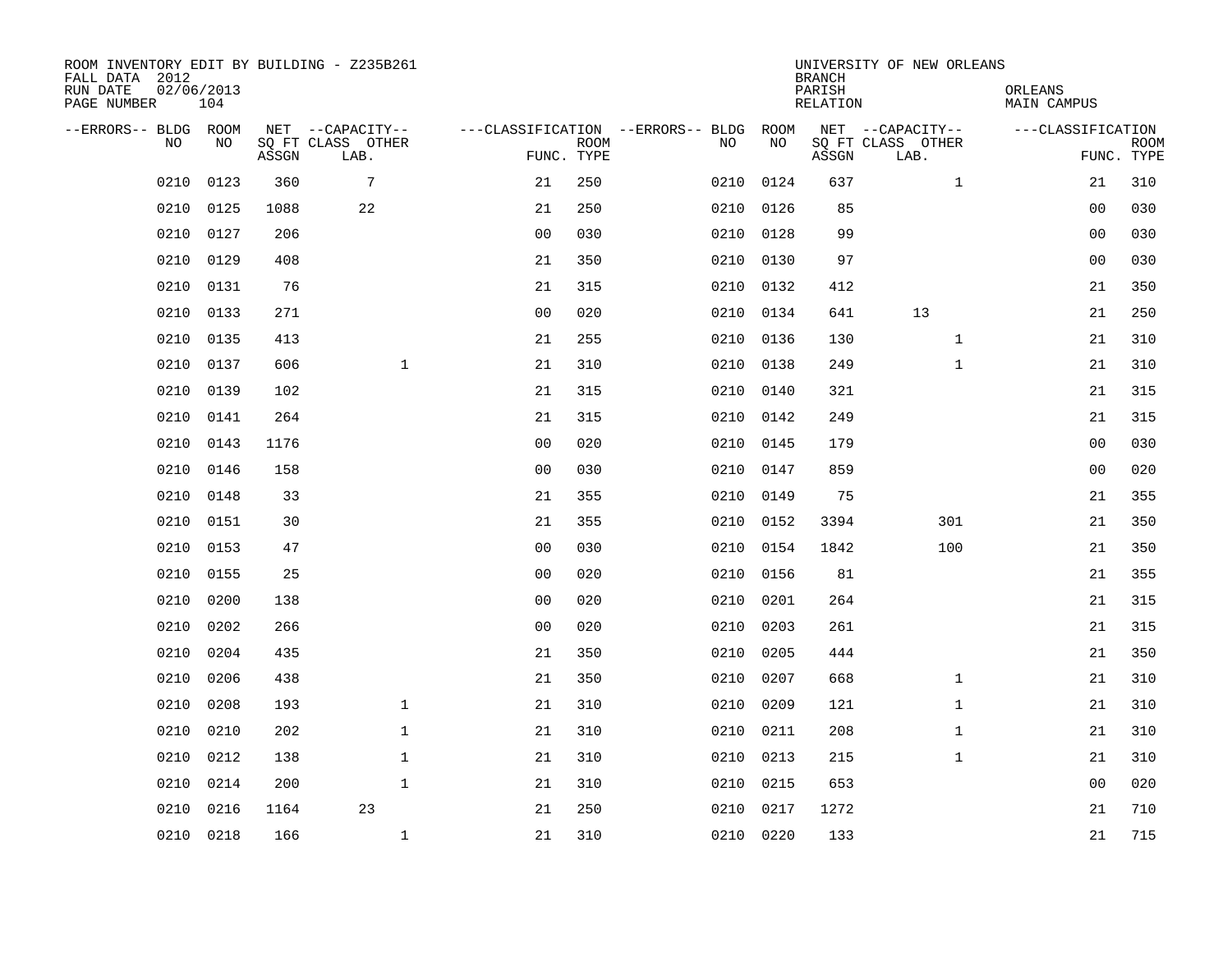| ROOM INVENTORY EDIT BY BUILDING - Z235B261<br>FALL DATA 2012 |                   |       | UNIVERSITY OF NEW ORLEANS<br><b>BRANCH</b> |                |                           |                                   |           |                    |                           |                        |                           |
|--------------------------------------------------------------|-------------------|-------|--------------------------------------------|----------------|---------------------------|-----------------------------------|-----------|--------------------|---------------------------|------------------------|---------------------------|
| RUN DATE<br>PAGE NUMBER                                      | 02/06/2013<br>105 |       |                                            |                |                           |                                   |           | PARISH<br>RELATION |                           | ORLEANS<br>MAIN CAMPUS |                           |
| --ERRORS-- BLDG ROOM                                         |                   |       | NET --CAPACITY--                           |                |                           | ---CLASSIFICATION --ERRORS-- BLDG | ROOM      |                    | NET --CAPACITY--          | ---CLASSIFICATION      |                           |
| <b>NO</b>                                                    | NO.               | ASSGN | SO FT CLASS OTHER<br>LAB.                  |                | <b>ROOM</b><br>FUNC. TYPE | NO.                               | NO        | ASSGN              | SQ FT CLASS OTHER<br>LAB. |                        | <b>ROOM</b><br>FUNC. TYPE |
| 0210                                                         | 0221              | 39    |                                            | 0 <sub>0</sub> | 020                       | 0210                              | 0222      | 34                 |                           | 00                     | 010                       |
| 0210                                                         | 0223              | 103   |                                            | 0 <sub>0</sub> | 020                       | 0210                              | 0224      | 119                |                           | 0 <sub>0</sub>         | 030                       |
| 0210                                                         | 0225              | 199   |                                            | 0 <sub>0</sub> | 030                       | 0210                              | 0226      | 58                 |                           | 21                     | 355                       |
| 0210                                                         | 0227              | 157   |                                            | 21             | 355                       | 0210                              | 0229      | 381                |                           | 21                     | 355                       |
| 0210                                                         | 0230              | 75    |                                            | 0 <sub>0</sub> | 020                       | 0210                              | 0231      | 519                |                           | 21                     | 355                       |
| 0210                                                         | 0232              | 374   |                                            | 21             | 350                       |                                   | 0210 0233 | 71                 |                           | 0 <sub>0</sub>         | 030                       |
| 0210                                                         | 0234              | 253   |                                            | 21             | 355                       | 0210                              | 0235      | 747                |                           | 21                     | 355                       |
| 0210                                                         | 0236              | 2397  |                                            | 21             | 350                       | 0210                              | 0237      | 41                 |                           | 0 <sub>0</sub>         | 030                       |
| 0210                                                         | 0238              | 41    |                                            | 0 <sub>0</sub> | 030                       | 0210                              | 0239      | 41                 |                           | 0 <sub>0</sub>         | 020                       |
| 0210                                                         | 0240              | 514   |                                            | 0 <sub>0</sub> | 020                       |                                   | 0210 0243 | 261                |                           | 21                     | 315                       |
| 0210                                                         | 0244              | 451   |                                            | 21             | 350                       | 0210                              | 0245      | 301                | $\mathbf{1}$              | 21                     | 310                       |
| 0210                                                         | 0246              | 153   | $\mathbf{1}$                               | 21             | 310                       |                                   | 0210 0247 | 151                | $\mathbf{1}$              | 21                     | 310                       |
| 0210                                                         | 0248              | 966   | $\mathbf{1}$                               | 21             | 310                       | 0210                              | 0249      | 51                 |                           | 0 <sub>0</sub>         | 030                       |
| 0210                                                         | 0250              | 586   |                                            | 0 <sub>0</sub> | 020                       | 0210                              | 0251      | 101                |                           | 0 <sub>0</sub>         | 020                       |
| 0210                                                         | 0252              | 624   |                                            | 00             | 030                       | 0210                              | 0253      | 161                |                           | 00                     | 030                       |
| 0210                                                         | 0254              | 162   |                                            | 0 <sub>0</sub> | 030                       | 0210                              | 0255      | 297                |                           | 00                     | 020                       |
| 0210                                                         | 0256              | 1481  |                                            | 21             | 350                       | 0210                              | 0257      | 1439               |                           | 21                     | 350                       |
| 0210                                                         | 0300              | 134   |                                            | 0 <sub>0</sub> | 020                       | 0210                              | 0301      | 279                | $\mathbf{1}$              | 21                     | 310                       |
| 0210                                                         | 0302              | 312   |                                            | 0 <sub>0</sub> | 020                       | 0210                              | 0303      | 444                | $\mathbf{1}$              | 21                     | 310                       |
| 0210                                                         | 0304              | 499   |                                            | 21             | 315                       | 0210                              | 0305      | 145                | $\mathbf{1}$              | 21                     | 310                       |
| 0210                                                         | 0306              | 341   |                                            | 21             | 315                       | 0210                              | 0307      | 144                | $\mathbf{1}$              | 21                     | 310                       |
| 0210                                                         | 0308              | 130   | $\mathbf 1$                                | 21             | 310                       | 0210                              | 0309      | 167                | $\mathbf{1}$              | 21                     | 310                       |
| 0210                                                         | 0310              | 186   | $\mathbf{1}$                               | 21             | 310                       | 0210                              | 0311      | 189                | $\mathbf{1}$              | 21                     | 310                       |
| 0210                                                         | 0312              | 166   | $\mathbf{1}$                               | 21             | 310                       | 0210                              | 0313      | 168                | $\mathbf{1}$              | 21                     | 310                       |
| 0210                                                         | 0314              | 109   | $\mathbf{1}$                               | 21             | 310                       |                                   | 0210 0315 | 275                | $\mathbf{1}$              | 21                     | 310                       |
|                                                              | 0210 0316         | 555   | 11                                         | 21             | 250                       |                                   | 0210 0317 | 142                |                           | 21                     | 315                       |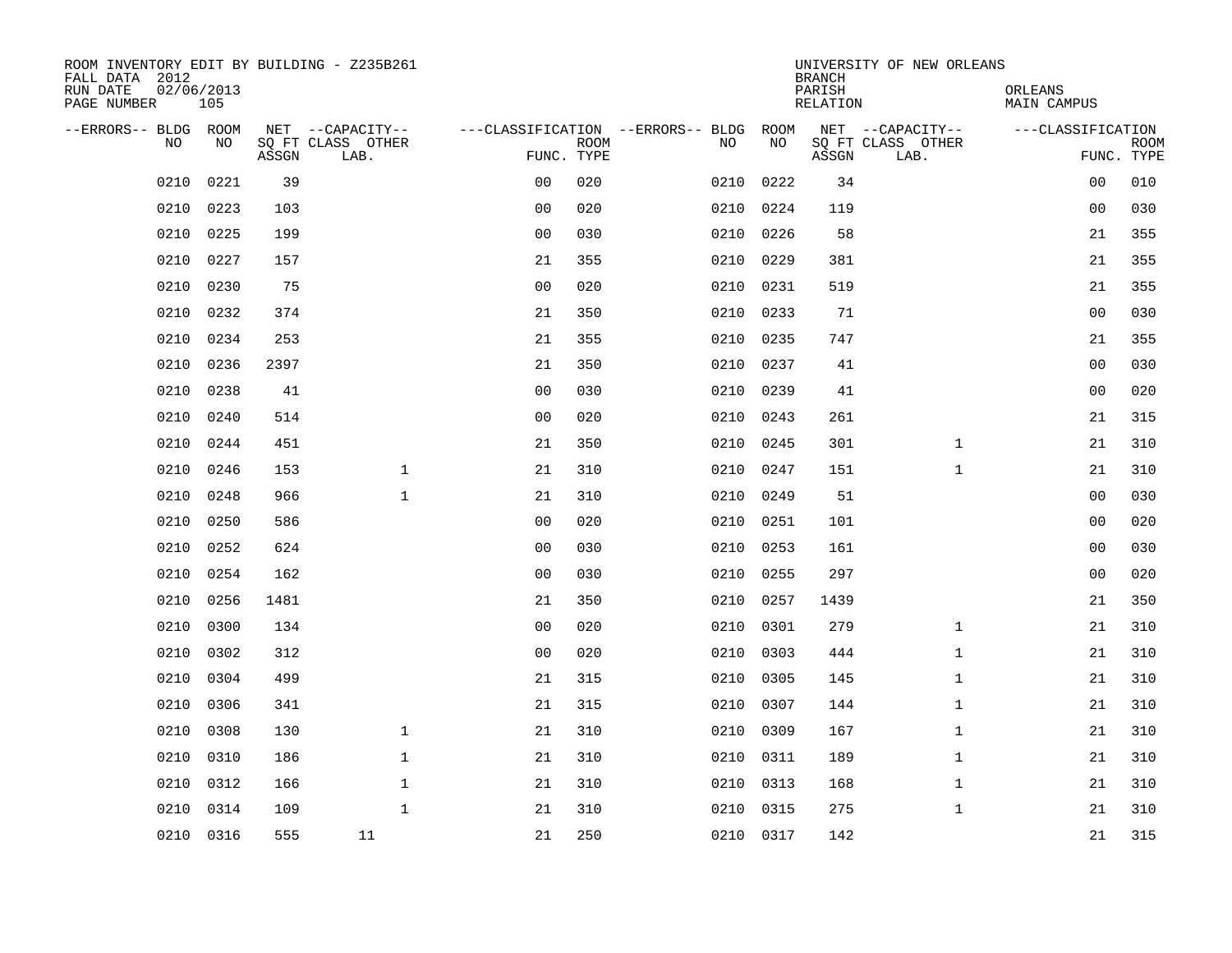| ROOM INVENTORY EDIT BY BUILDING - Z235B261<br>FALL DATA 2012<br>RUN DATE<br>PAGE NUMBER | 02/06/2013<br>106 |       |                           |                |             |                                   |           | <b>BRANCH</b><br>PARISH<br>RELATION | UNIVERSITY OF NEW ORLEANS | ORLEANS<br>MAIN CAMPUS |                           |
|-----------------------------------------------------------------------------------------|-------------------|-------|---------------------------|----------------|-------------|-----------------------------------|-----------|-------------------------------------|---------------------------|------------------------|---------------------------|
| --ERRORS-- BLDG ROOM                                                                    |                   |       | NET --CAPACITY--          |                |             | ---CLASSIFICATION --ERRORS-- BLDG | ROOM      |                                     | NET --CAPACITY--          | ---CLASSIFICATION      |                           |
| NO.                                                                                     | NO.               | ASSGN | SQ FT CLASS OTHER<br>LAB. | FUNC. TYPE     | <b>ROOM</b> | NO.                               | NO        | ASSGN                               | SQ FT CLASS OTHER<br>LAB. |                        | <b>ROOM</b><br>FUNC. TYPE |
| 0210                                                                                    | 0318              | 462   |                           | 21             | 315         | 0210                              | 0319      | 137                                 | $\mathbf{1}$              | 21                     | 310                       |
| 0210                                                                                    | 0320              | 213   |                           | 21             | 315         | 0210                              | 0321      | 142                                 | $\mathbf{1}$              | 21                     | 310                       |
| 0210                                                                                    | 0322              | 39    |                           | 0 <sub>0</sub> | 020         | 0210                              | 0323      | 34                                  |                           | 00                     | 010                       |
| 0210                                                                                    | 0324              | 88    |                           | 0 <sub>0</sub> | 020         |                                   | 0210 0325 | 119                                 |                           | 0 <sub>0</sub>         | 030                       |
| 0210                                                                                    | 0326              | 199   |                           | 0 <sub>0</sub> | 030         | 0210                              | 0327      | 38                                  |                           | 21                     | 315                       |
| 0210                                                                                    | 0328              | 279   |                           | 21             | 315         | 0210                              | 0329      | 941                                 | 19                        | 21                     | 250                       |
| 0210                                                                                    | 0330              | 380   |                           | 0 <sub>0</sub> | 020         | 0210                              | 0331      | 142                                 | $\mathbf{1}$              | 21                     | 310                       |
| 0210                                                                                    | 0332              | 1099  | 22                        | 21             | 250         |                                   | 0210 0333 | 444                                 | 9                         | 21                     | 250                       |
| 0210                                                                                    | 0334              | 132   | $\mathbf{1}$              | 21             | 310         | 0210                              | 0335      | 76                                  |                           | 0 <sub>0</sub>         | 030                       |
| 0210                                                                                    | 0336              | 162   | $\mathbf{1}$              | 21             | 310         |                                   | 0210 0337 | 149                                 | $\mathbf{1}$              | 21                     | 310                       |
| 0210                                                                                    | 0338              | 145   | $\mathbf 1$               | 21             | 310         | 0210                              | 0339      | 212                                 | $\mathbf{1}$              | 21                     | 310                       |
| 0210                                                                                    | 0340              | 208   | $\mathbf{1}$              | 21             | 310         |                                   | 0210 0341 | 145                                 | $\mathbf{1}$              | 21                     | 310                       |
| 0210                                                                                    | 0342              | 139   | $\mathbf{1}$              | 21             | 310         | 0210                              | 0343      | 146                                 | $\mathbf{1}$              | 21                     | 310                       |
| 0210                                                                                    | 0344              | 416   | 10                        | 21             | 250         | 0210                              | 0345      | 252                                 | 5                         | 21                     | 250                       |
| 0210                                                                                    | 0346              | 145   | $\mathbf 1$               | 21             | 310         | 0210                              | 0347      | 161                                 | $\mathbf{1}$              | 21                     | 310                       |
| 0210                                                                                    | 0348              | 287   | $\mathbf 1$               | 21             | 310         | 0210                              | 0349      | 441                                 | $\mathbf{1}$              | 21                     | 310                       |
| 0210                                                                                    | 0350              | 135   | $\mathbf{1}$              | 21             | 310         | 0210                              | 0351      | 234                                 | $\mathbf{1}$              | 21                     | 310                       |
| 0210                                                                                    | 0352              | 140   | $\mathbf{1}$              | 21             | 310         | 0210                              | 0353      | 143                                 | $\mathbf{1}$              | 21                     | 310                       |
| 0210                                                                                    | 0354              | 141   | $\mathbf 1$               | 21             | 310         |                                   | 0210 0355 | 205                                 | $\mathbf{1}$              | 21                     | 310                       |
| 0210                                                                                    | 0356              | 452   | $\mathbf 1$               | 21             | 310         | 0210                              | 0400      | 135                                 |                           | 00                     | 020                       |
| 0210                                                                                    | 0401              | 139   | $\mathbf{1}$              | 21             | 310         | 0210                              | 0402      | 651                                 |                           | 0 <sub>0</sub>         | 020                       |
| 0210                                                                                    | 0403              | 146   | $\mathbf{1}$              | 21             | 310         | 0210                              | 0404      | 140                                 | $\mathbf{1}$              | 21                     | 310                       |
| 0210                                                                                    | 0405              | 149   | 1                         | 21             | 310         | 0210                              | 0406      | 354                                 |                           | 21                     | 710                       |
| 0210                                                                                    | 0407              | 145   | 1                         | 21             | 310         | 0210                              | 0408      | 351                                 | $\mathbf{1}$              | 21                     | 310                       |
| 0210                                                                                    | 0409              | 142   | $\mathbf 1$               | 21             | 310         | 0210                              | 0410      | 230                                 | $\mathbf{1}$              | 21                     | 310                       |
|                                                                                         | 0210 0411         | 209   | $\mathbf{1}$              | 21             | 310         |                                   | 0210 0412 | 129                                 | $\mathbf{1}$              | 21                     | 310                       |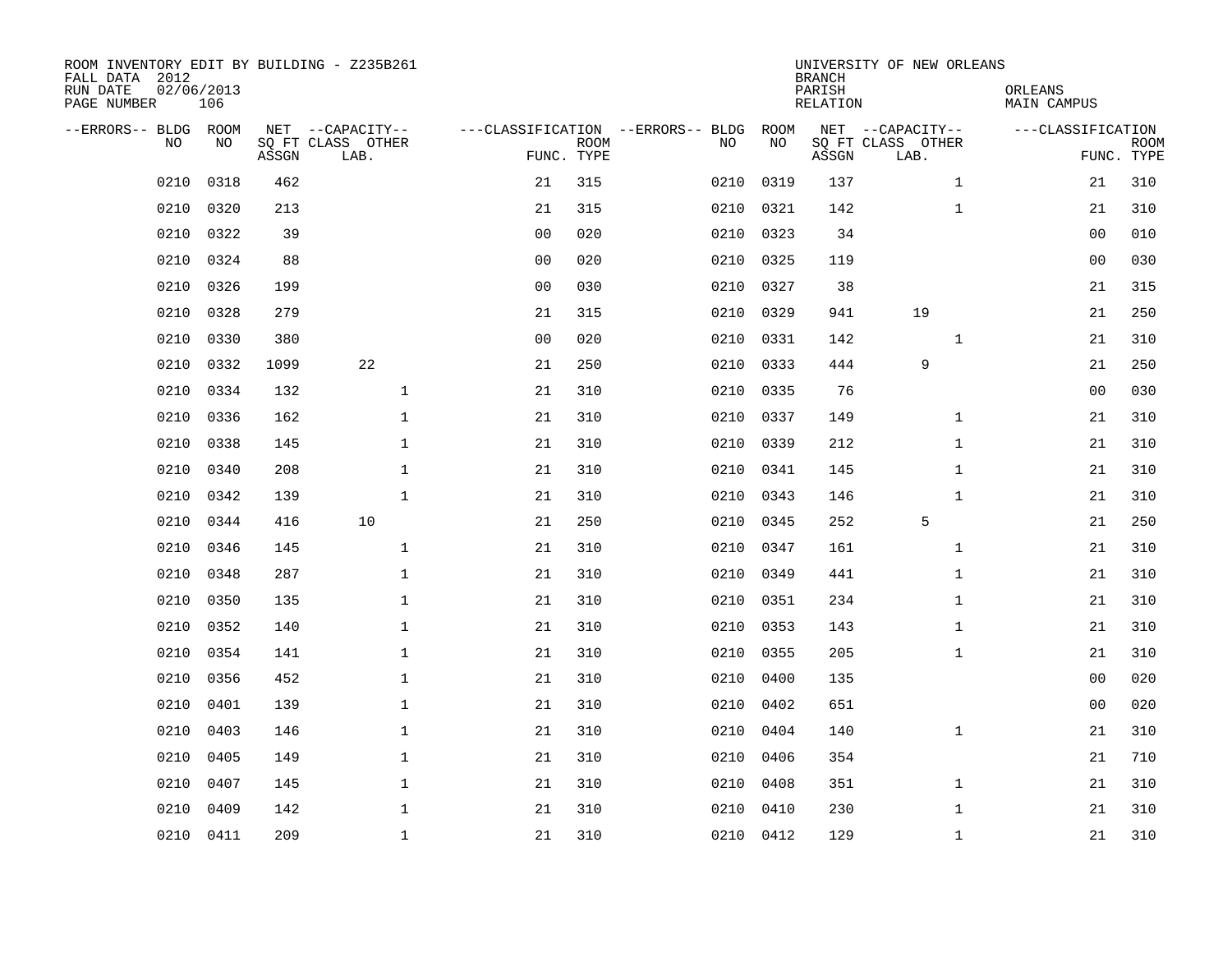| ROOM INVENTORY EDIT BY BUILDING - Z235B261<br>FALL DATA 2012<br>RUN DATE<br>PAGE NUMBER | 02/06/2013<br>107 |       |                                               |                |             |                                         |            | <b>BRANCH</b><br>PARISH<br><b>RELATION</b> | UNIVERSITY OF NEW ORLEANS                     | ORLEANS<br><b>MAIN CAMPUS</b> |                           |
|-----------------------------------------------------------------------------------------|-------------------|-------|-----------------------------------------------|----------------|-------------|-----------------------------------------|------------|--------------------------------------------|-----------------------------------------------|-------------------------------|---------------------------|
| --ERRORS-- BLDG ROOM<br>NO                                                              | NO                | ASSGN | NET --CAPACITY--<br>SQ FT CLASS OTHER<br>LAB. | FUNC. TYPE     | <b>ROOM</b> | ---CLASSIFICATION --ERRORS-- BLDG<br>NO | ROOM<br>NO | ASSGN                                      | NET --CAPACITY--<br>SQ FT CLASS OTHER<br>LAB. | ---CLASSIFICATION             | <b>ROOM</b><br>FUNC. TYPE |
| 0210                                                                                    | 0413              | 122   | $\mathbf 1$                                   | 21             | 310         | 0210                                    | 0414       | 143                                        | $\mathbf{1}$                                  | 21                            | 310                       |
| 0210                                                                                    | 0415              | 143   | $\mathbf 1$                                   | 21             | 310         | 0210                                    | 0416       | 189                                        |                                               | 21                            | 315                       |
| 0210                                                                                    | 0417              | 139   | $\mathbf 1$                                   | 21             | 310         | 0210                                    | 0418       | 138                                        | $\mathbf{1}$                                  | 21                            | 310                       |
| 0210                                                                                    | 0419              | 114   | $\mathbf 1$                                   | 21             | 310         |                                         | 0210 0420  | 160                                        | $\mathbf{1}$                                  | 21                            | 310                       |
| 0210                                                                                    | 0421              | 149   | $\mathbf{1}$                                  | 21             | 310         | 0210                                    | 0422       | 614                                        |                                               | 21                            | 710                       |
| 0210                                                                                    | 0423              | 159   | $\mathbf 1$                                   | 21             | 310         |                                         | 0210 0424  | 151                                        | $\mathbf{1}$                                  | 21                            | 310                       |
| 0210                                                                                    | 0425              | 147   | $\mathbf{1}$                                  | 21             | 310         |                                         | 0210 0426  | 157                                        | $\mathbf{1}$                                  | 21                            | 310                       |
| 0210                                                                                    | 0427              | 27    |                                               | 21             | 715         |                                         | 0210 0428  | 152                                        | $\mathbf{1}$                                  | 21                            | 310                       |
| 0210                                                                                    | 0429              | 1155  |                                               | 0 <sub>0</sub> | 030         | 0210                                    | 0430       | 39                                         |                                               | 0 <sub>0</sub>                | 020                       |
| 0210                                                                                    | 0431              | 34    |                                               | 0 <sub>0</sub> | 010         |                                         | 0210 0432  | 103                                        |                                               | 0 <sub>0</sub>                | 020                       |
| 0210                                                                                    | 0433              | 119   |                                               | 0 <sub>0</sub> | 030         | 0210                                    | 0434       | 199                                        |                                               | 0 <sub>0</sub>                | 030                       |
| 0210                                                                                    | 0435              | 40    |                                               | 0 <sub>0</sub> | 030         |                                         | 0210 0436  | 147                                        |                                               | 21                            | 315                       |
| 0210                                                                                    | 0437              | 194   | $\mathbf{1}$                                  | 21             | 310         | 0210                                    | 0438       | 595                                        |                                               | 21                            | 255                       |
| 0210                                                                                    | 0439              | 284   |                                               | 21             | 350         | 0210                                    | 0440       | 590                                        |                                               | 00                            | 030                       |
| 0210                                                                                    | 0441              | 258   | $\mathbf{1}$                                  | 21             | 310         | 0210                                    | 0442       | 837                                        | 17                                            | 21                            | 250                       |
| 0210                                                                                    | 0443              | 372   | $\mathbf 1$                                   | 21             | 310         | 0210                                    | 0444       | 196                                        | $\mathbf{1}$                                  | 21                            | 310                       |
| 0210                                                                                    | 0445              | 205   | $\mathbf{1}$                                  | 21             | 310         | 0210                                    | 0446       | 77                                         |                                               | 0 <sub>0</sub>                | 030                       |
| 0210                                                                                    | 0447              | 308   |                                               | 21             | 255         | 0210                                    | 0448       | 140                                        | $\mathbf{1}$                                  | 21                            | 310                       |
| 0210                                                                                    | 0449              | 137   | $\mathbf 1$                                   | 21             | 310         | 0210                                    | 0450       | 600                                        | $\mathbf{1}$                                  | 21                            | 310                       |
| 0210                                                                                    | 0451              | 565   | $\mathbf{1}$                                  | 21             | 310         | 0210                                    | 0452       | 628                                        | $\mathbf{1}$                                  | 46                            | 310                       |
| 0210                                                                                    | 0452A             | 250   | $\mathbf{1}$                                  | 46             | 310         | 0210                                    | 0460       | 721                                        | $\mathbf{1}$                                  | 46                            | 310                       |
| 0210                                                                                    | 0500              | 135   |                                               | 0 <sub>0</sub> | 020         | 0210                                    | 0501       | 640                                        |                                               | 0 <sub>0</sub>                | 020                       |
| 0210                                                                                    | 0502              | 252   | 5                                             | 21             | 250         | 0210                                    | 0503       | 415                                        | 8                                             | 21                            | 250                       |
| 0210                                                                                    | 0504              | 393   | 8                                             | 21             | 250         | 0210                                    | 0505       | 657                                        | $\mathbf{1}$                                  | 21                            | 310                       |
| 0210                                                                                    | 0506              | 315   |                                               | 21             | 315         | 0210                                    | 0507       | 210                                        | $\mathbf{1}$                                  | 21                            | 310                       |
|                                                                                         | 0210 0508         | 264   | 1                                             | 21             | 310         |                                         | 0210 0509  | 117                                        | $\mathbf{1}$                                  | 21                            | 310                       |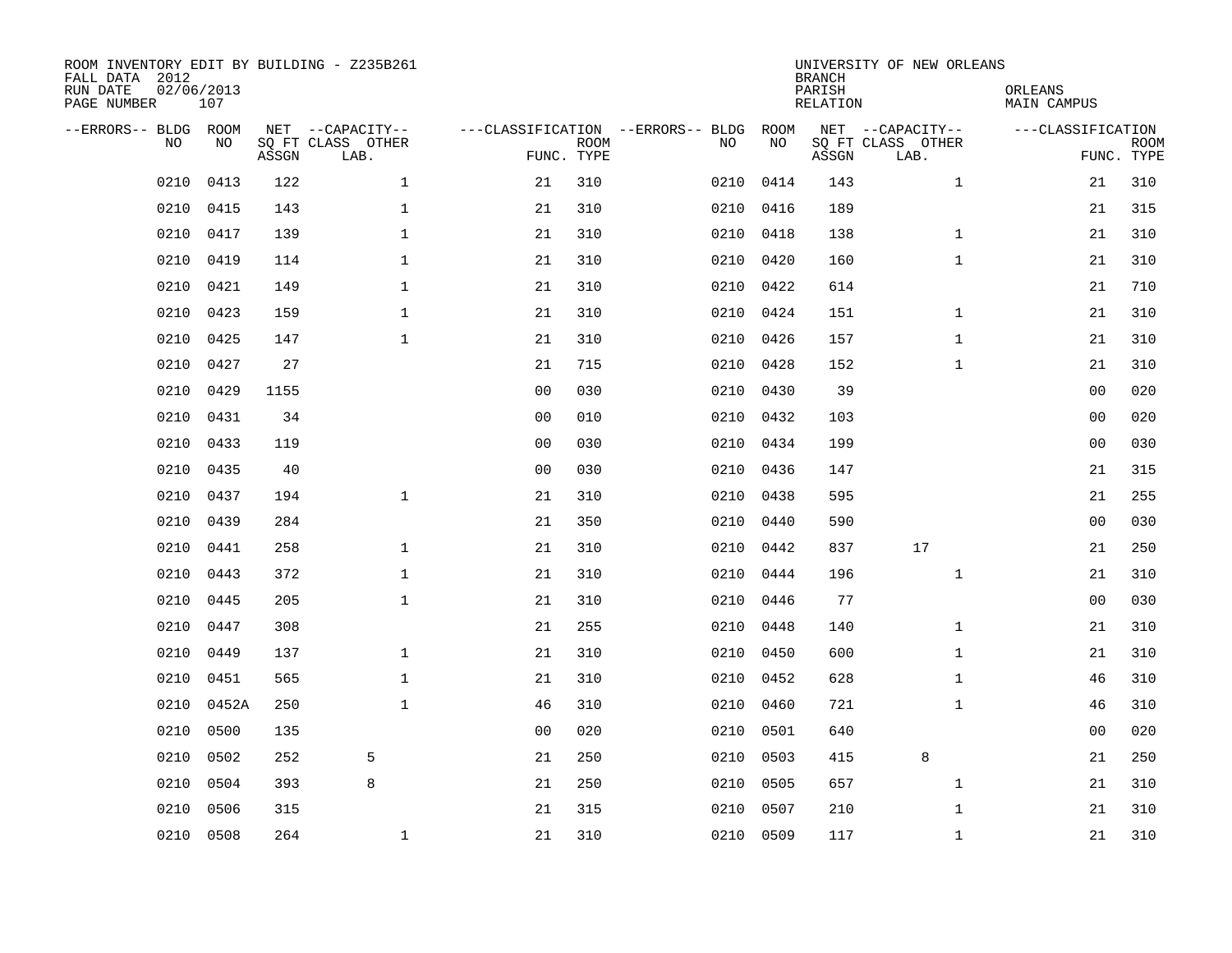| ROOM INVENTORY EDIT BY BUILDING - Z235B261<br>FALL DATA 2012<br>RUN DATE<br>02/06/2013<br>PAGE NUMBER | 108       |       |                           |                |             |                                   |                                      | <b>BRANCH</b><br>PARISH<br>RELATION | UNIVERSITY OF NEW ORLEANS                                                 | ORLEANS<br>MAIN CAMPUS |                           |
|-------------------------------------------------------------------------------------------------------|-----------|-------|---------------------------|----------------|-------------|-----------------------------------|--------------------------------------|-------------------------------------|---------------------------------------------------------------------------|------------------------|---------------------------|
| --ERRORS-- BLDG ROOM                                                                                  |           |       | NET --CAPACITY--          |                |             | ---CLASSIFICATION --ERRORS-- BLDG | ROOM                                 |                                     | NET --CAPACITY--                                                          | ---CLASSIFICATION      |                           |
| NO                                                                                                    | NO        | ASSGN | SQ FT CLASS OTHER<br>LAB. | FUNC. TYPE     | <b>ROOM</b> | NO.                               | NO                                   | ASSGN                               | SQ FT CLASS OTHER<br>LAB.                                                 |                        | <b>ROOM</b><br>FUNC. TYPE |
| 0210                                                                                                  | 0510      | 191   | $\mathbf 1$               | 21             | 310         | 0210                              | 0511                                 | 119                                 | $\mathbf{1}$                                                              | 21                     | 310                       |
| 0210                                                                                                  | 0512      | 213   | $\mathbf{1}$              | 21             | 310         | 0210                              | 0513A                                | 141                                 | $\mathbf{1}$                                                              | 21                     | 310                       |
| 0210                                                                                                  | 0513B     | 142   | $\mathbf{1}$              | 21             | 310         |                                   | 0210 0514                            | 231                                 | $\mathbf{1}$                                                              | 21                     | 310                       |
| 0210                                                                                                  | 0515      | 968   | 19                        | 21             | 250         | 0210                              | 0516                                 | 114                                 | $\mathbf{1}$                                                              | 21                     | 310                       |
| 0210                                                                                                  | 0517      | 550   | 11                        | 21             | 250         |                                   | 0210 0518                            | 537                                 | 11                                                                        | 21                     | 250                       |
| 0210                                                                                                  | 0519      | 39    |                           | 0 <sub>0</sub> | 020         | 0210                              | 0520                                 | 34                                  |                                                                           | 0 <sub>0</sub>         | 010                       |
| 0210                                                                                                  | 0521      | 103   |                           | 0 <sub>0</sub> | 020         |                                   | 0210 0522                            | 119                                 |                                                                           | 0 <sub>0</sub>         | 030                       |
| 0210                                                                                                  | 0523      | 199   |                           | 00             | 030         | 0210                              | 0524                                 | 39                                  |                                                                           | 0 <sub>0</sub>         | 030                       |
| 0210                                                                                                  | 0525      | 617   |                           | 0 <sub>0</sub> | 020         |                                   | 0210 0526                            | 1004                                | $\mathbf{1}$                                                              | 21                     | 310                       |
| 0210                                                                                                  | 0527      | 40    |                           | 21             | 315         | 0210                              | 0528                                 | 373                                 |                                                                           | 21                     | 350                       |
| 0210                                                                                                  | 0529      | 133   | $\mathbf{1}$              | 21             | 310         |                                   | 0210 0530                            | 133                                 | $\mathbf{1}$                                                              | 21                     | 310                       |
| 0210                                                                                                  | 0531      | 137   |                           | 21             | 350         | 0210                              | 0532                                 | 145                                 | $\mathbf{1}$                                                              | 21                     | 310                       |
| 0210                                                                                                  | 0533      | 144   | $\mathbf{1}$              | 21             | 310         | 0210                              | 0534                                 | 225                                 | $\mathbf{1}$                                                              | 21                     | 310                       |
| 0210                                                                                                  | 0535      | 231   | $\mathbf{1}$              | 21             | 310         | 0210                              | 0536                                 | 59                                  |                                                                           | 0 <sub>0</sub>         | 030                       |
| 0210                                                                                                  | 0537      | 719   | 14                        | 21             | 250         | 0210                              | 0538                                 | 137                                 | $\mathbf{1}$                                                              | 21                     | 310                       |
| 0210                                                                                                  | 0539      | 158   | $\mathbf 1$               | 21             | 310         | 0210                              | 0540                                 | 286                                 | $\mathbf{1}$                                                              | 21                     | 310                       |
| 0210                                                                                                  | 0541      | 211   | $\mathbf{1}$              | 21             | 310         | 0210                              | 0542                                 | 284                                 | $\mathbf{1}$                                                              | 21                     | 310                       |
| 0210                                                                                                  | 0543      | 706   | 14                        | 21             | 250         |                                   | 0210 0544                            | 719                                 | 14                                                                        | 21                     | 250                       |
| 0210                                                                                                  | 0545A     | 169   | $\mathbf{1}$              | 21             | 310         | 0210                              | 0545B                                | 112                                 | $\mathbf{1}$                                                              | 21                     | 310                       |
| 0210                                                                                                  | 0546A     | 265   | $\mathbf 1$               | 21             | 310         |                                   | 0210 0546B                           | 132                                 | $\mathbf{1}$                                                              | 21                     | 310                       |
| 0210                                                                                                  | 0546C     | 132   | $\mathbf{1}$              | 21             | 310         | 0210                              | 0547                                 | 138                                 | $\mathbf{1}$                                                              | 21                     | 310                       |
| 0210                                                                                                  | 0548      | 218   | $\mathbf 1$               | 21             | 310         |                                   | 0210 0549A                           | 100                                 | $\mathbf{1}$                                                              | 21                     | 310                       |
| 0210                                                                                                  | 0549B     | 100   | $\mathbf{1}$              | 21             | 310         | 0210                              | 0550                                 | 107                                 | $\mathbf{1}$                                                              | 21                     | 310                       |
|                                                                                                       | 0210 0551 | 211   | $\mathbf 1$               | 21             | 310         |                                   | 0210 0552<br>TOTAL NUMBER CLASSROOMS | 313                                 | TOTAL NET ASSIGN SQ. FT. IN ROOM FILE<br>TOTAL NUMBER COMPUTER CLASSROOMS | 21<br>70,108           | 350                       |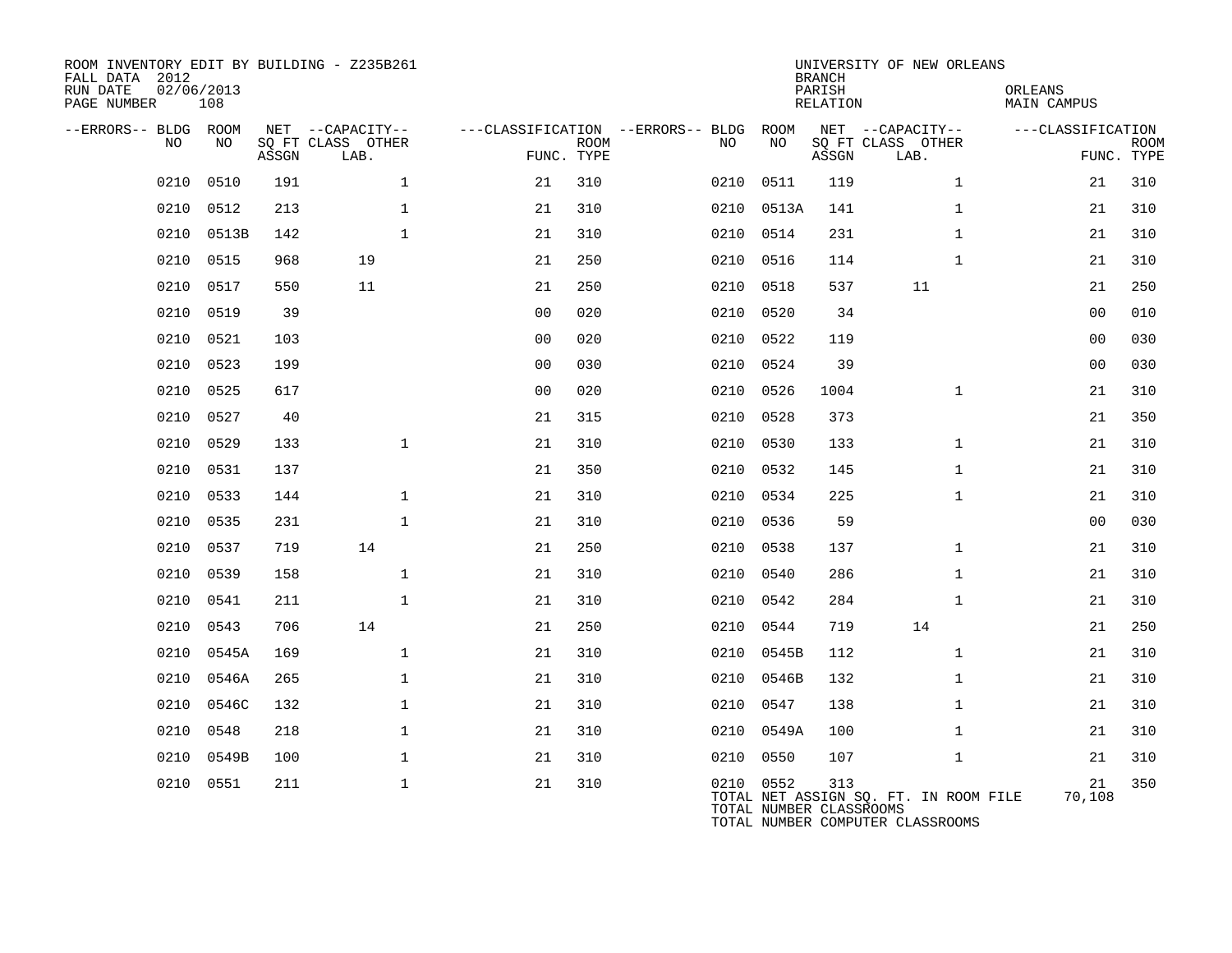| 2012<br>FALL DATA<br>02/06/2013<br>RUN DATE<br>PAGE NUMBER | 109        | ROOM INVENTORY EDIT BY BUILDING - Z235B261             |                 | UNIVERSITY OF NEW ORLEANS<br>BRANCH<br>PARISH<br>ORLEANS<br>RELATION<br><b>MAIN CAMPUS</b> |  |    |    |                                                                                                                                                                |                                         |  |
|------------------------------------------------------------|------------|--------------------------------------------------------|-----------------|--------------------------------------------------------------------------------------------|--|----|----|----------------------------------------------------------------------------------------------------------------------------------------------------------------|-----------------------------------------|--|
| --ERRORS-- BLDG<br>NO                                      | ROOM<br>NO | NET --CAPACITY--<br>SQ FT CLASS OTHER<br>ASSGN<br>LAB. |                 | ROOM<br>FUNC. TYPE                                                                         |  | NO | NO | ---CLASSIFICATION --ERRORS-- BLDG ROOM NET --CAPACITY--<br>SQ FT CLASS OTHER<br>ASSGN<br>LAB.<br>TOTAL NUMBER LABS 210<br>TOTAL NUMBER SPECIAL LABS 220        | ---CLASSIFICATION<br>ROOM<br>FUNC. TYPE |  |
|                                                            | 0221 0001  | 3600                                                   | 00 <sub>o</sub> | 030                                                                                        |  |    |    | TOTAL NET ASSIGN SQ. FT. IN ROOM FILE<br>TOTAL NUMBER CLASSROOMS<br>TOTAL NUMBER COMPUTER CLASSROOMS<br>TOTAL NUMBER LABS 210<br>TOTAL NUMBER SPECIAL LABS 220 |                                         |  |
|                                                            | 0222 0001  | 1855                                                   | 00 <sup>o</sup> | 030                                                                                        |  |    |    | TOTAL NET ASSIGN SQ. FT. IN ROOM FILE<br>TOTAL NUMBER CLASSROOMS<br>TOTAL NUMBER COMPUTER CLASSROOMS<br>TOTAL NUMBER LABS 210<br>TOTAL NUMBER SPECIAL LABS 220 |                                         |  |